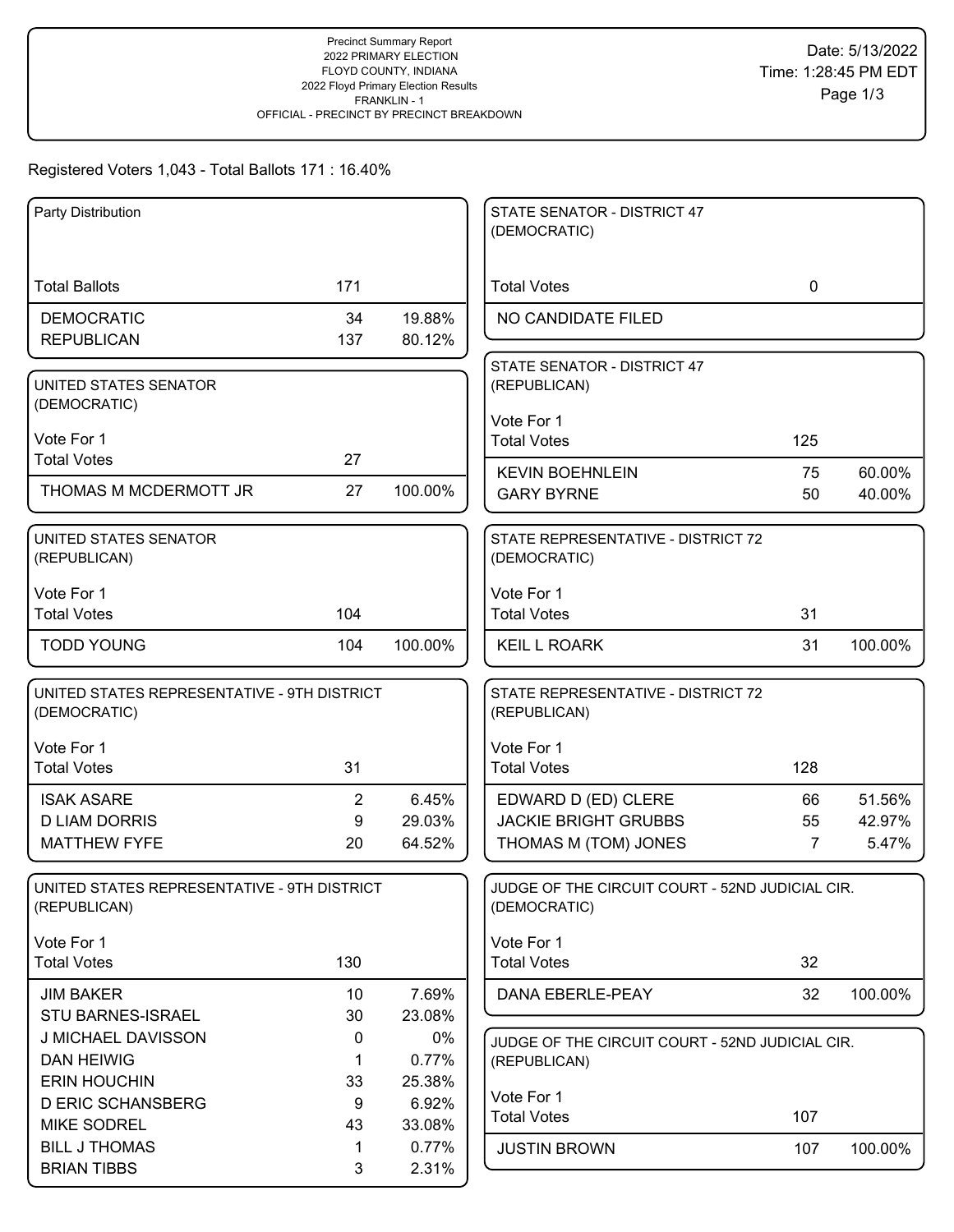# Registered Voters 1,043 - Total Ballots 171 : 16.40%

| PROSECUTING ATTORNEY<br>(DEMOCRATIC)        |             |                  | <b>COUNTY SHERIFF</b>                                               |                |                            |
|---------------------------------------------|-------------|------------------|---------------------------------------------------------------------|----------------|----------------------------|
|                                             |             |                  | (DEMOCRATIC)                                                        |                |                            |
| <b>Total Votes</b>                          | $\mathbf 0$ |                  | Vote For 1<br><b>Total Votes</b>                                    | 31             |                            |
| NO CANDIDATE FILED                          |             |                  | DARRELL W MILLS                                                     | 31             | 100.00%                    |
| PROSECUTING ATTORNEY<br>(REPUBLICAN)        |             |                  | <b>COUNTY SHERIFF</b><br>(REPUBLICAN)                               |                |                            |
| Vote For 1<br><b>Total Votes</b>            | 106         |                  | Vote For 1<br><b>Total Votes</b>                                    | 130            |                            |
| <b>CHRIS LANE</b>                           | 106         | 100.00%          | <b>STEVE BUSH</b><br><b>SAM SARKISIAN</b>                           | 62<br>68       | 47.69%<br>52.31%           |
| <b>CIRCUIT COURT CLERK</b><br>(DEMOCRATIC)  |             |                  | <b>COUNTY ASSESSOR</b><br>(DEMOCRATIC)                              |                |                            |
| <b>Total Votes</b>                          | $\mathbf 0$ |                  | Vote For 1<br><b>Total Votes</b>                                    | 30             |                            |
| NO CANDIDATE FILED                          |             |                  | PATRICIA TRISH BADGER                                               | 30             | 100.00%                    |
| <b>CIRCUIT COURT CLERK</b><br>(REPUBLICAN)  |             |                  | -BYRD                                                               |                |                            |
| Vote For 1<br><b>Total Votes</b>            | 111         |                  | <b>COUNTY ASSESSOR</b><br>(REPUBLICAN)                              |                |                            |
| <b>DANITA BURKS</b>                         | 111         | 100.00%          | Vote For 1<br><b>Total Votes</b>                                    | 108            |                            |
| <b>COUNTY AUDITOR</b><br>(DEMOCRATIC)       |             |                  | <b>CHRIS DONES</b><br><b>JAMES W SINKS</b><br><b>TERRY L WATSON</b> | 26<br>26<br>56 | 24.07%<br>24.07%<br>51.85% |
| <b>Total Votes</b>                          | 0           |                  | COUNTY COMMISSIONER - DISTRICT 1                                    |                |                            |
| NO CANDIDATE FILED                          |             |                  | (DEMOCRATIC)                                                        |                |                            |
| <b>COUNTY AUDITOR</b>                       |             |                  | Vote For 1<br><b>Total Votes</b>                                    | 30             |                            |
| (REPUBLICAN)                                |             |                  | <b>TYLER P GAINES</b>                                               | 15             | 50.00%                     |
| Vote For 1<br><b>Total Votes</b>            | 110         |                  | <b>CHUCK SIMONS</b>                                                 | 15             | 50.00%                     |
| AMANDA M PAHMEIER<br><b>DIANA M TOPPING</b> | 49<br>61    | 44.55%<br>55.45% |                                                                     |                |                            |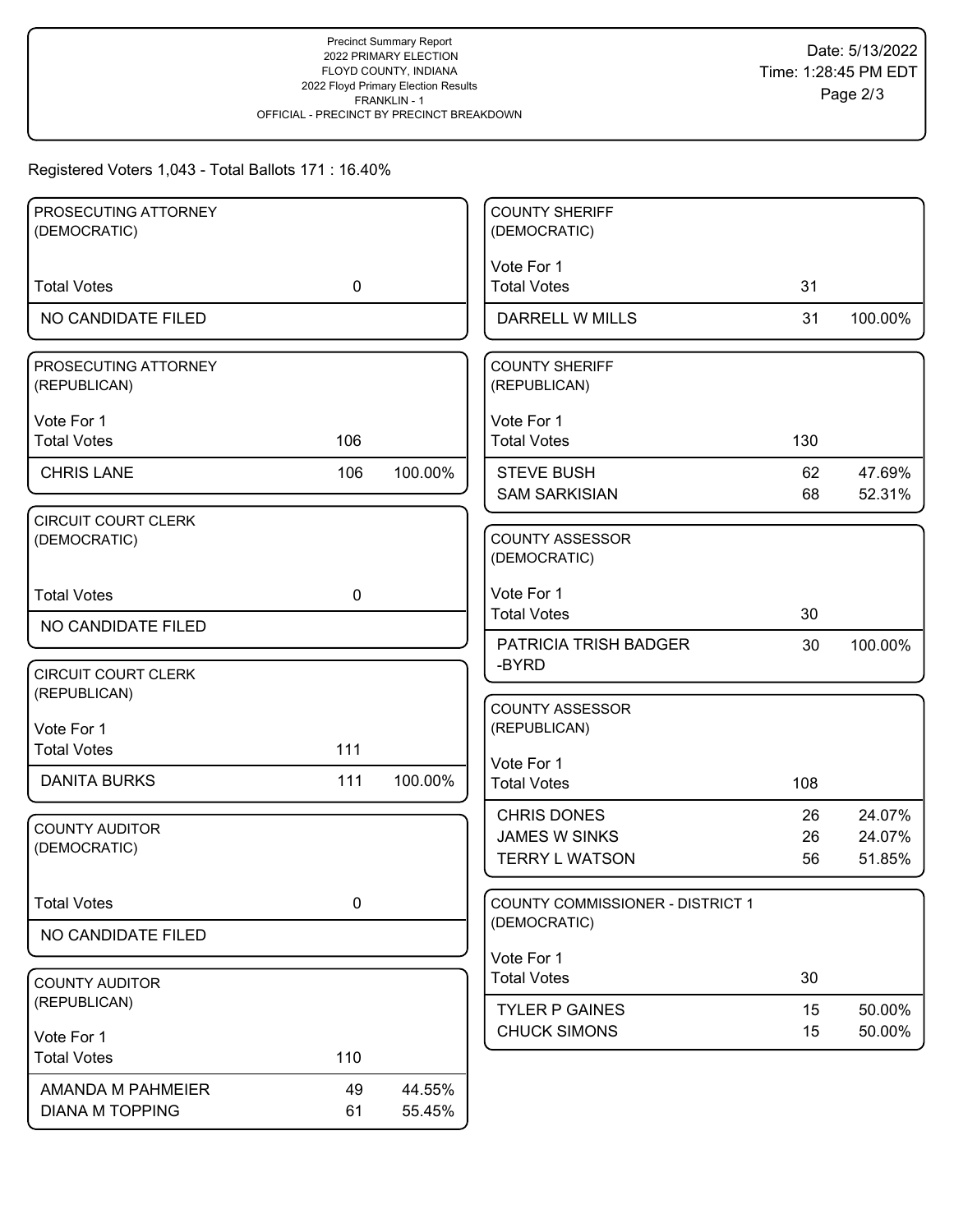#### Registered Voters 1,043 - Total Ballots 171 : 16.40%

| <b>COUNTY COMMISSIONER - DISTRICT 1</b><br>(REPUBLICAN)   |     |         | FRANKLIN TWP. BOARD MEMBER<br>(REPUBLICAN)                          |     |         |
|-----------------------------------------------------------|-----|---------|---------------------------------------------------------------------|-----|---------|
| Vote For 1                                                |     |         | Vote For 3                                                          |     |         |
| <b>Total Votes</b>                                        | 127 |         | <b>Total Votes</b>                                                  | 99  |         |
| <b>SHAWN CARRUTHERS</b>                                   | 55  | 43.31%  | JOSEPH ZAMORANO                                                     | 99  | 100.00% |
| AL KNABLE                                                 | 72  | 56.69%  |                                                                     |     |         |
| <b>COUNTY COUNCIL MEMBER - DISTRICT 1</b><br>(DEMOCRATIC) |     |         | REP STATE CONVENTION DELEGATE - FLOYD CO., AT LARGE<br>(REPUBLICAN) |     |         |
|                                                           |     |         | Vote For 10                                                         |     |         |
| Vote For 1                                                |     |         | <b>Total Votes</b>                                                  | 588 |         |
| <b>Total Votes</b>                                        | 32  |         | DALE M BAGSHAW                                                      | 51  | 8.67%   |
| <b>TONY TORAN</b>                                         | 32  | 100.00% | <b>SHARON G BAGSHAW</b>                                             | 41  | 6.97%   |
|                                                           |     |         | <b>SHAWN CARRUTHERS</b>                                             | 67  | 11.39%  |
| COUNTY COUNCIL MEMBER - DISTRICT 1                        |     |         | EDWARD D (ED) CLERE                                                 | 74  | 12.59%  |
| (REPUBLICAN)                                              |     |         | <b>DOUG DRAKE</b>                                                   | 34  | 5.78%   |
|                                                           |     |         | <b>LOIS HERTOG</b>                                                  | 47  | 7.99%   |
| Vote For 1                                                |     |         | <b>JAMES A KANNING</b>                                              | 36  | 6.12%   |
| <b>Total Votes</b>                                        | 88  |         | <b>ANNIE KIRCHNER</b>                                               | 44  | 7.48%   |
| <b>CHARLIE MOON</b>                                       | 88  | 100.00% | <b>MATT MILLIES</b>                                                 | 33  | 5.61%   |
|                                                           |     |         | <b>LINDA K MOHNEY</b>                                               | 31  | 5.27%   |
| FRANKLIN TWP. TRUSTEE                                     |     |         | <b>CARL PEARCY</b>                                                  | 34  | 5.78%   |
| (DEMOCRATIC)                                              |     |         | <b>ROY SCOTT</b>                                                    | 25  | 4.25%   |
|                                                           |     |         | ANDREW B TAKAMI                                                     | 26  | 4.42%   |
| <b>Total Votes</b>                                        | 0   |         | <b>JOSH JT TURNER</b>                                               | 45  | 7.65%   |
| NO CANDIDATE FILED                                        |     |         |                                                                     |     |         |
| <b>FRANKLIN TWP. TRUSTEE</b><br>(REPUBLICAN)              |     |         |                                                                     |     |         |
| Vote For 1                                                |     |         |                                                                     |     |         |
| <b>Total Votes</b>                                        | 104 |         |                                                                     |     |         |
| MICHAEL THOMPSON                                          | 104 | 100.00% |                                                                     |     |         |
| FRANKLIN TWP. BOARD MEMBER<br>(DEMOCRATIC)                |     |         |                                                                     |     |         |
| Vote For 3                                                |     |         |                                                                     |     |         |
| <b>Total Votes</b>                                        | 45  |         |                                                                     |     |         |
| ANN HEITKEMPER                                            | 22  | 48.89%  |                                                                     |     |         |
| DONALD R SCHICKEL                                         | 23  | 51.11%  |                                                                     |     |         |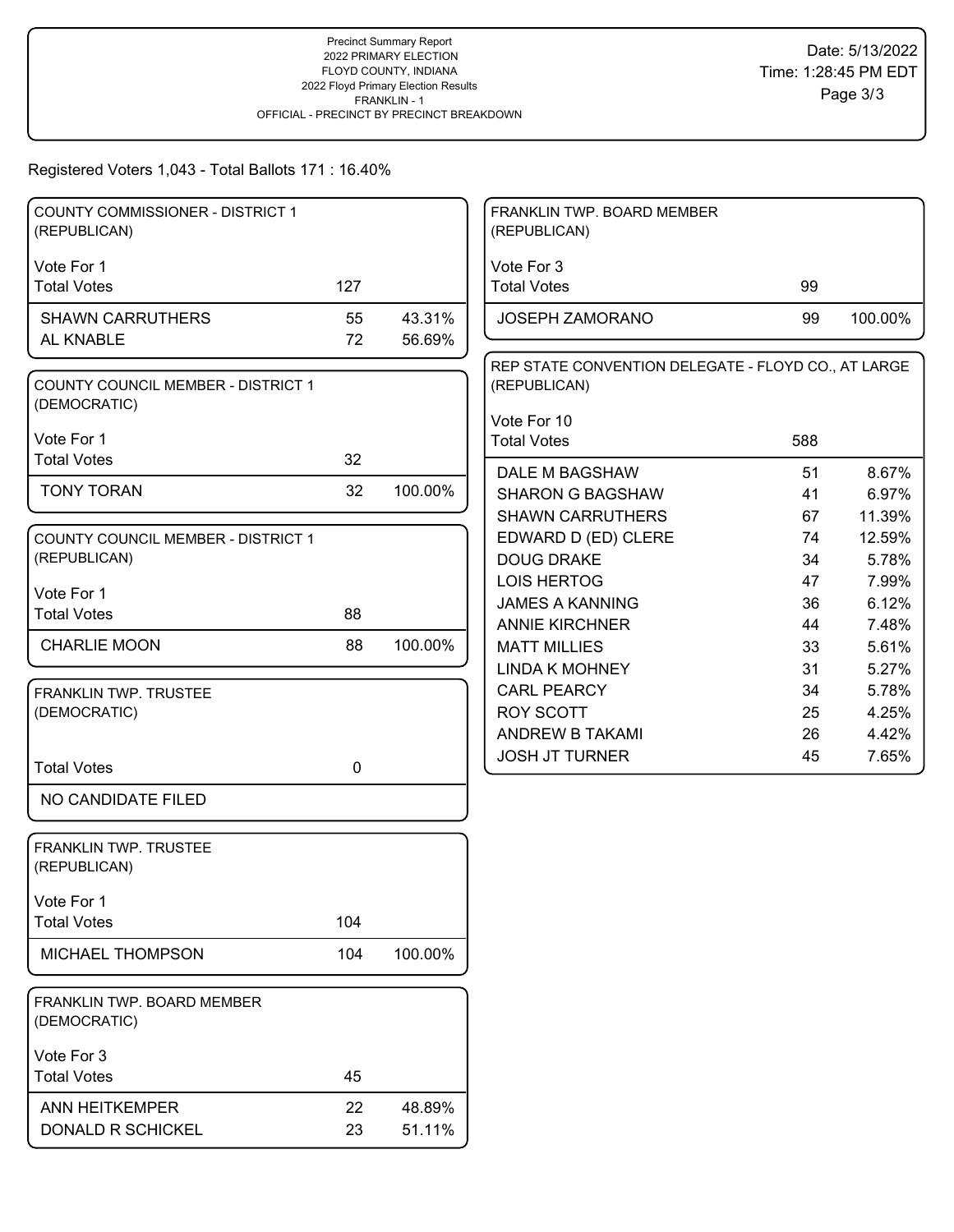# Registered Voters 1,227 - Total Ballots 301 : 24.53%

| Party Distribution                                          |                |         | STATE SENATOR - DISTRICT 47<br>(DEMOCRATIC)                     |             |         |
|-------------------------------------------------------------|----------------|---------|-----------------------------------------------------------------|-------------|---------|
|                                                             |                |         |                                                                 |             |         |
| <b>Total Ballots</b>                                        | 301            |         | <b>Total Votes</b>                                              | $\mathbf 0$ |         |
|                                                             | 59             | 19.60%  | NO CANDIDATE FILED                                              |             |         |
| <b>DEMOCRATIC</b><br><b>REPUBLICAN</b>                      | 242            | 80.40%  |                                                                 |             |         |
|                                                             |                |         |                                                                 |             |         |
| UNITED STATES SENATOR                                       |                |         | STATE SENATOR - DISTRICT 47<br>(REPUBLICAN)                     |             |         |
| (DEMOCRATIC)                                                |                |         |                                                                 |             |         |
|                                                             |                |         | Vote For 1                                                      |             |         |
| Vote For 1                                                  |                |         | <b>Total Votes</b>                                              | 223         |         |
| <b>Total Votes</b>                                          | 48             |         | <b>KEVIN BOEHNLEIN</b>                                          | 152         | 68.16%  |
| THOMAS M MCDERMOTT JR                                       | 48             | 100.00% | <b>GARY BYRNE</b>                                               | 71          | 31.84%  |
|                                                             |                |         |                                                                 |             |         |
| UNITED STATES SENATOR                                       |                |         | STATE REPRESENTATIVE - DISTRICT 72                              |             |         |
| (REPUBLICAN)                                                |                |         | (DEMOCRATIC)                                                    |             |         |
|                                                             |                |         |                                                                 |             |         |
| Vote For 1<br><b>Total Votes</b>                            | 194            |         | Vote For 1<br><b>Total Votes</b>                                |             |         |
|                                                             |                |         |                                                                 | 53          |         |
| <b>TODD YOUNG</b>                                           | 194            | 100.00% | <b>KEIL L ROARK</b>                                             | 53          | 100.00% |
|                                                             |                |         |                                                                 |             |         |
| UNITED STATES REPRESENTATIVE - 9TH DISTRICT                 |                |         | STATE REPRESENTATIVE - DISTRICT 72                              |             |         |
| (DEMOCRATIC)                                                |                |         | (REPUBLICAN)                                                    |             |         |
| Vote For 1                                                  |                |         | Vote For 1                                                      |             |         |
| <b>Total Votes</b>                                          | 53             |         | <b>Total Votes</b>                                              | 230         |         |
|                                                             |                |         |                                                                 |             |         |
| <b>ISAK ASARE</b>                                           | 13             | 24.53%  | EDWARD D (ED) CLERE                                             | 127         | 55.22%  |
| <b>D LIAM DORRIS</b>                                        | 13             | 24.53%  | <b>JACKIE BRIGHT GRUBBS</b>                                     | 82          | 35.65%  |
| <b>MATTHEW FYFE</b>                                         | 27             | 50.94%  | THOMAS M (TOM) JONES                                            | 21          | 9.13%   |
|                                                             |                |         |                                                                 |             |         |
| UNITED STATES REPRESENTATIVE - 9TH DISTRICT<br>(REPUBLICAN) |                |         | JUDGE OF THE CIRCUIT COURT - 52ND JUDICIAL CIR.<br>(DEMOCRATIC) |             |         |
|                                                             |                |         |                                                                 |             |         |
| Vote For 1                                                  |                |         | Vote For 1                                                      |             |         |
| <b>Total Votes</b>                                          | 229            |         | <b>Total Votes</b>                                              | 54          |         |
| <b>JIM BAKER</b>                                            | 13             | 5.68%   | DANA EBERLE-PEAY                                                | 54          | 100.00% |
| <b>STU BARNES-ISRAEL</b>                                    | 38             | 16.59%  |                                                                 |             |         |
| J MICHAEL DAVISSON                                          | $\mathbf 0$    | 0%      | JUDGE OF THE CIRCUIT COURT - 52ND JUDICIAL CIR.                 |             |         |
| <b>DAN HEIWIG</b>                                           | $\overline{2}$ | 0.87%   | (REPUBLICAN)                                                    |             |         |
| <b>ERIN HOUCHIN</b>                                         | 68             | 29.69%  |                                                                 |             |         |
| <b>D ERIC SCHANSBERG</b>                                    | 21             | 9.17%   | Vote For 1                                                      |             |         |
| <b>MIKE SODREL</b>                                          | 84             | 36.68%  | <b>Total Votes</b>                                              | 197         |         |
| <b>BILL J THOMAS</b>                                        | $\overline{2}$ | 0.87%   | <b>JUSTIN BROWN</b>                                             | 197         | 100.00% |
| <b>BRIAN TIBBS</b>                                          | 1              | 0.44%   |                                                                 |             |         |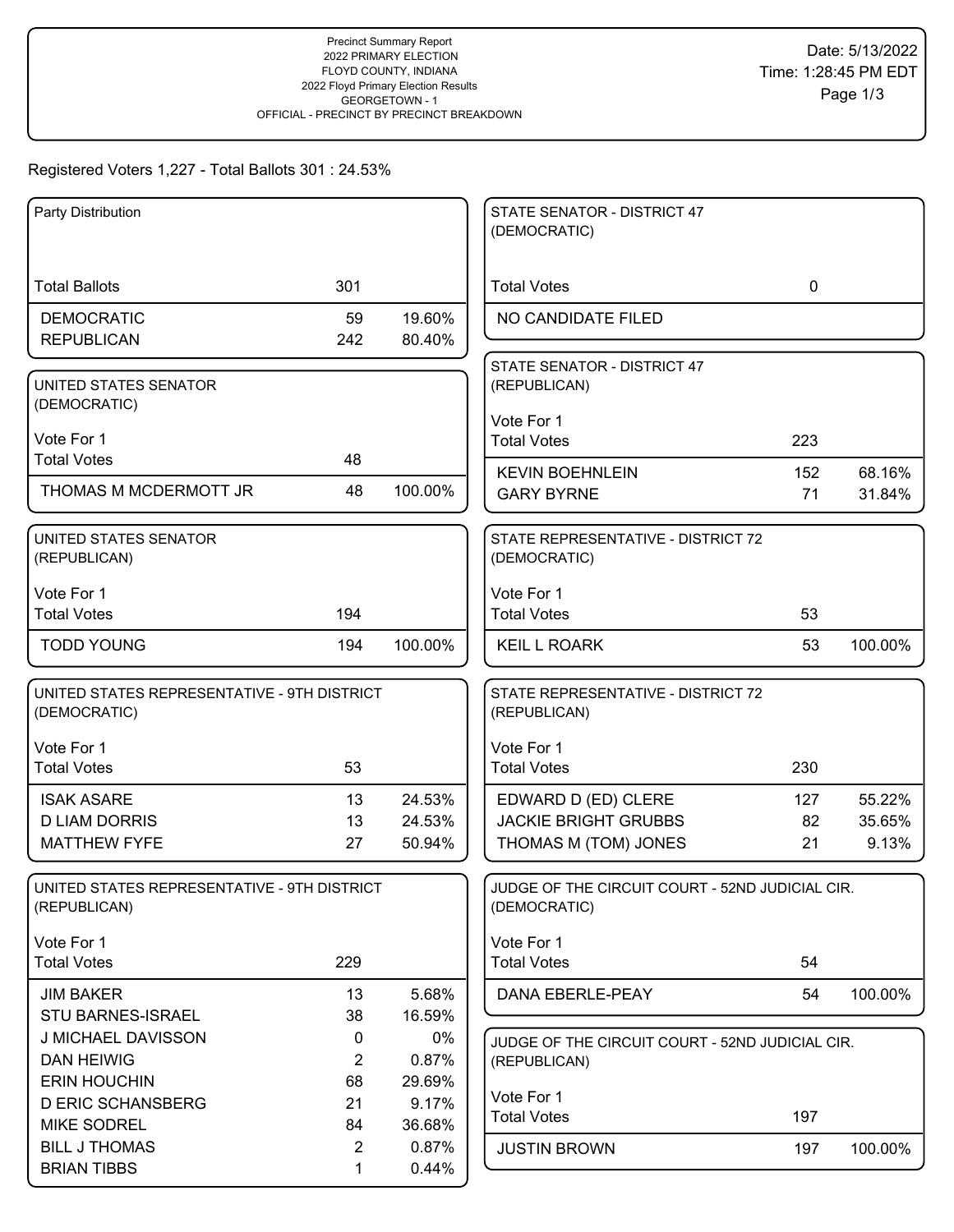## Registered Voters 1,227 - Total Ballots 301 : 24.53%

| PROSECUTING ATTORNEY                       |             |         | <b>COUNTY SHERIFF</b>                         |          |                  |
|--------------------------------------------|-------------|---------|-----------------------------------------------|----------|------------------|
| (DEMOCRATIC)                               |             |         | (DEMOCRATIC)                                  |          |                  |
|                                            |             |         | Vote For 1                                    |          |                  |
| <b>Total Votes</b>                         | $\mathbf 0$ |         | <b>Total Votes</b>                            | 54       |                  |
| NO CANDIDATE FILED                         |             |         | DARRELL W MILLS                               | 54       | 100.00%          |
|                                            |             |         |                                               |          |                  |
| PROSECUTING ATTORNEY<br>(REPUBLICAN)       |             |         | <b>COUNTY SHERIFF</b><br>(REPUBLICAN)         |          |                  |
|                                            |             |         |                                               |          |                  |
| Vote For 1                                 |             |         | Vote For 1                                    |          |                  |
| <b>Total Votes</b>                         | 206         |         | <b>Total Votes</b>                            | 237      |                  |
| <b>CHRIS LANE</b>                          | 206         | 100.00% | <b>STEVE BUSH</b>                             | 112      | 47.26%           |
|                                            |             |         | <b>SAM SARKISIAN</b>                          | 125      | 52.74%           |
| <b>CIRCUIT COURT CLERK</b>                 |             |         |                                               |          |                  |
| (DEMOCRATIC)                               |             |         | <b>COUNTY ASSESSOR</b>                        |          |                  |
|                                            |             |         | (DEMOCRATIC)                                  |          |                  |
| <b>Total Votes</b>                         | $\mathbf 0$ |         | Vote For 1                                    |          |                  |
|                                            |             |         | <b>Total Votes</b>                            | 49       |                  |
| NO CANDIDATE FILED                         |             |         | PATRICIA TRISH BADGER                         | 49       | 100.00%          |
|                                            |             |         | -BYRD                                         |          |                  |
| <b>CIRCUIT COURT CLERK</b><br>(REPUBLICAN) |             |         |                                               |          |                  |
|                                            |             |         | <b>COUNTY ASSESSOR</b>                        |          |                  |
| Vote For 1                                 |             |         | (REPUBLICAN)                                  |          |                  |
| <b>Total Votes</b>                         | 199         |         | Vote For 1                                    |          |                  |
| <b>DANITA BURKS</b>                        | 199         | 100.00% | <b>Total Votes</b>                            | 189      |                  |
|                                            |             |         |                                               |          |                  |
| <b>COUNTY AUDITOR</b>                      |             |         | <b>CHRIS DONES</b>                            | 39       | 20.63%           |
| (DEMOCRATIC)                               |             |         | <b>JAMES W SINKS</b><br><b>TERRY L WATSON</b> | 57<br>93 | 30.16%<br>49.21% |
|                                            |             |         |                                               |          |                  |
| <b>Total Votes</b>                         | 0           |         | <b>COUNTY COMMISSIONER - DISTRICT 1</b>       |          |                  |
|                                            |             |         | (DEMOCRATIC)                                  |          |                  |
| NO CANDIDATE FILED                         |             |         |                                               |          |                  |
|                                            |             |         | Vote For 1<br><b>Total Votes</b>              | 51       |                  |
| <b>COUNTY AUDITOR</b><br>(REPUBLICAN)      |             |         |                                               |          |                  |
|                                            |             |         | <b>TYLER P GAINES</b>                         | 22       | 43.14%           |
| Vote For 1                                 |             |         | <b>CHUCK SIMONS</b>                           | 29       | 56.86%           |
| <b>Total Votes</b>                         | 178         |         |                                               |          |                  |
| AMANDA M PAHMEIER                          | 85          | 47.75%  |                                               |          |                  |
| <b>DIANA M TOPPING</b>                     | 93          | 52.25%  |                                               |          |                  |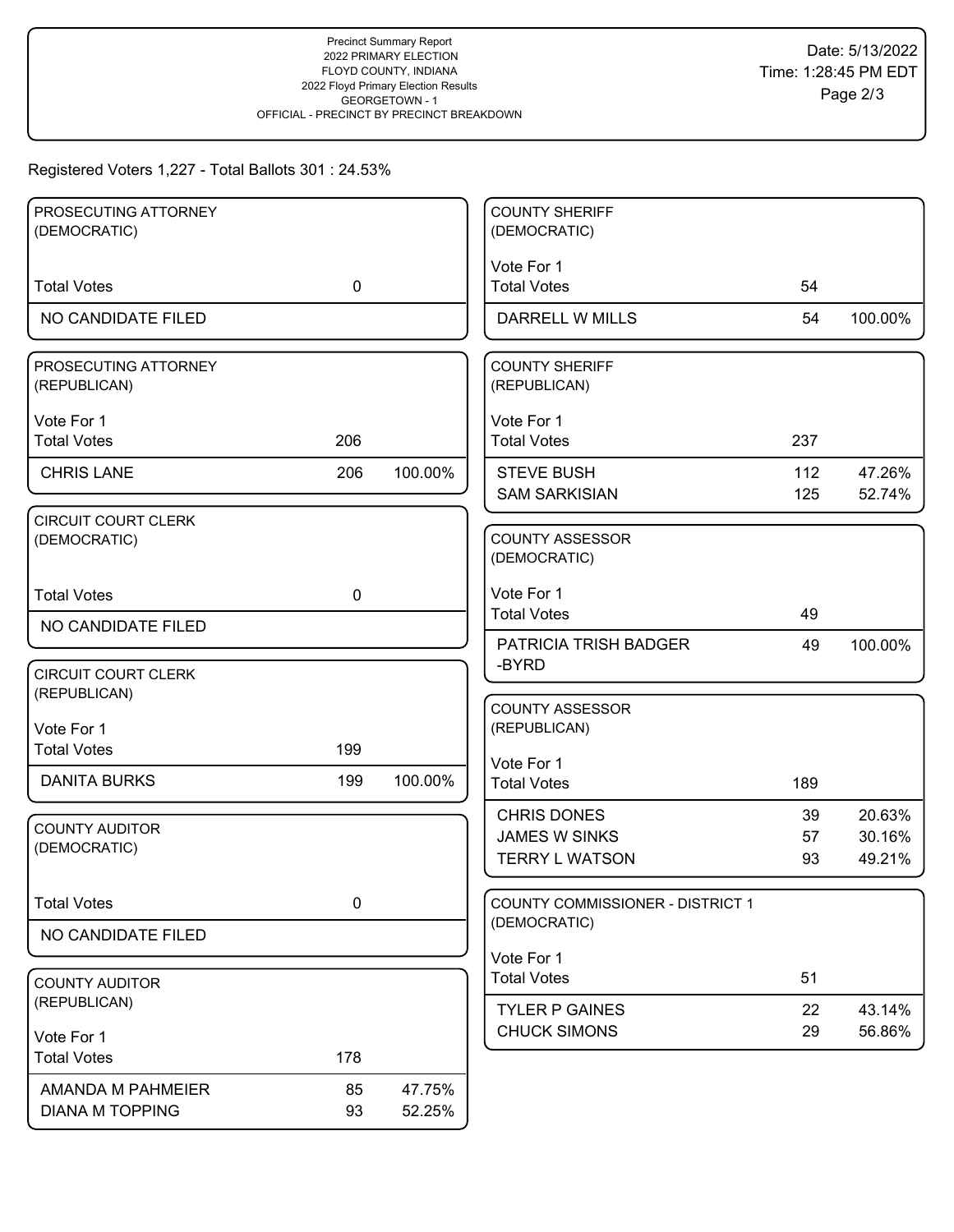Registered Voters 1,227 - Total Ballots 301 : 24.53%

| COUNTY COMMISSIONER - DISTRICT 1<br>(REPUBLICAN) |             |                  | GEORGETOWN TWP. BOARD MEMBER<br>(REPUBLICAN)                        |            |                  |
|--------------------------------------------------|-------------|------------------|---------------------------------------------------------------------|------------|------------------|
| Vote For 1<br><b>Total Votes</b>                 | 228         |                  | Vote For 3<br><b>Total Votes</b>                                    | 396        |                  |
|                                                  |             |                  |                                                                     |            |                  |
| <b>SHAWN CARRUTHERS</b><br>AL KNABLE             | 77<br>151   | 33.77%<br>66.23% | <b>JOY R BLINE</b><br><b>LEIGH ANN KOPP</b>                         | 103<br>144 | 26.01%<br>36.36% |
|                                                  |             |                  | <b>ED SNELLING</b>                                                  | 149        | 37.63%           |
| <b>COUNTY COUNCIL MEMBER DISTRICT 4</b>          |             |                  |                                                                     |            |                  |
| (DEMOCRATIC)                                     |             |                  | REP STATE CONVENTION DELEGATE - FLOYD CO., AT LARGE<br>(REPUBLICAN) |            |                  |
| <b>Total Votes</b>                               | $\mathbf 0$ |                  | Vote For 10                                                         |            |                  |
|                                                  |             |                  | <b>Total Votes</b>                                                  | 1,028      |                  |
| NO CANDIDATE FILED                               |             |                  | DALE M BAGSHAW                                                      | 88         | 8.56%            |
|                                                  |             |                  | <b>SHARON G BAGSHAW</b>                                             | 73         | 7.10%            |
| <b>COUNTY COUNCIL MEMBER DISTRICT 4</b>          |             |                  | <b>SHAWN CARRUTHERS</b>                                             | 111        | 10.80%           |
| (REPUBLICAN)                                     |             |                  | EDWARD D (ED) CLERE                                                 | 143        | 13.91%           |
| Vote For 1                                       |             |                  | <b>DOUG DRAKE</b>                                                   | 63         | 6.13%            |
| <b>Total Votes</b>                               | 214         |                  | <b>LOIS HERTOG</b>                                                  | 63         | 6.13%            |
| <b>DENISE ANN KONKLE</b>                         | 119         | 55.61%           | <b>JAMES A KANNING</b>                                              | 81         | 7.88%            |
| <b>DOUG WACKER</b>                               | 95          | 44.39%           | <b>ANNIE KIRCHNER</b>                                               | 81         | 7.88%            |
|                                                  |             |                  | <b>MATT MILLIES</b>                                                 | 59         | 5.74%            |
| <b>GEORGETOWN TWP. TRUSTEE</b>                   |             |                  | <b>LINDA K MOHNEY</b>                                               | 50         | 4.86%            |
| (DEMOCRATIC)                                     |             |                  | <b>CARL PEARCY</b>                                                  | 56         | 5.45%            |
|                                                  |             |                  | <b>ROY SCOTT</b>                                                    | 49         | 4.77%            |
|                                                  |             |                  | ANDREW B TAKAMI                                                     | 48         | 4.67%            |
| <b>Total Votes</b>                               | $\mathbf 0$ |                  | <b>JOSH JT TURNER</b>                                               | 63         | 6.13%            |
| NO CANDIDATE FILED                               |             |                  |                                                                     |            |                  |
| <b>GEORGETOWN TWP. TRUSTEE</b><br>(REPUBLICAN)   |             |                  |                                                                     |            |                  |
| Vote For 1                                       |             |                  |                                                                     |            |                  |
| <b>Total Votes</b>                               | 190         |                  |                                                                     |            |                  |
| DEE A RONEY                                      | 190         | 100.00%          |                                                                     |            |                  |
| GEORGETOWN TWP. BOARD MEMBER<br>(DEMOCRATIC)     |             |                  |                                                                     |            |                  |
| Vote For 3                                       |             |                  |                                                                     |            |                  |
| <b>Total Votes</b>                               | 51          |                  |                                                                     |            |                  |
| <b>MELISSA S FRY</b>                             | 51          | 100.00%          |                                                                     |            |                  |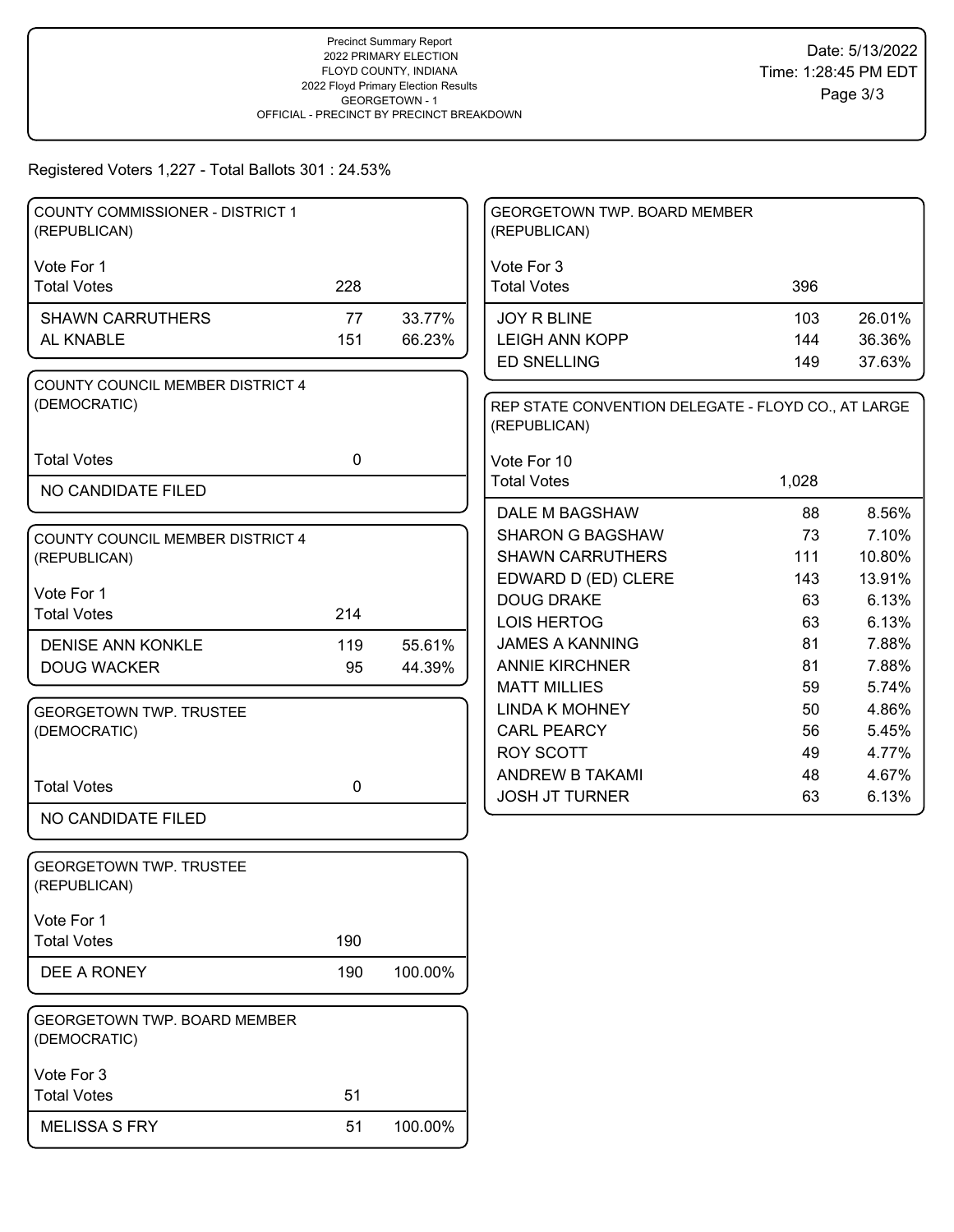## Registered Voters 1,447 - Total Ballots 287 : 19.83%

| Party Distribution                          |                 |         | STATE SENATOR - DISTRICT 47                     |             |         |
|---------------------------------------------|-----------------|---------|-------------------------------------------------|-------------|---------|
|                                             |                 |         | (DEMOCRATIC)                                    |             |         |
|                                             |                 |         |                                                 |             |         |
| <b>Total Ballots</b>                        | 287             |         | <b>Total Votes</b>                              | $\mathbf 0$ |         |
| <b>DEMOCRATIC</b>                           | 50              | 17.42%  | NO CANDIDATE FILED                              |             |         |
| <b>REPUBLICAN</b>                           | 237             | 82.58%  |                                                 |             |         |
|                                             |                 |         | STATE SENATOR - DISTRICT 47                     |             |         |
| UNITED STATES SENATOR                       |                 |         | (REPUBLICAN)                                    |             |         |
| (DEMOCRATIC)                                |                 |         |                                                 |             |         |
| Vote For 1                                  |                 |         | Vote For 1<br><b>Total Votes</b>                | 215         |         |
| <b>Total Votes</b>                          | 40              |         |                                                 |             |         |
|                                             |                 |         | <b>KEVIN BOEHNLEIN</b>                          | 123         | 57.21%  |
| THOMAS M MCDERMOTT JR                       | 40              | 100.00% | <b>GARY BYRNE</b>                               | 92          | 42.79%  |
| UNITED STATES SENATOR                       |                 |         | STATE REPRESENTATIVE - DISTRICT 72              |             |         |
| (REPUBLICAN)                                |                 |         | (DEMOCRATIC)                                    |             |         |
|                                             |                 |         |                                                 |             |         |
| Vote For 1<br><b>Total Votes</b>            | 179             |         | Vote For 1<br><b>Total Votes</b>                | 43          |         |
|                                             |                 |         |                                                 |             |         |
| <b>TODD YOUNG</b>                           | 179             | 100.00% | <b>KEIL L ROARK</b>                             | 43          | 100.00% |
| UNITED STATES REPRESENTATIVE - 9TH DISTRICT |                 |         | STATE REPRESENTATIVE - DISTRICT 72              |             |         |
| (DEMOCRATIC)                                |                 |         | (REPUBLICAN)                                    |             |         |
|                                             |                 |         |                                                 |             |         |
| Vote For 1                                  |                 |         | Vote For 1                                      |             |         |
| <b>Total Votes</b>                          | 44              |         | <b>Total Votes</b>                              | 225         |         |
| <b>ISAK ASARE</b>                           | 12 <sup>2</sup> | 27.27%  | EDWARD D (ED) CLERE                             | 92          | 40.89%  |
| <b>D LIAM DORRIS</b>                        | 9               | 20.45%  | <b>JACKIE BRIGHT GRUBBS</b>                     | 108         | 48.00%  |
| <b>MATTHEW FYFE</b>                         | 23              | 52.27%  | THOMAS M (TOM) JONES                            | 25          | 11.11%  |
|                                             |                 |         |                                                 |             |         |
| UNITED STATES REPRESENTATIVE - 9TH DISTRICT |                 |         | JUDGE OF THE CIRCUIT COURT - 52ND JUDICIAL CIR. |             |         |
| (REPUBLICAN)                                |                 |         | (DEMOCRATIC)                                    |             |         |
| Vote For 1                                  |                 |         | Vote For 1                                      |             |         |
| <b>Total Votes</b>                          | 218             |         | <b>Total Votes</b>                              | 41          |         |
| <b>JIM BAKER</b>                            | 5               | 2.29%   | DANA EBERLE-PEAY                                | 41          | 100.00% |
| STU BARNES-ISRAEL                           | 39              | 17.89%  |                                                 |             |         |
| J MICHAEL DAVISSON                          | 0               | $0\%$   | JUDGE OF THE CIRCUIT COURT - 52ND JUDICIAL CIR. |             |         |
| <b>DAN HEIWIG</b>                           | $\overline{2}$  | 0.92%   | (REPUBLICAN)                                    |             |         |
| <b>ERIN HOUCHIN</b>                         | 71              | 32.57%  |                                                 |             |         |
| <b>D ERIC SCHANSBERG</b>                    | 19              | 8.72%   | Vote For 1                                      |             |         |
| <b>MIKE SODREL</b>                          | 76              | 34.86%  | <b>Total Votes</b>                              | 195         |         |
| <b>BILL J THOMAS</b>                        | 3               | 1.38%   | <b>JUSTIN BROWN</b>                             | 195         | 100.00% |
| <b>BRIAN TIBBS</b>                          | 3               | 1.38%   |                                                 |             |         |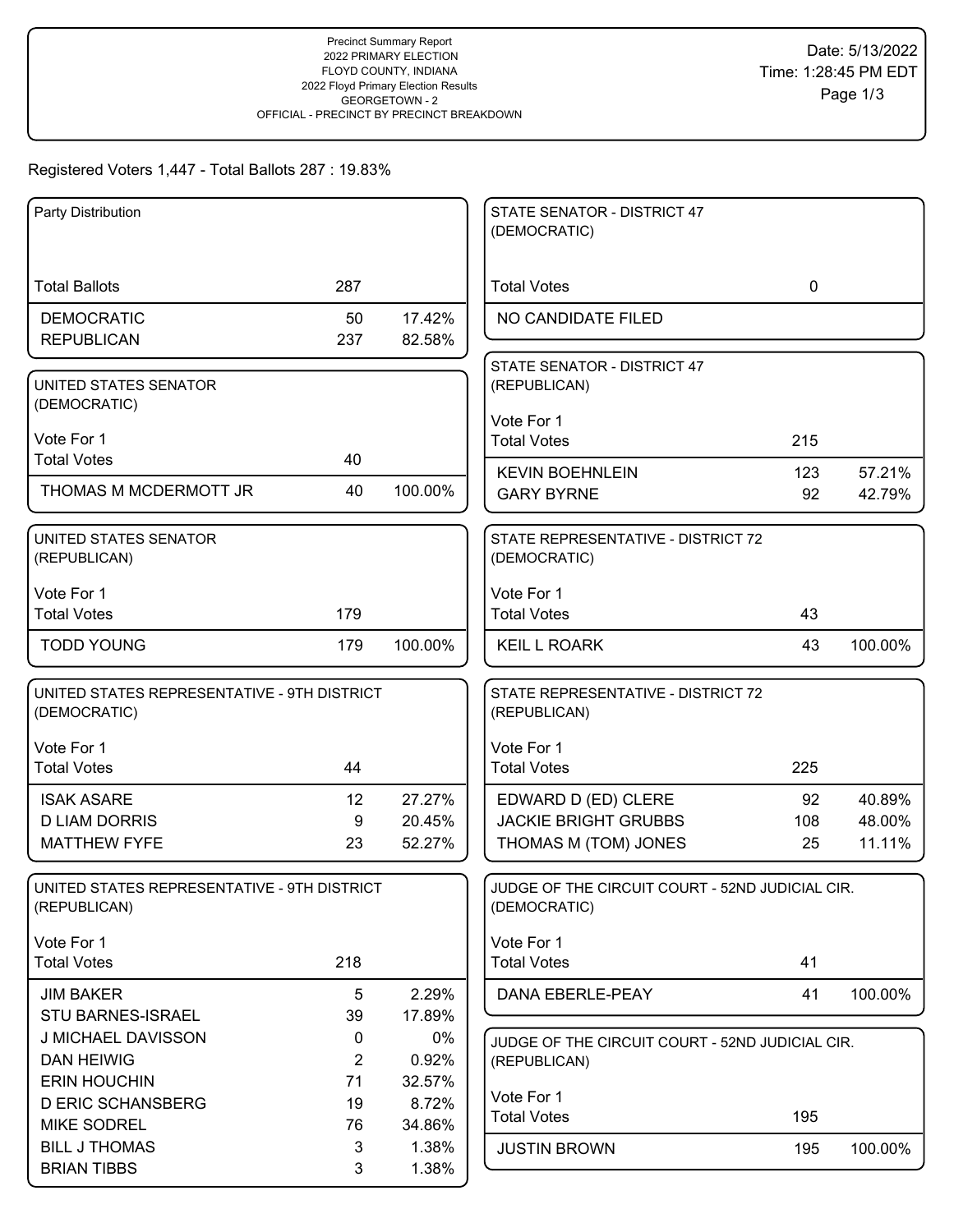## Registered Voters 1,447 - Total Ballots 287 : 19.83%

| PROSECUTING ATTORNEY                  |             |         | <b>COUNTY SHERIFF</b>                  |     |         |
|---------------------------------------|-------------|---------|----------------------------------------|-----|---------|
| (DEMOCRATIC)                          |             |         | (DEMOCRATIC)                           |     |         |
| <b>Total Votes</b>                    | $\mathbf 0$ |         | Vote For 1<br><b>Total Votes</b>       | 46  |         |
|                                       |             |         |                                        |     |         |
| NO CANDIDATE FILED                    |             |         | <b>DARRELL W MILLS</b>                 | 46  | 100.00% |
| PROSECUTING ATTORNEY<br>(REPUBLICAN)  |             |         | <b>COUNTY SHERIFF</b><br>(REPUBLICAN)  |     |         |
| Vote For 1                            |             |         | Vote For 1                             |     |         |
| <b>Total Votes</b>                    | 201         |         | <b>Total Votes</b>                     | 235 |         |
| <b>CHRIS LANE</b>                     | 201         | 100.00% | <b>STEVE BUSH</b>                      | 161 | 68.51%  |
|                                       |             |         | <b>SAM SARKISIAN</b>                   | 74  | 31.49%  |
| CIRCUIT COURT CLERK<br>(DEMOCRATIC)   |             |         | <b>COUNTY ASSESSOR</b><br>(DEMOCRATIC) |     |         |
| <b>Total Votes</b>                    | $\mathbf 0$ |         | Vote For 1                             |     |         |
| NO CANDIDATE FILED                    |             |         | <b>Total Votes</b>                     | 42  |         |
|                                       |             |         | PATRICIA TRISH BADGER<br>-BYRD         | 42  | 100.00% |
| <b>CIRCUIT COURT CLERK</b>            |             |         |                                        |     |         |
| (REPUBLICAN)                          |             |         | <b>COUNTY ASSESSOR</b>                 |     |         |
| Vote For 1                            |             |         | (REPUBLICAN)                           |     |         |
| <b>Total Votes</b>                    | 185         |         | Vote For 1                             |     |         |
| <b>DANITA BURKS</b>                   | 185         | 100.00% | <b>Total Votes</b>                     | 193 |         |
|                                       |             |         | <b>CHRIS DONES</b>                     | 48  | 24.87%  |
| <b>COUNTY AUDITOR</b><br>(DEMOCRATIC) |             |         | <b>JAMES W SINKS</b>                   | 40  | 20.73%  |
|                                       |             |         | <b>TERRY L WATSON</b>                  | 105 | 54.40%  |
| <b>Total Votes</b>                    | $\pmb{0}$   |         | COUNTY COMMISSIONER - DISTRICT 1       |     |         |
| NO CANDIDATE FILED                    |             |         | (DEMOCRATIC)                           |     |         |
|                                       |             |         | Vote For 1                             |     |         |
| <b>COUNTY AUDITOR</b>                 |             |         | <b>Total Votes</b>                     | 42  |         |
| (REPUBLICAN)                          |             |         | <b>TYLER P GAINES</b>                  | 21  | 50.00%  |
| Vote For 1                            |             |         | <b>CHUCK SIMONS</b>                    | 21  | 50.00%  |
| <b>Total Votes</b>                    | 193         |         |                                        |     |         |
| AMANDA M PAHMEIER                     | 71          | 36.79%  |                                        |     |         |
| <b>DIANA M TOPPING</b>                | 122         | 63.21%  |                                        |     |         |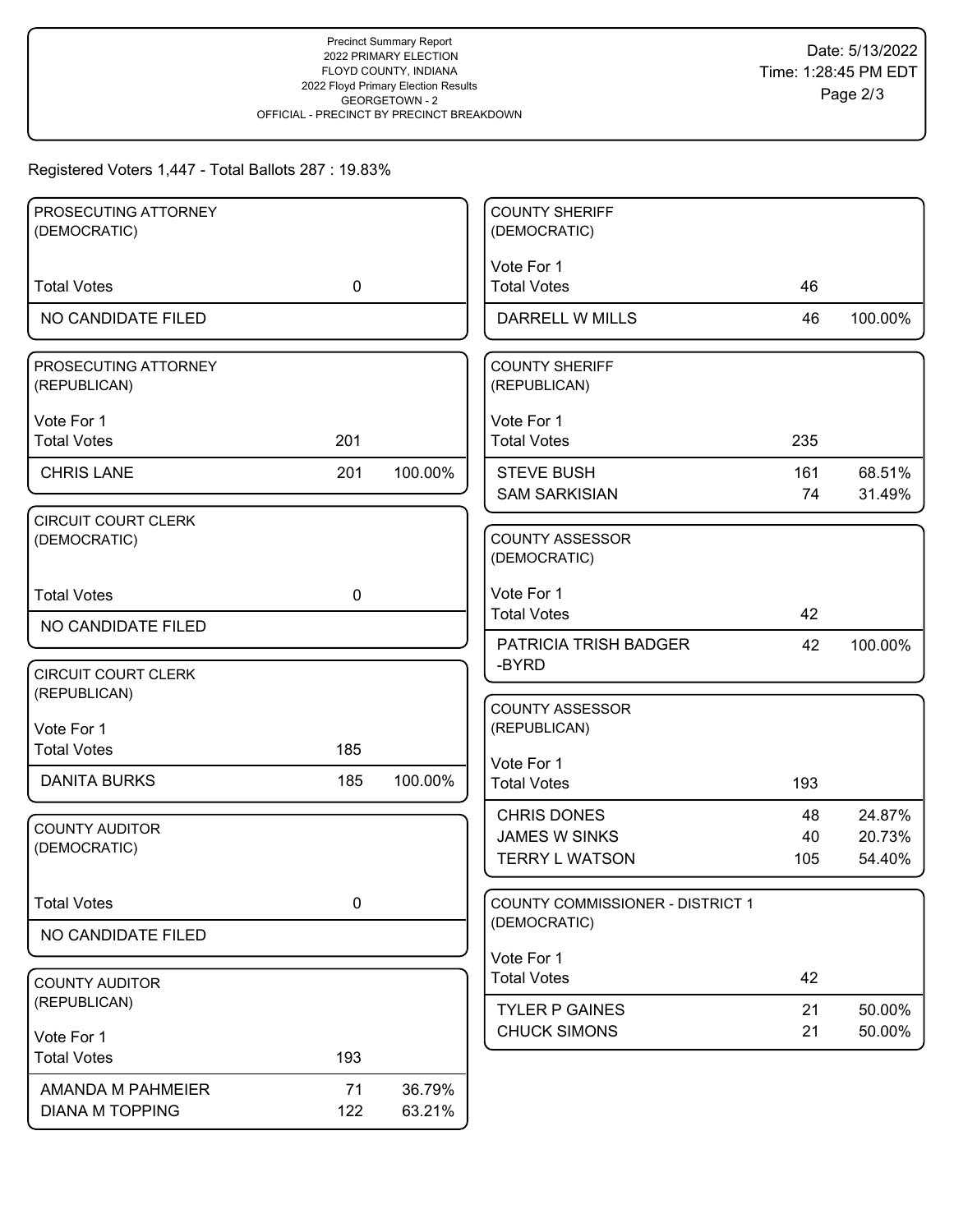### Registered Voters 1,447 - Total Ballots 287 : 19.83%

| <b>COUNTY COMMISSIONER - DISTRICT 1</b><br>(REPUBLICAN) |              |         | GEORGETOWN TWP. BOARD MEMBER<br>(REPUBLICAN)                        |       |        |
|---------------------------------------------------------|--------------|---------|---------------------------------------------------------------------|-------|--------|
| Vote For 1                                              |              |         | Vote For 3                                                          |       |        |
| <b>Total Votes</b>                                      | 218          |         | <b>Total Votes</b>                                                  | 389   |        |
| <b>SHAWN CARRUTHERS</b>                                 | 83           | 38.07%  | <b>JOY R BLINE</b>                                                  | 110   | 28.28% |
| AL KNABLE                                               | 135          | 61.93%  | <b>LEIGH ANN KOPP</b>                                               | 140   | 35.99% |
|                                                         |              |         | <b>ED SNELLING</b>                                                  | 139   | 35.73% |
| COUNTY COUNCIL MEMBER DISTRICT 4<br>(DEMOCRATIC)        |              |         | REP STATE CONVENTION DELEGATE - FLOYD CO., AT LARGE<br>(REPUBLICAN) |       |        |
| <b>Total Votes</b>                                      | $\mathbf{0}$ |         | Vote For 10                                                         |       |        |
| NO CANDIDATE FILED                                      |              |         | <b>Total Votes</b>                                                  | 1,055 |        |
|                                                         |              |         | <b>DALE M BAGSHAW</b>                                               | 91    | 8.63%  |
| COUNTY COUNCIL MEMBER DISTRICT 4                        |              |         | <b>SHARON G BAGSHAW</b>                                             | 71    | 6.73%  |
| (REPUBLICAN)                                            |              |         | <b>SHAWN CARRUTHERS</b>                                             | 117   | 11.09% |
|                                                         |              |         | EDWARD D (ED) CLERE                                                 | 129   | 12.23% |
| Vote For 1                                              |              |         | <b>DOUG DRAKE</b>                                                   | 59    | 5.59%  |
| <b>Total Votes</b>                                      | 211          |         | <b>LOIS HERTOG</b>                                                  | 71    | 6.73%  |
| <b>DENISE ANN KONKLE</b>                                | 91           | 43.13%  | <b>JAMES A KANNING</b>                                              | 66    | 6.26%  |
| <b>DOUG WACKER</b>                                      | 120          | 56.87%  | <b>ANNIE KIRCHNER</b>                                               | 90    | 8.53%  |
|                                                         |              |         | <b>MATT MILLIES</b>                                                 | 72    | 6.82%  |
| <b>GEORGETOWN TWP. TRUSTEE</b>                          |              |         | <b>LINDA K MOHNEY</b>                                               | 46    | 4.36%  |
| (DEMOCRATIC)                                            |              |         | <b>CARL PEARCY</b>                                                  | 57    | 5.40%  |
|                                                         |              |         | <b>ROY SCOTT</b>                                                    | 48    | 4.55%  |
| <b>Total Votes</b>                                      | 0            |         | ANDREW B TAKAMI                                                     | 52    | 4.93%  |
|                                                         |              |         | <b>JOSH JT TURNER</b>                                               | 86    | 8.15%  |
| NO CANDIDATE FILED                                      |              |         |                                                                     |       |        |
| <b>GEORGETOWN TWP. TRUSTEE</b><br>(REPUBLICAN)          |              |         |                                                                     |       |        |
| Vote For 1                                              |              |         |                                                                     |       |        |
| <b>Total Votes</b>                                      | 183          |         |                                                                     |       |        |
| DEE A RONEY                                             | 183          | 100.00% |                                                                     |       |        |
| <b>GEORGETOWN TWP. BOARD MEMBER</b><br>(DEMOCRATIC)     |              |         |                                                                     |       |        |
| Vote For 3                                              |              |         |                                                                     |       |        |
| <b>Total Votes</b>                                      | 45           |         |                                                                     |       |        |
| <b>MELISSA S FRY</b>                                    | 45           | 100.00% |                                                                     |       |        |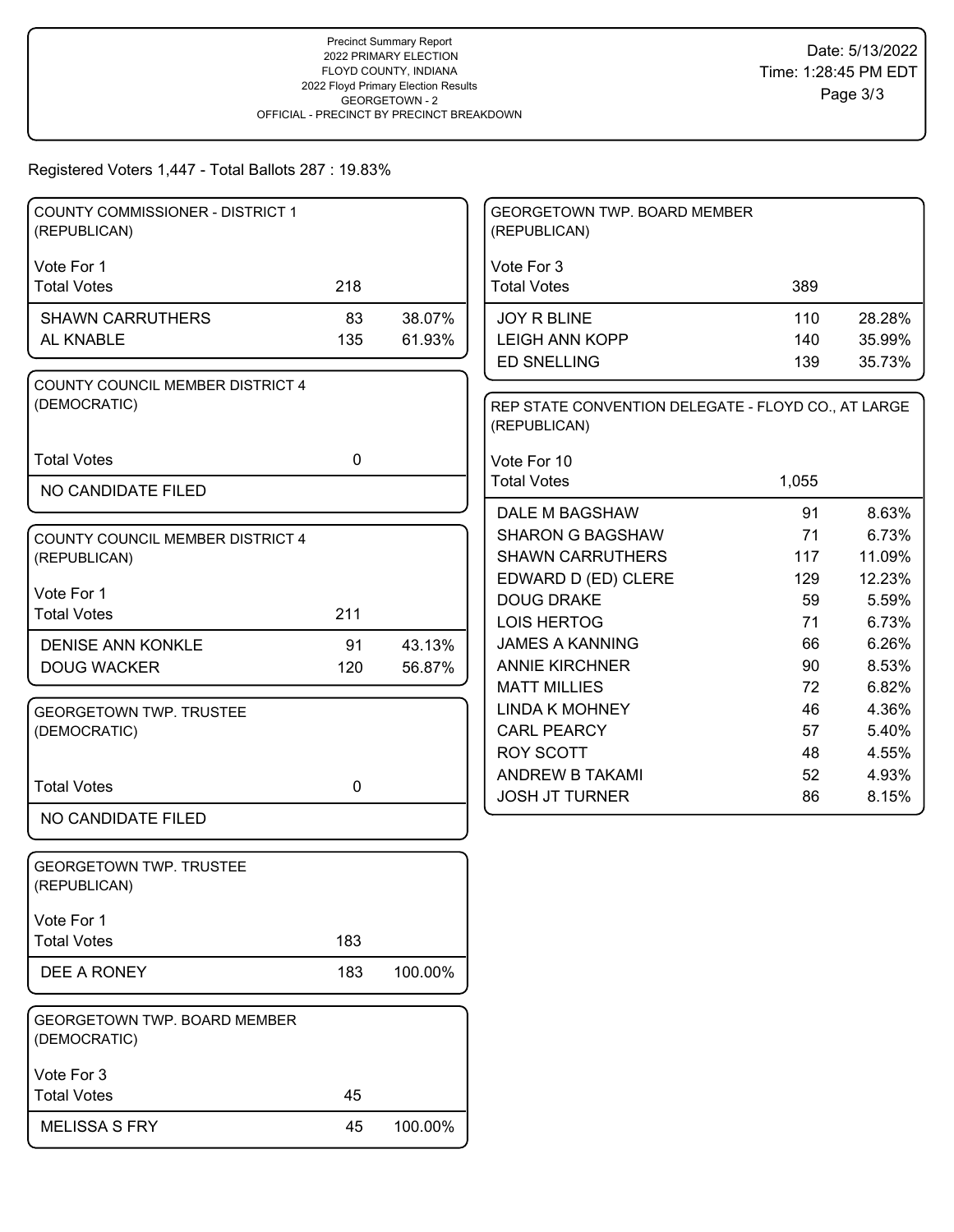## Registered Voters 1,233 - Total Ballots 257 : 20.84%

| Party Distribution                          |             |         | STATE SENATOR - DISTRICT 47<br>(DEMOCRATIC)     |             |         |
|---------------------------------------------|-------------|---------|-------------------------------------------------|-------------|---------|
|                                             |             |         |                                                 |             |         |
| <b>Total Ballots</b>                        | 257         |         | <b>Total Votes</b>                              | $\mathbf 0$ |         |
| <b>DEMOCRATIC</b>                           | 55          | 21.40%  | NO CANDIDATE FILED                              |             |         |
| <b>REPUBLICAN</b>                           | 202         | 78.60%  |                                                 |             |         |
|                                             |             |         | STATE SENATOR - DISTRICT 47                     |             |         |
| UNITED STATES SENATOR                       |             |         | (REPUBLICAN)                                    |             |         |
| (DEMOCRATIC)                                |             |         |                                                 |             |         |
|                                             |             |         | Vote For 1                                      |             |         |
| Vote For 1                                  |             |         | <b>Total Votes</b>                              | 186         |         |
| <b>Total Votes</b>                          | 53          |         | <b>KEVIN BOEHNLEIN</b>                          | 123         | 66.13%  |
| THOMAS M MCDERMOTT JR                       | 53          | 100.00% | <b>GARY BYRNE</b>                               | 63          | 33.87%  |
|                                             |             |         |                                                 |             |         |
| UNITED STATES SENATOR                       |             |         | STATE REPRESENTATIVE - DISTRICT 72              |             |         |
| (REPUBLICAN)                                |             |         | (DEMOCRATIC)                                    |             |         |
| Vote For 1                                  |             |         | Vote For 1                                      |             |         |
| <b>Total Votes</b>                          | 156         |         | <b>Total Votes</b>                              | 53          |         |
|                                             |             |         |                                                 |             |         |
| <b>TODD YOUNG</b>                           | 156         | 100.00% | <b>KEIL L ROARK</b>                             | 53          | 100.00% |
|                                             |             |         |                                                 |             |         |
| UNITED STATES REPRESENTATIVE - 9TH DISTRICT |             |         | STATE REPRESENTATIVE - DISTRICT 72              |             |         |
| (DEMOCRATIC)                                |             |         | (REPUBLICAN)                                    |             |         |
| Vote For 1                                  |             |         | Vote For 1                                      |             |         |
| <b>Total Votes</b>                          | 50          |         | <b>Total Votes</b>                              | 197         |         |
| <b>ISAK ASARE</b>                           | 9           | 18.00%  | EDWARD D (ED) CLERE                             | 103         | 52.28%  |
| <b>D LIAM DORRIS</b>                        | 7           | 14.00%  | <b>JACKIE BRIGHT GRUBBS</b>                     | 80          | 40.61%  |
| <b>MATTHEW FYFE</b>                         | 34          | 68.00%  | THOMAS M (TOM) JONES                            | 14          | 7.11%   |
|                                             |             |         |                                                 |             |         |
| UNITED STATES REPRESENTATIVE - 9TH DISTRICT |             |         | JUDGE OF THE CIRCUIT COURT - 52ND JUDICIAL CIR. |             |         |
| (REPUBLICAN)                                |             |         | (DEMOCRATIC)                                    |             |         |
|                                             |             |         |                                                 |             |         |
| Vote For 1                                  |             |         | Vote For 1                                      |             |         |
| <b>Total Votes</b>                          | 196         |         | <b>Total Votes</b>                              | 50          |         |
| <b>JIM BAKER</b>                            | 11          | 5.61%   | DANA EBERLE-PEAY                                | 50          | 100.00% |
| <b>STU BARNES-ISRAEL</b>                    | 34          | 17.35%  |                                                 |             |         |
| J MICHAEL DAVISSON                          | 4           | 2.04%   | JUDGE OF THE CIRCUIT COURT - 52ND JUDICIAL CIR. |             |         |
| <b>DAN HEIWIG</b>                           | $\mathbf 1$ | 0.51%   | (REPUBLICAN)                                    |             |         |
| <b>ERIN HOUCHIN</b>                         | 82          | 41.84%  | Vote For 1                                      |             |         |
| <b>D ERIC SCHANSBERG</b>                    | 6           | 3.06%   | <b>Total Votes</b>                              | 161         |         |
| <b>MIKE SODREL</b>                          | 55          | 28.06%  |                                                 |             |         |
| <b>BILL J THOMAS</b>                        | 0           | 0%      | <b>JUSTIN BROWN</b>                             | 161         | 100.00% |
| <b>BRIAN TIBBS</b>                          | 3           | 1.53%   |                                                 |             |         |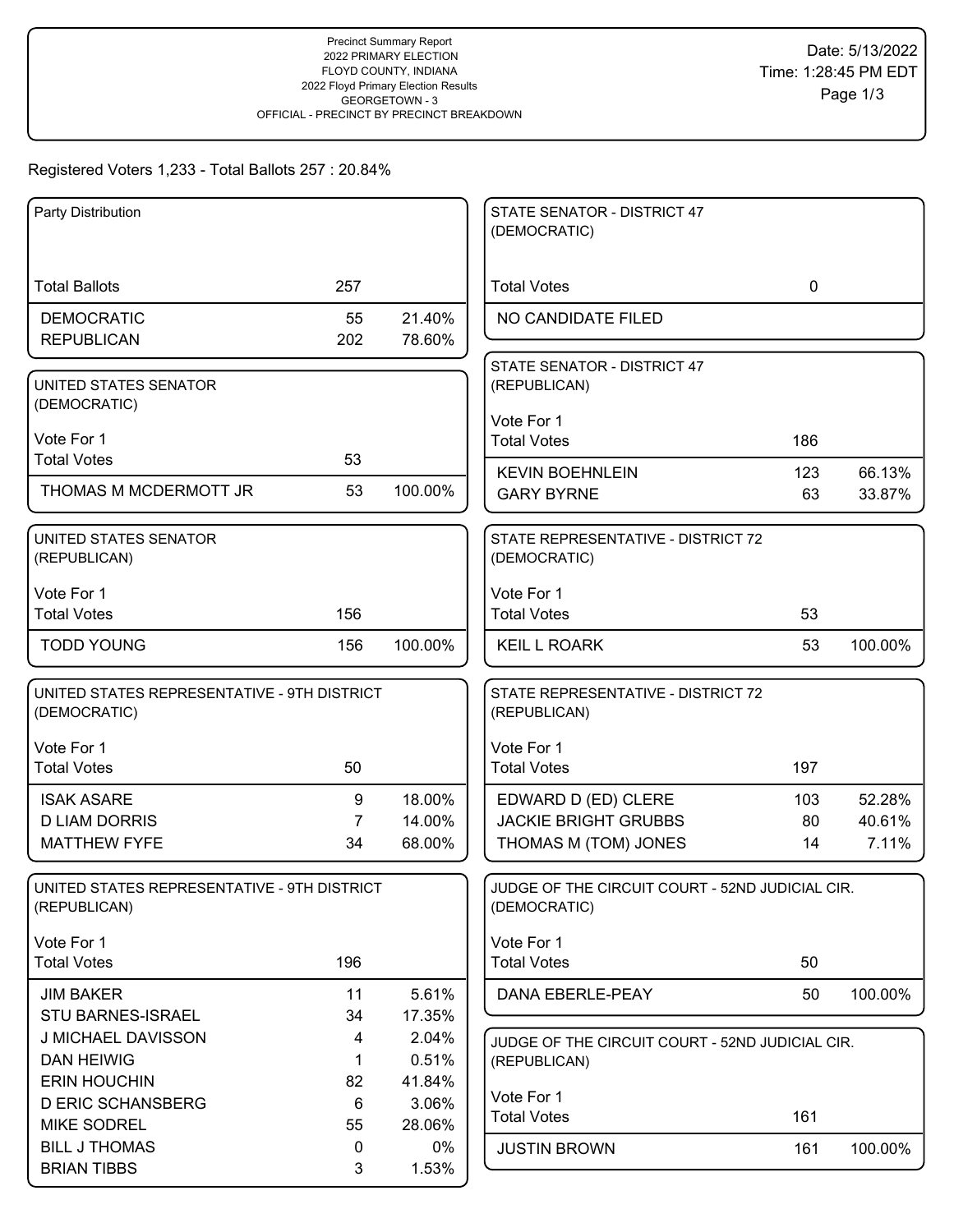## Registered Voters 1,233 - Total Ballots 257 : 20.84%

| PROSECUTING ATTORNEY                       |             |         | <b>COUNTY SHERIFF</b>                   |     |         |
|--------------------------------------------|-------------|---------|-----------------------------------------|-----|---------|
| (DEMOCRATIC)                               |             |         | (DEMOCRATIC)                            |     |         |
|                                            |             |         | Vote For 1                              |     |         |
| <b>Total Votes</b>                         | $\mathbf 0$ |         | <b>Total Votes</b>                      | 49  |         |
| NO CANDIDATE FILED                         |             |         | DARRELL W MILLS                         | 49  | 100.00% |
| PROSECUTING ATTORNEY                       |             |         | <b>COUNTY SHERIFF</b>                   |     |         |
| (REPUBLICAN)                               |             |         | (REPUBLICAN)                            |     |         |
| Vote For 1                                 |             |         | Vote For 1                              |     |         |
| <b>Total Votes</b>                         | 161         |         | <b>Total Votes</b>                      | 197 |         |
| <b>CHRIS LANE</b>                          | 161         | 100.00% | <b>STEVE BUSH</b>                       | 119 | 60.41%  |
|                                            |             |         | <b>SAM SARKISIAN</b>                    | 78  | 39.59%  |
| <b>CIRCUIT COURT CLERK</b>                 |             |         |                                         |     |         |
| (DEMOCRATIC)                               |             |         | <b>COUNTY ASSESSOR</b><br>(DEMOCRATIC)  |     |         |
|                                            |             |         |                                         |     |         |
| <b>Total Votes</b>                         | $\mathbf 0$ |         | Vote For 1<br><b>Total Votes</b>        | 52  |         |
| NO CANDIDATE FILED                         |             |         | <b>PATRICIA TRISH BADGER</b>            |     |         |
|                                            |             |         | -BYRD                                   | 52  | 100.00% |
| <b>CIRCUIT COURT CLERK</b><br>(REPUBLICAN) |             |         |                                         |     |         |
|                                            |             |         | <b>COUNTY ASSESSOR</b>                  |     |         |
| Vote For 1<br><b>Total Votes</b>           | 162         |         | (REPUBLICAN)                            |     |         |
|                                            |             |         | Vote For 1                              |     |         |
| <b>DANITA BURKS</b>                        | 162         | 100.00% | <b>Total Votes</b>                      | 157 |         |
| <b>COUNTY AUDITOR</b>                      |             |         | <b>CHRIS DONES</b>                      | 36  | 22.93%  |
| (DEMOCRATIC)                               |             |         | <b>JAMES W SINKS</b>                    | 38  | 24.20%  |
|                                            |             |         | <b>TERRY L WATSON</b>                   | 83  | 52.87%  |
| <b>Total Votes</b>                         | $\pmb{0}$   |         | <b>COUNTY COMMISSIONER - DISTRICT 1</b> |     |         |
| NO CANDIDATE FILED                         |             |         | (DEMOCRATIC)                            |     |         |
|                                            |             |         | Vote For 1                              |     |         |
| <b>COUNTY AUDITOR</b>                      |             |         | <b>Total Votes</b>                      | 53  |         |
| (REPUBLICAN)                               |             |         | <b>TYLER P GAINES</b>                   | 29  | 54.72%  |
| Vote For 1                                 |             |         | <b>CHUCK SIMONS</b>                     | 24  | 45.28%  |
| <b>Total Votes</b>                         | 160         |         |                                         |     |         |
| AMANDA M PAHMEIER                          | 68          | 42.50%  |                                         |     |         |
| <b>DIANA M TOPPING</b>                     | 92          | 57.50%  |                                         |     |         |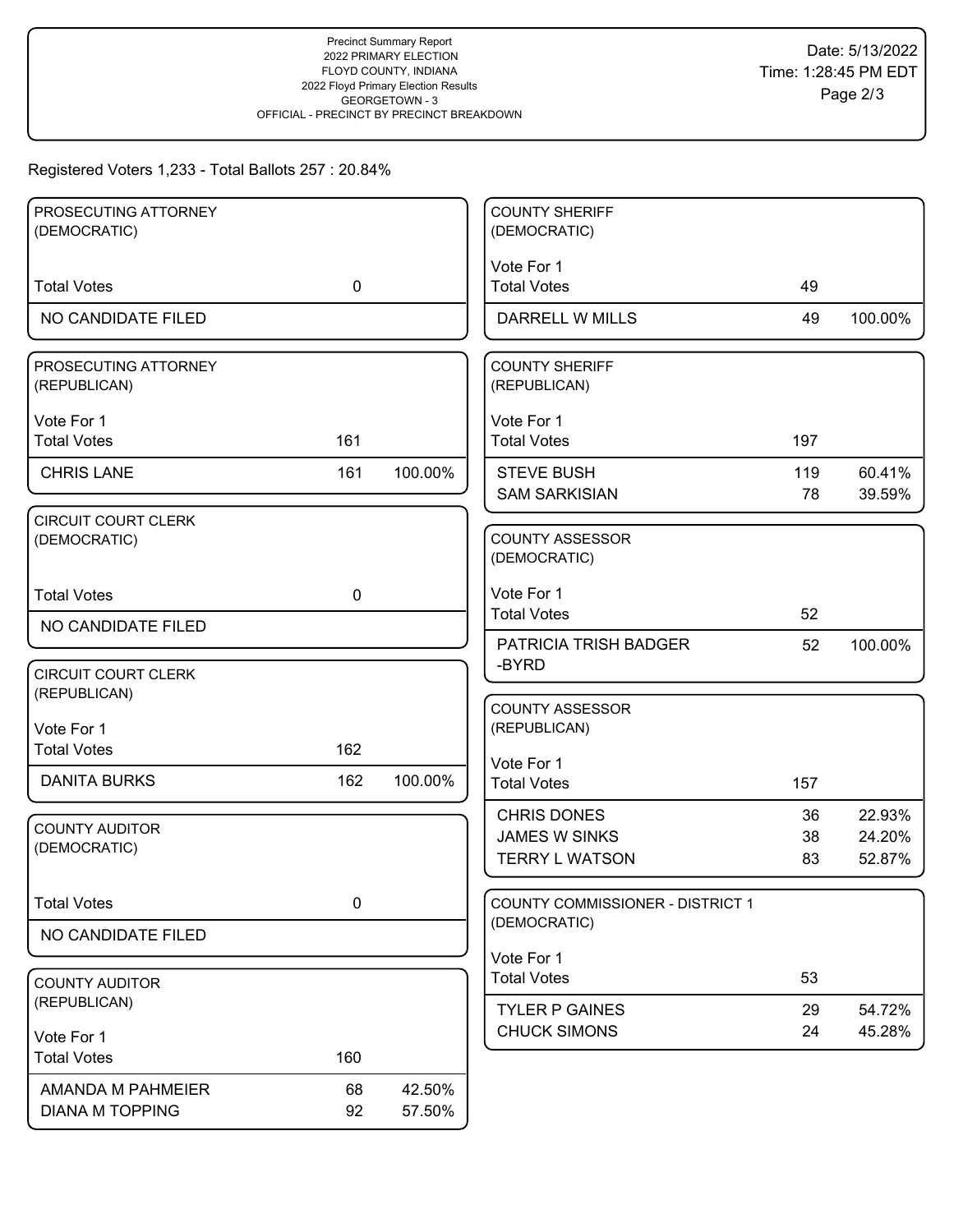Registered Voters 1,233 - Total Ballots 257 : 20.84%

| <b>COUNTY COMMISSIONER - DISTRICT 1</b><br>(REPUBLICAN) |             |         | GEORGETOWN TWP. BOARD MEMBER<br>(REPUBLICAN)                        |     |        |
|---------------------------------------------------------|-------------|---------|---------------------------------------------------------------------|-----|--------|
| Vote For 1                                              |             |         | Vote For 3                                                          |     |        |
| <b>Total Votes</b>                                      | 195         |         | <b>Total Votes</b>                                                  | 334 |        |
| <b>SHAWN CARRUTHERS</b>                                 | 83          | 42.56%  | JOY R BLINE                                                         | 93  | 27.84% |
| AL KNABLE                                               | 112         | 57.44%  | <b>LEIGH ANN KOPP</b>                                               | 126 | 37.72% |
|                                                         |             |         | <b>ED SNELLING</b>                                                  | 115 | 34.43% |
| COUNTY COUNCIL MEMBER DISTRICT 4                        |             |         |                                                                     |     |        |
| (DEMOCRATIC)                                            |             |         | REP STATE CONVENTION DELEGATE - FLOYD CO., AT LARGE<br>(REPUBLICAN) |     |        |
| <b>Total Votes</b>                                      | $\mathbf 0$ |         | Vote For 10                                                         |     |        |
| NO CANDIDATE FILED                                      |             |         | <b>Total Votes</b>                                                  | 961 |        |
|                                                         |             |         | DALE M BAGSHAW                                                      | 73  | 7.60%  |
| COUNTY COUNCIL MEMBER DISTRICT 4                        |             |         | <b>SHARON G BAGSHAW</b>                                             | 71  | 7.39%  |
| (REPUBLICAN)                                            |             |         | <b>SHAWN CARRUTHERS</b>                                             | 106 | 11.03% |
|                                                         |             |         | EDWARD D (ED) CLERE                                                 | 130 | 13.53% |
| Vote For 1                                              |             |         | <b>DOUG DRAKE</b>                                                   | 54  | 5.62%  |
| <b>Total Votes</b>                                      | 188         |         | <b>LOIS HERTOG</b>                                                  | 69  | 7.18%  |
| <b>DENISE ANN KONKLE</b>                                | 95          | 50.53%  | <b>JAMES A KANNING</b>                                              | 54  | 5.62%  |
| <b>DOUG WACKER</b>                                      | 93          | 49.47%  | <b>ANNIE KIRCHNER</b>                                               | 83  | 8.64%  |
|                                                         |             |         | <b>MATT MILLIES</b>                                                 | 56  | 5.83%  |
| <b>GEORGETOWN TWP. TRUSTEE</b>                          |             |         | <b>LINDA K MOHNEY</b>                                               | 47  | 4.89%  |
| (DEMOCRATIC)                                            |             |         | <b>CARL PEARCY</b>                                                  | 47  | 4.89%  |
|                                                         |             |         | <b>ROY SCOTT</b>                                                    | 61  | 6.35%  |
| <b>Total Votes</b>                                      | $\mathbf 0$ |         | ANDREW B TAKAMI                                                     | 49  | 5.10%  |
|                                                         |             |         | <b>JOSH JT TURNER</b>                                               | 61  | 6.35%  |
| NO CANDIDATE FILED                                      |             |         |                                                                     |     |        |
| <b>GEORGETOWN TWP. TRUSTEE</b><br>(REPUBLICAN)          |             |         |                                                                     |     |        |
| Vote For 1                                              |             |         |                                                                     |     |        |
| <b>Total Votes</b>                                      | 160         |         |                                                                     |     |        |
| DEE A RONEY                                             | 160         | 100.00% |                                                                     |     |        |
| <b>GEORGETOWN TWP. BOARD MEMBER</b><br>(DEMOCRATIC)     |             |         |                                                                     |     |        |
| Vote For 3                                              |             |         |                                                                     |     |        |
| <b>Total Votes</b>                                      | 52          |         |                                                                     |     |        |
| <b>MELISSA S FRY</b>                                    | 52          | 100.00% |                                                                     |     |        |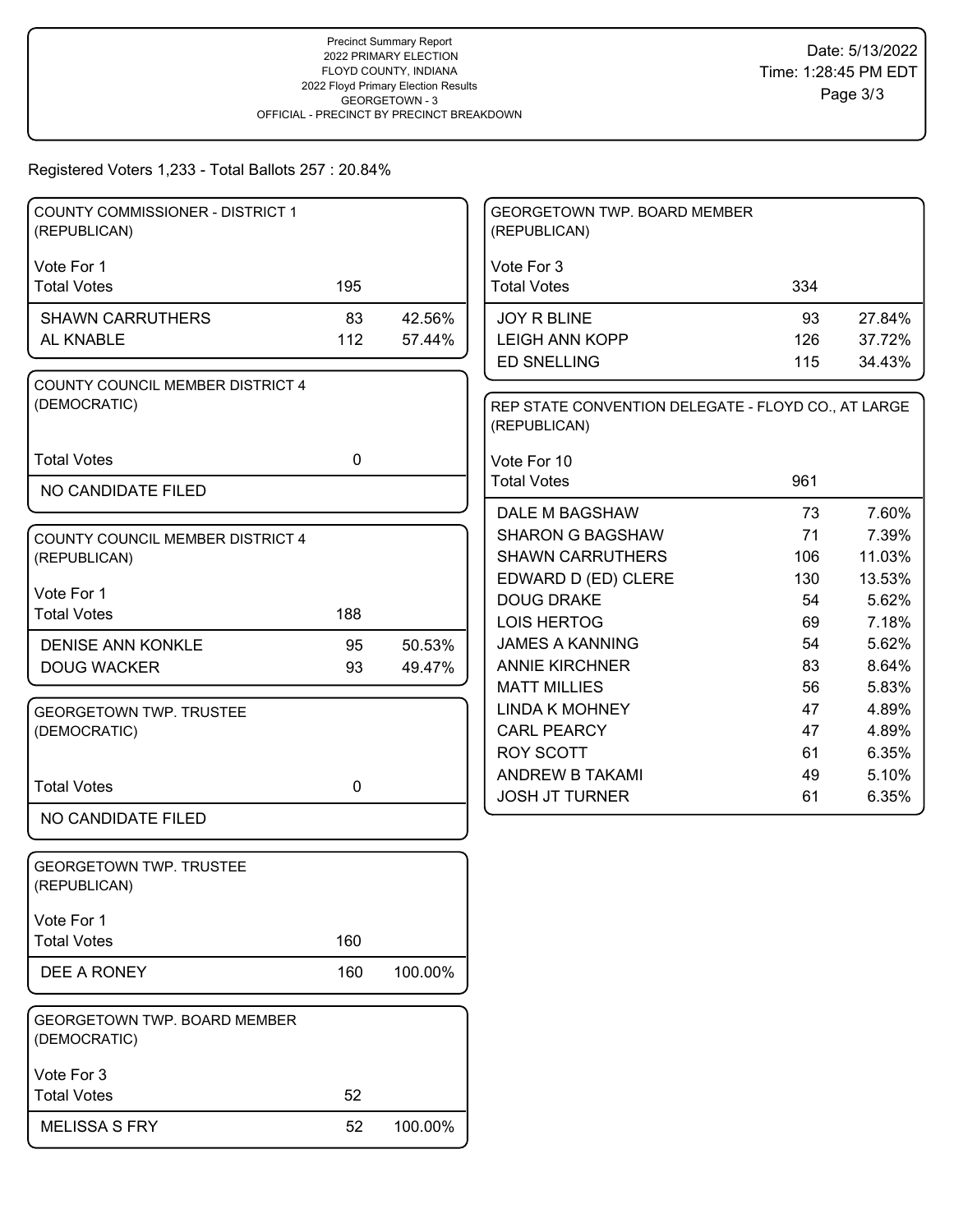# Registered Voters 1,571 - Total Ballots 383 : 24.38%

| Party Distribution                                          |          |                 | STATE SENATOR - DISTRICT 47<br>(DEMOCRATIC)                     |             |         |
|-------------------------------------------------------------|----------|-----------------|-----------------------------------------------------------------|-------------|---------|
|                                                             |          |                 |                                                                 |             |         |
| <b>Total Ballots</b>                                        | 383      |                 | <b>Total Votes</b>                                              | $\mathbf 0$ |         |
| <b>DEMOCRATIC</b>                                           | 65       | 16.97%          | NO CANDIDATE FILED                                              |             |         |
| <b>REPUBLICAN</b>                                           | 318      | 83.03%          |                                                                 |             |         |
| UNITED STATES SENATOR                                       |          |                 | STATE SENATOR - DISTRICT 47<br>(REPUBLICAN)                     |             |         |
| (DEMOCRATIC)                                                |          |                 |                                                                 |             |         |
| Vote For 1                                                  |          |                 | Vote For 1                                                      |             |         |
| <b>Total Votes</b>                                          | 54       |                 | <b>Total Votes</b>                                              | 303         |         |
|                                                             |          |                 | <b>KEVIN BOEHNLEIN</b>                                          | 162         | 53.47%  |
| THOMAS M MCDERMOTT JR                                       | 54       | 100.00%         | <b>GARY BYRNE</b>                                               | 141         | 46.53%  |
| UNITED STATES SENATOR                                       |          |                 | STATE REPRESENTATIVE - DISTRICT 72                              |             |         |
| (REPUBLICAN)                                                |          |                 | (DEMOCRATIC)                                                    |             |         |
| Vote For 1                                                  |          |                 | Vote For 1                                                      |             |         |
| <b>Total Votes</b>                                          | 255      |                 | <b>Total Votes</b>                                              | 54          |         |
| <b>TODD YOUNG</b>                                           | 255      | 100.00%         | <b>KEIL L ROARK</b>                                             | 54          | 100.00% |
| UNITED STATES REPRESENTATIVE - 9TH DISTRICT<br>(DEMOCRATIC) |          |                 | STATE REPRESENTATIVE - DISTRICT 72<br>(REPUBLICAN)              |             |         |
| Vote For 1                                                  |          |                 | Vote For 1                                                      |             |         |
| <b>Total Votes</b>                                          | 58       |                 | <b>Total Votes</b>                                              | 306         |         |
| <b>ISAK ASARE</b>                                           | 19       | 32.76%          | EDWARD D (ED) CLERE                                             | 139         | 45.42%  |
| <b>D LIAM DORRIS</b>                                        | 6        | 10.34%          | <b>JACKIE BRIGHT GRUBBS</b>                                     | 144         | 47.06%  |
| <b>MATTHEW FYFE</b>                                         | 33       | 56.90%          | THOMAS M (TOM) JONES                                            | 23          | 7.52%   |
| UNITED STATES REPRESENTATIVE - 9TH DISTRICT<br>(REPUBLICAN) |          |                 | JUDGE OF THE CIRCUIT COURT - 52ND JUDICIAL CIR.<br>(DEMOCRATIC) |             |         |
| Vote For 1                                                  |          |                 | Vote For 1                                                      |             |         |
| <b>Total Votes</b>                                          | 302      |                 | <b>Total Votes</b>                                              | 56          |         |
| <b>JIM BAKER</b>                                            | 19       | 6.29%           | DANA EBERLE-PEAY                                                | 56          | 100.00% |
| STU BARNES-ISRAEL                                           | 54       | 17.88%          |                                                                 |             |         |
| J MICHAEL DAVISSON                                          | 5        | 1.66%           | JUDGE OF THE CIRCUIT COURT - 52ND JUDICIAL CIR.                 |             |         |
| <b>DAN HEIWIG</b>                                           | 6        | 1.99%           | (REPUBLICAN)                                                    |             |         |
| <b>ERIN HOUCHIN</b>                                         | 96       | 31.79%          | Vote For 1                                                      |             |         |
| <b>D ERIC SCHANSBERG</b>                                    | 12       | 3.97%           | <b>Total Votes</b>                                              | 263         |         |
| <b>MIKE SODREL</b><br><b>BILL J THOMAS</b>                  | 103<br>0 | 34.11%<br>$0\%$ | <b>JUSTIN BROWN</b>                                             |             |         |
|                                                             |          |                 |                                                                 | 263         | 100.00% |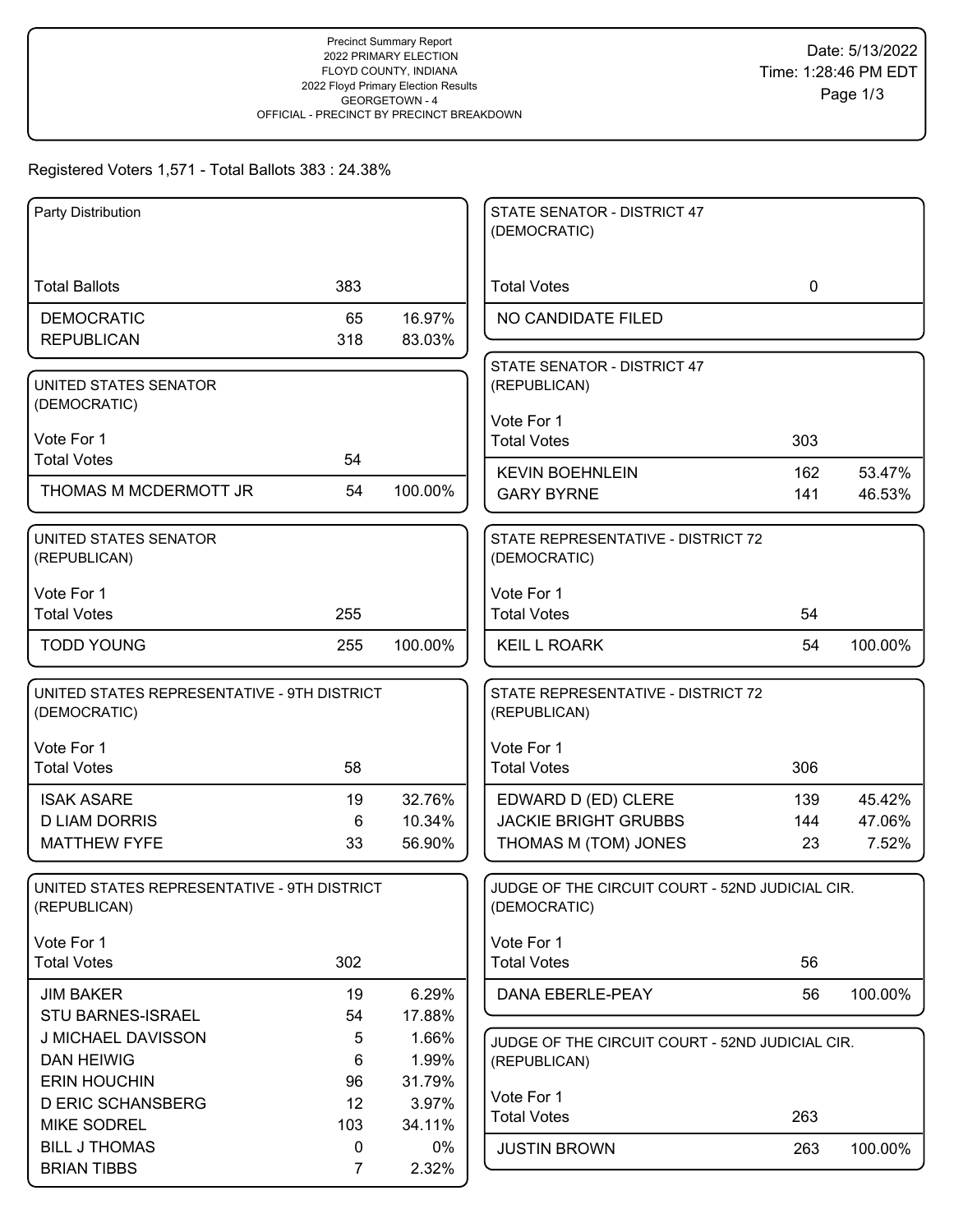### Registered Voters 1,571 - Total Ballots 383 : 24.38%

| PROSECUTING ATTORNEY                        |             |                  | <b>COUNTY SHERIFF</b>                                               |                 |                            |
|---------------------------------------------|-------------|------------------|---------------------------------------------------------------------|-----------------|----------------------------|
| (DEMOCRATIC)                                |             |                  | (DEMOCRATIC)                                                        |                 |                            |
| <b>Total Votes</b>                          | $\mathbf 0$ |                  | Vote For 1<br><b>Total Votes</b>                                    | 57              |                            |
| NO CANDIDATE FILED                          |             |                  | DARRELL W MILLS                                                     | 57              | 100.00%                    |
| PROSECUTING ATTORNEY<br>(REPUBLICAN)        |             |                  | <b>COUNTY SHERIFF</b><br>(REPUBLICAN)                               |                 |                            |
| Vote For 1<br><b>Total Votes</b>            | 258         |                  | Vote For 1<br><b>Total Votes</b>                                    | 311             |                            |
| <b>CHRIS LANE</b>                           | 258         | 100.00%          | <b>STEVE BUSH</b><br><b>SAM SARKISIAN</b>                           | 161<br>150      | 51.77%<br>48.23%           |
| <b>CIRCUIT COURT CLERK</b><br>(DEMOCRATIC)  |             |                  | <b>COUNTY ASSESSOR</b><br>(DEMOCRATIC)                              |                 |                            |
| <b>Total Votes</b>                          | $\mathbf 0$ |                  | Vote For 1<br><b>Total Votes</b>                                    | 55              |                            |
| NO CANDIDATE FILED                          |             |                  | PATRICIA TRISH BADGER                                               | 55              | 100.00%                    |
| <b>CIRCUIT COURT CLERK</b><br>(REPUBLICAN)  |             |                  | -BYRD                                                               |                 |                            |
| Vote For 1<br><b>Total Votes</b>            | 259         |                  | <b>COUNTY ASSESSOR</b><br>(REPUBLICAN)                              |                 |                            |
| <b>DANITA BURKS</b>                         | 259         | 100.00%          | Vote For 1<br><b>Total Votes</b>                                    | 248             |                            |
| <b>COUNTY AUDITOR</b><br>(DEMOCRATIC)       |             |                  | <b>CHRIS DONES</b><br><b>JAMES W SINKS</b><br><b>TERRY L WATSON</b> | 54<br>61<br>133 | 21.77%<br>24.60%<br>53.63% |
| <b>Total Votes</b>                          | 0           |                  | <b>COUNTY COMMISSIONER - DISTRICT 1</b>                             |                 |                            |
| NO CANDIDATE FILED                          |             |                  | (DEMOCRATIC)                                                        |                 |                            |
| <b>COUNTY AUDITOR</b>                       |             |                  | Vote For 1<br><b>Total Votes</b>                                    | 58              |                            |
| (REPUBLICAN)                                |             |                  | <b>TYLER P GAINES</b>                                               | 37              | 63.79%                     |
| Vote For 1<br><b>Total Votes</b>            | 251         |                  | <b>CHUCK SIMONS</b>                                                 | 21              | 36.21%                     |
| AMANDA M PAHMEIER<br><b>DIANA M TOPPING</b> | 109<br>142  | 43.43%<br>56.57% |                                                                     |                 |                            |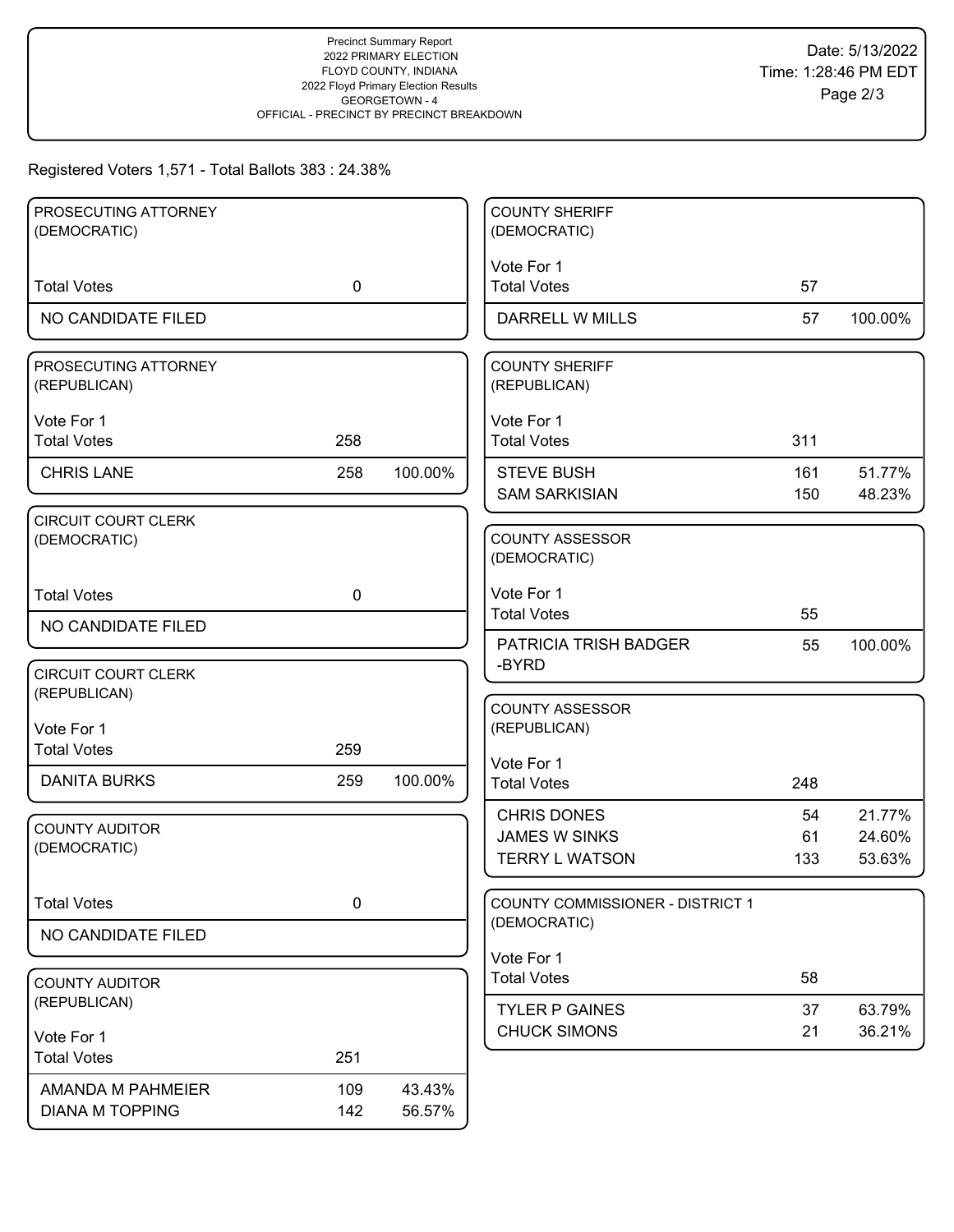Registered Voters 1,571 - Total Ballots 383 : 24.38%

| <b>COUNTY COMMISSIONER - DISTRICT 1</b><br>(REPUBLICAN) |             |         | GEORGETOWN TWP. BOARD MEMBER<br>(REPUBLICAN)                        |           |                |
|---------------------------------------------------------|-------------|---------|---------------------------------------------------------------------|-----------|----------------|
| Vote For 1                                              |             |         | Vote For 3                                                          |           |                |
| <b>Total Votes</b>                                      | 301         |         | <b>Total Votes</b>                                                  | 515       |                |
| <b>SHAWN CARRUTHERS</b>                                 | 143         | 47.51%  | <b>JOY R BLINE</b>                                                  | 152       | 29.51%         |
| AL KNABLE                                               | 158         | 52.49%  | <b>LEIGH ANN KOPP</b>                                               | 173       | 33.59%         |
|                                                         |             |         | <b>ED SNELLING</b>                                                  | 190       | 36.89%         |
| COUNTY COUNCIL MEMBER DISTRICT 4<br>(DEMOCRATIC)        |             |         | REP STATE CONVENTION DELEGATE - FLOYD CO., AT LARGE<br>(REPUBLICAN) |           |                |
| <b>Total Votes</b>                                      | $\mathbf 0$ |         | Vote For 10                                                         |           |                |
| NO CANDIDATE FILED                                      |             |         | <b>Total Votes</b>                                                  | 1,382     |                |
|                                                         |             |         | DALE M BAGSHAW                                                      | 98        | 7.09%          |
| COUNTY COUNCIL MEMBER DISTRICT 4                        |             |         | <b>SHARON G BAGSHAW</b>                                             | 77        | 5.57%          |
| (REPUBLICAN)                                            |             |         | <b>SHAWN CARRUTHERS</b>                                             | 174       | 12.59%         |
| Vote For 1                                              |             |         | EDWARD D (ED) CLERE                                                 | 182       | 13.17%         |
| <b>Total Votes</b>                                      | 296         |         | <b>DOUG DRAKE</b>                                                   | 78        | 5.64%          |
|                                                         |             |         | <b>LOIS HERTOG</b>                                                  | 93        | 6.73%          |
| <b>DENISE ANN KONKLE</b>                                | 155         | 52.36%  | <b>JAMES A KANNING</b>                                              | 90        | 6.51%          |
| <b>DOUG WACKER</b>                                      | 141         | 47.64%  | <b>ANNIE KIRCHNER</b><br><b>MATT MILLIES</b>                        | 109       | 7.89%<br>7.31% |
|                                                         |             |         | <b>LINDA K MOHNEY</b>                                               | 101<br>61 | 4.41%          |
| <b>GEORGETOWN TWP. TRUSTEE</b><br>(DEMOCRATIC)          |             |         | <b>CARL PEARCY</b>                                                  | 75        | 5.43%          |
|                                                         |             |         | <b>ROY SCOTT</b>                                                    | 64        | 4.63%          |
|                                                         |             |         | ANDREW B TAKAMI                                                     | 77        | 5.57%          |
| <b>Total Votes</b>                                      | $\mathbf 0$ |         | <b>JOSH JT TURNER</b>                                               | 103       | 7.45%          |
| NO CANDIDATE FILED                                      |             |         |                                                                     |           |                |
| <b>GEORGETOWN TWP. TRUSTEE</b><br>(REPUBLICAN)          |             |         |                                                                     |           |                |
| Vote For 1                                              |             |         |                                                                     |           |                |
| <b>Total Votes</b>                                      | 248         |         |                                                                     |           |                |
| DEE A RONEY                                             | 248         | 100.00% |                                                                     |           |                |
| GEORGETOWN TWP. BOARD MEMBER<br>(DEMOCRATIC)            |             |         |                                                                     |           |                |
| Vote For 3                                              |             |         |                                                                     |           |                |
| <b>Total Votes</b>                                      | 58          |         |                                                                     |           |                |
| <b>MELISSA S FRY</b>                                    | 58          | 100.00% |                                                                     |           |                |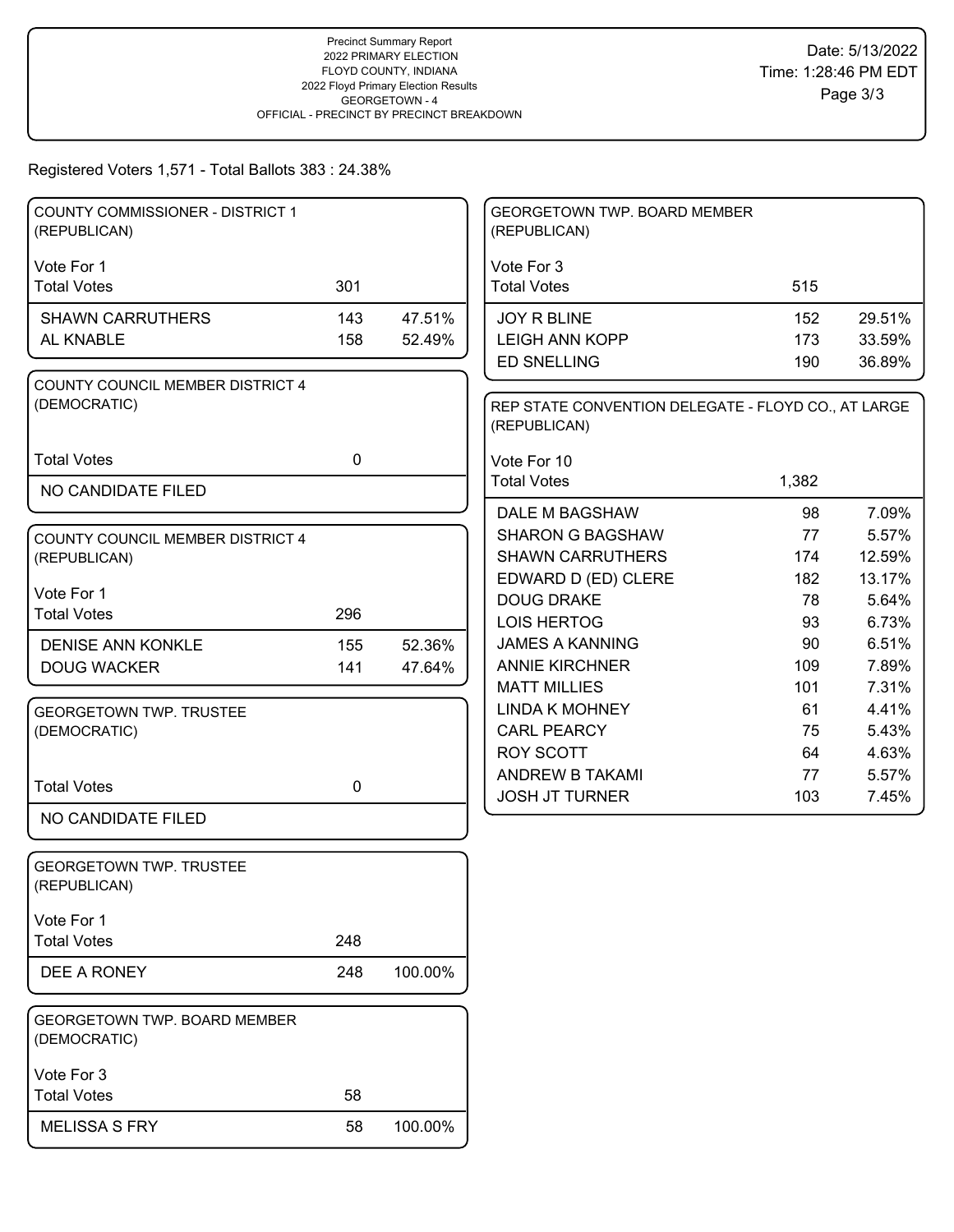| Party Distribution                          |     |         | STATE SENATOR - DISTRICT 47                                     |             |         |
|---------------------------------------------|-----|---------|-----------------------------------------------------------------|-------------|---------|
|                                             |     |         | (DEMOCRATIC)                                                    |             |         |
|                                             |     |         |                                                                 |             |         |
| <b>Total Ballots</b>                        | 309 |         | <b>Total Votes</b>                                              | $\mathbf 0$ |         |
| <b>DEMOCRATIC</b>                           | 66  | 21.36%  | NO CANDIDATE FILED                                              |             |         |
| <b>REPUBLICAN</b>                           | 243 | 78.64%  |                                                                 |             |         |
|                                             |     |         | STATE SENATOR - DISTRICT 47                                     |             |         |
| UNITED STATES SENATOR                       |     |         | (REPUBLICAN)                                                    |             |         |
| (DEMOCRATIC)                                |     |         |                                                                 |             |         |
|                                             |     |         | Vote For 1                                                      |             |         |
| Vote For 1                                  |     |         | <b>Total Votes</b>                                              | 220         |         |
| <b>Total Votes</b>                          | 53  |         | <b>KEVIN BOEHNLEIN</b>                                          | 149         | 67.73%  |
| THOMAS M MCDERMOTT JR                       | 53  | 100.00% | <b>GARY BYRNE</b>                                               | 71          | 32.27%  |
|                                             |     |         |                                                                 |             |         |
| UNITED STATES SENATOR                       |     |         | STATE REPRESENTATIVE - DISTRICT 72                              |             |         |
| (REPUBLICAN)                                |     |         | (DEMOCRATIC)                                                    |             |         |
|                                             |     |         |                                                                 |             |         |
| Vote For 1                                  |     |         | Vote For 1                                                      |             |         |
| <b>Total Votes</b>                          | 189 |         | <b>Total Votes</b>                                              | 55          |         |
| <b>TODD YOUNG</b>                           | 189 | 100.00% | <b>KEIL L ROARK</b>                                             | 55          | 100.00% |
|                                             |     |         |                                                                 |             |         |
| UNITED STATES REPRESENTATIVE - 9TH DISTRICT |     |         | STATE REPRESENTATIVE - DISTRICT 72                              |             |         |
| (DEMOCRATIC)                                |     |         | (REPUBLICAN)                                                    |             |         |
|                                             |     |         |                                                                 |             |         |
| Vote For 1                                  |     |         | Vote For 1                                                      |             |         |
| <b>Total Votes</b>                          | 55  |         | <b>Total Votes</b>                                              | 227         |         |
| <b>ISAK ASARE</b>                           | 13  | 23.64%  | EDWARD D (ED) CLERE                                             | 116         | 51.10%  |
| <b>D LIAM DORRIS</b>                        | 15  | 27.27%  | <b>JACKIE BRIGHT GRUBBS</b>                                     | 89          | 39.21%  |
| <b>MATTHEW FYFE</b>                         | 27  | 49.09%  |                                                                 | 22          | 9.69%   |
|                                             |     |         | THOMAS M (TOM) JONES                                            |             |         |
| UNITED STATES REPRESENTATIVE - 9TH DISTRICT |     |         | JUDGE OF THE CIRCUIT COURT - 52ND JUDICIAL CIR.                 |             |         |
| (REPUBLICAN)                                |     |         | (DEMOCRATIC)                                                    |             |         |
|                                             |     |         |                                                                 |             |         |
| Vote For 1                                  |     |         | Vote For 1                                                      |             |         |
| <b>Total Votes</b>                          | 230 |         | <b>Total Votes</b>                                              | 59          |         |
| <b>JIM BAKER</b>                            | 21  | 9.13%   | DANA EBERLE-PEAY                                                | 59          | 100.00% |
| STU BARNES-ISRAEL                           | 35  | 15.22%  |                                                                 |             |         |
| J MICHAEL DAVISSON                          | 1   | 0.43%   |                                                                 |             |         |
| <b>DAN HEIWIG</b>                           | 5   | 2.17%   | JUDGE OF THE CIRCUIT COURT - 52ND JUDICIAL CIR.<br>(REPUBLICAN) |             |         |
| <b>ERIN HOUCHIN</b>                         | 83  | 36.09%  |                                                                 |             |         |
| <b>D ERIC SCHANSBERG</b>                    | 14  | 6.09%   | Vote For 1                                                      |             |         |
| <b>MIKE SODREL</b>                          | 67  | 29.13%  | <b>Total Votes</b>                                              | 201         |         |
|                                             |     |         |                                                                 |             |         |
| <b>BILL J THOMAS</b>                        | 1   | 0.43%   | <b>JUSTIN BROWN</b>                                             | 201         | 100.00% |
| <b>BRIAN TIBBS</b>                          | 3   | 1.30%   |                                                                 |             |         |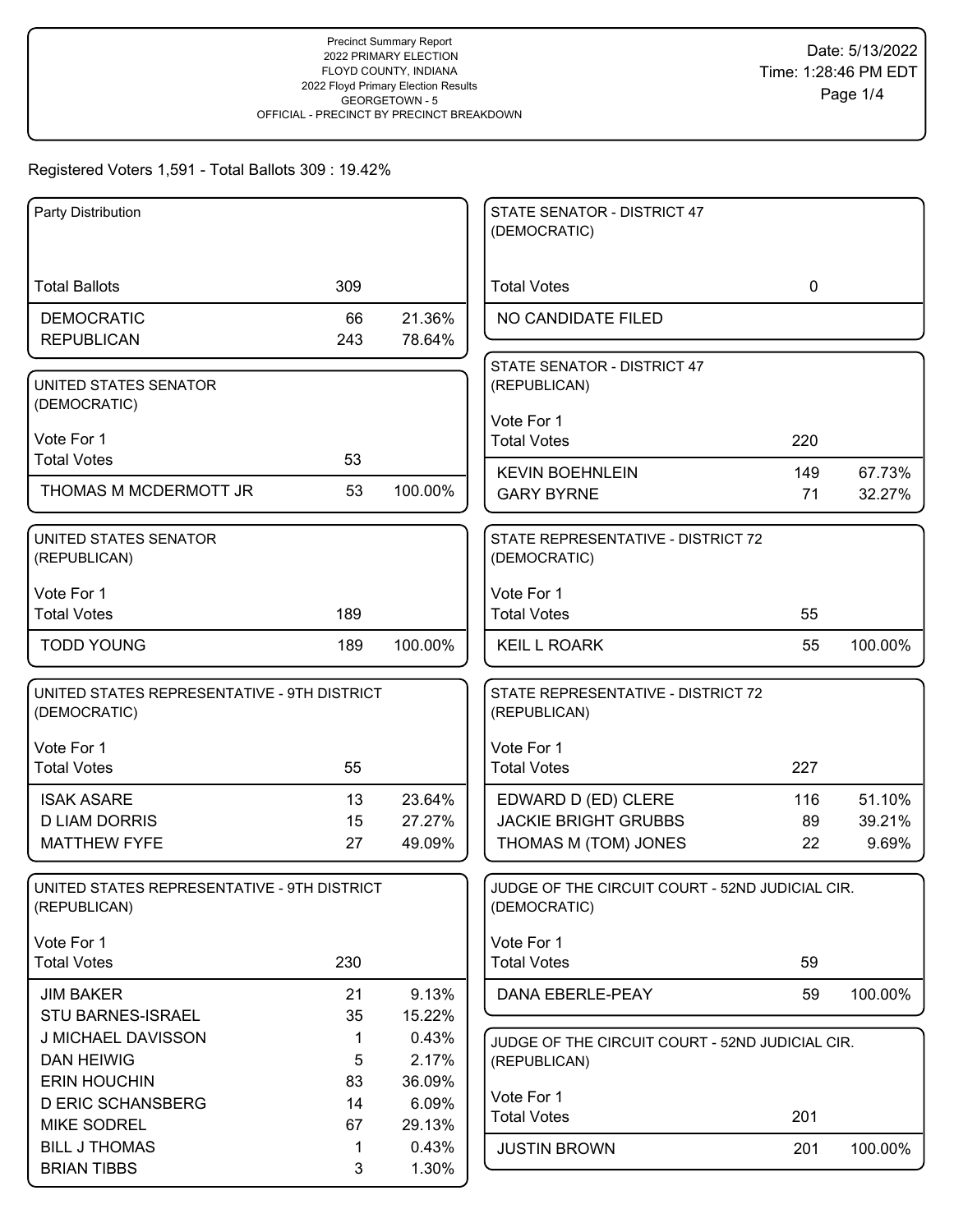| PROSECUTING ATTORNEY       |             |         | <b>COUNTY SHERIFF</b>                   |     |         |
|----------------------------|-------------|---------|-----------------------------------------|-----|---------|
| (DEMOCRATIC)               |             |         | (DEMOCRATIC)                            |     |         |
|                            |             |         | Vote For 1                              |     |         |
| <b>Total Votes</b>         | $\mathbf 0$ |         | <b>Total Votes</b>                      | 57  |         |
| NO CANDIDATE FILED         |             |         | DARRELL W MILLS                         | 57  | 100.00% |
| PROSECUTING ATTORNEY       |             |         | <b>COUNTY SHERIFF</b>                   |     |         |
| (REPUBLICAN)               |             |         | (REPUBLICAN)                            |     |         |
| Vote For 1                 |             |         | Vote For 1                              |     |         |
| <b>Total Votes</b>         | 202         |         | <b>Total Votes</b>                      | 238 |         |
| <b>CHRIS LANE</b>          | 202         | 100.00% | <b>STEVE BUSH</b>                       | 147 | 61.76%  |
|                            |             |         | <b>SAM SARKISIAN</b>                    | 91  | 38.24%  |
| <b>CIRCUIT COURT CLERK</b> |             |         |                                         |     |         |
| (DEMOCRATIC)               |             |         | <b>COUNTY ASSESSOR</b><br>(DEMOCRATIC)  |     |         |
|                            |             |         |                                         |     |         |
| <b>Total Votes</b>         | $\mathbf 0$ |         | Vote For 1                              |     |         |
| NO CANDIDATE FILED         |             |         | <b>Total Votes</b>                      | 53  |         |
|                            |             |         | <b>PATRICIA TRISH BADGER</b>            | 53  | 100.00% |
| <b>CIRCUIT COURT CLERK</b> |             |         | -BYRD                                   |     |         |
| (REPUBLICAN)               |             |         | <b>COUNTY ASSESSOR</b>                  |     |         |
| Vote For 1                 |             |         | (REPUBLICAN)                            |     |         |
| <b>Total Votes</b>         | 194         |         | Vote For 1                              |     |         |
| <b>DANITA BURKS</b>        | 194         | 100.00% | <b>Total Votes</b>                      | 178 |         |
|                            |             |         | <b>CHRIS DONES</b>                      | 52  | 29.21%  |
| <b>COUNTY AUDITOR</b>      |             |         | <b>JAMES W SINKS</b>                    | 32  | 17.98%  |
| (DEMOCRATIC)               |             |         | <b>TERRY L WATSON</b>                   | 94  | 52.81%  |
|                            |             |         |                                         |     |         |
| <b>Total Votes</b>         | $\pmb{0}$   |         | <b>COUNTY COMMISSIONER - DISTRICT 1</b> |     |         |
| NO CANDIDATE FILED         |             |         | (DEMOCRATIC)                            |     |         |
|                            |             |         | Vote For 1                              |     |         |
| <b>COUNTY AUDITOR</b>      |             |         | <b>Total Votes</b>                      | 60  |         |
| (REPUBLICAN)               |             |         | <b>TYLER P GAINES</b>                   | 38  | 63.33%  |
| Vote For 1                 |             |         | <b>CHUCK SIMONS</b>                     | 22  | 36.67%  |
| <b>Total Votes</b>         | 181         |         |                                         |     |         |
| AMANDA M PAHMEIER          | 87          | 48.07%  |                                         |     |         |
| <b>DIANA M TOPPING</b>     | 94          | 51.93%  |                                         |     |         |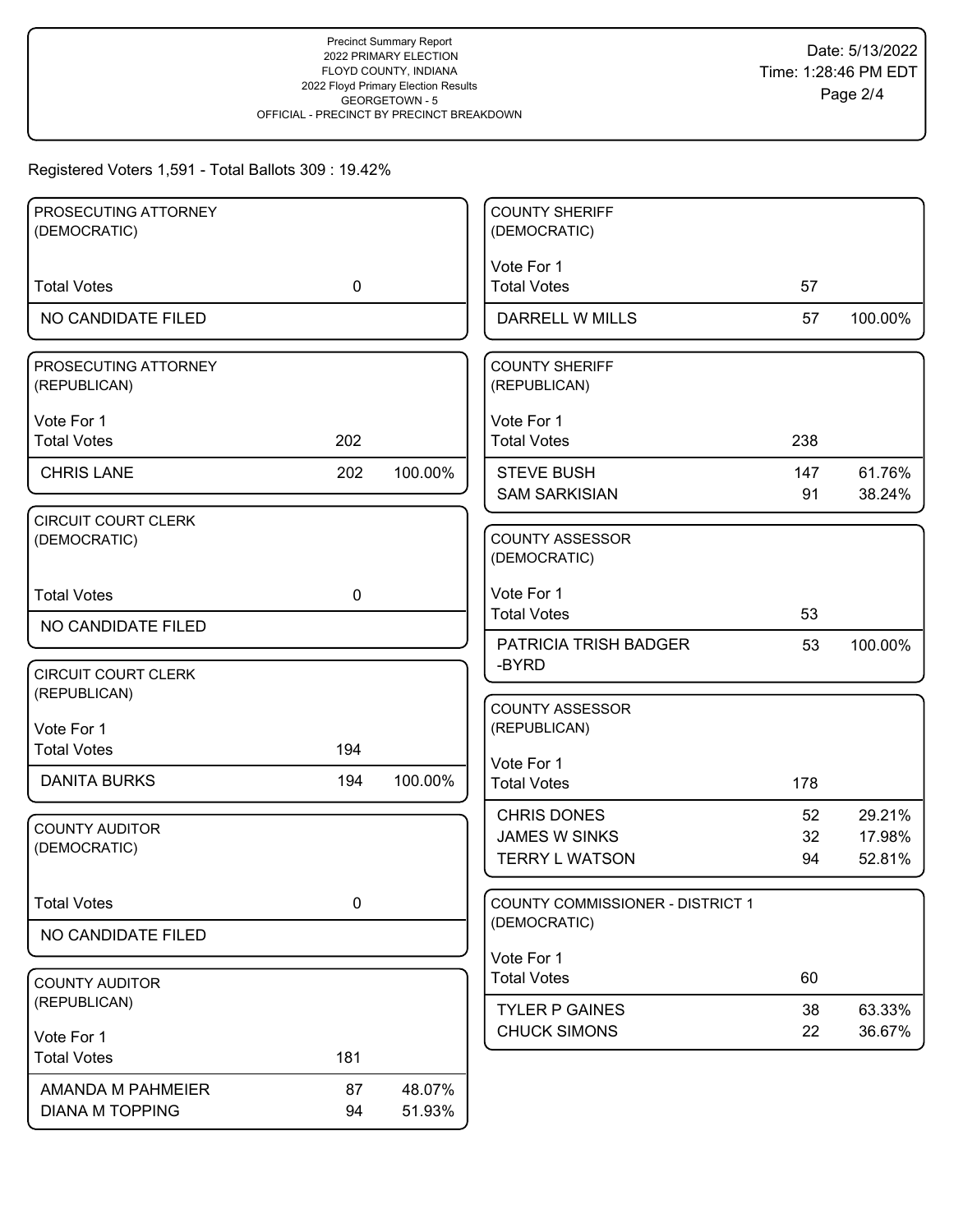| <b>COUNTY COMMISSIONER - DISTRICT 1</b><br>(REPUBLICAN) |     |         | GEORGETOWN TWP. BOARD MEMBER<br>(REPUBLICAN)               |             |         |
|---------------------------------------------------------|-----|---------|------------------------------------------------------------|-------------|---------|
| Vote For 1                                              |     |         | Vote For 3                                                 |             |         |
| <b>Total Votes</b>                                      | 217 |         | <b>Total Votes</b>                                         | 390         |         |
| <b>SHAWN CARRUTHERS</b>                                 | 84  | 38.71%  | <b>JOY R BLINE</b>                                         | 108         | 27.69%  |
| AL KNABLE                                               | 133 | 61.29%  | <b>LEIGH ANN KOPP</b>                                      | 142         | 36.41%  |
|                                                         |     |         | <b>ED SNELLING</b>                                         | 140         | 35.90%  |
| COUNTY COUNCIL MEMBER DISTRICT 4<br>(DEMOCRATIC)        |     |         | CLERK-TREASURER GEORGETOWN<br>(DEMOCRATIC)                 |             |         |
| <b>Total Votes</b>                                      | 0   |         |                                                            |             |         |
| NO CANDIDATE FILED                                      |     |         | <b>Total Votes</b>                                         | $\mathbf 0$ |         |
|                                                         |     |         | NO CANDIDATE FILED                                         |             |         |
| COUNTY COUNCIL MEMBER DISTRICT 4                        |     |         |                                                            |             |         |
| (REPUBLICAN)                                            |     |         | CLERK-TREASURER GEORGETOWN                                 |             |         |
| Vote For 1                                              |     |         | (REPUBLICAN)                                               |             |         |
| <b>Total Votes</b>                                      | 221 |         | Vote For 1                                                 |             |         |
| <b>DENISE ANN KONKLE</b>                                | 96  | 43.44%  | <b>Total Votes</b>                                         | 187         |         |
| <b>DOUG WACKER</b>                                      | 125 | 56.56%  | <b>JULIA KEIBLER</b>                                       | 187         | 100.00% |
|                                                         |     |         |                                                            |             |         |
| <b>GEORGETOWN TWP. TRUSTEE</b><br>(DEMOCRATIC)          |     |         | TOWN COUNCIL MEMBER, AT LARGE - GEORGETOWN<br>(DEMOCRATIC) |             |         |
|                                                         |     |         | Vote For 2                                                 |             |         |
| <b>Total Votes</b>                                      | 0   |         | <b>Total Votes</b>                                         | 57          |         |
| NO CANDIDATE FILED                                      |     |         | <b>BILLY HALLER</b>                                        | 57          | 100.00% |
| <b>GEORGETOWN TWP. TRUSTEE</b><br>(REPUBLICAN)          |     |         | TOWN COUNCIL MEMBER, AT LARGE - GEORGETOWN<br>(REPUBLICAN) |             |         |
| Vote For 1                                              |     |         | Vote For 2                                                 |             |         |
| <b>Total Votes</b>                                      | 188 |         | <b>Total Votes</b>                                         | 317         |         |
| DEE A RONEY                                             | 188 | 100.00% | <b>BRANDON HOPF</b>                                        | 101         | 31.86%  |
|                                                         |     |         | <b>CHRIS LOOP</b>                                          | 140         | 44.16%  |
| GEORGETOWN TWP. BOARD MEMBER<br>(DEMOCRATIC)            |     |         | <b>JASON PARRISH</b>                                       | 76          | 23.97%  |
| Vote For 3                                              |     |         |                                                            |             |         |
| <b>Total Votes</b>                                      | 59  |         |                                                            |             |         |
| <b>MELISSA S FRY</b>                                    | 59  | 100.00% |                                                            |             |         |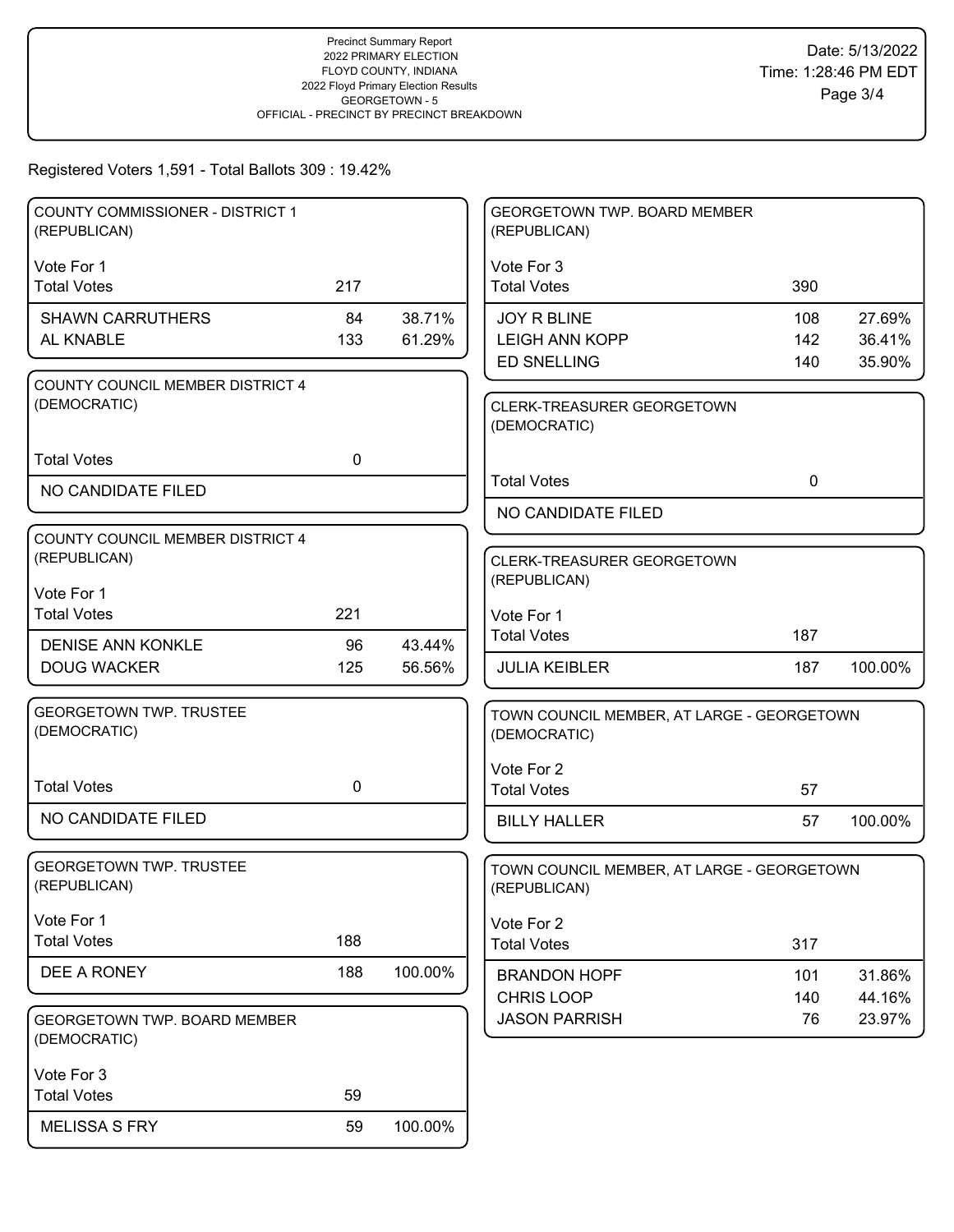| REP STATE CONVENTION DELEGATE - FLOYD CO., AT LARGE<br>(REPUBLICAN) |       |        |  |  |  |  |  |
|---------------------------------------------------------------------|-------|--------|--|--|--|--|--|
| Vote For 10                                                         |       |        |  |  |  |  |  |
| <b>Total Votes</b>                                                  | 1,001 |        |  |  |  |  |  |
| DALE M BAGSHAW                                                      | 73    | 7.29%  |  |  |  |  |  |
| SHARON G BAGSHAW                                                    | 69    | 6.89%  |  |  |  |  |  |
| <b>SHAWN CARRUTHERS</b>                                             | 106   | 10.59% |  |  |  |  |  |
| EDWARD D (ED) CLERE                                                 | 133   | 13.29% |  |  |  |  |  |
| <b>DOUG DRAKE</b>                                                   | 62    | 6.19%  |  |  |  |  |  |
| LOIS HERTOG                                                         | 75    | 7.49%  |  |  |  |  |  |
| JAMES A KANNING                                                     | 50    | 5.00%  |  |  |  |  |  |
| <b>ANNIE KIRCHNER</b>                                               | 89    | 8.89%  |  |  |  |  |  |
| MATT MILLIES                                                        | 59    | 5.89%  |  |  |  |  |  |
| LINDA K MOHNEY                                                      | 55    | 5.49%  |  |  |  |  |  |
| CARL PEARCY                                                         | 50    | 5.00%  |  |  |  |  |  |
| ROY SCOTT                                                           | 42    | 4.20%  |  |  |  |  |  |
| ANDREW B TAKAMI                                                     | 49    | 4.90%  |  |  |  |  |  |
| JOSH JT TURNER                                                      | 89    | 8.89%  |  |  |  |  |  |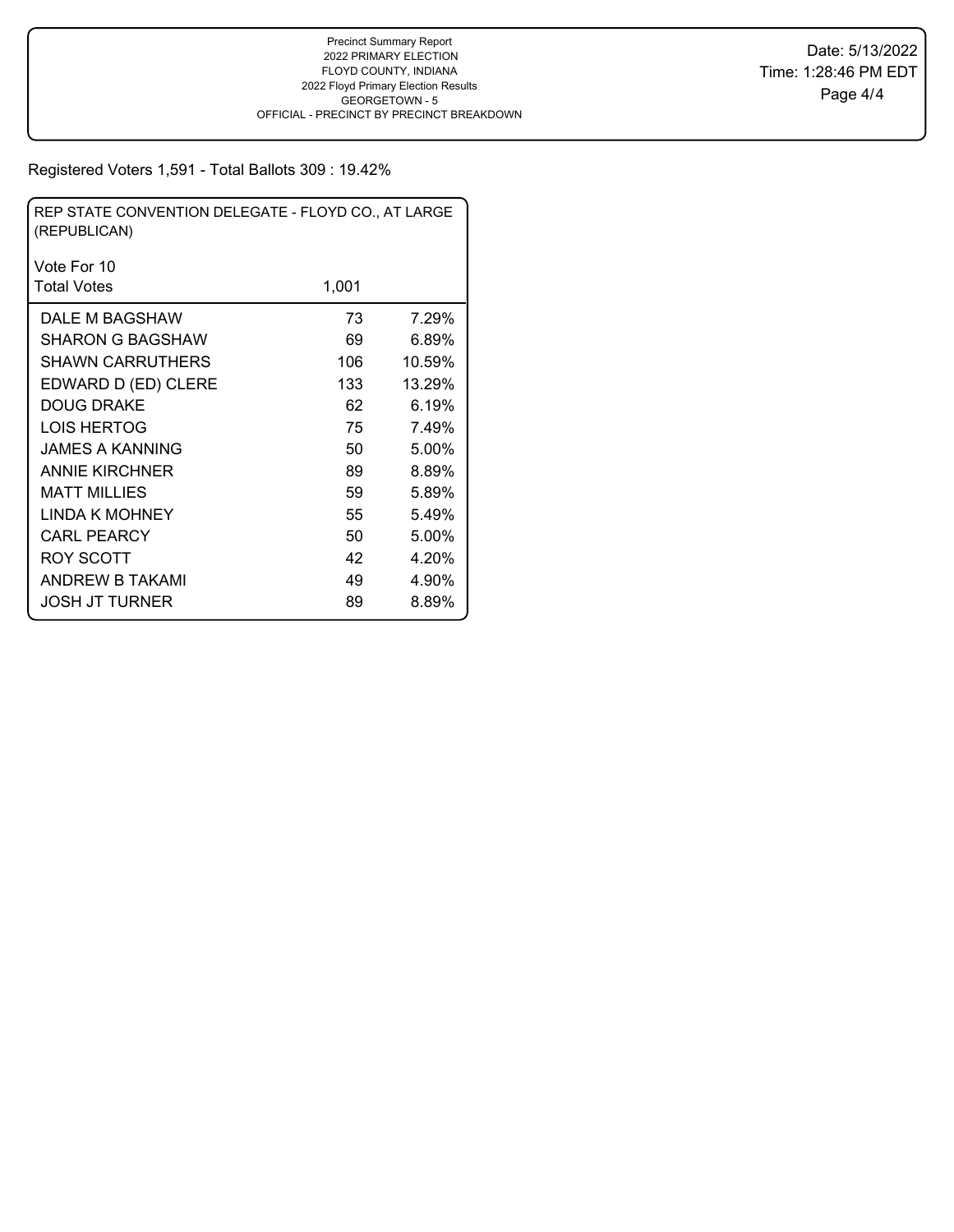| Party Distribution                          |                |         | STATE SENATOR - DISTRICT 47                     |             |         |
|---------------------------------------------|----------------|---------|-------------------------------------------------|-------------|---------|
|                                             |                |         | (DEMOCRATIC)                                    |             |         |
|                                             |                |         |                                                 |             |         |
| <b>Total Ballots</b>                        | 187            |         | <b>Total Votes</b>                              | $\mathbf 0$ |         |
| <b>DEMOCRATIC</b>                           | 42             | 22.46%  | NO CANDIDATE FILED                              |             |         |
| <b>REPUBLICAN</b>                           | 145            | 77.54%  |                                                 |             |         |
|                                             |                |         | STATE SENATOR - DISTRICT 47                     |             |         |
| UNITED STATES SENATOR                       |                |         | (REPUBLICAN)                                    |             |         |
| (DEMOCRATIC)                                |                |         |                                                 |             |         |
|                                             |                |         | Vote For 1                                      |             |         |
| Vote For 1                                  |                |         | <b>Total Votes</b>                              | 137         |         |
| <b>Total Votes</b>                          | 37             |         | <b>KEVIN BOEHNLEIN</b>                          | 56          | 40.88%  |
| THOMAS M MCDERMOTT JR                       | 37             | 100.00% | <b>GARY BYRNE</b>                               | 81          | 59.12%  |
|                                             |                |         |                                                 |             |         |
| UNITED STATES SENATOR                       |                |         | STATE REPRESENTATIVE - DISTRICT 72              |             |         |
| (REPUBLICAN)                                |                |         | (DEMOCRATIC)                                    |             |         |
|                                             |                |         |                                                 |             |         |
| Vote For 1                                  |                |         | Vote For 1                                      |             |         |
| <b>Total Votes</b>                          | 115            |         | <b>Total Votes</b>                              | 38          |         |
| <b>TODD YOUNG</b>                           | 115            | 100.00% | <b>KEIL L ROARK</b>                             | 38          | 100.00% |
|                                             |                |         |                                                 |             |         |
| UNITED STATES REPRESENTATIVE - 9TH DISTRICT |                |         | STATE REPRESENTATIVE - DISTRICT 72              |             |         |
| (DEMOCRATIC)                                |                |         | (REPUBLICAN)                                    |             |         |
|                                             |                |         |                                                 |             |         |
| Vote For 1                                  |                |         | Vote For 1                                      |             |         |
| <b>Total Votes</b>                          | 38             |         | <b>Total Votes</b>                              | 137         |         |
| <b>ISAK ASARE</b>                           | 14             | 36.84%  | EDWARD D (ED) CLERE                             | 80          | 58.39%  |
| <b>D LIAM DORRIS</b>                        | 9              | 23.68%  | <b>JACKIE BRIGHT GRUBBS</b>                     | 45          | 32.85%  |
| <b>MATTHEW FYFE</b>                         | 15             | 39.47%  | THOMAS M (TOM) JONES                            | 12          | 8.76%   |
|                                             |                |         |                                                 |             |         |
| UNITED STATES REPRESENTATIVE - 9TH DISTRICT |                |         | JUDGE OF THE CIRCUIT COURT - 52ND JUDICIAL CIR. |             |         |
| (REPUBLICAN)                                |                |         | (DEMOCRATIC)                                    |             |         |
|                                             |                |         |                                                 |             |         |
| Vote For 1                                  |                |         | Vote For 1                                      |             |         |
| <b>Total Votes</b>                          | 136            |         | <b>Total Votes</b>                              | 40          |         |
| <b>JIM BAKER</b>                            | 11             | 8.09%   | DANA EBERLE-PEAY                                | 40          | 100.00% |
| STU BARNES-ISRAEL                           | 24             | 17.65%  |                                                 |             |         |
| J MICHAEL DAVISSON                          | $\overline{2}$ | 1.47%   | JUDGE OF THE CIRCUIT COURT - 52ND JUDICIAL CIR. |             |         |
| <b>DAN HEIWIG</b>                           | $\mathbf{1}$   | 0.74%   | (REPUBLICAN)                                    |             |         |
| <b>ERIN HOUCHIN</b>                         | 53             | 38.97%  |                                                 |             |         |
| <b>D ERIC SCHANSBERG</b>                    | 6              | 4.41%   | Vote For 1                                      |             |         |
| <b>MIKE SODREL</b>                          | 33             | 24.26%  | <b>Total Votes</b>                              | 127         |         |
| <b>BILL J THOMAS</b>                        | $\overline{2}$ | 1.47%   | <b>JUSTIN BROWN</b>                             | 127         | 100.00% |
| <b>BRIAN TIBBS</b>                          | 4              | 2.94%   |                                                 |             |         |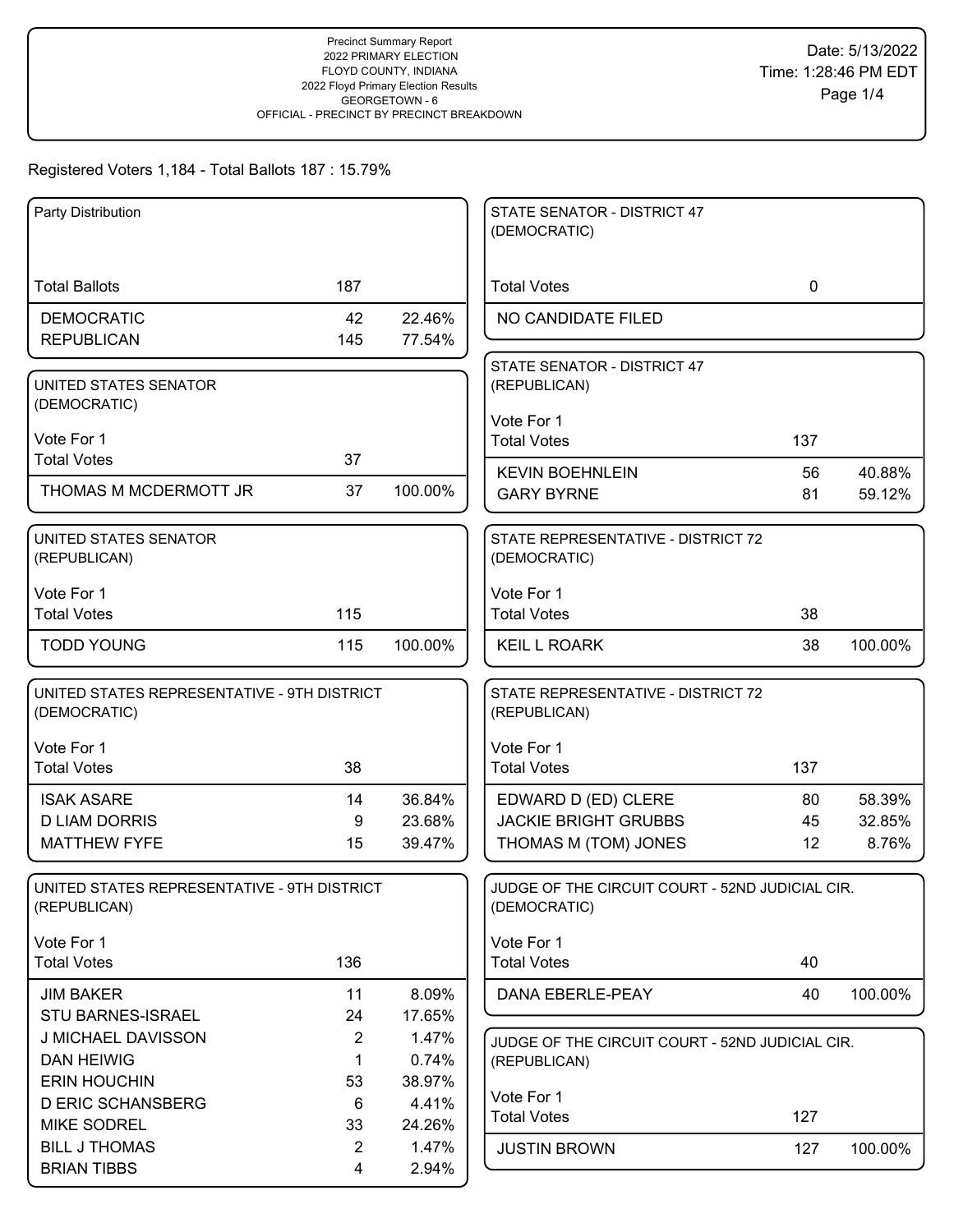| PROSECUTING ATTORNEY<br>(DEMOCRATIC)        |             |                  | <b>COUNTY SHERIFF</b><br>(DEMOCRATIC)                               |                |                            |
|---------------------------------------------|-------------|------------------|---------------------------------------------------------------------|----------------|----------------------------|
|                                             |             |                  |                                                                     |                |                            |
| <b>Total Votes</b>                          | $\mathbf 0$ |                  | Vote For 1<br><b>Total Votes</b>                                    | 38             |                            |
| NO CANDIDATE FILED                          |             |                  | <b>DARRELL W MILLS</b>                                              | 38             | 100.00%                    |
| PROSECUTING ATTORNEY<br>(REPUBLICAN)        |             |                  | <b>COUNTY SHERIFF</b><br>(REPUBLICAN)                               |                |                            |
| Vote For 1<br><b>Total Votes</b>            | 126         |                  | Vote For 1<br><b>Total Votes</b>                                    | 140            |                            |
| <b>CHRIS LANE</b>                           | 126         | 100.00%          | <b>STEVE BUSH</b><br><b>SAM SARKISIAN</b>                           | 88<br>52       | 62.86%<br>37.14%           |
| <b>CIRCUIT COURT CLERK</b><br>(DEMOCRATIC)  |             |                  | <b>COUNTY ASSESSOR</b><br>(DEMOCRATIC)                              |                |                            |
| <b>Total Votes</b>                          | $\mathbf 0$ |                  | Vote For 1<br><b>Total Votes</b>                                    | 38             |                            |
| NO CANDIDATE FILED                          |             |                  | PATRICIA TRISH BADGER                                               | 38             | 100.00%                    |
| <b>CIRCUIT COURT CLERK</b><br>(REPUBLICAN)  |             |                  | -BYRD                                                               |                |                            |
| Vote For 1<br><b>Total Votes</b>            | 121         |                  | <b>COUNTY ASSESSOR</b><br>(REPUBLICAN)                              |                |                            |
| <b>DANITA BURKS</b>                         | 121         | 100.00%          | Vote For 1<br><b>Total Votes</b>                                    | 113            |                            |
| <b>COUNTY AUDITOR</b><br>(DEMOCRATIC)       |             |                  | <b>CHRIS DONES</b><br><b>JAMES W SINKS</b><br><b>TERRY L WATSON</b> | 36<br>18<br>59 | 31.86%<br>15.93%<br>52.21% |
| <b>Total Votes</b>                          | 0           |                  | COUNTY COMMISSIONER - DISTRICT 1                                    |                |                            |
| NO CANDIDATE FILED                          |             |                  | (DEMOCRATIC)                                                        |                |                            |
| <b>COUNTY AUDITOR</b>                       |             |                  | Vote For 1<br><b>Total Votes</b>                                    | 36             |                            |
| (REPUBLICAN)                                |             |                  | <b>TYLER P GAINES</b><br><b>CHUCK SIMONS</b>                        | 20<br>16       | 55.56%<br>44.44%           |
| Vote For 1<br><b>Total Votes</b>            | 116         |                  |                                                                     |                |                            |
| AMANDA M PAHMEIER<br><b>DIANA M TOPPING</b> | 46<br>70    | 39.66%<br>60.34% |                                                                     |                |                            |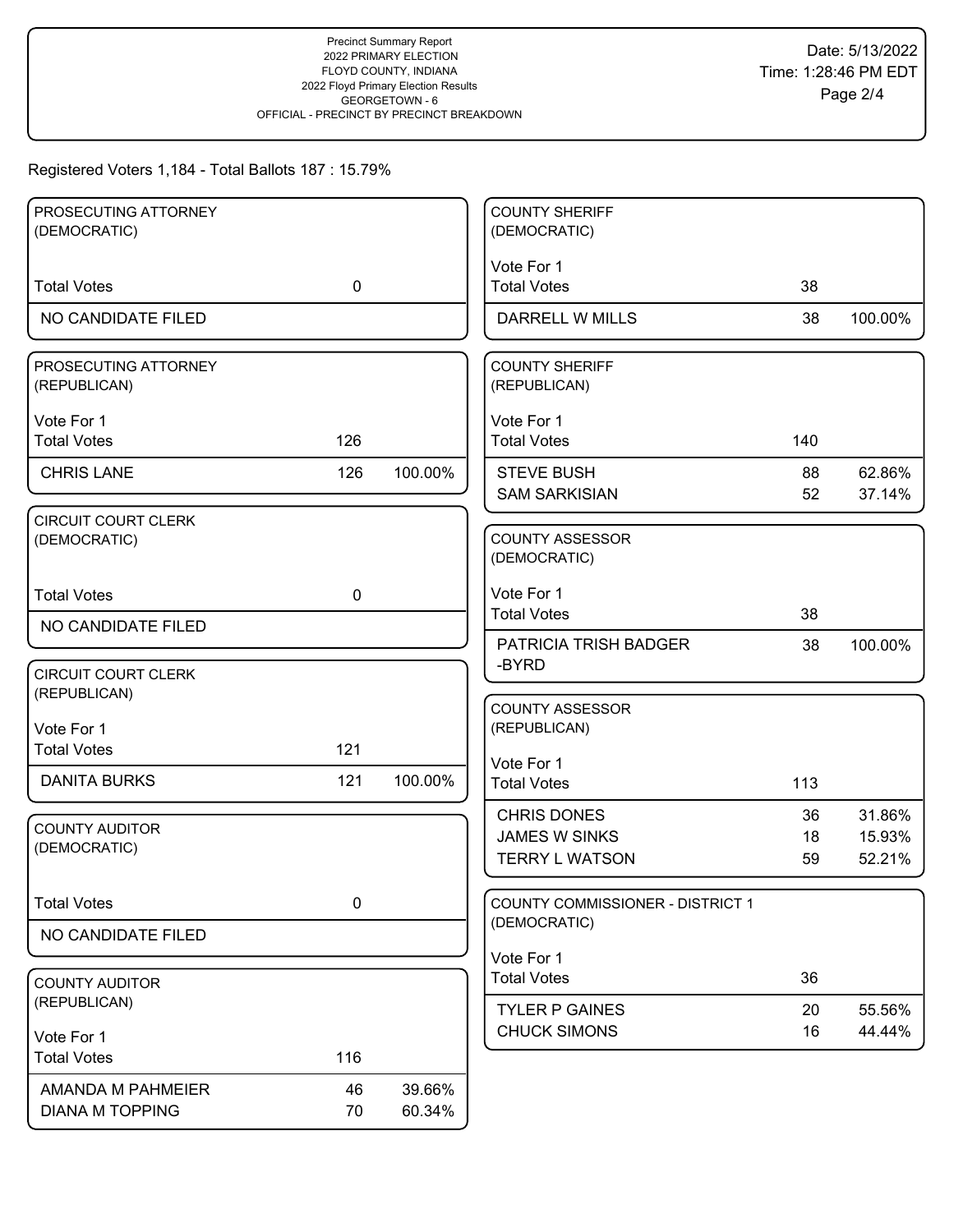| <b>COUNTY COMMISSIONER - DISTRICT 1</b><br>(REPUBLICAN) |     |         | GEORGETOWN TWP. BOARD MEMBER<br>(REPUBLICAN)               |             |         |
|---------------------------------------------------------|-----|---------|------------------------------------------------------------|-------------|---------|
| Vote For 1                                              |     |         | Vote For 3                                                 |             |         |
| <b>Total Votes</b>                                      | 131 |         | <b>Total Votes</b>                                         | 258         |         |
| <b>SHAWN CARRUTHERS</b>                                 | 48  | 36.64%  | <b>JOY R BLINE</b>                                         | 76          | 29.46%  |
| AL KNABLE                                               | 83  | 63.36%  | <b>LEIGH ANN KOPP</b>                                      | 95          | 36.82%  |
|                                                         |     |         | <b>ED SNELLING</b>                                         | 87          | 33.72%  |
| COUNTY COUNCIL MEMBER DISTRICT 4                        |     |         |                                                            |             |         |
| (DEMOCRATIC)                                            |     |         | CLERK-TREASURER GEORGETOWN<br>(DEMOCRATIC)                 |             |         |
| <b>Total Votes</b>                                      | 0   |         |                                                            |             |         |
| NO CANDIDATE FILED                                      |     |         | <b>Total Votes</b>                                         | $\mathbf 0$ |         |
|                                                         |     |         | NO CANDIDATE FILED                                         |             |         |
| COUNTY COUNCIL MEMBER DISTRICT 4                        |     |         |                                                            |             |         |
| (REPUBLICAN)                                            |     |         | CLERK-TREASURER GEORGETOWN                                 |             |         |
| Vote For 1                                              |     |         | (REPUBLICAN)                                               |             |         |
| <b>Total Votes</b>                                      | 133 |         | Vote For 1                                                 |             |         |
| <b>DENISE ANN KONKLE</b>                                | 64  | 48.12%  | <b>Total Votes</b>                                         | 125         |         |
| <b>DOUG WACKER</b>                                      | 69  | 51.88%  | <b>JULIA KEIBLER</b>                                       | 125         | 100.00% |
|                                                         |     |         |                                                            |             |         |
| <b>GEORGETOWN TWP. TRUSTEE</b><br>(DEMOCRATIC)          |     |         | TOWN COUNCIL MEMBER, AT LARGE - GEORGETOWN<br>(DEMOCRATIC) |             |         |
|                                                         |     |         | Vote For 2                                                 |             |         |
| <b>Total Votes</b>                                      | 0   |         | <b>Total Votes</b>                                         | 38          |         |
| NO CANDIDATE FILED                                      |     |         | <b>BILLY HALLER</b>                                        | 38          | 100.00% |
|                                                         |     |         |                                                            |             |         |
| <b>GEORGETOWN TWP. TRUSTEE</b><br>(REPUBLICAN)          |     |         | TOWN COUNCIL MEMBER, AT LARGE - GEORGETOWN<br>(REPUBLICAN) |             |         |
| Vote For 1                                              |     |         | Vote For 2                                                 |             |         |
| <b>Total Votes</b>                                      | 120 |         | <b>Total Votes</b>                                         | 217         |         |
| DEE A RONEY                                             | 120 | 100.00% | <b>BRANDON HOPF</b>                                        | 56          | 25.81%  |
|                                                         |     |         | CHRIS LOOP                                                 | 102         | 47.00%  |
| GEORGETOWN TWP. BOARD MEMBER                            |     |         | <b>JASON PARRISH</b>                                       | 59          | 27.19%  |
| (DEMOCRATIC)                                            |     |         |                                                            |             |         |
| Vote For 3                                              |     |         |                                                            |             |         |
| <b>Total Votes</b>                                      | 39  |         |                                                            |             |         |
| <b>MELISSA S FRY</b>                                    | 39  | 100.00% |                                                            |             |         |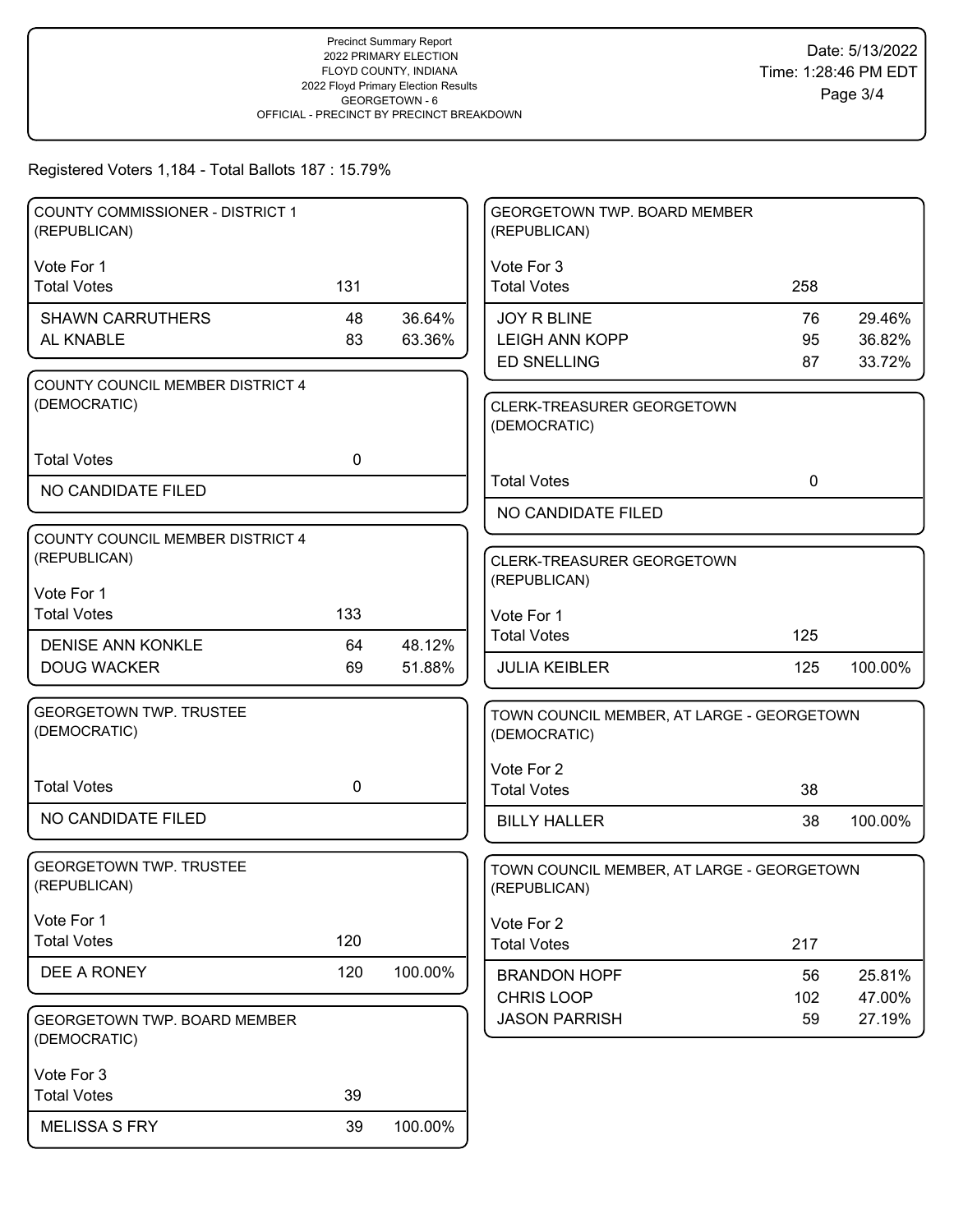| REP STATE CONVENTION DELEGATE - FLOYD CO., AT LARGE<br>(REPUBLICAN) |     |        |  |  |  |  |  |
|---------------------------------------------------------------------|-----|--------|--|--|--|--|--|
| Vote For 10                                                         |     |        |  |  |  |  |  |
| <b>Total Votes</b>                                                  | 690 |        |  |  |  |  |  |
| DALE M BAGSHAW                                                      | 60  | 8.70%  |  |  |  |  |  |
| SHARON G BAGSHAW                                                    | 53  | 7.68%  |  |  |  |  |  |
| <b>SHAWN CARRUTHERS</b>                                             | 69  | 10.00% |  |  |  |  |  |
| EDWARD D (ED) CLERE                                                 | 98  | 14.20% |  |  |  |  |  |
| DOUG DRAKE                                                          | 38  | 5.51%  |  |  |  |  |  |
| LOIS HERTOG                                                         | 50  | 7.25%  |  |  |  |  |  |
| JAMES A KANNING                                                     | 44  | 6.38%  |  |  |  |  |  |
| <b>ANNIE KIRCHNER</b>                                               | 56  | 8.12%  |  |  |  |  |  |
| MATT MILLIES                                                        | 49  | 7.10%  |  |  |  |  |  |
| LINDA K MOHNEY                                                      | 31  | 4.49%  |  |  |  |  |  |
| <b>CARL PEARCY</b>                                                  | 35  | 5.07%  |  |  |  |  |  |
| <b>ROY SCOTT</b>                                                    | 31  | 4.49%  |  |  |  |  |  |
| ANDREW B TAKAMI                                                     | 24  | 3.48%  |  |  |  |  |  |
| JOSH JT TURNER                                                      | 52  | 7.54%  |  |  |  |  |  |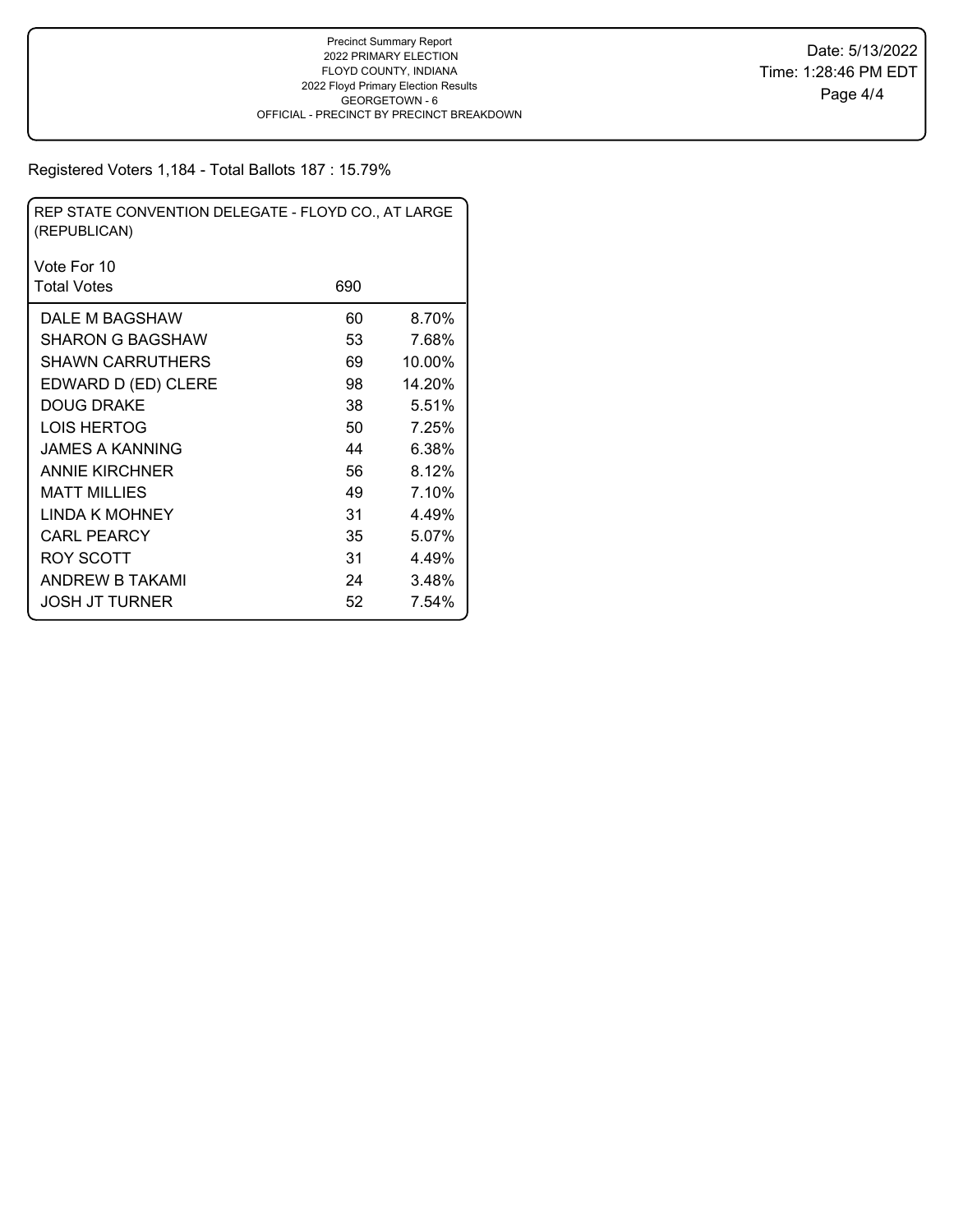# Registered Voters 756 - Total Ballots 138 : 18.25%

| Party Distribution                                          |                |                                                    | STATE SENATOR - DISTRICT 47<br>(DEMOCRATIC)                     |             |         |
|-------------------------------------------------------------|----------------|----------------------------------------------------|-----------------------------------------------------------------|-------------|---------|
|                                                             |                |                                                    |                                                                 |             |         |
| <b>Total Ballots</b>                                        | 138            |                                                    | <b>Total Votes</b>                                              | $\mathbf 0$ |         |
| <b>DEMOCRATIC</b>                                           | 19             | 13.77%                                             | NO CANDIDATE FILED                                              |             |         |
| <b>REPUBLICAN</b>                                           | 119            | 86.23%                                             |                                                                 |             |         |
| UNITED STATES SENATOR                                       |                |                                                    | STATE SENATOR - DISTRICT 47<br>(REPUBLICAN)                     |             |         |
| (DEMOCRATIC)                                                |                |                                                    |                                                                 |             |         |
| Vote For 1                                                  |                |                                                    | Vote For 1<br><b>Total Votes</b>                                | 112         |         |
| <b>Total Votes</b>                                          | 16             |                                                    |                                                                 |             |         |
| THOMAS M MCDERMOTT JR                                       | 16             | 100.00%                                            | <b>KEVIN BOEHNLEIN</b>                                          | 55          | 49.11%  |
|                                                             |                |                                                    | <b>GARY BYRNE</b>                                               | 57          | 50.89%  |
| UNITED STATES SENATOR<br>(REPUBLICAN)                       |                |                                                    | STATE REPRESENTATIVE - DISTRICT 72<br>(DEMOCRATIC)              |             |         |
|                                                             |                |                                                    |                                                                 |             |         |
| Vote For 1<br><b>Total Votes</b>                            | 98             |                                                    | Vote For 1<br><b>Total Votes</b>                                | 16          |         |
|                                                             |                |                                                    |                                                                 |             |         |
| <b>TODD YOUNG</b>                                           | 98             | 100.00%                                            | <b>KEIL L ROARK</b>                                             | 16          | 100.00% |
| UNITED STATES REPRESENTATIVE - 9TH DISTRICT<br>(DEMOCRATIC) |                | STATE REPRESENTATIVE - DISTRICT 72<br>(REPUBLICAN) |                                                                 |             |         |
| Vote For 1                                                  |                |                                                    | Vote For 1                                                      |             |         |
| <b>Total Votes</b>                                          | 17             |                                                    | <b>Total Votes</b>                                              | 111         |         |
| <b>ISAK ASARE</b>                                           | 5              | 29.41%                                             | EDWARD D (ED) CLERE                                             | 42          | 37.84%  |
| <b>D LIAM DORRIS</b>                                        | 4              | 23.53%                                             | <b>JACKIE BRIGHT GRUBBS</b>                                     | 60          | 54.05%  |
| <b>MATTHEW FYFE</b>                                         | 8              | 47.06%                                             | THOMAS M (TOM) JONES                                            | 9           | 8.11%   |
| UNITED STATES REPRESENTATIVE - 9TH DISTRICT<br>(REPUBLICAN) |                |                                                    | JUDGE OF THE CIRCUIT COURT - 52ND JUDICIAL CIR.<br>(DEMOCRATIC) |             |         |
| Vote For 1                                                  |                |                                                    | Vote For 1                                                      |             |         |
| <b>Total Votes</b>                                          | 111            |                                                    | <b>Total Votes</b>                                              | 16          |         |
| <b>JIM BAKER</b>                                            | 7              | 6.31%                                              | DANA EBERLE-PEAY                                                | 16          | 100.00% |
| <b>STU BARNES-ISRAEL</b>                                    | 29             | 26.13%                                             |                                                                 |             |         |
| J MICHAEL DAVISSON                                          | 1              | 0.90%                                              | JUDGE OF THE CIRCUIT COURT - 52ND JUDICIAL CIR.                 |             |         |
| <b>DAN HEIWIG</b><br><b>ERIN HOUCHIN</b>                    | 1<br>33        | 0.90%<br>29.73%                                    | (REPUBLICAN)                                                    |             |         |
| <b>D ERIC SCHANSBERG</b>                                    | $\overline{7}$ | 6.31%                                              | Vote For 1                                                      |             |         |
| <b>MIKE SODREL</b>                                          | 28             | 25.23%                                             | <b>Total Votes</b>                                              | 98          |         |
| <b>BILL J THOMAS</b>                                        | 1              | 0.90%                                              | <b>JUSTIN BROWN</b>                                             | 98          | 100.00% |
| <b>BRIAN TIBBS</b>                                          | 4              | 3.60%                                              |                                                                 |             |         |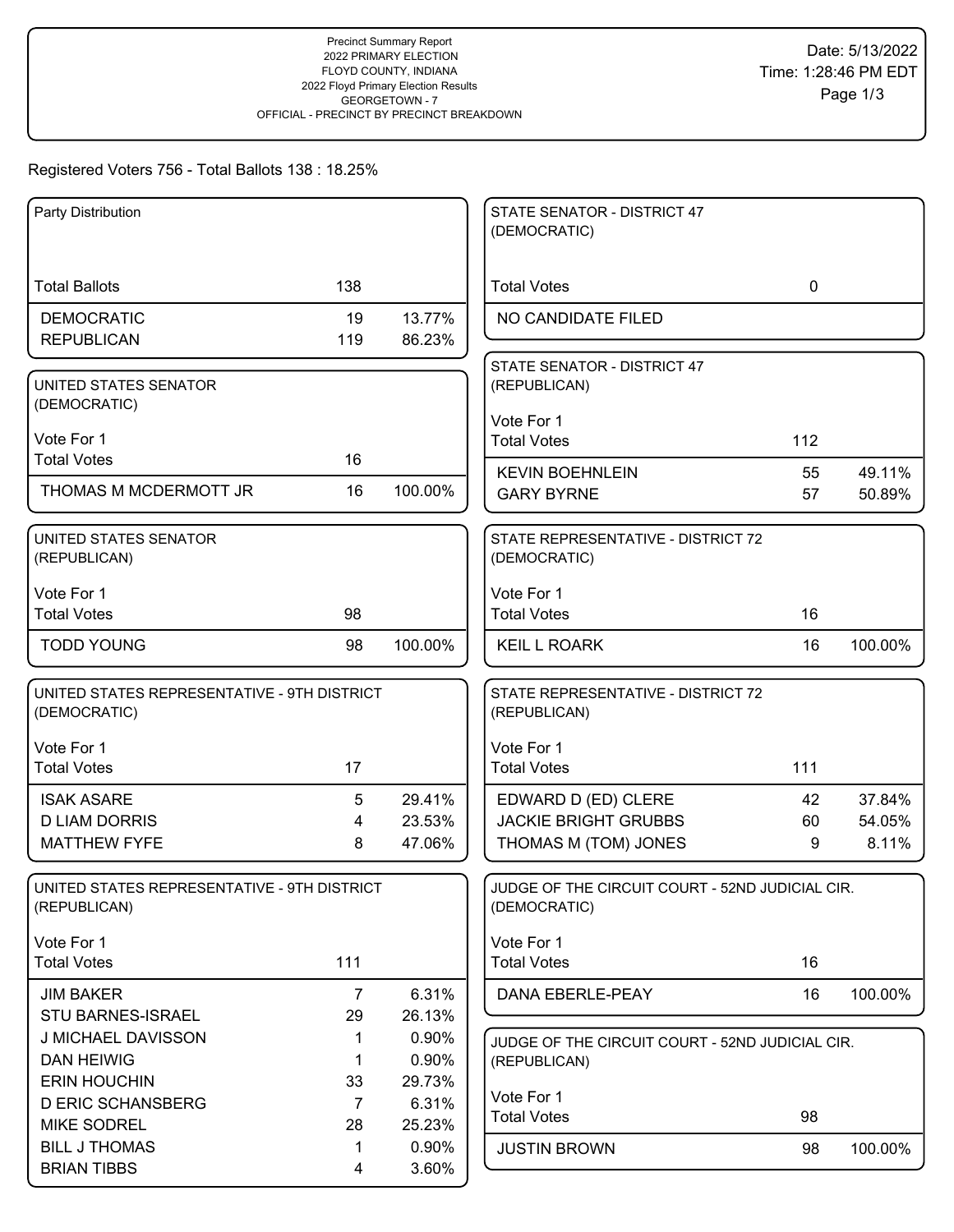# Registered Voters 756 - Total Ballots 138 : 18.25%

| PROSECUTING ATTORNEY                  |             |         | <b>COUNTY SHERIFF</b>                     |                |                  |
|---------------------------------------|-------------|---------|-------------------------------------------|----------------|------------------|
| (DEMOCRATIC)                          |             |         | (DEMOCRATIC)                              |                |                  |
|                                       |             |         | Vote For 1                                |                |                  |
| <b>Total Votes</b>                    | $\mathbf 0$ |         | <b>Total Votes</b>                        | 18             |                  |
| NO CANDIDATE FILED                    |             |         | DARRELL W MILLS                           | 18             | 100.00%          |
| PROSECUTING ATTORNEY<br>(REPUBLICAN)  |             |         | <b>COUNTY SHERIFF</b><br>(REPUBLICAN)     |                |                  |
| Vote For 1                            |             |         | Vote For 1                                |                |                  |
| <b>Total Votes</b>                    | 105         |         | <b>Total Votes</b>                        | 117            |                  |
| <b>CHRIS LANE</b>                     | 105         | 100.00% | <b>STEVE BUSH</b><br><b>SAM SARKISIAN</b> | 78<br>39       | 66.67%<br>33.33% |
| <b>CIRCUIT COURT CLERK</b>            |             |         |                                           |                |                  |
| (DEMOCRATIC)                          |             |         | <b>COUNTY ASSESSOR</b><br>(DEMOCRATIC)    |                |                  |
| <b>Total Votes</b>                    | $\mathbf 0$ |         | Vote For 1                                |                |                  |
| NO CANDIDATE FILED                    |             |         | <b>Total Votes</b>                        | 14             |                  |
|                                       |             |         | PATRICIA TRISH BADGER<br>-BYRD            | 14             | 100.00%          |
| <b>CIRCUIT COURT CLERK</b>            |             |         |                                           |                |                  |
| (REPUBLICAN)                          |             |         | <b>COUNTY ASSESSOR</b>                    |                |                  |
| Vote For 1                            |             |         | (REPUBLICAN)                              |                |                  |
| <b>Total Votes</b>                    | 99          |         | Vote For 1                                |                |                  |
| <b>DANITA BURKS</b>                   | 99          | 100.00% | <b>Total Votes</b>                        | 89             |                  |
|                                       |             |         | <b>CHRIS DONES</b>                        | 31             | 34.83%           |
| <b>COUNTY AUDITOR</b><br>(DEMOCRATIC) |             |         | <b>JAMES W SINKS</b>                      | 14             | 15.73%           |
|                                       |             |         | <b>TERRY L WATSON</b>                     | 44             | 49.44%           |
| <b>Total Votes</b>                    | $\mathbf 0$ |         | <b>COUNTY COMMISSIONER - DISTRICT 1</b>   |                |                  |
| NO CANDIDATE FILED                    |             |         | (DEMOCRATIC)                              |                |                  |
|                                       |             |         | Vote For 1                                |                |                  |
| <b>COUNTY AUDITOR</b>                 |             |         | <b>Total Votes</b>                        | 17             |                  |
| (REPUBLICAN)                          |             |         | <b>TYLER P GAINES</b>                     | $\overline{7}$ | 41.18%           |
| Vote For 1                            |             |         | <b>CHUCK SIMONS</b>                       | 10             | 58.82%           |
| <b>Total Votes</b>                    | 89          |         |                                           |                |                  |
| AMANDA M PAHMEIER                     | 44          | 49.44%  |                                           |                |                  |
| <b>DIANA M TOPPING</b>                | 45          | 50.56%  |                                           |                |                  |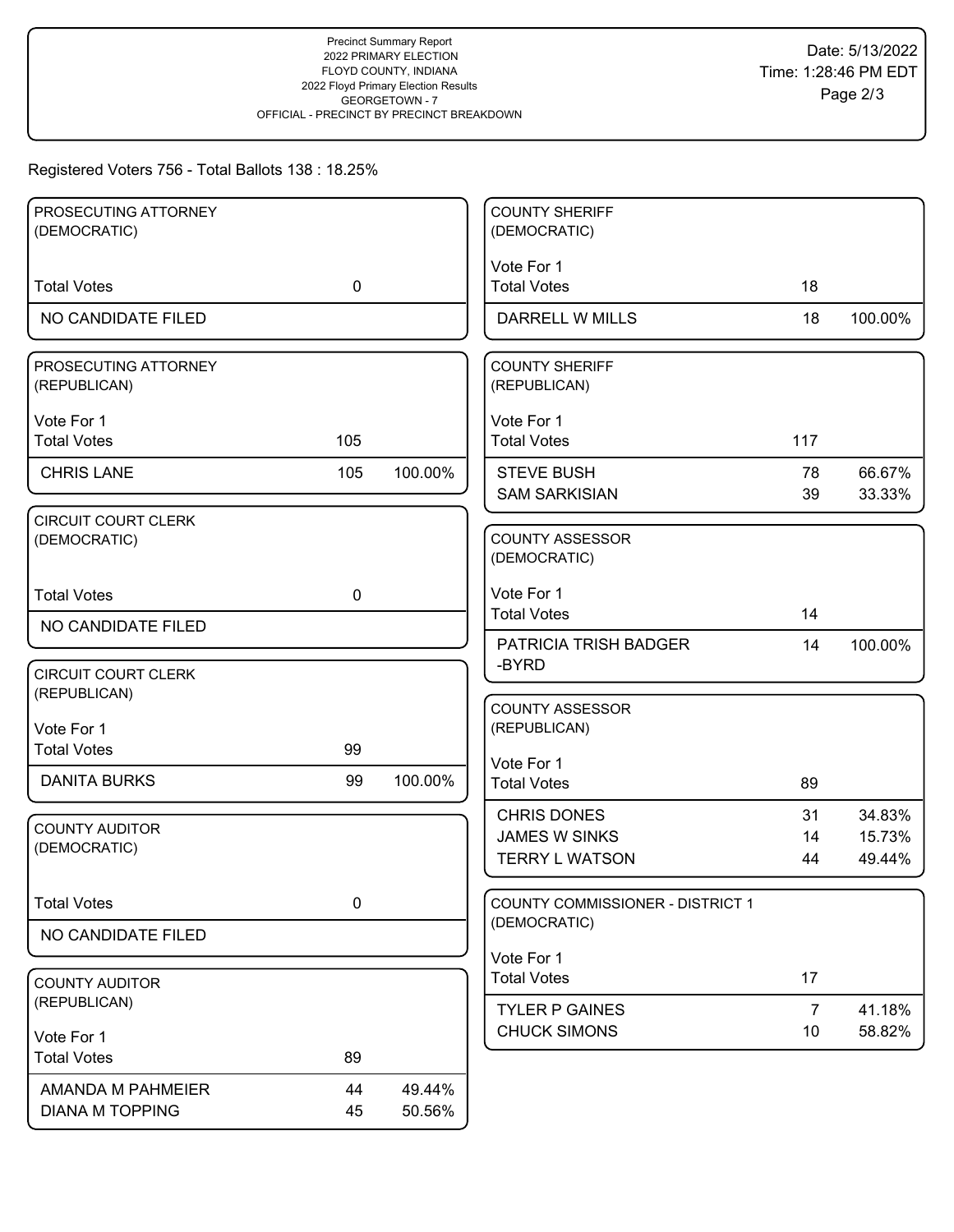### Registered Voters 756 - Total Ballots 138 : 18.25%

| COUNTY COMMISSIONER - DISTRICT 1<br>(REPUBLICAN) |             |         | GEORGETOWN TWP. BOARD MEMBER<br>(REPUBLICAN)                        |     |        |
|--------------------------------------------------|-------------|---------|---------------------------------------------------------------------|-----|--------|
| Vote For 1<br><b>Total Votes</b>                 | 108         |         | Vote For 3<br><b>Total Votes</b>                                    | 193 |        |
|                                                  |             |         |                                                                     |     |        |
| <b>SHAWN CARRUTHERS</b>                          | 44          | 40.74%  | JOY R BLINE                                                         | 54  | 27.98% |
| AL KNABLE                                        | 64          | 59.26%  | <b>LEIGH ANN KOPP</b>                                               | 69  | 35.75% |
|                                                  |             |         | <b>ED SNELLING</b>                                                  | 70  | 36.27% |
| COUNTY COUNCIL MEMBER DISTRICT 4<br>(DEMOCRATIC) |             |         | REP STATE CONVENTION DELEGATE - FLOYD CO., AT LARGE<br>(REPUBLICAN) |     |        |
| <b>Total Votes</b>                               | $\mathbf 0$ |         | Vote For 10                                                         |     |        |
| NO CANDIDATE FILED                               |             |         | <b>Total Votes</b>                                                  | 573 |        |
|                                                  |             |         | DALE M BAGSHAW                                                      | 42  | 7.33%  |
| COUNTY COUNCIL MEMBER DISTRICT 4                 |             |         | <b>SHARON G BAGSHAW</b>                                             | 48  | 8.38%  |
| (REPUBLICAN)                                     |             |         | <b>SHAWN CARRUTHERS</b>                                             | 63  | 10.99% |
|                                                  |             |         | EDWARD D (ED) CLERE                                                 | 67  | 11.69% |
| Vote For 1                                       |             |         | <b>DOUG DRAKE</b>                                                   | 33  | 5.76%  |
| <b>Total Votes</b>                               | 108         |         | <b>LOIS HERTOG</b>                                                  | 41  | 7.16%  |
| <b>DENISE ANN KONKLE</b>                         | 54          | 50.00%  | <b>JAMES A KANNING</b>                                              | 36  | 6.28%  |
| <b>DOUG WACKER</b>                               | 54          | 50.00%  | <b>ANNIE KIRCHNER</b>                                               | 58  | 10.12% |
|                                                  |             |         | <b>MATT MILLIES</b>                                                 | 39  | 6.81%  |
| <b>GEORGETOWN TWP. TRUSTEE</b>                   |             |         | <b>LINDA K MOHNEY</b>                                               | 28  | 4.89%  |
| (DEMOCRATIC)                                     |             |         | <b>CARL PEARCY</b>                                                  | 27  | 4.71%  |
|                                                  |             |         | <b>ROY SCOTT</b>                                                    | 25  | 4.36%  |
|                                                  |             |         | ANDREW B TAKAMI                                                     | 26  | 4.54%  |
| <b>Total Votes</b>                               | $\mathbf 0$ |         | <b>JOSH JT TURNER</b>                                               | 40  | 6.98%  |
| NO CANDIDATE FILED                               |             |         |                                                                     |     |        |
| <b>GEORGETOWN TWP. TRUSTEE</b><br>(REPUBLICAN)   |             |         |                                                                     |     |        |
| Vote For 1                                       |             |         |                                                                     |     |        |
| <b>Total Votes</b>                               | 95          |         |                                                                     |     |        |
| DEE A RONEY                                      | 95          | 100.00% |                                                                     |     |        |
| GEORGETOWN TWP. BOARD MEMBER<br>(DEMOCRATIC)     |             |         |                                                                     |     |        |
| Vote For 3                                       |             |         |                                                                     |     |        |
| <b>Total Votes</b>                               | 17          |         |                                                                     |     |        |
| <b>MELISSA S FRY</b>                             | 17          | 100.00% |                                                                     |     |        |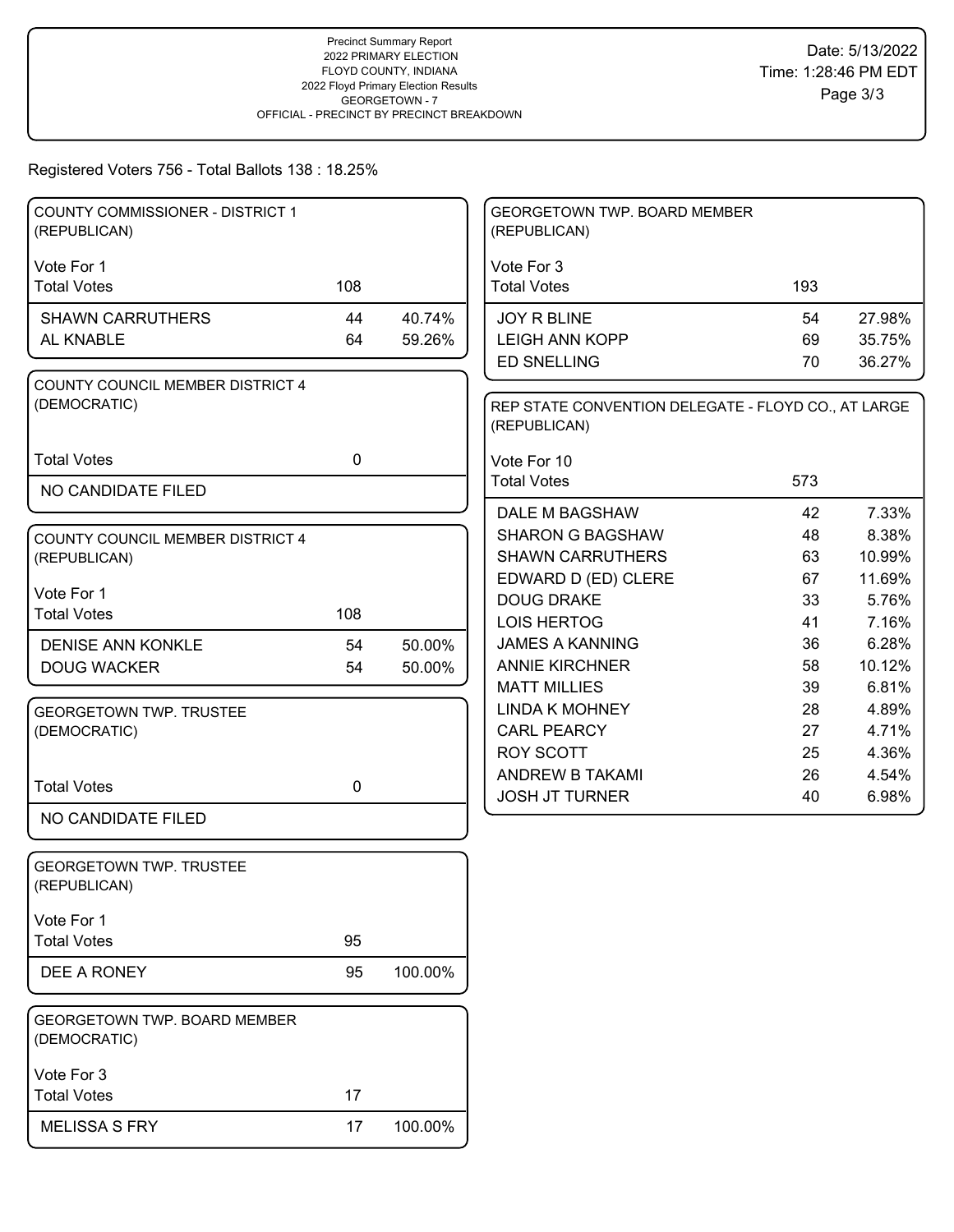# Registered Voters 1,200 - Total Ballots 304 : 25.33%

| Party Distribution                                          |        |         | STATE SENATOR - DISTRICT 47<br>(DEMOCRATIC)     |             |         |
|-------------------------------------------------------------|--------|---------|-------------------------------------------------|-------------|---------|
|                                                             |        |         |                                                 |             |         |
| <b>Total Ballots</b>                                        | 304    |         | <b>Total Votes</b>                              | $\mathbf 0$ |         |
| <b>DEMOCRATIC</b>                                           | 56     | 18.42%  | NO CANDIDATE FILED                              |             |         |
| <b>REPUBLICAN</b>                                           | 248    | 81.58%  |                                                 |             |         |
|                                                             |        |         | STATE SENATOR - DISTRICT 47                     |             |         |
| UNITED STATES SENATOR<br>(DEMOCRATIC)                       |        |         | (REPUBLICAN)                                    |             |         |
|                                                             |        |         | Vote For 1                                      |             |         |
| Vote For 1                                                  |        |         | <b>Total Votes</b>                              | 228         |         |
| <b>Total Votes</b>                                          | 46     |         | <b>KEVIN BOEHNLEIN</b>                          | 141         | 61.84%  |
| THOMAS M MCDERMOTT JR                                       | 46     | 100.00% | <b>GARY BYRNE</b>                               | 87          | 38.16%  |
|                                                             |        |         |                                                 |             |         |
| UNITED STATES SENATOR                                       |        |         | STATE REPRESENTATIVE - DISTRICT 70              |             |         |
| (REPUBLICAN)                                                |        |         | (DEMOCRATIC)                                    |             |         |
| Vote For 1                                                  |        |         | Vote For 1                                      |             |         |
| <b>Total Votes</b>                                          | 182    |         | <b>Total Votes</b>                              | 51          |         |
| <b>TODD YOUNG</b>                                           | 182    | 100.00% | <b>JASON JOE SHEMANSKI</b>                      | 51          | 100.00% |
|                                                             |        |         |                                                 |             |         |
| UNITED STATES REPRESENTATIVE - 9TH DISTRICT                 |        |         | STATE REPRESENTATIVE - DISTRICT 70              |             |         |
| (DEMOCRATIC)                                                |        |         | (REPUBLICAN)                                    |             |         |
| Vote For 1                                                  |        |         | Vote For 1                                      |             |         |
| <b>Total Votes</b>                                          | 49     |         | <b>Total Votes</b>                              | 190         |         |
| <b>ISAK ASARE</b>                                           | 6      | 12.24%  | <b>KAREN ENGLEMAN</b>                           | 190         | 100.00% |
| <b>D LIAM DORRIS</b>                                        | 8      | 16.33%  |                                                 |             |         |
| <b>MATTHEW FYFE</b>                                         | 35     | 71.43%  | JUDGE OF THE CIRCUIT COURT - 52ND JUDICIAL CIR. |             |         |
|                                                             |        |         | (DEMOCRATIC)                                    |             |         |
| UNITED STATES REPRESENTATIVE - 9TH DISTRICT<br>(REPUBLICAN) |        |         | Vote For 1                                      |             |         |
|                                                             |        |         | <b>Total Votes</b>                              | 51          |         |
| Vote For 1                                                  |        |         | DANA EBERLE-PEAY                                | 51          | 100.00% |
| <b>Total Votes</b>                                          | 236    |         |                                                 |             |         |
| <b>JIM BAKER</b>                                            | 13     | 5.51%   | JUDGE OF THE CIRCUIT COURT - 52ND JUDICIAL CIR. |             |         |
| STU BARNES-ISRAEL                                           | 27     | 11.44%  | (REPUBLICAN)                                    |             |         |
| J MICHAEL DAVISSON                                          | 8      | 3.39%   |                                                 |             |         |
| <b>DAN HEIWIG</b>                                           | 4      | 1.69%   | Vote For 1<br><b>Total Votes</b>                | 197         |         |
| <b>ERIN HOUCHIN</b>                                         | 86     | 36.44%  |                                                 |             |         |
| <b>D ERIC SCHANSBERG</b>                                    | 12     | 5.08%   | <b>JUSTIN BROWN</b>                             | 197         | 100.00% |
| <b>MIKE SODREL</b>                                          | 80     | 33.90%  |                                                 |             |         |
| <b>BILL J THOMAS</b><br><b>BRIAN TIBBS</b>                  | 3<br>3 | 1.27%   |                                                 |             |         |
|                                                             |        | 1.27%   |                                                 |             |         |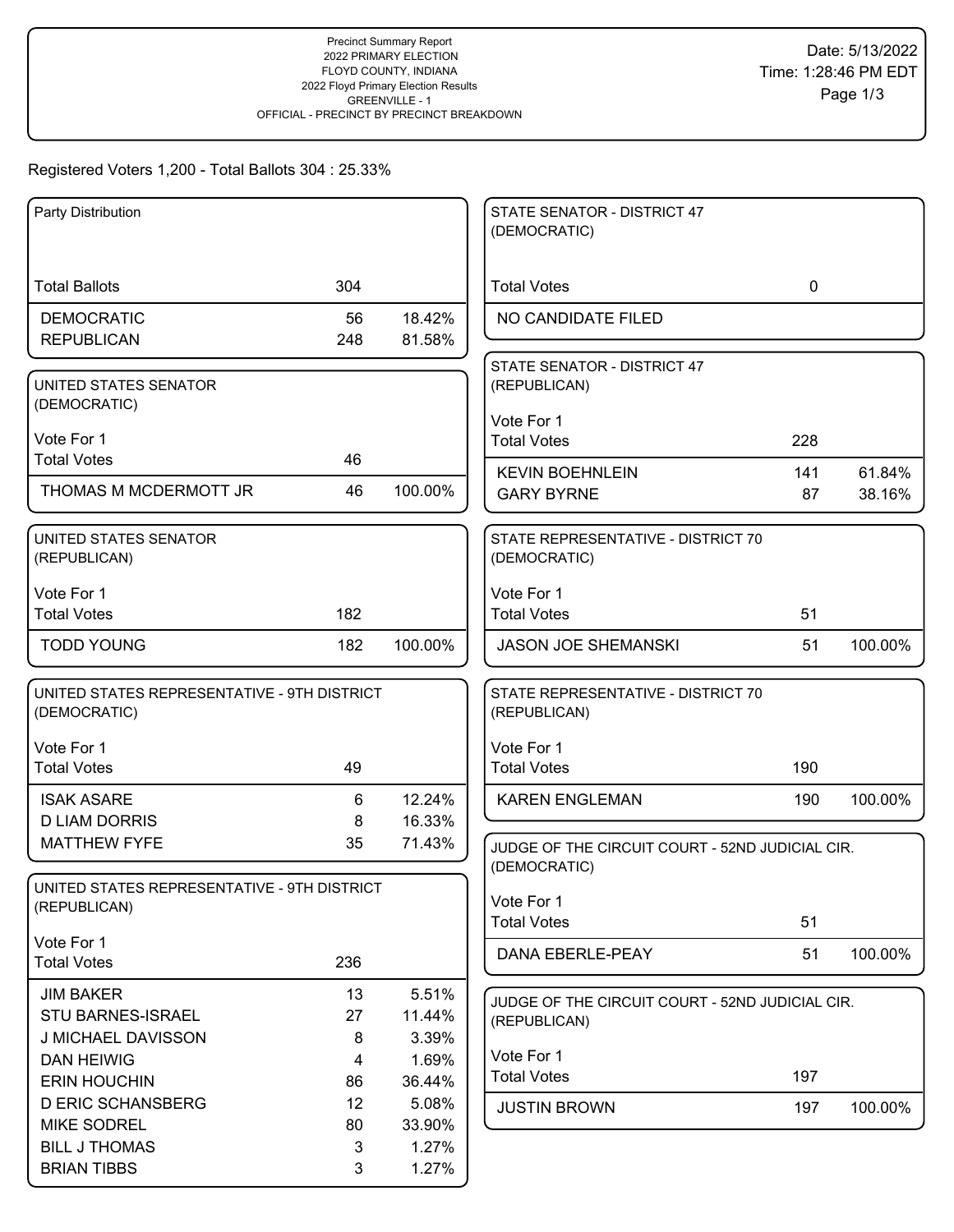## Registered Voters 1,200 - Total Ballots 304 : 25.33%

| PROSECUTING ATTORNEY<br>(DEMOCRATIC) |             |         | <b>COUNTY SHERIFF</b><br>(DEMOCRATIC)     |           |                  |
|--------------------------------------|-------------|---------|-------------------------------------------|-----------|------------------|
|                                      |             |         |                                           |           |                  |
| <b>Total Votes</b>                   | $\mathbf 0$ |         | Vote For 1<br><b>Total Votes</b>          | 46        |                  |
| NO CANDIDATE FILED                   |             |         | DARRELL W MILLS                           | 46        | 100.00%          |
| PROSECUTING ATTORNEY<br>(REPUBLICAN) |             |         | <b>COUNTY SHERIFF</b><br>(REPUBLICAN)     |           |                  |
| Vote For 1<br><b>Total Votes</b>     | 203         |         | Vote For 1<br><b>Total Votes</b>          | 245       |                  |
| <b>CHRIS LANE</b>                    | 203         | 100.00% | <b>STEVE BUSH</b><br><b>SAM SARKISIAN</b> | 70<br>175 | 28.57%<br>71.43% |
| CIRCUIT COURT CLERK                  |             |         |                                           |           |                  |
| (DEMOCRATIC)                         |             |         | <b>COUNTY ASSESSOR</b><br>(DEMOCRATIC)    |           |                  |
| <b>Total Votes</b>                   | $\mathbf 0$ |         | Vote For 1<br><b>Total Votes</b>          | 51        |                  |
| NO CANDIDATE FILED                   |             |         |                                           |           |                  |
|                                      |             |         | PATRICIA TRISH BADGER<br>-BYRD            | 51        | 100.00%          |
| <b>CIRCUIT COURT CLERK</b>           |             |         |                                           |           |                  |
| (REPUBLICAN)                         |             |         | <b>COUNTY ASSESSOR</b>                    |           |                  |
| Vote For 1                           |             |         | (REPUBLICAN)                              |           |                  |
| <b>Total Votes</b>                   | 189         |         |                                           |           |                  |
| <b>DANITA BURKS</b>                  | 189         | 100.00% | Vote For 1<br><b>Total Votes</b>          | 200       |                  |
|                                      |             |         |                                           |           |                  |
| <b>COUNTY AUDITOR</b>                |             |         | <b>CHRIS DONES</b>                        | 51        | 25.50%           |
| (DEMOCRATIC)                         |             |         | <b>JAMES W SINKS</b>                      | 38        | 19.00%           |
|                                      |             |         | <b>TERRY L WATSON</b>                     | 111       | 55.50%           |
| <b>Total Votes</b>                   | $\pmb{0}$   |         | COUNTY COMMISSIONER - DISTRICT 1          |           |                  |
| NO CANDIDATE FILED                   |             |         | (DEMOCRATIC)                              |           |                  |
|                                      |             |         | Vote For 1                                |           |                  |
| <b>COUNTY AUDITOR</b>                |             |         | <b>Total Votes</b>                        | 52        |                  |
| (REPUBLICAN)                         |             |         | <b>TYLER P GAINES</b>                     | 36        | 69.23%           |
| Vote For 1                           |             |         | <b>CHUCK SIMONS</b>                       | 16        | 30.77%           |
| <b>Total Votes</b>                   | 193         |         |                                           |           |                  |
| AMANDA M PAHMEIER                    | 64          | 33.16%  |                                           |           |                  |
| <b>DIANA M TOPPING</b>               | 129         | 66.84%  |                                           |           |                  |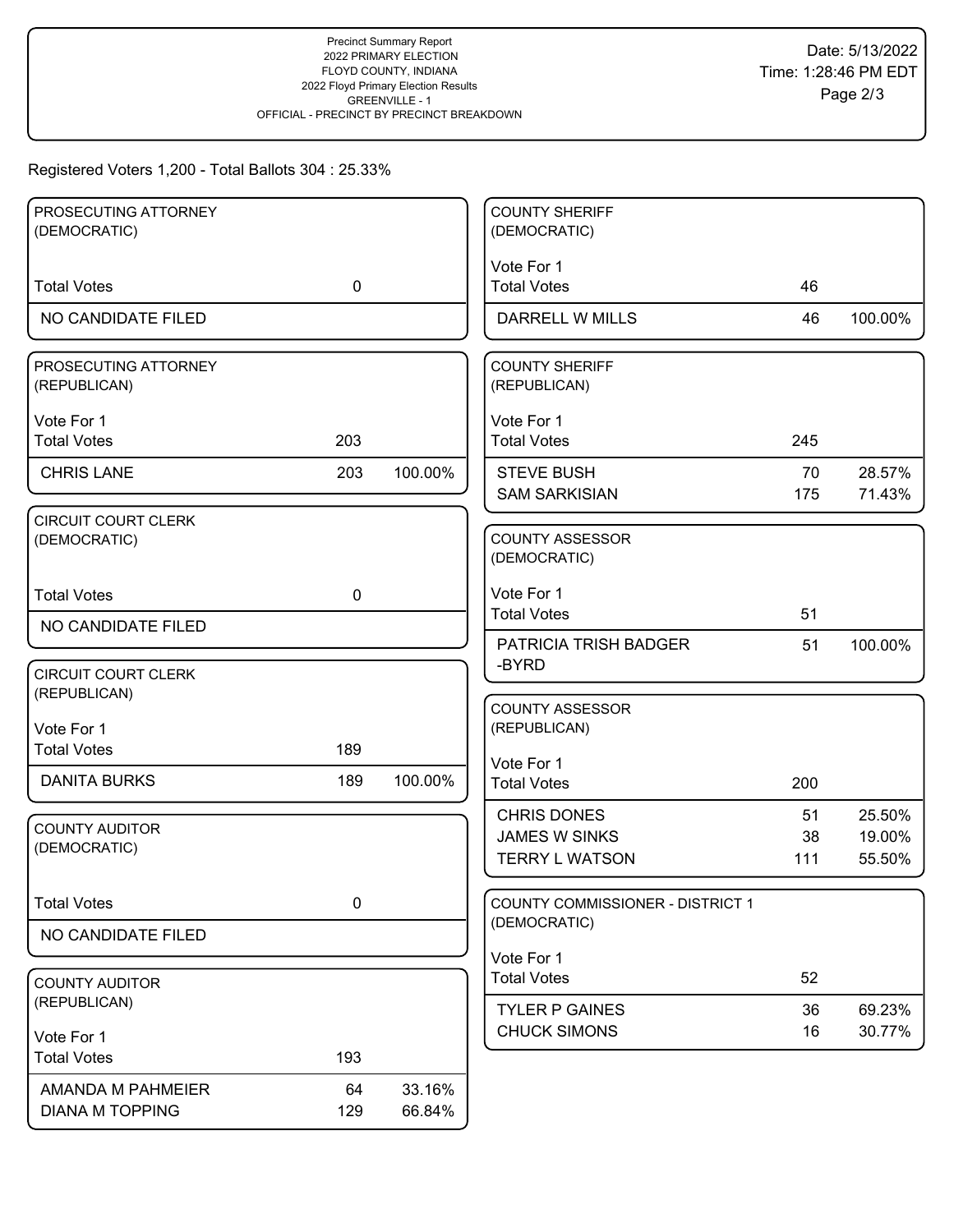Registered Voters 1,200 - Total Ballots 304 : 25.33%

| <b>COUNTY COMMISSIONER - DISTRICT 1</b><br>(REPUBLICAN) |             |         | <b>GREENVILLE TWP. BOARD MEMBER</b><br>(REPUBLICAN) |          |                |
|---------------------------------------------------------|-------------|---------|-----------------------------------------------------|----------|----------------|
| Vote For 1                                              |             |         | Vote For 3                                          |          |                |
| <b>Total Votes</b>                                      | 236         |         | <b>Total Votes</b>                                  | 517      |                |
| <b>SHAWN CARRUTHERS</b>                                 | 91          | 38.56%  | <b>CHERYL MATTHEWS</b>                              | 125      | 24.18%         |
| AL KNABLE                                               | 145         | 61.44%  | <b>DAVE MATTHEWS</b>                                | 138      | 26.69%         |
|                                                         |             |         | PATTY NELSON                                        | 125      | 24.18%         |
| COUNTY COUNCIL MEMBER DISTRICT 4<br>(DEMOCRATIC)        |             |         | <b>KEVIN WILLIAR</b>                                | 129      | 24.95%         |
|                                                         |             |         | REP STATE CONVENTION DELEGATE - FLOYD CO., AT LARGE |          |                |
| <b>Total Votes</b>                                      | $\mathbf 0$ |         | (REPUBLICAN)                                        |          |                |
| NO CANDIDATE FILED                                      |             |         | Vote For 10                                         |          |                |
|                                                         |             |         | <b>Total Votes</b>                                  | 1,221    |                |
| COUNTY COUNCIL MEMBER DISTRICT 4                        |             |         | <b>DALE M BAGSHAW</b>                               | 111      | 9.09%          |
| (REPUBLICAN)                                            |             |         | <b>SHARON G BAGSHAW</b>                             | 80       | 6.55%          |
|                                                         |             |         | <b>SHAWN CARRUTHERS</b>                             | 122      | 9.99%          |
| Vote For 1<br><b>Total Votes</b>                        | 222         |         | EDWARD D (ED) CLERE                                 | 117      | 9.58%          |
|                                                         |             |         | <b>DOUG DRAKE</b>                                   | 73       | 5.98%          |
| <b>DENISE ANN KONKLE</b>                                | 127         | 57.21%  | <b>LOIS HERTOG</b>                                  | 87       | 7.13%          |
| <b>DOUG WACKER</b>                                      | 95          | 42.79%  | <b>JAMES A KANNING</b>                              | 81       | 6.63%          |
|                                                         |             |         | <b>ANNIE KIRCHNER</b>                               | 91       | 7.45%          |
| <b>GREENVILLE TWP. TRUSTEE</b>                          |             |         | <b>MATT MILLIES</b>                                 | 81       | 6.63%          |
| (DEMOCRATIC)                                            |             |         | <b>LINDA K MOHNEY</b>                               | 62       | 5.08%          |
| Vote For 1                                              |             |         | <b>CARL PEARCY</b>                                  | 90       | 7.37%          |
| <b>Total Votes</b>                                      | 49          |         | <b>ROY SCOTT</b><br><b>ANDREW B TAKAMI</b>          | 74<br>55 | 6.06%<br>4.50% |
| <b>VICKIE TENCER</b>                                    | 49          | 100.00% | <b>JOSH JT TURNER</b>                               | 97       | 7.94%          |
| <b>GREENVILLE TWP. TRUSTEE</b>                          |             |         |                                                     |          |                |
| (REPUBLICAN)                                            |             |         |                                                     |          |                |
| Vote For 1                                              |             |         |                                                     |          |                |
| <b>Total Votes</b>                                      | 199         |         |                                                     |          |                |
| MARY JO LOOP                                            | 199         | 100.00% |                                                     |          |                |
| <b>GREENVILLE TWP. BOARD MEMBER</b><br>(DEMOCRATIC)     |             |         |                                                     |          |                |
| Vote For 3                                              |             |         |                                                     |          |                |
| <b>Total Votes</b>                                      | 86          |         |                                                     |          |                |
| ANN P MCNALLY                                           | 49          | 56.98%  |                                                     |          |                |
| <b>CAROL C NORTON</b>                                   | 37          | 43.02%  |                                                     |          |                |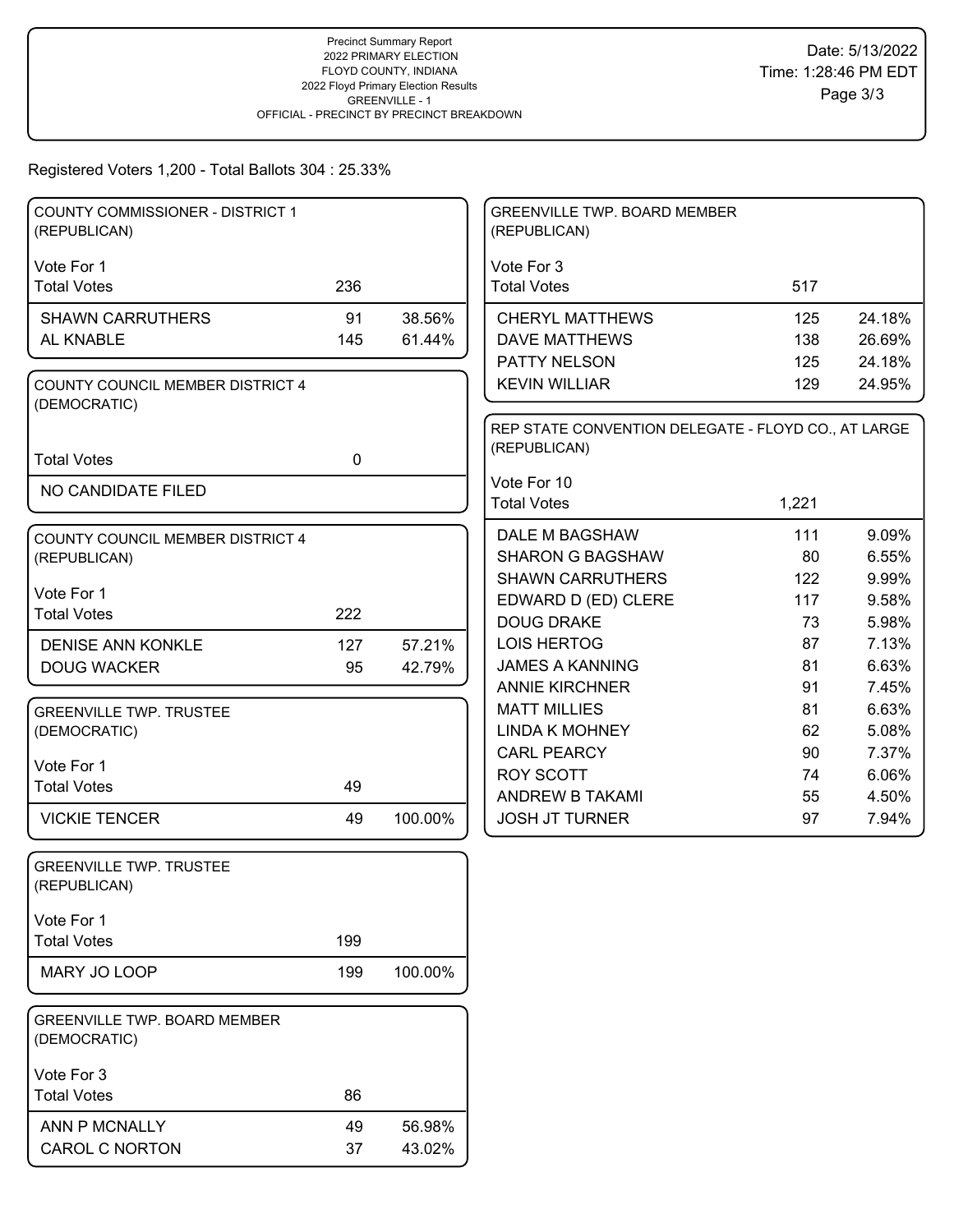# Registered Voters 1,035 - Total Ballots 195 : 18.84%

| Party Distribution                          |                |         | STATE SENATOR - DISTRICT 47<br>(DEMOCRATIC)     |             |         |
|---------------------------------------------|----------------|---------|-------------------------------------------------|-------------|---------|
|                                             |                |         |                                                 |             |         |
| <b>Total Ballots</b>                        | 195            |         | <b>Total Votes</b>                              | $\mathbf 0$ |         |
| <b>DEMOCRATIC</b>                           | 42             | 21.54%  | NO CANDIDATE FILED                              |             |         |
| <b>REPUBLICAN</b>                           | 153            | 78.46%  |                                                 |             |         |
|                                             |                |         | STATE SENATOR - DISTRICT 47                     |             |         |
| UNITED STATES SENATOR<br>(DEMOCRATIC)       |                |         | (REPUBLICAN)                                    |             |         |
|                                             |                |         | Vote For 1                                      |             |         |
| Vote For 1<br><b>Total Votes</b>            | 37             |         | <b>Total Votes</b>                              | 142         |         |
|                                             |                |         | <b>KEVIN BOEHNLEIN</b>                          | 97          | 68.31%  |
| THOMAS M MCDERMOTT JR                       | 37             | 100.00% | <b>GARY BYRNE</b>                               | 45          | 31.69%  |
| UNITED STATES SENATOR                       |                |         | STATE REPRESENTATIVE - DISTRICT 70              |             |         |
| (REPUBLICAN)                                |                |         | (DEMOCRATIC)                                    |             |         |
| Vote For 1                                  |                |         | Vote For 1                                      |             |         |
| <b>Total Votes</b>                          | 112            |         | <b>Total Votes</b>                              | 39          |         |
| <b>TODD YOUNG</b>                           | 112            | 100.00% | <b>JASON JOE SHEMANSKI</b>                      | 39          | 100.00% |
|                                             |                |         |                                                 |             |         |
| UNITED STATES REPRESENTATIVE - 9TH DISTRICT |                |         | STATE REPRESENTATIVE - DISTRICT 70              |             |         |
| (DEMOCRATIC)                                |                |         | (REPUBLICAN)                                    |             |         |
| Vote For 1                                  |                |         | Vote For 1                                      |             |         |
| <b>Total Votes</b>                          | 36             |         | <b>Total Votes</b>                              | 111         |         |
| <b>ISAK ASARE</b>                           | $\overline{4}$ | 11.11%  | <b>KAREN ENGLEMAN</b>                           | 111         | 100.00% |
| <b>D LIAM DORRIS</b>                        | 6              | 16.67%  |                                                 |             |         |
| <b>MATTHEW FYFE</b>                         | 26             | 72.22%  | JUDGE OF THE CIRCUIT COURT - 52ND JUDICIAL CIR. |             |         |
|                                             |                |         | (DEMOCRATIC)                                    |             |         |
| UNITED STATES REPRESENTATIVE - 9TH DISTRICT |                |         | Vote For 1                                      |             |         |
| (REPUBLICAN)                                |                |         | <b>Total Votes</b>                              | 42          |         |
| Vote For 1                                  |                |         | DANA EBERLE-PEAY                                | 42          | 100.00% |
| <b>Total Votes</b>                          | 141            |         |                                                 |             |         |
| <b>JIM BAKER</b>                            | 6              | 4.26%   | JUDGE OF THE CIRCUIT COURT - 52ND JUDICIAL CIR. |             |         |
| STU BARNES-ISRAEL                           | 25             | 17.73%  | (REPUBLICAN)                                    |             |         |
| J MICHAEL DAVISSON                          | 3              | 2.13%   |                                                 |             |         |
| <b>DAN HEIWIG</b>                           | -1             | 0.71%   | Vote For 1                                      |             |         |
| <b>ERIN HOUCHIN</b>                         | 35             | 24.82%  | <b>Total Votes</b>                              | 123         |         |
| <b>D ERIC SCHANSBERG</b>                    | 5              | 3.55%   | <b>JUSTIN BROWN</b>                             | 123         | 100.00% |
| <b>MIKE SODREL</b>                          | 61             | 43.26%  |                                                 |             |         |
| <b>BILL J THOMAS</b>                        | $\overline{2}$ | 1.42%   |                                                 |             |         |
| <b>BRIAN TIBBS</b>                          | 3              | 2.13%   |                                                 |             |         |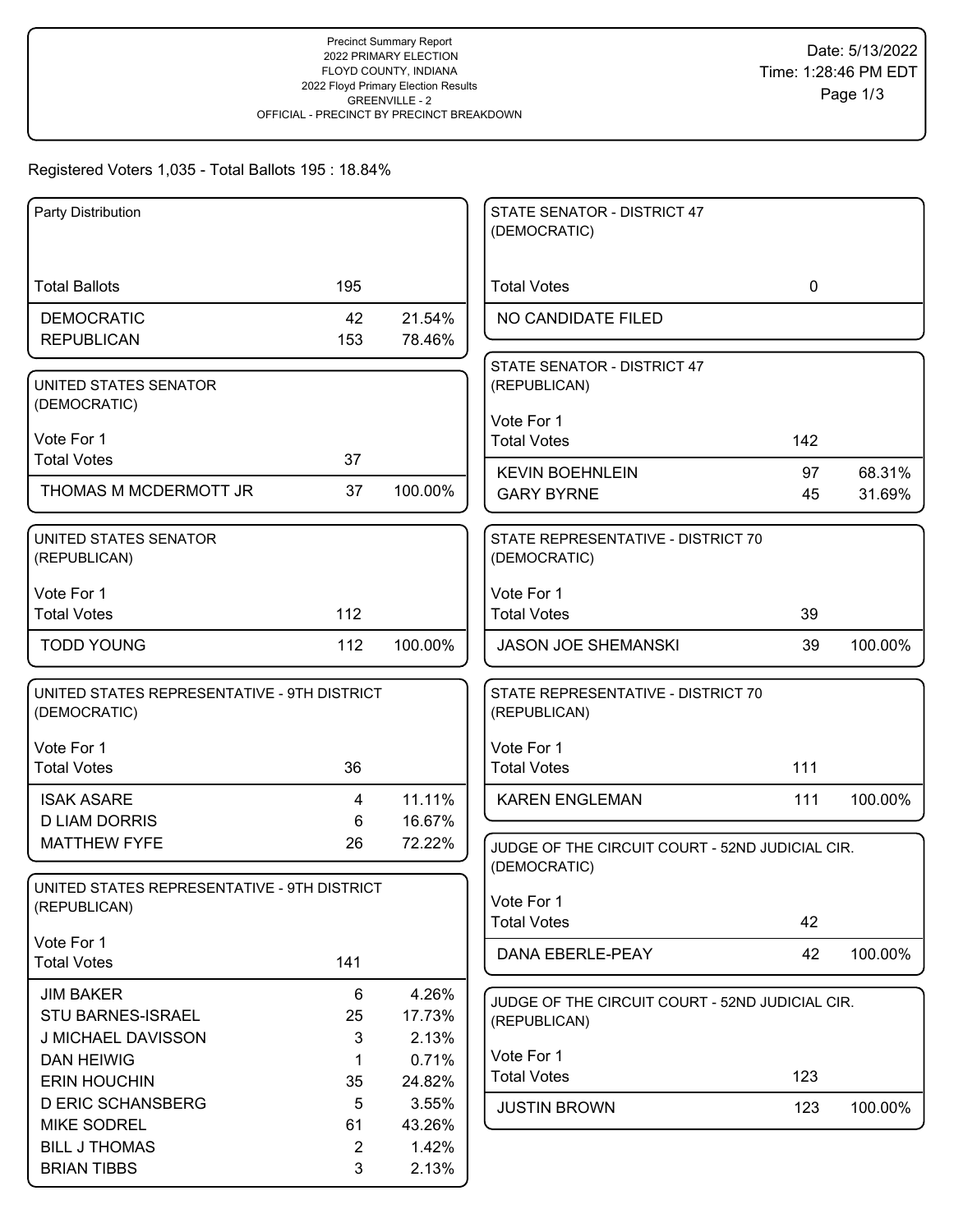## Registered Voters 1,035 - Total Ballots 195 : 18.84%

| PROSECUTING ATTORNEY                       |             |         | <b>COUNTY SHERIFF</b>                  |     |         |
|--------------------------------------------|-------------|---------|----------------------------------------|-----|---------|
| (DEMOCRATIC)                               |             |         | (DEMOCRATIC)                           |     |         |
| <b>Total Votes</b>                         | $\mathbf 0$ |         | Vote For 1<br><b>Total Votes</b>       | 41  |         |
|                                            |             |         |                                        |     |         |
| NO CANDIDATE FILED                         |             |         | DARRELL W MILLS                        | 41  | 100.00% |
| PROSECUTING ATTORNEY<br>(REPUBLICAN)       |             |         | <b>COUNTY SHERIFF</b><br>(REPUBLICAN)  |     |         |
| Vote For 1                                 |             |         | Vote For 1                             |     |         |
| <b>Total Votes</b>                         | 123         |         | <b>Total Votes</b>                     | 149 |         |
| <b>CHRIS LANE</b>                          | 123         | 100.00% | <b>STEVE BUSH</b>                      | 84  | 56.38%  |
|                                            |             |         | <b>SAM SARKISIAN</b>                   | 65  | 43.62%  |
| <b>CIRCUIT COURT CLERK</b><br>(DEMOCRATIC) |             |         | <b>COUNTY ASSESSOR</b><br>(DEMOCRATIC) |     |         |
| <b>Total Votes</b>                         | $\mathbf 0$ |         | Vote For 1                             |     |         |
| NO CANDIDATE FILED                         |             |         | <b>Total Votes</b>                     | 36  |         |
|                                            |             |         | PATRICIA TRISH BADGER<br>-BYRD         | 36  | 100.00% |
| <b>CIRCUIT COURT CLERK</b>                 |             |         |                                        |     |         |
| (REPUBLICAN)                               |             |         | <b>COUNTY ASSESSOR</b>                 |     |         |
| Vote For 1                                 |             |         | (REPUBLICAN)                           |     |         |
| <b>Total Votes</b>                         | 116         |         | Vote For 1                             |     |         |
| <b>DANITA BURKS</b>                        | 116         | 100.00% | <b>Total Votes</b>                     | 104 |         |
| <b>COUNTY AUDITOR</b>                      |             |         | <b>CHRIS DONES</b>                     | 22  | 21.15%  |
| (DEMOCRATIC)                               |             |         | <b>JAMES W SINKS</b>                   | 26  | 25.00%  |
|                                            |             |         | <b>TERRY L WATSON</b>                  | 56  | 53.85%  |
| <b>Total Votes</b>                         | $\pmb{0}$   |         | COUNTY COMMISSIONER - DISTRICT 1       |     |         |
| NO CANDIDATE FILED                         |             |         | (DEMOCRATIC)                           |     |         |
|                                            |             |         | Vote For 1                             |     |         |
| <b>COUNTY AUDITOR</b>                      |             |         | <b>Total Votes</b>                     | 35  |         |
| (REPUBLICAN)                               |             |         | <b>TYLER P GAINES</b>                  | 18  | 51.43%  |
| Vote For 1                                 |             |         | <b>CHUCK SIMONS</b>                    | 17  | 48.57%  |
| <b>Total Votes</b>                         | 107         |         |                                        |     |         |
| AMANDA M PAHMEIER                          | 49          | 45.79%  |                                        |     |         |
| <b>DIANA M TOPPING</b>                     | 58          | 54.21%  |                                        |     |         |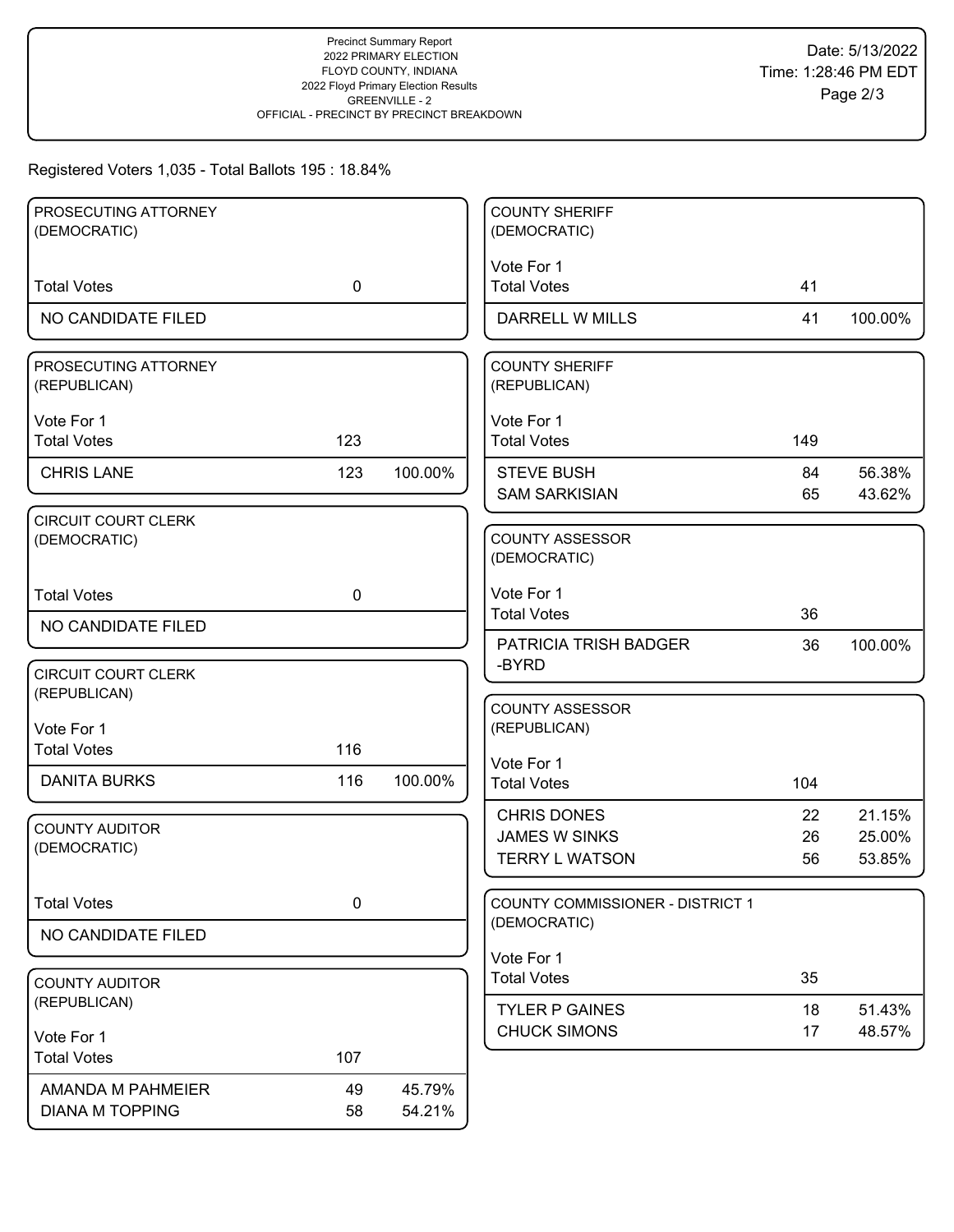Registered Voters 1,035 - Total Ballots 195 : 18.84%

| <b>COUNTY COMMISSIONER - DISTRICT 1</b><br>(REPUBLICAN) |             |         | <b>GREENVILLE TWP. BOARD MEMBER</b><br>(REPUBLICAN)                 |          |                |
|---------------------------------------------------------|-------------|---------|---------------------------------------------------------------------|----------|----------------|
| Vote For 1                                              |             |         | Vote For 3                                                          |          |                |
| <b>Total Votes</b>                                      | 142         |         | <b>Total Votes</b>                                                  | 281      |                |
| <b>SHAWN CARRUTHERS</b>                                 | 56          | 39.44%  | <b>CHERYL MATTHEWS</b>                                              | 52       | 18.51%         |
| AL KNABLE                                               | 86          | 60.56%  | <b>DAVE MATTHEWS</b>                                                | 73       | 25.98%         |
|                                                         |             |         | PATTY NELSON                                                        | 67       | 23.84%         |
| COUNTY COUNCIL MEMBER DISTRICT 4<br>(DEMOCRATIC)        |             |         | <b>KEVIN WILLIAR</b>                                                | 89       | 31.67%         |
|                                                         |             |         | REP STATE CONVENTION DELEGATE - FLOYD CO., AT LARGE<br>(REPUBLICAN) |          |                |
| <b>Total Votes</b>                                      | $\mathbf 0$ |         |                                                                     |          |                |
| NO CANDIDATE FILED                                      |             |         | Vote For 10                                                         |          |                |
|                                                         |             |         | <b>Total Votes</b>                                                  | 724      |                |
| COUNTY COUNCIL MEMBER DISTRICT 4                        |             |         | DALE M BAGSHAW                                                      | 61       | 8.43%          |
| (REPUBLICAN)                                            |             |         | <b>SHARON G BAGSHAW</b>                                             | 49       | 6.77%          |
| Vote For 1                                              |             |         | <b>SHAWN CARRUTHERS</b>                                             | 78       | 10.77%         |
| <b>Total Votes</b>                                      | 130         |         | EDWARD D (ED) CLERE                                                 | 71       | 9.81%          |
|                                                         |             |         | <b>DOUG DRAKE</b>                                                   | 45       | 6.22%          |
| <b>DENISE ANN KONKLE</b>                                | 68          | 52.31%  | <b>LOIS HERTOG</b>                                                  | 47       | 6.49%          |
| <b>DOUG WACKER</b>                                      | 62          | 47.69%  | <b>JAMES A KANNING</b><br><b>ANNIE KIRCHNER</b>                     | 54<br>56 | 7.46%<br>7.73% |
| <b>GREENVILLE TWP. TRUSTEE</b>                          |             |         | <b>MATT MILLIES</b>                                                 | 48       | 6.63%          |
| (DEMOCRATIC)                                            |             |         | <b>LINDA K MOHNEY</b>                                               | 34       | 4.70%          |
|                                                         |             |         | <b>CARL PEARCY</b>                                                  | 46       | 6.35%          |
| Vote For 1                                              |             |         | <b>ROY SCOTT</b>                                                    | 42       | 5.80%          |
| <b>Total Votes</b>                                      | 39          |         | ANDREW B TAKAMI                                                     | 42       | 5.80%          |
| <b>VICKIE TENCER</b>                                    | 39          | 100.00% | <b>JOSH JT TURNER</b>                                               | 51       | 7.04%          |
| <b>GREENVILLE TWP. TRUSTEE</b><br>(REPUBLICAN)          |             |         |                                                                     |          |                |
| Vote For 1                                              |             |         |                                                                     |          |                |
| <b>Total Votes</b>                                      | 116         |         |                                                                     |          |                |
| MARY JO LOOP                                            | 116         | 100.00% |                                                                     |          |                |
| <b>GREENVILLE TWP. BOARD MEMBER</b><br>(DEMOCRATIC)     |             |         |                                                                     |          |                |
| Vote For 3                                              |             |         |                                                                     |          |                |
| <b>Total Votes</b>                                      | 62          |         |                                                                     |          |                |
| ANN P MCNALLY                                           | 32          | 51.61%  |                                                                     |          |                |
| <b>CAROL C NORTON</b>                                   | 30          | 48.39%  |                                                                     |          |                |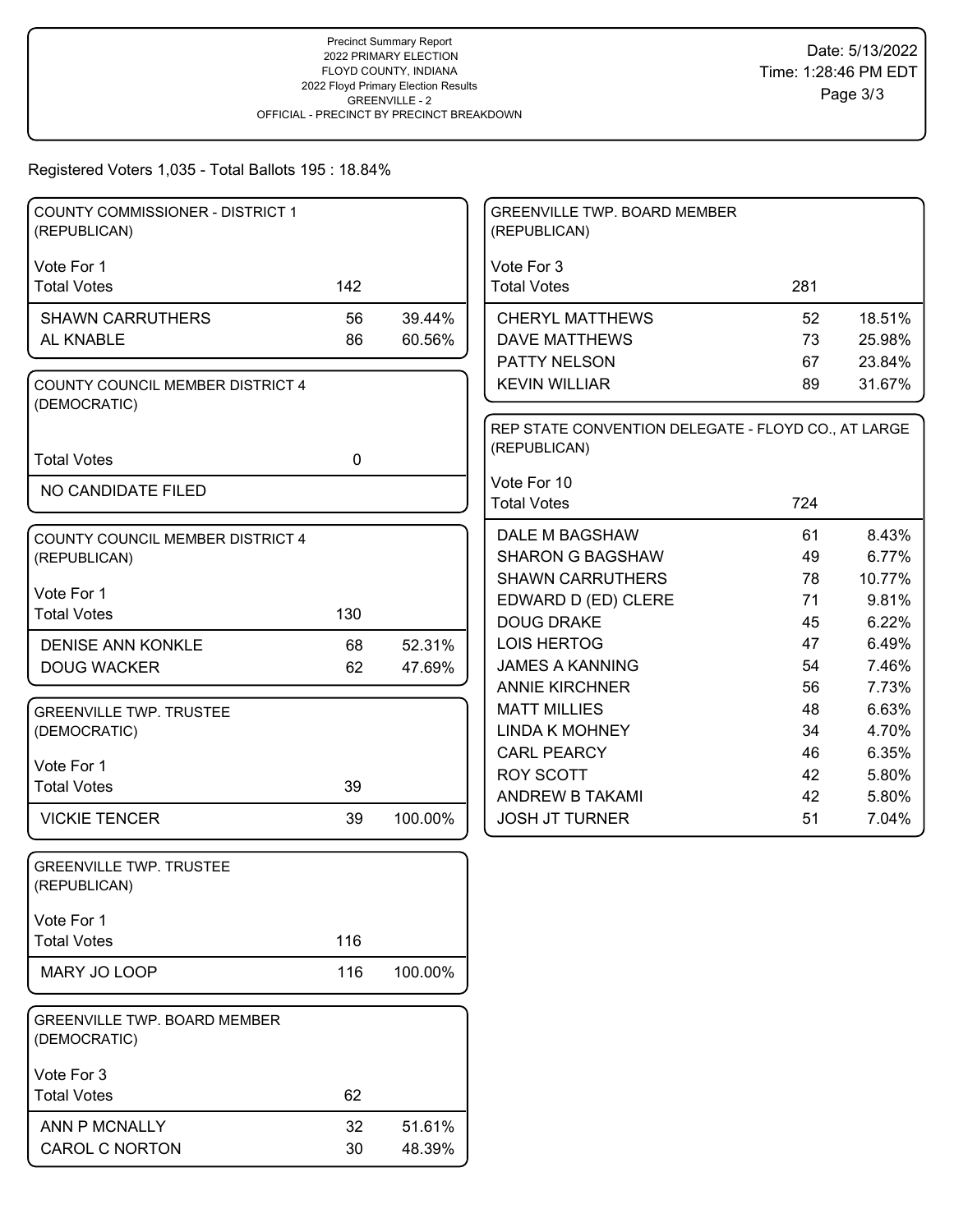## Registered Voters 943 - Total Ballots 178 : 18.88%

| Party Distribution                                          |                |         | STATE SENATOR - DISTRICT 47<br>(DEMOCRATIC)        |              |         |
|-------------------------------------------------------------|----------------|---------|----------------------------------------------------|--------------|---------|
| <b>Total Ballots</b>                                        | 178            |         | <b>Total Votes</b>                                 | $\mathbf{0}$ |         |
|                                                             |                |         |                                                    |              |         |
| <b>DEMOCRATIC</b>                                           | 40             | 22.47%  | NO CANDIDATE FILED                                 |              |         |
| <b>REPUBLICAN</b>                                           | 138            | 77.53%  |                                                    |              |         |
| UNITED STATES SENATOR                                       |                |         | STATE SENATOR - DISTRICT 47<br>(REPUBLICAN)        |              |         |
| (DEMOCRATIC)                                                |                |         |                                                    |              |         |
|                                                             |                |         | Vote For 1                                         |              |         |
| Vote For 1                                                  |                |         | <b>Total Votes</b>                                 | 132          |         |
| <b>Total Votes</b>                                          | 33             |         | <b>KEVIN BOEHNLEIN</b>                             | 89           | 67.42%  |
| THOMAS M MCDERMOTT JR                                       | 33             | 100.00% | <b>GARY BYRNE</b>                                  | 43           | 32.58%  |
| UNITED STATES SENATOR                                       |                |         | STATE REPRESENTATIVE - DISTRICT 70                 |              |         |
| (REPUBLICAN)                                                |                |         | (DEMOCRATIC)                                       |              |         |
| Vote For 1                                                  |                |         | Vote For 1                                         |              |         |
| <b>Total Votes</b>                                          | 108            |         | <b>Total Votes</b>                                 | 32           |         |
| <b>TODD YOUNG</b>                                           | 108            | 100.00% | <b>JASON JOE SHEMANSKI</b>                         | 32           | 100.00% |
| UNITED STATES REPRESENTATIVE - 9TH DISTRICT<br>(DEMOCRATIC) |                |         | STATE REPRESENTATIVE - DISTRICT 70<br>(REPUBLICAN) |              |         |
| Vote For 1                                                  |                |         | Vote For 1                                         |              |         |
| <b>Total Votes</b>                                          | 35             |         | <b>Total Votes</b>                                 | 118          |         |
| <b>ISAK ASARE</b>                                           | 12             | 34.29%  | <b>KAREN ENGLEMAN</b>                              | 118          | 100.00% |
| <b>D LIAM DORRIS</b>                                        | 5              | 14.29%  |                                                    |              |         |
| <b>MATTHEW FYFE</b>                                         | 18             | 51.43%  | JUDGE OF THE CIRCUIT COURT - 52ND JUDICIAL CIR.    |              |         |
|                                                             |                |         | (DEMOCRATIC)                                       |              |         |
| UNITED STATES REPRESENTATIVE - 9TH DISTRICT                 |                |         | Vote For 1                                         |              |         |
| (REPUBLICAN)                                                |                |         | <b>Total Votes</b>                                 | 35           |         |
| Vote For 1                                                  |                |         |                                                    |              |         |
| <b>Total Votes</b>                                          | 131            |         | DANA EBERLE-PEAY                                   | 35           | 100.00% |
| <b>JIM BAKER</b>                                            | $\overline{7}$ | 5.34%   | JUDGE OF THE CIRCUIT COURT - 52ND JUDICIAL CIR.    |              |         |
| STU BARNES-ISRAEL                                           | 36             | 27.48%  | (REPUBLICAN)                                       |              |         |
| J MICHAEL DAVISSON                                          | 3              | 2.29%   |                                                    |              |         |
| <b>DAN HEIWIG</b>                                           | 1              | 0.76%   | Vote For 1                                         |              |         |
| <b>ERIN HOUCHIN</b>                                         | 42             | 32.06%  | <b>Total Votes</b>                                 | 116          |         |
| <b>D ERIC SCHANSBERG</b>                                    | 9              | 6.87%   | <b>JUSTIN BROWN</b>                                | 116          | 100.00% |
| <b>MIKE SODREL</b>                                          | 33             | 25.19%  |                                                    |              |         |
| <b>BILL J THOMAS</b>                                        | 0              | 0%      |                                                    |              |         |
| <b>BRIAN TIBBS</b>                                          | 0              | $0\%$   |                                                    |              |         |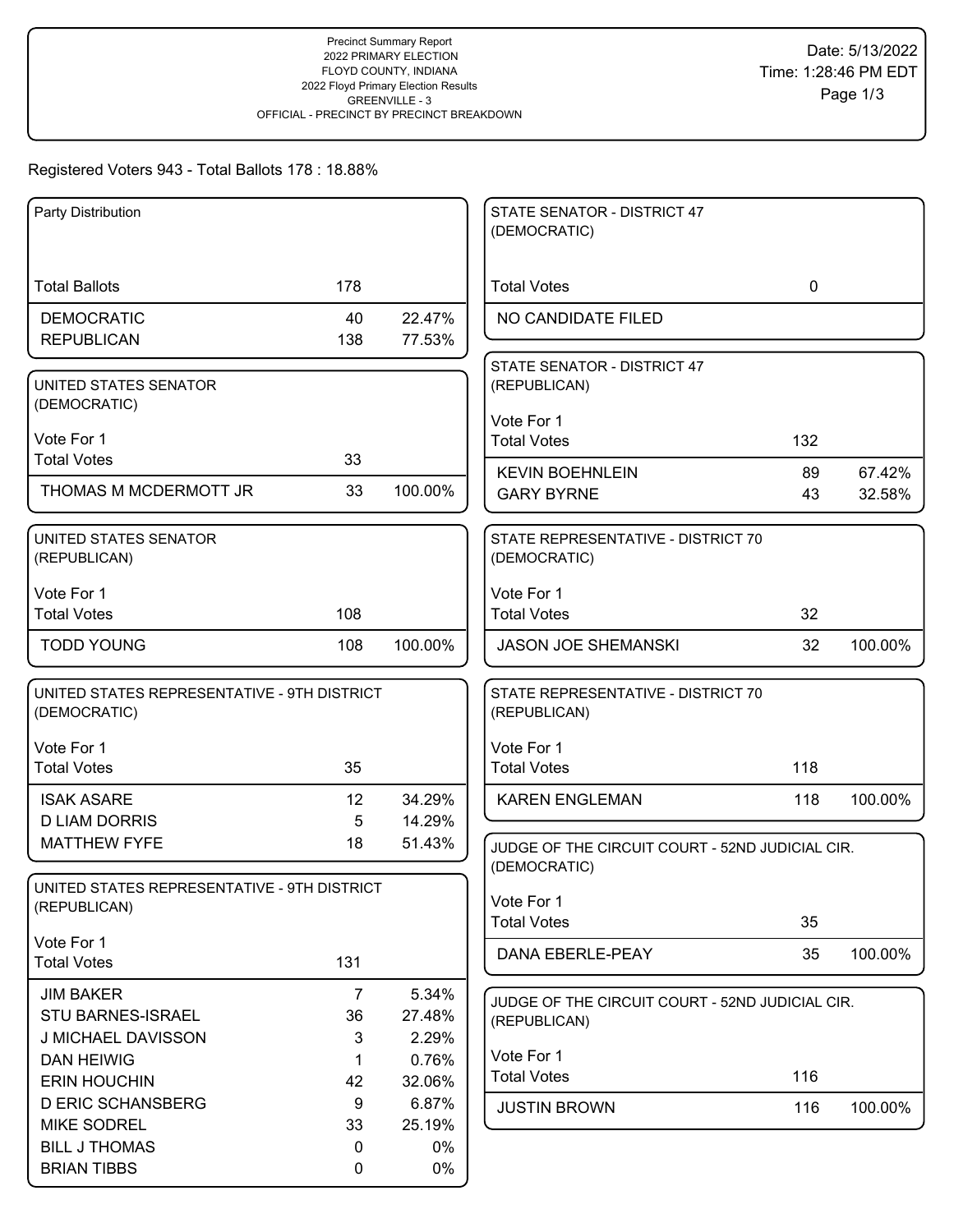# Registered Voters 943 - Total Ballots 178 : 18.88%

| PROSECUTING ATTORNEY                  |             |         | <b>COUNTY SHERIFF</b>            |     |         |
|---------------------------------------|-------------|---------|----------------------------------|-----|---------|
| (DEMOCRATIC)                          |             |         | (DEMOCRATIC)                     |     |         |
|                                       |             |         |                                  |     |         |
|                                       |             |         | Vote For 1                       |     |         |
| <b>Total Votes</b>                    | $\mathbf 0$ |         | <b>Total Votes</b>               | 37  |         |
| NO CANDIDATE FILED                    |             |         | DARRELL W MILLS                  | 37  | 100.00% |
|                                       |             |         |                                  |     |         |
| PROSECUTING ATTORNEY                  |             |         | <b>COUNTY SHERIFF</b>            |     |         |
| (REPUBLICAN)                          |             |         | (REPUBLICAN)                     |     |         |
|                                       |             |         |                                  |     |         |
| Vote For 1                            |             |         | Vote For 1                       |     |         |
| <b>Total Votes</b>                    | 119         |         | <b>Total Votes</b>               | 134 |         |
| <b>CHRIS LANE</b>                     | 119         | 100.00% | <b>STEVE BUSH</b>                | 82  | 61.19%  |
|                                       |             |         | <b>SAM SARKISIAN</b>             | 52  | 38.81%  |
| <b>CIRCUIT COURT CLERK</b>            |             |         |                                  |     |         |
| (DEMOCRATIC)                          |             |         | <b>COUNTY ASSESSOR</b>           |     |         |
|                                       |             |         | (DEMOCRATIC)                     |     |         |
|                                       |             |         |                                  |     |         |
| <b>Total Votes</b>                    | $\mathbf 0$ |         | Vote For 1                       |     |         |
| NO CANDIDATE FILED                    |             |         | <b>Total Votes</b>               | 34  |         |
|                                       |             |         | <b>PATRICIA TRISH BADGER</b>     | 34  | 100.00% |
| <b>CIRCUIT COURT CLERK</b>            |             |         | -BYRD                            |     |         |
| (REPUBLICAN)                          |             |         |                                  |     |         |
|                                       |             |         | <b>COUNTY ASSESSOR</b>           |     |         |
| Vote For 1                            |             |         | (REPUBLICAN)                     |     |         |
| <b>Total Votes</b>                    | 110         |         |                                  |     |         |
| <b>DANITA BURKS</b>                   | 110         | 100.00% | Vote For 1<br><b>Total Votes</b> | 103 |         |
|                                       |             |         |                                  |     |         |
|                                       |             |         | <b>CHRIS DONES</b>               | 28  | 27.18%  |
| <b>COUNTY AUDITOR</b><br>(DEMOCRATIC) |             |         | <b>JAMES W SINKS</b>             | 28  | 27.18%  |
|                                       |             |         | <b>TERRY L WATSON</b>            | 47  | 45.63%  |
|                                       |             |         |                                  |     |         |
| <b>Total Votes</b>                    | $\mathbf 0$ |         | COUNTY COMMISSIONER - DISTRICT 1 |     |         |
|                                       |             |         | (DEMOCRATIC)                     |     |         |
| NO CANDIDATE FILED                    |             |         |                                  |     |         |
|                                       |             |         | Vote For 1                       |     |         |
| <b>COUNTY AUDITOR</b>                 |             |         | <b>Total Votes</b>               | 36  |         |
| (REPUBLICAN)                          |             |         | <b>TYLER P GAINES</b>            | 20  | 55.56%  |
| Vote For 1                            |             |         | <b>CHUCK SIMONS</b>              | 16  | 44.44%  |
| <b>Total Votes</b>                    | 107         |         |                                  |     |         |
|                                       |             |         |                                  |     |         |
| AMANDA M PAHMEIER                     | 41          | 38.32%  |                                  |     |         |
| <b>DIANA M TOPPING</b>                | 66          | 61.68%  |                                  |     |         |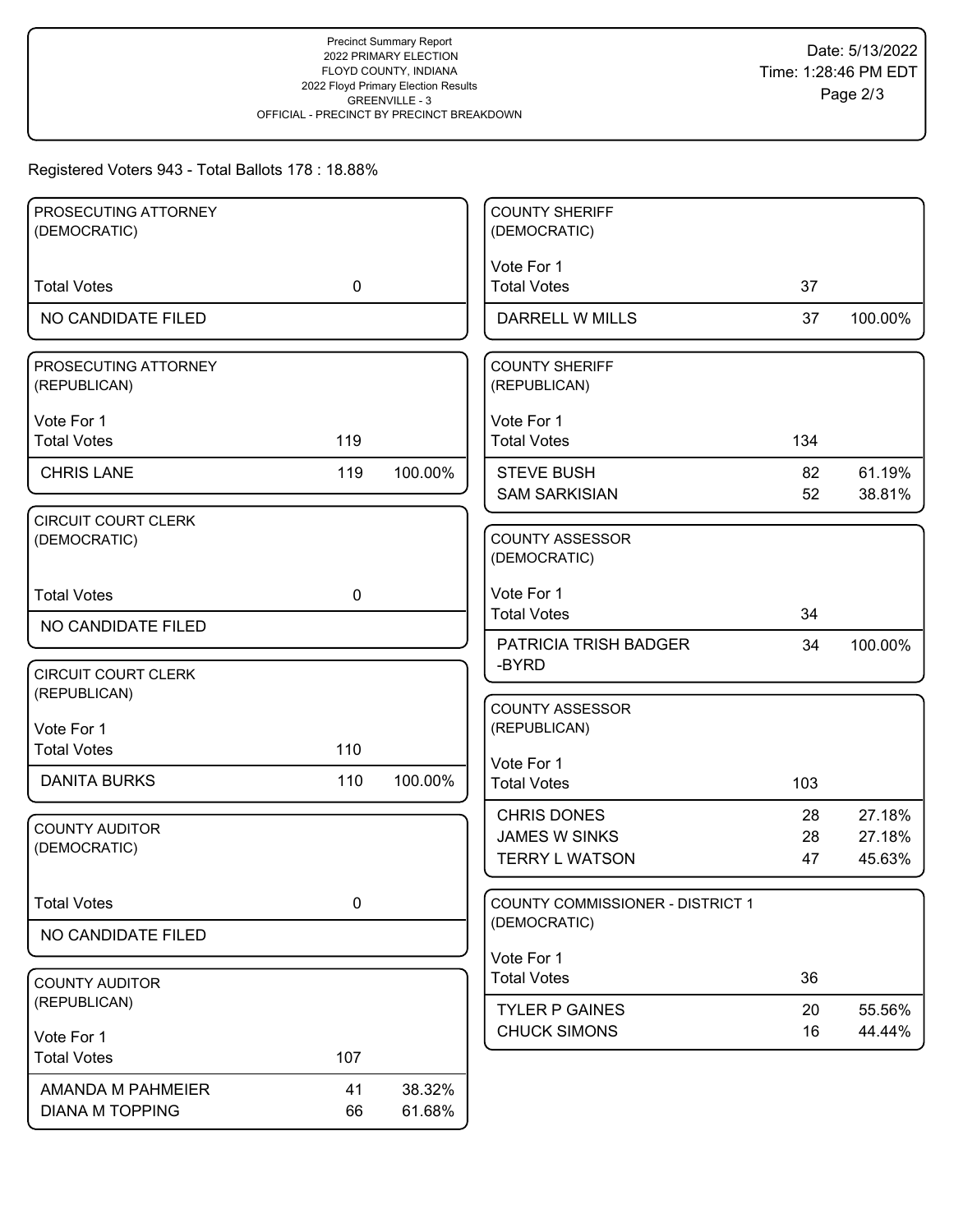## Registered Voters 943 - Total Ballots 178 : 18.88%

| <b>COUNTY COMMISSIONER - DISTRICT 1</b><br>(REPUBLICAN) |             |         | <b>GREENVILLE TWP. BOARD MEMBER</b><br>(REPUBLICAN) |          |                 |
|---------------------------------------------------------|-------------|---------|-----------------------------------------------------|----------|-----------------|
| Vote For 1                                              |             |         | Vote For 3                                          |          |                 |
| <b>Total Votes</b>                                      | 132         |         | <b>Total Votes</b>                                  | 294      |                 |
| <b>SHAWN CARRUTHERS</b>                                 | 57          | 43.18%  | <b>CHERYL MATTHEWS</b>                              | 62       | 21.09%          |
| AL KNABLE                                               | 75          | 56.82%  | <b>DAVE MATTHEWS</b>                                | 79       | 26.87%          |
|                                                         |             |         | PATTY NELSON                                        | 74       | 25.17%          |
| COUNTY COUNCIL MEMBER DISTRICT 4                        |             |         | <b>KEVIN WILLIAR</b>                                | 79       | 26.87%          |
| (DEMOCRATIC)                                            |             |         | REP STATE CONVENTION DELEGATE - FLOYD CO., AT LARGE |          |                 |
|                                                         |             |         | (REPUBLICAN)                                        |          |                 |
| <b>Total Votes</b>                                      | $\mathbf 0$ |         |                                                     |          |                 |
| NO CANDIDATE FILED                                      |             |         | Vote For 10<br><b>Total Votes</b>                   | 642      |                 |
|                                                         |             |         |                                                     |          |                 |
| COUNTY COUNCIL MEMBER DISTRICT 4                        |             |         | <b>DALE M BAGSHAW</b>                               | 67       | 10.44%          |
| (REPUBLICAN)                                            |             |         | <b>SHARON G BAGSHAW</b>                             | 40       | 6.23%           |
| Vote For 1                                              |             |         | <b>SHAWN CARRUTHERS</b><br>EDWARD D (ED) CLERE      | 74<br>64 | 11.53%<br>9.97% |
| <b>Total Votes</b>                                      | 129         |         | <b>DOUG DRAKE</b>                                   | 45       | 7.01%           |
| <b>DENISE ANN KONKLE</b>                                | 60          | 46.51%  | <b>LOIS HERTOG</b>                                  | 44       | 6.85%           |
| <b>DOUG WACKER</b>                                      | 69          | 53.49%  | <b>JAMES A KANNING</b>                              | 37       | 5.76%           |
|                                                         |             |         | <b>ANNIE KIRCHNER</b>                               | 50       | 7.79%           |
| <b>GREENVILLE TWP. TRUSTEE</b>                          |             |         | <b>MATT MILLIES</b>                                 | 41       | 6.39%           |
| (DEMOCRATIC)                                            |             |         | <b>LINDA K MOHNEY</b>                               | 24       | 3.74%           |
| Vote For 1                                              |             |         | <b>CARL PEARCY</b>                                  | 33       | 5.14%           |
| <b>Total Votes</b>                                      | 35          |         | <b>ROY SCOTT</b>                                    | 34       | 5.30%           |
| <b>VICKIE TENCER</b>                                    | 35          | 100.00% | ANDREW B TAKAMI<br><b>JOSH JT TURNER</b>            | 36<br>53 | 5.61%<br>8.26%  |
|                                                         |             |         |                                                     |          |                 |
| <b>GREENVILLE TWP. TRUSTEE</b>                          |             |         |                                                     |          |                 |
| (REPUBLICAN)                                            |             |         |                                                     |          |                 |
|                                                         |             |         |                                                     |          |                 |
| Vote For 1<br><b>Total Votes</b>                        | 115         |         |                                                     |          |                 |
|                                                         |             |         |                                                     |          |                 |
| MARY JO LOOP                                            | 115         | 100.00% |                                                     |          |                 |
| <b>GREENVILLE TWP. BOARD MEMBER</b><br>(DEMOCRATIC)     |             |         |                                                     |          |                 |
| Vote For 3                                              |             |         |                                                     |          |                 |
| <b>Total Votes</b>                                      | 58          |         |                                                     |          |                 |
| ANN P MCNALLY                                           | 32          | 55.17%  |                                                     |          |                 |
| <b>CAROL C NORTON</b>                                   | 26          | 44.83%  |                                                     |          |                 |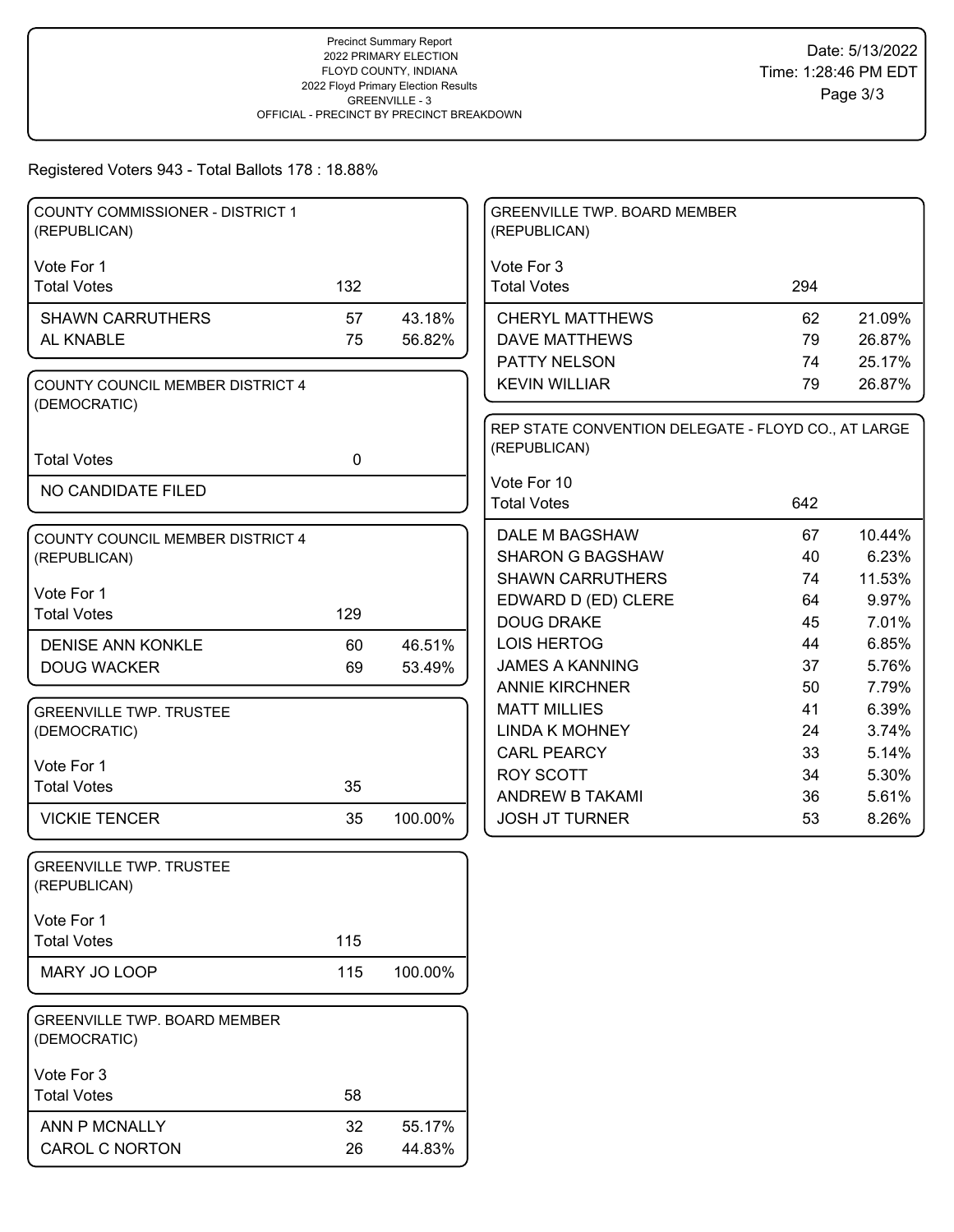## Registered Voters 1,143 - Total Ballots 267 : 23.36%

| Party Distribution                             |                       |                  | STATE SENATOR - DISTRICT 47<br>(DEMOCRATIC)     |              |         |
|------------------------------------------------|-----------------------|------------------|-------------------------------------------------|--------------|---------|
|                                                |                       |                  |                                                 |              |         |
| <b>Total Ballots</b>                           | 267                   |                  | <b>Total Votes</b>                              | $\mathbf{0}$ |         |
| <b>DEMOCRATIC</b>                              | 52                    | 19.48%           | NO CANDIDATE FILED                              |              |         |
| <b>REPUBLICAN</b>                              | 215                   | 80.52%           |                                                 |              |         |
|                                                |                       |                  | STATE SENATOR - DISTRICT 47                     |              |         |
| UNITED STATES SENATOR<br>(DEMOCRATIC)          |                       |                  | (REPUBLICAN)                                    |              |         |
|                                                |                       |                  | Vote For 1                                      |              |         |
| Vote For 1<br><b>Total Votes</b>               | 47                    |                  | <b>Total Votes</b>                              | 205          |         |
|                                                |                       |                  | <b>KEVIN BOEHNLEIN</b>                          | 138          | 67.32%  |
| THOMAS M MCDERMOTT JR                          | 47                    | 100.00%          | <b>GARY BYRNE</b>                               | 67           | 32.68%  |
| UNITED STATES SENATOR                          |                       |                  | STATE REPRESENTATIVE - DISTRICT 70              |              |         |
| (REPUBLICAN)                                   |                       |                  | (DEMOCRATIC)                                    |              |         |
|                                                |                       |                  | Vote For 1                                      |              |         |
| Vote For 1<br><b>Total Votes</b>               | 161                   |                  | <b>Total Votes</b>                              | 49           |         |
|                                                | 161                   |                  |                                                 | 49           |         |
| <b>TODD YOUNG</b>                              |                       | 100.00%          | <b>JASON JOE SHEMANSKI</b>                      |              | 100.00% |
| UNITED STATES REPRESENTATIVE - 9TH DISTRICT    |                       |                  | STATE REPRESENTATIVE - DISTRICT 70              |              |         |
| (DEMOCRATIC)                                   |                       |                  | (REPUBLICAN)                                    |              |         |
| Vote For 1                                     |                       |                  | Vote For 1                                      |              |         |
| <b>Total Votes</b>                             | 48                    |                  | <b>Total Votes</b>                              | 176          |         |
|                                                |                       |                  |                                                 |              |         |
| <b>ISAK ASARE</b><br><b>D LIAM DORRIS</b>      | 18<br>6               | 37.50%<br>12.50% | <b>KAREN ENGLEMAN</b>                           | 176          | 100.00% |
| <b>MATTHEW FYFE</b>                            | 24                    | 50.00%           | JUDGE OF THE CIRCUIT COURT - 52ND JUDICIAL CIR. |              |         |
|                                                |                       |                  | (DEMOCRATIC)                                    |              |         |
| UNITED STATES REPRESENTATIVE - 9TH DISTRICT    |                       |                  |                                                 |              |         |
| (REPUBLICAN)                                   |                       |                  | Vote For 1<br><b>Total Votes</b>                | 49           |         |
| Vote For 1                                     |                       |                  |                                                 |              |         |
| <b>Total Votes</b>                             | 208                   |                  | DANA EBERLE-PEAY                                | 49           | 100.00% |
| <b>JIM BAKER</b>                               | 8                     | 3.85%            | JUDGE OF THE CIRCUIT COURT - 52ND JUDICIAL CIR. |              |         |
| <b>STU BARNES-ISRAEL</b>                       | 30                    | 14.42%           | (REPUBLICAN)                                    |              |         |
| J MICHAEL DAVISSON                             | $\overline{2}$        | 0.96%            |                                                 |              |         |
| <b>DAN HEIWIG</b>                              | 1                     | 0.48%            | Vote For 1                                      |              |         |
| <b>ERIN HOUCHIN</b>                            | 73                    | 35.10%           | <b>Total Votes</b>                              | 192          |         |
| <b>D ERIC SCHANSBERG</b><br><b>MIKE SODREL</b> | 10 <sup>1</sup><br>75 | 4.81%<br>36.06%  | <b>JUSTIN BROWN</b>                             | 192          | 100.00% |
| <b>BILL J THOMAS</b>                           | 4                     | 1.92%            |                                                 |              |         |
| <b>BRIAN TIBBS</b>                             | 5                     | 2.40%            |                                                 |              |         |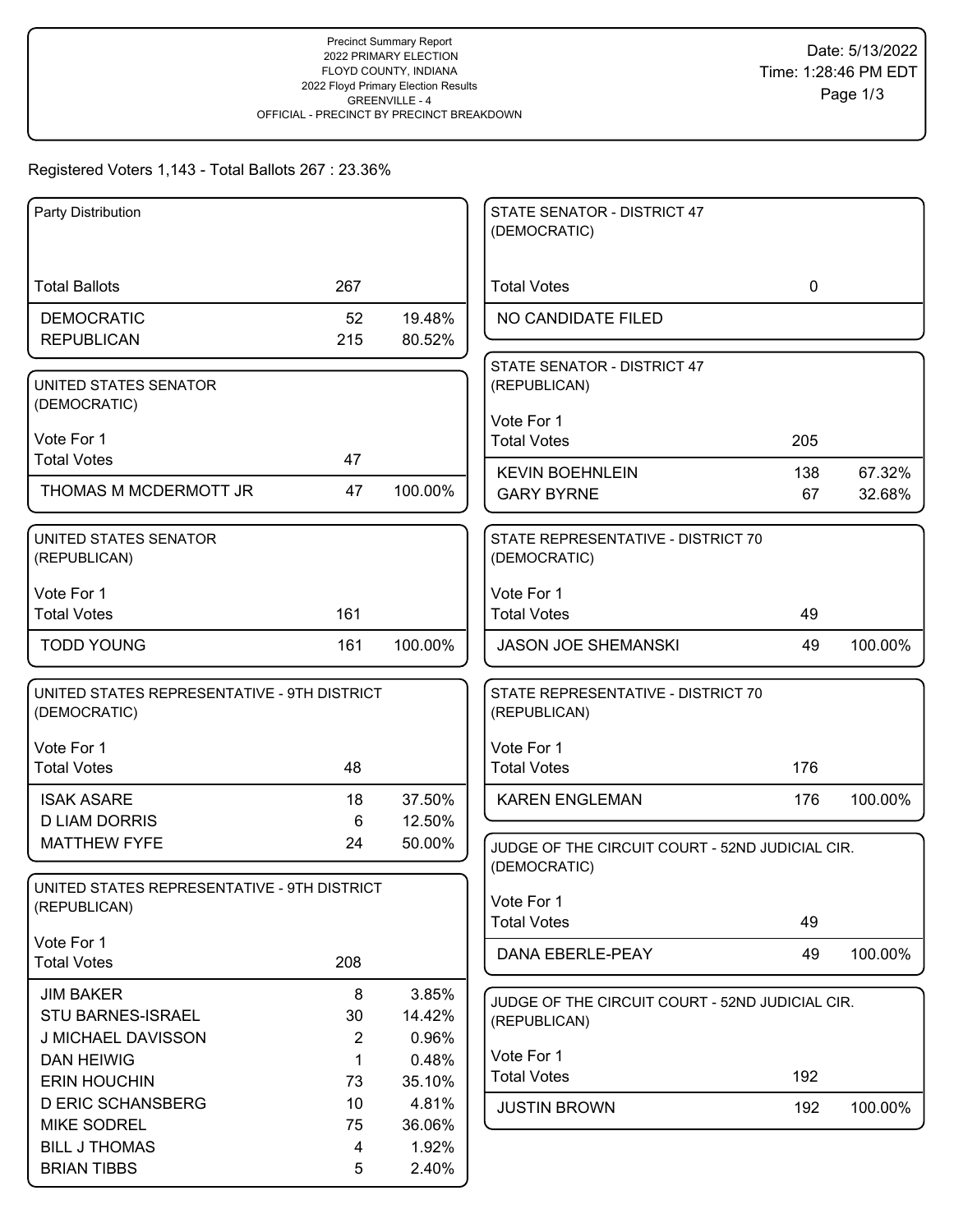#### Registered Voters 1,143 - Total Ballots 267 : 23.36%

| PROSECUTING ATTORNEY                       |             |         | <b>COUNTY SHERIFF</b>                  |     |         |
|--------------------------------------------|-------------|---------|----------------------------------------|-----|---------|
| (DEMOCRATIC)                               |             |         | (DEMOCRATIC)                           |     |         |
| <b>Total Votes</b>                         | $\mathbf 0$ |         | Vote For 1<br><b>Total Votes</b>       | 45  |         |
| NO CANDIDATE FILED                         |             |         | DARRELL W MILLS                        | 45  | 100.00% |
|                                            |             |         |                                        |     |         |
| PROSECUTING ATTORNEY<br>(REPUBLICAN)       |             |         | <b>COUNTY SHERIFF</b><br>(REPUBLICAN)  |     |         |
| Vote For 1                                 |             |         | Vote For 1                             |     |         |
| <b>Total Votes</b>                         | 191         |         | <b>Total Votes</b>                     | 211 |         |
| <b>CHRIS LANE</b>                          | 191         | 100.00% | <b>STEVE BUSH</b>                      | 96  | 45.50%  |
|                                            |             |         | <b>SAM SARKISIAN</b>                   | 115 | 54.50%  |
| <b>CIRCUIT COURT CLERK</b><br>(DEMOCRATIC) |             |         | <b>COUNTY ASSESSOR</b><br>(DEMOCRATIC) |     |         |
| <b>Total Votes</b>                         | $\mathbf 0$ |         | Vote For 1                             |     |         |
| NO CANDIDATE FILED                         |             |         | <b>Total Votes</b>                     | 44  |         |
|                                            |             |         | PATRICIA TRISH BADGER                  | 44  | 100.00% |
| <b>CIRCUIT COURT CLERK</b>                 |             |         | -BYRD                                  |     |         |
| (REPUBLICAN)                               |             |         | <b>COUNTY ASSESSOR</b>                 |     |         |
| Vote For 1                                 |             |         | (REPUBLICAN)                           |     |         |
| <b>Total Votes</b>                         | 182         |         | Vote For 1                             |     |         |
| <b>DANITA BURKS</b>                        | 182         | 100.00% | <b>Total Votes</b>                     | 181 |         |
|                                            |             |         | <b>CHRIS DONES</b>                     | 43  | 23.76%  |
| <b>COUNTY AUDITOR</b><br>(DEMOCRATIC)      |             |         | <b>JAMES W SINKS</b>                   | 30  | 16.57%  |
|                                            |             |         | <b>TERRY L WATSON</b>                  | 108 | 59.67%  |
| <b>Total Votes</b>                         | $\pmb{0}$   |         | COUNTY COMMISSIONER - DISTRICT 1       |     |         |
| NO CANDIDATE FILED                         |             |         | (DEMOCRATIC)                           |     |         |
|                                            |             |         | Vote For 1                             |     |         |
| <b>COUNTY AUDITOR</b><br>(REPUBLICAN)      |             |         | <b>Total Votes</b>                     | 48  |         |
|                                            |             |         | <b>TYLER P GAINES</b>                  | 25  | 52.08%  |
| Vote For 1                                 |             |         | <b>CHUCK SIMONS</b>                    | 23  | 47.92%  |
| <b>Total Votes</b>                         | 179         |         |                                        |     |         |
| AMANDA M PAHMEIER                          | 65          | 36.31%  |                                        |     |         |
| <b>DIANA M TOPPING</b>                     | 114         | 63.69%  |                                        |     |         |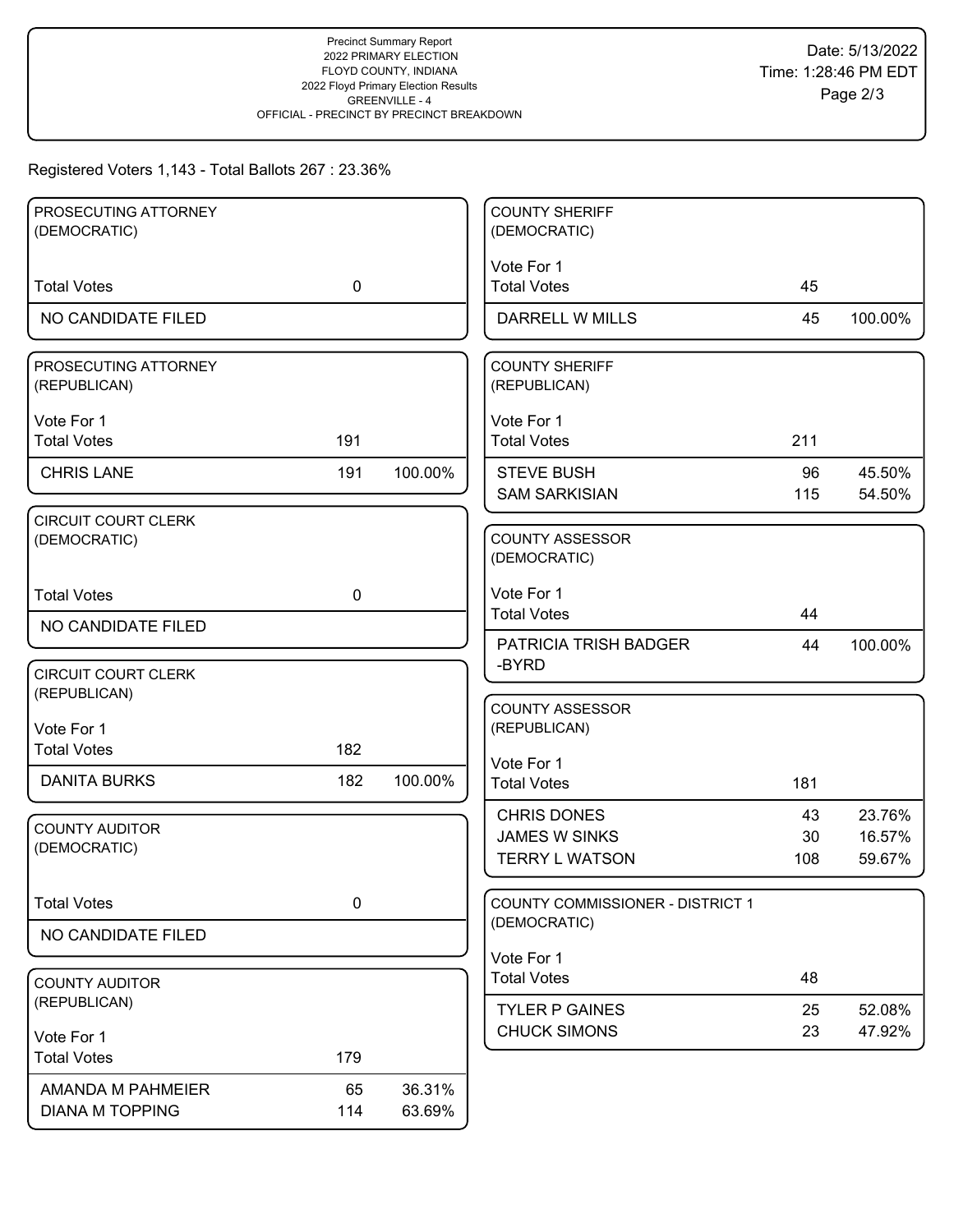#### Registered Voters 1,143 - Total Ballots 267 : 23.36%

| <b>COUNTY COMMISSIONER - DISTRICT 1</b><br>(REPUBLICAN) |             |         | GREENVILLE TWP. BOARD MEMBER<br>(REPUBLICAN)        |          |                |
|---------------------------------------------------------|-------------|---------|-----------------------------------------------------|----------|----------------|
| Vote For 1                                              |             |         | Vote For 3                                          |          |                |
| <b>Total Votes</b>                                      | 211         |         | <b>Total Votes</b>                                  | 423      |                |
| <b>SHAWN CARRUTHERS</b>                                 | 73          | 34.60%  | <b>CHERYL MATTHEWS</b>                              | 78       | 18.44%         |
| AL KNABLE                                               | 138         | 65.40%  | <b>DAVE MATTHEWS</b>                                | 104      | 24.59%         |
|                                                         |             |         | PATTY NELSON                                        | 113      | 26.71%         |
| COUNTY COUNCIL MEMBER DISTRICT 4<br>(DEMOCRATIC)        |             |         | <b>KEVIN WILLIAR</b>                                | 128      | 30.26%         |
|                                                         |             |         | REP STATE CONVENTION DELEGATE - FLOYD CO., AT LARGE |          |                |
| <b>Total Votes</b>                                      | $\mathbf 0$ |         | (REPUBLICAN)                                        |          |                |
| NO CANDIDATE FILED                                      |             |         | Vote For 10                                         |          |                |
|                                                         |             |         | <b>Total Votes</b>                                  | 1,015    |                |
| COUNTY COUNCIL MEMBER DISTRICT 4                        |             |         | DALE M BAGSHAW                                      | 82       | 8.08%          |
| (REPUBLICAN)                                            |             |         | <b>SHARON G BAGSHAW</b>                             | 59       | 5.81%          |
| Vote For 1                                              |             |         | <b>SHAWN CARRUTHERS</b>                             | 108      | 10.64%         |
| <b>Total Votes</b>                                      | 201         |         | EDWARD D (ED) CLERE                                 | 127      | 12.51%         |
|                                                         |             |         | <b>DOUG DRAKE</b>                                   | 60       | 5.91%          |
| <b>DENISE ANN KONKLE</b>                                | 107         | 53.23%  | LOIS HERTOG<br><b>JAMES A KANNING</b>               | 63<br>74 | 6.21%<br>7.29% |
| <b>DOUG WACKER</b>                                      | 94          | 46.77%  | <b>ANNIE KIRCHNER</b>                               | 87       | 8.57%          |
| <b>GREENVILLE TWP. TRUSTEE</b>                          |             |         | <b>MATT MILLIES</b>                                 | 66       | 6.50%          |
| (DEMOCRATIC)                                            |             |         | <b>LINDA K MOHNEY</b>                               | 50       | 4.93%          |
|                                                         |             |         | <b>CARL PEARCY</b>                                  | 65       | 6.40%          |
| Vote For 1                                              |             |         | <b>ROY SCOTT</b>                                    | 51       | 5.02%          |
| <b>Total Votes</b>                                      | 45          |         | <b>ANDREW B TAKAMI</b>                              | 54       | 5.32%          |
| <b>VICKIE TENCER</b>                                    | 45          | 100.00% | <b>JOSH JT TURNER</b>                               | 69       | 6.80%          |
| <b>GREENVILLE TWP. TRUSTEE</b><br>(REPUBLICAN)          |             |         |                                                     |          |                |
| Vote For 1                                              |             |         |                                                     |          |                |
| <b>Total Votes</b>                                      | 171         |         |                                                     |          |                |
| MARY JO LOOP                                            | 171         | 100.00% |                                                     |          |                |
| GREENVILLE TWP. BOARD MEMBER<br>(DEMOCRATIC)            |             |         |                                                     |          |                |
| Vote For 3                                              |             |         |                                                     |          |                |
| <b>Total Votes</b>                                      | 67          |         |                                                     |          |                |
| ANN P MCNALLY                                           | 40          | 59.70%  |                                                     |          |                |
| CAROL C NORTON                                          | 27          | 40.30%  |                                                     |          |                |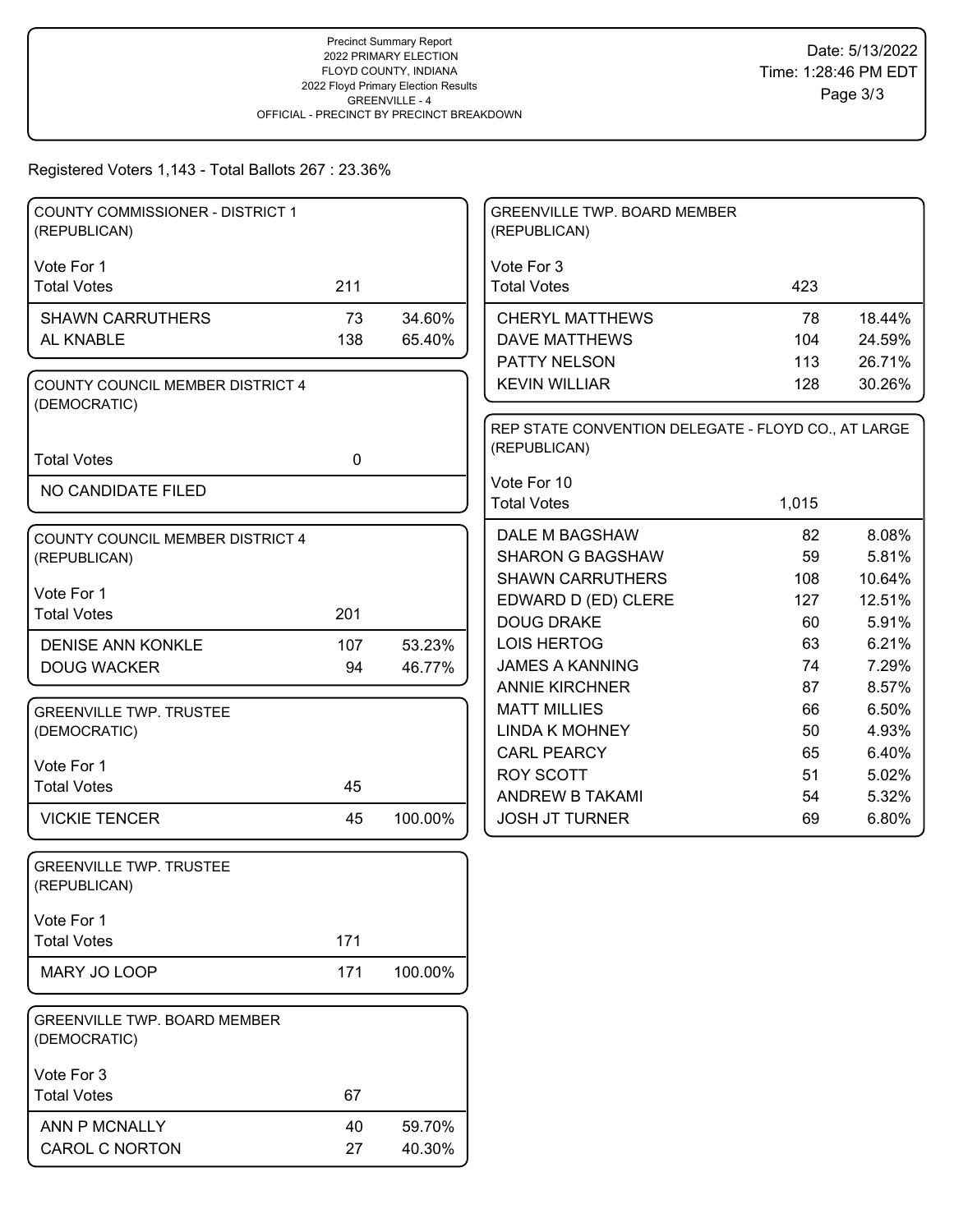# Registered Voters 1,086 - Total Ballots 250 : 23.02%

| Party Distribution                          |                |                 | STATE SENATOR - DISTRICT 47<br>(DEMOCRATIC)     |             |         |
|---------------------------------------------|----------------|-----------------|-------------------------------------------------|-------------|---------|
|                                             |                |                 |                                                 |             |         |
| <b>Total Ballots</b>                        | 250            |                 | <b>Total Votes</b>                              | $\mathbf 0$ |         |
| <b>DEMOCRATIC</b>                           | 52             | 20.80%          | NO CANDIDATE FILED                              |             |         |
| <b>REPUBLICAN</b>                           | 198            | 79.20%          |                                                 |             |         |
| UNITED STATES SENATOR                       |                |                 | STATE SENATOR - DISTRICT 47<br>(REPUBLICAN)     |             |         |
| (DEMOCRATIC)                                |                |                 |                                                 |             |         |
|                                             |                |                 | Vote For 1                                      |             |         |
| Vote For 1<br><b>Total Votes</b>            | 39             |                 | <b>Total Votes</b>                              | 185         |         |
|                                             |                |                 | <b>KEVIN BOEHNLEIN</b>                          | 102         | 55.14%  |
| THOMAS M MCDERMOTT JR                       | 39             | 100.00%         | <b>GARY BYRNE</b>                               | 83          | 44.86%  |
| UNITED STATES SENATOR                       |                |                 | STATE REPRESENTATIVE - DISTRICT 70              |             |         |
| (REPUBLICAN)                                |                |                 | (DEMOCRATIC)                                    |             |         |
| Vote For 1                                  |                |                 | Vote For 1                                      |             |         |
| <b>Total Votes</b>                          | 159            |                 | <b>Total Votes</b>                              | 46          |         |
| <b>TODD YOUNG</b>                           | 159            | 100.00%         | <b>JASON JOE SHEMANSKI</b>                      | 46          | 100.00% |
|                                             |                |                 |                                                 |             |         |
| UNITED STATES REPRESENTATIVE - 9TH DISTRICT |                |                 | STATE REPRESENTATIVE - DISTRICT 70              |             |         |
| (DEMOCRATIC)                                |                |                 | (REPUBLICAN)                                    |             |         |
| Vote For 1                                  |                |                 | Vote For 1                                      |             |         |
| <b>Total Votes</b>                          | 50             |                 | <b>Total Votes</b>                              | 163         |         |
| <b>ISAK ASARE</b>                           | 9              | 18.00%          | <b>KAREN ENGLEMAN</b>                           | 163         | 100.00% |
| <b>D LIAM DORRIS</b>                        | 6              | 12.00%          |                                                 |             |         |
| <b>MATTHEW FYFE</b>                         | 35             | 70.00%          | JUDGE OF THE CIRCUIT COURT - 52ND JUDICIAL CIR. |             |         |
|                                             |                |                 | (DEMOCRATIC)                                    |             |         |
| UNITED STATES REPRESENTATIVE - 9TH DISTRICT |                |                 | Vote For 1                                      |             |         |
| (REPUBLICAN)                                |                |                 | <b>Total Votes</b>                              | 44          |         |
| Vote For 1                                  |                |                 | DANA EBERLE-PEAY                                | 44          | 100.00% |
| <b>Total Votes</b>                          | 187            |                 |                                                 |             |         |
| <b>JIM BAKER</b>                            | 12             | 6.42%           | JUDGE OF THE CIRCUIT COURT - 52ND JUDICIAL CIR. |             |         |
| <b>STU BARNES-ISRAEL</b>                    | 26             | 13.90%          | (REPUBLICAN)                                    |             |         |
| J MICHAEL DAVISSON                          | 4              | 2.14%           | Vote For 1                                      |             |         |
| <b>DAN HEIWIG</b><br><b>ERIN HOUCHIN</b>    | 1<br>83        | 0.53%<br>44.39% | <b>Total Votes</b>                              | 163         |         |
| <b>D ERIC SCHANSBERG</b>                    | $\overline{7}$ | 3.74%           |                                                 |             |         |
| <b>MIKE SODREL</b>                          | 53             | 28.34%          | <b>JUSTIN BROWN</b>                             | 163         | 100.00% |
| <b>BILL J THOMAS</b>                        | 1              | 0.53%           |                                                 |             |         |
| <b>BRIAN TIBBS</b>                          | 0              | $0\%$           |                                                 |             |         |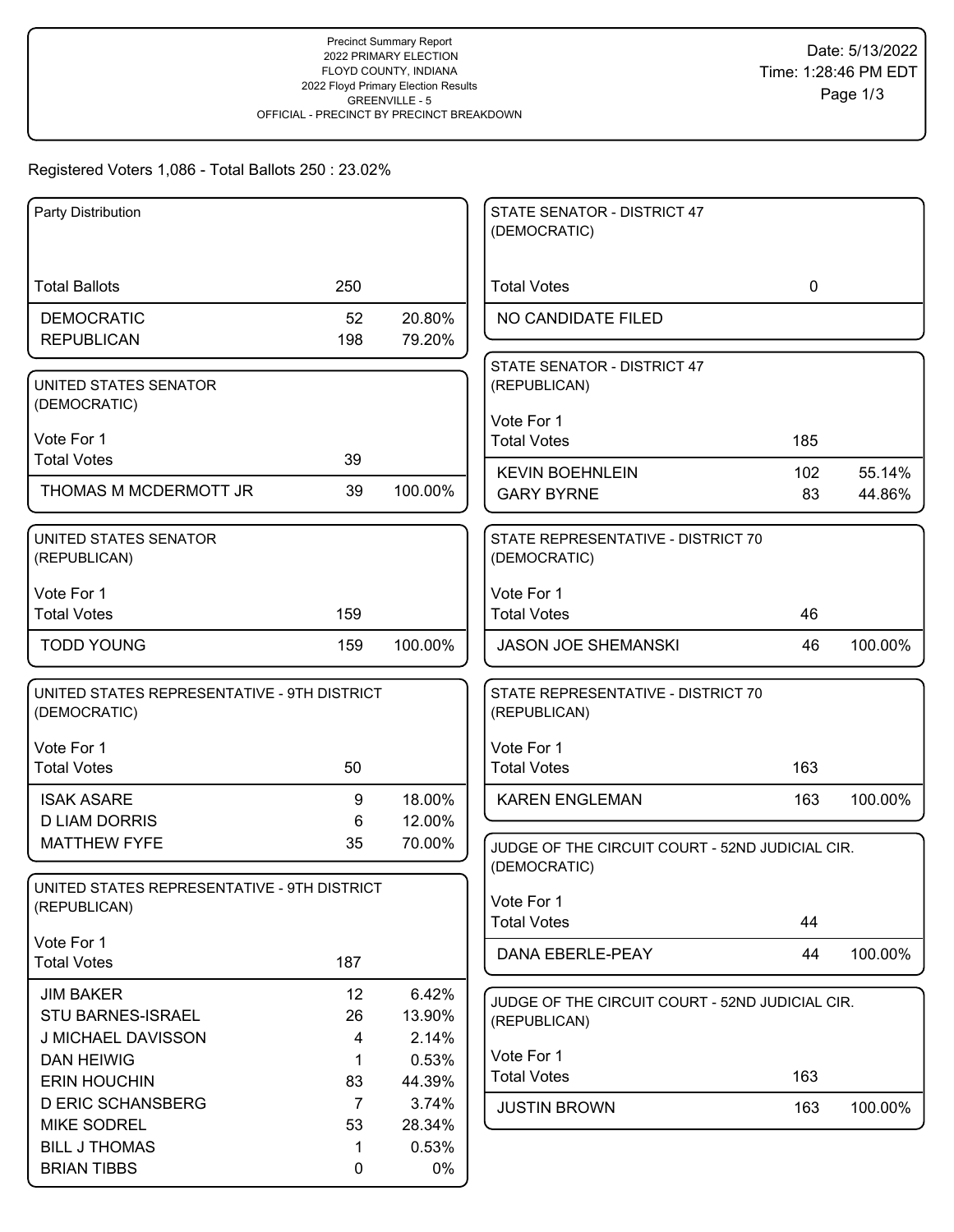# Registered Voters 1,086 - Total Ballots 250 : 23.02%

| PROSECUTING ATTORNEY                 |             |         | <b>COUNTY SHERIFF</b>                   |     |         |
|--------------------------------------|-------------|---------|-----------------------------------------|-----|---------|
| (DEMOCRATIC)                         |             |         | (DEMOCRATIC)                            |     |         |
|                                      |             |         | Vote For 1                              |     |         |
| <b>Total Votes</b>                   | $\mathbf 0$ |         | <b>Total Votes</b>                      | 45  |         |
| NO CANDIDATE FILED                   |             |         | DARRELL W MILLS                         | 45  | 100.00% |
|                                      |             |         |                                         |     |         |
| PROSECUTING ATTORNEY<br>(REPUBLICAN) |             |         | <b>COUNTY SHERIFF</b><br>(REPUBLICAN)   |     |         |
|                                      |             |         |                                         |     |         |
| Vote For 1                           |             |         | Vote For 1                              |     |         |
| <b>Total Votes</b>                   | 157         |         | <b>Total Votes</b>                      | 195 |         |
| <b>CHRIS LANE</b>                    | 157         | 100.00% | <b>STEVE BUSH</b>                       | 101 | 51.79%  |
|                                      |             |         | <b>SAM SARKISIAN</b>                    | 94  | 48.21%  |
| <b>CIRCUIT COURT CLERK</b>           |             |         |                                         |     |         |
| (DEMOCRATIC)                         |             |         | <b>COUNTY ASSESSOR</b>                  |     |         |
|                                      |             |         | (DEMOCRATIC)                            |     |         |
| <b>Total Votes</b>                   | $\mathbf 0$ |         | Vote For 1                              |     |         |
|                                      |             |         | <b>Total Votes</b>                      | 43  |         |
| NO CANDIDATE FILED                   |             |         | <b>PATRICIA TRISH BADGER</b>            | 43  | 100.00% |
| <b>CIRCUIT COURT CLERK</b>           |             |         | -BYRD                                   |     |         |
| (REPUBLICAN)                         |             |         |                                         |     |         |
|                                      |             |         | <b>COUNTY ASSESSOR</b>                  |     |         |
| Vote For 1                           |             |         | (REPUBLICAN)                            |     |         |
| <b>Total Votes</b>                   | 160         |         | Vote For 1                              |     |         |
| <b>DANITA BURKS</b>                  | 160         | 100.00% | <b>Total Votes</b>                      | 145 |         |
|                                      |             |         | <b>CHRIS DONES</b>                      | 49  | 33.79%  |
| <b>COUNTY AUDITOR</b>                |             |         | <b>JAMES W SINKS</b>                    | 26  | 17.93%  |
| (DEMOCRATIC)                         |             |         | <b>TERRY L WATSON</b>                   | 70  | 48.28%  |
|                                      |             |         |                                         |     |         |
| <b>Total Votes</b>                   | $\pmb{0}$   |         | <b>COUNTY COMMISSIONER - DISTRICT 1</b> |     |         |
| NO CANDIDATE FILED                   |             |         | (DEMOCRATIC)                            |     |         |
|                                      |             |         | Vote For 1                              |     |         |
| <b>COUNTY AUDITOR</b>                |             |         | <b>Total Votes</b>                      | 46  |         |
| (REPUBLICAN)                         |             |         | <b>TYLER P GAINES</b>                   | 17  | 36.96%  |
|                                      |             |         | <b>CHUCK SIMONS</b>                     | 29  | 63.04%  |
| Vote For 1<br><b>Total Votes</b>     |             |         |                                         |     |         |
|                                      | 150         |         |                                         |     |         |
| AMANDA M PAHMEIER                    | 54          | 36.00%  |                                         |     |         |
| <b>DIANA M TOPPING</b>               | 96          | 64.00%  |                                         |     |         |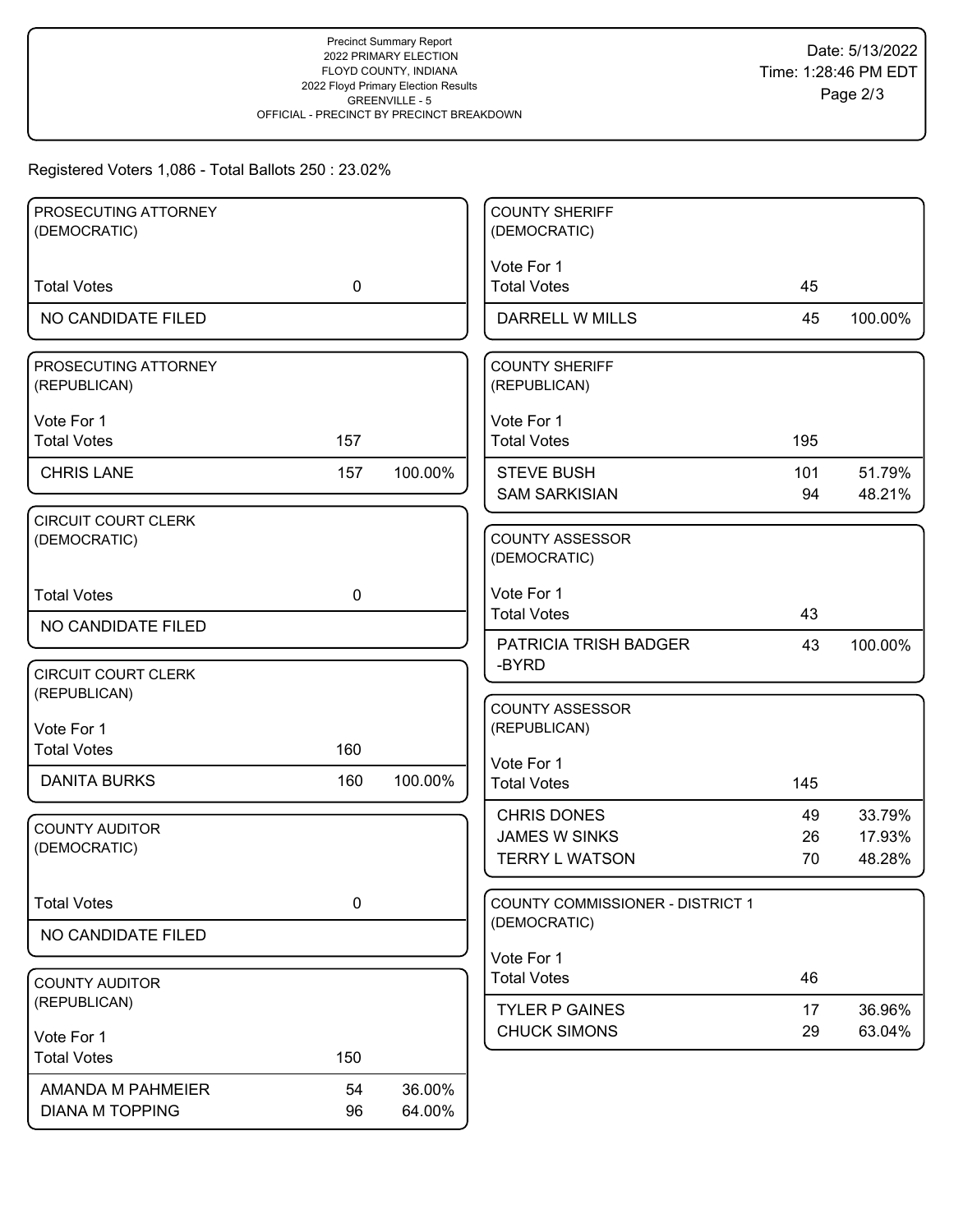# Registered Voters 1,086 - Total Ballots 250 : 23.02%

| <b>COUNTY COMMISSIONER - DISTRICT 1</b><br>(REPUBLICAN) |             |                  | GREENVILLE TWP. BOARD MEMBER<br>(REPUBLICAN)        |          |                |
|---------------------------------------------------------|-------------|------------------|-----------------------------------------------------|----------|----------------|
| Vote For 1                                              |             |                  | Vote For 3                                          |          |                |
| <b>Total Votes</b>                                      | 184         |                  | <b>Total Votes</b>                                  | 389      |                |
| <b>SHAWN CARRUTHERS</b>                                 | 65          | 35.33%           | <b>CHERYL MATTHEWS</b>                              | 79       | 20.31%         |
| AL KNABLE                                               | 119         | 64.67%           | <b>DAVE MATTHEWS</b>                                | 103      | 26.48%         |
|                                                         |             |                  | PATTY NELSON                                        | 110      | 28.28%         |
| COUNTY COUNCIL MEMBER DISTRICT 4                        |             |                  | <b>KEVIN WILLIAR</b>                                | 97       | 24.94%         |
| (DEMOCRATIC)                                            |             |                  | REP STATE CONVENTION DELEGATE - FLOYD CO., AT LARGE |          |                |
|                                                         |             |                  | (REPUBLICAN)                                        |          |                |
| <b>Total Votes</b>                                      | $\mathbf 0$ |                  |                                                     |          |                |
| NO CANDIDATE FILED                                      |             |                  | Vote For 10<br><b>Total Votes</b>                   | 832      |                |
|                                                         |             |                  |                                                     |          |                |
| <b>COUNTY COUNCIL MEMBER DISTRICT 4</b>                 |             |                  | DALE M BAGSHAW                                      | 74       | 8.89%          |
| (REPUBLICAN)                                            |             |                  | <b>SHARON G BAGSHAW</b>                             | 57       | 6.85%          |
| Vote For 1                                              |             |                  | <b>SHAWN CARRUTHERS</b>                             | 90       | 10.82%         |
| <b>Total Votes</b>                                      | 183         |                  | EDWARD D (ED) CLERE<br><b>DOUG DRAKE</b>            | 77       | 9.25%          |
|                                                         |             |                  | LOIS HERTOG                                         | 50<br>67 | 6.01%<br>8.05% |
| <b>DENISE ANN KONKLE</b><br><b>DOUG WACKER</b>          | 97<br>86    | 53.01%<br>46.99% | <b>JAMES A KANNING</b>                              | 48       | 5.77%          |
|                                                         |             |                  | <b>ANNIE KIRCHNER</b>                               | 64       | 7.69%          |
| <b>GREENVILLE TWP. TRUSTEE</b>                          |             |                  | <b>MATT MILLIES</b>                                 | 63       | 7.57%          |
| (DEMOCRATIC)                                            |             |                  | <b>LINDA K MOHNEY</b>                               | 44       | 5.29%          |
|                                                         |             |                  | <b>CARL PEARCY</b>                                  | 50       | 6.01%          |
| Vote For 1                                              |             |                  | <b>ROY SCOTT</b>                                    | 51       | 6.13%          |
| <b>Total Votes</b>                                      | 42          |                  | <b>ANDREW B TAKAMI</b>                              | 31       | 3.73%          |
| <b>VICKIE TENCER</b>                                    | 42          | 100.00%          | <b>JOSH JT TURNER</b>                               | 66       | 7.93%          |
| <b>GREENVILLE TWP. TRUSTEE</b><br>(REPUBLICAN)          |             |                  |                                                     |          |                |
| Vote For 1                                              |             |                  |                                                     |          |                |
| <b>Total Votes</b>                                      | 157         |                  |                                                     |          |                |
| MARY JO LOOP                                            | 157         | 100.00%          |                                                     |          |                |
| GREENVILLE TWP. BOARD MEMBER<br>(DEMOCRATIC)            |             |                  |                                                     |          |                |
| Vote For 3                                              |             |                  |                                                     |          |                |
| <b>Total Votes</b>                                      | 70          |                  |                                                     |          |                |
| ANN P MCNALLY                                           | 37          | 52.86%           |                                                     |          |                |
| CAROL C NORTON                                          | 33          | 47.14%           |                                                     |          |                |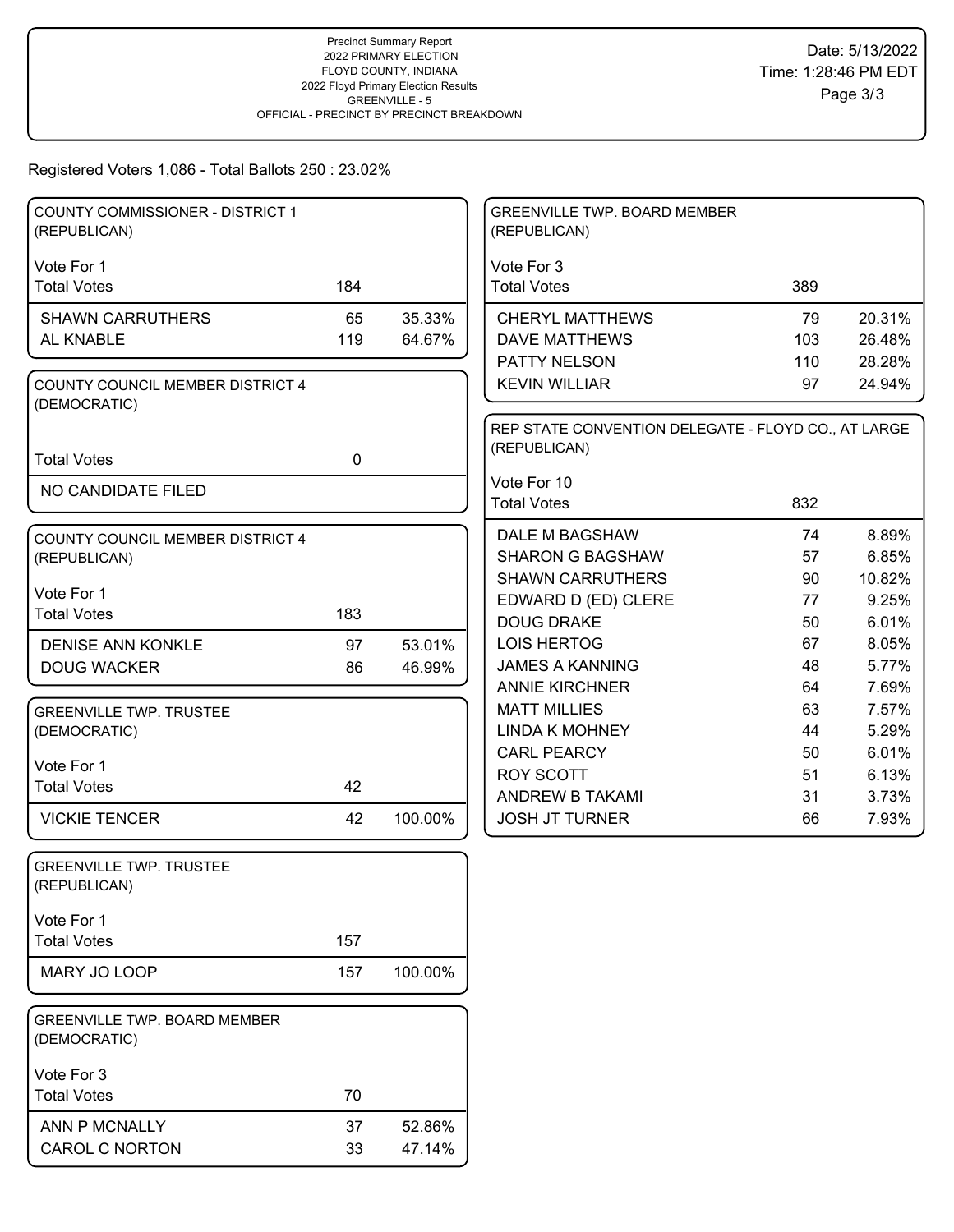# Registered Voters 484 - Total Ballots 114 : 23.55%

| Party Distribution                                          |                |                 | STATE SENATOR - DISTRICT 47                     |             |                  |
|-------------------------------------------------------------|----------------|-----------------|-------------------------------------------------|-------------|------------------|
|                                                             |                |                 | (DEMOCRATIC)                                    |             |                  |
|                                                             |                |                 |                                                 |             |                  |
| <b>Total Ballots</b>                                        | 114            |                 | <b>Total Votes</b>                              | $\mathbf 0$ |                  |
| <b>DEMOCRATIC</b>                                           | 16             | 14.04%          | NO CANDIDATE FILED                              |             |                  |
| <b>REPUBLICAN</b>                                           | 98             | 85.96%          |                                                 |             |                  |
| UNITED STATES SENATOR                                       |                |                 | STATE SENATOR - DISTRICT 47<br>(REPUBLICAN)     |             |                  |
| (DEMOCRATIC)                                                |                |                 |                                                 |             |                  |
| Vote For 1                                                  |                |                 | Vote For 1<br><b>Total Votes</b>                | 95          |                  |
| <b>Total Votes</b>                                          | 14             |                 |                                                 |             |                  |
| THOMAS M MCDERMOTT JR                                       | 14             | 100.00%         | <b>KEVIN BOEHNLEIN</b><br><b>GARY BYRNE</b>     | 58<br>37    | 61.05%<br>38.95% |
|                                                             |                |                 |                                                 |             |                  |
| UNITED STATES SENATOR                                       |                |                 | STATE REPRESENTATIVE - DISTRICT 70              |             |                  |
| (REPUBLICAN)                                                |                |                 | (DEMOCRATIC)                                    |             |                  |
| Vote For 1                                                  |                |                 | Vote For 1                                      |             |                  |
| <b>Total Votes</b>                                          | 78             |                 | <b>Total Votes</b>                              | 16          |                  |
| <b>TODD YOUNG</b>                                           | 78             | 100.00%         | <b>JASON JOE SHEMANSKI</b>                      | 16          | 100.00%          |
| UNITED STATES REPRESENTATIVE - 9TH DISTRICT                 |                |                 | STATE REPRESENTATIVE - DISTRICT 70              |             |                  |
| (DEMOCRATIC)                                                |                |                 | (REPUBLICAN)                                    |             |                  |
| Vote For 1                                                  |                |                 | Vote For 1                                      |             |                  |
| <b>Total Votes</b>                                          | 16             |                 | <b>Total Votes</b>                              | 89          |                  |
| <b>ISAK ASARE</b>                                           | 4              | 25.00%          | <b>KAREN ENGLEMAN</b>                           | 89          | 100.00%          |
| <b>D LIAM DORRIS</b>                                        | $\overline{2}$ | 12.50%          |                                                 |             |                  |
| <b>MATTHEW FYFE</b>                                         | 10             | 62.50%          | JUDGE OF THE CIRCUIT COURT - 52ND JUDICIAL CIR. |             |                  |
|                                                             |                |                 | (DEMOCRATIC)                                    |             |                  |
| UNITED STATES REPRESENTATIVE - 9TH DISTRICT<br>(REPUBLICAN) |                |                 | Vote For 1                                      |             |                  |
|                                                             |                |                 | <b>Total Votes</b>                              | 15          |                  |
| Vote For 1                                                  |                |                 | DANA EBERLE-PEAY                                | 15          | 100.00%          |
| <b>Total Votes</b>                                          | 94             |                 |                                                 |             |                  |
| <b>JIM BAKER</b>                                            | $\overline{4}$ | 4.26%           | JUDGE OF THE CIRCUIT COURT - 52ND JUDICIAL CIR. |             |                  |
| STU BARNES-ISRAEL<br>J MICHAEL DAVISSON                     | 12<br>1        | 12.77%<br>1.06% | (REPUBLICAN)                                    |             |                  |
| <b>DAN HEIWIG</b>                                           | 0              | 0%              | Vote For 1                                      |             |                  |
| <b>ERIN HOUCHIN</b>                                         | 37             | 39.36%          | <b>Total Votes</b>                              | 86          |                  |
| <b>D ERIC SCHANSBERG</b>                                    | $\overline{2}$ | 2.13%           | <b>JUSTIN BROWN</b>                             | 86          | 100.00%          |
| <b>MIKE SODREL</b>                                          | 36             | 38.30%          |                                                 |             |                  |
| <b>BILL J THOMAS</b>                                        | 0              | $0\%$           |                                                 |             |                  |
| <b>BRIAN TIBBS</b>                                          | $\overline{2}$ | 2.13%           |                                                 |             |                  |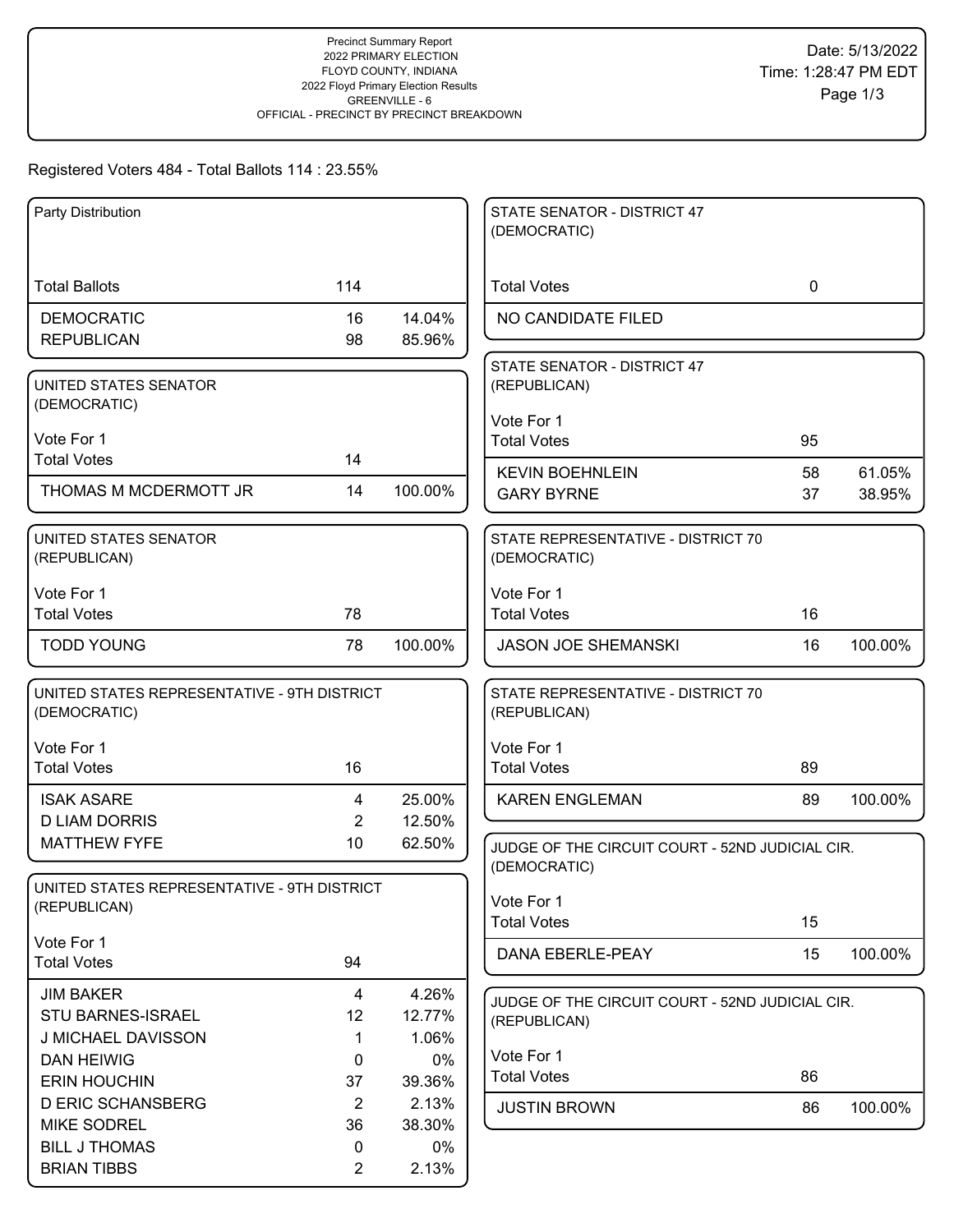# Registered Voters 484 - Total Ballots 114 : 23.55%

| PROSECUTING ATTORNEY<br>(DEMOCRATIC)       |             |         | <b>COUNTY SHERIFF</b><br>(DEMOCRATIC)      |                |                  |
|--------------------------------------------|-------------|---------|--------------------------------------------|----------------|------------------|
|                                            |             |         |                                            |                |                  |
| <b>Total Votes</b>                         | $\mathbf 0$ |         | Vote For 1<br><b>Total Votes</b>           | 14             |                  |
| NO CANDIDATE FILED                         |             |         | DARRELL W MILLS                            | 14             | 100.00%          |
| PROSECUTING ATTORNEY<br>(REPUBLICAN)       |             |         | <b>COUNTY SHERIFF</b><br>(REPUBLICAN)      |                |                  |
| Vote For 1<br><b>Total Votes</b>           | 87          |         | Vote For 1<br><b>Total Votes</b>           | 97             |                  |
| <b>CHRIS LANE</b>                          | 87          | 100.00% | <b>STEVE BUSH</b><br><b>SAM SARKISIAN</b>  | 44<br>53       | 45.36%<br>54.64% |
| <b>CIRCUIT COURT CLERK</b><br>(DEMOCRATIC) |             |         | <b>COUNTY ASSESSOR</b><br>(DEMOCRATIC)     |                |                  |
| <b>Total Votes</b>                         | $\mathbf 0$ |         | Vote For 1<br><b>Total Votes</b>           | 14             |                  |
| NO CANDIDATE FILED                         |             |         | PATRICIA TRISH BADGER                      | 14             | 100.00%          |
| <b>CIRCUIT COURT CLERK</b><br>(REPUBLICAN) |             |         | -BYRD                                      |                |                  |
| Vote For 1<br><b>Total Votes</b>           | 80          |         | <b>COUNTY ASSESSOR</b><br>(REPUBLICAN)     |                |                  |
|                                            |             |         | Vote For 1                                 |                |                  |
| <b>DANITA BURKS</b>                        | 80          | 100.00% | <b>Total Votes</b>                         | 79             |                  |
| <b>COUNTY AUDITOR</b>                      |             |         | <b>CHRIS DONES</b><br><b>JAMES W SINKS</b> | 16<br>16       | 20.25%<br>20.25% |
| (DEMOCRATIC)                               |             |         | <b>TERRY L WATSON</b>                      | 47             | 59.49%           |
| <b>Total Votes</b>                         | 0           |         | COUNTY COMMISSIONER - DISTRICT 1           |                |                  |
| NO CANDIDATE FILED                         |             |         | (DEMOCRATIC)                               |                |                  |
| <b>COUNTY AUDITOR</b>                      |             |         | Vote For 1<br><b>Total Votes</b>           | 16             |                  |
| (REPUBLICAN)                               |             |         | <b>TYLER P GAINES</b>                      | $\overline{7}$ | 43.75%           |
| Vote For 1                                 |             |         | <b>CHUCK SIMONS</b>                        | 9              | 56.25%           |
| <b>Total Votes</b>                         | 83          |         |                                            |                |                  |
| AMANDA M PAHMEIER                          | 31          | 37.35%  |                                            |                |                  |
| <b>DIANA M TOPPING</b>                     | 52          | 62.65%  |                                            |                |                  |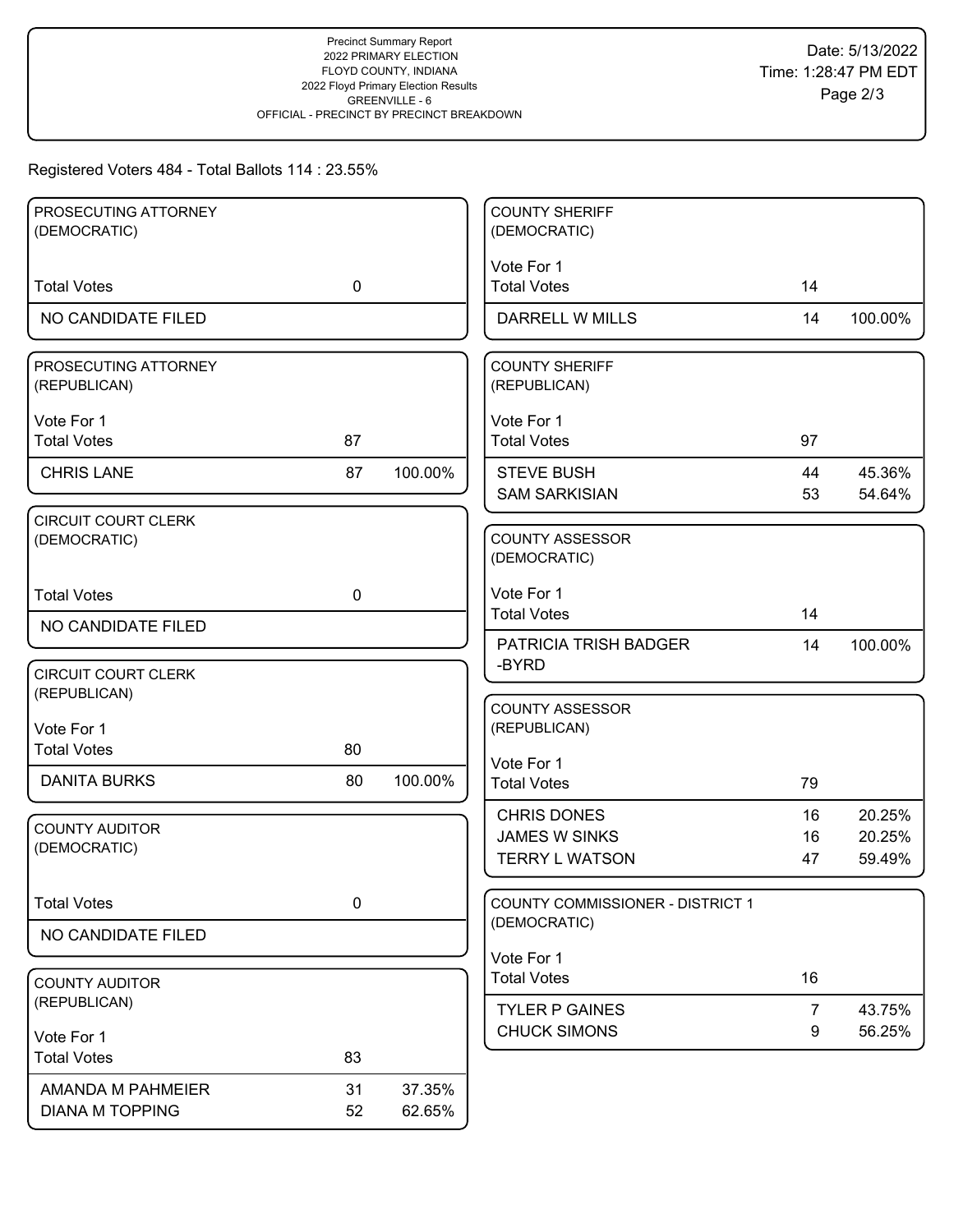#### Registered Voters 484 - Total Ballots 114 : 23.55%

| COUNTY COMMISSIONER - DISTRICT 1<br>(REPUBLICAN)    |             |         | <b>GREENVILLE TWP. BOARD MEMBER</b><br>(REPUBLICAN) |          |                |
|-----------------------------------------------------|-------------|---------|-----------------------------------------------------|----------|----------------|
| Vote For 1                                          |             |         | Vote For 3                                          |          |                |
| <b>Total Votes</b>                                  | 98          |         | <b>Total Votes</b>                                  | 218      |                |
| <b>SHAWN CARRUTHERS</b>                             | 31          | 31.63%  | <b>CHERYL MATTHEWS</b>                              | 42       | 19.27%         |
| AL KNABLE                                           | 67          | 68.37%  | <b>DAVE MATTHEWS</b>                                | 54       | 24.77%         |
|                                                     |             |         | PATTY NELSON                                        | 66       | 30.28%         |
| COUNTY COUNCIL MEMBER DISTRICT 4                    |             |         | <b>KEVIN WILLIAR</b>                                | 56       | 25.69%         |
| (DEMOCRATIC)                                        |             |         |                                                     |          |                |
|                                                     |             |         | REP STATE CONVENTION DELEGATE - FLOYD CO., AT LARGE |          |                |
| <b>Total Votes</b>                                  | $\mathbf 0$ |         | (REPUBLICAN)                                        |          |                |
|                                                     |             |         | Vote For 10                                         |          |                |
| NO CANDIDATE FILED                                  |             |         | <b>Total Votes</b>                                  | 490      |                |
| <b>COUNTY COUNCIL MEMBER DISTRICT 4</b>             |             |         | DALE M BAGSHAW                                      | 36       | 7.35%          |
| (REPUBLICAN)                                        |             |         | <b>SHARON G BAGSHAW</b>                             | 32       | 6.53%          |
|                                                     |             |         | <b>SHAWN CARRUTHERS</b>                             | 53       | 10.82%         |
| Vote For 1                                          |             |         | EDWARD D (ED) CLERE                                 | 50       | 10.20%         |
| <b>Total Votes</b>                                  | 93          |         | <b>DOUG DRAKE</b>                                   | 31       | 6.33%          |
| <b>DENISE ANN KONKLE</b>                            | 64          | 68.82%  | LOIS HERTOG                                         | 35       | 7.14%          |
| <b>DOUG WACKER</b>                                  | 29          | 31.18%  | <b>JAMES A KANNING</b>                              | 31       | 6.33%          |
|                                                     |             |         | <b>ANNIE KIRCHNER</b>                               | 50       | 10.20%         |
| <b>GREENVILLE TWP. TRUSTEE</b>                      |             |         | <b>MATT MILLIES</b>                                 | 32       | 6.53%          |
| (DEMOCRATIC)                                        |             |         | <b>LINDA K MOHNEY</b>                               | 29       | 5.92%          |
| Vote For 1                                          |             |         | <b>CARL PEARCY</b>                                  | 28       | 5.71%          |
| <b>Total Votes</b>                                  | 16          |         | ROY SCOTT<br>ANDREW B TAKAMI                        | 27<br>21 | 5.51%<br>4.29% |
| <b>VICKIE TENCER</b>                                | 16          | 100.00% | <b>JOSH JT TURNER</b>                               | 35       | 7.14%          |
|                                                     |             |         |                                                     |          |                |
| <b>GREENVILLE TWP. TRUSTEE</b>                      |             |         |                                                     |          |                |
| (REPUBLICAN)                                        |             |         |                                                     |          |                |
|                                                     |             |         |                                                     |          |                |
| Vote For 1                                          |             |         |                                                     |          |                |
| <b>Total Votes</b>                                  | 81          |         |                                                     |          |                |
| MARY JO LOOP                                        | 81          | 100.00% |                                                     |          |                |
| <b>GREENVILLE TWP. BOARD MEMBER</b><br>(DEMOCRATIC) |             |         |                                                     |          |                |
| Vote For 3                                          |             |         |                                                     |          |                |
| <b>Total Votes</b>                                  | 27          |         |                                                     |          |                |
| ANN P MCNALLY                                       | 15          | 55.56%  |                                                     |          |                |
| <b>CAROL C NORTON</b>                               | 12          | 44.44%  |                                                     |          |                |
|                                                     |             |         |                                                     |          |                |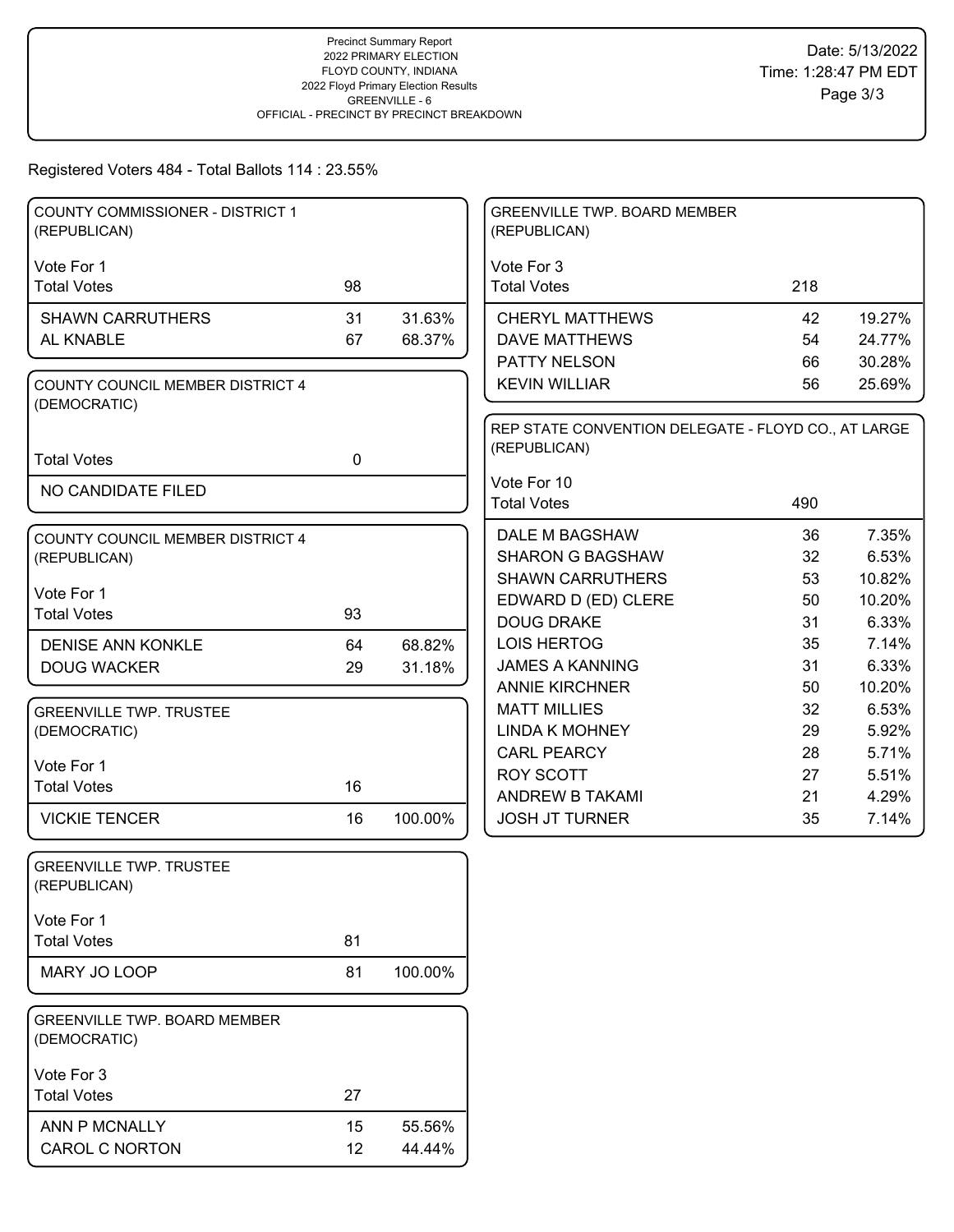#### Registered Voters 1,507 - Total Ballots 334 : 22.16%

| Party Distribution                                          |                |                 | STATE SENATOR - DISTRICT 47<br>(DEMOCRATIC)                     |             |         |
|-------------------------------------------------------------|----------------|-----------------|-----------------------------------------------------------------|-------------|---------|
| <b>Total Ballots</b>                                        | 334            |                 | <b>Total Votes</b>                                              | $\mathbf 0$ |         |
| <b>DEMOCRATIC</b>                                           | 65             | 19.46%          | NO CANDIDATE FILED                                              |             |         |
| <b>REPUBLICAN</b>                                           | 269            | 80.54%          |                                                                 |             |         |
| UNITED STATES SENATOR<br>(DEMOCRATIC)                       |                |                 | STATE SENATOR - DISTRICT 47<br>(REPUBLICAN)                     |             |         |
|                                                             |                |                 | Vote For 1                                                      |             |         |
| Vote For 1                                                  |                |                 | <b>Total Votes</b>                                              | 249         |         |
| <b>Total Votes</b>                                          | 54             |                 | <b>KEVIN BOEHNLEIN</b>                                          | 176         | 70.68%  |
| THOMAS M MCDERMOTT JR                                       | 54             | 100.00%         | <b>GARY BYRNE</b>                                               | 73          | 29.32%  |
| UNITED STATES SENATOR<br>(REPUBLICAN)                       |                |                 | STATE REPRESENTATIVE - DISTRICT 72<br>(DEMOCRATIC)              |             |         |
| Vote For 1                                                  |                |                 | Vote For 1                                                      |             |         |
| <b>Total Votes</b>                                          | 217            |                 | <b>Total Votes</b>                                              | 58          |         |
| <b>TODD YOUNG</b>                                           | 217            | 100.00%         | <b>KEIL L ROARK</b>                                             | 58          | 100.00% |
| UNITED STATES REPRESENTATIVE - 9TH DISTRICT<br>(DEMOCRATIC) |                |                 | STATE REPRESENTATIVE - DISTRICT 72<br>(REPUBLICAN)              |             |         |
| Vote For 1                                                  |                |                 | Vote For 1                                                      |             |         |
| <b>Total Votes</b>                                          | 59             |                 | <b>Total Votes</b>                                              | 257         |         |
| <b>ISAK ASARE</b>                                           | 8              | 13.56%          | EDWARD D (ED) CLERE                                             | 118         | 45.91%  |
| <b>D LIAM DORRIS</b>                                        | 8              | 13.56%          | <b>JACKIE BRIGHT GRUBBS</b>                                     | 91          | 35.41%  |
| <b>MATTHEW FYFE</b>                                         | 43             | 72.88%          | THOMAS M (TOM) JONES                                            | 48          | 18.68%  |
| UNITED STATES REPRESENTATIVE - 9TH DISTRICT<br>(REPUBLICAN) |                |                 | JUDGE OF THE CIRCUIT COURT - 52ND JUDICIAL CIR.<br>(DEMOCRATIC) |             |         |
| Vote For 1<br><b>Total Votes</b>                            | 255            |                 | Vote For 1<br><b>Total Votes</b>                                | 58          |         |
|                                                             |                |                 |                                                                 |             |         |
| <b>JIM BAKER</b><br><b>STU BARNES-ISRAEL</b>                | 24<br>35       | 9.41%           | DANA EBERLE-PEAY                                                | 58          | 100.00% |
| J MICHAEL DAVISSON                                          | $\overline{2}$ | 13.73%<br>0.78% |                                                                 |             |         |
| <b>DAN HEIWIG</b>                                           | $\overline{2}$ | 0.78%           | JUDGE OF THE CIRCUIT COURT - 52ND JUDICIAL CIR.<br>(REPUBLICAN) |             |         |
| <b>ERIN HOUCHIN</b>                                         | 83             | 32.55%          |                                                                 |             |         |
| <b>D ERIC SCHANSBERG</b>                                    | 19             | 7.45%           | Vote For 1                                                      |             |         |
| <b>MIKE SODREL</b>                                          | 83             | 32.55%          | <b>Total Votes</b>                                              | 218         |         |
| <b>BILL J THOMAS</b>                                        | $\overline{2}$ | 0.78%           | <b>JUSTIN BROWN</b>                                             | 218         | 100.00% |
| <b>BRIAN TIBBS</b>                                          | 5              | 1.96%           |                                                                 |             |         |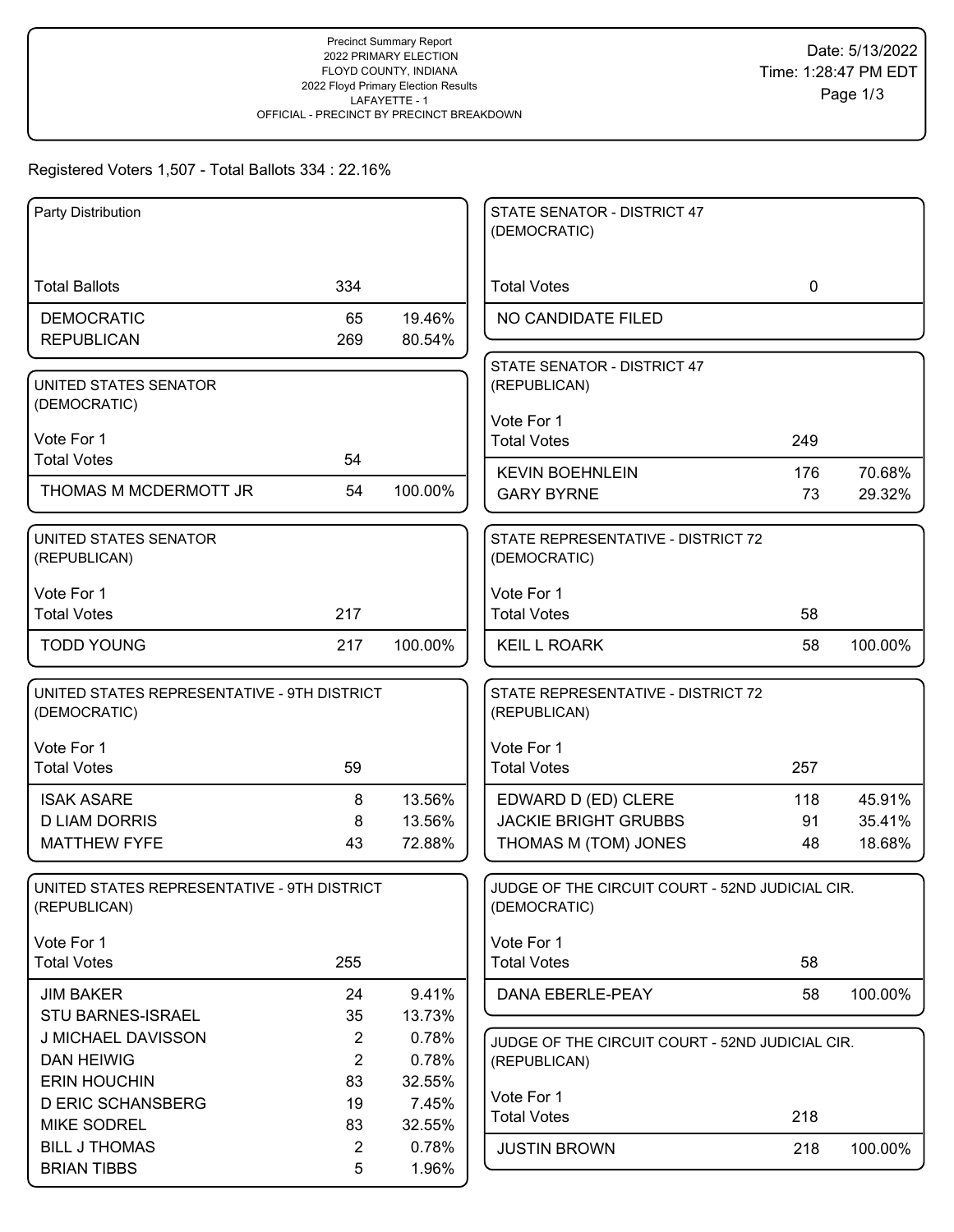# Registered Voters 1,507 - Total Ballots 334 : 22.16%

| PROSECUTING ATTORNEY                  |             |         | <b>COUNTY SHERIFF</b>                   |     |         |
|---------------------------------------|-------------|---------|-----------------------------------------|-----|---------|
| (DEMOCRATIC)                          |             |         | (DEMOCRATIC)                            |     |         |
| <b>Total Votes</b>                    | $\mathbf 0$ |         | Vote For 1<br><b>Total Votes</b>        | 58  |         |
|                                       |             |         |                                         |     |         |
| NO CANDIDATE FILED                    |             |         | DARRELL W MILLS                         | 58  | 100.00% |
| PROSECUTING ATTORNEY<br>(REPUBLICAN)  |             |         | <b>COUNTY SHERIFF</b><br>(REPUBLICAN)   |     |         |
| Vote For 1                            |             |         | Vote For 1                              |     |         |
| <b>Total Votes</b>                    | 218         |         | <b>Total Votes</b>                      | 262 |         |
| <b>CHRIS LANE</b>                     | 218         | 100.00% | <b>STEVE BUSH</b>                       | 130 | 49.62%  |
|                                       |             |         | <b>SAM SARKISIAN</b>                    | 132 | 50.38%  |
| CIRCUIT COURT CLERK<br>(DEMOCRATIC)   |             |         | <b>COUNTY ASSESSOR</b><br>(DEMOCRATIC)  |     |         |
| <b>Total Votes</b>                    | $\mathbf 0$ |         | Vote For 1                              |     |         |
| NO CANDIDATE FILED                    |             |         | <b>Total Votes</b>                      | 57  |         |
|                                       |             |         | PATRICIA TRISH BADGER<br>-BYRD          | 57  | 100.00% |
| <b>CIRCUIT COURT CLERK</b>            |             |         |                                         |     |         |
| (REPUBLICAN)                          |             |         | <b>COUNTY ASSESSOR</b>                  |     |         |
| Vote For 1                            |             |         | (REPUBLICAN)                            |     |         |
| <b>Total Votes</b>                    | 207         |         | Vote For 1                              |     |         |
| <b>DANITA BURKS</b>                   | 207         | 100.00% | <b>Total Votes</b>                      | 209 |         |
|                                       |             |         | <b>CHRIS DONES</b>                      | 62  | 29.67%  |
| <b>COUNTY AUDITOR</b><br>(DEMOCRATIC) |             |         | <b>JAMES W SINKS</b>                    | 51  | 24.40%  |
|                                       |             |         | <b>TERRY L WATSON</b>                   | 96  | 45.93%  |
| <b>Total Votes</b>                    | $\pmb{0}$   |         | <b>COUNTY COMMISSIONER - DISTRICT 1</b> |     |         |
| NO CANDIDATE FILED                    |             |         | (DEMOCRATIC)                            |     |         |
|                                       |             |         | Vote For 1                              |     |         |
| <b>COUNTY AUDITOR</b>                 |             |         | <b>Total Votes</b>                      | 55  |         |
| (REPUBLICAN)                          |             |         | <b>TYLER P GAINES</b>                   | 20  | 36.36%  |
| Vote For 1                            |             |         | <b>CHUCK SIMONS</b>                     | 35  | 63.64%  |
| <b>Total Votes</b>                    | 205         |         |                                         |     |         |
| AMANDA M PAHMEIER                     | 77          | 37.56%  |                                         |     |         |
| <b>DIANA M TOPPING</b>                | 128         | 62.44%  |                                         |     |         |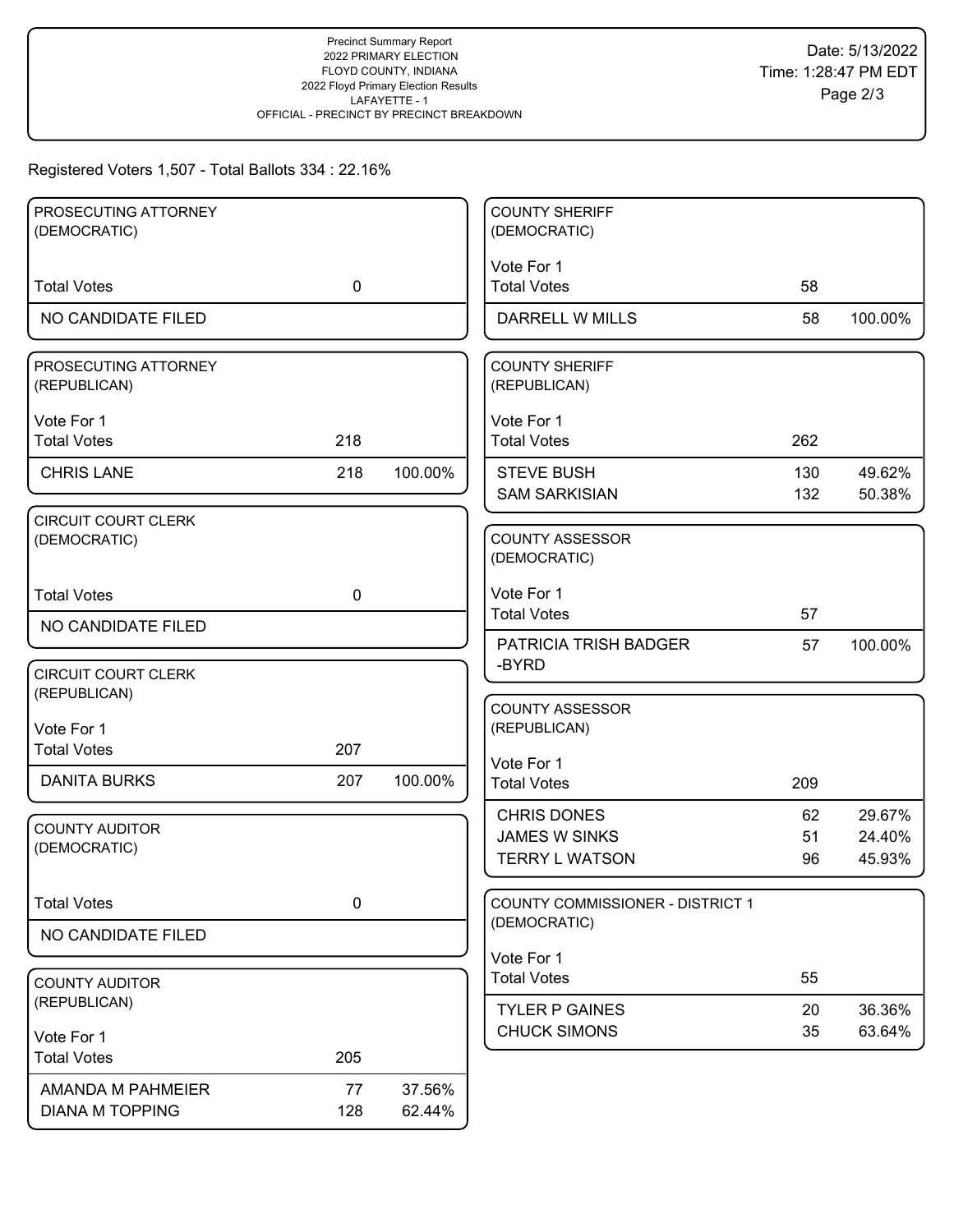#### Registered Voters 1,507 - Total Ballots 334 : 22.16%

| <b>COUNTY COMMISSIONER - DISTRICT 1</b><br>(REPUBLICAN) |            |         | LAFAYETTE TWP. BOARD MEMBER<br>(REPUBLICAN)                         |          |                |
|---------------------------------------------------------|------------|---------|---------------------------------------------------------------------|----------|----------------|
| Vote For 1                                              |            |         | Vote For 3                                                          |          |                |
| <b>Total Votes</b>                                      | 261        |         | <b>Total Votes</b>                                                  | 426      |                |
| <b>SHAWN CARRUTHERS</b>                                 | 84         | 32.18%  | <b>JIMMY CUMMINS</b>                                                | 132      | 30.99%         |
| AL KNABLE                                               | 177        | 67.82%  | <b>CHRISTY MCDANIEL</b>                                             | 165      | 38.73%         |
|                                                         |            |         | <b>BOB SNOOK</b>                                                    | 129      | 30.28%         |
| <b>COUNTY COUNCIL MEMBER - DISTRICT 2</b>               |            |         |                                                                     |          |                |
| (DEMOCRATIC)                                            |            |         | REP STATE CONVENTION DELEGATE - FLOYD CO., AT LARGE<br>(REPUBLICAN) |          |                |
| Vote For 1<br><b>Total Votes</b>                        | 54         |         |                                                                     |          |                |
|                                                         |            |         | Vote For 10<br><b>Total Votes</b>                                   | 1,155    |                |
| <b>DANIEL HARRIS</b>                                    | 54         | 100.00% |                                                                     |          |                |
|                                                         |            |         | <b>DALE M BAGSHAW</b>                                               | 92       | 7.97%          |
| <b>COUNTY COUNCIL MEMBER - DISTRICT 2</b>               |            |         | <b>SHARON G BAGSHAW</b>                                             | 78       | 6.75%          |
| (REPUBLICAN)                                            |            |         | <b>SHAWN CARRUTHERS</b>                                             | 132      | 11.43%         |
| Vote For 1                                              |            |         | EDWARD D (ED) CLERE                                                 | 153      | 13.25%         |
| <b>Total Votes</b>                                      | 261        |         | <b>DOUG DRAKE</b><br>LOIS HERTOG                                    | 58<br>83 | 5.02%<br>7.19% |
| <b>JIM FREIBERGER</b>                                   |            | 54.02%  | <b>JAMES A KANNING</b>                                              | 86       | 7.45%          |
| <b>ADAM ROBERTS</b>                                     | 141<br>120 | 45.98%  | <b>ANNIE KIRCHNER</b>                                               | 95       | 8.23%          |
|                                                         |            |         | <b>MATT MILLIES</b>                                                 | 55       | 4.76%          |
| LAFAYETTE TWP. TRUSTEE                                  |            |         | <b>LINDA K MOHNEY</b>                                               | 48       | 4.16%          |
| (DEMOCRATIC)                                            |            |         | <b>CARL PEARCY</b>                                                  | 68       | 5.89%          |
|                                                         |            |         | <b>ROY SCOTT</b>                                                    | 46       | 3.98%          |
| Vote For 1                                              |            |         | ANDREW B TAKAMI                                                     | 75       | 6.49%          |
| <b>Total Votes</b>                                      | 56         |         | <b>JOSH JT TURNER</b>                                               | 86       | 7.45%          |
| <b>EMILY BATLINER BICKERS</b>                           | 56         | 100.00% |                                                                     |          |                |
| LAFAYETTE TWP. TRUSTEE<br>(REPUBLICAN)                  |            |         |                                                                     |          |                |
| Vote For 1                                              |            |         |                                                                     |          |                |
| <b>Total Votes</b>                                      | 194        |         |                                                                     |          |                |
| <b>JEFF WILLIAMS</b>                                    | 194        | 100.00% |                                                                     |          |                |
|                                                         |            |         |                                                                     |          |                |
| LAFAYETTE TWP. BOARD MEMBER<br>(DEMOCRATIC)             |            |         |                                                                     |          |                |
| Vote For 3                                              |            |         |                                                                     |          |                |
| <b>Total Votes</b>                                      | 126        |         |                                                                     |          |                |
| <b>BETTY BATLINER</b>                                   | 42         | 33.33%  |                                                                     |          |                |
| <b>BARBARA ZIPP LAMB</b>                                | 47         | 37.30%  |                                                                     |          |                |
| <b>JEREMY SHUMATE</b>                                   | 37         | 29.37%  |                                                                     |          |                |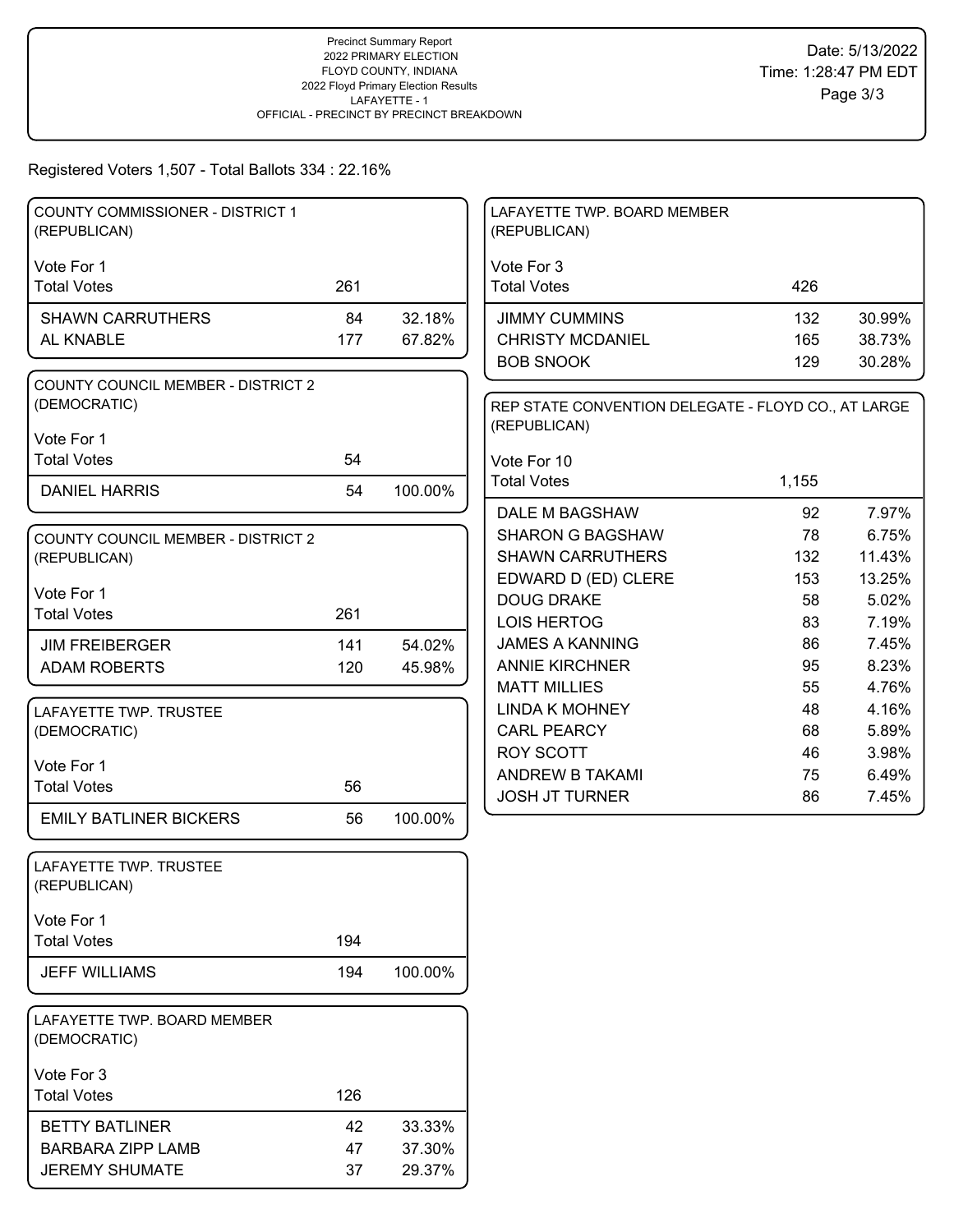# Registered Voters 750 - Total Ballots 181 : 24.13%

| Party Distribution                          |                |         | STATE SENATOR - DISTRICT 47                     |             |         |
|---------------------------------------------|----------------|---------|-------------------------------------------------|-------------|---------|
|                                             |                |         | (DEMOCRATIC)                                    |             |         |
|                                             |                |         |                                                 |             |         |
| <b>Total Ballots</b>                        | 181            |         | <b>Total Votes</b>                              | $\mathbf 0$ |         |
| <b>DEMOCRATIC</b>                           | 42             | 23.20%  | NO CANDIDATE FILED                              |             |         |
| <b>REPUBLICAN</b>                           | 139            | 76.80%  |                                                 |             |         |
|                                             |                |         | STATE SENATOR - DISTRICT 47                     |             |         |
| UNITED STATES SENATOR<br>(DEMOCRATIC)       |                |         | (REPUBLICAN)                                    |             |         |
|                                             |                |         | Vote For 1                                      |             |         |
| Vote For 1                                  |                |         | <b>Total Votes</b>                              | 126         |         |
| <b>Total Votes</b>                          | 36             |         | <b>KEVIN BOEHNLEIN</b>                          | 80          | 63.49%  |
| THOMAS M MCDERMOTT JR                       | 36             | 100.00% | <b>GARY BYRNE</b>                               | 46          | 36.51%  |
|                                             |                |         |                                                 |             |         |
| UNITED STATES SENATOR                       |                |         | STATE REPRESENTATIVE - DISTRICT 70              |             |         |
| (REPUBLICAN)                                |                |         | (DEMOCRATIC)                                    |             |         |
| Vote For 1                                  |                |         | Vote For 1                                      |             |         |
| <b>Total Votes</b>                          | 108            |         | <b>Total Votes</b>                              | 36          |         |
| <b>TODD YOUNG</b>                           | 108            | 100.00% | <b>JASON JOE SHEMANSKI</b>                      | 36          | 100.00% |
|                                             |                |         |                                                 |             |         |
| UNITED STATES REPRESENTATIVE - 9TH DISTRICT |                |         | STATE REPRESENTATIVE - DISTRICT 70              |             |         |
| (DEMOCRATIC)                                |                |         | (REPUBLICAN)                                    |             |         |
| Vote For 1                                  |                |         | Vote For 1                                      |             |         |
| <b>Total Votes</b>                          | 38             |         | <b>Total Votes</b>                              | 104         |         |
| <b>ISAK ASARE</b>                           | 6              | 15.79%  | <b>KAREN ENGLEMAN</b>                           | 104         | 100.00% |
| <b>D LIAM DORRIS</b>                        | 6              | 15.79%  |                                                 |             |         |
| <b>MATTHEW FYFE</b>                         | 26             | 68.42%  | JUDGE OF THE CIRCUIT COURT - 52ND JUDICIAL CIR. |             |         |
|                                             |                |         | (DEMOCRATIC)                                    |             |         |
| UNITED STATES REPRESENTATIVE - 9TH DISTRICT |                |         | Vote For 1                                      |             |         |
| (REPUBLICAN)                                |                |         | <b>Total Votes</b>                              | 39          |         |
| Vote For 1                                  |                |         | DANA EBERLE-PEAY                                | 39          | 100.00% |
| <b>Total Votes</b>                          | 127            |         |                                                 |             |         |
| <b>JIM BAKER</b>                            | 15             | 11.81%  | JUDGE OF THE CIRCUIT COURT - 52ND JUDICIAL CIR. |             |         |
| <b>STU BARNES-ISRAEL</b>                    | 15             | 11.81%  | (REPUBLICAN)                                    |             |         |
| J MICHAEL DAVISSON                          | 4              | 3.15%   |                                                 |             |         |
| <b>DAN HEIWIG</b>                           | $\mathbf 0$    | 0%      | Vote For 1                                      |             |         |
| <b>ERIN HOUCHIN</b>                         | 34             | 26.77%  | <b>Total Votes</b>                              | 111         |         |
| <b>D ERIC SCHANSBERG</b>                    | $\overline{2}$ | 1.57%   | <b>JUSTIN BROWN</b>                             | 111         | 100.00% |
| <b>MIKE SODREL</b>                          | 55             | 43.31%  |                                                 |             |         |
| <b>BILL J THOMAS</b>                        | 1              | 0.79%   |                                                 |             |         |
| <b>BRIAN TIBBS</b>                          | 1              | 0.79%   |                                                 |             |         |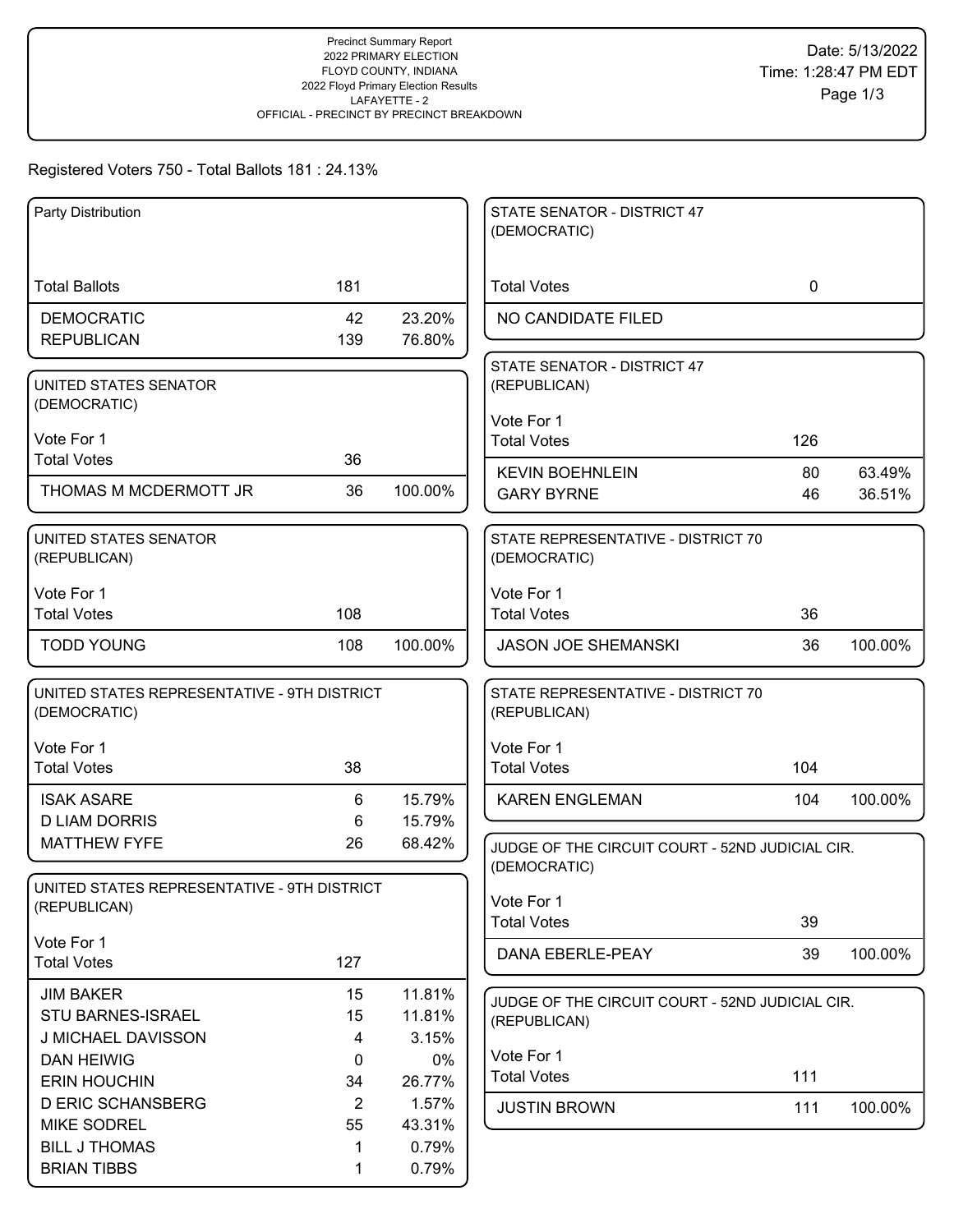# Registered Voters 750 - Total Ballots 181 : 24.13%

| PROSECUTING ATTORNEY<br>(DEMOCRATIC)       |             |         | <b>COUNTY SHERIFF</b><br>(DEMOCRATIC)         |          |                  |
|--------------------------------------------|-------------|---------|-----------------------------------------------|----------|------------------|
|                                            |             |         |                                               |          |                  |
| <b>Total Votes</b>                         | $\mathbf 0$ |         | Vote For 1<br><b>Total Votes</b>              | 36       |                  |
| NO CANDIDATE FILED                         |             |         | <b>DARRELL W MILLS</b>                        | 36       | 100.00%          |
| PROSECUTING ATTORNEY<br>(REPUBLICAN)       |             |         | <b>COUNTY SHERIFF</b><br>(REPUBLICAN)         |          |                  |
| Vote For 1<br><b>Total Votes</b>           | 107         |         | Vote For 1<br><b>Total Votes</b>              | 135      |                  |
| <b>CHRIS LANE</b>                          | 107         | 100.00% | <b>STEVE BUSH</b><br><b>SAM SARKISIAN</b>     | 42<br>93 | 31.11%<br>68.89% |
| <b>CIRCUIT COURT CLERK</b><br>(DEMOCRATIC) |             |         | <b>COUNTY ASSESSOR</b><br>(DEMOCRATIC)        |          |                  |
| <b>Total Votes</b>                         | $\mathbf 0$ |         | Vote For 1<br><b>Total Votes</b>              | 37       |                  |
| NO CANDIDATE FILED                         |             |         | <b>PATRICIA TRISH BADGER</b>                  |          | 100.00%          |
| <b>CIRCUIT COURT CLERK</b><br>(REPUBLICAN) |             |         | -BYRD                                         | 37       |                  |
| Vote For 1                                 |             |         | <b>COUNTY ASSESSOR</b><br>(REPUBLICAN)        |          |                  |
| <b>Total Votes</b>                         | 105         |         | Vote For 1                                    |          |                  |
| <b>DANITA BURKS</b>                        | 105         | 100.00% | <b>Total Votes</b>                            | 109      |                  |
| <b>COUNTY AUDITOR</b>                      |             |         | <b>CHRIS DONES</b>                            | 29       | 26.61%           |
| (DEMOCRATIC)                               |             |         | <b>JAMES W SINKS</b><br><b>TERRY L WATSON</b> | 19<br>61 | 17.43%<br>55.96% |
|                                            |             |         |                                               |          |                  |
| <b>Total Votes</b>                         | 0           |         | COUNTY COMMISSIONER - DISTRICT 1              |          |                  |
| NO CANDIDATE FILED                         |             |         | (DEMOCRATIC)                                  |          |                  |
|                                            |             |         | Vote For 1                                    |          |                  |
| <b>COUNTY AUDITOR</b><br>(REPUBLICAN)      |             |         | <b>Total Votes</b>                            | 37       |                  |
|                                            |             |         | <b>TYLER P GAINES</b><br><b>CHUCK SIMONS</b>  | 17<br>20 | 45.95%<br>54.05% |
| Vote For 1<br><b>Total Votes</b>           | 110         |         |                                               |          |                  |
|                                            |             |         |                                               |          |                  |
| AMANDA M PAHMEIER                          | 37          | 33.64%  |                                               |          |                  |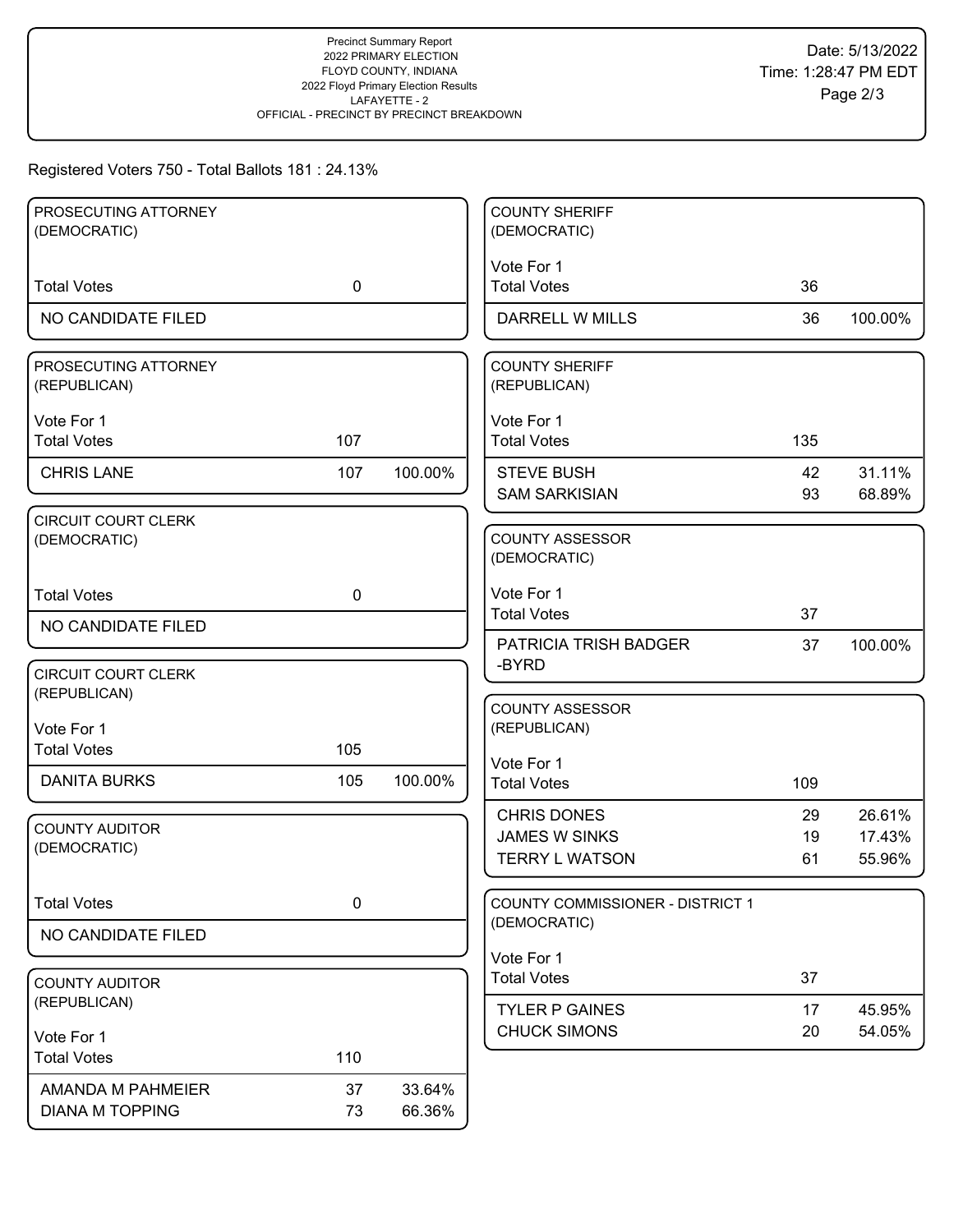# Registered Voters 750 - Total Ballots 181 : 24.13%

| COUNTY COMMISSIONER - DISTRICT 1<br>(REPUBLICAN) |     |         | LAFAYETTE TWP. BOARD MEMBER<br>(REPUBLICAN)         |          |        |
|--------------------------------------------------|-----|---------|-----------------------------------------------------|----------|--------|
| Vote For 1                                       |     |         | Vote For 3                                          |          |        |
| <b>Total Votes</b>                               | 130 |         | <b>Total Votes</b>                                  | 244      |        |
| <b>SHAWN CARRUTHERS</b>                          | 58  | 44.62%  | <b>JIMMY CUMMINS</b>                                | 69       | 28.28% |
| AL KNABLE                                        | 72  | 55.38%  | <b>CHRISTY MCDANIEL</b>                             | 88       | 36.07% |
|                                                  |     |         | <b>BOB SNOOK</b>                                    | 87       | 35.66% |
| <b>COUNTY COUNCIL MEMBER - DISTRICT 2</b>        |     |         |                                                     |          |        |
| (DEMOCRATIC)                                     |     |         | REP STATE CONVENTION DELEGATE - FLOYD CO., AT LARGE |          |        |
| Vote For 1                                       |     |         | (REPUBLICAN)                                        |          |        |
| <b>Total Votes</b>                               | 37  |         | Vote For 10                                         |          |        |
| <b>DANIEL HARRIS</b>                             | 37  | 100.00% | <b>Total Votes</b>                                  | 562      |        |
|                                                  |     |         | DALE M BAGSHAW                                      | 56       | 9.96%  |
| <b>COUNTY COUNCIL MEMBER - DISTRICT 2</b>        |     |         | <b>SHARON G BAGSHAW</b>                             | 42       | 7.47%  |
| (REPUBLICAN)                                     |     |         | <b>SHAWN CARRUTHERS</b>                             | 79       | 14.06% |
|                                                  |     |         | EDWARD D (ED) CLERE                                 | 89       | 15.84% |
| Vote For 1                                       |     |         | <b>DOUG DRAKE</b>                                   | 30       | 5.34%  |
| <b>Total Votes</b>                               | 135 |         | LOIS HERTOG                                         | 37       | 6.58%  |
| <b>JIM FREIBERGER</b>                            | 115 | 85.19%  | <b>JAMES A KANNING</b>                              | 27       | 4.80%  |
| <b>ADAM ROBERTS</b>                              | 20  | 14.81%  | <b>ANNIE KIRCHNER</b>                               | 41       | 7.30%  |
|                                                  |     |         | <b>MATT MILLIES</b>                                 | 26       | 4.63%  |
| LAFAYETTE TWP. TRUSTEE                           |     |         | <b>LINDA K MOHNEY</b>                               | 25       | 4.45%  |
| (DEMOCRATIC)                                     |     |         | <b>CARL PEARCY</b>                                  | 36       | 6.41%  |
| Vote For 1                                       |     |         | <b>ROY SCOTT</b>                                    | 24       | 4.27%  |
| <b>Total Votes</b>                               | 36  |         | ANDREW B TAKAMI                                     | 22<br>28 | 3.91%  |
| <b>EMILY BATLINER BICKERS</b>                    | 36  | 100.00% | <b>JOSH JT TURNER</b>                               |          | 4.98%  |
|                                                  |     |         |                                                     |          |        |
| LAFAYETTE TWP. TRUSTEE                           |     |         |                                                     |          |        |
| (REPUBLICAN)                                     |     |         |                                                     |          |        |
|                                                  |     |         |                                                     |          |        |
| Vote For 1                                       |     |         |                                                     |          |        |
| <b>Total Votes</b>                               | 105 |         |                                                     |          |        |
| <b>JEFF WILLIAMS</b>                             | 105 | 100.00% |                                                     |          |        |
|                                                  |     |         |                                                     |          |        |
| LAFAYETTE TWP. BOARD MEMBER                      |     |         |                                                     |          |        |
| (DEMOCRATIC)                                     |     |         |                                                     |          |        |
| Vote For 3                                       |     |         |                                                     |          |        |
| <b>Total Votes</b>                               | 99  |         |                                                     |          |        |
| <b>BETTY BATLINER</b>                            | 33  | 33.33%  |                                                     |          |        |
| <b>BARBARA ZIPP LAMB</b>                         | 34  | 34.34%  |                                                     |          |        |
| <b>JEREMY SHUMATE</b>                            | 32  | 32.32%  |                                                     |          |        |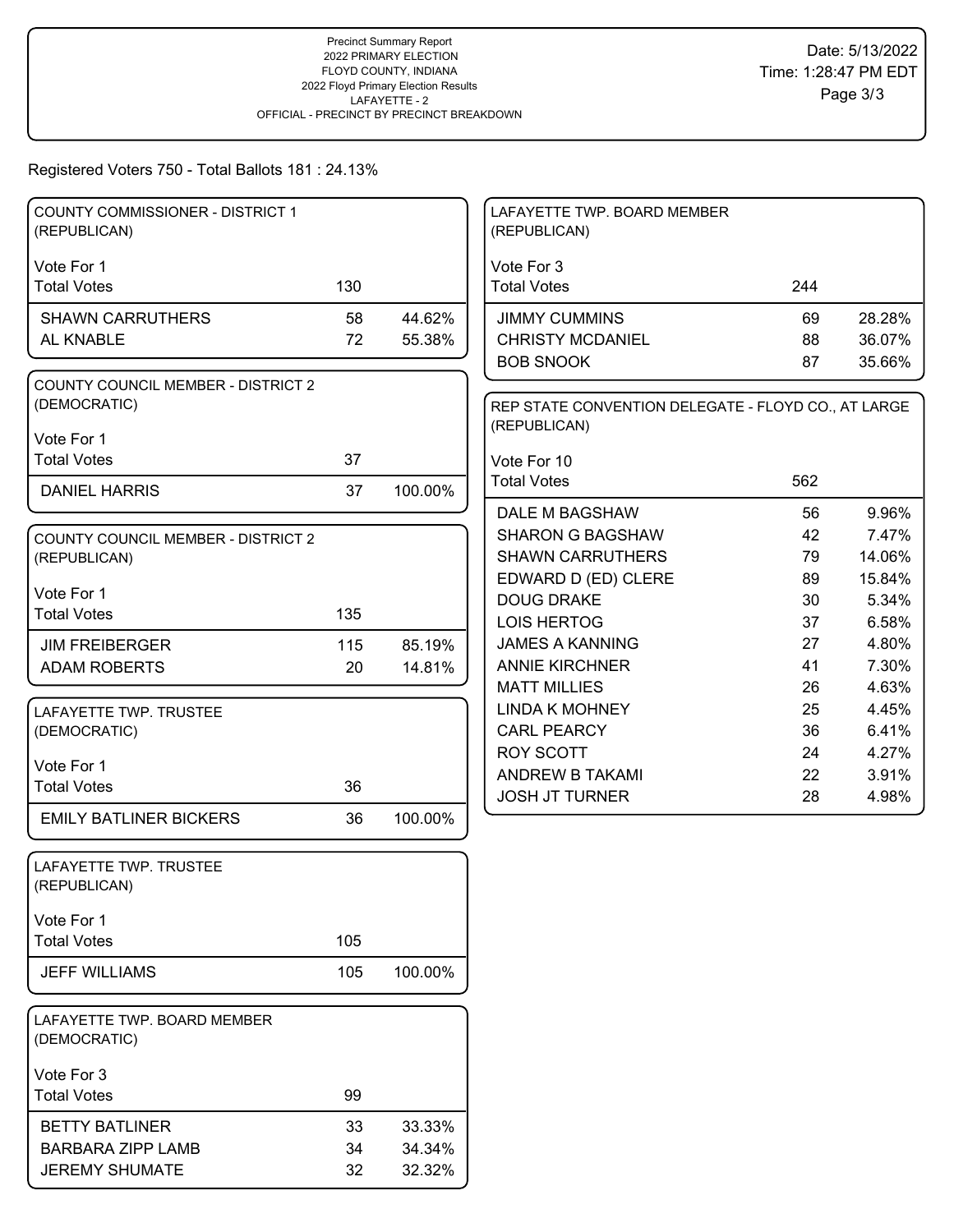# Registered Voters 672 - Total Ballots 199 : 29.61%

| Party Distribution                          |                |         | STATE SENATOR - DISTRICT 47                                     |             |         |
|---------------------------------------------|----------------|---------|-----------------------------------------------------------------|-------------|---------|
|                                             |                |         | (DEMOCRATIC)                                                    |             |         |
|                                             |                |         |                                                                 |             |         |
| <b>Total Ballots</b>                        | 199            |         | <b>Total Votes</b>                                              | $\mathbf 0$ |         |
| <b>DEMOCRATIC</b>                           | 38             | 19.10%  | NO CANDIDATE FILED                                              |             |         |
| <b>REPUBLICAN</b>                           | 161            | 80.90%  |                                                                 |             |         |
|                                             |                |         | STATE SENATOR - DISTRICT 47                                     |             |         |
| UNITED STATES SENATOR                       |                |         | (REPUBLICAN)                                                    |             |         |
| (DEMOCRATIC)                                |                |         |                                                                 |             |         |
| Vote For 1                                  |                |         | Vote For 1<br><b>Total Votes</b>                                | 140         |         |
| <b>Total Votes</b>                          | 31             |         |                                                                 |             |         |
|                                             |                |         | <b>KEVIN BOEHNLEIN</b>                                          | 102         | 72.86%  |
| THOMAS M MCDERMOTT JR                       | 31             | 100.00% | <b>GARY BYRNE</b>                                               | 38          | 27.14%  |
| UNITED STATES SENATOR                       |                |         | STATE REPRESENTATIVE - DISTRICT 72                              |             |         |
| (REPUBLICAN)                                |                |         | (DEMOCRATIC)                                                    |             |         |
|                                             |                |         |                                                                 |             |         |
| Vote For 1                                  |                |         | Vote For 1                                                      |             |         |
| <b>Total Votes</b>                          | 116            |         | <b>Total Votes</b>                                              | 35          |         |
| <b>TODD YOUNG</b>                           | 116            | 100.00% | <b>KEIL L ROARK</b>                                             | 35          | 100.00% |
|                                             |                |         |                                                                 |             |         |
| UNITED STATES REPRESENTATIVE - 9TH DISTRICT |                |         | STATE REPRESENTATIVE - DISTRICT 72                              |             |         |
| (DEMOCRATIC)                                |                |         | (REPUBLICAN)                                                    |             |         |
| Vote For 1                                  |                |         | Vote For 1                                                      |             |         |
| <b>Total Votes</b>                          | 36             |         | <b>Total Votes</b>                                              | 152         |         |
|                                             |                |         |                                                                 |             |         |
| <b>ISAK ASARE</b>                           | 15             | 41.67%  | EDWARD D (ED) CLERE                                             | 77          | 50.66%  |
| <b>D LIAM DORRIS</b>                        | 3              | 8.33%   | <b>JACKIE BRIGHT GRUBBS</b>                                     | 63          | 41.45%  |
| <b>MATTHEW FYFE</b>                         | 18             | 50.00%  | THOMAS M (TOM) JONES                                            | 12          | 7.89%   |
| UNITED STATES REPRESENTATIVE - 9TH DISTRICT |                |         |                                                                 |             |         |
| (REPUBLICAN)                                |                |         | JUDGE OF THE CIRCUIT COURT - 52ND JUDICIAL CIR.<br>(DEMOCRATIC) |             |         |
|                                             |                |         |                                                                 |             |         |
| Vote For 1                                  |                |         | Vote For 1                                                      |             |         |
| <b>Total Votes</b>                          | 152            |         | <b>Total Votes</b>                                              | 35          |         |
| <b>JIM BAKER</b>                            | 9              | 5.92%   | DANA EBERLE-PEAY                                                | 35          | 100.00% |
| <b>STU BARNES-ISRAEL</b>                    | 22             | 14.47%  |                                                                 |             |         |
| J MICHAEL DAVISSON                          | 0              | $0\%$   | JUDGE OF THE CIRCUIT COURT - 52ND JUDICIAL CIR.                 |             |         |
| <b>DAN HEIWIG</b>                           | 0              | $0\%$   | (REPUBLICAN)                                                    |             |         |
| <b>ERIN HOUCHIN</b>                         | 53             | 34.87%  |                                                                 |             |         |
| <b>D ERIC SCHANSBERG</b>                    | $\overline{7}$ | 4.61%   | Vote For 1                                                      |             |         |
| <b>MIKE SODREL</b>                          | 59             | 38.82%  | <b>Total Votes</b>                                              | 129         |         |
| <b>BILL J THOMAS</b>                        | 1              | 0.66%   | <b>JUSTIN BROWN</b>                                             | 129         | 100.00% |
| <b>BRIAN TIBBS</b>                          | 1              | 0.66%   |                                                                 |             |         |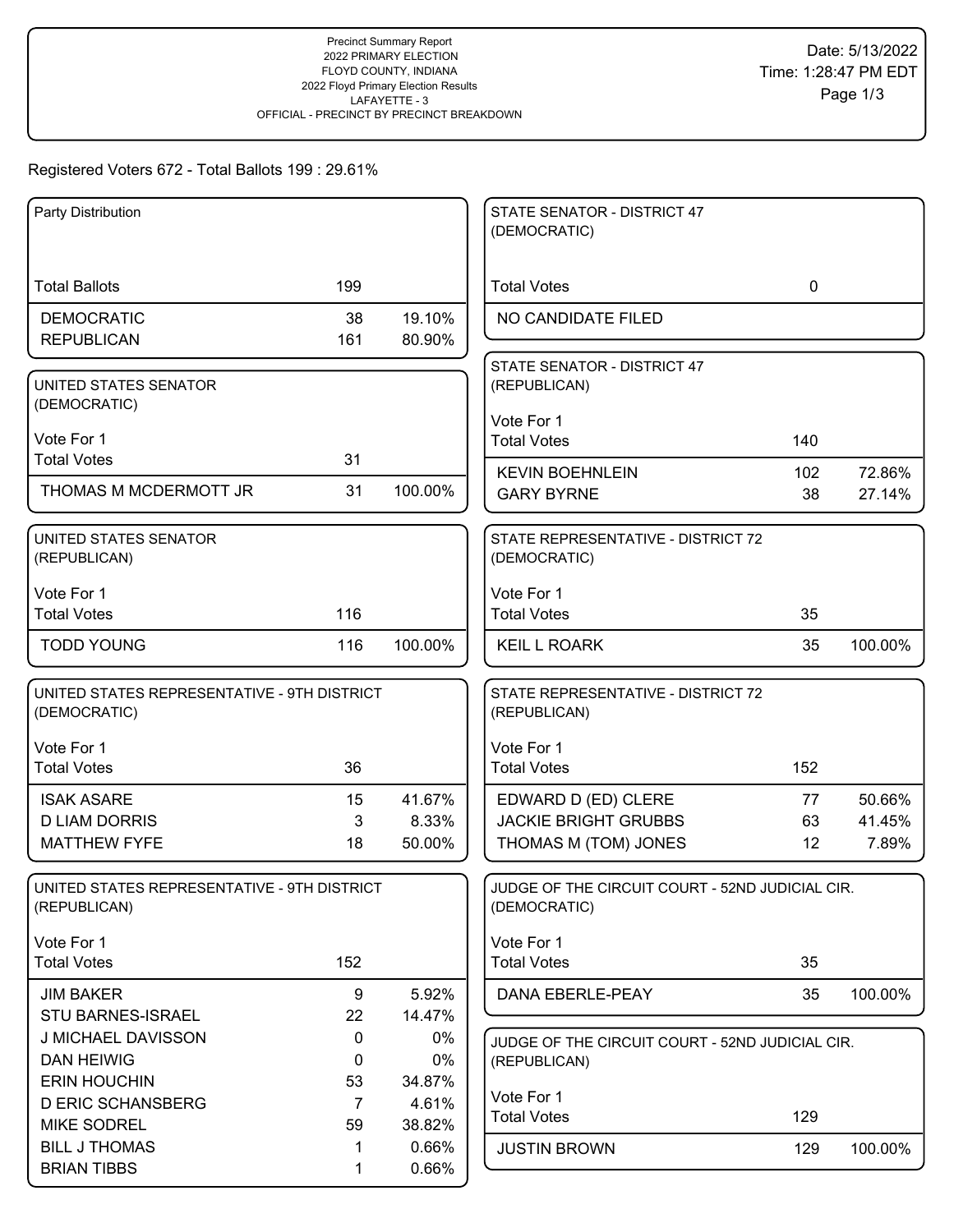# Registered Voters 672 - Total Ballots 199 : 29.61%

| PROSECUTING ATTORNEY<br>(DEMOCRATIC)       |             |         | <b>COUNTY SHERIFF</b><br>(DEMOCRATIC)            |           |                  |
|--------------------------------------------|-------------|---------|--------------------------------------------------|-----------|------------------|
|                                            |             |         |                                                  |           |                  |
| <b>Total Votes</b>                         | $\mathbf 0$ |         | Vote For 1<br><b>Total Votes</b>                 | 34        |                  |
| NO CANDIDATE FILED                         |             |         | <b>DARRELL W MILLS</b>                           | 34        | 100.00%          |
| PROSECUTING ATTORNEY<br>(REPUBLICAN)       |             |         | <b>COUNTY SHERIFF</b><br>(REPUBLICAN)            |           |                  |
| Vote For 1<br><b>Total Votes</b>           | 130         |         | Vote For 1<br><b>Total Votes</b>                 | 158       |                  |
| <b>CHRIS LANE</b>                          | 130         | 100.00% | <b>STEVE BUSH</b><br><b>SAM SARKISIAN</b>        | 56<br>102 | 35.44%<br>64.56% |
| <b>CIRCUIT COURT CLERK</b><br>(DEMOCRATIC) |             |         | <b>COUNTY ASSESSOR</b><br>(DEMOCRATIC)           |           |                  |
| <b>Total Votes</b>                         | $\mathbf 0$ |         | Vote For 1<br><b>Total Votes</b>                 | 35        |                  |
| NO CANDIDATE FILED                         |             |         | <b>PATRICIA TRISH BADGER</b>                     | 35        | 100.00%          |
| <b>CIRCUIT COURT CLERK</b><br>(REPUBLICAN) |             |         | -BYRD                                            |           |                  |
| Vote For 1                                 |             |         | <b>COUNTY ASSESSOR</b><br>(REPUBLICAN)           |           |                  |
| <b>Total Votes</b>                         | 125         |         | Vote For 1                                       |           |                  |
| <b>DANITA BURKS</b>                        | 125         | 100.00% | <b>Total Votes</b>                               | 113       |                  |
| <b>COUNTY AUDITOR</b><br>(DEMOCRATIC)      |             |         | <b>CHRIS DONES</b><br><b>JAMES W SINKS</b>       | 24<br>33  | 21.24%<br>29.20% |
|                                            |             |         | <b>TERRY L WATSON</b>                            | 56        | 49.56%           |
| <b>Total Votes</b>                         | 0           |         | COUNTY COMMISSIONER - DISTRICT 1<br>(DEMOCRATIC) |           |                  |
| NO CANDIDATE FILED                         |             |         |                                                  |           |                  |
|                                            |             |         | Vote For 1<br><b>Total Votes</b>                 | 34        |                  |
| <b>COUNTY AUDITOR</b><br>(REPUBLICAN)      |             |         |                                                  |           |                  |
|                                            |             |         | <b>TYLER P GAINES</b><br><b>CHUCK SIMONS</b>     | 18<br>16  | 52.94%<br>47.06% |
| Vote For 1<br><b>Total Votes</b>           | 113         |         |                                                  |           |                  |
| AMANDA M PAHMEIER                          | 47          | 41.59%  |                                                  |           |                  |
| <b>DIANA M TOPPING</b>                     | 66          | 58.41%  |                                                  |           |                  |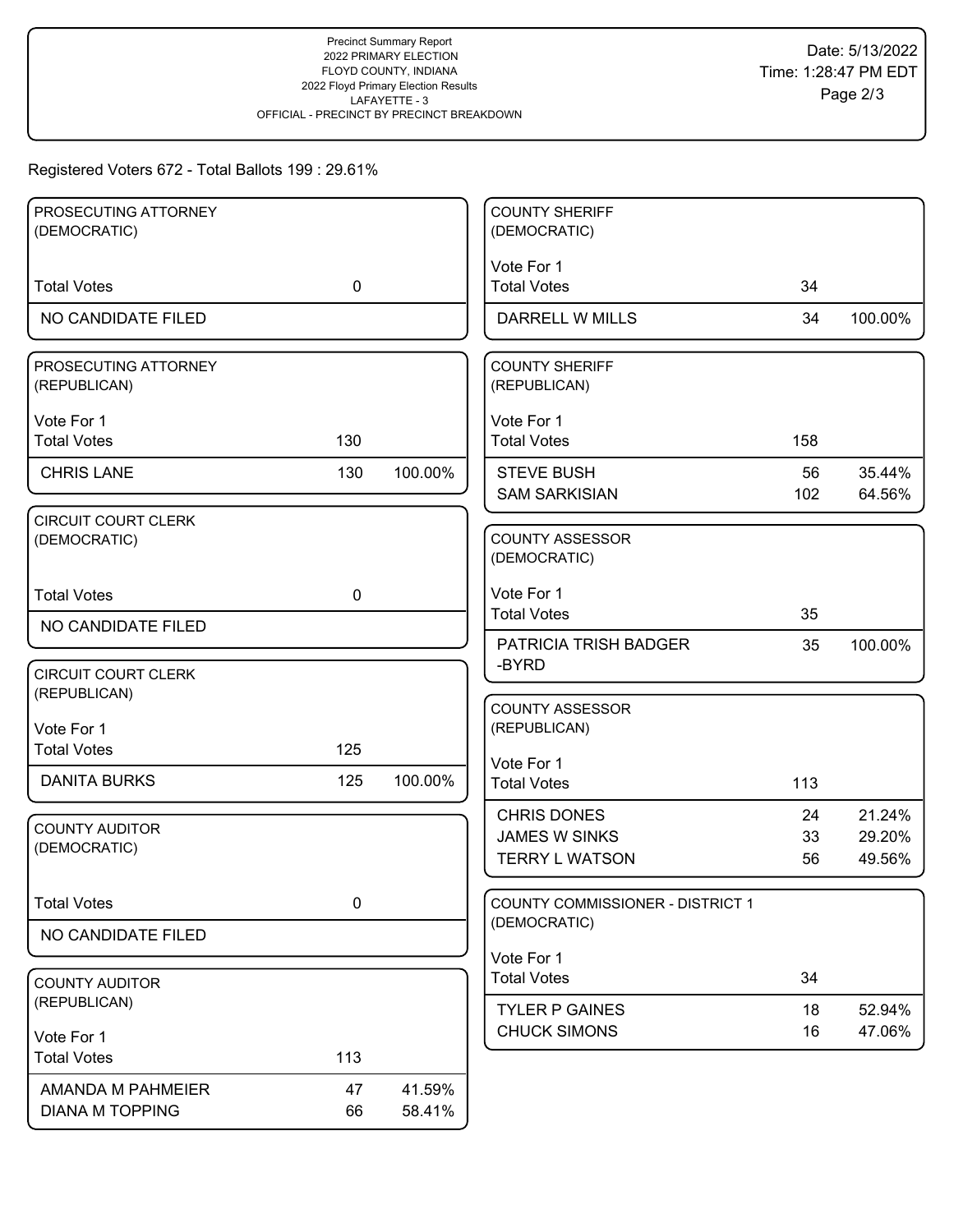# Registered Voters 672 - Total Ballots 199 : 29.61%

| <b>COUNTY COMMISSIONER - DISTRICT 1</b> |     |         | LAFAYETTE TWP. BOARD MEMBER                         |     |        |
|-----------------------------------------|-----|---------|-----------------------------------------------------|-----|--------|
| (REPUBLICAN)                            |     |         | (REPUBLICAN)                                        |     |        |
|                                         |     |         |                                                     |     |        |
| Vote For 1                              |     |         | Vote For 3                                          |     |        |
| <b>Total Votes</b>                      | 143 |         | <b>Total Votes</b>                                  | 243 |        |
| <b>SHAWN CARRUTHERS</b>                 | 55  | 38.46%  | <b>JIMMY CUMMINS</b>                                | 69  | 28.40% |
| AL KNABLE                               | 88  | 61.54%  | <b>CHRISTY MCDANIEL</b>                             | 94  | 38.68% |
|                                         |     |         | <b>BOB SNOOK</b>                                    | 80  | 32.92% |
| COUNTY COUNCIL MEMBER - DISTRICT 2      |     |         |                                                     |     |        |
| (DEMOCRATIC)                            |     |         | REP STATE CONVENTION DELEGATE - FLOYD CO., AT LARGE |     |        |
|                                         |     |         | (REPUBLICAN)                                        |     |        |
| Vote For 1                              |     |         |                                                     |     |        |
| <b>Total Votes</b>                      | 33  |         | Vote For 10                                         |     |        |
| <b>DANIEL HARRIS</b>                    | 33  | 100.00% | <b>Total Votes</b>                                  | 663 |        |
|                                         |     |         | DALE M BAGSHAW                                      | 61  | 9.20%  |
| COUNTY COUNCIL MEMBER - DISTRICT 2      |     |         | <b>SHARON G BAGSHAW</b>                             | 52  | 7.84%  |
| (REPUBLICAN)                            |     |         | <b>SHAWN CARRUTHERS</b>                             | 82  | 12.37% |
|                                         |     |         | EDWARD D (ED) CLERE                                 | 92  | 13.88% |
| Vote For 1                              |     |         | <b>DOUG DRAKE</b>                                   | 31  | 4.68%  |
| <b>Total Votes</b>                      | 146 |         | <b>LOIS HERTOG</b>                                  | 47  | 7.09%  |
| <b>JIM FREIBERGER</b>                   | 96  | 65.75%  | <b>JAMES A KANNING</b>                              | 46  | 6.94%  |
| <b>ADAM ROBERTS</b>                     | 50  | 34.25%  | <b>ANNIE KIRCHNER</b>                               | 61  | 9.20%  |
|                                         |     |         | <b>MATT MILLIES</b>                                 | 30  | 4.52%  |
| LAFAYETTE TWP. TRUSTEE                  |     |         | <b>LINDA K MOHNEY</b>                               | 19  | 2.87%  |
| (DEMOCRATIC)                            |     |         | <b>CARL PEARCY</b>                                  | 39  | 5.88%  |
|                                         |     |         | <b>ROY SCOTT</b>                                    | 21  | 3.17%  |
| Vote For 1<br><b>Total Votes</b>        | 34  |         | ANDREW B TAKAMI                                     | 36  | 5.43%  |
|                                         |     |         | <b>JOSH JT TURNER</b>                               | 46  | 6.94%  |
| <b>EMILY BATLINER BICKERS</b>           | 34  | 100.00% |                                                     |     |        |
|                                         |     |         |                                                     |     |        |
| LAFAYETTE TWP. TRUSTEE                  |     |         |                                                     |     |        |
| (REPUBLICAN)                            |     |         |                                                     |     |        |
| Vote For 1                              |     |         |                                                     |     |        |
| <b>Total Votes</b>                      | 117 |         |                                                     |     |        |
|                                         |     |         |                                                     |     |        |
| <b>JEFF WILLIAMS</b>                    | 117 | 100.00% |                                                     |     |        |
|                                         |     |         |                                                     |     |        |
| LAFAYETTE TWP. BOARD MEMBER             |     |         |                                                     |     |        |
| (DEMOCRATIC)                            |     |         |                                                     |     |        |
| Vote For 3                              |     |         |                                                     |     |        |
| <b>Total Votes</b>                      | 75  |         |                                                     |     |        |
|                                         |     |         |                                                     |     |        |
| <b>BETTY BATLINER</b>                   | 24  | 32.00%  |                                                     |     |        |
| <b>BARBARA ZIPP LAMB</b>                | 24  | 32.00%  |                                                     |     |        |
| <b>JEREMY SHUMATE</b>                   | 27  | 36.00%  |                                                     |     |        |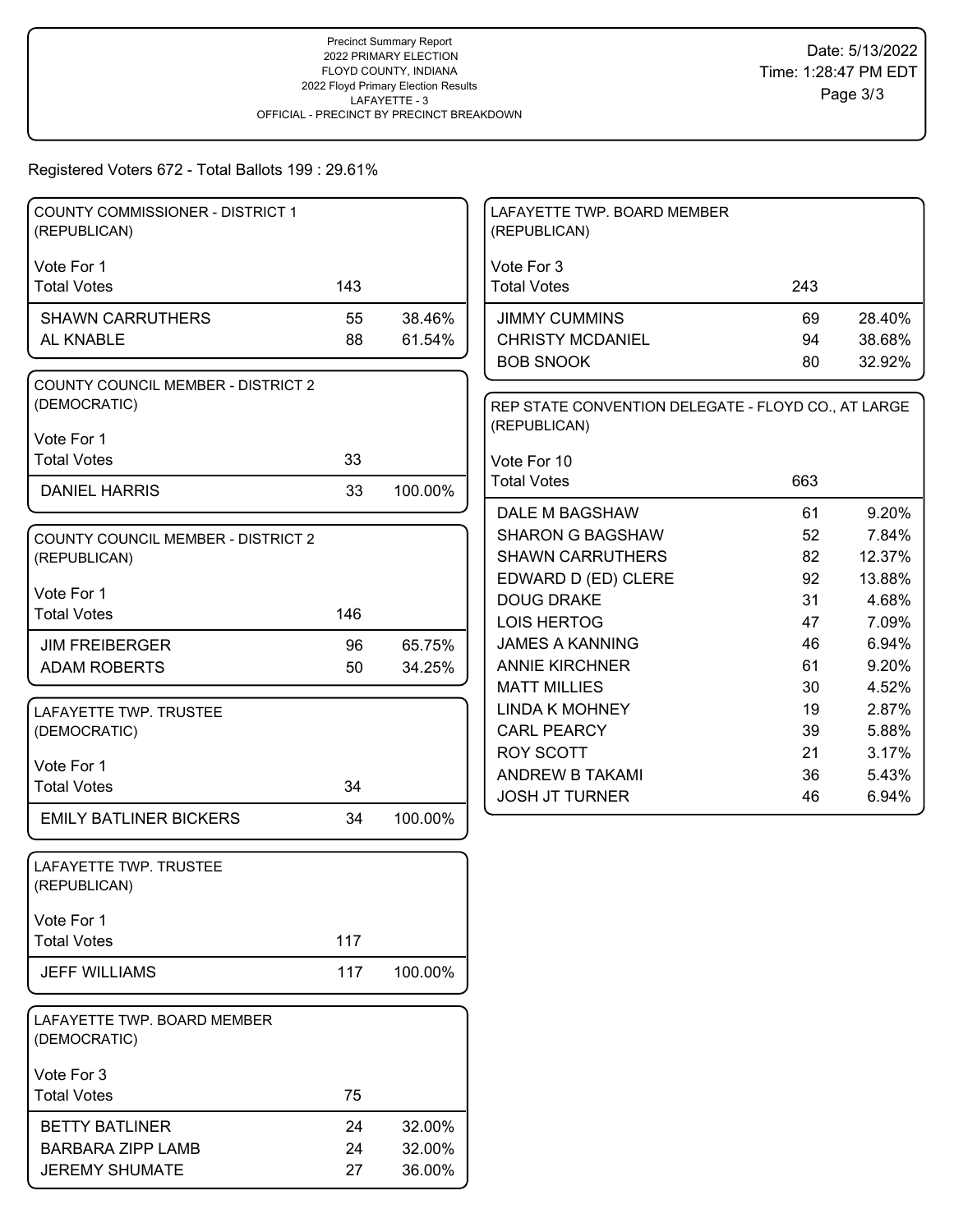# Registered Voters 969 - Total Ballots 234 : 24.15%

| Party Distribution                                          |                |         | STATE SENATOR - DISTRICT 47<br>(DEMOCRATIC)                     |              |         |
|-------------------------------------------------------------|----------------|---------|-----------------------------------------------------------------|--------------|---------|
| <b>Total Ballots</b>                                        | 234            |         | <b>Total Votes</b>                                              | $\mathbf{0}$ |         |
| <b>DEMOCRATIC</b>                                           | 54             | 23.08%  | NO CANDIDATE FILED                                              |              |         |
| <b>REPUBLICAN</b>                                           | 180            | 76.92%  |                                                                 |              |         |
| UNITED STATES SENATOR<br>(DEMOCRATIC)                       |                |         | STATE SENATOR - DISTRICT 47<br>(REPUBLICAN)                     |              |         |
|                                                             |                |         | Vote For 1                                                      |              |         |
| Vote For 1<br><b>Total Votes</b>                            | 41             |         | <b>Total Votes</b>                                              | 167          |         |
|                                                             |                |         | <b>KEVIN BOEHNLEIN</b>                                          | 109          | 65.27%  |
| THOMAS M MCDERMOTT JR                                       | 41             | 100.00% | <b>GARY BYRNE</b>                                               | 58           | 34.73%  |
| UNITED STATES SENATOR<br>(REPUBLICAN)                       |                |         | STATE REPRESENTATIVE - DISTRICT 70<br>(DEMOCRATIC)              |              |         |
| Vote For 1                                                  |                |         | Vote For 1                                                      |              |         |
| <b>Total Votes</b>                                          | 143            |         | <b>Total Votes</b>                                              | 52           |         |
| <b>TODD YOUNG</b>                                           | 143            | 100.00% | <b>JASON JOE SHEMANSKI</b>                                      | 52           | 100.00% |
| UNITED STATES REPRESENTATIVE - 9TH DISTRICT<br>(DEMOCRATIC) |                |         | STATE REPRESENTATIVE - DISTRICT 70<br>(REPUBLICAN)              |              |         |
| Vote For 1                                                  |                |         | Vote For 1                                                      |              |         |
| <b>Total Votes</b>                                          | 50             |         | <b>Total Votes</b>                                              | 145          |         |
| <b>ISAK ASARE</b>                                           | 8              | 16.00%  | <b>KAREN ENGLEMAN</b>                                           | 145          | 100.00% |
| <b>D LIAM DORRIS</b>                                        | 4              | 8.00%   |                                                                 |              |         |
| <b>MATTHEW FYFE</b>                                         | 38             | 76.00%  | JUDGE OF THE CIRCUIT COURT - 52ND JUDICIAL CIR.                 |              |         |
| UNITED STATES REPRESENTATIVE - 9TH DISTRICT                 |                |         | (DEMOCRATIC)                                                    |              |         |
| (REPUBLICAN)                                                |                |         | Vote For 1                                                      |              |         |
|                                                             |                |         | <b>Total Votes</b>                                              | 50           |         |
| Vote For 1<br><b>Total Votes</b>                            | 170            |         | DANA EBERLE-PEAY                                                | 50           | 100.00% |
| <b>JIM BAKER</b>                                            | 17             | 10.00%  |                                                                 |              |         |
| STU BARNES-ISRAEL                                           | 34             | 20.00%  | JUDGE OF THE CIRCUIT COURT - 52ND JUDICIAL CIR.<br>(REPUBLICAN) |              |         |
| J MICHAEL DAVISSON                                          | 1              | 0.59%   |                                                                 |              |         |
| <b>DAN HEIWIG</b>                                           | $\overline{2}$ | 1.18%   | Vote For 1                                                      |              |         |
| <b>ERIN HOUCHIN</b>                                         | 37             | 21.76%  | <b>Total Votes</b>                                              | 148          |         |
| <b>D ERIC SCHANSBERG</b>                                    | $\overline{7}$ | 4.12%   | <b>JUSTIN BROWN</b>                                             | 148          | 100.00% |
| <b>MIKE SODREL</b>                                          | 70             | 41.18%  |                                                                 |              |         |
| <b>BILL J THOMAS</b>                                        | 0              | $0\%$   |                                                                 |              |         |
| <b>BRIAN TIBBS</b>                                          | $\overline{2}$ | 1.18%   |                                                                 |              |         |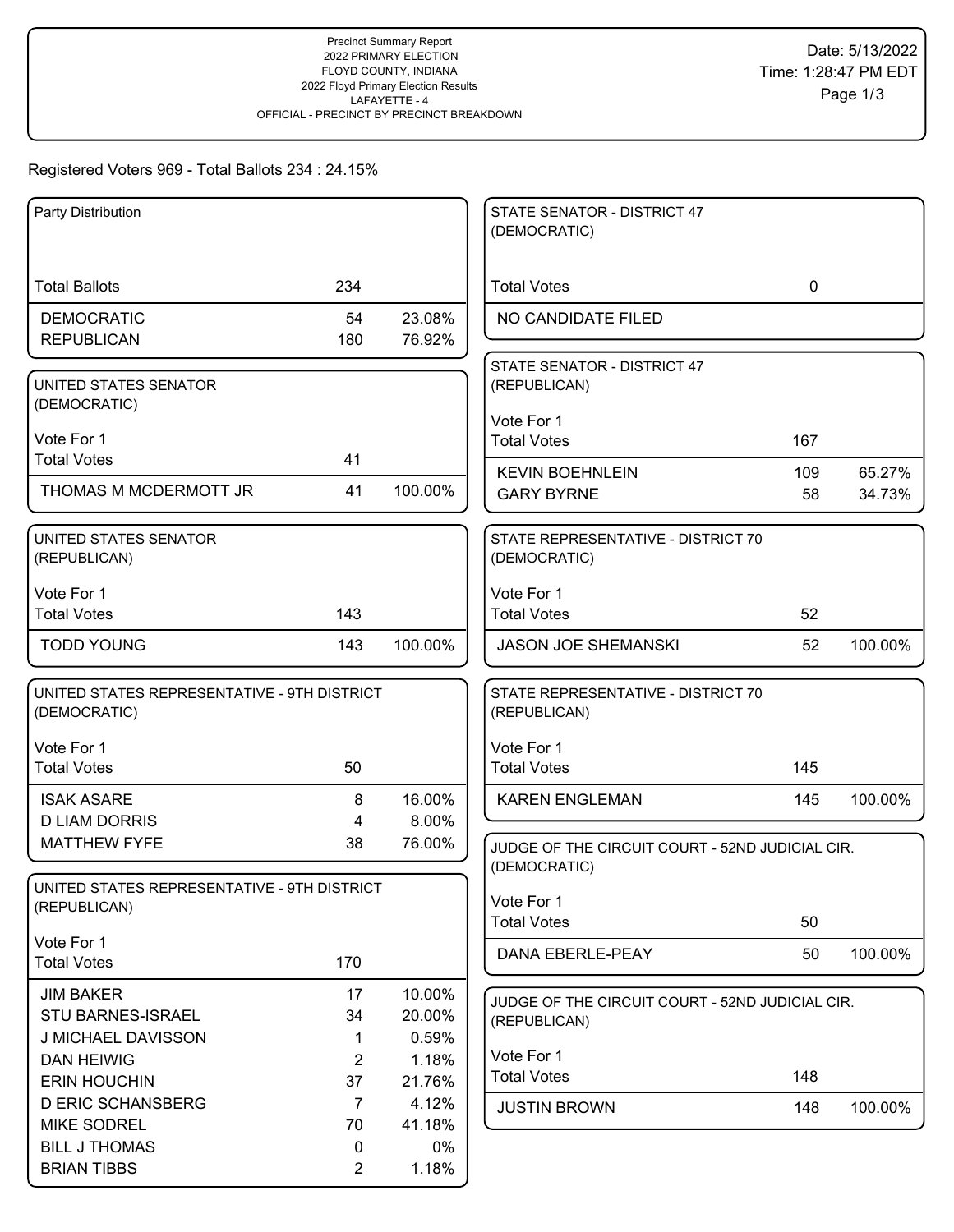# Registered Voters 969 - Total Ballots 234 : 24.15%

| PROSECUTING ATTORNEY                       |             |         | <b>COUNTY SHERIFF</b>                     |           |                  |
|--------------------------------------------|-------------|---------|-------------------------------------------|-----------|------------------|
| (DEMOCRATIC)                               |             |         | (DEMOCRATIC)                              |           |                  |
|                                            |             |         | Vote For 1                                |           |                  |
| <b>Total Votes</b>                         | $\mathbf 0$ |         | <b>Total Votes</b>                        | 51        |                  |
| NO CANDIDATE FILED                         |             |         | <b>DARRELL W MILLS</b>                    | 51        | 100.00%          |
| PROSECUTING ATTORNEY<br>(REPUBLICAN)       |             |         | <b>COUNTY SHERIFF</b><br>(REPUBLICAN)     |           |                  |
| Vote For 1                                 |             |         | Vote For 1                                |           |                  |
| <b>Total Votes</b>                         | 154         |         | <b>Total Votes</b>                        | 171       |                  |
| <b>CHRIS LANE</b>                          | 154         | 100.00% | <b>STEVE BUSH</b><br><b>SAM SARKISIAN</b> | 60<br>111 | 35.09%<br>64.91% |
| <b>CIRCUIT COURT CLERK</b>                 |             |         |                                           |           |                  |
| (DEMOCRATIC)                               |             |         | <b>COUNTY ASSESSOR</b><br>(DEMOCRATIC)    |           |                  |
| <b>Total Votes</b>                         | $\mathbf 0$ |         | Vote For 1<br><b>Total Votes</b>          | 50        |                  |
| NO CANDIDATE FILED                         |             |         |                                           |           |                  |
|                                            |             |         | PATRICIA TRISH BADGER<br>-BYRD            | 50        | 100.00%          |
| <b>CIRCUIT COURT CLERK</b><br>(REPUBLICAN) |             |         |                                           |           |                  |
|                                            |             |         | <b>COUNTY ASSESSOR</b>                    |           |                  |
| Vote For 1                                 |             |         | (REPUBLICAN)                              |           |                  |
| <b>Total Votes</b>                         | 152         |         | Vote For 1                                |           |                  |
| <b>DANITA BURKS</b>                        | 152         | 100.00% | <b>Total Votes</b>                        | 152       |                  |
| <b>COUNTY AUDITOR</b>                      |             |         | <b>CHRIS DONES</b>                        | 40        | 26.32%           |
| (DEMOCRATIC)                               |             |         | <b>JAMES W SINKS</b>                      | 28        | 18.42%           |
|                                            |             |         | <b>TERRY L WATSON</b>                     | 84        | 55.26%           |
| <b>Total Votes</b>                         | 0           |         | COUNTY COMMISSIONER - DISTRICT 1          |           |                  |
| NO CANDIDATE FILED                         |             |         | (DEMOCRATIC)                              |           |                  |
|                                            |             |         | Vote For 1                                |           |                  |
| <b>COUNTY AUDITOR</b>                      |             |         | <b>Total Votes</b>                        | 48        |                  |
| (REPUBLICAN)                               |             |         | <b>TYLER P GAINES</b>                     | 18        | 37.50%           |
| Vote For 1                                 |             |         | <b>CHUCK SIMONS</b>                       | 30        | 62.50%           |
| <b>Total Votes</b>                         | 145         |         |                                           |           |                  |
| AMANDA M PAHMEIER                          | 49          | 33.79%  |                                           |           |                  |
| <b>DIANA M TOPPING</b>                     | 96          | 66.21%  |                                           |           |                  |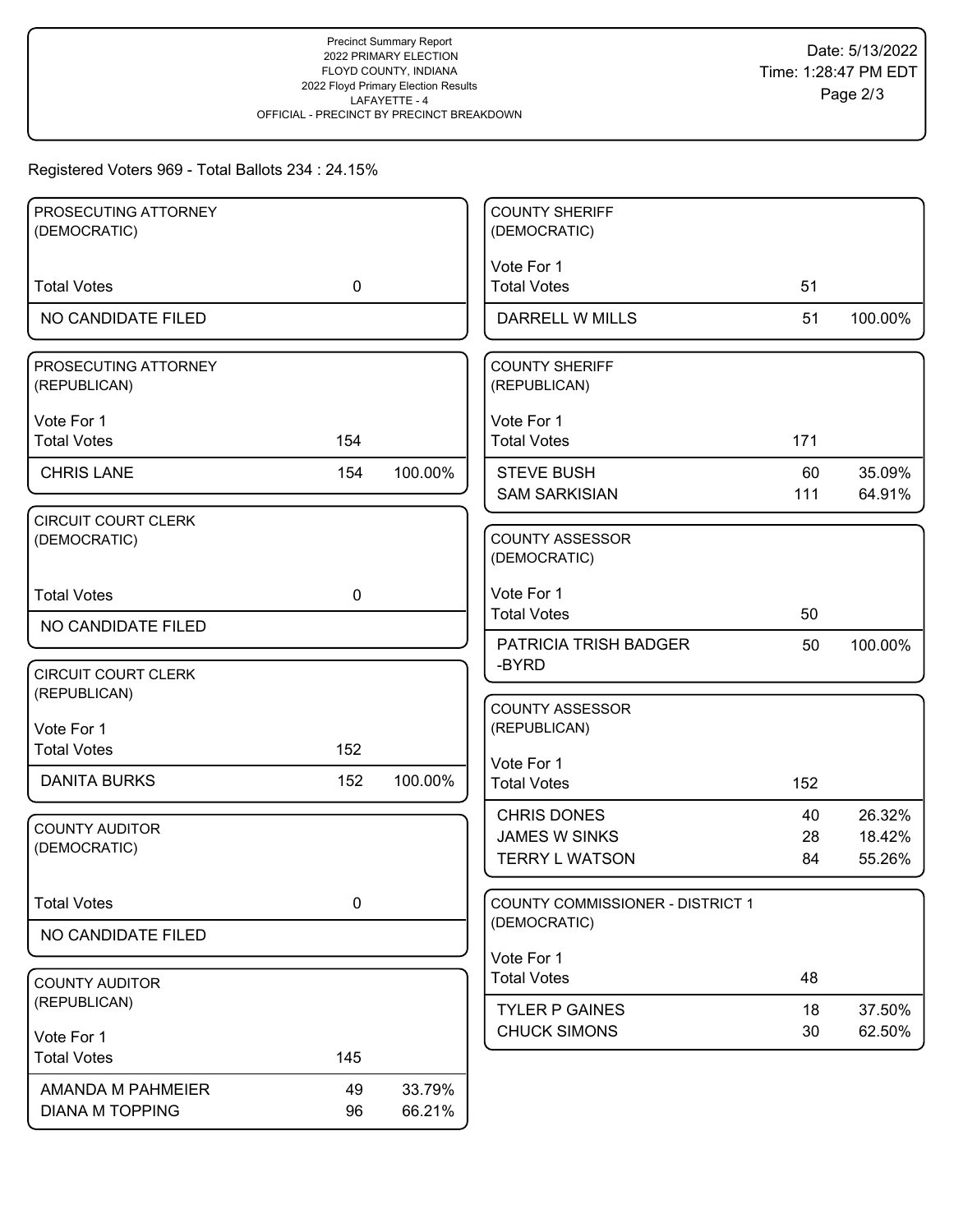# Registered Voters 969 - Total Ballots 234 : 24.15%

| COUNTY COMMISSIONER - DISTRICT 1<br>(REPUBLICAN)          |     |         | LAFAYETTE TWP. BOARD MEMBER<br>(REPUBLICAN)                         |          |                |
|-----------------------------------------------------------|-----|---------|---------------------------------------------------------------------|----------|----------------|
|                                                           |     |         |                                                                     |          |                |
| Vote For 1<br><b>Total Votes</b>                          | 170 |         | Vote For 3<br><b>Total Votes</b>                                    | 318      |                |
| <b>SHAWN CARRUTHERS</b>                                   | 64  | 37.65%  | <b>JIMMY CUMMINS</b>                                                | 98       | 30.82%         |
| AL KNABLE                                                 | 106 | 62.35%  | <b>CHRISTY MCDANIEL</b>                                             | 119      | 37.42%         |
|                                                           |     |         | <b>BOB SNOOK</b>                                                    | 101      | 31.76%         |
| <b>COUNTY COUNCIL MEMBER - DISTRICT 2</b><br>(DEMOCRATIC) |     |         |                                                                     |          |                |
| Vote For 1                                                |     |         | REP STATE CONVENTION DELEGATE - FLOYD CO., AT LARGE<br>(REPUBLICAN) |          |                |
| <b>Total Votes</b>                                        | 48  |         | Vote For 10                                                         |          |                |
|                                                           |     |         | <b>Total Votes</b>                                                  | 798      |                |
| <b>DANIEL HARRIS</b>                                      | 48  | 100.00% |                                                                     |          |                |
|                                                           |     |         | <b>DALE M BAGSHAW</b>                                               | 63       | 7.89%          |
| <b>COUNTY COUNCIL MEMBER - DISTRICT 2</b>                 |     |         | <b>SHARON G BAGSHAW</b>                                             | 59       | 7.39%          |
| (REPUBLICAN)                                              |     |         | <b>SHAWN CARRUTHERS</b>                                             | 94       | 11.78%         |
| Vote For 1                                                |     |         | EDWARD D (ED) CLERE                                                 | 100      | 12.53%         |
| <b>Total Votes</b>                                        | 171 |         | <b>DOUG DRAKE</b>                                                   | 49       | 6.14%          |
|                                                           |     |         | <b>LOIS HERTOG</b>                                                  | 58       | 7.27%          |
| <b>JIM FREIBERGER</b>                                     | 121 | 70.76%  | <b>JAMES A KANNING</b>                                              | 52       | 6.52%          |
| <b>ADAM ROBERTS</b>                                       | 50  | 29.24%  | <b>ANNIE KIRCHNER</b>                                               | 70       | 8.77%          |
|                                                           |     |         | <b>MATT MILLIES</b>                                                 | 50       | 6.27%          |
| LAFAYETTE TWP. TRUSTEE                                    |     |         | <b>LINDA K MOHNEY</b>                                               | 31       | 3.88%          |
| (DEMOCRATIC)                                              |     |         | <b>CARL PEARCY</b>                                                  | 47       | 5.89%          |
| Vote For 1                                                |     |         | <b>ROY SCOTT</b>                                                    | 38       | 4.76%          |
| <b>Total Votes</b>                                        | 50  |         | ANDREW B TAKAMI<br><b>JOSH JT TURNER</b>                            | 33<br>54 | 4.14%<br>6.77% |
| <b>EMILY BATLINER BICKERS</b>                             | 50  | 100.00% |                                                                     |          |                |
| LAFAYETTE TWP. TRUSTEE<br>(REPUBLICAN)                    |     |         |                                                                     |          |                |
| Vote For 1                                                |     |         |                                                                     |          |                |
| <b>Total Votes</b>                                        | 148 |         |                                                                     |          |                |
| <b>JEFF WILLIAMS</b>                                      | 148 | 100.00% |                                                                     |          |                |
| LAFAYETTE TWP. BOARD MEMBER<br>(DEMOCRATIC)               |     |         |                                                                     |          |                |
| Vote For 3                                                |     |         |                                                                     |          |                |
| <b>Total Votes</b>                                        | 112 |         |                                                                     |          |                |
| <b>BETTY BATLINER</b>                                     | 37  | 33.04%  |                                                                     |          |                |
| <b>BARBARA ZIPP LAMB</b>                                  | 40  | 35.71%  |                                                                     |          |                |
| <b>JEREMY SHUMATE</b>                                     | 35  | 31.25%  |                                                                     |          |                |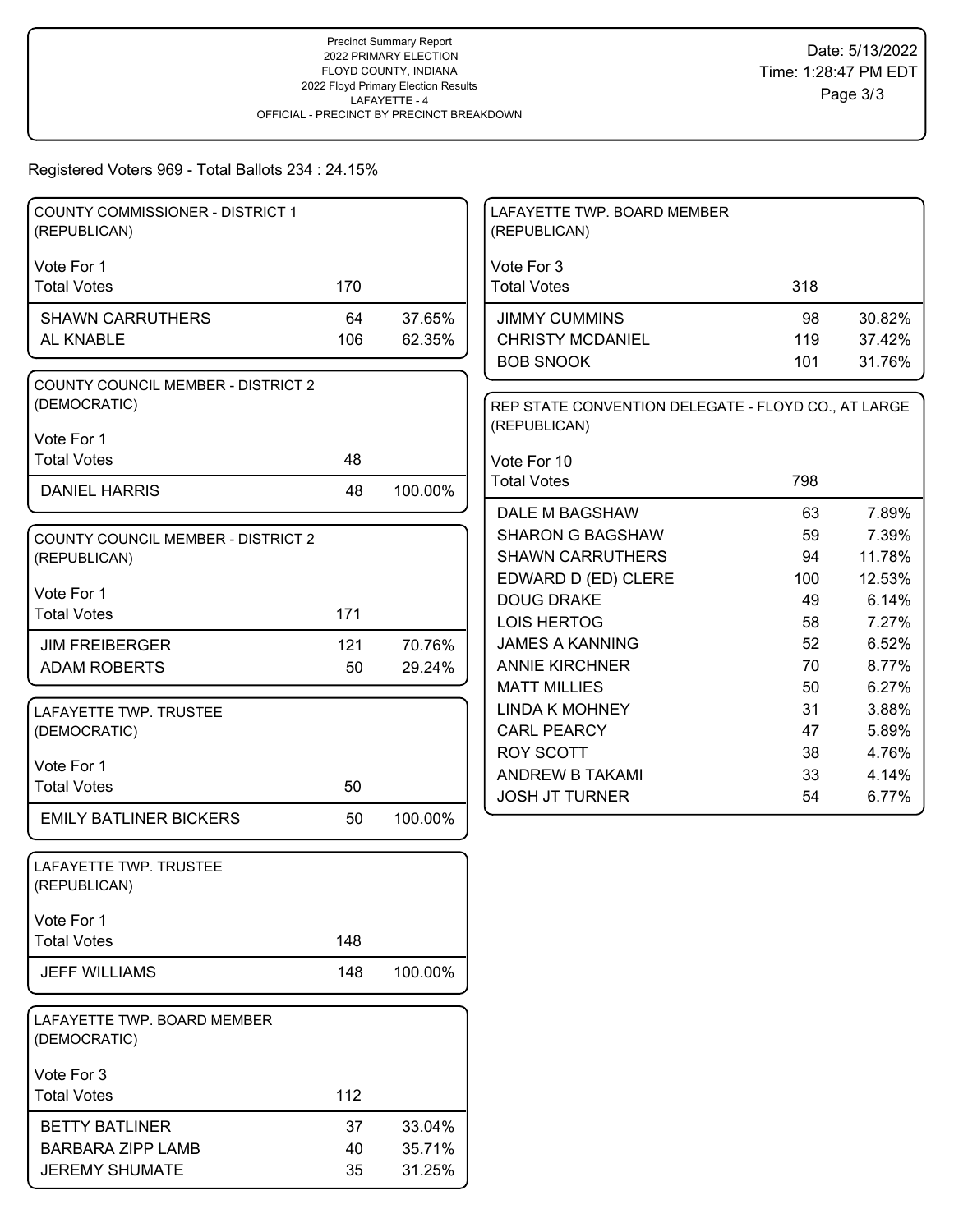# Registered Voters 1,373 - Total Ballots 330 : 24.03%

| Party Distribution                                          |                |         | STATE SENATOR - DISTRICT 47<br>(DEMOCRATIC)                     |             |         |
|-------------------------------------------------------------|----------------|---------|-----------------------------------------------------------------|-------------|---------|
|                                                             |                |         |                                                                 |             |         |
|                                                             |                |         |                                                                 |             |         |
| <b>Total Ballots</b>                                        | 330            |         | <b>Total Votes</b>                                              | $\mathbf 0$ |         |
| <b>DEMOCRATIC</b>                                           | 71             | 21.52%  | NO CANDIDATE FILED                                              |             |         |
| <b>REPUBLICAN</b>                                           | 259            | 78.48%  |                                                                 |             |         |
|                                                             |                |         | STATE SENATOR - DISTRICT 47                                     |             |         |
| UNITED STATES SENATOR                                       |                |         | (REPUBLICAN)                                                    |             |         |
| (DEMOCRATIC)                                                |                |         | Vote For 1                                                      |             |         |
| Vote For 1                                                  |                |         | <b>Total Votes</b>                                              | 243         |         |
| <b>Total Votes</b>                                          | 64             |         |                                                                 |             |         |
| THOMAS M MCDERMOTT JR                                       | 64             | 100.00% | <b>KEVIN BOEHNLEIN</b>                                          | 167         | 68.72%  |
|                                                             |                |         | <b>GARY BYRNE</b>                                               | 76          | 31.28%  |
| UNITED STATES SENATOR                                       |                |         | STATE REPRESENTATIVE - DISTRICT 72                              |             |         |
| (REPUBLICAN)                                                |                |         | (DEMOCRATIC)                                                    |             |         |
|                                                             |                |         |                                                                 |             |         |
| Vote For 1                                                  |                |         | Vote For 1                                                      |             |         |
| <b>Total Votes</b>                                          | 210            |         | <b>Total Votes</b>                                              | 63          |         |
| <b>TODD YOUNG</b>                                           | 210            | 100.00% | <b>KEIL L ROARK</b>                                             | 63          | 100.00% |
|                                                             |                |         |                                                                 |             |         |
| UNITED STATES REPRESENTATIVE - 9TH DISTRICT                 |                |         | STATE REPRESENTATIVE - DISTRICT 72                              |             |         |
| (DEMOCRATIC)                                                |                |         | (REPUBLICAN)                                                    |             |         |
| Vote For 1                                                  |                |         | Vote For 1                                                      |             |         |
| <b>Total Votes</b>                                          | 64             |         | <b>Total Votes</b>                                              | 249         |         |
|                                                             |                |         |                                                                 |             |         |
| <b>ISAK ASARE</b>                                           | 20             | 31.25%  | EDWARD D (ED) CLERE                                             | 112         | 44.98%  |
| <b>D LIAM DORRIS</b>                                        | 5              | 7.81%   | <b>JACKIE BRIGHT GRUBBS</b>                                     | 114         | 45.78%  |
| <b>MATTHEW FYFE</b>                                         | 39             | 60.94%  | THOMAS M (TOM) JONES                                            | 23          | 9.24%   |
|                                                             |                |         |                                                                 |             |         |
| UNITED STATES REPRESENTATIVE - 9TH DISTRICT<br>(REPUBLICAN) |                |         | JUDGE OF THE CIRCUIT COURT - 52ND JUDICIAL CIR.<br>(DEMOCRATIC) |             |         |
|                                                             |                |         |                                                                 |             |         |
| Vote For 1                                                  |                |         | Vote For 1                                                      |             |         |
| <b>Total Votes</b>                                          | 245            |         | <b>Total Votes</b>                                              | 67          |         |
| <b>JIM BAKER</b>                                            | 19             | 7.76%   | DANA EBERLE-PEAY                                                | 67          | 100.00% |
| STU BARNES-ISRAEL                                           | 31             | 12.65%  |                                                                 |             |         |
| J MICHAEL DAVISSON                                          | 1              | 0.41%   | JUDGE OF THE CIRCUIT COURT - 52ND JUDICIAL CIR.                 |             |         |
| <b>DAN HEIWIG</b>                                           | 1              | 0.41%   | (REPUBLICAN)                                                    |             |         |
| <b>ERIN HOUCHIN</b>                                         | 76             | 31.02%  |                                                                 |             |         |
| <b>D ERIC SCHANSBERG</b>                                    | 20             | 8.16%   | Vote For 1                                                      |             |         |
| <b>MIKE SODREL</b>                                          | 89             | 36.33%  | <b>Total Votes</b>                                              | 224         |         |
| <b>BILL J THOMAS</b>                                        | $\overline{2}$ | 0.82%   | <b>JUSTIN BROWN</b>                                             | 224         | 100.00% |
| <b>BRIAN TIBBS</b>                                          | 6              | 2.45%   |                                                                 |             |         |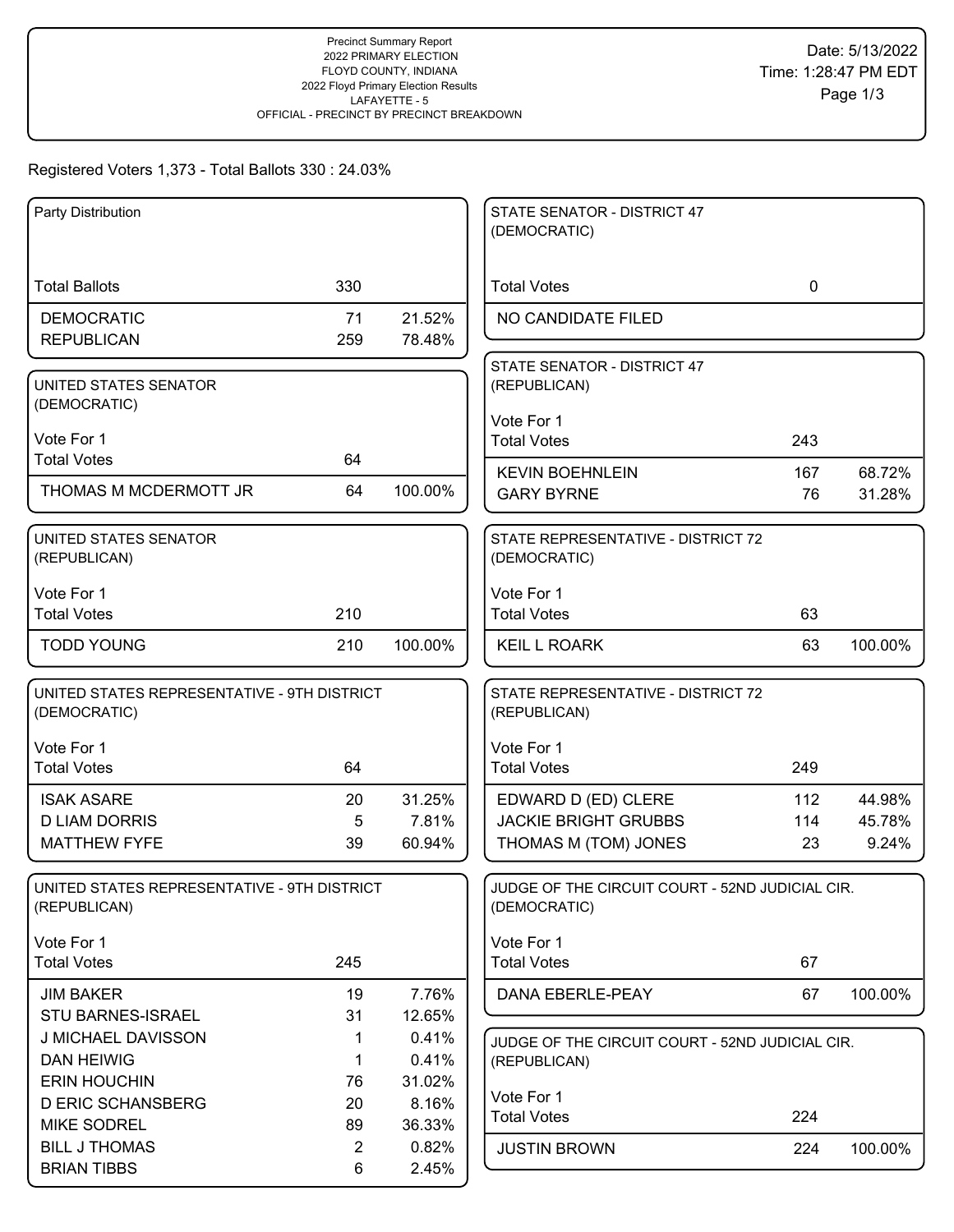# Registered Voters 1,373 - Total Ballots 330 : 24.03%

| PROSECUTING ATTORNEY<br>(DEMOCRATIC)        |             |                  | <b>COUNTY SHERIFF</b><br>(DEMOCRATIC)                               |                 |                            |
|---------------------------------------------|-------------|------------------|---------------------------------------------------------------------|-----------------|----------------------------|
|                                             |             |                  |                                                                     |                 |                            |
| <b>Total Votes</b>                          | $\mathbf 0$ |                  | Vote For 1<br><b>Total Votes</b>                                    | 65              |                            |
| NO CANDIDATE FILED                          |             |                  | <b>DARRELL W MILLS</b>                                              | 65              | 100.00%                    |
| PROSECUTING ATTORNEY<br>(REPUBLICAN)        |             |                  | <b>COUNTY SHERIFF</b><br>(REPUBLICAN)                               |                 |                            |
| Vote For 1<br><b>Total Votes</b>            | 227         |                  | Vote For 1<br><b>Total Votes</b>                                    | 253             |                            |
| <b>CHRIS LANE</b>                           | 227         | 100.00%          | <b>STEVE BUSH</b><br><b>SAM SARKISIAN</b>                           | 123<br>130      | 48.62%<br>51.38%           |
| <b>CIRCUIT COURT CLERK</b><br>(DEMOCRATIC)  |             |                  | <b>COUNTY ASSESSOR</b><br>(DEMOCRATIC)                              |                 |                            |
| <b>Total Votes</b>                          | $\mathbf 0$ |                  | Vote For 1<br><b>Total Votes</b>                                    | 65              |                            |
| NO CANDIDATE FILED                          |             |                  | <b>PATRICIA TRISH BADGER</b>                                        | 65              | 100.00%                    |
| <b>CIRCUIT COURT CLERK</b><br>(REPUBLICAN)  |             |                  | -BYRD                                                               |                 |                            |
| Vote For 1<br><b>Total Votes</b>            | 220         |                  | <b>COUNTY ASSESSOR</b><br>(REPUBLICAN)                              |                 |                            |
| <b>DANITA BURKS</b>                         | 220         | 100.00%          | Vote For 1<br><b>Total Votes</b>                                    | 214             |                            |
| <b>COUNTY AUDITOR</b><br>(DEMOCRATIC)       |             |                  | <b>CHRIS DONES</b><br><b>JAMES W SINKS</b><br><b>TERRY L WATSON</b> | 58<br>40<br>116 | 27.10%<br>18.69%<br>54.21% |
| <b>Total Votes</b>                          | 0           |                  | <b>COUNTY COMMISSIONER - DISTRICT 1</b><br>(DEMOCRATIC)             |                 |                            |
| NO CANDIDATE FILED                          |             |                  | Vote For 1                                                          |                 |                            |
| <b>COUNTY AUDITOR</b>                       |             |                  | <b>Total Votes</b>                                                  | 66              |                            |
| (REPUBLICAN)<br>Vote For 1                  |             |                  | <b>TYLER P GAINES</b><br><b>CHUCK SIMONS</b>                        | 35<br>31        | 53.03%<br>46.97%           |
| <b>Total Votes</b>                          | 216         |                  |                                                                     |                 |                            |
| AMANDA M PAHMEIER<br><b>DIANA M TOPPING</b> | 90<br>126   | 41.67%<br>58.33% |                                                                     |                 |                            |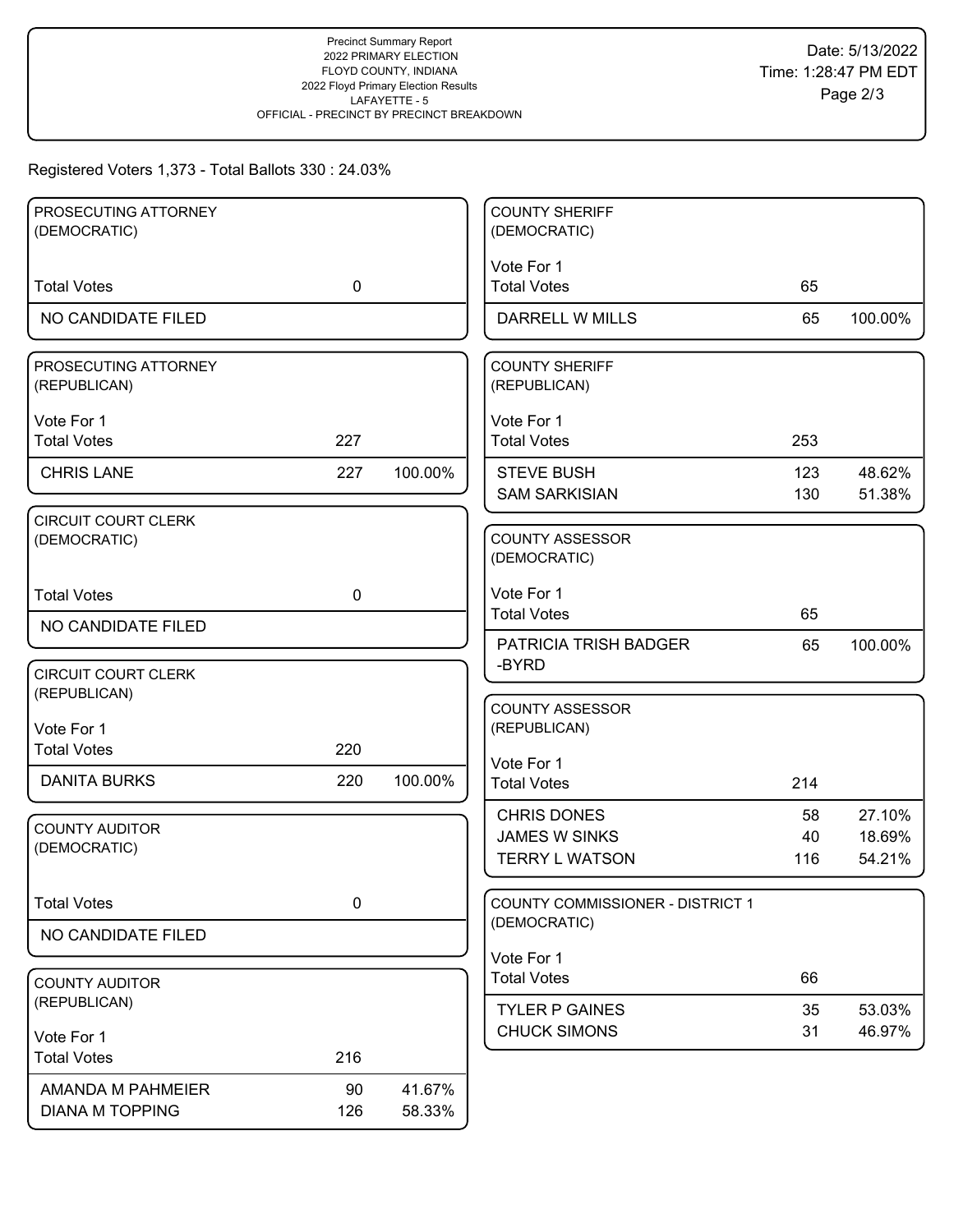#### Registered Voters 1,373 - Total Ballots 330 : 24.03%

| <b>COUNTY COMMISSIONER - DISTRICT 1</b><br>(REPUBLICAN) |     |         | LAFAYETTE TWP. BOARD MEMBER<br>(REPUBLICAN)         |       |        |
|---------------------------------------------------------|-----|---------|-----------------------------------------------------|-------|--------|
| Vote For 1                                              |     |         | Vote For 3                                          |       |        |
| <b>Total Votes</b>                                      | 243 |         | <b>Total Votes</b>                                  | 443   |        |
| <b>SHAWN CARRUTHERS</b>                                 | 102 | 41.98%  | <b>JIMMY CUMMINS</b>                                | 142   | 32.05% |
| AL KNABLE                                               | 141 | 58.02%  | <b>CHRISTY MCDANIEL</b>                             | 170   | 38.37% |
|                                                         |     |         | <b>BOB SNOOK</b>                                    | 131   | 29.57% |
| COUNTY COUNCIL MEMBER - DISTRICT 2                      |     |         |                                                     |       |        |
| (DEMOCRATIC)                                            |     |         | REP STATE CONVENTION DELEGATE - FLOYD CO., AT LARGE |       |        |
| Vote For 1                                              |     |         | (REPUBLICAN)                                        |       |        |
| <b>Total Votes</b>                                      | 64  |         | Vote For 10                                         |       |        |
|                                                         |     |         | <b>Total Votes</b>                                  | 1,130 |        |
| <b>DANIEL HARRIS</b>                                    | 64  | 100.00% |                                                     |       |        |
|                                                         |     |         | DALE M BAGSHAW                                      | 87    | 7.70%  |
| <b>COUNTY COUNCIL MEMBER - DISTRICT 2</b>               |     |         | <b>SHARON G BAGSHAW</b>                             | 77    | 6.81%  |
| (REPUBLICAN)                                            |     |         | <b>SHAWN CARRUTHERS</b>                             | 142   | 12.57% |
| Vote For 1                                              |     |         | EDWARD D (ED) CLERE                                 | 139   | 12.30% |
| <b>Total Votes</b>                                      | 247 |         | <b>DOUG DRAKE</b>                                   | 72    | 6.37%  |
|                                                         |     |         | LOIS HERTOG                                         | 78    | 6.90%  |
| <b>JIM FREIBERGER</b>                                   | 165 | 66.80%  | <b>JAMES A KANNING</b>                              | 73    | 6.46%  |
| <b>ADAM ROBERTS</b>                                     | 82  | 33.20%  | <b>ANNIE KIRCHNER</b>                               | 99    | 8.76%  |
|                                                         |     |         | <b>MATT MILLIES</b>                                 | 63    | 5.58%  |
| LAFAYETTE TWP. TRUSTEE                                  |     |         | <b>LINDA K MOHNEY</b>                               | 57    | 5.04%  |
| (DEMOCRATIC)                                            |     |         | <b>CARL PEARCY</b>                                  | 54    | 4.78%  |
| Vote For 1                                              |     |         | <b>ROY SCOTT</b>                                    | 49    | 4.34%  |
| <b>Total Votes</b>                                      | 65  |         | ANDREW B TAKAMI                                     | 45    | 3.98%  |
|                                                         |     |         | <b>JOSH JT TURNER</b>                               | 95    | 8.41%  |
| <b>EMILY BATLINER BICKERS</b>                           | 65  | 100.00% |                                                     |       |        |
| LAFAYETTE TWP. TRUSTEE                                  |     |         |                                                     |       |        |
| (REPUBLICAN)                                            |     |         |                                                     |       |        |
| Vote For 1                                              |     |         |                                                     |       |        |
| <b>Total Votes</b>                                      | 217 |         |                                                     |       |        |
| <b>JEFF WILLIAMS</b>                                    | 217 | 100.00% |                                                     |       |        |
| LAFAYETTE TWP. BOARD MEMBER                             |     |         |                                                     |       |        |
| (DEMOCRATIC)                                            |     |         |                                                     |       |        |
| Vote For 3                                              |     |         |                                                     |       |        |
| <b>Total Votes</b>                                      | 149 |         |                                                     |       |        |
| <b>BETTY BATLINER</b>                                   | 56  | 37.58%  |                                                     |       |        |
| <b>BARBARA ZIPP LAMB</b>                                | 48  | 32.21%  |                                                     |       |        |
| <b>JEREMY SHUMATE</b>                                   | 45  | 30.20%  |                                                     |       |        |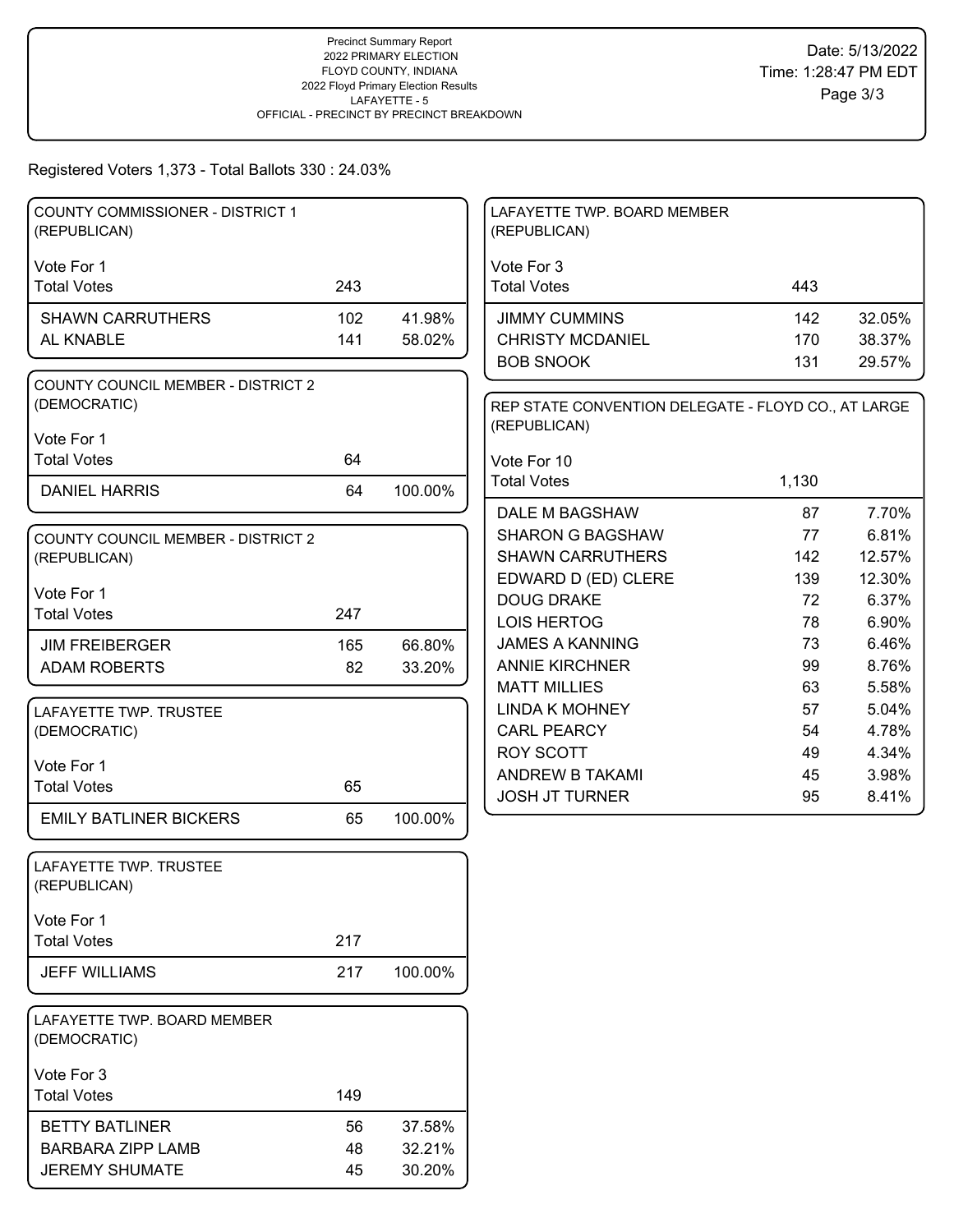# Registered Voters 783 - Total Ballots 213 : 27.20%

| Party Distribution                                          |                |                  | STATE SENATOR - DISTRICT 47<br>(DEMOCRATIC)                     |             |                  |
|-------------------------------------------------------------|----------------|------------------|-----------------------------------------------------------------|-------------|------------------|
|                                                             |                |                  |                                                                 |             |                  |
| <b>Total Ballots</b>                                        | 213            |                  | <b>Total Votes</b>                                              | $\mathbf 0$ |                  |
| <b>DEMOCRATIC</b>                                           | 44             | 20.66%           | NO CANDIDATE FILED                                              |             |                  |
| <b>REPUBLICAN</b>                                           | 169            | 79.34%           |                                                                 |             |                  |
| UNITED STATES SENATOR                                       |                |                  | STATE SENATOR - DISTRICT 47<br>(REPUBLICAN)                     |             |                  |
| (DEMOCRATIC)                                                |                |                  |                                                                 |             |                  |
| Vote For 1                                                  |                |                  | Vote For 1<br><b>Total Votes</b>                                | 157         |                  |
| <b>Total Votes</b>                                          | 39             |                  |                                                                 |             |                  |
| THOMAS M MCDERMOTT JR                                       | 39             | 100.00%          | <b>KEVIN BOEHNLEIN</b><br><b>GARY BYRNE</b>                     | 88<br>69    | 56.05%<br>43.95% |
|                                                             |                |                  |                                                                 |             |                  |
| UNITED STATES SENATOR                                       |                |                  | STATE REPRESENTATIVE - DISTRICT 72                              |             |                  |
| (REPUBLICAN)                                                |                |                  | (DEMOCRATIC)                                                    |             |                  |
| Vote For 1                                                  |                |                  | Vote For 1                                                      |             |                  |
| <b>Total Votes</b>                                          | 141            |                  | <b>Total Votes</b>                                              | 39          |                  |
| <b>TODD YOUNG</b>                                           | 141            | 100.00%          | <b>KEIL L ROARK</b>                                             | 39          | 100.00%          |
| UNITED STATES REPRESENTATIVE - 9TH DISTRICT<br>(DEMOCRATIC) |                |                  | STATE REPRESENTATIVE - DISTRICT 72<br>(REPUBLICAN)              |             |                  |
|                                                             |                |                  |                                                                 |             |                  |
| Vote For 1<br><b>Total Votes</b>                            | 40             |                  | Vote For 1<br><b>Total Votes</b>                                | 166         |                  |
|                                                             |                |                  |                                                                 |             |                  |
| <b>ISAK ASARE</b><br><b>D LIAM DORRIS</b>                   | 9<br>5         | 22.50%<br>12.50% | EDWARD D (ED) CLERE<br><b>JACKIE BRIGHT GRUBBS</b>              | 79<br>58    | 47.59%<br>34.94% |
| <b>MATTHEW FYFE</b>                                         | 26             | 65.00%           | THOMAS M (TOM) JONES                                            | 29          | 17.47%           |
|                                                             |                |                  |                                                                 |             |                  |
| UNITED STATES REPRESENTATIVE - 9TH DISTRICT<br>(REPUBLICAN) |                |                  | JUDGE OF THE CIRCUIT COURT - 52ND JUDICIAL CIR.<br>(DEMOCRATIC) |             |                  |
|                                                             |                |                  |                                                                 |             |                  |
| Vote For 1<br><b>Total Votes</b>                            | 162            |                  | Vote For 1<br><b>Total Votes</b>                                | 38          |                  |
|                                                             |                |                  |                                                                 |             |                  |
| <b>JIM BAKER</b><br>STU BARNES-ISRAEL                       | 8<br>30        | 4.94%<br>18.52%  | DANA EBERLE-PEAY                                                | 38          | 100.00%          |
| J MICHAEL DAVISSON                                          | $\overline{2}$ | 1.23%            | JUDGE OF THE CIRCUIT COURT - 52ND JUDICIAL CIR.                 |             |                  |
| <b>DAN HEIWIG</b>                                           | 3              | 1.85%            | (REPUBLICAN)                                                    |             |                  |
| <b>ERIN HOUCHIN</b>                                         | 35             | 21.60%           |                                                                 |             |                  |
| <b>D ERIC SCHANSBERG</b>                                    | 11             | 6.79%            | Vote For 1<br><b>Total Votes</b>                                | 145         |                  |
| <b>MIKE SODREL</b>                                          | 67             | 41.36%           |                                                                 |             |                  |
| <b>BILL J THOMAS</b>                                        | 3              | 1.85%            | <b>JUSTIN BROWN</b>                                             | 145         | 100.00%          |
| <b>BRIAN TIBBS</b>                                          | 3              | 1.85%            |                                                                 |             |                  |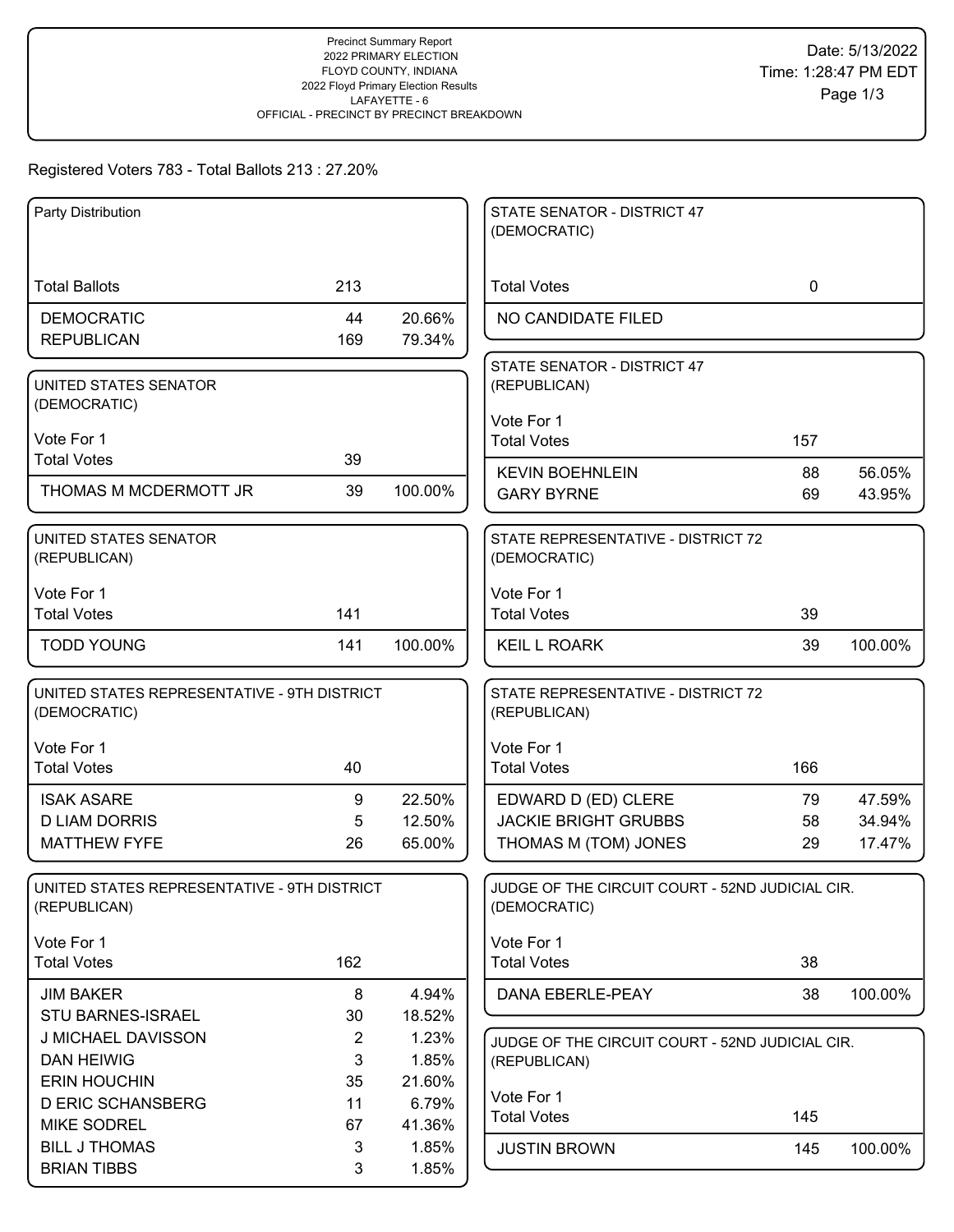# Registered Voters 783 - Total Ballots 213 : 27.20%

| PROSECUTING ATTORNEY<br>(DEMOCRATIC) |             |         | <b>COUNTY SHERIFF</b><br>(DEMOCRATIC)     |          |                  |
|--------------------------------------|-------------|---------|-------------------------------------------|----------|------------------|
|                                      |             |         |                                           |          |                  |
| <b>Total Votes</b>                   | $\mathbf 0$ |         | Vote For 1<br><b>Total Votes</b>          | 39       |                  |
| NO CANDIDATE FILED                   |             |         | <b>DARRELL W MILLS</b>                    | 39       | 100.00%          |
| PROSECUTING ATTORNEY<br>(REPUBLICAN) |             |         | <b>COUNTY SHERIFF</b><br>(REPUBLICAN)     |          |                  |
| Vote For 1<br><b>Total Votes</b>     | 138         |         | Vote For 1<br><b>Total Votes</b>          | 168      |                  |
| <b>CHRIS LANE</b>                    | 138         | 100.00% | <b>STEVE BUSH</b><br><b>SAM SARKISIAN</b> | 76<br>92 | 45.24%<br>54.76% |
| <b>CIRCUIT COURT CLERK</b>           |             |         |                                           |          |                  |
| (DEMOCRATIC)                         |             |         | <b>COUNTY ASSESSOR</b><br>(DEMOCRATIC)    |          |                  |
| <b>Total Votes</b>                   | $\mathbf 0$ |         | Vote For 1<br><b>Total Votes</b>          | 36       |                  |
| NO CANDIDATE FILED                   |             |         |                                           |          |                  |
|                                      |             |         | <b>PATRICIA TRISH BADGER</b><br>-BYRD     | 36       | 100.00%          |
| <b>CIRCUIT COURT CLERK</b>           |             |         |                                           |          |                  |
| (REPUBLICAN)                         |             |         | <b>COUNTY ASSESSOR</b>                    |          |                  |
| Vote For 1                           |             |         | (REPUBLICAN)                              |          |                  |
| <b>Total Votes</b>                   | 139         |         |                                           |          |                  |
| <b>DANITA BURKS</b>                  | 139         | 100.00% | Vote For 1<br><b>Total Votes</b>          | 136      |                  |
|                                      |             |         | <b>CHRIS DONES</b>                        | 27       | 19.85%           |
| <b>COUNTY AUDITOR</b>                |             |         | <b>JAMES W SINKS</b>                      | 41       | 30.15%           |
| (DEMOCRATIC)                         |             |         | <b>TERRY L WATSON</b>                     | 68       | 50.00%           |
| <b>Total Votes</b>                   | 0           |         | COUNTY COMMISSIONER - DISTRICT 1          |          |                  |
| NO CANDIDATE FILED                   |             |         | (DEMOCRATIC)                              |          |                  |
|                                      |             |         | Vote For 1                                |          |                  |
| <b>COUNTY AUDITOR</b>                |             |         | <b>Total Votes</b>                        | 38       |                  |
| (REPUBLICAN)                         |             |         | <b>TYLER P GAINES</b>                     | 18       | 47.37%           |
| Vote For 1                           |             |         | <b>CHUCK SIMONS</b>                       | 20       | 52.63%           |
| <b>Total Votes</b>                   | 129         |         |                                           |          |                  |
| AMANDA M PAHMEIER                    | 49          | 37.98%  |                                           |          |                  |
| <b>DIANA M TOPPING</b>               | 80          | 62.02%  |                                           |          |                  |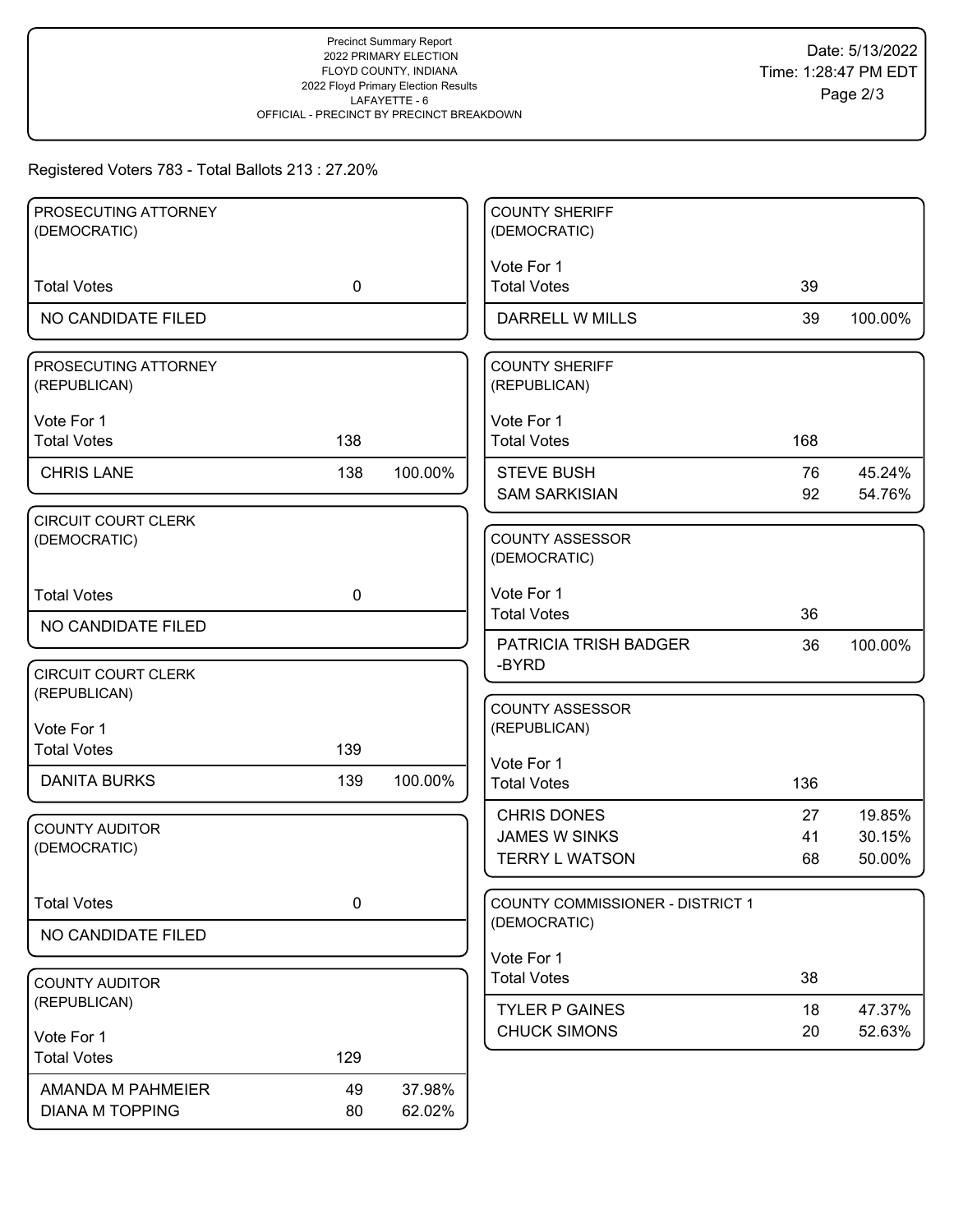# Registered Voters 783 - Total Ballots 213 : 27.20%

| <b>COUNTY COMMISSIONER - DISTRICT 1</b><br>(REPUBLICAN) |     |         | LAFAYETTE TWP. BOARD MEMBER<br>(REPUBLICAN)         |           |                  |
|---------------------------------------------------------|-----|---------|-----------------------------------------------------|-----------|------------------|
|                                                         |     |         |                                                     |           |                  |
| Vote For 1<br><b>Total Votes</b>                        | 162 |         | Vote For 3<br><b>Total Votes</b>                    | 303       |                  |
| <b>SHAWN CARRUTHERS</b>                                 | 63  | 38.89%  | <b>JIMMY CUMMINS</b>                                | 92        | 30.36%           |
| AL KNABLE                                               | 99  | 61.11%  | <b>CHRISTY MCDANIEL</b>                             | 113       | 37.29%           |
|                                                         |     |         | <b>BOB SNOOK</b>                                    | 98        | 32.34%           |
| <b>COUNTY COUNCIL MEMBER - DISTRICT 2</b>               |     |         |                                                     |           |                  |
| (DEMOCRATIC)                                            |     |         | REP STATE CONVENTION DELEGATE - FLOYD CO., AT LARGE |           |                  |
| Vote For 1                                              |     |         | (REPUBLICAN)                                        |           |                  |
| <b>Total Votes</b>                                      | 35  |         | Vote For 10                                         |           |                  |
|                                                         |     |         | <b>Total Votes</b>                                  | 745       |                  |
| <b>DANIEL HARRIS</b>                                    | 35  | 100.00% |                                                     |           |                  |
|                                                         |     |         | DALE M BAGSHAW                                      | 57        | 7.65%            |
| <b>COUNTY COUNCIL MEMBER - DISTRICT 2</b>               |     |         | <b>SHARON G BAGSHAW</b><br><b>SHAWN CARRUTHERS</b>  | 49        | 6.58%            |
| (REPUBLICAN)                                            |     |         | EDWARD D (ED) CLERE                                 | 87<br>107 | 11.68%<br>14.36% |
| Vote For 1                                              |     |         | <b>DOUG DRAKE</b>                                   | 37        | 4.97%            |
| <b>Total Votes</b>                                      | 164 |         | LOIS HERTOG                                         | 39        | 5.23%            |
| <b>JIM FREIBERGER</b>                                   | 102 | 62.20%  | <b>JAMES A KANNING</b>                              | 49        | 6.58%            |
| <b>ADAM ROBERTS</b>                                     | 62  | 37.80%  | <b>ANNIE KIRCHNER</b>                               | 59        | 7.92%            |
|                                                         |     |         | <b>MATT MILLIES</b>                                 | 41        | 5.50%            |
| LAFAYETTE TWP. TRUSTEE                                  |     |         | <b>LINDA K MOHNEY</b>                               | 32        | 4.30%            |
| (DEMOCRATIC)                                            |     |         | <b>CARL PEARCY</b>                                  | 46        | 6.17%            |
|                                                         |     |         | <b>ROY SCOTT</b>                                    | 34        | 4.56%            |
| Vote For 1                                              |     |         | ANDREW B TAKAMI                                     | 45        | 6.04%            |
| <b>Total Votes</b>                                      | 39  |         | <b>JOSH JT TURNER</b>                               | 63        | 8.46%            |
| <b>EMILY BATLINER BICKERS</b>                           | 39  | 100.00% |                                                     |           |                  |
|                                                         |     |         |                                                     |           |                  |
| LAFAYETTE TWP. TRUSTEE<br>(REPUBLICAN)                  |     |         |                                                     |           |                  |
|                                                         |     |         |                                                     |           |                  |
| Vote For 1                                              |     |         |                                                     |           |                  |
| <b>Total Votes</b>                                      | 144 |         |                                                     |           |                  |
| <b>JEFF WILLIAMS</b>                                    | 144 | 100.00% |                                                     |           |                  |
|                                                         |     |         |                                                     |           |                  |
| LAFAYETTE TWP. BOARD MEMBER<br>(DEMOCRATIC)             |     |         |                                                     |           |                  |
| Vote For 3                                              |     |         |                                                     |           |                  |
| <b>Total Votes</b>                                      | 92  |         |                                                     |           |                  |
| <b>BETTY BATLINER</b>                                   | 32  | 34.78%  |                                                     |           |                  |
| <b>BARBARA ZIPP LAMB</b>                                | 31  | 33.70%  |                                                     |           |                  |
| <b>JEREMY SHUMATE</b>                                   | 29  | 31.52%  |                                                     |           |                  |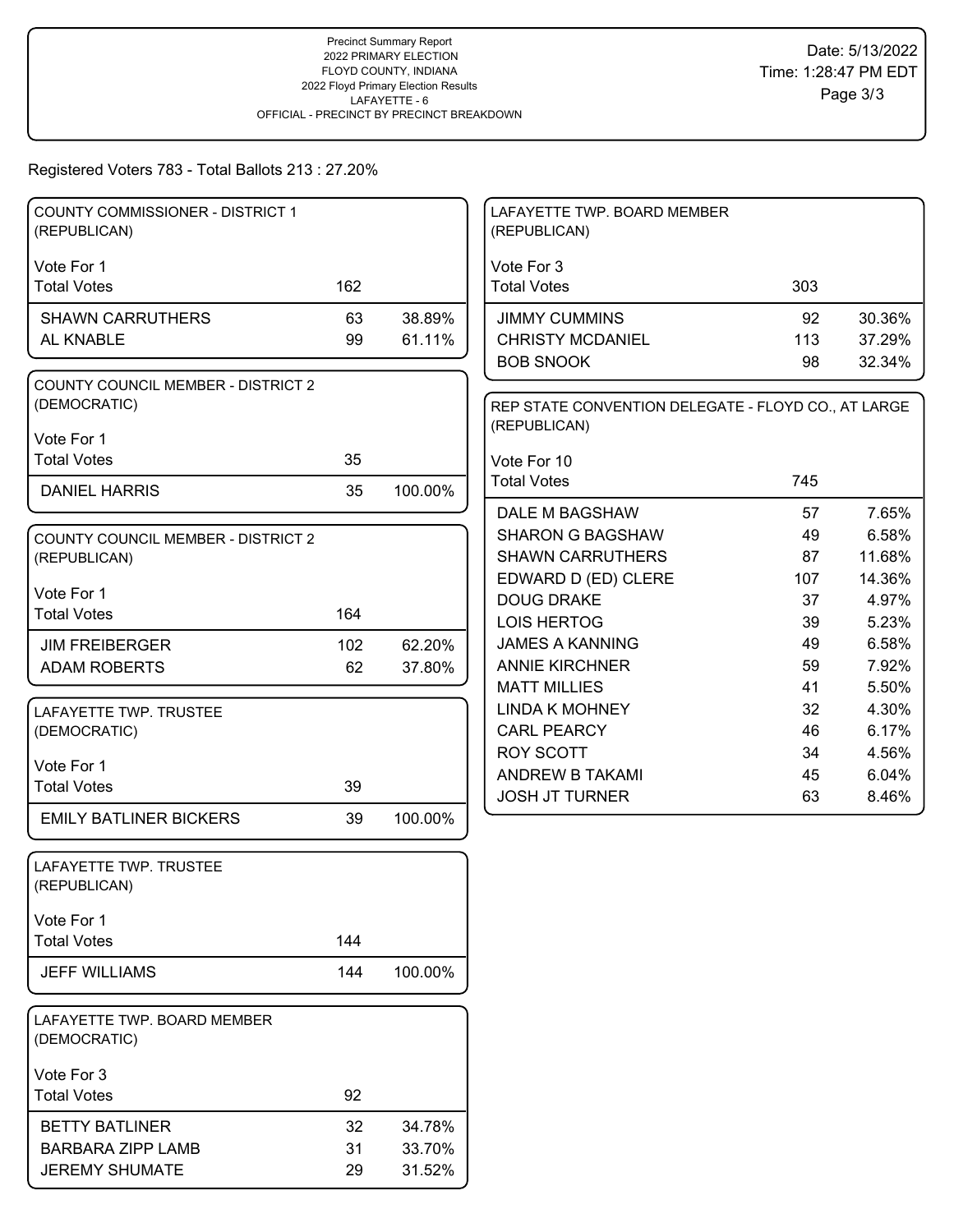# Registered Voters 730 - Total Ballots 197 : 26.99%

| Party Distribution                                          |                |         | STATE SENATOR - DISTRICT 47                                     |             |         |
|-------------------------------------------------------------|----------------|---------|-----------------------------------------------------------------|-------------|---------|
|                                                             |                |         | (DEMOCRATIC)                                                    |             |         |
|                                                             |                |         |                                                                 |             |         |
| <b>Total Ballots</b>                                        | 197            |         | <b>Total Votes</b>                                              | $\mathbf 0$ |         |
| <b>DEMOCRATIC</b>                                           | 45             | 22.84%  | NO CANDIDATE FILED                                              |             |         |
| <b>REPUBLICAN</b>                                           | 152            | 77.16%  |                                                                 |             |         |
|                                                             |                |         | STATE SENATOR - DISTRICT 47                                     |             |         |
| UNITED STATES SENATOR                                       |                |         | (REPUBLICAN)                                                    |             |         |
| (DEMOCRATIC)                                                |                |         |                                                                 |             |         |
|                                                             |                |         | Vote For 1                                                      |             |         |
| Vote For 1<br><b>Total Votes</b>                            | 36             |         | <b>Total Votes</b>                                              | 140         |         |
|                                                             |                |         | <b>KEVIN BOEHNLEIN</b>                                          | 102         | 72.86%  |
| THOMAS M MCDERMOTT JR                                       | 36             | 100.00% | <b>GARY BYRNE</b>                                               | 38          | 27.14%  |
|                                                             |                |         |                                                                 |             |         |
| UNITED STATES SENATOR                                       |                |         | STATE REPRESENTATIVE - DISTRICT 70                              |             |         |
| (REPUBLICAN)                                                |                |         | (DEMOCRATIC)                                                    |             |         |
| Vote For 1                                                  |                |         | Vote For 1                                                      |             |         |
| <b>Total Votes</b>                                          | 126            |         | <b>Total Votes</b>                                              | 41          |         |
|                                                             |                |         |                                                                 |             |         |
| <b>TODD YOUNG</b>                                           | 126            | 100.00% | <b>JASON JOE SHEMANSKI</b>                                      | 41          | 100.00% |
|                                                             |                |         |                                                                 |             |         |
| UNITED STATES REPRESENTATIVE - 9TH DISTRICT                 |                |         | STATE REPRESENTATIVE - DISTRICT 70                              |             |         |
| (DEMOCRATIC)                                                |                |         | (REPUBLICAN)                                                    |             |         |
| Vote For 1                                                  |                |         | Vote For 1                                                      |             |         |
| <b>Total Votes</b>                                          | 41             |         | <b>Total Votes</b>                                              | 121         |         |
|                                                             |                |         |                                                                 |             |         |
| <b>ISAK ASARE</b>                                           | $\overline{7}$ | 17.07%  | <b>KAREN ENGLEMAN</b>                                           | 121         | 100.00% |
| <b>D LIAM DORRIS</b><br><b>MATTHEW FYFE</b>                 | 3              | 7.32%   |                                                                 |             |         |
|                                                             | 31             | 75.61%  | JUDGE OF THE CIRCUIT COURT - 52ND JUDICIAL CIR.                 |             |         |
|                                                             |                |         | (DEMOCRATIC)                                                    |             |         |
| UNITED STATES REPRESENTATIVE - 9TH DISTRICT<br>(REPUBLICAN) |                |         | Vote For 1                                                      |             |         |
|                                                             |                |         | <b>Total Votes</b>                                              | 44          |         |
| Vote For 1                                                  |                |         |                                                                 | 44          | 100.00% |
| <b>Total Votes</b>                                          | 143            |         | DANA EBERLE-PEAY                                                |             |         |
| <b>JIM BAKER</b>                                            | 9              | 6.29%   |                                                                 |             |         |
| STU BARNES-ISRAEL                                           | 34             | 23.78%  | JUDGE OF THE CIRCUIT COURT - 52ND JUDICIAL CIR.<br>(REPUBLICAN) |             |         |
| J MICHAEL DAVISSON                                          | 1              | 0.70%   |                                                                 |             |         |
| <b>DAN HEIWIG</b>                                           | 0              | 0%      | Vote For 1                                                      |             |         |
| <b>ERIN HOUCHIN</b>                                         | 48             | 33.57%  | <b>Total Votes</b>                                              | 124         |         |
| <b>D ERIC SCHANSBERG</b>                                    | 3              | 2.10%   | <b>JUSTIN BROWN</b>                                             | 124         | 100.00% |
| <b>MIKE SODREL</b>                                          | 46             | 32.17%  |                                                                 |             |         |
| <b>BILL J THOMAS</b>                                        | 0              | $0\%$   |                                                                 |             |         |
| <b>BRIAN TIBBS</b>                                          | $\overline{2}$ | 1.40%   |                                                                 |             |         |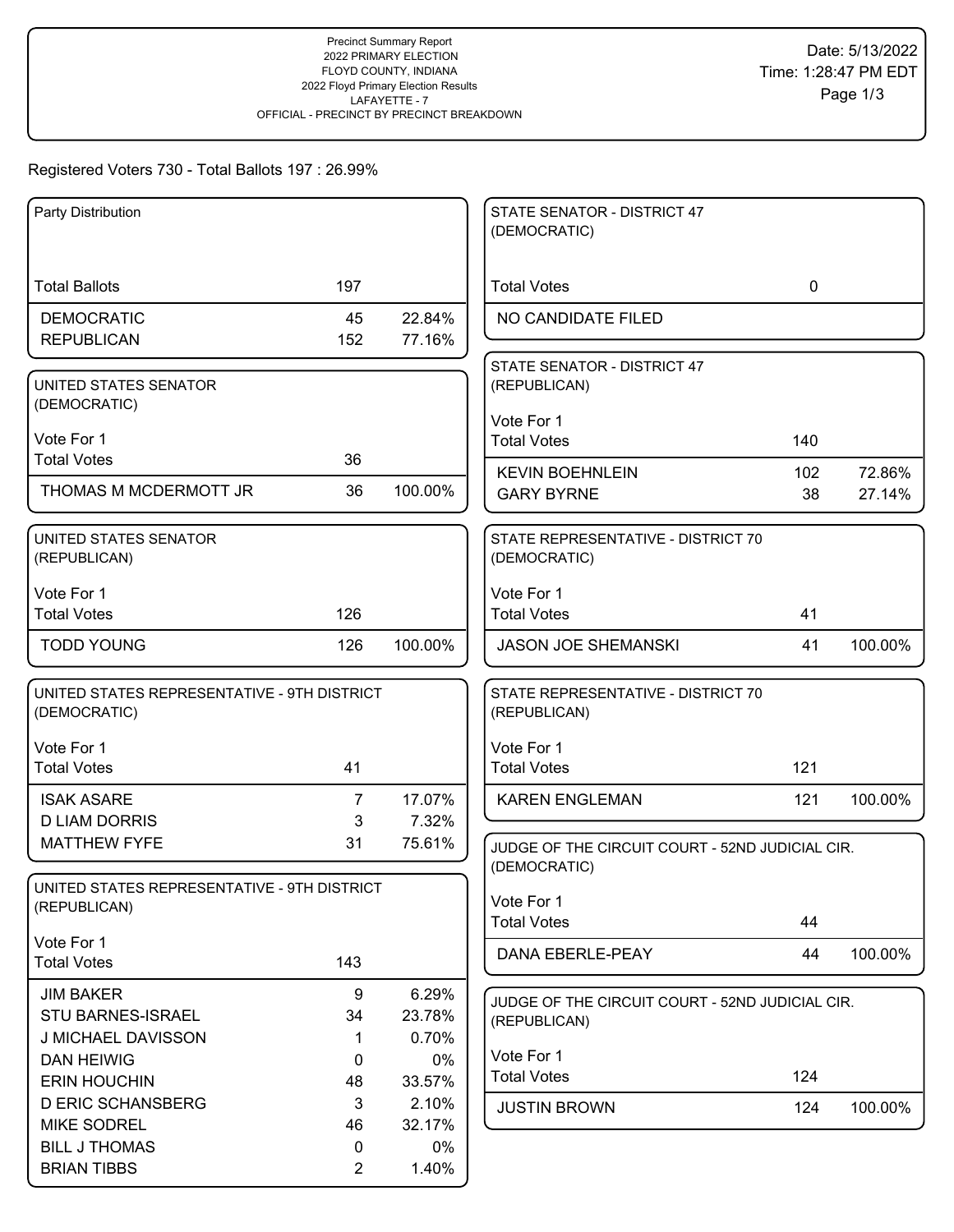# Registered Voters 730 - Total Ballots 197 : 26.99%

| PROSECUTING ATTORNEY                       |             |         | <b>COUNTY SHERIFF</b>                  |     |         |
|--------------------------------------------|-------------|---------|----------------------------------------|-----|---------|
| (DEMOCRATIC)                               |             |         | (DEMOCRATIC)                           |     |         |
|                                            |             |         | Vote For 1                             |     |         |
| <b>Total Votes</b>                         | $\mathbf 0$ |         | <b>Total Votes</b>                     | 42  |         |
| NO CANDIDATE FILED                         |             |         | <b>DARRELL W MILLS</b>                 | 42  | 100.00% |
| PROSECUTING ATTORNEY<br>(REPUBLICAN)       |             |         | <b>COUNTY SHERIFF</b><br>(REPUBLICAN)  |     |         |
| Vote For 1                                 |             |         | Vote For 1                             |     |         |
| <b>Total Votes</b>                         | 130         |         | <b>Total Votes</b>                     | 150 |         |
| <b>CHRIS LANE</b>                          | 130         | 100.00% | <b>STEVE BUSH</b>                      | 61  | 40.67%  |
|                                            |             |         | <b>SAM SARKISIAN</b>                   | 89  | 59.33%  |
| <b>CIRCUIT COURT CLERK</b><br>(DEMOCRATIC) |             |         | <b>COUNTY ASSESSOR</b><br>(DEMOCRATIC) |     |         |
| <b>Total Votes</b>                         | $\mathbf 0$ |         | Vote For 1                             |     |         |
| NO CANDIDATE FILED                         |             |         | <b>Total Votes</b>                     | 37  |         |
|                                            |             |         | <b>PATRICIA TRISH BADGER</b><br>-BYRD  | 37  | 100.00% |
| <b>CIRCUIT COURT CLERK</b>                 |             |         |                                        |     |         |
| (REPUBLICAN)                               |             |         | <b>COUNTY ASSESSOR</b>                 |     |         |
| Vote For 1                                 |             |         | (REPUBLICAN)                           |     |         |
| <b>Total Votes</b>                         | 124         |         | Vote For 1                             |     |         |
| <b>DANITA BURKS</b>                        | 124         | 100.00% | <b>Total Votes</b>                     | 119 |         |
|                                            |             |         | <b>CHRIS DONES</b>                     | 31  | 26.05%  |
| <b>COUNTY AUDITOR</b><br>(DEMOCRATIC)      |             |         | <b>JAMES W SINKS</b>                   | 24  | 20.17%  |
|                                            |             |         | <b>TERRY L WATSON</b>                  | 64  | 53.78%  |
| <b>Total Votes</b>                         | 0           |         | COUNTY COMMISSIONER - DISTRICT 1       |     |         |
| NO CANDIDATE FILED                         |             |         | (DEMOCRATIC)                           |     |         |
|                                            |             |         | Vote For 1                             |     |         |
| <b>COUNTY AUDITOR</b>                      |             |         | <b>Total Votes</b>                     | 42  |         |
| (REPUBLICAN)                               |             |         | <b>TYLER P GAINES</b>                  | 15  | 35.71%  |
| Vote For 1                                 |             |         | <b>CHUCK SIMONS</b>                    | 27  | 64.29%  |
| <b>Total Votes</b>                         | 120         |         |                                        |     |         |
| AMANDA M PAHMEIER                          | 49          | 40.83%  |                                        |     |         |
| <b>DIANA M TOPPING</b>                     | 71          | 59.17%  |                                        |     |         |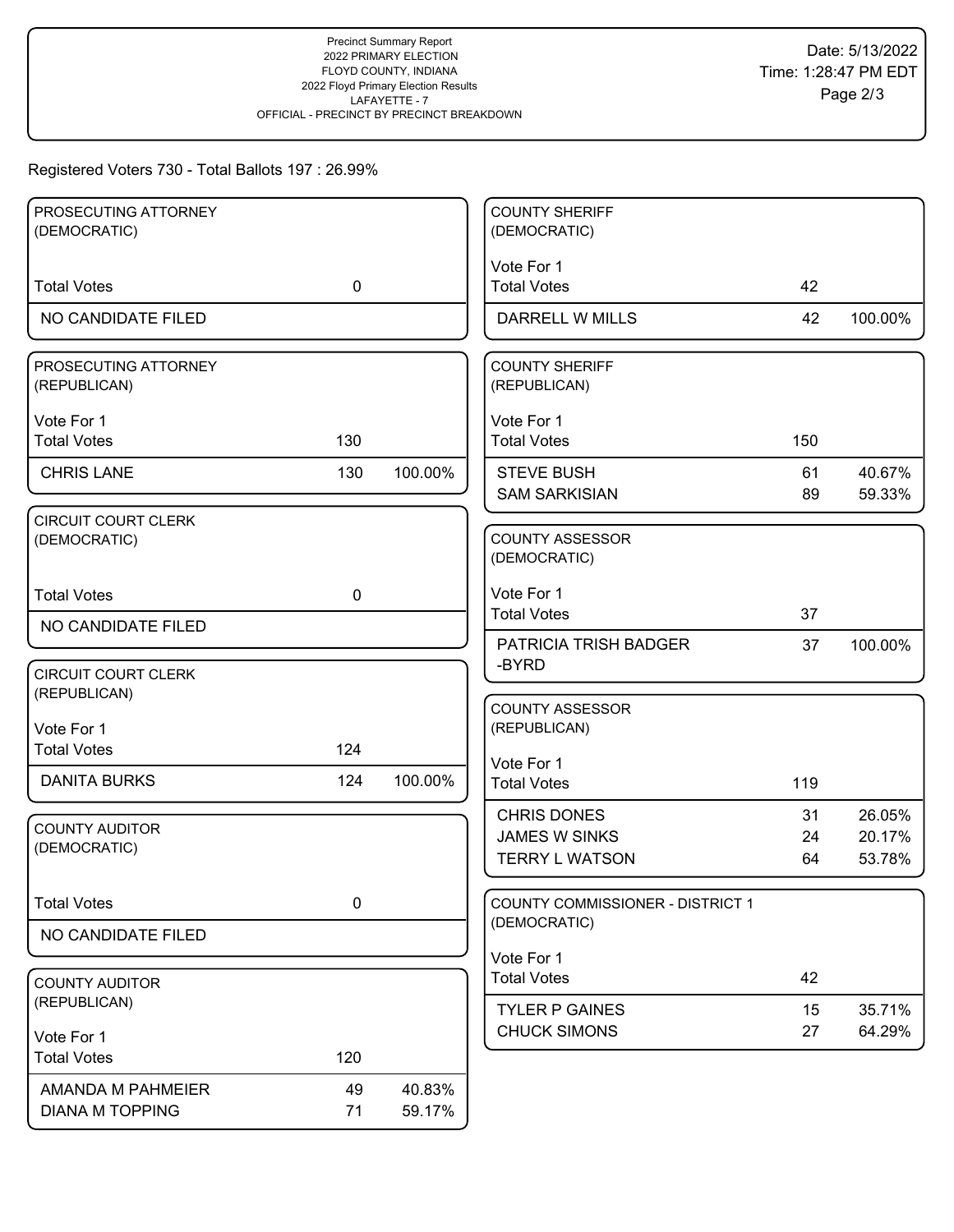#### Registered Voters 730 - Total Ballots 197 : 26.99%

| <b>COUNTY COMMISSIONER - DISTRICT 1</b><br>(REPUBLICAN) |     |         | LAFAYETTE TWP. BOARD MEMBER<br>(REPUBLICAN)         |     |        |
|---------------------------------------------------------|-----|---------|-----------------------------------------------------|-----|--------|
|                                                         |     |         |                                                     |     |        |
| Vote For 1<br><b>Total Votes</b>                        | 146 |         | Vote For 3<br><b>Total Votes</b>                    | 278 |        |
| <b>SHAWN CARRUTHERS</b>                                 | 58  | 39.73%  | <b>JIMMY CUMMINS</b>                                | 89  | 32.01% |
| AL KNABLE                                               | 88  | 60.27%  | <b>CHRISTY MCDANIEL</b>                             | 107 | 38.49% |
|                                                         |     |         | <b>BOB SNOOK</b>                                    | 82  | 29.50% |
| <b>COUNTY COUNCIL MEMBER - DISTRICT 2</b>               |     |         |                                                     |     |        |
| (DEMOCRATIC)                                            |     |         | REP STATE CONVENTION DELEGATE - FLOYD CO., AT LARGE |     |        |
|                                                         |     |         | (REPUBLICAN)                                        |     |        |
| Vote For 1                                              |     |         |                                                     |     |        |
| <b>Total Votes</b>                                      | 40  |         | Vote For 10                                         |     |        |
| <b>DANIEL HARRIS</b>                                    | 40  | 100.00% | <b>Total Votes</b>                                  | 689 |        |
|                                                         |     |         | DALE M BAGSHAW                                      | 64  | 9.29%  |
| <b>COUNTY COUNCIL MEMBER - DISTRICT 2</b>               |     |         | <b>SHARON G BAGSHAW</b>                             | 48  | 6.97%  |
| (REPUBLICAN)                                            |     |         | <b>SHAWN CARRUTHERS</b>                             | 77  | 11.18% |
|                                                         |     |         | EDWARD D (ED) CLERE                                 | 100 | 14.51% |
| Vote For 1                                              |     |         | <b>DOUG DRAKE</b>                                   | 36  | 5.22%  |
| <b>Total Votes</b>                                      | 143 |         | <b>LOIS HERTOG</b>                                  | 45  | 6.53%  |
| <b>JIM FREIBERGER</b>                                   | 109 | 76.22%  | <b>JAMES A KANNING</b>                              | 41  | 5.95%  |
| <b>ADAM ROBERTS</b>                                     | 34  | 23.78%  | <b>ANNIE KIRCHNER</b>                               | 60  | 8.71%  |
|                                                         |     |         | <b>MATT MILLIES</b>                                 | 40  | 5.81%  |
| LAFAYETTE TWP. TRUSTEE                                  |     |         | <b>LINDA K MOHNEY</b>                               | 30  | 4.35%  |
| (DEMOCRATIC)                                            |     |         | <b>CARL PEARCY</b>                                  | 37  | 5.37%  |
|                                                         |     |         | <b>ROY SCOTT</b>                                    | 28  | 4.06%  |
| Vote For 1<br><b>Total Votes</b>                        | 42  |         | ANDREW B TAKAMI                                     | 33  | 4.79%  |
|                                                         |     |         | <b>JOSH JT TURNER</b>                               | 50  | 7.26%  |
| <b>EMILY BATLINER BICKERS</b>                           | 42  | 100.00% |                                                     |     |        |
| LAFAYETTE TWP. TRUSTEE                                  |     |         |                                                     |     |        |
| (REPUBLICAN)                                            |     |         |                                                     |     |        |
|                                                         |     |         |                                                     |     |        |
| Vote For 1                                              |     |         |                                                     |     |        |
| <b>Total Votes</b>                                      | 128 |         |                                                     |     |        |
| <b>JEFF WILLIAMS</b>                                    | 128 | 100.00% |                                                     |     |        |
|                                                         |     |         |                                                     |     |        |
| LAFAYETTE TWP. BOARD MEMBER<br>(DEMOCRATIC)             |     |         |                                                     |     |        |
| Vote For 3                                              |     |         |                                                     |     |        |
| <b>Total Votes</b>                                      | 92  |         |                                                     |     |        |
| <b>BETTY BATLINER</b>                                   | 36  | 39.13%  |                                                     |     |        |
| <b>BARBARA ZIPP LAMB</b>                                | 37  | 40.22%  |                                                     |     |        |
| <b>JEREMY SHUMATE</b>                                   | 19  | 20.65%  |                                                     |     |        |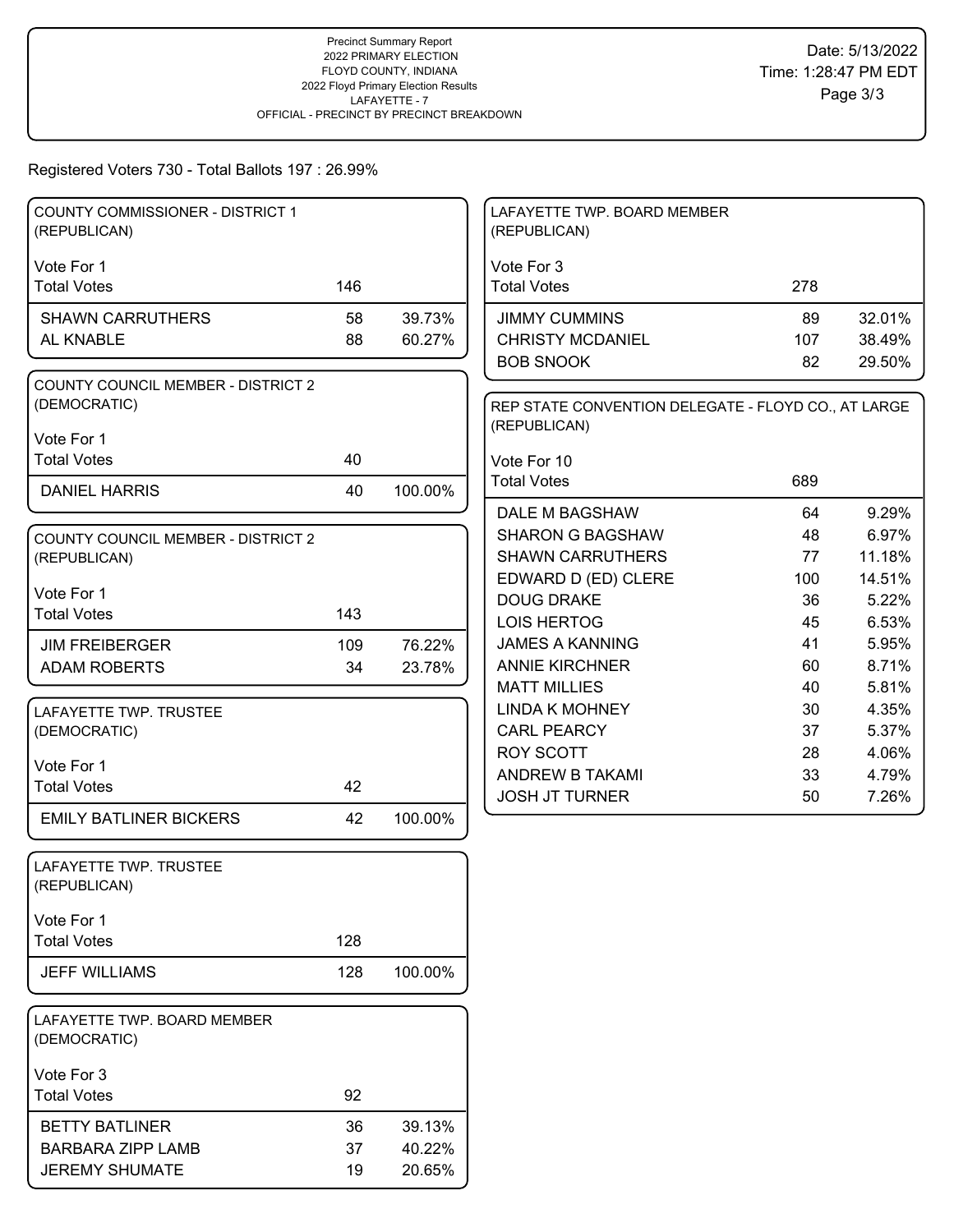# Registered Voters 1,324 - Total Ballots 136 : 10.27%

| Party Distribution                                          |                      |                 | STATE SENATOR - DISTRICT 47<br>(DEMOCRATIC)                     |             |         |
|-------------------------------------------------------------|----------------------|-----------------|-----------------------------------------------------------------|-------------|---------|
|                                                             |                      |                 |                                                                 |             |         |
| <b>Total Ballots</b>                                        | 136                  |                 | <b>Total Votes</b>                                              | $\mathbf 0$ |         |
| <b>DEMOCRATIC</b>                                           | 47                   | 34.56%          | NO CANDIDATE FILED                                              |             |         |
| <b>REPUBLICAN</b>                                           | 89                   | 65.44%          |                                                                 |             |         |
| UNITED STATES SENATOR                                       |                      |                 | STATE SENATOR - DISTRICT 47<br>(REPUBLICAN)                     |             |         |
| (DEMOCRATIC)                                                |                      |                 |                                                                 |             |         |
|                                                             |                      |                 | Vote For 1                                                      |             |         |
| Vote For 1<br><b>Total Votes</b>                            | 37                   |                 | <b>Total Votes</b>                                              | 77          |         |
|                                                             |                      |                 | <b>KEVIN BOEHNLEIN</b>                                          | 42          | 54.55%  |
| THOMAS M MCDERMOTT JR                                       | 37                   | 100.00%         | <b>GARY BYRNE</b>                                               | 35          | 45.45%  |
| UNITED STATES SENATOR                                       |                      |                 | STATE REPRESENTATIVE - DISTRICT 72                              |             |         |
| (REPUBLICAN)                                                |                      |                 | (DEMOCRATIC)                                                    |             |         |
| Vote For 1                                                  |                      |                 | Vote For 1                                                      |             |         |
| <b>Total Votes</b>                                          | 53                   |                 | <b>Total Votes</b>                                              | 42          |         |
| <b>TODD YOUNG</b>                                           | 53                   | 100.00%         | <b>KEIL L ROARK</b>                                             | 42          | 100.00% |
| UNITED STATES REPRESENTATIVE - 9TH DISTRICT<br>(DEMOCRATIC) |                      |                 | STATE REPRESENTATIVE - DISTRICT 72<br>(REPUBLICAN)              |             |         |
|                                                             |                      |                 |                                                                 |             |         |
| Vote For 1                                                  |                      |                 | Vote For 1                                                      |             |         |
| <b>Total Votes</b>                                          | 44                   |                 | <b>Total Votes</b>                                              | 85          |         |
| <b>ISAK ASARE</b>                                           | 10                   | 22.73%          | EDWARD D (ED) CLERE                                             | 43          | 50.59%  |
| <b>D LIAM DORRIS</b>                                        | $\overline{7}$       | 15.91%          | <b>JACKIE BRIGHT GRUBBS</b>                                     | 29          | 34.12%  |
| <b>MATTHEW FYFE</b>                                         | 27                   | 61.36%          | THOMAS M (TOM) JONES                                            | 13          | 15.29%  |
| UNITED STATES REPRESENTATIVE - 9TH DISTRICT<br>(REPUBLICAN) |                      |                 | JUDGE OF THE CIRCUIT COURT - 52ND JUDICIAL CIR.<br>(DEMOCRATIC) |             |         |
| Vote For 1                                                  |                      |                 | Vote For 1                                                      |             |         |
| <b>Total Votes</b>                                          | 82                   |                 | <b>Total Votes</b>                                              | 41          |         |
| <b>JIM BAKER</b>                                            | 5                    | 6.10%           | DANA EBERLE-PEAY                                                | 41          | 100.00% |
| <b>STU BARNES-ISRAEL</b>                                    | 16                   | 19.51%          |                                                                 |             |         |
| J MICHAEL DAVISSON                                          | 0                    | 0%              | JUDGE OF THE CIRCUIT COURT - 52ND JUDICIAL CIR.                 |             |         |
| <b>DAN HEIWIG</b>                                           | 1                    | 1.22%           | (REPUBLICAN)                                                    |             |         |
| <b>ERIN HOUCHIN</b>                                         | 25                   | 30.49%          | Vote For 1                                                      |             |         |
| <b>D ERIC SCHANSBERG</b>                                    | $\mathbf 0$          | 0%              | <b>Total Votes</b>                                              | 73          |         |
| <b>MIKE SODREL</b><br><b>BILL J THOMAS</b>                  | 29<br>$\overline{2}$ | 35.37%<br>2.44% |                                                                 |             |         |
| <b>BRIAN TIBBS</b>                                          | 4                    | 4.88%           | <b>JUSTIN BROWN</b>                                             | 73          | 100.00% |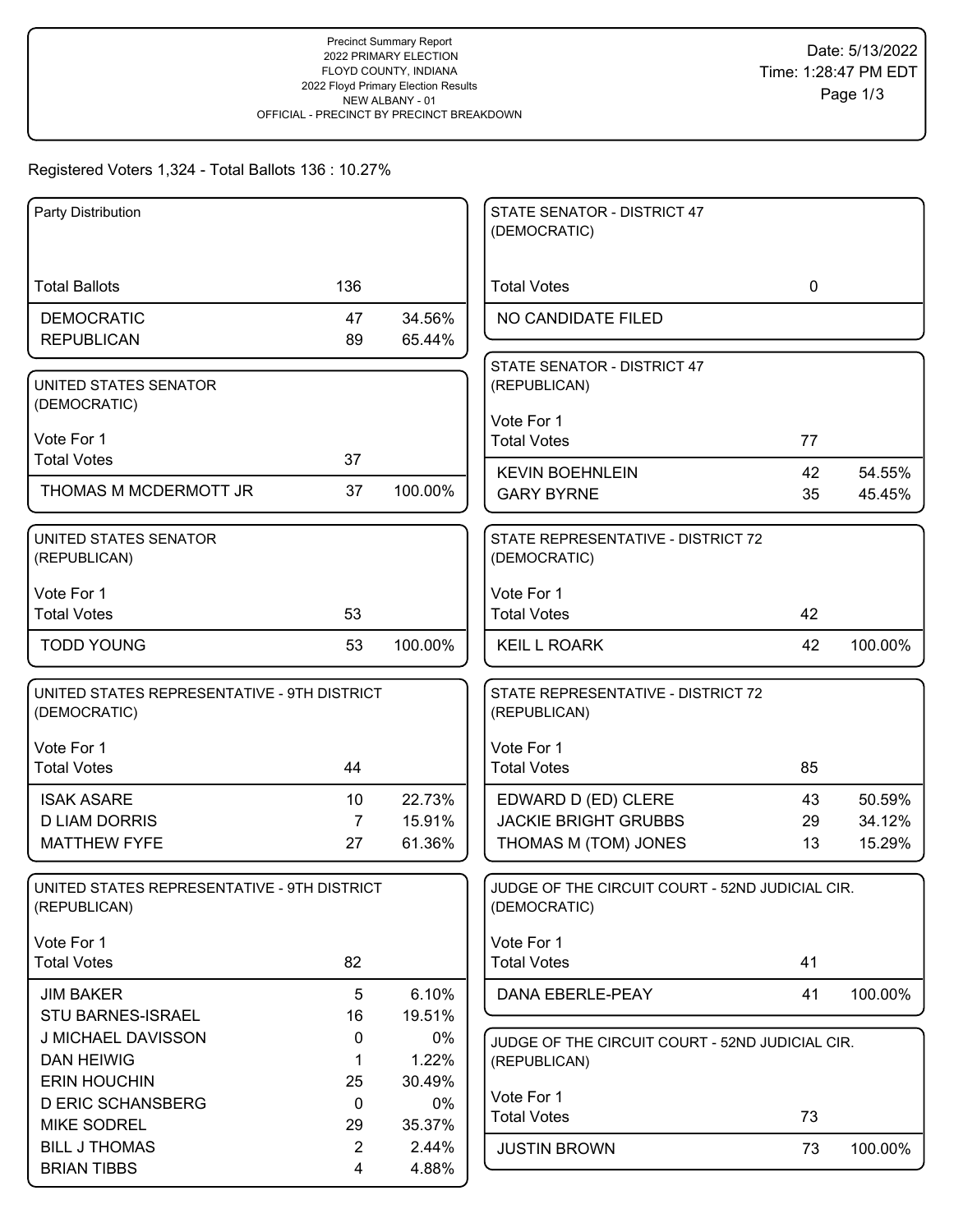# Registered Voters 1,324 - Total Ballots 136 : 10.27%

| PROSECUTING ATTORNEY                       |             |         | <b>COUNTY SHERIFF</b>                  |    |         |
|--------------------------------------------|-------------|---------|----------------------------------------|----|---------|
| (DEMOCRATIC)                               |             |         | (DEMOCRATIC)                           |    |         |
|                                            |             |         | Vote For 1                             |    |         |
| <b>Total Votes</b>                         | $\mathbf 0$ |         | <b>Total Votes</b>                     | 42 |         |
| NO CANDIDATE FILED                         |             |         | <b>DARRELL W MILLS</b>                 | 42 | 100.00% |
| PROSECUTING ATTORNEY<br>(REPUBLICAN)       |             |         | <b>COUNTY SHERIFF</b><br>(REPUBLICAN)  |    |         |
| Vote For 1                                 |             |         | Vote For 1                             |    |         |
| <b>Total Votes</b>                         | 76          |         | <b>Total Votes</b>                     | 87 |         |
| <b>CHRIS LANE</b>                          | 76          | 100.00% | <b>STEVE BUSH</b>                      | 31 | 35.63%  |
|                                            |             |         | <b>SAM SARKISIAN</b>                   | 56 | 64.37%  |
| <b>CIRCUIT COURT CLERK</b><br>(DEMOCRATIC) |             |         | <b>COUNTY ASSESSOR</b><br>(DEMOCRATIC) |    |         |
| <b>Total Votes</b>                         | $\mathbf 0$ |         | Vote For 1                             |    |         |
| NO CANDIDATE FILED                         |             |         | <b>Total Votes</b>                     | 43 |         |
|                                            |             |         | PATRICIA TRISH BADGER                  | 43 | 100.00% |
| <b>CIRCUIT COURT CLERK</b>                 |             |         | -BYRD                                  |    |         |
| (REPUBLICAN)                               |             |         | <b>COUNTY ASSESSOR</b>                 |    |         |
| Vote For 1                                 |             |         | (REPUBLICAN)                           |    |         |
| <b>Total Votes</b>                         | 73          |         | Vote For 1                             |    |         |
| <b>DANITA BURKS</b>                        | 73          | 100.00% | <b>Total Votes</b>                     | 70 |         |
|                                            |             |         | <b>CHRIS DONES</b>                     | 23 | 32.86%  |
| <b>COUNTY AUDITOR</b><br>(DEMOCRATIC)      |             |         | <b>JAMES W SINKS</b>                   | 12 | 17.14%  |
|                                            |             |         | <b>TERRY L WATSON</b>                  | 35 | 50.00%  |
| <b>Total Votes</b>                         | 0           |         | COUNTY COMMISSIONER - DISTRICT 1       |    |         |
| NO CANDIDATE FILED                         |             |         | (DEMOCRATIC)                           |    |         |
|                                            |             |         | Vote For 1                             |    |         |
| <b>COUNTY AUDITOR</b>                      |             |         | <b>Total Votes</b>                     | 41 |         |
| (REPUBLICAN)                               |             |         | <b>TYLER P GAINES</b>                  | 26 | 63.41%  |
| Vote For 1                                 |             |         | <b>CHUCK SIMONS</b>                    | 15 | 36.59%  |
| <b>Total Votes</b>                         | 67          |         |                                        |    |         |
| AMANDA M PAHMEIER                          | 33          | 49.25%  |                                        |    |         |
| <b>DIANA M TOPPING</b>                     | 34          | 50.75%  |                                        |    |         |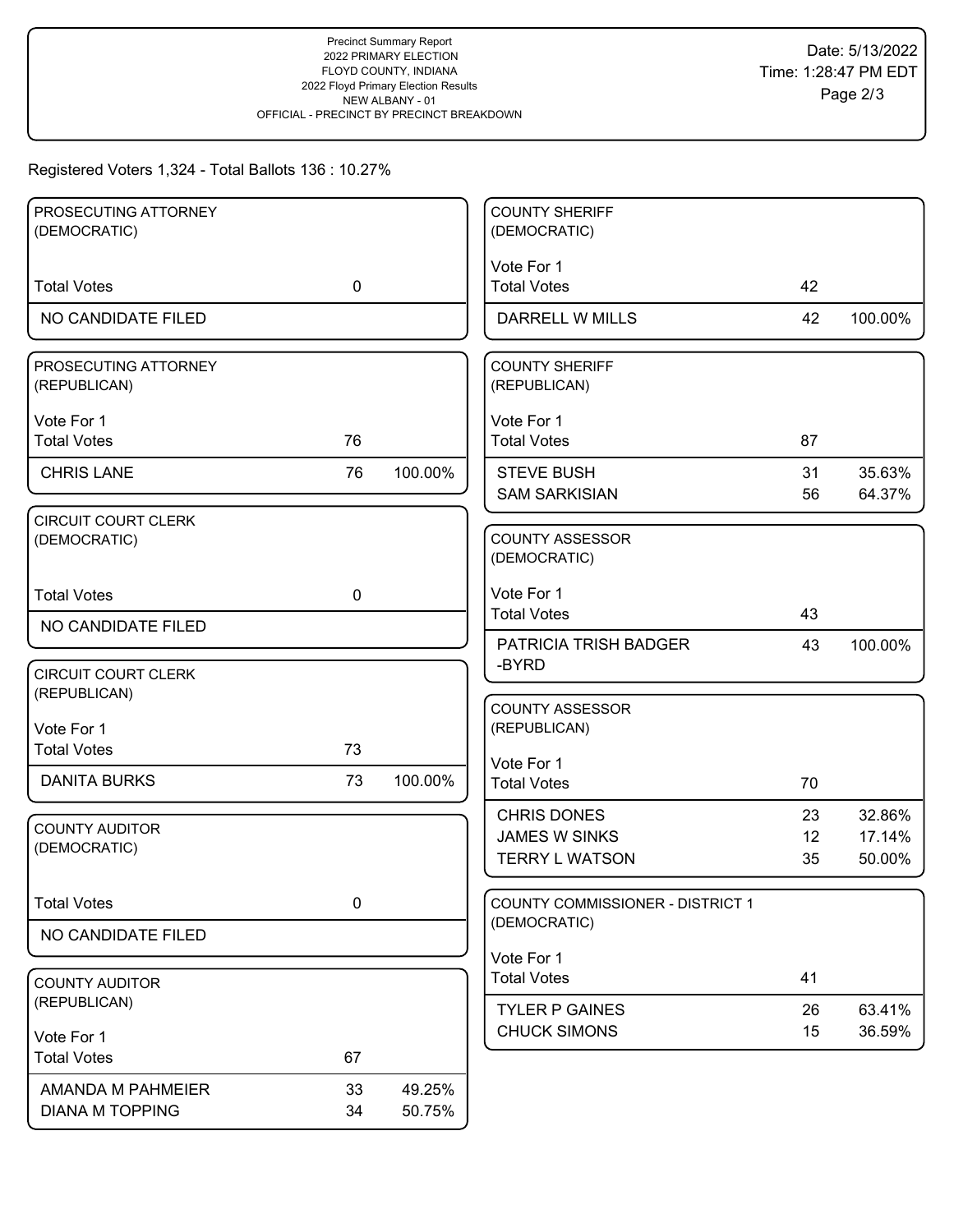# Registered Voters 1,324 - Total Ballots 136 : 10.27%

| <b>COUNTY COMMISSIONER - DISTRICT 1</b><br>(REPUBLICAN) |     |         | NEW ALBANY TWP. BOARD MEMBER<br>(REPUBLICAN)                        |          |                |
|---------------------------------------------------------|-----|---------|---------------------------------------------------------------------|----------|----------------|
| Vote For 1                                              |     |         | Vote For 3                                                          |          |                |
| <b>Total Votes</b>                                      | 80  |         | <b>Total Votes</b>                                                  | 140      |                |
| <b>SHAWN CARRUTHERS</b>                                 | 22  | 27.50%  | <b>ANN CARRUTHERS</b>                                               | 42       | 30.00%         |
| AL KNABLE                                               | 58  | 72.50%  | <b>BOB HORNUNG</b>                                                  | 57       | 40.71%         |
|                                                         |     |         | <b>VICTORIA SANCHEZ</b>                                             | 41       | 29.29%         |
| COUNTY COUNCIL MEMBER - DISTRICT 1<br>(DEMOCRATIC)      |     |         | REP STATE CONVENTION DELEGATE - FLOYD CO., AT LARGE<br>(REPUBLICAN) |          |                |
| Vote For 1<br><b>Total Votes</b>                        | 40  |         |                                                                     |          |                |
|                                                         |     |         | Vote For 10<br><b>Total Votes</b>                                   | 437      |                |
| <b>TONY TORAN</b>                                       | 40  | 100.00% |                                                                     |          |                |
|                                                         |     |         | DALE M BAGSHAW                                                      | 36       | 8.24%          |
| <b>COUNTY COUNCIL MEMBER - DISTRICT 1</b>               |     |         | <b>SHARON G BAGSHAW</b>                                             | 33       | 7.55%          |
| (REPUBLICAN)                                            |     |         | <b>SHAWN CARRUTHERS</b>                                             | 34       | 7.78%          |
| Vote For 1                                              |     |         | EDWARD D (ED) CLERE                                                 | 47       | 10.76%         |
| <b>Total Votes</b>                                      | 68  |         | <b>DOUG DRAKE</b>                                                   | 26       | 5.95%          |
|                                                         |     |         | <b>LOIS HERTOG</b><br><b>JAMES A KANNING</b>                        | 31<br>28 | 7.09%<br>6.41% |
| <b>CHARLIE MOON</b>                                     | 68  | 100.00% | <b>ANNIE KIRCHNER</b>                                               | 43       | 9.84%          |
|                                                         |     |         | <b>MATT MILLIES</b>                                                 | 28       | 6.41%          |
| NEW ALBANY TWP. TRUSTEE                                 |     |         | <b>LINDA K MOHNEY</b>                                               | 30       | 6.86%          |
| (DEMOCRATIC)                                            |     |         | <b>CARL PEARCY</b>                                                  | 24       | 5.49%          |
| Vote For 1                                              |     |         | <b>ROY SCOTT</b>                                                    | 21       | 4.81%          |
| <b>Total Votes</b>                                      | 41  |         | ANDREW B TAKAMI                                                     | 15       | 3.43%          |
| <b>DAVID BREWER</b>                                     | 41  | 100.00% | <b>JOSH JT TURNER</b>                                               | 41       | 9.38%          |
| NEW ALBANY TWP. TRUSTEE<br>(REPUBLICAN)                 |     |         |                                                                     |          |                |
| Vote For 1                                              |     |         |                                                                     |          |                |
| <b>Total Votes</b>                                      | 67  |         |                                                                     |          |                |
|                                                         |     |         |                                                                     |          |                |
| <b>D M BAGSHAW</b>                                      | 67  | 100.00% |                                                                     |          |                |
| NEW ALBANY TWP. BOARD MEMBER<br>(DEMOCRATIC)            |     |         |                                                                     |          |                |
| Vote For 3                                              |     |         |                                                                     |          |                |
| <b>Total Votes</b>                                      | 102 |         |                                                                     |          |                |
| <b>STEVEN WILLIAM BONIFER</b>                           | 29  | 28.43%  |                                                                     |          |                |
| <b>RICK COCHRAN</b>                                     | 32  | 31.37%  |                                                                     |          |                |
| <b>MAX GOSMAN</b>                                       | 21  | 20.59%  |                                                                     |          |                |
| <b>CEDDRIKA L PORTER</b>                                | 20  | 19.61%  |                                                                     |          |                |
|                                                         |     |         |                                                                     |          |                |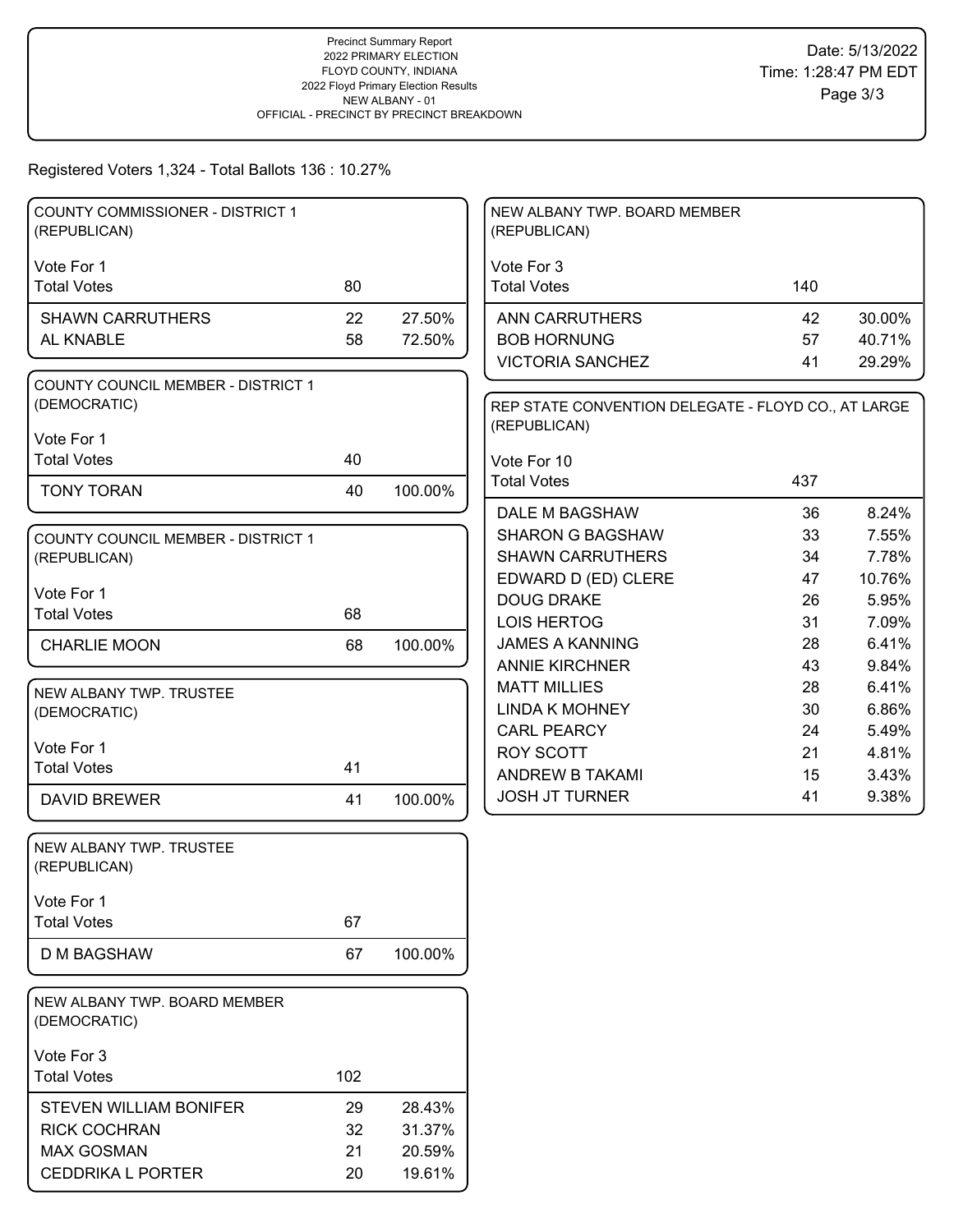# Registered Voters 1,133 - Total Ballots 87 : 7.68%

| Party Distribution                                          |                |                 | STATE SENATOR - DISTRICT 47                                     |             |         |
|-------------------------------------------------------------|----------------|-----------------|-----------------------------------------------------------------|-------------|---------|
|                                                             |                |                 | (DEMOCRATIC)                                                    |             |         |
| <b>Total Ballots</b>                                        | 87             |                 | <b>Total Votes</b>                                              | $\mathbf 0$ |         |
| <b>DEMOCRATIC</b>                                           | 40             | 45.98%          | NO CANDIDATE FILED                                              |             |         |
| <b>REPUBLICAN</b>                                           | 47             | 54.02%          |                                                                 |             |         |
| UNITED STATES SENATOR                                       |                |                 | STATE SENATOR - DISTRICT 47<br>(REPUBLICAN)                     |             |         |
| (DEMOCRATIC)                                                |                |                 | Vote For 1                                                      |             |         |
| Vote For 1                                                  |                |                 | <b>Total Votes</b>                                              | 34          |         |
| <b>Total Votes</b>                                          | 32             |                 | <b>KEVIN BOEHNLEIN</b>                                          | 23          | 67.65%  |
| THOMAS M MCDERMOTT JR                                       | 32             | 100.00%         | <b>GARY BYRNE</b>                                               | 11          | 32.35%  |
|                                                             |                |                 |                                                                 |             |         |
| UNITED STATES SENATOR<br>(REPUBLICAN)                       |                |                 | STATE REPRESENTATIVE - DISTRICT 72<br>(DEMOCRATIC)              |             |         |
| Vote For 1                                                  |                |                 | Vote For 1                                                      |             |         |
| <b>Total Votes</b>                                          | 30             |                 | <b>Total Votes</b>                                              | 34          |         |
| <b>TODD YOUNG</b>                                           | 30             | 100.00%         | <b>KEIL L ROARK</b>                                             | 34          | 100.00% |
| UNITED STATES REPRESENTATIVE - 9TH DISTRICT<br>(DEMOCRATIC) |                |                 | STATE REPRESENTATIVE - DISTRICT 72<br>(REPUBLICAN)              |             |         |
| Vote For 1                                                  |                |                 | Vote For 1                                                      |             |         |
| <b>Total Votes</b>                                          | 36             |                 | <b>Total Votes</b>                                              | 43          |         |
| <b>ISAK ASARE</b>                                           | 12             | 33.33%          | EDWARD D (ED) CLERE                                             | 25          | 58.14%  |
| <b>D LIAM DORRIS</b>                                        | 3              | 8.33%           | <b>JACKIE BRIGHT GRUBBS</b>                                     | 11          | 25.58%  |
| <b>MATTHEW FYFE</b>                                         | 21             | 58.33%          | THOMAS M (TOM) JONES                                            | 7           | 16.28%  |
| UNITED STATES REPRESENTATIVE - 9TH DISTRICT<br>(REPUBLICAN) |                |                 | JUDGE OF THE CIRCUIT COURT - 52ND JUDICIAL CIR.<br>(DEMOCRATIC) |             |         |
| Vote For 1                                                  |                |                 | Vote For 1                                                      |             |         |
| <b>Total Votes</b>                                          | 41             |                 | <b>Total Votes</b>                                              | 36          |         |
| <b>JIM BAKER</b>                                            | 4              | 9.76%           | DANA EBERLE-PEAY                                                | 36          | 100.00% |
| <b>STU BARNES-ISRAEL</b>                                    | $\overline{7}$ | 17.07%          |                                                                 |             |         |
| J MICHAEL DAVISSON                                          | 0              | 0%              | JUDGE OF THE CIRCUIT COURT - 52ND JUDICIAL CIR.                 |             |         |
| <b>DAN HEIWIG</b>                                           | 0              | 0%              | (REPUBLICAN)                                                    |             |         |
| <b>ERIN HOUCHIN</b><br><b>D ERIC SCHANSBERG</b>             | 11<br>3        | 26.83%<br>7.32% | Vote For 1                                                      |             |         |
| <b>MIKE SODREL</b>                                          | 13             | 31.71%          | <b>Total Votes</b>                                              | 34          |         |
| <b>BILL J THOMAS</b>                                        | 1              | 2.44%           | <b>JUSTIN BROWN</b>                                             | 34          | 100.00% |
| <b>BRIAN TIBBS</b>                                          | $\overline{2}$ | 4.88%           |                                                                 |             |         |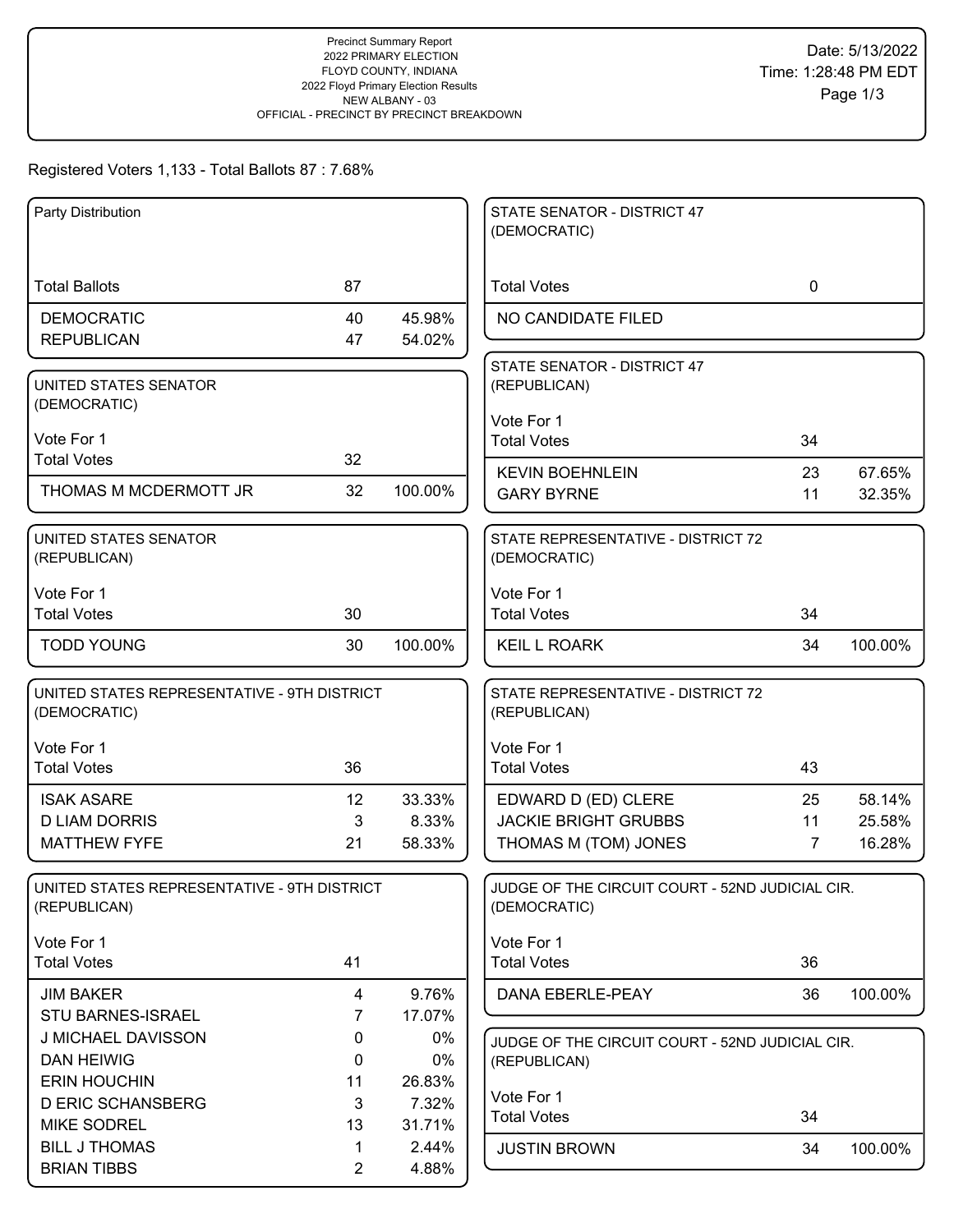# Registered Voters 1,133 - Total Ballots 87 : 7.68%

| PROSECUTING ATTORNEY                       |             |         | <b>COUNTY SHERIFF</b>                        |          |                  |
|--------------------------------------------|-------------|---------|----------------------------------------------|----------|------------------|
| (DEMOCRATIC)                               |             |         | (DEMOCRATIC)                                 |          |                  |
|                                            |             |         | Vote For 1                                   |          |                  |
| <b>Total Votes</b>                         | $\mathbf 0$ |         | <b>Total Votes</b>                           | 35       |                  |
| NO CANDIDATE FILED                         |             |         | DARRELL W MILLS                              | 35       | 100.00%          |
| PROSECUTING ATTORNEY<br>(REPUBLICAN)       |             |         | <b>COUNTY SHERIFF</b><br>(REPUBLICAN)        |          |                  |
| Vote For 1                                 |             |         | Vote For 1                                   |          |                  |
| <b>Total Votes</b>                         | 32          |         | <b>Total Votes</b>                           | 46       |                  |
| <b>CHRIS LANE</b>                          | 32          | 100.00% | <b>STEVE BUSH</b>                            | 22       | 47.83%           |
|                                            |             |         | <b>SAM SARKISIAN</b>                         | 24       | 52.17%           |
| <b>CIRCUIT COURT CLERK</b><br>(DEMOCRATIC) |             |         | <b>COUNTY ASSESSOR</b><br>(DEMOCRATIC)       |          |                  |
| <b>Total Votes</b>                         | $\mathbf 0$ |         | Vote For 1                                   |          |                  |
| NO CANDIDATE FILED                         |             |         | <b>Total Votes</b>                           | 33       |                  |
|                                            |             |         | PATRICIA TRISH BADGER                        | 33       | 100.00%          |
| <b>CIRCUIT COURT CLERK</b><br>(REPUBLICAN) |             |         | -BYRD                                        |          |                  |
| Vote For 1                                 |             |         | <b>COUNTY ASSESSOR</b><br>(REPUBLICAN)       |          |                  |
| <b>Total Votes</b>                         | 33          |         |                                              |          |                  |
| <b>DANITA BURKS</b>                        | 33          | 100.00% | Vote For 1<br><b>Total Votes</b>             | 39       |                  |
|                                            |             |         | <b>CHRIS DONES</b>                           | 14       | 35.90%           |
| <b>COUNTY AUDITOR</b><br>(DEMOCRATIC)      |             |         | <b>JAMES W SINKS</b>                         | 8        | 20.51%           |
|                                            |             |         | <b>TERRY L WATSON</b>                        | 17       | 43.59%           |
| <b>Total Votes</b>                         | $\pmb{0}$   |         | COUNTY COMMISSIONER - DISTRICT 1             |          |                  |
| NO CANDIDATE FILED                         |             |         | (DEMOCRATIC)                                 |          |                  |
|                                            |             |         | Vote For 1<br><b>Total Votes</b>             | 37       |                  |
| <b>COUNTY AUDITOR</b><br>(REPUBLICAN)      |             |         |                                              |          |                  |
|                                            |             |         | <b>TYLER P GAINES</b><br><b>CHUCK SIMONS</b> | 23<br>14 | 62.16%<br>37.84% |
| Vote For 1<br><b>Total Votes</b>           | 33          |         |                                              |          |                  |
|                                            |             |         |                                              |          |                  |
| AMANDA M PAHMEIER                          | 16          | 48.48%  |                                              |          |                  |
| <b>DIANA M TOPPING</b>                     | 17          | 51.52%  |                                              |          |                  |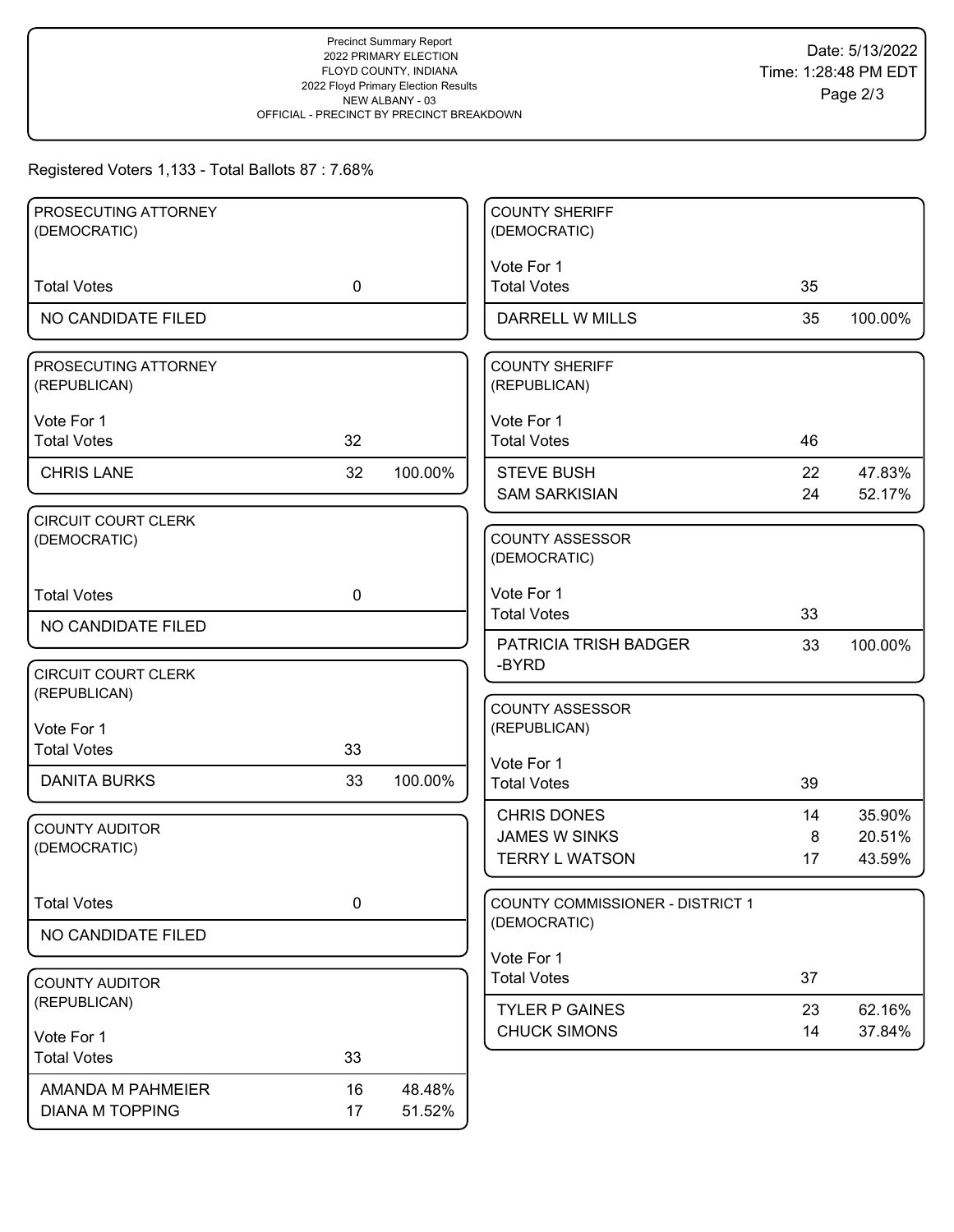#### Registered Voters 1,133 - Total Ballots 87 : 7.68%

| <b>COUNTY COMMISSIONER - DISTRICT 1</b><br>(REPUBLICAN)   |    |         | NEW ALBANY TWP. BOARD MEMBER<br>(REPUBLICAN)                        |                |        |
|-----------------------------------------------------------|----|---------|---------------------------------------------------------------------|----------------|--------|
| Vote For 1                                                |    |         | Vote For 3                                                          |                |        |
| <b>Total Votes</b>                                        | 43 |         | <b>Total Votes</b>                                                  | 68             |        |
| <b>SHAWN CARRUTHERS</b>                                   | 12 | 27.91%  | <b>ANN CARRUTHERS</b>                                               | 23             | 33.82% |
| AL KNABLE                                                 | 31 | 72.09%  | <b>BOB HORNUNG</b>                                                  | 24             | 35.29% |
|                                                           |    |         | <b>VICTORIA SANCHEZ</b>                                             | 21             | 30.88% |
| <b>COUNTY COUNCIL MEMBER - DISTRICT 1</b><br>(DEMOCRATIC) |    |         | REP STATE CONVENTION DELEGATE - FLOYD CO., AT LARGE<br>(REPUBLICAN) |                |        |
| Vote For 1                                                |    |         |                                                                     |                |        |
| <b>Total Votes</b>                                        | 35 |         | Vote For 10                                                         |                |        |
| <b>TONY TORAN</b>                                         | 35 | 100.00% | <b>Total Votes</b>                                                  | 235            |        |
|                                                           |    |         | DALE M BAGSHAW                                                      | 21             | 8.94%  |
| <b>COUNTY COUNCIL MEMBER - DISTRICT 1</b>                 |    |         | <b>SHARON G BAGSHAW</b>                                             | 15             | 6.38%  |
| (REPUBLICAN)                                              |    |         | <b>SHAWN CARRUTHERS</b>                                             | 23             | 9.79%  |
| Vote For 1                                                |    |         | EDWARD D (ED) CLERE                                                 | 30             | 12.77% |
| <b>Total Votes</b>                                        | 35 |         | <b>DOUG DRAKE</b>                                                   | 15             | 6.38%  |
|                                                           |    |         | <b>LOIS HERTOG</b>                                                  | 14             | 5.96%  |
| <b>CHARLIE MOON</b>                                       | 35 | 100.00% | <b>JAMES A KANNING</b>                                              | 17             | 7.23%  |
|                                                           |    |         | <b>ANNIE KIRCHNER</b>                                               | 19             | 8.09%  |
| NEW ALBANY TWP. TRUSTEE                                   |    |         | <b>MATT MILLIES</b>                                                 | 16             | 6.81%  |
| (DEMOCRATIC)                                              |    |         | <b>LINDA K MOHNEY</b>                                               | 11             | 4.68%  |
|                                                           |    |         | <b>CARL PEARCY</b>                                                  | 13             | 5.53%  |
| Vote For 1                                                |    |         | <b>ROY SCOTT</b>                                                    | $\overline{7}$ | 2.98%  |
| <b>Total Votes</b>                                        | 34 |         | ANDREW B TAKAMI                                                     | 13             | 5.53%  |
| <b>DAVID BREWER</b>                                       | 34 | 100.00% | <b>JOSH JT TURNER</b>                                               | 21             | 8.94%  |
| NEW ALBANY TWP. TRUSTEE<br>(REPUBLICAN)                   |    |         |                                                                     |                |        |
| Vote For 1                                                |    |         |                                                                     |                |        |
| <b>Total Votes</b>                                        | 33 |         |                                                                     |                |        |
|                                                           |    |         |                                                                     |                |        |
| D M BAGSHAW                                               | 33 | 100.00% |                                                                     |                |        |
| NEW ALBANY TWP. BOARD MEMBER<br>(DEMOCRATIC)              |    |         |                                                                     |                |        |
| Vote For 3                                                |    |         |                                                                     |                |        |
| <b>Total Votes</b>                                        | 86 |         |                                                                     |                |        |
| <b>STEVEN WILLIAM BONIFER</b>                             | 20 | 23.26%  |                                                                     |                |        |
| <b>RICK COCHRAN</b>                                       | 26 | 30.23%  |                                                                     |                |        |
| <b>MAX GOSMAN</b>                                         | 22 | 25.58%  |                                                                     |                |        |
| <b>CEDDRIKA L PORTER</b>                                  |    |         |                                                                     |                |        |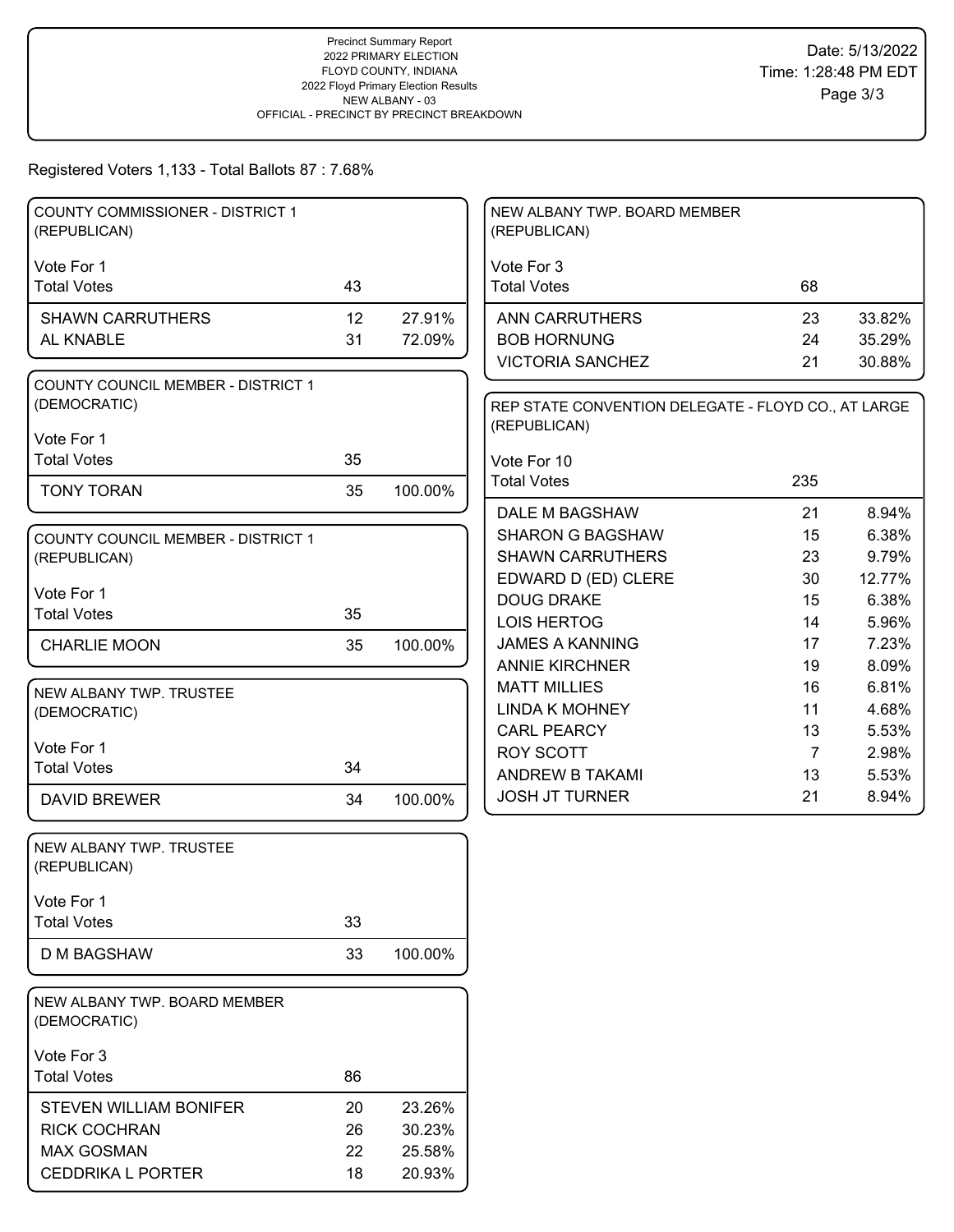# Registered Voters 1,352 - Total Ballots 127 : 9.39%

| Party Distribution                          |                |         | STATE SENATOR - DISTRICT 47                     |             |         |
|---------------------------------------------|----------------|---------|-------------------------------------------------|-------------|---------|
|                                             |                |         | (DEMOCRATIC)                                    |             |         |
|                                             |                |         |                                                 |             |         |
| <b>Total Ballots</b>                        | 127            |         | <b>Total Votes</b>                              | $\mathbf 0$ |         |
| <b>DEMOCRATIC</b>                           | 65             | 51.18%  | NO CANDIDATE FILED                              |             |         |
| <b>REPUBLICAN</b>                           | 62             | 48.82%  |                                                 |             |         |
| UNITED STATES SENATOR                       |                |         | STATE SENATOR - DISTRICT 47<br>(REPUBLICAN)     |             |         |
| (DEMOCRATIC)                                |                |         |                                                 |             |         |
|                                             |                |         | Vote For 1                                      |             |         |
| Vote For 1<br><b>Total Votes</b>            | 55             |         | <b>Total Votes</b>                              | 53          |         |
|                                             |                |         | <b>KEVIN BOEHNLEIN</b>                          | 38          | 71.70%  |
| THOMAS M MCDERMOTT JR                       | 55             | 100.00% | <b>GARY BYRNE</b>                               | 15          | 28.30%  |
| UNITED STATES SENATOR                       |                |         | STATE REPRESENTATIVE - DISTRICT 72              |             |         |
| (REPUBLICAN)                                |                |         | (DEMOCRATIC)                                    |             |         |
| Vote For 1                                  |                |         | Vote For 1                                      |             |         |
| <b>Total Votes</b>                          | 39             |         | <b>Total Votes</b>                              | 58          |         |
| <b>TODD YOUNG</b>                           | 39             | 100.00% | <b>KEIL L ROARK</b>                             | 58          | 100.00% |
|                                             |                |         |                                                 |             |         |
| UNITED STATES REPRESENTATIVE - 9TH DISTRICT |                |         | STATE REPRESENTATIVE - DISTRICT 72              |             |         |
| (DEMOCRATIC)                                |                |         | (REPUBLICAN)                                    |             |         |
| Vote For 1                                  |                |         | Vote For 1                                      |             |         |
| <b>Total Votes</b>                          | 58             |         | <b>Total Votes</b>                              | 58          |         |
| <b>ISAK ASARE</b>                           | 17             | 29.31%  | EDWARD D (ED) CLERE                             | 36          | 62.07%  |
| <b>D LIAM DORRIS</b>                        | 10             | 17.24%  | <b>JACKIE BRIGHT GRUBBS</b>                     | 18          | 31.03%  |
| <b>MATTHEW FYFE</b>                         | 31             | 53.45%  | THOMAS M (TOM) JONES                            | 4           | 6.90%   |
| UNITED STATES REPRESENTATIVE - 9TH DISTRICT |                |         | JUDGE OF THE CIRCUIT COURT - 52ND JUDICIAL CIR. |             |         |
| (REPUBLICAN)                                |                |         | (DEMOCRATIC)                                    |             |         |
| Vote For 1                                  |                |         | Vote For 1                                      |             |         |
| <b>Total Votes</b>                          | 58             |         | <b>Total Votes</b>                              | 58          |         |
| <b>JIM BAKER</b>                            | 6              | 10.34%  | DANA EBERLE-PEAY                                | 58          | 100.00% |
| STU BARNES-ISRAEL                           | 9              | 15.52%  |                                                 |             |         |
| J MICHAEL DAVISSON                          | $\overline{c}$ | 3.45%   | JUDGE OF THE CIRCUIT COURT - 52ND JUDICIAL CIR. |             |         |
| <b>DAN HEIWIG</b>                           | $\mathbf 1$    | 1.72%   | (REPUBLICAN)                                    |             |         |
| <b>ERIN HOUCHIN</b>                         | 18             | 31.03%  |                                                 |             |         |
| <b>D ERIC SCHANSBERG</b>                    | $\overline{2}$ | 3.45%   | Vote For 1<br><b>Total Votes</b>                | 48          |         |
| <b>MIKE SODREL</b>                          | 20             | 34.48%  |                                                 |             |         |
| <b>BILL J THOMAS</b>                        | 0              | $0\%$   | <b>JUSTIN BROWN</b>                             | 48          | 100.00% |
| <b>BRIAN TIBBS</b>                          | 0              | 0%      |                                                 |             |         |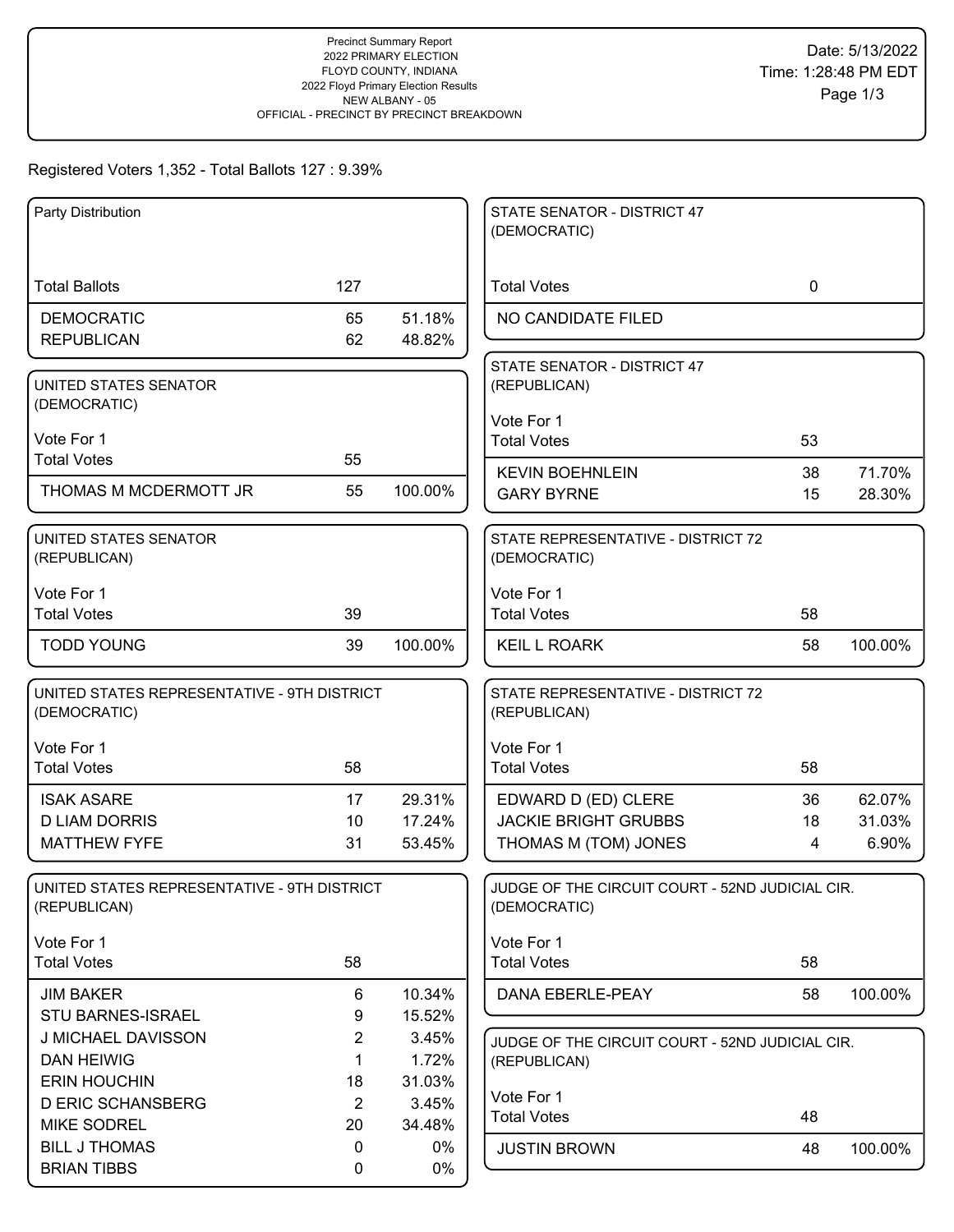## Registered Voters 1,352 - Total Ballots 127 : 9.39%

| PROSECUTING ATTORNEY<br>(DEMOCRATIC)       |             |         | <b>COUNTY SHERIFF</b><br>(DEMOCRATIC)         |          |                  |
|--------------------------------------------|-------------|---------|-----------------------------------------------|----------|------------------|
|                                            |             |         | Vote For 1                                    |          |                  |
| <b>Total Votes</b>                         | $\mathbf 0$ |         | <b>Total Votes</b>                            | 56       |                  |
| NO CANDIDATE FILED                         |             |         | <b>DARRELL W MILLS</b>                        | 56       | 100.00%          |
| PROSECUTING ATTORNEY<br>(REPUBLICAN)       |             |         | <b>COUNTY SHERIFF</b><br>(REPUBLICAN)         |          |                  |
| Vote For 1<br><b>Total Votes</b>           | 51          |         | Vote For 1<br><b>Total Votes</b>              | 59       |                  |
| <b>CHRIS LANE</b>                          | 51          | 100.00% | <b>STEVE BUSH</b><br><b>SAM SARKISIAN</b>     | 39<br>20 | 66.10%<br>33.90% |
| <b>CIRCUIT COURT CLERK</b><br>(DEMOCRATIC) |             |         | <b>COUNTY ASSESSOR</b><br>(DEMOCRATIC)        |          |                  |
| <b>Total Votes</b>                         | $\mathbf 0$ |         | Vote For 1<br><b>Total Votes</b>              | 55       |                  |
| NO CANDIDATE FILED                         |             |         | PATRICIA TRISH BADGER                         | 55       | 100.00%          |
| <b>CIRCUIT COURT CLERK</b><br>(REPUBLICAN) |             |         | -BYRD                                         |          |                  |
| Vote For 1                                 |             |         | <b>COUNTY ASSESSOR</b><br>(REPUBLICAN)        |          |                  |
| <b>Total Votes</b>                         | 48          |         |                                               |          |                  |
| <b>DANITA BURKS</b>                        | 48          | 100.00% | Vote For 1<br><b>Total Votes</b>              | 49       |                  |
| <b>COUNTY AUDITOR</b>                      |             |         | <b>CHRIS DONES</b>                            | 6        | 12.24%           |
| (DEMOCRATIC)                               |             |         | <b>JAMES W SINKS</b><br><b>TERRY L WATSON</b> | 6<br>37  | 12.24%<br>75.51% |
|                                            |             |         |                                               |          |                  |
| <b>Total Votes</b>                         | $\pmb{0}$   |         | COUNTY COMMISSIONER - DISTRICT 1              |          |                  |
| NO CANDIDATE FILED                         |             |         | (DEMOCRATIC)                                  |          |                  |
|                                            |             |         | Vote For 1<br><b>Total Votes</b>              | 59       |                  |
| <b>COUNTY AUDITOR</b><br>(REPUBLICAN)      |             |         | <b>TYLER P GAINES</b>                         | 31       |                  |
| Vote For 1                                 |             |         | <b>CHUCK SIMONS</b>                           | 28       | 52.54%<br>47.46% |
| <b>Total Votes</b>                         | 47          |         |                                               |          |                  |
| AMANDA M PAHMEIER                          | 18          | 38.30%  |                                               |          |                  |
| <b>DIANA M TOPPING</b>                     | 29          | 61.70%  |                                               |          |                  |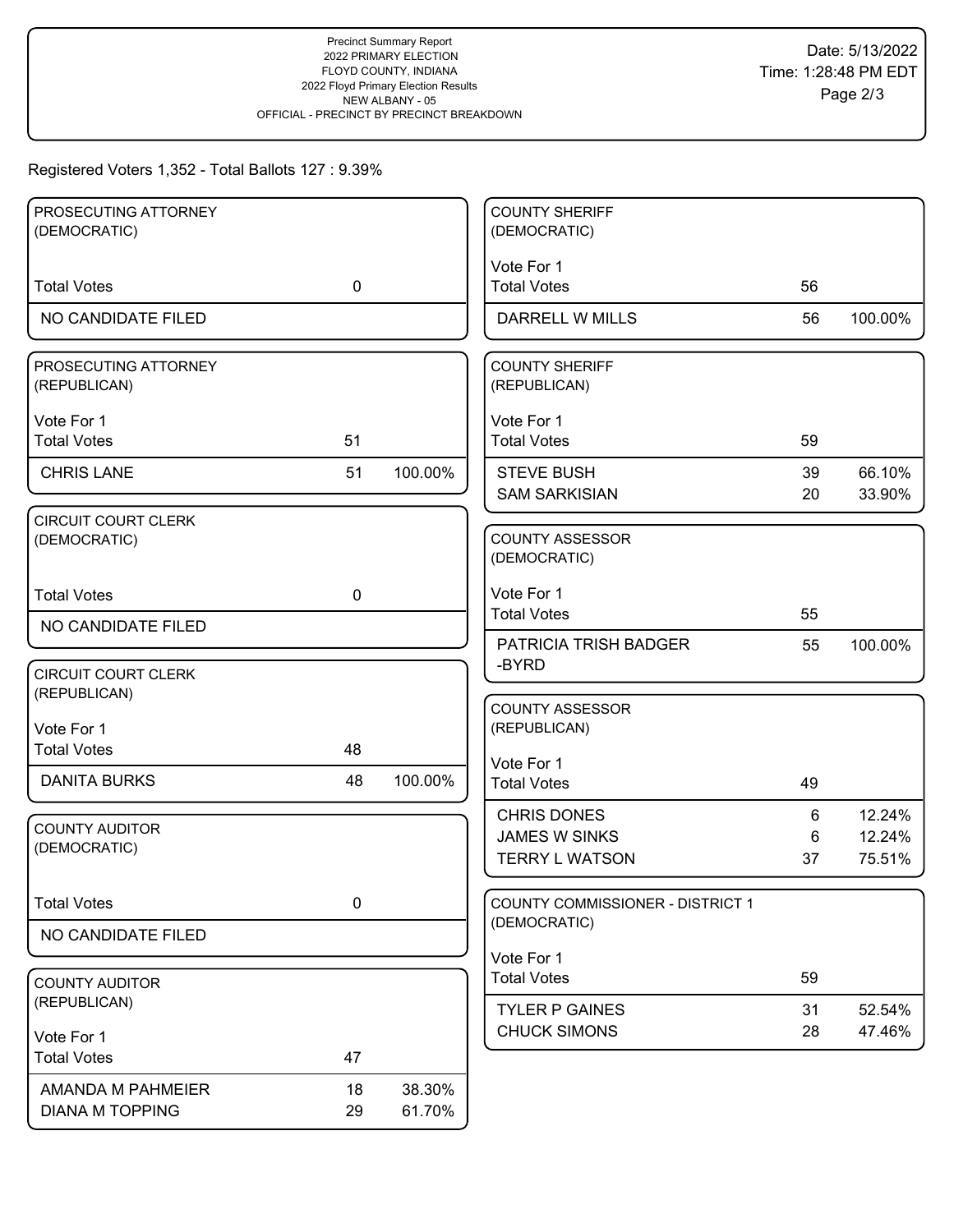#### Registered Voters 1,352 - Total Ballots 127 : 9.39%

| <b>COUNTY COMMISSIONER - DISTRICT 1</b><br>(REPUBLICAN)   |     |         | NEW ALBANY TWP. BOARD MEMBER<br>(REPUBLICAN)                        |          |                |
|-----------------------------------------------------------|-----|---------|---------------------------------------------------------------------|----------|----------------|
|                                                           |     |         |                                                                     |          |                |
| Vote For 1                                                |     |         | Vote For 3                                                          |          |                |
| <b>Total Votes</b>                                        | 57  |         | <b>Total Votes</b>                                                  | 91       |                |
| <b>SHAWN CARRUTHERS</b>                                   | 21  | 36.84%  | <b>ANN CARRUTHERS</b>                                               | 31       | 34.07%         |
| AL KNABLE                                                 | 36  | 63.16%  | <b>BOB HORNUNG</b>                                                  | 36       | 39.56%         |
|                                                           |     |         | <b>VICTORIA SANCHEZ</b>                                             | 24       | 26.37%         |
| <b>COUNTY COUNCIL MEMBER - DISTRICT 1</b><br>(DEMOCRATIC) |     |         | REP STATE CONVENTION DELEGATE - FLOYD CO., AT LARGE<br>(REPUBLICAN) |          |                |
| Vote For 1                                                |     |         |                                                                     |          |                |
| <b>Total Votes</b>                                        | 57  |         | Vote For 10                                                         |          |                |
| <b>TONY TORAN</b>                                         | 57  | 100.00% | <b>Total Votes</b>                                                  | 276      |                |
|                                                           |     |         | DALE M BAGSHAW                                                      | 30       | 10.87%         |
| <b>COUNTY COUNCIL MEMBER - DISTRICT 1</b>                 |     |         | <b>SHARON G BAGSHAW</b>                                             | 22<br>26 | 7.97%<br>9.42% |
| (REPUBLICAN)                                              |     |         | <b>SHAWN CARRUTHERS</b><br>EDWARD D (ED) CLERE                      | 42       | 15.22%         |
| Vote For 1                                                |     |         | <b>DOUG DRAKE</b>                                                   | 14       | 5.07%          |
| <b>Total Votes</b>                                        | 47  |         | <b>LOIS HERTOG</b>                                                  | 11       | 3.99%          |
| <b>CHARLIE MOON</b>                                       | 47  | 100.00% | <b>JAMES A KANNING</b>                                              | 18       | 6.52%          |
|                                                           |     |         | <b>ANNIE KIRCHNER</b>                                               | 20       | 7.25%          |
| NEW ALBANY TWP. TRUSTEE                                   |     |         | <b>MATT MILLIES</b>                                                 | 10       | 3.62%          |
| (DEMOCRATIC)                                              |     |         | <b>LINDA K MOHNEY</b>                                               | 11       | 3.99%          |
|                                                           |     |         | <b>CARL PEARCY</b>                                                  | 18       | 6.52%          |
| Vote For 1                                                |     |         | <b>ROY SCOTT</b>                                                    | 8        | 2.90%          |
| <b>Total Votes</b>                                        | 57  |         | ANDREW B TAKAMI                                                     | 16       | 5.80%          |
| <b>DAVID BREWER</b>                                       | 57  | 100.00% | <b>JOSH JT TURNER</b>                                               | 30       | 10.87%         |
| NEW ALBANY TWP. TRUSTEE                                   |     |         |                                                                     |          |                |
| (REPUBLICAN)                                              |     |         |                                                                     |          |                |
| Vote For 1                                                |     |         |                                                                     |          |                |
| <b>Total Votes</b>                                        | 51  |         |                                                                     |          |                |
| <b>D M BAGSHAW</b>                                        | 51  | 100.00% |                                                                     |          |                |
| NEW ALBANY TWP. BOARD MEMBER<br>(DEMOCRATIC)              |     |         |                                                                     |          |                |
| Vote For 3                                                |     |         |                                                                     |          |                |
| <b>Total Votes</b>                                        | 157 |         |                                                                     |          |                |
| <b>STEVEN WILLIAM BONIFER</b>                             | 49  | 31.21%  |                                                                     |          |                |
| <b>RICK COCHRAN</b>                                       | 46  | 29.30%  |                                                                     |          |                |
| <b>MAX GOSMAN</b>                                         | 33  | 21.02%  |                                                                     |          |                |
| <b>CEDDRIKA L PORTER</b>                                  | 29  | 18.47%  |                                                                     |          |                |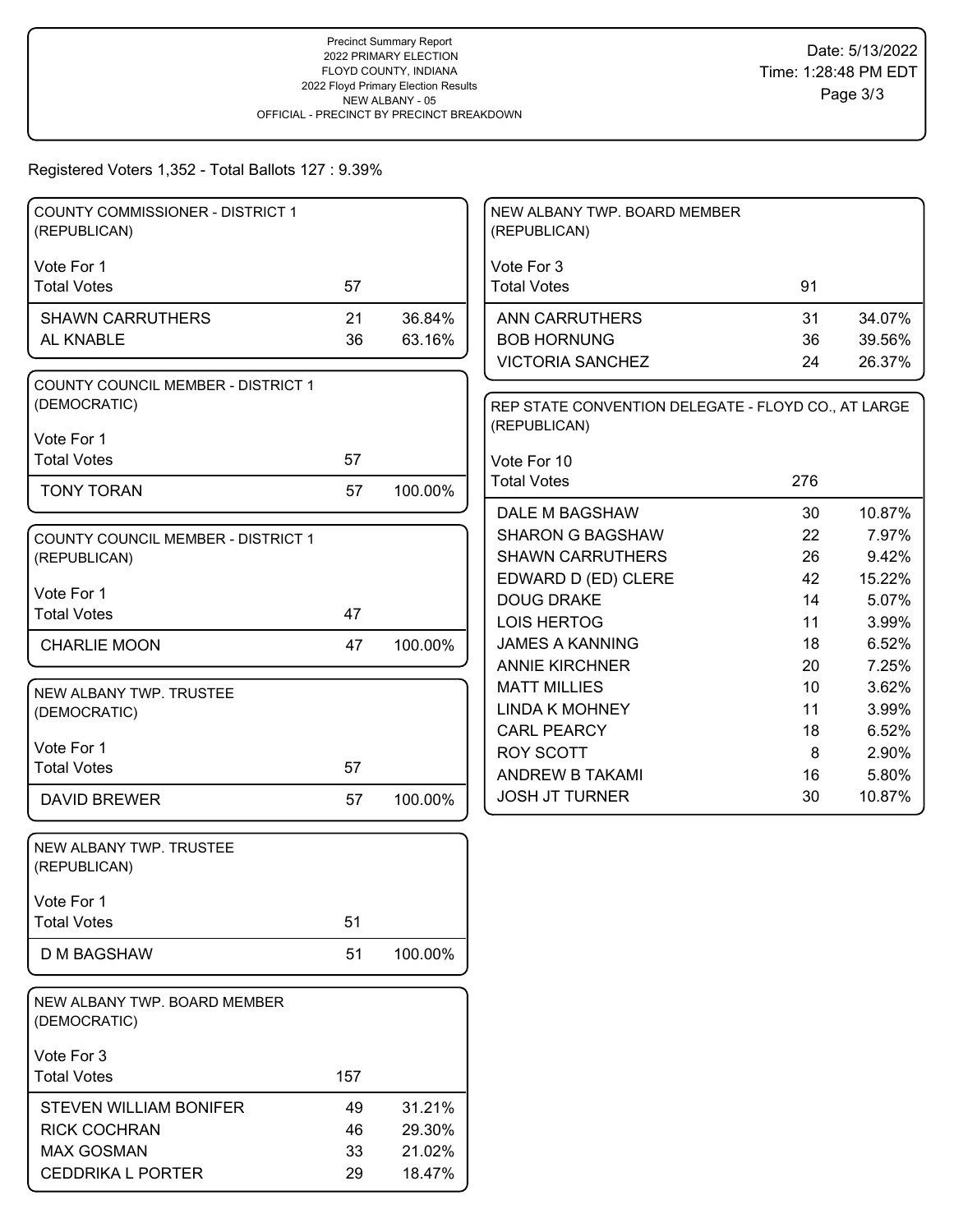## Registered Voters 853 - Total Ballots 57 : 6.68%

| Party Distribution                                          |                |                | STATE SENATOR - DISTRICT 47<br>(DEMOCRATIC)                     |             |         |
|-------------------------------------------------------------|----------------|----------------|-----------------------------------------------------------------|-------------|---------|
|                                                             |                |                |                                                                 |             |         |
| <b>Total Ballots</b>                                        | 57             |                | <b>Total Votes</b>                                              | $\mathbf 0$ |         |
| <b>DEMOCRATIC</b>                                           | 33             | 57.89%         | NO CANDIDATE FILED                                              |             |         |
| <b>REPUBLICAN</b>                                           | 24             | 42.11%         |                                                                 |             |         |
| UNITED STATES SENATOR<br>(DEMOCRATIC)                       |                |                | STATE SENATOR - DISTRICT 47<br>(REPUBLICAN)                     |             |         |
|                                                             |                |                | Vote For 1                                                      |             |         |
| Vote For 1                                                  |                |                | <b>Total Votes</b>                                              | 22          |         |
| <b>Total Votes</b>                                          | 30             |                | <b>KEVIN BOEHNLEIN</b>                                          | 13          | 59.09%  |
| THOMAS M MCDERMOTT JR                                       | 30             | 100.00%        | <b>GARY BYRNE</b>                                               | 9           | 40.91%  |
| UNITED STATES SENATOR<br>(REPUBLICAN)                       |                |                | STATE REPRESENTATIVE - DISTRICT 71<br>(DEMOCRATIC)              |             |         |
| Vote For 1                                                  |                |                | Vote For 1                                                      |             |         |
| <b>Total Votes</b>                                          | 20             |                | <b>Total Votes</b>                                              | 31          |         |
| <b>TODD YOUNG</b>                                           | 20             | 100.00%        | <b>RITA FLEMING</b>                                             | 31          | 100.00% |
| UNITED STATES REPRESENTATIVE - 9TH DISTRICT<br>(DEMOCRATIC) |                |                | STATE REPRESENTATIVE - DISTRICT 71<br>(REPUBLICAN)              |             |         |
| Vote For 1                                                  |                |                | Vote For 1                                                      |             |         |
| <b>Total Votes</b>                                          | 30             |                | <b>Total Votes</b>                                              | 19          |         |
| <b>ISAK ASARE</b>                                           | 12             | 40.00%         | <b>SCOTT HAWKINS</b>                                            | 19          | 100.00% |
| <b>D LIAM DORRIS</b>                                        | $\overline{7}$ | 23.33%         |                                                                 |             |         |
| <b>MATTHEW FYFE</b>                                         | 11             | 36.67%         | JUDGE OF THE CIRCUIT COURT - 52ND JUDICIAL CIR.                 |             |         |
| UNITED STATES REPRESENTATIVE - 9TH DISTRICT                 |                |                | (DEMOCRATIC)                                                    |             |         |
| (REPUBLICAN)                                                |                |                | Vote For 1                                                      |             |         |
|                                                             |                |                | <b>Total Votes</b>                                              | 31          |         |
| Vote For 1<br><b>Total Votes</b>                            | 24             |                | DANA EBERLE-PEAY                                                | 31          | 100.00% |
| <b>JIM BAKER</b>                                            | 1              | 4.17%          |                                                                 |             |         |
| <b>STU BARNES-ISRAEL</b>                                    | 0              | 0%             | JUDGE OF THE CIRCUIT COURT - 52ND JUDICIAL CIR.<br>(REPUBLICAN) |             |         |
| J MICHAEL DAVISSON                                          | 0              | 0%             |                                                                 |             |         |
| <b>DAN HEIWIG</b>                                           | 0              | 0%             | Vote For 1                                                      |             |         |
| <b>ERIN HOUCHIN</b>                                         | 8              | 33.33%         | <b>Total Votes</b>                                              | 19          |         |
| <b>D ERIC SCHANSBERG</b>                                    | 1              | 4.17%          | <b>JUSTIN BROWN</b>                                             | 19          | 100.00% |
| <b>MIKE SODREL</b>                                          | 12             | 50.00%         |                                                                 |             |         |
| <b>BILL J THOMAS</b><br><b>BRIAN TIBBS</b>                  | 1<br>1         | 4.17%<br>4.17% |                                                                 |             |         |
|                                                             |                |                |                                                                 |             |         |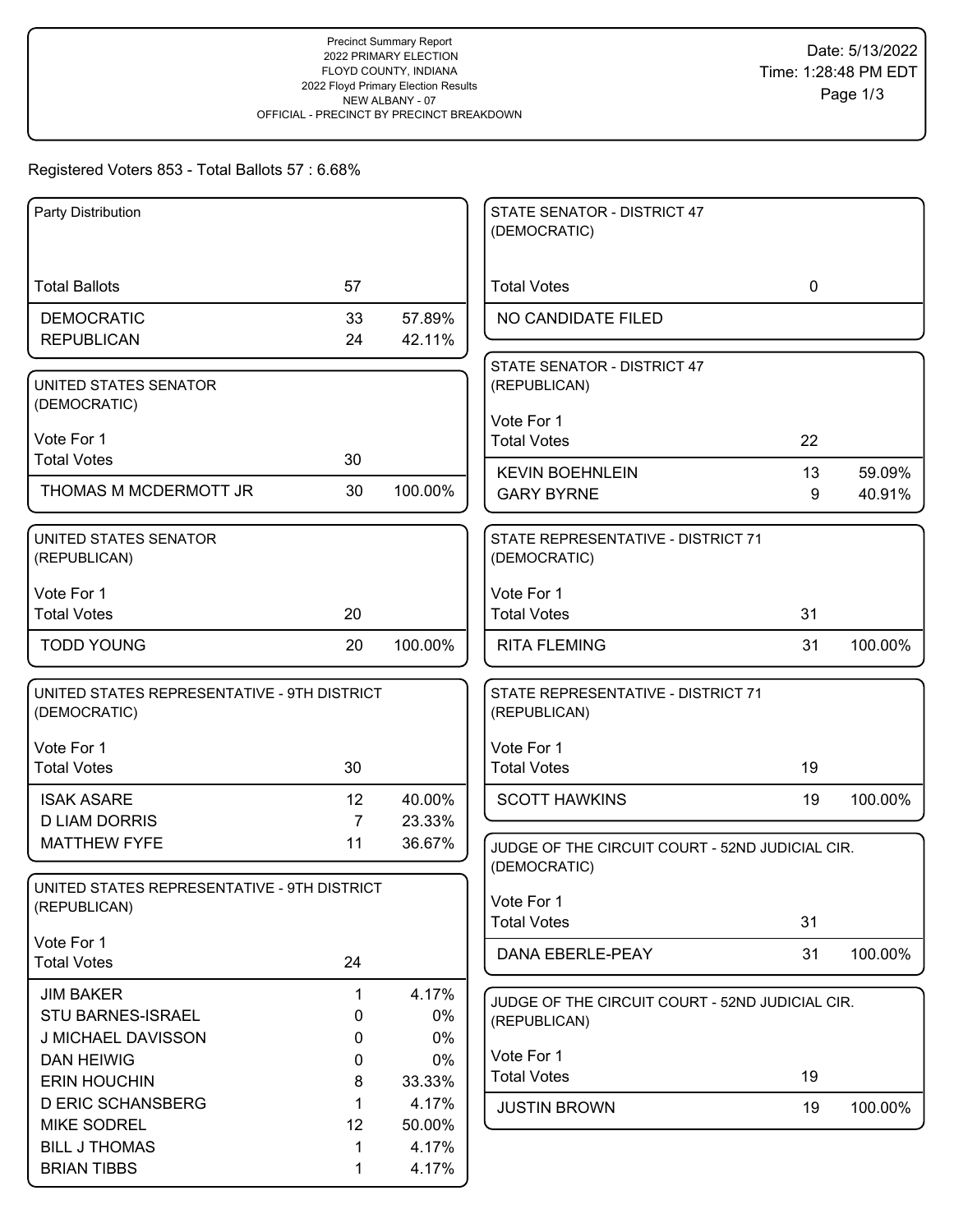# Registered Voters 853 - Total Ballots 57 : 6.68%

| PROSECUTING ATTORNEY<br>(DEMOCRATIC)        |             |                  | <b>COUNTY SHERIFF</b><br>(DEMOCRATIC)                               |             |                            |
|---------------------------------------------|-------------|------------------|---------------------------------------------------------------------|-------------|----------------------------|
|                                             |             |                  | Vote For 1                                                          |             |                            |
| <b>Total Votes</b>                          | $\mathbf 0$ |                  | <b>Total Votes</b>                                                  | 31          |                            |
| NO CANDIDATE FILED                          |             |                  | <b>DARRELL W MILLS</b>                                              | 31          | 100.00%                    |
| PROSECUTING ATTORNEY<br>(REPUBLICAN)        |             |                  | <b>COUNTY SHERIFF</b><br>(REPUBLICAN)                               |             |                            |
| Vote For 1<br><b>Total Votes</b>            | 20          |                  | Vote For 1<br><b>Total Votes</b>                                    | 23          |                            |
| <b>CHRIS LANE</b>                           | 20          | 100.00%          | <b>STEVE BUSH</b><br><b>SAM SARKISIAN</b>                           | 11<br>12    | 47.83%<br>52.17%           |
| <b>CIRCUIT COURT CLERK</b><br>(DEMOCRATIC)  |             |                  | <b>COUNTY ASSESSOR</b><br>(DEMOCRATIC)                              |             |                            |
| <b>Total Votes</b>                          | $\mathbf 0$ |                  | Vote For 1<br><b>Total Votes</b>                                    | 27          |                            |
| NO CANDIDATE FILED                          |             |                  | <b>PATRICIA TRISH BADGER</b>                                        | 27          | 100.00%                    |
| <b>CIRCUIT COURT CLERK</b><br>(REPUBLICAN)  |             |                  | -BYRD                                                               |             |                            |
| Vote For 1<br><b>Total Votes</b>            | 20          |                  | <b>COUNTY ASSESSOR</b><br>(REPUBLICAN)                              |             |                            |
| <b>DANITA BURKS</b>                         | 20          | 100.00%          | Vote For 1<br><b>Total Votes</b>                                    | 19          |                            |
| <b>COUNTY AUDITOR</b><br>(DEMOCRATIC)       |             |                  | <b>CHRIS DONES</b><br><b>JAMES W SINKS</b><br><b>TERRY L WATSON</b> | 9<br>5<br>5 | 47.37%<br>26.32%<br>26.32% |
| <b>Total Votes</b>                          | 0           |                  | COUNTY COMMISSIONER - DISTRICT 1<br>(DEMOCRATIC)                    |             |                            |
| NO CANDIDATE FILED                          |             |                  |                                                                     |             |                            |
| <b>COUNTY AUDITOR</b>                       |             |                  | Vote For 1<br><b>Total Votes</b>                                    | 30          |                            |
| (REPUBLICAN)                                |             |                  | <b>TYLER P GAINES</b><br><b>CHUCK SIMONS</b>                        | 18<br>12    | 60.00%<br>40.00%           |
| Vote For 1<br><b>Total Votes</b>            | 19          |                  |                                                                     |             |                            |
| AMANDA M PAHMEIER<br><b>DIANA M TOPPING</b> | 5<br>14     | 26.32%<br>73.68% |                                                                     |             |                            |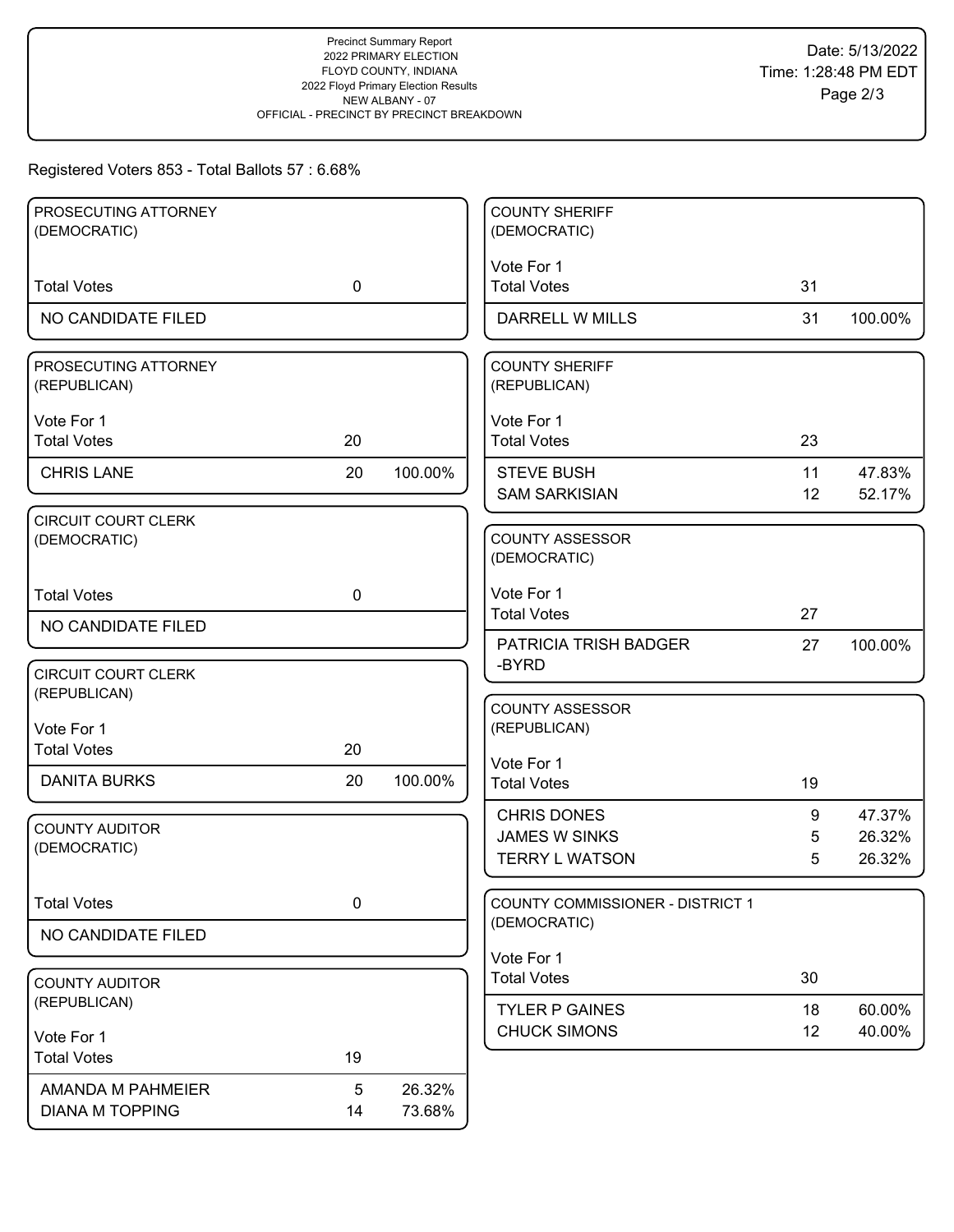## Registered Voters 853 - Total Ballots 57 : 6.68%

| <b>COUNTY COMMISSIONER - DISTRICT 1</b><br>(REPUBLICAN) |    |         | NEW ALBANY TWP. BOARD MEMBER<br>(REPUBLICAN)                        |                |                 |
|---------------------------------------------------------|----|---------|---------------------------------------------------------------------|----------------|-----------------|
| Vote For 1                                              |    |         | Vote For 3                                                          |                |                 |
| <b>Total Votes</b>                                      | 23 |         | <b>Total Votes</b>                                                  | 42             |                 |
| <b>SHAWN CARRUTHERS</b>                                 | 17 | 73.91%  | ANN CARRUTHERS                                                      | 18             | 42.86%          |
| AL KNABLE                                               | 6  | 26.09%  | <b>BOB HORNUNG</b>                                                  | 11             | 26.19%          |
|                                                         |    |         | <b>VICTORIA SANCHEZ</b>                                             | 13             | 30.95%          |
| COUNTY COUNCIL MEMBER - DISTRICT 1<br>(DEMOCRATIC)      |    |         | REP STATE CONVENTION DELEGATE - FLOYD CO., AT LARGE<br>(REPUBLICAN) |                |                 |
| Vote For 1                                              |    |         |                                                                     |                |                 |
| <b>Total Votes</b>                                      | 31 |         | Vote For 10<br><b>Total Votes</b>                                   | 128            |                 |
| <b>TONY TORAN</b>                                       | 31 | 100.00% |                                                                     |                |                 |
|                                                         |    |         | DALE M BAGSHAW                                                      | 12             | 9.38%           |
| <b>COUNTY COUNCIL MEMBER - DISTRICT 1</b>               |    |         | <b>SHARON G BAGSHAW</b>                                             | 13             | 10.16%          |
| (REPUBLICAN)                                            |    |         | <b>SHAWN CARRUTHERS</b>                                             | 13             | 10.16%          |
| Vote For 1                                              |    |         | EDWARD D (ED) CLERE<br><b>DOUG DRAKE</b>                            | 17<br>9        | 13.28%<br>7.03% |
| <b>Total Votes</b>                                      | 17 |         | <b>LOIS HERTOG</b>                                                  | $\overline{7}$ | 5.47%           |
| <b>CHARLIE MOON</b>                                     | 17 | 100.00% | <b>JAMES A KANNING</b>                                              | 8              | 6.25%           |
|                                                         |    |         | <b>ANNIE KIRCHNER</b>                                               | 10             | 7.81%           |
|                                                         |    |         | <b>MATT MILLIES</b>                                                 | 3              | 2.34%           |
| NEW ALBANY TWP. TRUSTEE<br>(DEMOCRATIC)                 |    |         | <b>LINDA K MOHNEY</b>                                               | 4              | 3.12%           |
|                                                         |    |         | <b>CARL PEARCY</b>                                                  | 8              | 6.25%           |
| Vote For 1                                              |    |         | <b>ROY SCOTT</b>                                                    | $\overline{7}$ | 5.47%           |
| <b>Total Votes</b>                                      | 30 |         | ANDREW B TAKAMI                                                     | 5              | 3.91%           |
| <b>DAVID BREWER</b>                                     | 30 | 100.00% | <b>JOSH JT TURNER</b>                                               | 12             | 9.38%           |
| NEW ALBANY TWP. TRUSTEE<br>(REPUBLICAN)                 |    |         |                                                                     |                |                 |
| Vote For 1                                              |    |         |                                                                     |                |                 |
| <b>Total Votes</b>                                      | 16 |         |                                                                     |                |                 |
| <b>D M BAGSHAW</b>                                      | 16 | 100.00% |                                                                     |                |                 |
| NEW ALBANY TWP. BOARD MEMBER<br>(DEMOCRATIC)            |    |         |                                                                     |                |                 |
| Vote For 3                                              |    |         |                                                                     |                |                 |
| <b>Total Votes</b>                                      | 80 |         |                                                                     |                |                 |
| STEVEN WILLIAM BONIFER                                  | 21 | 26.25%  |                                                                     |                |                 |
| <b>RICK COCHRAN</b>                                     | 22 | 27.50%  |                                                                     |                |                 |
| <b>MAX GOSMAN</b>                                       | 16 | 20.00%  |                                                                     |                |                 |
| <b>CEDDRIKA L PORTER</b>                                | 21 | 26.25%  |                                                                     |                |                 |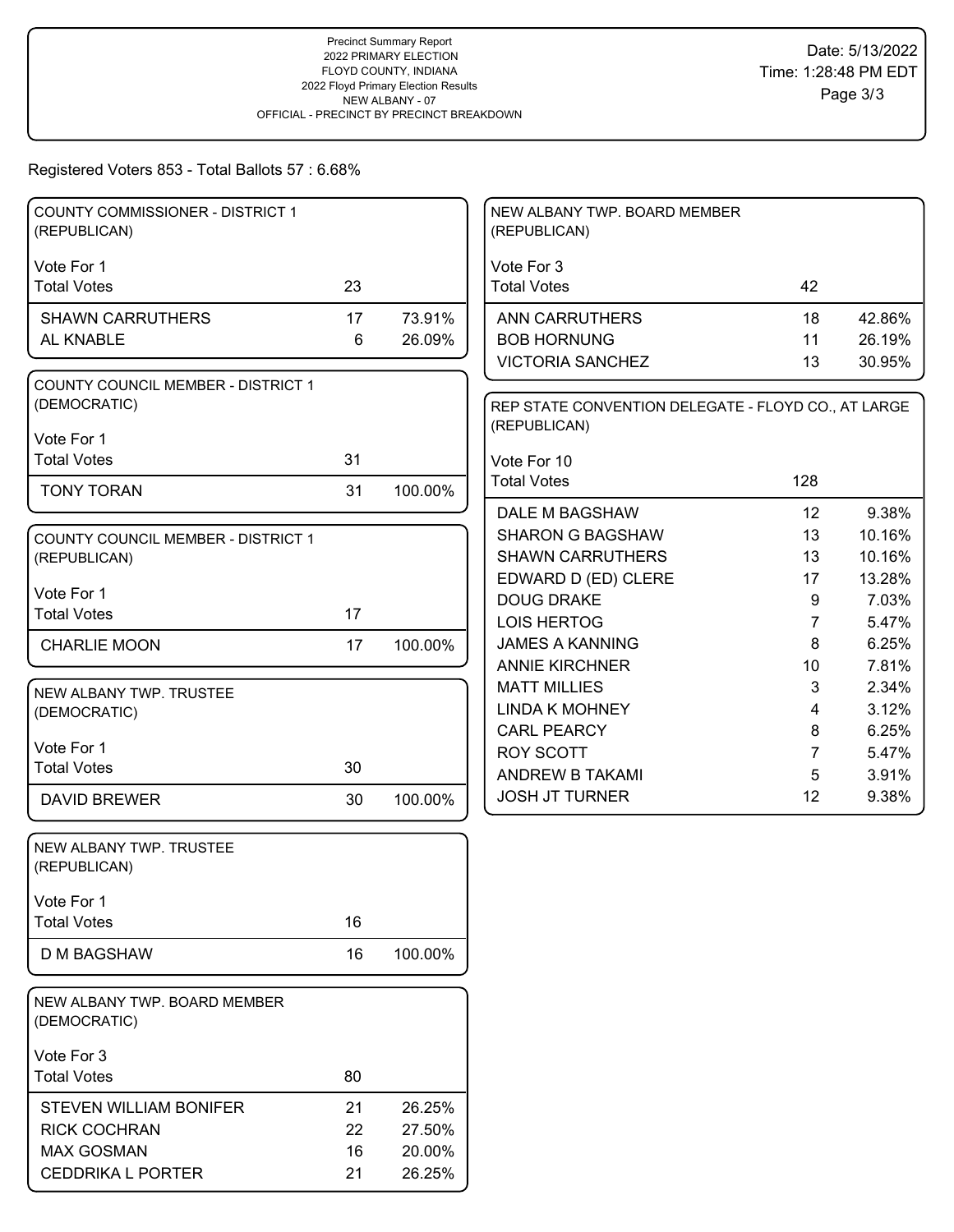## Registered Voters 930 - Total Ballots 178 : 19.14%

| Party Distribution                                          |             |         | STATE SENATOR - DISTRICT 47<br>(DEMOCRATIC)                     |             |         |
|-------------------------------------------------------------|-------------|---------|-----------------------------------------------------------------|-------------|---------|
|                                                             |             |         |                                                                 |             |         |
| <b>Total Ballots</b>                                        | 178         |         | <b>Total Votes</b>                                              | $\mathbf 0$ |         |
| <b>DEMOCRATIC</b>                                           | 78          | 43.82%  | NO CANDIDATE FILED                                              |             |         |
| <b>REPUBLICAN</b>                                           | 100         | 56.18%  |                                                                 |             |         |
| UNITED STATES SENATOR<br>(DEMOCRATIC)                       |             |         | STATE SENATOR - DISTRICT 47<br>(REPUBLICAN)                     |             |         |
|                                                             |             |         | Vote For 1                                                      |             |         |
| Vote For 1                                                  |             |         | <b>Total Votes</b>                                              | 95          |         |
| <b>Total Votes</b>                                          | 72          |         | <b>KEVIN BOEHNLEIN</b>                                          | 74          | 77.89%  |
| THOMAS M MCDERMOTT JR                                       | 72          | 100.00% | <b>GARY BYRNE</b>                                               | 21          | 22.11%  |
| UNITED STATES SENATOR<br>(REPUBLICAN)                       |             |         | STATE REPRESENTATIVE - DISTRICT 72<br>(DEMOCRATIC)              |             |         |
| Vote For 1                                                  |             |         | Vote For 1                                                      |             |         |
| <b>Total Votes</b>                                          | 84          |         | <b>Total Votes</b>                                              | 75          |         |
| <b>TODD YOUNG</b>                                           | 84          | 100.00% | <b>KEIL L ROARK</b>                                             | 75          | 100.00% |
| UNITED STATES REPRESENTATIVE - 9TH DISTRICT<br>(DEMOCRATIC) |             |         | STATE REPRESENTATIVE - DISTRICT 72<br>(REPUBLICAN)              |             |         |
| Vote For 1                                                  |             |         | Vote For 1                                                      |             |         |
| <b>Total Votes</b>                                          | 75          |         | <b>Total Votes</b>                                              | 98          |         |
| <b>ISAK ASARE</b>                                           | 25          | 33.33%  | EDWARD D (ED) CLERE                                             | 50          | 51.02%  |
| <b>D LIAM DORRIS</b>                                        | 16          | 21.33%  | <b>JACKIE BRIGHT GRUBBS</b>                                     | 29          | 29.59%  |
| <b>MATTHEW FYFE</b>                                         | 34          | 45.33%  | THOMAS M (TOM) JONES                                            | 19          | 19.39%  |
| UNITED STATES REPRESENTATIVE - 9TH DISTRICT<br>(REPUBLICAN) |             |         | JUDGE OF THE CIRCUIT COURT - 52ND JUDICIAL CIR.<br>(DEMOCRATIC) |             |         |
| Vote For 1                                                  |             |         | Vote For 1                                                      |             |         |
| <b>Total Votes</b>                                          | 94          |         | <b>Total Votes</b>                                              | 75          |         |
| <b>JIM BAKER</b>                                            | $\mathbf 1$ | 1.06%   | DANA EBERLE-PEAY                                                | 75          | 100.00% |
| STU BARNES-ISRAEL                                           | 13          | 13.83%  |                                                                 |             |         |
| J MICHAEL DAVISSON                                          | 1           | 1.06%   | JUDGE OF THE CIRCUIT COURT - 52ND JUDICIAL CIR.                 |             |         |
| <b>DAN HEIWIG</b>                                           | 0           | 0%      | (REPUBLICAN)                                                    |             |         |
| <b>ERIN HOUCHIN</b>                                         | 23          | 24.47%  | Vote For 1                                                      |             |         |
| <b>D ERIC SCHANSBERG</b>                                    | 6           | 6.38%   | <b>Total Votes</b>                                              | 89          |         |
| <b>MIKE SODREL</b>                                          | 47          | 50.00%  |                                                                 |             |         |
| <b>BILL J THOMAS</b>                                        | 1           | 1.06%   | <b>JUSTIN BROWN</b>                                             | 89          | 100.00% |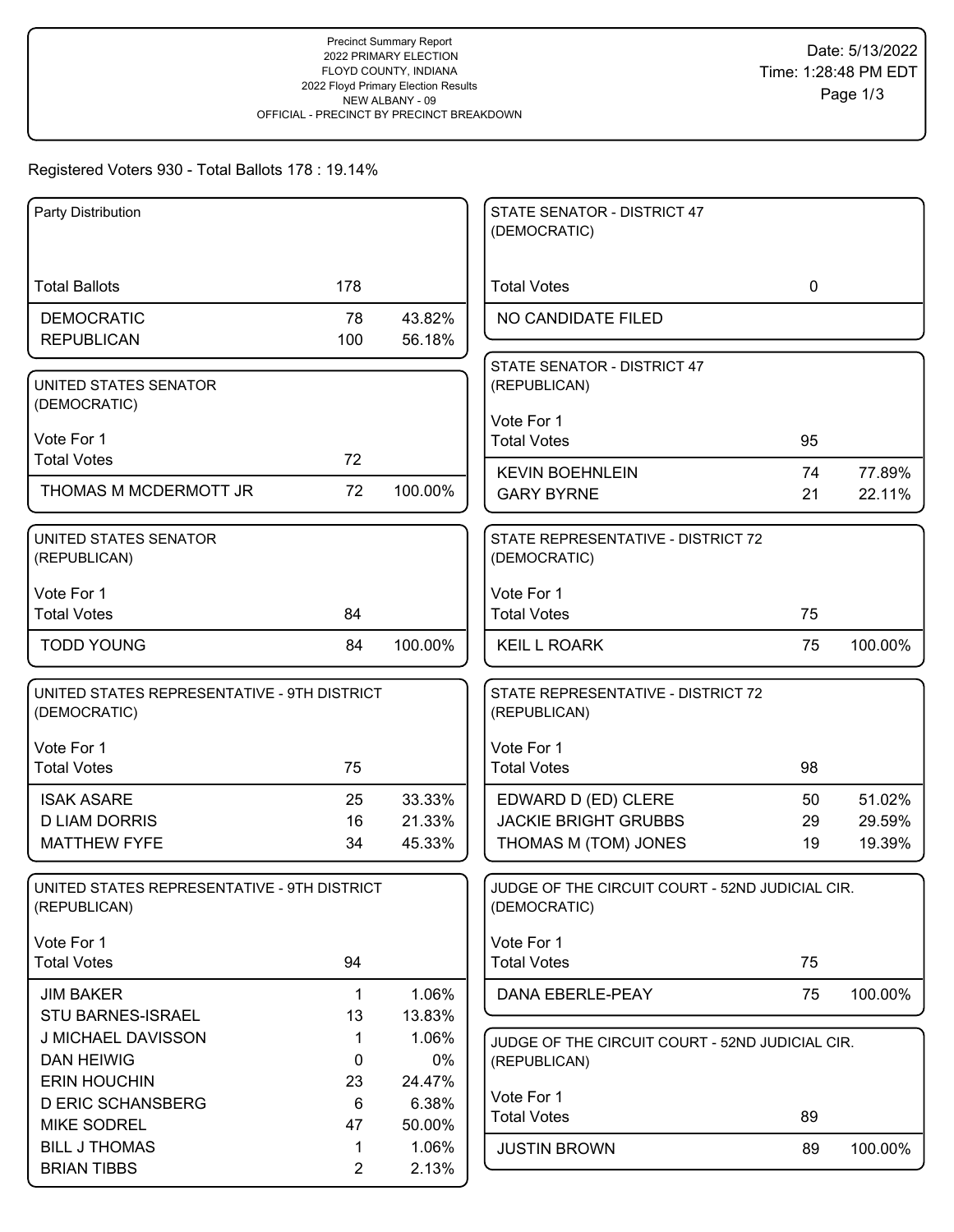## Registered Voters 930 - Total Ballots 178 : 19.14%

| PROSECUTING ATTORNEY<br>(DEMOCRATIC)       |             |         | <b>COUNTY SHERIFF</b><br>(DEMOCRATIC)            |          |                  |
|--------------------------------------------|-------------|---------|--------------------------------------------------|----------|------------------|
|                                            |             |         | Vote For 1                                       |          |                  |
| <b>Total Votes</b>                         | $\mathbf 0$ |         | <b>Total Votes</b>                               | 67       |                  |
| NO CANDIDATE FILED                         |             |         | DARRELL W MILLS                                  | 67       | 100.00%          |
| PROSECUTING ATTORNEY<br>(REPUBLICAN)       |             |         | <b>COUNTY SHERIFF</b><br>(REPUBLICAN)            |          |                  |
| Vote For 1<br><b>Total Votes</b>           | 87          |         | Vote For 1<br><b>Total Votes</b>                 | 98       |                  |
| <b>CHRIS LANE</b>                          | 87          | 100.00% | <b>STEVE BUSH</b><br><b>SAM SARKISIAN</b>        | 58<br>40 | 59.18%<br>40.82% |
| <b>CIRCUIT COURT CLERK</b><br>(DEMOCRATIC) |             |         | <b>COUNTY ASSESSOR</b><br>(DEMOCRATIC)           |          |                  |
| <b>Total Votes</b>                         | $\mathbf 0$ |         | Vote For 1<br><b>Total Votes</b>                 | 73       |                  |
| NO CANDIDATE FILED                         |             |         | PATRICIA TRISH BADGER                            | 73       | 100.00%          |
| <b>CIRCUIT COURT CLERK</b><br>(REPUBLICAN) |             |         | -BYRD                                            |          |                  |
| Vote For 1                                 |             |         | <b>COUNTY ASSESSOR</b><br>(REPUBLICAN)           |          |                  |
| <b>Total Votes</b>                         | 87          |         |                                                  |          |                  |
| <b>DANITA BURKS</b>                        | 87          | 100.00% | Vote For 1<br><b>Total Votes</b>                 | 86       |                  |
| <b>COUNTY AUDITOR</b>                      |             |         | <b>CHRIS DONES</b>                               | 28       | 32.56%           |
| (DEMOCRATIC)                               |             |         | <b>JAMES W SINKS</b><br><b>TERRY L WATSON</b>    | 15<br>43 | 17.44%<br>50.00% |
|                                            |             |         |                                                  |          |                  |
| <b>Total Votes</b>                         | $\pmb{0}$   |         | COUNTY COMMISSIONER - DISTRICT 1<br>(DEMOCRATIC) |          |                  |
| NO CANDIDATE FILED                         |             |         | Vote For 1                                       |          |                  |
| <b>COUNTY AUDITOR</b>                      |             |         | <b>Total Votes</b>                               | 69       |                  |
| (REPUBLICAN)                               |             |         | <b>TYLER P GAINES</b>                            | 40       | 57.97%           |
| Vote For 1                                 |             |         | <b>CHUCK SIMONS</b>                              | 29       | 42.03%           |
| <b>Total Votes</b>                         | 86          |         |                                                  |          |                  |
| AMANDA M PAHMEIER                          | 22          | 25.58%  |                                                  |          |                  |
| <b>DIANA M TOPPING</b>                     | 64          | 74.42%  |                                                  |          |                  |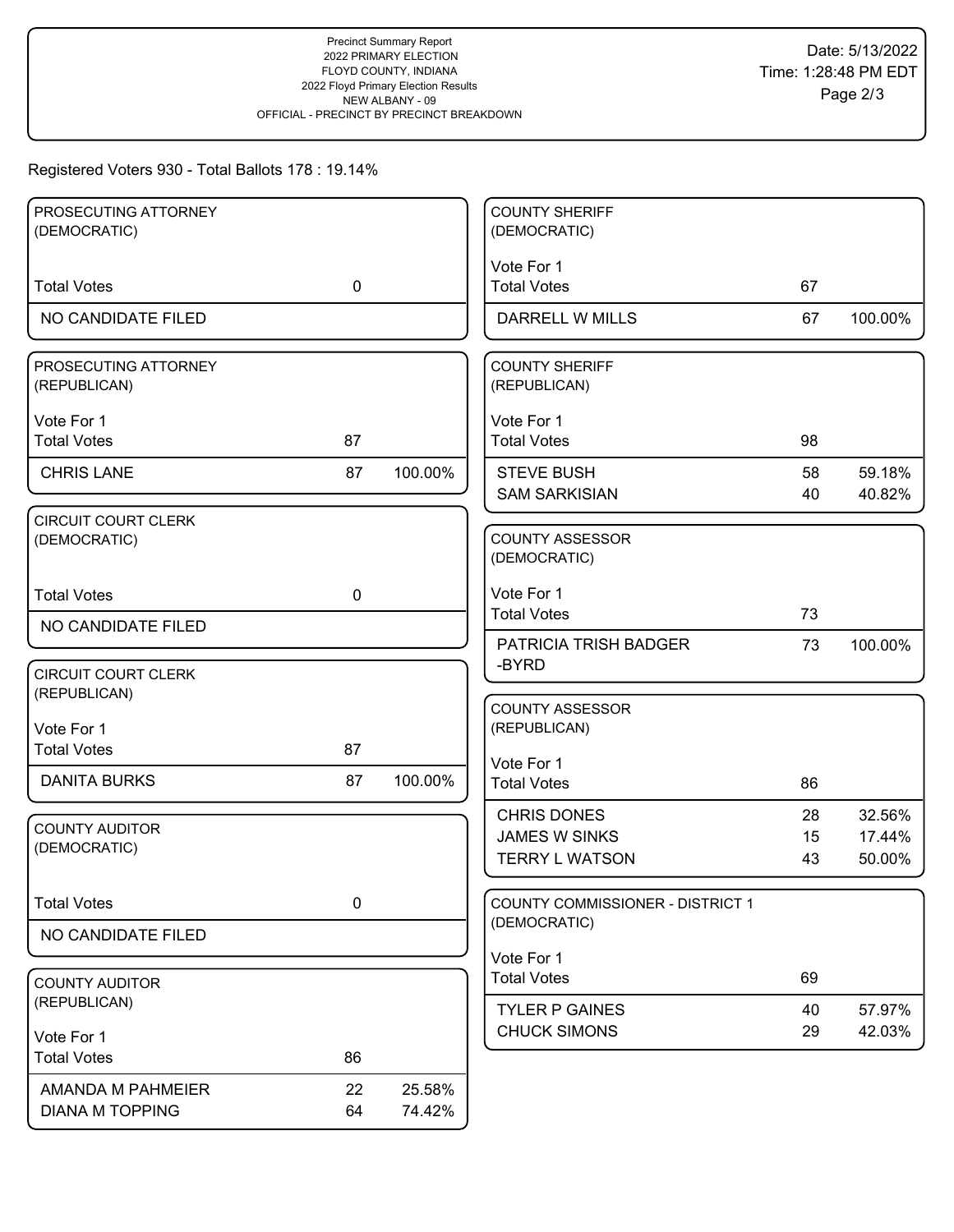# Registered Voters 930 - Total Ballots 178 : 19.14%

| <b>COUNTY COMMISSIONER - DISTRICT 1</b><br>(REPUBLICAN)   |    |         | NEW ALBANY TWP. BOARD MEMBER<br>(DEMOCRATIC)        |          |                 |
|-----------------------------------------------------------|----|---------|-----------------------------------------------------|----------|-----------------|
|                                                           |    |         |                                                     |          |                 |
| Vote For 1<br><b>Total Votes</b>                          | 98 |         | Vote For 3<br><b>Total Votes</b>                    | 174      |                 |
|                                                           |    |         |                                                     |          |                 |
| <b>SHAWN CARRUTHERS</b>                                   | 49 | 50.00%  | <b>STEVEN WILLIAM BONIFER</b>                       | 48       | 27.59%          |
| AL KNABLE                                                 | 49 | 50.00%  | <b>RICK COCHRAN</b>                                 | 54       | 31.03%          |
|                                                           |    |         | <b>MAX GOSMAN</b>                                   | 30       | 17.24%          |
| <b>COUNTY COUNCIL MEMBER - DISTRICT 3</b><br>(DEMOCRATIC) |    |         | <b>CEDDRIKA L PORTER</b>                            | 42       | 24.14%          |
|                                                           |    |         | NEW ALBANY TWP. BOARD MEMBER                        |          |                 |
| Vote For 1<br><b>Total Votes</b>                          | 75 |         | (REPUBLICAN)                                        |          |                 |
|                                                           |    |         |                                                     |          |                 |
| <b>BRIAN A BREWER</b>                                     | 75 | 100.00% | Vote For 3<br><b>Total Votes</b>                    | 166      |                 |
|                                                           |    |         |                                                     |          |                 |
| <b>COUNTY COUNCIL MEMBER - DISTRICT 3</b>                 |    |         | <b>ANN CARRUTHERS</b>                               | 64       | 38.55%          |
| (REPUBLICAN)                                              |    |         | <b>BOB HORNUNG</b>                                  | 63       | 37.95%          |
|                                                           |    |         | <b>VICTORIA SANCHEZ</b>                             | 39       | 23.49%          |
| Vote For 1<br><b>Total Votes</b>                          | 86 |         |                                                     |          |                 |
|                                                           |    |         | REP STATE CONVENTION DELEGATE - FLOYD CO., AT LARGE |          |                 |
| <b>DANNY SHORT</b>                                        | 49 | 56.98%  | (REPUBLICAN)                                        |          |                 |
| <b>BRIAN WEBB</b>                                         | 37 | 43.02%  | Vote For 10                                         |          |                 |
|                                                           |    |         | <b>Total Votes</b>                                  | 487      |                 |
| NEW ALBANY TWP. TRUSTEE                                   |    |         |                                                     |          |                 |
| (DEMOCRATIC)                                              |    |         |                                                     |          |                 |
|                                                           |    |         | DALE M BAGSHAW                                      | 48       | 9.86%           |
|                                                           |    |         | <b>SHARON G BAGSHAW</b>                             | 36       | 7.39%           |
| Vote For 1                                                |    |         | <b>SHAWN CARRUTHERS</b>                             | 57       | 11.70%          |
| <b>Total Votes</b>                                        | 74 |         | EDWARD D (ED) CLERE                                 | 63       | 12.94%          |
| <b>DAVID BREWER</b>                                       | 74 | 100.00% | <b>DOUG DRAKE</b>                                   | 16       | 3.29%           |
|                                                           |    |         | <b>LOIS HERTOG</b>                                  | 27       | 5.54%           |
| NEW ALBANY TWP. TRUSTEE                                   |    |         | <b>JAMES A KANNING</b>                              | 41       | 8.42%           |
| (REPUBLICAN)                                              |    |         | <b>ANNIE KIRCHNER</b>                               | 40       | 8.21%           |
|                                                           |    |         | <b>MATT MILLIES</b>                                 | 21       | 4.31%           |
| Vote For 1                                                |    |         | <b>LINDA K MOHNEY</b>                               | 17       | 3.49%           |
| <b>Total Votes</b>                                        | 86 |         | <b>CARL PEARCY</b>                                  | 31       | 6.37%           |
| <b>D M BAGSHAW</b>                                        | 86 | 100.00% | ROY SCOTT                                           | 12       | 2.46%           |
|                                                           |    |         | ANDREW B TAKAMI<br><b>JOSH JT TURNER</b>            | 26<br>52 | 5.34%<br>10.68% |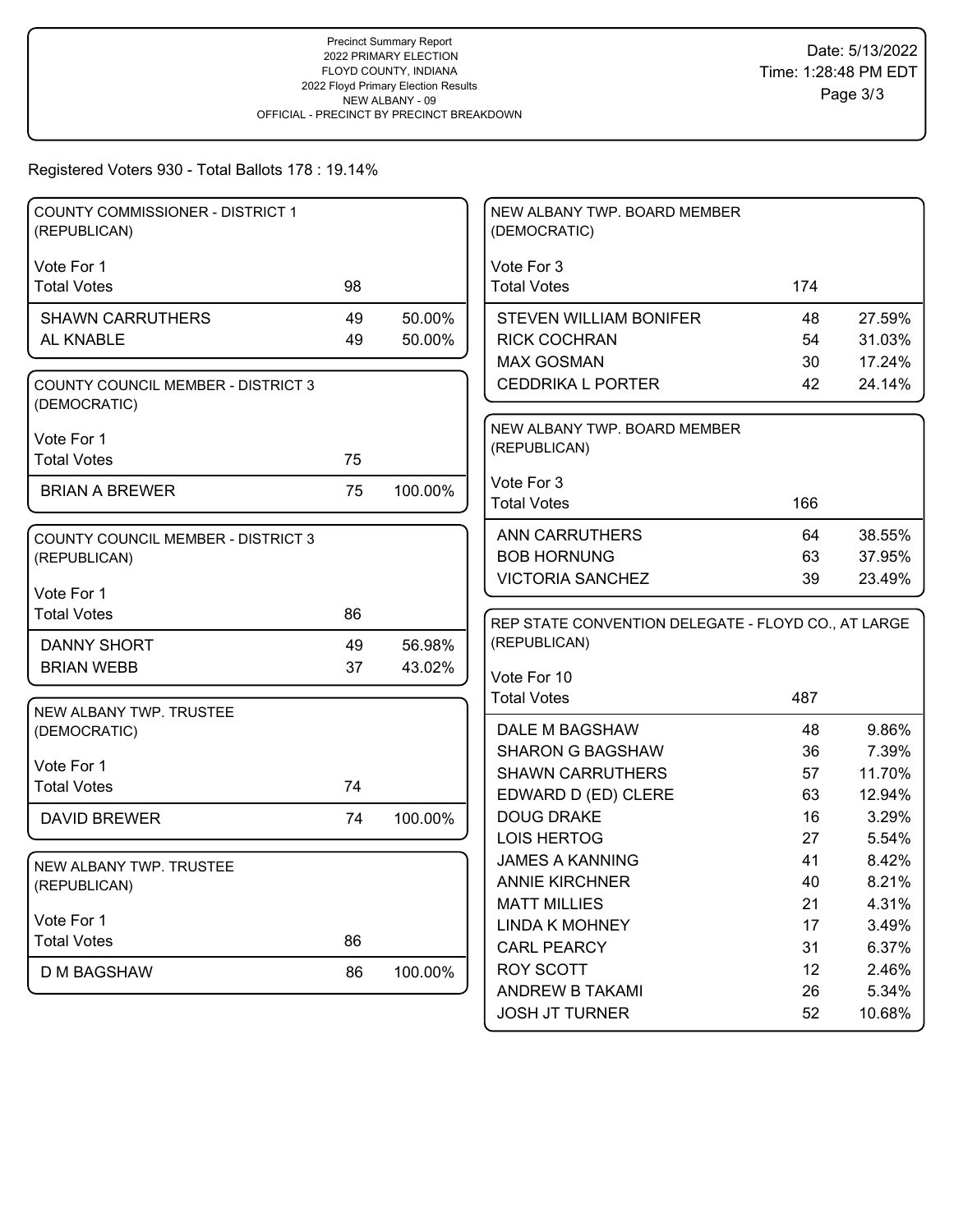## Registered Voters 1,170 - Total Ballots 128 : 10.94%

| Party Distribution                          |     |         | STATE SENATOR - DISTRICT 47                     |             |         |
|---------------------------------------------|-----|---------|-------------------------------------------------|-------------|---------|
|                                             |     |         | (DEMOCRATIC)                                    |             |         |
|                                             |     |         |                                                 |             |         |
| <b>Total Ballots</b>                        | 128 |         | <b>Total Votes</b>                              | $\mathbf 0$ |         |
| <b>DEMOCRATIC</b>                           | 59  | 46.09%  | NO CANDIDATE FILED                              |             |         |
| <b>REPUBLICAN</b>                           | 69  | 53.91%  |                                                 |             |         |
|                                             |     |         | STATE SENATOR - DISTRICT 47                     |             |         |
| UNITED STATES SENATOR                       |     |         | (REPUBLICAN)                                    |             |         |
| (DEMOCRATIC)                                |     |         |                                                 |             |         |
|                                             |     |         | Vote For 1                                      |             |         |
| Vote For 1                                  | 52  |         | <b>Total Votes</b>                              | 64          |         |
| <b>Total Votes</b>                          |     |         | <b>KEVIN BOEHNLEIN</b>                          | 34          | 53.12%  |
| THOMAS M MCDERMOTT JR                       | 52  | 100.00% | <b>GARY BYRNE</b>                               | 30          | 46.88%  |
|                                             |     |         |                                                 |             |         |
| UNITED STATES SENATOR                       |     |         | STATE REPRESENTATIVE - DISTRICT 72              |             |         |
| (REPUBLICAN)                                |     |         | (DEMOCRATIC)                                    |             |         |
| Vote For 1                                  |     |         | Vote For 1                                      |             |         |
| <b>Total Votes</b>                          | 54  |         | <b>Total Votes</b>                              | 56          |         |
|                                             |     |         |                                                 |             |         |
| <b>TODD YOUNG</b>                           | 54  | 100.00% | <b>KEIL L ROARK</b>                             | 56          | 100.00% |
|                                             |     |         |                                                 |             |         |
| UNITED STATES REPRESENTATIVE - 9TH DISTRICT |     |         | STATE REPRESENTATIVE - DISTRICT 72              |             |         |
| (DEMOCRATIC)                                |     |         | (REPUBLICAN)                                    |             |         |
| Vote For 1                                  |     |         | Vote For 1                                      |             |         |
| <b>Total Votes</b>                          | 56  |         | <b>Total Votes</b>                              | 67          |         |
|                                             |     |         |                                                 |             |         |
| <b>ISAK ASARE</b>                           | 23  | 41.07%  | EDWARD D (ED) CLERE                             | 31          | 46.27%  |
| <b>D LIAM DORRIS</b>                        | 8   | 14.29%  | <b>JACKIE BRIGHT GRUBBS</b>                     | 25          | 37.31%  |
| <b>MATTHEW FYFE</b>                         | 25  | 44.64%  | THOMAS M (TOM) JONES                            | 11          | 16.42%  |
|                                             |     |         |                                                 |             |         |
| UNITED STATES REPRESENTATIVE - 9TH DISTRICT |     |         | JUDGE OF THE CIRCUIT COURT - 52ND JUDICIAL CIR. |             |         |
| (REPUBLICAN)                                |     |         | (DEMOCRATIC)                                    |             |         |
| Vote For 1                                  |     |         | Vote For 1                                      |             |         |
| <b>Total Votes</b>                          | 66  |         | <b>Total Votes</b>                              | 57          |         |
| <b>JIM BAKER</b>                            | 5   | 7.58%   | DANA EBERLE-PEAY                                | 57          | 100.00% |
| STU BARNES-ISRAEL                           | 6   | 9.09%   |                                                 |             |         |
| J MICHAEL DAVISSON                          | 1   | 1.52%   | JUDGE OF THE CIRCUIT COURT - 52ND JUDICIAL CIR. |             |         |
| <b>DAN HEIWIG</b>                           | 0   | 0%      | (REPUBLICAN)                                    |             |         |
| <b>ERIN HOUCHIN</b>                         | 20  | 30.30%  |                                                 |             |         |
| <b>D ERIC SCHANSBERG</b>                    | 4   | 6.06%   | Vote For 1                                      |             |         |
| <b>MIKE SODREL</b>                          | 25  | 37.88%  | <b>Total Votes</b>                              | 57          |         |
| <b>BILL J THOMAS</b>                        | 0   | $0\%$   | <b>JUSTIN BROWN</b>                             | 57          | 100.00% |
| <b>BRIAN TIBBS</b>                          | 5   | 7.58%   |                                                 |             |         |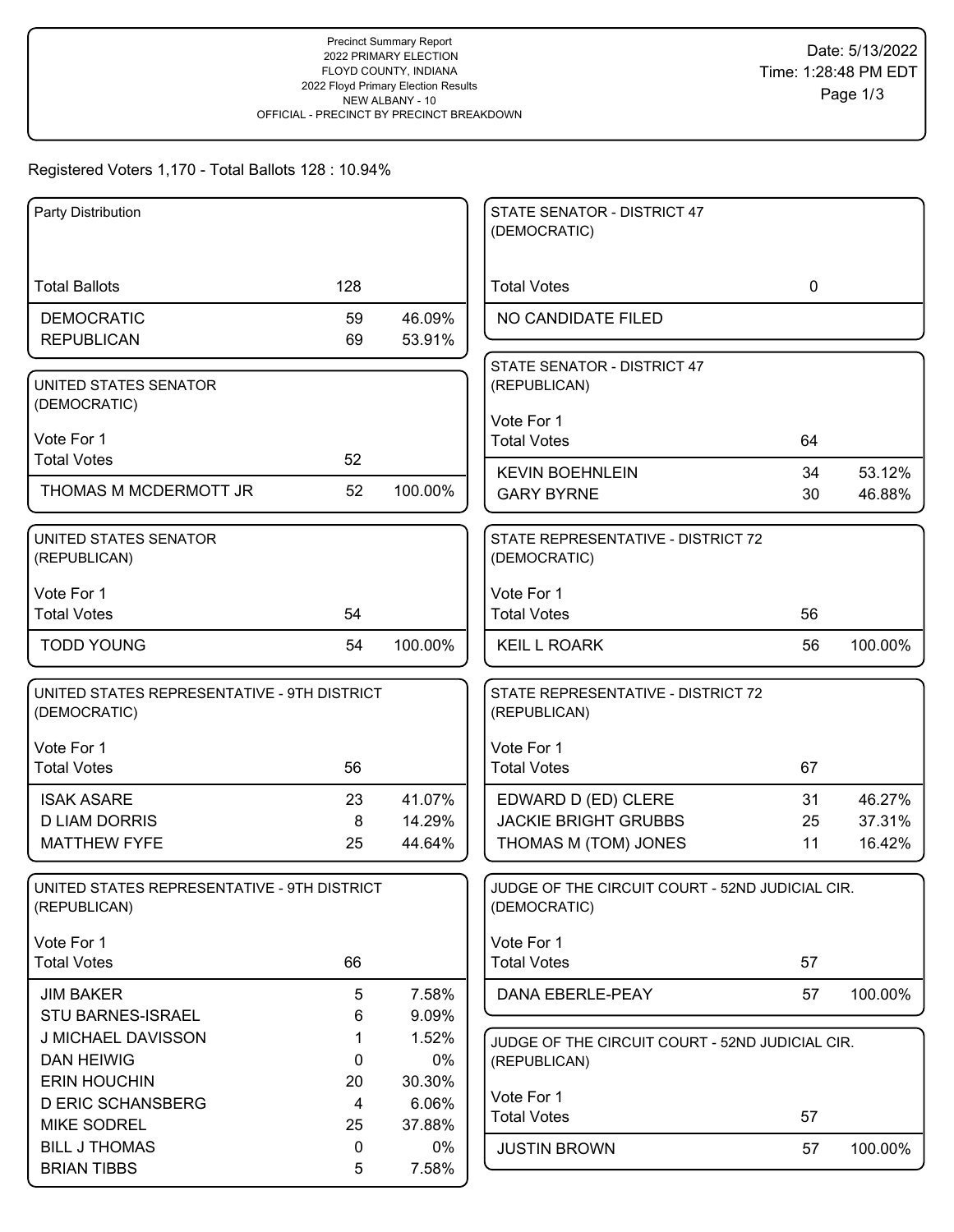## Registered Voters 1,170 - Total Ballots 128 : 10.94%

| PROSECUTING ATTORNEY                 |             |         | <b>COUNTY SHERIFF</b>                 |    |         |
|--------------------------------------|-------------|---------|---------------------------------------|----|---------|
| (DEMOCRATIC)                         |             |         | (DEMOCRATIC)                          |    |         |
|                                      |             |         | Vote For 1                            |    |         |
| <b>Total Votes</b>                   | $\mathbf 0$ |         | <b>Total Votes</b>                    | 53 |         |
|                                      |             |         |                                       |    |         |
| NO CANDIDATE FILED                   |             |         | DARRELL W MILLS                       | 53 | 100.00% |
|                                      |             |         |                                       |    |         |
| PROSECUTING ATTORNEY<br>(REPUBLICAN) |             |         | <b>COUNTY SHERIFF</b><br>(REPUBLICAN) |    |         |
|                                      |             |         |                                       |    |         |
| Vote For 1                           |             |         | Vote For 1                            |    |         |
| <b>Total Votes</b>                   | 56          |         | <b>Total Votes</b>                    | 65 |         |
|                                      |             |         |                                       |    |         |
| <b>CHRIS LANE</b>                    | 56          | 100.00% | <b>STEVE BUSH</b>                     | 44 | 67.69%  |
|                                      |             |         | <b>SAM SARKISIAN</b>                  | 21 | 32.31%  |
| <b>CIRCUIT COURT CLERK</b>           |             |         |                                       |    |         |
| (DEMOCRATIC)                         |             |         | <b>COUNTY ASSESSOR</b>                |    |         |
|                                      |             |         | (DEMOCRATIC)                          |    |         |
| <b>Total Votes</b>                   |             |         | Vote For 1                            |    |         |
|                                      | 0           |         | <b>Total Votes</b>                    | 52 |         |
| NO CANDIDATE FILED                   |             |         |                                       |    |         |
|                                      |             |         | <b>PATRICIA TRISH BADGER</b>          | 52 | 100.00% |
| <b>CIRCUIT COURT CLERK</b>           |             |         | -BYRD                                 |    |         |
| (REPUBLICAN)                         |             |         |                                       |    |         |
|                                      |             |         | <b>COUNTY ASSESSOR</b>                |    |         |
| Vote For 1                           |             |         | (REPUBLICAN)                          |    |         |
| <b>Total Votes</b>                   | 56          |         |                                       |    |         |
| <b>DANITA BURKS</b>                  | 56          | 100.00% | Vote For 1                            |    |         |
|                                      |             |         | <b>Total Votes</b>                    | 58 |         |
|                                      |             |         | <b>CHRIS DONES</b>                    | 14 | 24.14%  |
| <b>COUNTY AUDITOR</b>                |             |         | <b>JAMES W SINKS</b>                  | 9  | 15.52%  |
| (DEMOCRATIC)                         |             |         | <b>TERRY L WATSON</b>                 | 35 | 60.34%  |
|                                      |             |         |                                       |    |         |
| <b>Total Votes</b>                   | $\pmb{0}$   |         | COUNTY COMMISSIONER - DISTRICT 1      |    |         |
|                                      |             |         | (DEMOCRATIC)                          |    |         |
| NO CANDIDATE FILED                   |             |         |                                       |    |         |
|                                      |             |         | Vote For 1                            |    |         |
| <b>COUNTY AUDITOR</b>                |             |         | <b>Total Votes</b>                    | 54 |         |
| (REPUBLICAN)                         |             |         | <b>TYLER P GAINES</b>                 | 27 | 50.00%  |
|                                      |             |         | <b>CHUCK SIMONS</b>                   | 27 | 50.00%  |
| Vote For 1                           |             |         |                                       |    |         |
| <b>Total Votes</b>                   | 57          |         |                                       |    |         |
| AMANDA M PAHMEIER                    | 21          | 36.84%  |                                       |    |         |
| <b>DIANA M TOPPING</b>               | 36          | 63.16%  |                                       |    |         |
|                                      |             |         |                                       |    |         |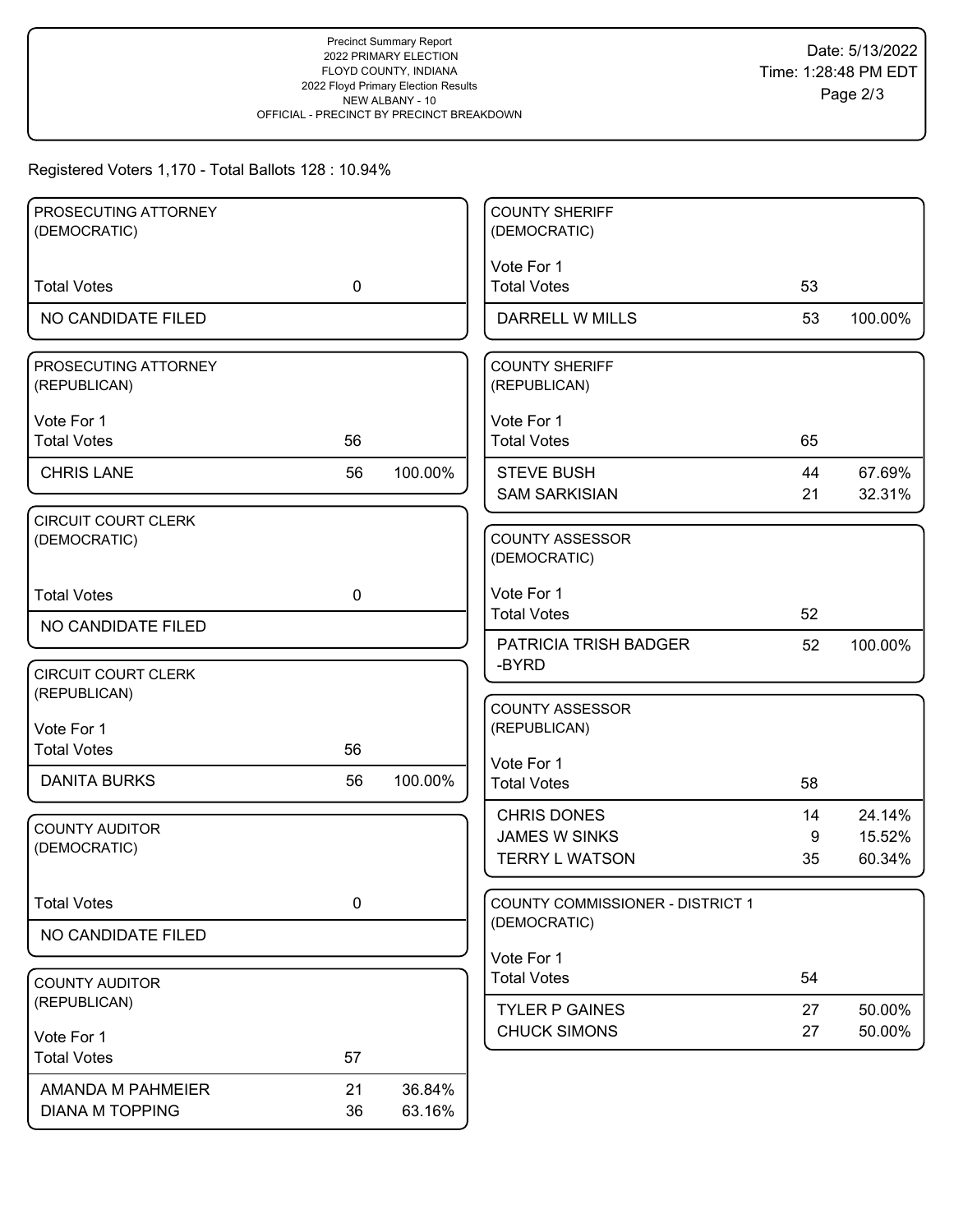#### Registered Voters 1,170 - Total Ballots 128 : 10.94%

| <b>COUNTY COMMISSIONER - DISTRICT 1</b>                   |     |         | NEW ALBANY TWP. BOARD MEMBER                        |     |        |
|-----------------------------------------------------------|-----|---------|-----------------------------------------------------|-----|--------|
| (REPUBLICAN)                                              |     |         | (REPUBLICAN)                                        |     |        |
|                                                           |     |         |                                                     |     |        |
| Vote For 1                                                | 66  |         | Vote For 3                                          |     |        |
| <b>Total Votes</b>                                        |     |         | <b>Total Votes</b>                                  | 119 |        |
| <b>SHAWN CARRUTHERS</b>                                   | 22  | 33.33%  | <b>ANN CARRUTHERS</b>                               | 38  | 31.93% |
| AL KNABLE                                                 | 44  | 66.67%  | <b>BOB HORNUNG</b>                                  | 46  | 38.66% |
|                                                           |     |         | <b>VICTORIA SANCHEZ</b>                             | 35  | 29.41% |
| <b>COUNTY COUNCIL MEMBER - DISTRICT 1</b>                 |     |         |                                                     |     |        |
| (DEMOCRATIC)                                              |     |         | REP STATE CONVENTION DELEGATE - FLOYD CO., AT LARGE |     |        |
| Vote For 1                                                |     |         | (REPUBLICAN)                                        |     |        |
| <b>Total Votes</b>                                        | 53  |         | Vote For 10                                         |     |        |
| <b>TONY TORAN</b>                                         | 53  |         | <b>Total Votes</b>                                  | 367 |        |
|                                                           |     | 100.00% | DALE M BAGSHAW                                      | 38  | 10.35% |
|                                                           |     |         | <b>SHARON G BAGSHAW</b>                             | 30  | 8.17%  |
| <b>COUNTY COUNCIL MEMBER - DISTRICT 1</b><br>(REPUBLICAN) |     |         | <b>SHAWN CARRUTHERS</b>                             | 37  | 10.08% |
|                                                           |     |         | EDWARD D (ED) CLERE                                 | 44  | 11.99% |
| Vote For 1                                                |     |         | <b>DOUG DRAKE</b>                                   | 21  | 5.72%  |
| <b>Total Votes</b>                                        | 55  |         | <b>LOIS HERTOG</b>                                  | 22  | 5.99%  |
| <b>CHARLIE MOON</b>                                       | 55  | 100.00% | <b>JAMES A KANNING</b>                              | 18  | 4.90%  |
|                                                           |     |         | <b>ANNIE KIRCHNER</b>                               | 30  | 8.17%  |
| NEW ALBANY TWP. TRUSTEE                                   |     |         | <b>MATT MILLIES</b>                                 | 23  | 6.27%  |
| (DEMOCRATIC)                                              |     |         | <b>LINDA K MOHNEY</b>                               | 15  | 4.09%  |
|                                                           |     |         | <b>CARL PEARCY</b>                                  | 19  | 5.18%  |
| Vote For 1                                                |     |         | <b>ROY SCOTT</b>                                    | 19  | 5.18%  |
| <b>Total Votes</b>                                        | 53  |         | ANDREW B TAKAMI                                     | 14  | 3.81%  |
| <b>DAVID BREWER</b>                                       | 53  | 100.00% | <b>JOSH JT TURNER</b>                               | 37  | 10.08% |
| NEW ALBANY TWP. TRUSTEE                                   |     |         |                                                     |     |        |
| (REPUBLICAN)                                              |     |         |                                                     |     |        |
| Vote For 1                                                |     |         |                                                     |     |        |
| <b>Total Votes</b>                                        | 53  |         |                                                     |     |        |
|                                                           |     |         |                                                     |     |        |
| <b>D M BAGSHAW</b>                                        | 53  | 100.00% |                                                     |     |        |
| NEW ALBANY TWP. BOARD MEMBER                              |     |         |                                                     |     |        |
| (DEMOCRATIC)                                              |     |         |                                                     |     |        |
| Vote For 3                                                |     |         |                                                     |     |        |
| <b>Total Votes</b>                                        | 134 |         |                                                     |     |        |
|                                                           |     |         |                                                     |     |        |
| <b>STEVEN WILLIAM BONIFER</b>                             | 39  | 29.10%  |                                                     |     |        |
| <b>RICK COCHRAN</b>                                       | 37  | 27.61%  |                                                     |     |        |
| <b>MAX GOSMAN</b>                                         | 20  | 14.93%  |                                                     |     |        |
| <b>CEDDRIKA L PORTER</b>                                  | 38  | 28.36%  |                                                     |     |        |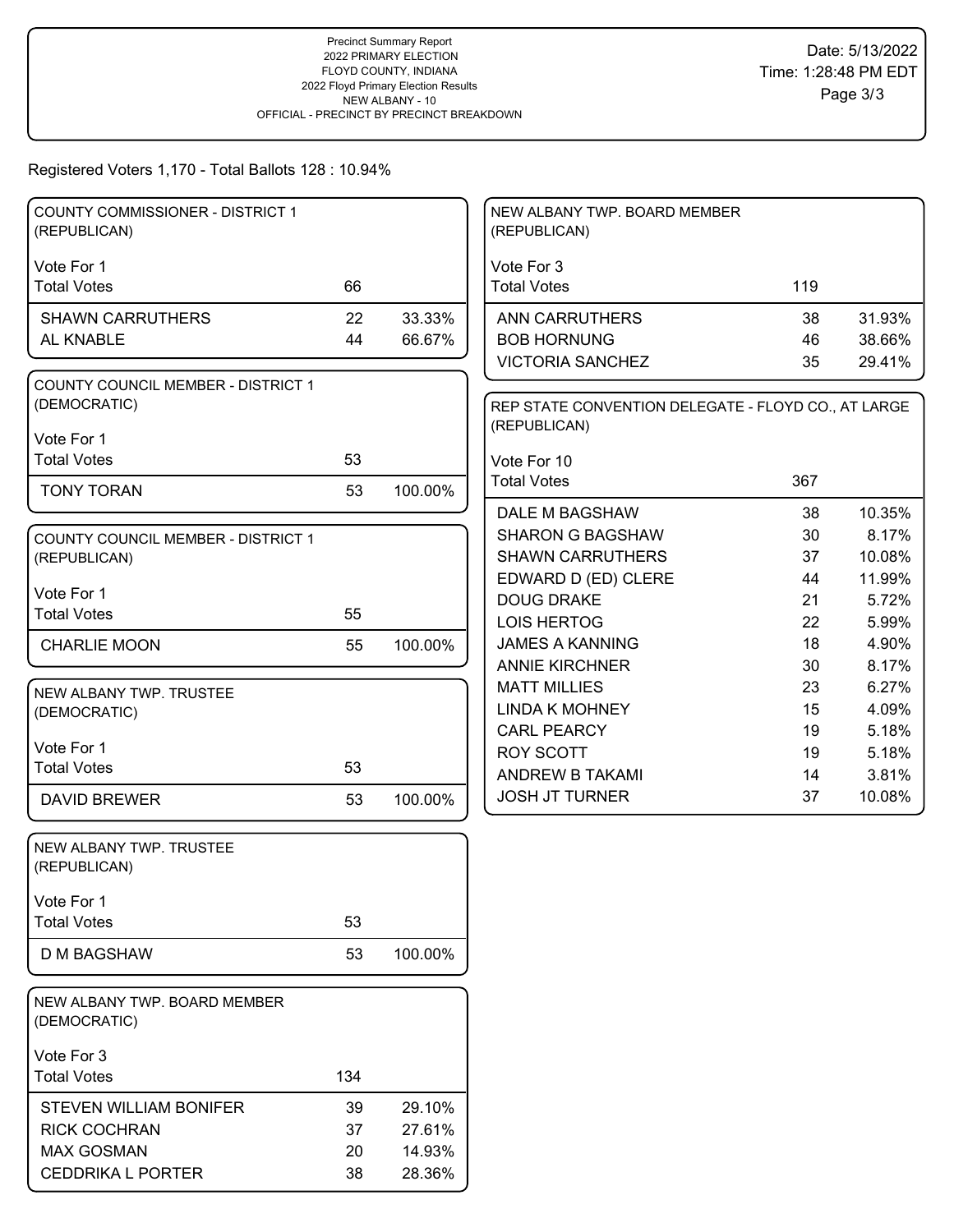## Registered Voters 1,357 - Total Ballots 194 : 14.30%

| Party Distribution                          |                |         | STATE SENATOR - DISTRICT 47<br>(DEMOCRATIC)     |             |                  |
|---------------------------------------------|----------------|---------|-------------------------------------------------|-------------|------------------|
|                                             |                |         |                                                 |             |                  |
| <b>Total Ballots</b>                        | 194            |         | <b>Total Votes</b>                              | $\mathbf 0$ |                  |
| <b>DEMOCRATIC</b>                           | 107            | 55.15%  | NO CANDIDATE FILED                              |             |                  |
| <b>REPUBLICAN</b>                           | 87             | 44.85%  |                                                 |             |                  |
| UNITED STATES SENATOR                       |                |         | STATE SENATOR - DISTRICT 47<br>(REPUBLICAN)     |             |                  |
| (DEMOCRATIC)                                |                |         |                                                 |             |                  |
| Vote For 1                                  |                |         | Vote For 1<br><b>Total Votes</b>                | 80          |                  |
| <b>Total Votes</b>                          | 88             |         |                                                 |             |                  |
| THOMAS M MCDERMOTT JR                       | 88             | 100.00% | <b>KEVIN BOEHNLEIN</b><br><b>GARY BYRNE</b>     | 56<br>24    | 70.00%<br>30.00% |
|                                             |                |         |                                                 |             |                  |
| UNITED STATES SENATOR                       |                |         | STATE REPRESENTATIVE - DISTRICT 72              |             |                  |
| (REPUBLICAN)                                |                |         | (DEMOCRATIC)                                    |             |                  |
| Vote For 1                                  |                |         | Vote For 1                                      |             |                  |
| <b>Total Votes</b>                          | 65             |         | <b>Total Votes</b>                              | 99          |                  |
| <b>TODD YOUNG</b>                           | 65             | 100.00% | <b>KEIL L ROARK</b>                             | 99          | 100.00%          |
| UNITED STATES REPRESENTATIVE - 9TH DISTRICT |                |         | STATE REPRESENTATIVE - DISTRICT 72              |             |                  |
| (DEMOCRATIC)                                |                |         | (REPUBLICAN)                                    |             |                  |
| Vote For 1                                  |                |         | Vote For 1                                      |             |                  |
| <b>Total Votes</b>                          | 104            |         | <b>Total Votes</b>                              | 84          |                  |
| <b>ISAK ASARE</b>                           | 31             | 29.81%  | EDWARD D (ED) CLERE                             | 47          | 55.95%           |
| <b>D LIAM DORRIS</b>                        | 13             | 12.50%  | <b>JACKIE BRIGHT GRUBBS</b>                     | 25          | 29.76%           |
| <b>MATTHEW FYFE</b>                         | 60             | 57.69%  | THOMAS M (TOM) JONES                            | 12          | 14.29%           |
| UNITED STATES REPRESENTATIVE - 9TH DISTRICT |                |         | JUDGE OF THE CIRCUIT COURT - 52ND JUDICIAL CIR. |             |                  |
| (REPUBLICAN)                                |                |         | (DEMOCRATIC)                                    |             |                  |
| Vote For 1                                  |                |         | Vote For 1                                      |             |                  |
| <b>Total Votes</b>                          | 84             |         | <b>Total Votes</b>                              | 103         |                  |
| <b>JIM BAKER</b>                            | 5              | 5.95%   | DANA EBERLE-PEAY                                | 103         | 100.00%          |
| <b>STU BARNES-ISRAEL</b>                    | 11             | 13.10%  |                                                 |             |                  |
| J MICHAEL DAVISSON                          | $\mathbf{3}$   | 3.57%   | JUDGE OF THE CIRCUIT COURT - 52ND JUDICIAL CIR. |             |                  |
| <b>DAN HEIWIG</b>                           | 0              | 0%      | (REPUBLICAN)                                    |             |                  |
| <b>ERIN HOUCHIN</b>                         | 21             | 25.00%  | Vote For 1                                      |             |                  |
| <b>D ERIC SCHANSBERG</b>                    | 5              | 5.95%   | <b>Total Votes</b>                              | 73          |                  |
| <b>MIKE SODREL</b>                          | 36             | 42.86%  |                                                 |             |                  |
| <b>BILL J THOMAS</b>                        | 1              | 1.19%   | <b>JUSTIN BROWN</b>                             | 73          | 100.00%          |
| <b>BRIAN TIBBS</b>                          | $\overline{2}$ | 2.38%   |                                                 |             |                  |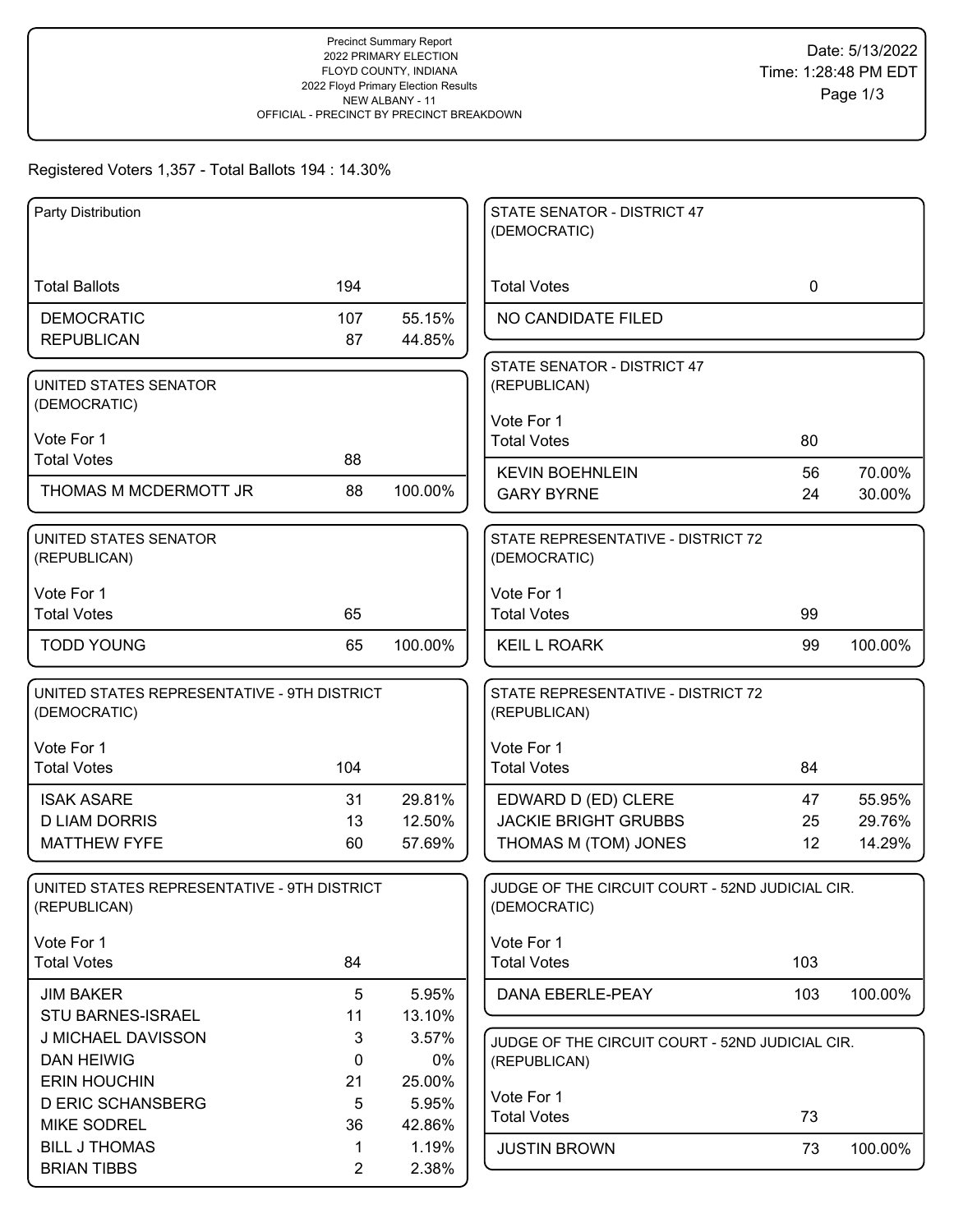## Registered Voters 1,357 - Total Ballots 194 : 14.30%

| PROSECUTING ATTORNEY                       |             |         | <b>COUNTY SHERIFF</b>                                               |                |                            |
|--------------------------------------------|-------------|---------|---------------------------------------------------------------------|----------------|----------------------------|
| (DEMOCRATIC)                               |             |         | (DEMOCRATIC)                                                        |                |                            |
| <b>Total Votes</b>                         | $\mathbf 0$ |         | Vote For 1<br><b>Total Votes</b>                                    | 96             |                            |
| NO CANDIDATE FILED                         |             |         | DARRELL W MILLS                                                     | 96             | 100.00%                    |
| PROSECUTING ATTORNEY<br>(REPUBLICAN)       |             |         | <b>COUNTY SHERIFF</b><br>(REPUBLICAN)                               |                |                            |
| Vote For 1<br><b>Total Votes</b>           | 76          |         | Vote For 1<br><b>Total Votes</b>                                    | 86             |                            |
| <b>CHRIS LANE</b>                          | 76          | 100.00% | <b>STEVE BUSH</b><br><b>SAM SARKISIAN</b>                           | 54<br>32       | 62.79%<br>37.21%           |
| CIRCUIT COURT CLERK<br>(DEMOCRATIC)        |             |         | <b>COUNTY ASSESSOR</b><br>(DEMOCRATIC)                              |                |                            |
| <b>Total Votes</b>                         | $\mathbf 0$ |         | Vote For 1<br><b>Total Votes</b>                                    | 99             |                            |
| NO CANDIDATE FILED                         |             |         | PATRICIA TRISH BADGER                                               | 99             | 100.00%                    |
| <b>CIRCUIT COURT CLERK</b><br>(REPUBLICAN) |             |         | -BYRD                                                               |                |                            |
| Vote For 1<br><b>Total Votes</b>           | 73          |         | <b>COUNTY ASSESSOR</b><br>(REPUBLICAN)                              |                |                            |
| <b>DANITA BURKS</b>                        | 73          | 100.00% | Vote For 1<br><b>Total Votes</b>                                    | 75             |                            |
| <b>COUNTY AUDITOR</b><br>(DEMOCRATIC)      |             |         | <b>CHRIS DONES</b><br><b>JAMES W SINKS</b><br><b>TERRY L WATSON</b> | 17<br>19<br>39 | 22.67%<br>25.33%<br>52.00% |
| <b>Total Votes</b>                         | $\pmb{0}$   |         | COUNTY COMMISSIONER - DISTRICT 1                                    |                |                            |
| NO CANDIDATE FILED                         |             |         | (DEMOCRATIC)                                                        |                |                            |
| <b>COUNTY AUDITOR</b>                      |             |         | Vote For 1<br><b>Total Votes</b>                                    | 94             |                            |
| (REPUBLICAN)                               |             |         | <b>TYLER P GAINES</b>                                               | 50             | 53.19%                     |
| Vote For 1<br><b>Total Votes</b>           | 76          |         | <b>CHUCK SIMONS</b>                                                 | 44             | 46.81%                     |
| AMANDA M PAHMEIER                          | 23          | 30.26%  |                                                                     |                |                            |
| <b>DIANA M TOPPING</b>                     | 53          | 69.74%  |                                                                     |                |                            |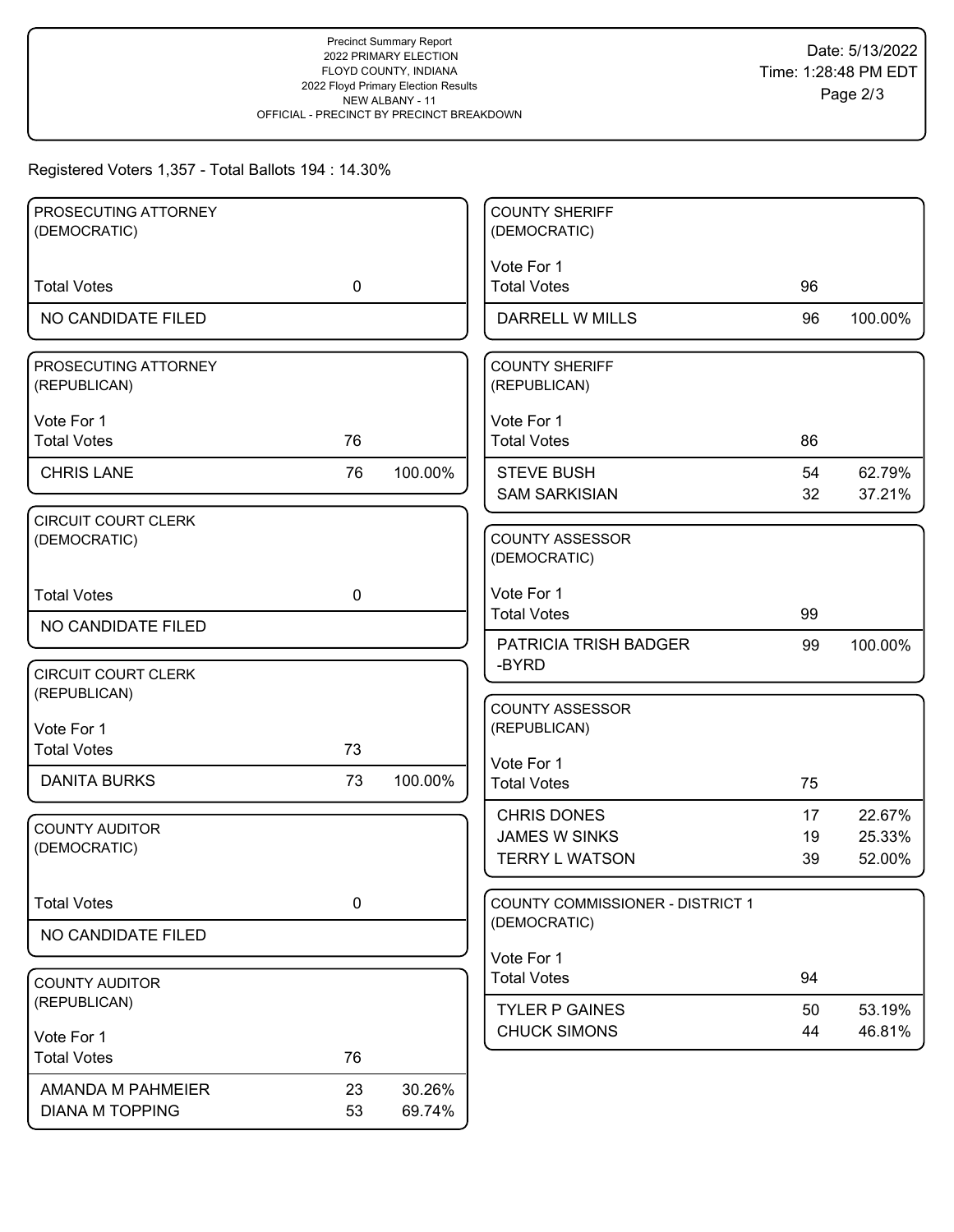#### Registered Voters 1,357 - Total Ballots 194 : 14.30%

| <b>COUNTY COMMISSIONER - DISTRICT 1</b><br>(REPUBLICAN)   |     |         | NEW ALBANY TWP. BOARD MEMBER<br>(REPUBLICAN)                        |     |        |
|-----------------------------------------------------------|-----|---------|---------------------------------------------------------------------|-----|--------|
| Vote For 1                                                |     |         | Vote For 3                                                          |     |        |
| <b>Total Votes</b>                                        | 85  |         | <b>Total Votes</b>                                                  | 141 |        |
| <b>SHAWN CARRUTHERS</b>                                   | 27  | 31.76%  | <b>ANN CARRUTHERS</b>                                               | 52  | 36.88% |
| AL KNABLE                                                 | 58  | 68.24%  | <b>BOB HORNUNG</b>                                                  | 54  | 38.30% |
|                                                           |     |         | <b>VICTORIA SANCHEZ</b>                                             | 35  | 24.82% |
| <b>COUNTY COUNCIL MEMBER - DISTRICT 1</b><br>(DEMOCRATIC) |     |         | REP STATE CONVENTION DELEGATE - FLOYD CO., AT LARGE<br>(REPUBLICAN) |     |        |
| Vote For 1                                                |     |         |                                                                     |     |        |
| <b>Total Votes</b>                                        | 103 |         | Vote For 10                                                         |     |        |
| <b>TONY TORAN</b>                                         | 103 | 100.00% | <b>Total Votes</b>                                                  | 435 |        |
|                                                           |     |         | DALE M BAGSHAW                                                      | 42  | 9.66%  |
| <b>COUNTY COUNCIL MEMBER - DISTRICT 1</b>                 |     |         | <b>SHARON G BAGSHAW</b>                                             | 27  | 6.21%  |
| (REPUBLICAN)                                              |     |         | <b>SHAWN CARRUTHERS</b>                                             | 43  | 9.89%  |
| Vote For 1                                                |     |         | EDWARD D (ED) CLERE                                                 | 57  | 13.10% |
| <b>Total Votes</b>                                        | 68  |         | <b>DOUG DRAKE</b>                                                   | 22  | 5.06%  |
|                                                           |     |         | <b>LOIS HERTOG</b>                                                  | 22  | 5.06%  |
| <b>CHARLIE MOON</b>                                       | 68  | 100.00% | <b>JAMES A KANNING</b>                                              | 27  | 6.21%  |
|                                                           |     |         | <b>ANNIE KIRCHNER</b>                                               | 38  | 8.74%  |
| NEW ALBANY TWP. TRUSTEE                                   |     |         | <b>MATT MILLIES</b>                                                 | 20  | 4.60%  |
| (DEMOCRATIC)                                              |     |         | <b>LINDA K MOHNEY</b>                                               | 22  | 5.06%  |
| Vote For 1                                                |     |         | <b>CARL PEARCY</b>                                                  | 30  | 6.90%  |
| <b>Total Votes</b>                                        | 95  |         | <b>ROY SCOTT</b>                                                    | 16  | 3.68%  |
|                                                           |     |         | ANDREW B TAKAMI                                                     | 22  | 5.06%  |
| <b>DAVID BREWER</b>                                       | 95  | 100.00% | <b>JOSH JT TURNER</b>                                               | 47  | 10.80% |
| NEW ALBANY TWP. TRUSTEE<br>(REPUBLICAN)                   |     |         |                                                                     |     |        |
|                                                           |     |         |                                                                     |     |        |
| Vote For 1<br><b>Total Votes</b>                          | 70  |         |                                                                     |     |        |
|                                                           |     |         |                                                                     |     |        |
| <b>D M BAGSHAW</b>                                        | 70  | 100.00% |                                                                     |     |        |
| NEW ALBANY TWP. BOARD MEMBER<br>(DEMOCRATIC)              |     |         |                                                                     |     |        |
| Vote For 3                                                |     |         |                                                                     |     |        |
| <b>Total Votes</b>                                        | 265 |         |                                                                     |     |        |
| <b>STEVEN WILLIAM BONIFER</b>                             | 71  | 26.79%  |                                                                     |     |        |
| <b>RICK COCHRAN</b>                                       | 74  | 27.92%  |                                                                     |     |        |
| <b>MAX GOSMAN</b>                                         | 61  | 23.02%  |                                                                     |     |        |
| <b>CEDDRIKA L PORTER</b>                                  | 59  | 22.26%  |                                                                     |     |        |
|                                                           |     |         |                                                                     |     |        |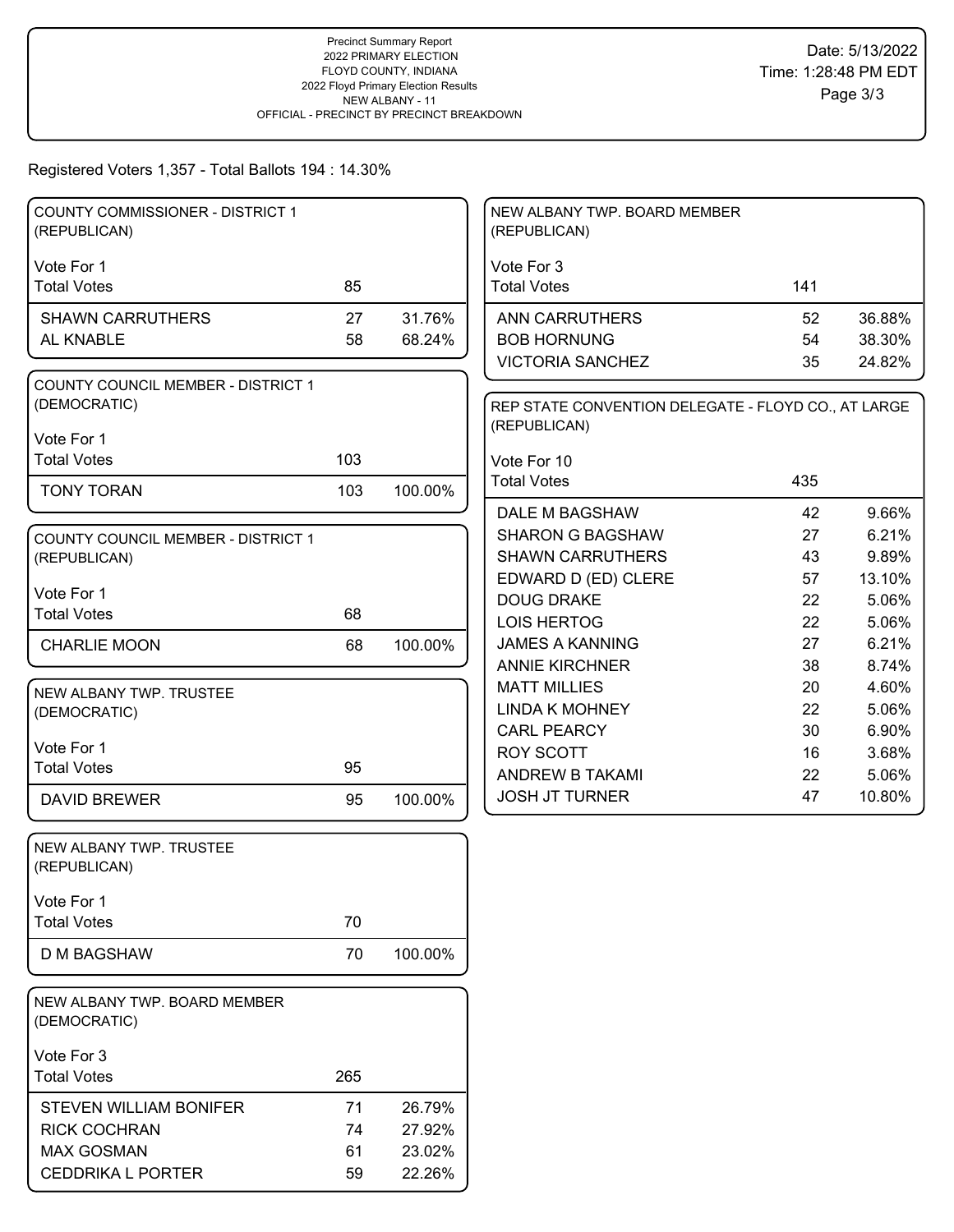## Registered Voters 618 - Total Ballots 98 : 15.86%

| Party Distribution                           |                |         | STATE SENATOR - DISTRICT 47                        |             |         |
|----------------------------------------------|----------------|---------|----------------------------------------------------|-------------|---------|
|                                              |                |         | (DEMOCRATIC)                                       |             |         |
|                                              |                |         |                                                    |             |         |
| <b>Total Ballots</b>                         | 98             |         | <b>Total Votes</b>                                 | $\mathbf 0$ |         |
| <b>DEMOCRATIC</b>                            | 36             | 36.73%  | NO CANDIDATE FILED                                 |             |         |
| <b>REPUBLICAN</b>                            | 62             | 63.27%  |                                                    |             |         |
|                                              |                |         | STATE SENATOR - DISTRICT 47                        |             |         |
| UNITED STATES SENATOR                        |                |         | (REPUBLICAN)                                       |             |         |
| (DEMOCRATIC)                                 |                |         |                                                    |             |         |
| Vote For 1                                   |                |         | Vote For 1                                         |             |         |
| <b>Total Votes</b>                           | 28             |         | <b>Total Votes</b>                                 | 59          |         |
|                                              |                |         | <b>KEVIN BOEHNLEIN</b>                             | 28          | 47.46%  |
| THOMAS M MCDERMOTT JR                        | 28             | 100.00% | <b>GARY BYRNE</b>                                  | 31          | 52.54%  |
|                                              |                |         |                                                    |             |         |
| <b>UNITED STATES SENATOR</b><br>(REPUBLICAN) |                |         | STATE REPRESENTATIVE - DISTRICT 72<br>(DEMOCRATIC) |             |         |
|                                              |                |         |                                                    |             |         |
| Vote For 1                                   |                |         | Vote For 1                                         |             |         |
| <b>Total Votes</b>                           | 42             |         | <b>Total Votes</b>                                 | 28          |         |
| <b>TODD YOUNG</b>                            | 42             | 100.00% | <b>KEIL L ROARK</b>                                | 28          | 100.00% |
|                                              |                |         |                                                    |             |         |
| UNITED STATES REPRESENTATIVE - 9TH DISTRICT  |                |         | STATE REPRESENTATIVE - DISTRICT 72                 |             |         |
| (DEMOCRATIC)                                 |                |         | (REPUBLICAN)                                       |             |         |
| Vote For 1                                   |                |         | Vote For 1                                         |             |         |
| <b>Total Votes</b>                           | 31             |         | <b>Total Votes</b>                                 | 61          |         |
|                                              |                |         |                                                    |             |         |
| <b>ISAK ASARE</b>                            | 8              | 25.81%  | EDWARD D (ED) CLERE                                | 34          | 55.74%  |
| <b>D LIAM DORRIS</b>                         | 6              | 19.35%  | <b>JACKIE BRIGHT GRUBBS</b>                        | 19          | 31.15%  |
| <b>MATTHEW FYFE</b>                          | 17             | 54.84%  | THOMAS M (TOM) JONES                               | 8           | 13.11%  |
|                                              |                |         |                                                    |             |         |
| UNITED STATES REPRESENTATIVE - 9TH DISTRICT  |                |         | JUDGE OF THE CIRCUIT COURT - 52ND JUDICIAL CIR.    |             |         |
| (REPUBLICAN)                                 |                |         | (DEMOCRATIC)                                       |             |         |
| Vote For 1                                   |                |         | Vote For 1                                         |             |         |
| <b>Total Votes</b>                           | 62             |         | <b>Total Votes</b>                                 | 28          |         |
| <b>JIM BAKER</b>                             | 6              | 9.68%   | DANA EBERLE-PEAY                                   | 28          | 100.00% |
| STU BARNES-ISRAEL                            | $\overline{7}$ | 11.29%  |                                                    |             |         |
| J MICHAEL DAVISSON                           | 1              | 1.61%   | JUDGE OF THE CIRCUIT COURT - 52ND JUDICIAL CIR.    |             |         |
| <b>DAN HEIWIG</b>                            | 0              | $0\%$   | (REPUBLICAN)                                       |             |         |
| <b>ERIN HOUCHIN</b>                          | 14             | 22.58%  |                                                    |             |         |
| <b>D ERIC SCHANSBERG</b>                     | 3              | 4.84%   | Vote For 1                                         |             |         |
| <b>MIKE SODREL</b>                           | 30             | 48.39%  | <b>Total Votes</b>                                 | 53          |         |
| <b>BILL J THOMAS</b>                         | 1              | 1.61%   | <b>JUSTIN BROWN</b>                                | 53          | 100.00% |
| <b>BRIAN TIBBS</b>                           | 0              | 0%      |                                                    |             |         |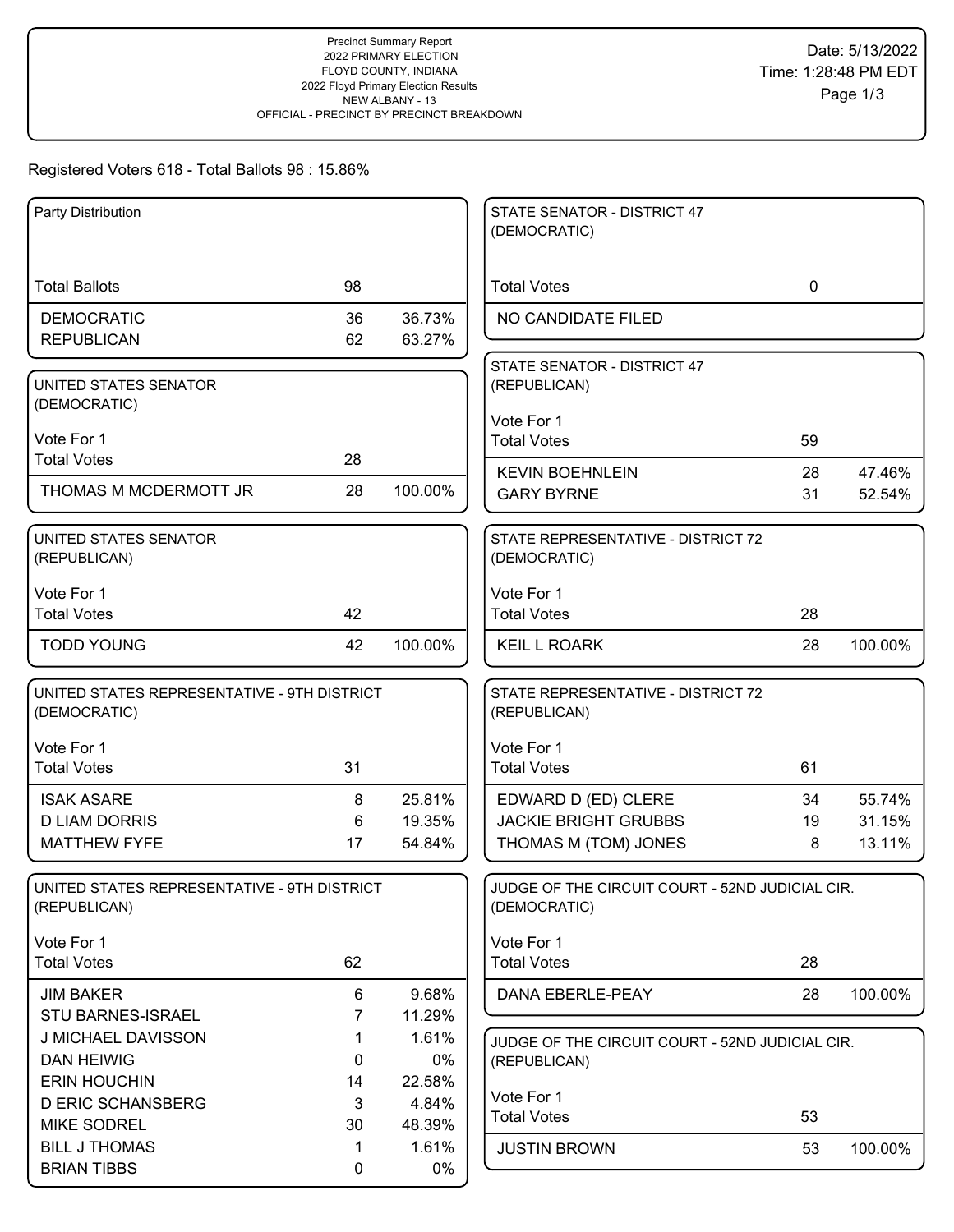# Registered Voters 618 - Total Ballots 98 : 15.86%

| PROSECUTING ATTORNEY<br>(DEMOCRATIC)       |             |         | <b>COUNTY SHERIFF</b><br>(DEMOCRATIC)   |    |         |
|--------------------------------------------|-------------|---------|-----------------------------------------|----|---------|
|                                            |             |         | Vote For 1                              |    |         |
| <b>Total Votes</b>                         | $\mathbf 0$ |         | <b>Total Votes</b>                      | 29 |         |
| NO CANDIDATE FILED                         |             |         | DARRELL W MILLS                         | 29 | 100.00% |
| PROSECUTING ATTORNEY<br>(REPUBLICAN)       |             |         | <b>COUNTY SHERIFF</b><br>(REPUBLICAN)   |    |         |
| Vote For 1                                 |             |         | Vote For 1                              |    |         |
| <b>Total Votes</b>                         | 52          |         | <b>Total Votes</b>                      | 61 |         |
| <b>CHRIS LANE</b>                          | 52          | 100.00% | <b>STEVE BUSH</b>                       | 38 | 62.30%  |
|                                            |             |         | <b>SAM SARKISIAN</b>                    | 23 | 37.70%  |
| <b>CIRCUIT COURT CLERK</b><br>(DEMOCRATIC) |             |         | <b>COUNTY ASSESSOR</b><br>(DEMOCRATIC)  |    |         |
| <b>Total Votes</b>                         | $\mathbf 0$ |         | Vote For 1                              |    |         |
| NO CANDIDATE FILED                         |             |         | <b>Total Votes</b>                      | 31 |         |
|                                            |             |         | PATRICIA TRISH BADGER<br>-BYRD          | 31 | 100.00% |
| <b>CIRCUIT COURT CLERK</b>                 |             |         |                                         |    |         |
| (REPUBLICAN)                               |             |         | <b>COUNTY ASSESSOR</b>                  |    |         |
| Vote For 1                                 |             |         | (REPUBLICAN)                            |    |         |
| <b>Total Votes</b>                         | 49          |         | Vote For 1                              |    |         |
| <b>DANITA BURKS</b>                        | 49          | 100.00% | <b>Total Votes</b>                      | 55 |         |
| <b>COUNTY AUDITOR</b>                      |             |         | <b>CHRIS DONES</b>                      | 14 | 25.45%  |
| (DEMOCRATIC)                               |             |         | <b>JAMES W SINKS</b>                    | 8  | 14.55%  |
|                                            |             |         | <b>TERRY L WATSON</b>                   | 33 | 60.00%  |
| <b>Total Votes</b>                         | $\pmb{0}$   |         | <b>COUNTY COMMISSIONER - DISTRICT 1</b> |    |         |
| NO CANDIDATE FILED                         |             |         | (DEMOCRATIC)                            |    |         |
|                                            |             |         | Vote For 1                              |    |         |
| <b>COUNTY AUDITOR</b><br>(REPUBLICAN)      |             |         | <b>Total Votes</b>                      | 29 |         |
|                                            |             |         | <b>TYLER P GAINES</b>                   | 16 | 55.17%  |
| Vote For 1                                 |             |         | <b>CHUCK SIMONS</b>                     | 13 | 44.83%  |
| <b>Total Votes</b>                         | 52          |         |                                         |    |         |
| AMANDA M PAHMEIER                          | 23          | 44.23%  |                                         |    |         |
| <b>DIANA M TOPPING</b>                     | 29          | 55.77%  |                                         |    |         |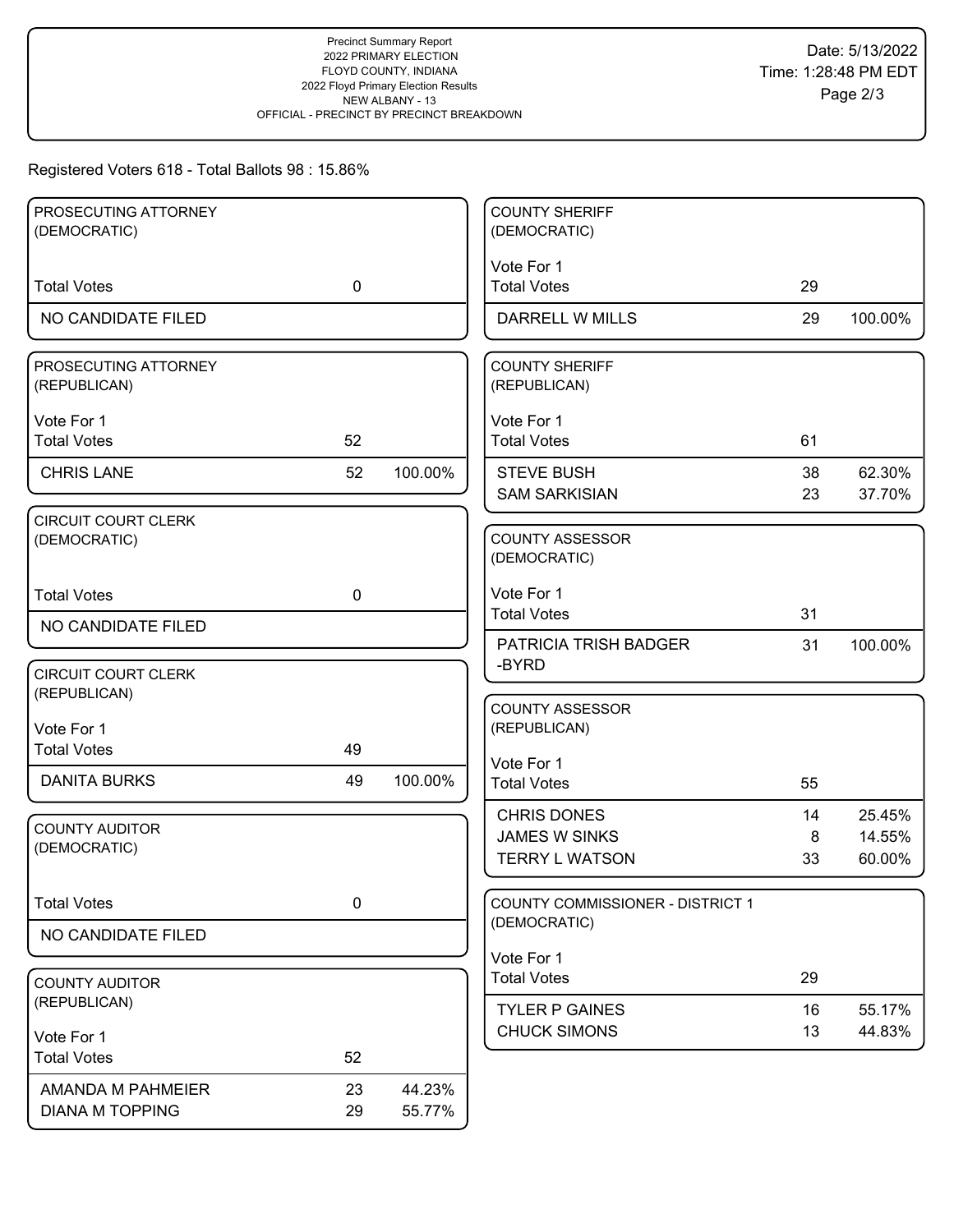## Registered Voters 618 - Total Ballots 98 : 15.86%

| <b>COUNTY COMMISSIONER - DISTRICT 1</b><br>(REPUBLICAN)   |    |         | NEW ALBANY TWP. BOARD MEMBER<br>(REPUBLICAN)                        |     |        |
|-----------------------------------------------------------|----|---------|---------------------------------------------------------------------|-----|--------|
|                                                           |    |         |                                                                     |     |        |
| Vote For 1<br><b>Total Votes</b>                          | 61 |         | Vote For 3<br><b>Total Votes</b>                                    | 109 |        |
| <b>SHAWN CARRUTHERS</b>                                   | 16 | 26.23%  | <b>ANN CARRUTHERS</b>                                               | 38  | 34.86% |
| AL KNABLE                                                 | 45 | 73.77%  | <b>BOB HORNUNG</b>                                                  | 41  | 37.61% |
|                                                           |    |         | <b>VICTORIA SANCHEZ</b>                                             | 30  | 27.52% |
| <b>COUNTY COUNCIL MEMBER - DISTRICT 1</b><br>(DEMOCRATIC) |    |         | REP STATE CONVENTION DELEGATE - FLOYD CO., AT LARGE<br>(REPUBLICAN) |     |        |
| Vote For 1                                                |    |         |                                                                     |     |        |
| <b>Total Votes</b>                                        | 31 |         | Vote For 10                                                         |     |        |
| <b>TONY TORAN</b>                                         | 31 | 100.00% | <b>Total Votes</b>                                                  | 289 |        |
|                                                           |    |         | DALE M BAGSHAW                                                      | 20  | 6.92%  |
| <b>COUNTY COUNCIL MEMBER - DISTRICT 1</b>                 |    |         | <b>SHARON G BAGSHAW</b>                                             | 14  | 4.84%  |
| (REPUBLICAN)                                              |    |         | <b>SHAWN CARRUTHERS</b>                                             | 28  | 9.69%  |
| Vote For 1                                                |    |         | EDWARD D (ED) CLERE                                                 | 41  | 14.19% |
| <b>Total Votes</b>                                        | 50 |         | <b>DOUG DRAKE</b>                                                   | 13  | 4.50%  |
|                                                           |    |         | <b>LOIS HERTOG</b>                                                  | 18  | 6.23%  |
| <b>CHARLIE MOON</b>                                       | 50 | 100.00% | <b>JAMES A KANNING</b>                                              | 20  | 6.92%  |
|                                                           |    |         | <b>ANNIE KIRCHNER</b>                                               | 16  | 5.54%  |
| NEW ALBANY TWP. TRUSTEE                                   |    |         | <b>MATT MILLIES</b>                                                 | 17  | 5.88%  |
| (DEMOCRATIC)                                              |    |         | <b>LINDA K MOHNEY</b>                                               | 15  | 5.19%  |
| Vote For 1                                                |    |         | <b>CARL PEARCY</b>                                                  | 24  | 8.30%  |
| <b>Total Votes</b>                                        | 29 |         | <b>ROY SCOTT</b>                                                    | 19  | 6.57%  |
|                                                           |    |         | ANDREW B TAKAMI                                                     | 11  | 3.81%  |
| <b>DAVID BREWER</b>                                       | 29 | 100.00% | <b>JOSH JT TURNER</b>                                               | 33  | 11.42% |
| NEW ALBANY TWP. TRUSTEE<br>(REPUBLICAN)                   |    |         |                                                                     |     |        |
| Vote For 1                                                |    |         |                                                                     |     |        |
| <b>Total Votes</b>                                        | 48 |         |                                                                     |     |        |
| <b>D M BAGSHAW</b>                                        | 48 | 100.00% |                                                                     |     |        |
| NEW ALBANY TWP. BOARD MEMBER<br>(DEMOCRATIC)              |    |         |                                                                     |     |        |
| Vote For 3                                                |    |         |                                                                     |     |        |
| <b>Total Votes</b>                                        | 80 |         |                                                                     |     |        |
| <b>STEVEN WILLIAM BONIFER</b>                             | 25 | 31.25%  |                                                                     |     |        |
| <b>RICK COCHRAN</b>                                       | 21 | 26.25%  |                                                                     |     |        |
| <b>MAX GOSMAN</b>                                         |    |         |                                                                     |     |        |
|                                                           | 13 | 16.25%  |                                                                     |     |        |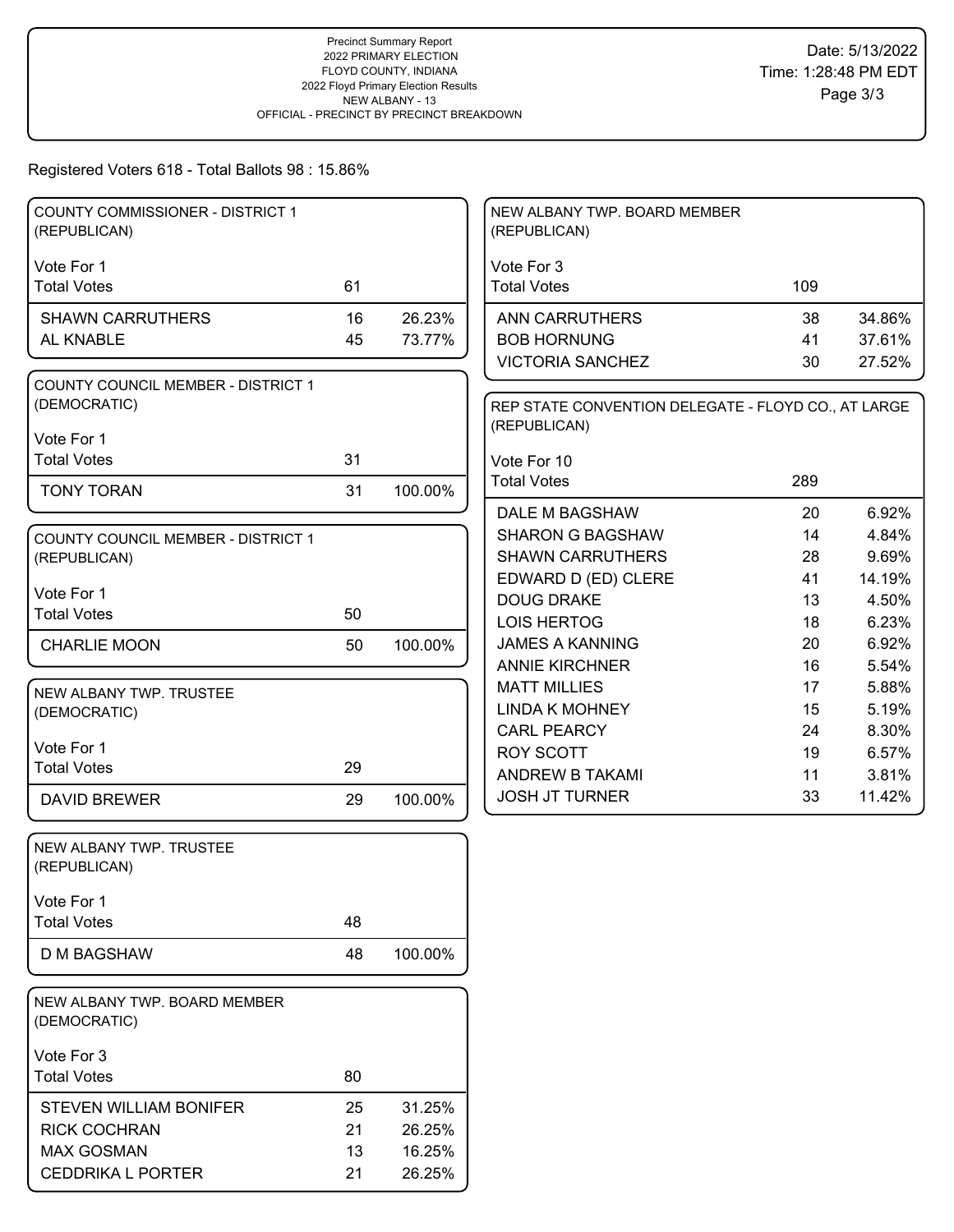# Registered Voters 1,004 - Total Ballots 171 : 17.03%

| Party Distribution                             |                |                 | STATE SENATOR - DISTRICT 47<br>(DEMOCRATIC)     |             |         |
|------------------------------------------------|----------------|-----------------|-------------------------------------------------|-------------|---------|
|                                                |                |                 |                                                 |             |         |
| <b>Total Ballots</b>                           | 171            |                 | <b>Total Votes</b>                              | $\mathbf 0$ |         |
| <b>DEMOCRATIC</b>                              | 92             | 53.80%          | NO CANDIDATE FILED                              |             |         |
| <b>REPUBLICAN</b>                              | 79             | 46.20%          |                                                 |             |         |
| UNITED STATES SENATOR                          |                |                 | STATE SENATOR - DISTRICT 47<br>(REPUBLICAN)     |             |         |
| (DEMOCRATIC)                                   |                |                 |                                                 |             |         |
| Vote For 1                                     |                |                 | Vote For 1                                      |             |         |
| <b>Total Votes</b>                             | 72             |                 | <b>Total Votes</b>                              | 69          |         |
| THOMAS M MCDERMOTT JR                          | 72             | 100.00%         | <b>KEVIN BOEHNLEIN</b>                          | 42          | 60.87%  |
|                                                |                |                 | <b>GARY BYRNE</b>                               | 27          | 39.13%  |
| UNITED STATES SENATOR                          |                |                 | STATE REPRESENTATIVE - DISTRICT 72              |             |         |
| (REPUBLICAN)                                   |                |                 | (DEMOCRATIC)                                    |             |         |
| Vote For 1                                     |                |                 | Vote For 1                                      |             |         |
| <b>Total Votes</b>                             | 56             |                 | <b>Total Votes</b>                              | 84          |         |
| <b>TODD YOUNG</b>                              | 56             | 100.00%         | <b>KEIL L ROARK</b>                             | 84          | 100.00% |
| UNITED STATES REPRESENTATIVE - 9TH DISTRICT    |                |                 | STATE REPRESENTATIVE - DISTRICT 72              |             |         |
| (DEMOCRATIC)                                   |                |                 | (REPUBLICAN)                                    |             |         |
| Vote For 1                                     |                |                 | Vote For 1                                      |             |         |
| <b>Total Votes</b>                             | 83             |                 | <b>Total Votes</b>                              | 73          |         |
| <b>ISAK ASARE</b>                              | 11             | 13.25%          | EDWARD D (ED) CLERE                             | 41          | 56.16%  |
| <b>D LIAM DORRIS</b>                           | 16             | 19.28%          | <b>JACKIE BRIGHT GRUBBS</b>                     | 26          | 35.62%  |
| <b>MATTHEW FYFE</b>                            | 56             | 67.47%          | THOMAS M (TOM) JONES                            | 6           | 8.22%   |
| UNITED STATES REPRESENTATIVE - 9TH DISTRICT    |                |                 | JUDGE OF THE CIRCUIT COURT - 52ND JUDICIAL CIR. |             |         |
| (REPUBLICAN)                                   |                |                 | (DEMOCRATIC)                                    |             |         |
| Vote For 1                                     |                |                 | Vote For 1                                      |             |         |
| <b>Total Votes</b>                             | 73             |                 | <b>Total Votes</b>                              | 85          |         |
| <b>JIM BAKER</b>                               | 3              | 4.11%           | DANA EBERLE-PEAY                                | 85          | 100.00% |
| STU BARNES-ISRAEL                              | 17             | 23.29%          |                                                 |             |         |
| J MICHAEL DAVISSON                             | 1              | 1.37%           | JUDGE OF THE CIRCUIT COURT - 52ND JUDICIAL CIR. |             |         |
| <b>DAN HEIWIG</b>                              | 0              | 0%              | (REPUBLICAN)                                    |             |         |
| <b>ERIN HOUCHIN</b>                            | 27             | 36.99%          | Vote For 1                                      |             |         |
| <b>D ERIC SCHANSBERG</b><br><b>MIKE SODREL</b> | 3<br>19        | 4.11%<br>26.03% | <b>Total Votes</b>                              | 57          |         |
| <b>BILL J THOMAS</b>                           | $\overline{2}$ | 2.74%           | <b>JUSTIN BROWN</b>                             | 57          | 100.00% |
| <b>BRIAN TIBBS</b>                             | 1              | 1.37%           |                                                 |             |         |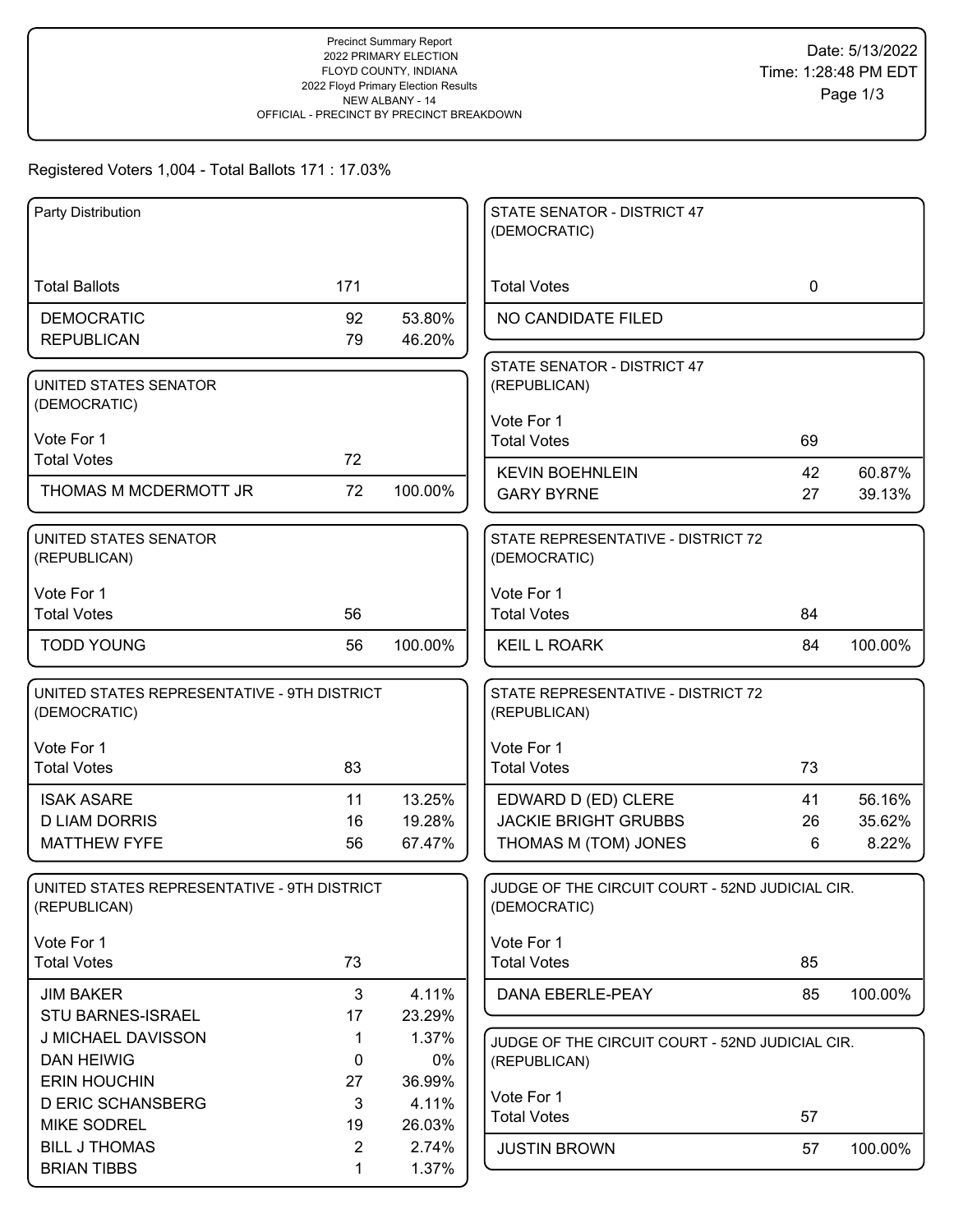## Registered Voters 1,004 - Total Ballots 171 : 17.03%

| PROSECUTING ATTORNEY                  |             |         | <b>COUNTY SHERIFF</b>                            |    |         |
|---------------------------------------|-------------|---------|--------------------------------------------------|----|---------|
| (DEMOCRATIC)                          |             |         | (DEMOCRATIC)                                     |    |         |
|                                       |             |         | Vote For 1                                       |    |         |
| <b>Total Votes</b>                    | $\mathbf 0$ |         | <b>Total Votes</b>                               | 86 |         |
| NO CANDIDATE FILED                    |             |         | <b>DARRELL W MILLS</b>                           | 86 | 100.00% |
| PROSECUTING ATTORNEY                  |             |         | <b>COUNTY SHERIFF</b>                            |    |         |
| (REPUBLICAN)                          |             |         | (REPUBLICAN)                                     |    |         |
|                                       |             |         |                                                  |    |         |
| Vote For 1<br><b>Total Votes</b>      | 62          |         | Vote For 1<br><b>Total Votes</b>                 | 76 |         |
|                                       |             |         |                                                  |    |         |
| <b>CHRIS LANE</b>                     | 62          | 100.00% | <b>STEVE BUSH</b>                                | 44 | 57.89%  |
|                                       |             |         | <b>SAM SARKISIAN</b>                             | 32 | 42.11%  |
| <b>CIRCUIT COURT CLERK</b>            |             |         |                                                  |    |         |
| (DEMOCRATIC)                          |             |         | <b>COUNTY ASSESSOR</b><br>(DEMOCRATIC)           |    |         |
|                                       |             |         |                                                  |    |         |
| <b>Total Votes</b>                    | 0           |         | Vote For 1                                       |    |         |
| NO CANDIDATE FILED                    |             |         | <b>Total Votes</b>                               | 81 |         |
|                                       |             |         | <b>PATRICIA TRISH BADGER</b>                     | 81 | 100.00% |
| <b>CIRCUIT COURT CLERK</b>            |             |         | -BYRD                                            |    |         |
| (REPUBLICAN)                          |             |         |                                                  |    |         |
| Vote For 1                            |             |         | <b>COUNTY ASSESSOR</b><br>(REPUBLICAN)           |    |         |
| <b>Total Votes</b>                    | 60          |         |                                                  |    |         |
|                                       |             |         | Vote For 1                                       |    |         |
| <b>DANITA BURKS</b>                   | 60          | 100.00% | <b>Total Votes</b>                               | 60 |         |
|                                       |             |         | <b>CHRIS DONES</b>                               | 16 | 26.67%  |
| <b>COUNTY AUDITOR</b><br>(DEMOCRATIC) |             |         | <b>JAMES W SINKS</b>                             | 14 | 23.33%  |
|                                       |             |         | <b>TERRY L WATSON</b>                            | 30 | 50.00%  |
|                                       |             |         |                                                  |    |         |
| <b>Total Votes</b>                    | $\pmb{0}$   |         | COUNTY COMMISSIONER - DISTRICT 1<br>(DEMOCRATIC) |    |         |
| NO CANDIDATE FILED                    |             |         |                                                  |    |         |
|                                       |             |         | Vote For 1                                       |    |         |
| <b>COUNTY AUDITOR</b>                 |             |         | <b>Total Votes</b>                               | 78 |         |
| (REPUBLICAN)                          |             |         | <b>TYLER P GAINES</b>                            | 46 | 58.97%  |
| Vote For 1                            |             |         | <b>CHUCK SIMONS</b>                              | 32 | 41.03%  |
| <b>Total Votes</b>                    | 58          |         |                                                  |    |         |
| AMANDA M PAHMEIER                     | 23          | 39.66%  |                                                  |    |         |
| <b>DIANA M TOPPING</b>                | 35          | 60.34%  |                                                  |    |         |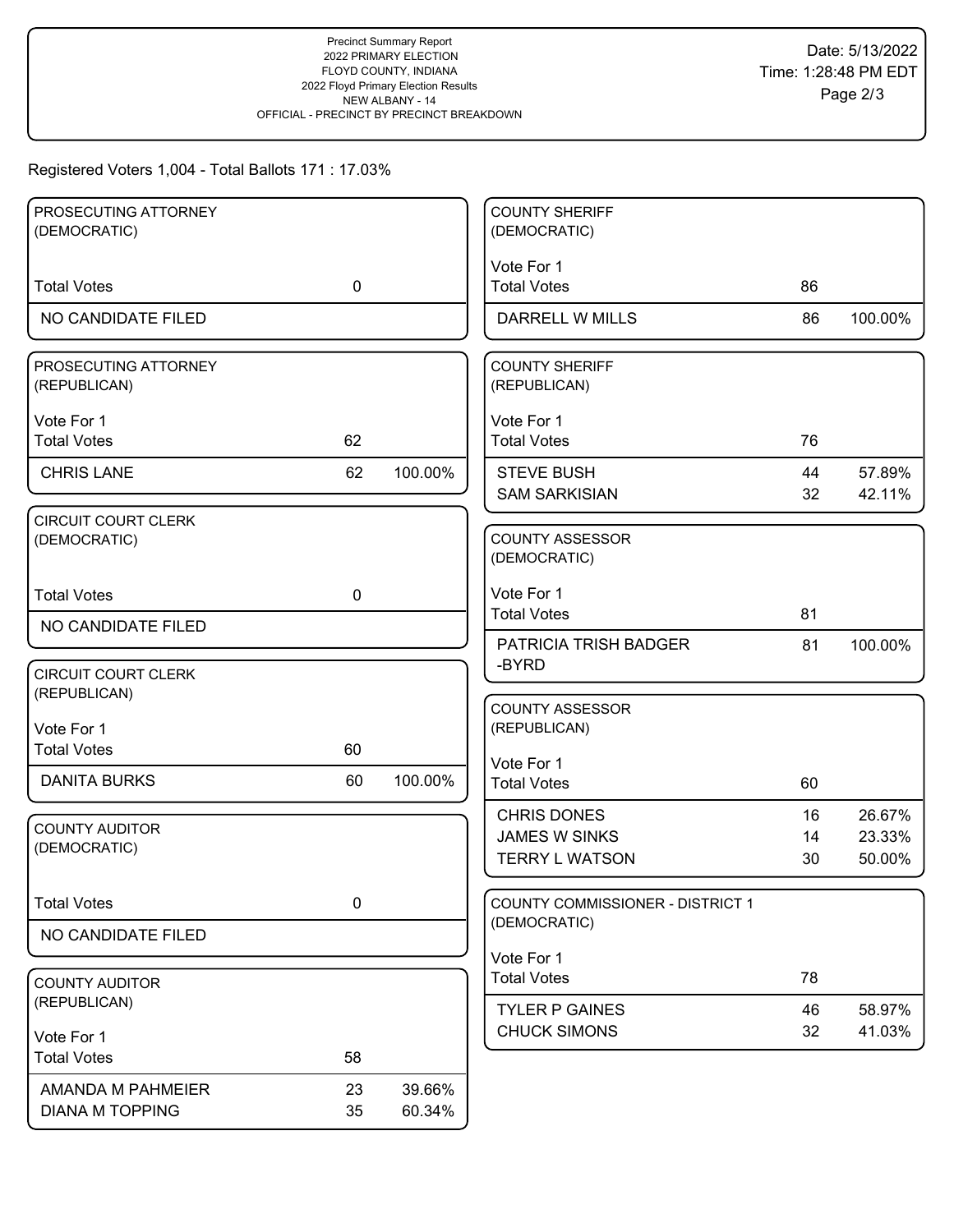Registered Voters 1,004 - Total Ballots 171 : 17.03%

| <b>COUNTY COMMISSIONER - DISTRICT 1</b><br>(REPUBLICAN)   |    |         | NEW ALBANY TWP. BOARD MEMBER<br>(DEMOCRATIC)        |     |        |
|-----------------------------------------------------------|----|---------|-----------------------------------------------------|-----|--------|
| Vote For 1                                                |    |         | Vote For 3                                          |     |        |
| <b>Total Votes</b>                                        | 72 |         | <b>Total Votes</b>                                  | 212 |        |
| <b>SHAWN CARRUTHERS</b>                                   | 30 | 41.67%  | <b>STEVEN WILLIAM BONIFER</b>                       | 58  | 27.36% |
| AL KNABLE                                                 | 42 | 58.33%  | <b>RICK COCHRAN</b>                                 | 71  | 33.49% |
|                                                           |    |         | <b>MAX GOSMAN</b>                                   | 33  | 15.57% |
| <b>COUNTY COUNCIL MEMBER - DISTRICT 3</b><br>(DEMOCRATIC) |    |         | <b>CEDDRIKA L PORTER</b>                            | 50  | 23.58% |
|                                                           |    |         | NEW ALBANY TWP. BOARD MEMBER                        |     |        |
| Vote For 1                                                |    |         | (REPUBLICAN)                                        |     |        |
| <b>Total Votes</b>                                        | 81 |         |                                                     |     |        |
| <b>BRIAN A BREWER</b>                                     | 81 | 100.00% | Vote For 3                                          |     |        |
|                                                           |    |         | <b>Total Votes</b>                                  | 121 |        |
| <b>COUNTY COUNCIL MEMBER - DISTRICT 3</b>                 |    |         | <b>ANN CARRUTHERS</b>                               | 44  | 36.36% |
| (REPUBLICAN)                                              |    |         | <b>BOB HORNUNG</b>                                  | 43  | 35.54% |
|                                                           |    |         | <b>VICTORIA SANCHEZ</b>                             | 34  | 28.10% |
| Vote For 1                                                |    |         |                                                     |     |        |
| <b>Total Votes</b>                                        | 61 |         | REP STATE CONVENTION DELEGATE - FLOYD CO., AT LARGE |     |        |
| <b>DANNY SHORT</b>                                        | 36 | 59.02%  | (REPUBLICAN)                                        |     |        |
| <b>BRIAN WEBB</b>                                         | 25 | 40.98%  | Vote For 10                                         |     |        |
|                                                           |    |         | <b>Total Votes</b>                                  | 408 |        |
| NEW ALBANY TWP. TRUSTEE                                   |    |         |                                                     |     |        |
| (DEMOCRATIC)                                              |    |         | DALE M BAGSHAW                                      | 40  | 9.80%  |
|                                                           |    |         | <b>SHARON G BAGSHAW</b>                             | 28  | 6.86%  |
| Vote For 1<br><b>Total Votes</b>                          |    |         |                                                     |     |        |
|                                                           |    |         | <b>SHAWN CARRUTHERS</b>                             | 40  | 9.80%  |
|                                                           | 81 |         | EDWARD D (ED) CLERE                                 | 53  | 12.99% |
| <b>DAVID BREWER</b>                                       | 81 | 100.00% | <b>DOUG DRAKE</b>                                   | 24  | 5.88%  |
|                                                           |    |         | <b>LOIS HERTOG</b>                                  | 21  | 5.15%  |
| NEW ALBANY TWP. TRUSTEE                                   |    |         | <b>JAMES A KANNING</b>                              | 30  | 7.35%  |
| (REPUBLICAN)                                              |    |         | <b>ANNIE KIRCHNER</b>                               | 32  | 7.84%  |
|                                                           |    |         | <b>MATT MILLIES</b>                                 | 19  | 4.66%  |
| Vote For 1                                                |    |         | <b>LINDA K MOHNEY</b>                               | 17  | 4.17%  |
| <b>Total Votes</b>                                        | 58 |         | <b>CARL PEARCY</b>                                  | 24  | 5.88%  |
| <b>D M BAGSHAW</b>                                        | 58 | 100.00% | ROY SCOTT                                           | 14  | 3.43%  |
|                                                           |    |         | ANDREW B TAKAMI                                     | 19  | 4.66%  |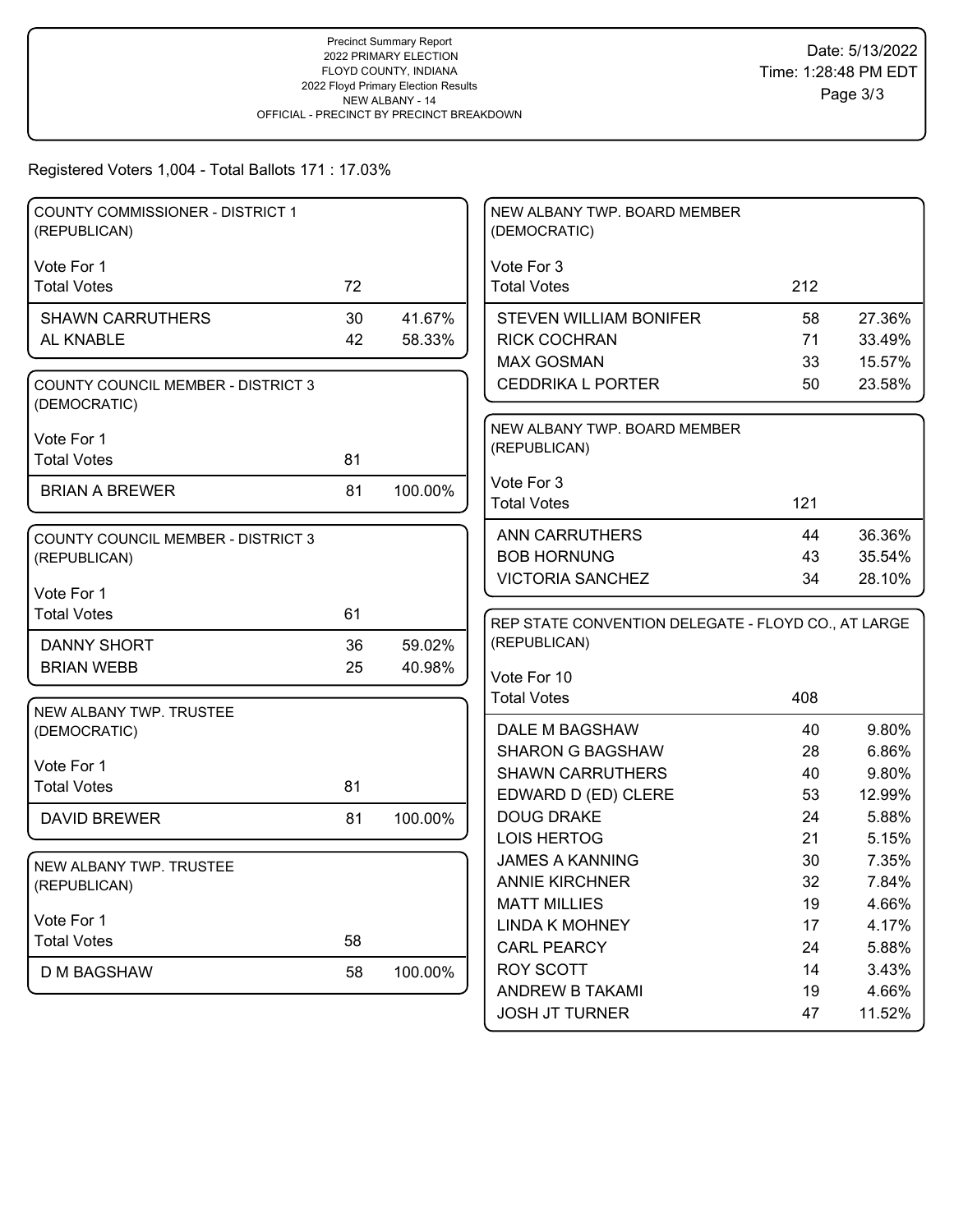# Registered Voters 825 - Total Ballots 157 : 19.03%

| Party Distribution                                          |             |         | STATE SENATOR - DISTRICT 47<br>(DEMOCRATIC)                     |             |         |
|-------------------------------------------------------------|-------------|---------|-----------------------------------------------------------------|-------------|---------|
|                                                             |             |         |                                                                 |             |         |
| <b>Total Ballots</b>                                        | 157         |         | <b>Total Votes</b>                                              | $\mathbf 0$ |         |
| <b>DEMOCRATIC</b>                                           | 53          | 33.76%  | NO CANDIDATE FILED                                              |             |         |
| <b>REPUBLICAN</b>                                           | 104         | 66.24%  |                                                                 |             |         |
| UNITED STATES SENATOR<br>(DEMOCRATIC)                       |             |         | STATE SENATOR - DISTRICT 47<br>(REPUBLICAN)                     |             |         |
|                                                             |             |         | Vote For 1                                                      |             |         |
| Vote For 1                                                  |             |         | <b>Total Votes</b>                                              | 91          |         |
| <b>Total Votes</b>                                          | 43          |         | <b>KEVIN BOEHNLEIN</b>                                          | 61          | 67.03%  |
| THOMAS M MCDERMOTT JR                                       | 43          | 100.00% | <b>GARY BYRNE</b>                                               | 30          | 32.97%  |
| UNITED STATES SENATOR<br>(REPUBLICAN)                       |             |         | STATE REPRESENTATIVE - DISTRICT 72<br>(DEMOCRATIC)              |             |         |
| Vote For 1                                                  |             |         | Vote For 1                                                      |             |         |
| <b>Total Votes</b>                                          | 76          |         | <b>Total Votes</b>                                              | 47          |         |
| <b>TODD YOUNG</b>                                           | 76          | 100.00% | <b>KEIL L ROARK</b>                                             | 47          | 100.00% |
| UNITED STATES REPRESENTATIVE - 9TH DISTRICT<br>(DEMOCRATIC) |             |         | STATE REPRESENTATIVE - DISTRICT 72<br>(REPUBLICAN)              |             |         |
| Vote For 1                                                  |             |         | Vote For 1                                                      |             |         |
| <b>Total Votes</b>                                          | 47          |         | <b>Total Votes</b>                                              | 99          |         |
| <b>ISAK ASARE</b>                                           | 12          | 25.53%  | EDWARD D (ED) CLERE                                             | 65          | 65.66%  |
| <b>D LIAM DORRIS</b>                                        | 9           | 19.15%  | <b>JACKIE BRIGHT GRUBBS</b>                                     | 24          | 24.24%  |
| <b>MATTHEW FYFE</b>                                         | 26          | 55.32%  | THOMAS M (TOM) JONES                                            | 10          | 10.10%  |
| UNITED STATES REPRESENTATIVE - 9TH DISTRICT<br>(REPUBLICAN) |             |         | JUDGE OF THE CIRCUIT COURT - 52ND JUDICIAL CIR.<br>(DEMOCRATIC) |             |         |
| Vote For 1                                                  |             |         | Vote For 1                                                      |             |         |
| <b>Total Votes</b>                                          | 99          |         | <b>Total Votes</b>                                              | 46          |         |
| <b>JIM BAKER</b>                                            | 5           | 5.05%   | DANA EBERLE-PEAY                                                | 46          | 100.00% |
| <b>STU BARNES-ISRAEL</b>                                    | 15          | 15.15%  |                                                                 |             |         |
| J MICHAEL DAVISSON                                          | 1           | 1.01%   | JUDGE OF THE CIRCUIT COURT - 52ND JUDICIAL CIR.                 |             |         |
| <b>DAN HEIWIG</b>                                           | 0           | 0%      | (REPUBLICAN)                                                    |             |         |
| <b>ERIN HOUCHIN</b>                                         | 30          | 30.30%  | Vote For 1                                                      |             |         |
| <b>D ERIC SCHANSBERG</b>                                    | 4           | 4.04%   | <b>Total Votes</b>                                              | 74          |         |
| <b>MIKE SODREL</b>                                          | 43          | 43.43%  |                                                                 |             |         |
| <b>BILL J THOMAS</b>                                        | 1           | 1.01%   | <b>JUSTIN BROWN</b>                                             | 74          | 100.00% |
| <b>BRIAN TIBBS</b>                                          | $\mathbf 0$ | 0%      |                                                                 |             |         |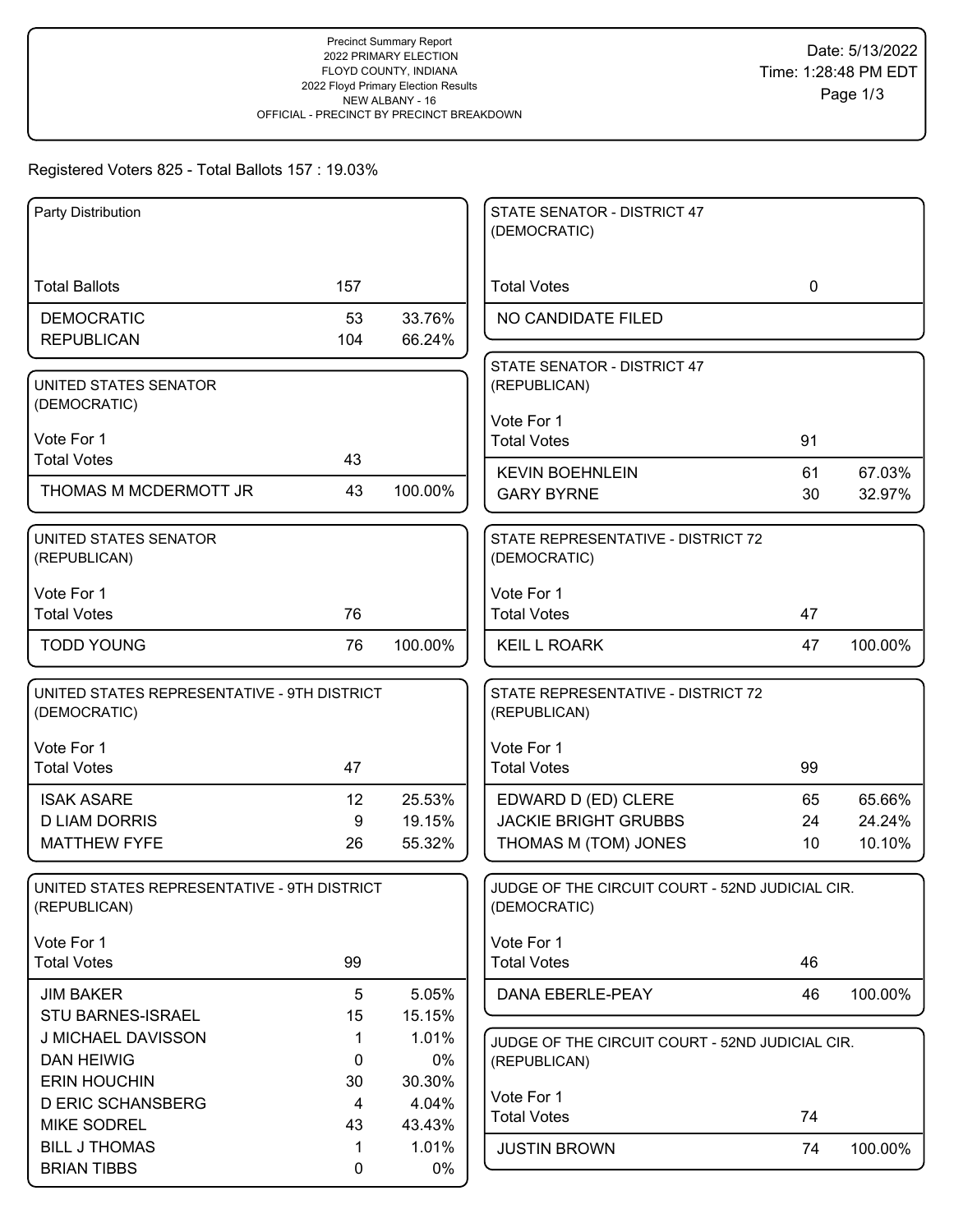# Registered Voters 825 - Total Ballots 157 : 19.03%

| PROSECUTING ATTORNEY                       |             |         | <b>COUNTY SHERIFF</b>                  |    |         |
|--------------------------------------------|-------------|---------|----------------------------------------|----|---------|
| (DEMOCRATIC)                               |             |         | (DEMOCRATIC)                           |    |         |
|                                            |             |         | Vote For 1                             |    |         |
| <b>Total Votes</b>                         | $\mathbf 0$ |         | <b>Total Votes</b>                     | 48 |         |
| NO CANDIDATE FILED                         |             |         | DARRELL W MILLS                        | 48 | 100.00% |
| PROSECUTING ATTORNEY                       |             |         | <b>COUNTY SHERIFF</b>                  |    |         |
| (REPUBLICAN)                               |             |         | (REPUBLICAN)                           |    |         |
| Vote For 1                                 |             |         | Vote For 1                             |    |         |
| <b>Total Votes</b>                         | 77          |         | <b>Total Votes</b>                     | 96 |         |
| <b>CHRIS LANE</b>                          | 77          | 100.00% | <b>STEVE BUSH</b>                      | 43 | 44.79%  |
|                                            |             |         | <b>SAM SARKISIAN</b>                   | 53 | 55.21%  |
| <b>CIRCUIT COURT CLERK</b>                 |             |         |                                        |    |         |
| (DEMOCRATIC)                               |             |         | <b>COUNTY ASSESSOR</b><br>(DEMOCRATIC) |    |         |
|                                            |             |         |                                        |    |         |
| <b>Total Votes</b>                         | $\mathbf 0$ |         | Vote For 1<br><b>Total Votes</b>       | 40 |         |
| NO CANDIDATE FILED                         |             |         |                                        |    |         |
|                                            |             |         | PATRICIA TRISH BADGER<br>-BYRD         | 40 | 100.00% |
| <b>CIRCUIT COURT CLERK</b><br>(REPUBLICAN) |             |         |                                        |    |         |
|                                            |             |         | <b>COUNTY ASSESSOR</b>                 |    |         |
| Vote For 1                                 |             |         | (REPUBLICAN)                           |    |         |
| <b>Total Votes</b>                         | 71          |         | Vote For 1                             |    |         |
| <b>DANITA BURKS</b>                        | 71          | 100.00% | <b>Total Votes</b>                     | 81 |         |
|                                            |             |         | <b>CHRIS DONES</b>                     | 19 | 23.46%  |
| <b>COUNTY AUDITOR</b><br>(DEMOCRATIC)      |             |         | <b>JAMES W SINKS</b>                   | 27 | 33.33%  |
|                                            |             |         | <b>TERRY L WATSON</b>                  | 35 | 43.21%  |
| <b>Total Votes</b>                         | $\mathbf 0$ |         | COUNTY COMMISSIONER - DISTRICT 1       |    |         |
| NO CANDIDATE FILED                         |             |         | (DEMOCRATIC)                           |    |         |
|                                            |             |         | Vote For 1                             |    |         |
| <b>COUNTY AUDITOR</b>                      |             |         | <b>Total Votes</b>                     | 38 |         |
| (REPUBLICAN)                               |             |         | <b>TYLER P GAINES</b>                  | 16 | 42.11%  |
| Vote For 1                                 |             |         | <b>CHUCK SIMONS</b>                    | 22 | 57.89%  |
| <b>Total Votes</b>                         | 83          |         |                                        |    |         |
| AMANDA M PAHMEIER                          | 41          | 49.40%  |                                        |    |         |
| <b>DIANA M TOPPING</b>                     | 42          | 50.60%  |                                        |    |         |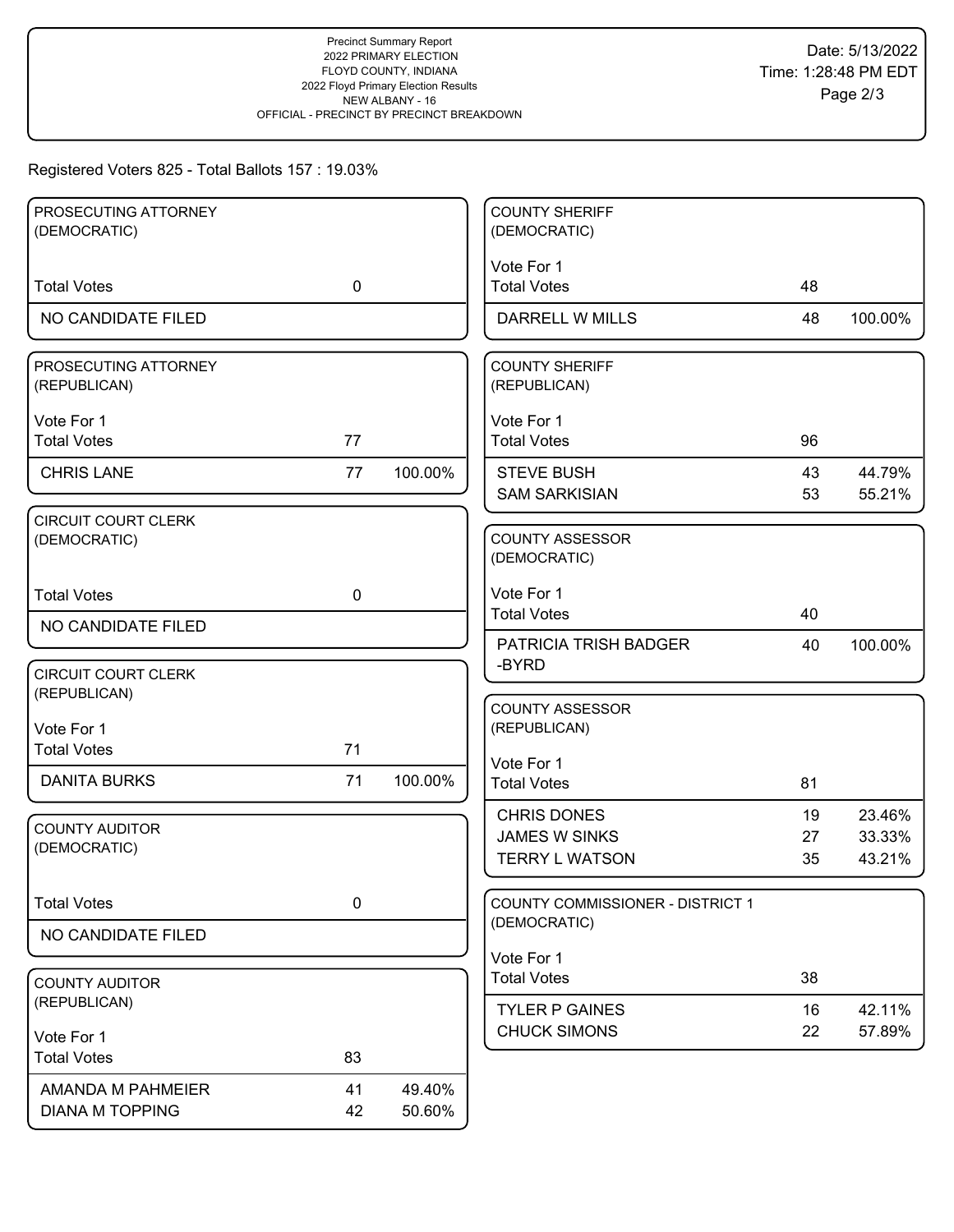## Registered Voters 825 - Total Ballots 157 : 19.03%

| <b>COUNTY COMMISSIONER - DISTRICT 1</b><br>NEW ALBANY TWP. BOARD MEMBER<br>(REPUBLICAN)<br>(REPUBLICAN)                          |        |
|----------------------------------------------------------------------------------------------------------------------------------|--------|
|                                                                                                                                  |        |
| Vote For 1<br>Vote For 3<br>99<br><b>Total Votes</b><br><b>Total Votes</b><br>171                                                |        |
| 23<br>23.23%<br><b>SHAWN CARRUTHERS</b><br><b>ANN CARRUTHERS</b><br>57                                                           | 33.33% |
| AL KNABLE<br>76<br>76.77%<br><b>BOB HORNUNG</b><br>66                                                                            | 38.60% |
| <b>VICTORIA SANCHEZ</b><br>48                                                                                                    | 28.07% |
| <b>COUNTY COUNCIL MEMBER - DISTRICT 1</b><br>(DEMOCRATIC)<br>REP STATE CONVENTION DELEGATE - FLOYD CO., AT LARGE<br>(REPUBLICAN) |        |
| Vote For 1                                                                                                                       |        |
| <b>Total Votes</b><br>50<br>Vote For 10                                                                                          |        |
| <b>Total Votes</b><br>536<br><b>TONY TORAN</b><br>50<br>100.00%                                                                  |        |
| DALE M BAGSHAW<br>44                                                                                                             | 8.21%  |
| <b>SHARON G BAGSHAW</b><br>41<br><b>COUNTY COUNCIL MEMBER - DISTRICT 1</b>                                                       | 7.65%  |
| <b>SHAWN CARRUTHERS</b><br>52<br>(REPUBLICAN)                                                                                    | 9.70%  |
| EDWARD D (ED) CLERE<br>75<br>Vote For 1                                                                                          | 13.99% |
| <b>DOUG DRAKE</b><br>38<br><b>Total Votes</b><br>74                                                                              | 7.09%  |
| <b>LOIS HERTOG</b><br>33                                                                                                         | 6.16%  |
| <b>JAMES A KANNING</b><br>43<br><b>CHARLIE MOON</b><br>74<br>100.00%                                                             | 8.02%  |
| <b>ANNIE KIRCHNER</b><br>42                                                                                                      | 7.84%  |
| <b>MATT MILLIES</b><br>26<br>NEW ALBANY TWP. TRUSTEE                                                                             | 4.85%  |
| <b>LINDA K MOHNEY</b><br>25<br>(DEMOCRATIC)                                                                                      | 4.66%  |
| <b>CARL PEARCY</b><br>31                                                                                                         | 5.78%  |
| Vote For 1<br><b>ROY SCOTT</b><br>20<br>42                                                                                       | 3.73%  |
| <b>Total Votes</b><br>ANDREW B TAKAMI<br>28                                                                                      | 5.22%  |
| <b>JOSH JT TURNER</b><br>38<br><b>DAVID BREWER</b><br>42<br>100.00%                                                              | 7.09%  |
| NEW ALBANY TWP. TRUSTEE<br>(REPUBLICAN)                                                                                          |        |
| Vote For 1                                                                                                                       |        |
| <b>Total Votes</b><br>73                                                                                                         |        |
| 73<br>100.00%<br><b>D M BAGSHAW</b>                                                                                              |        |
| NEW ALBANY TWP. BOARD MEMBER<br>(DEMOCRATIC)                                                                                     |        |
| Vote For 3                                                                                                                       |        |
| 111<br><b>Total Votes</b>                                                                                                        |        |
| STEVEN WILLIAM BONIFER<br>34<br>30.63%                                                                                           |        |
| <b>RICK COCHRAN</b><br>31<br>27.93%                                                                                              |        |
| <b>MAX GOSMAN</b><br>26<br>23.42%                                                                                                |        |
| <b>CEDDRIKA L PORTER</b><br>18.02%<br>20                                                                                         |        |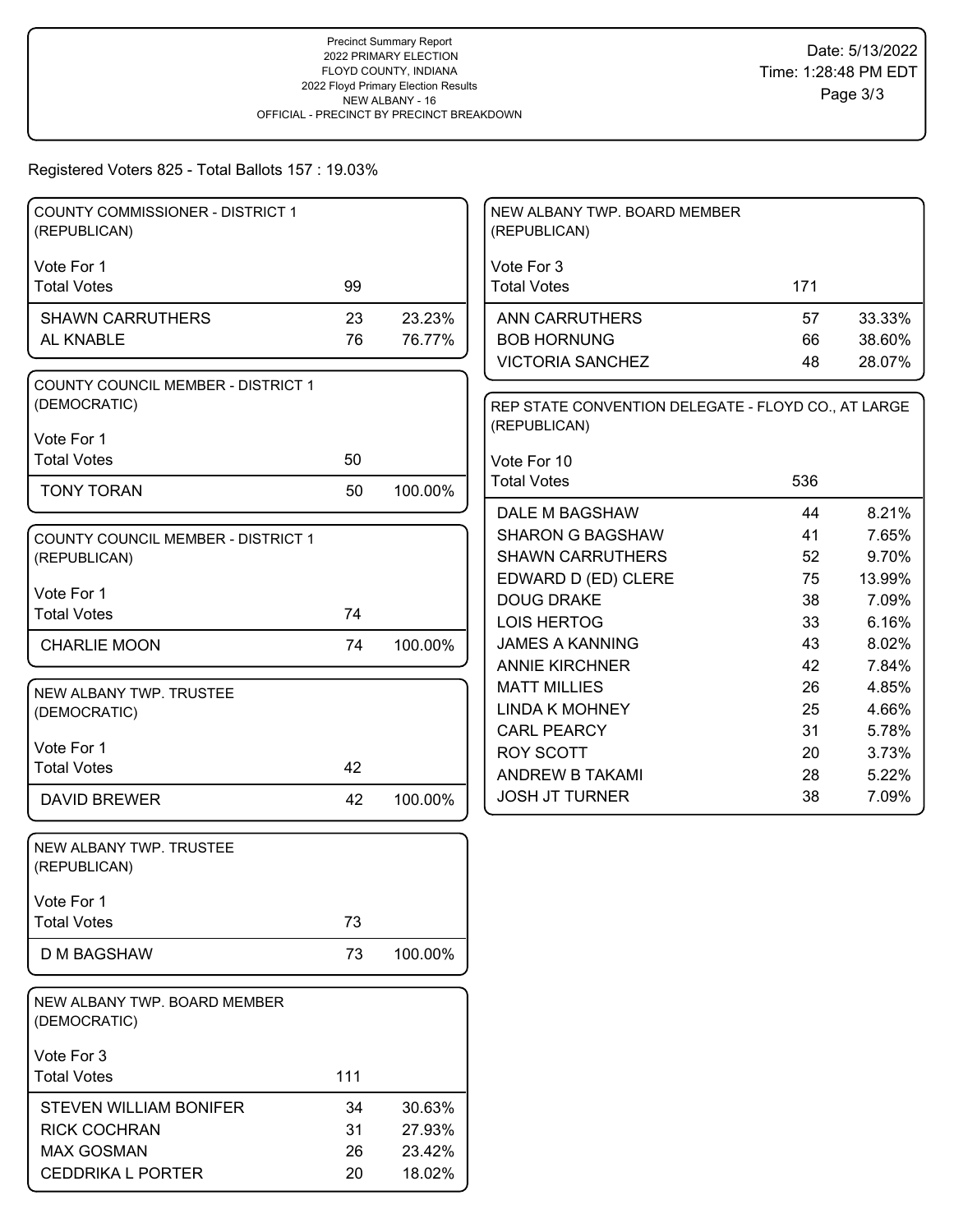# Registered Voters 786 - Total Ballots 229 : 29.13%

| Party Distribution                                          |                     |                | STATE SENATOR - DISTRICT 47<br>(DEMOCRATIC)                     |             |                  |
|-------------------------------------------------------------|---------------------|----------------|-----------------------------------------------------------------|-------------|------------------|
|                                                             |                     |                |                                                                 |             |                  |
| <b>Total Ballots</b>                                        | 229                 |                | <b>Total Votes</b>                                              | $\mathbf 0$ |                  |
| <b>DEMOCRATIC</b>                                           | 87                  | 37.99%         | NO CANDIDATE FILED                                              |             |                  |
| <b>REPUBLICAN</b>                                           | 142                 | 62.01%         |                                                                 |             |                  |
| UNITED STATES SENATOR                                       |                     |                | STATE SENATOR - DISTRICT 47<br>(REPUBLICAN)                     |             |                  |
| (DEMOCRATIC)                                                |                     |                |                                                                 |             |                  |
| Vote For 1                                                  |                     |                | Vote For 1<br><b>Total Votes</b>                                | 116         |                  |
| <b>Total Votes</b>                                          | 77                  |                |                                                                 |             |                  |
| THOMAS M MCDERMOTT JR                                       | 77                  | 100.00%        | <b>KEVIN BOEHNLEIN</b><br><b>GARY BYRNE</b>                     | 69<br>47    | 59.48%<br>40.52% |
|                                                             |                     |                |                                                                 |             |                  |
| UNITED STATES SENATOR                                       |                     |                | STATE REPRESENTATIVE - DISTRICT 72                              |             |                  |
| (REPUBLICAN)                                                |                     |                | (DEMOCRATIC)                                                    |             |                  |
| Vote For 1                                                  |                     |                | Vote For 1                                                      |             |                  |
| <b>Total Votes</b>                                          | 94                  |                | <b>Total Votes</b>                                              | 79          |                  |
| <b>TODD YOUNG</b>                                           | 94                  | 100.00%        | <b>KEIL L ROARK</b>                                             | 79          | 100.00%          |
| UNITED STATES REPRESENTATIVE - 9TH DISTRICT<br>(DEMOCRATIC) |                     |                | STATE REPRESENTATIVE - DISTRICT 72<br>(REPUBLICAN)              |             |                  |
| Vote For 1                                                  |                     |                | Vote For 1                                                      |             |                  |
| <b>Total Votes</b>                                          | 77                  |                | <b>Total Votes</b>                                              | 137         |                  |
| <b>ISAK ASARE</b>                                           | 26                  | 33.77%         | EDWARD D (ED) CLERE                                             | 87          | 63.50%           |
| <b>D LIAM DORRIS</b>                                        | 8                   | 10.39%         | <b>JACKIE BRIGHT GRUBBS</b>                                     | 39          | 28.47%           |
| <b>MATTHEW FYFE</b>                                         | 43                  | 55.84%         | THOMAS M (TOM) JONES                                            | 11          | 8.03%            |
| UNITED STATES REPRESENTATIVE - 9TH DISTRICT<br>(REPUBLICAN) |                     |                | JUDGE OF THE CIRCUIT COURT - 52ND JUDICIAL CIR.<br>(DEMOCRATIC) |             |                  |
| Vote For 1                                                  |                     |                | Vote For 1                                                      |             |                  |
| <b>Total Votes</b>                                          | 130                 |                | <b>Total Votes</b>                                              | 77          |                  |
| <b>JIM BAKER</b>                                            | 9                   | 6.92%          | DANA EBERLE-PEAY                                                | 77          | 100.00%          |
| STU BARNES-ISRAEL                                           | 33                  | 25.38%         |                                                                 |             |                  |
| J MICHAEL DAVISSON<br><b>DAN HEIWIG</b>                     | $\overline{2}$<br>3 | 1.54%<br>2.31% | JUDGE OF THE CIRCUIT COURT - 52ND JUDICIAL CIR.<br>(REPUBLICAN) |             |                  |
| <b>ERIN HOUCHIN</b>                                         | 31                  | 23.85%         |                                                                 |             |                  |
| <b>D ERIC SCHANSBERG</b>                                    | 12                  | 9.23%          | Vote For 1                                                      |             |                  |
| <b>MIKE SODREL</b>                                          | 35                  | 26.92%         | <b>Total Votes</b>                                              | 102         |                  |
| <b>BILL J THOMAS</b>                                        | $\overline{2}$      | 1.54%          | <b>JUSTIN BROWN</b>                                             | 102         | 100.00%          |
| <b>BRIAN TIBBS</b>                                          | $\mathbf{3}$        | 2.31%          |                                                                 |             |                  |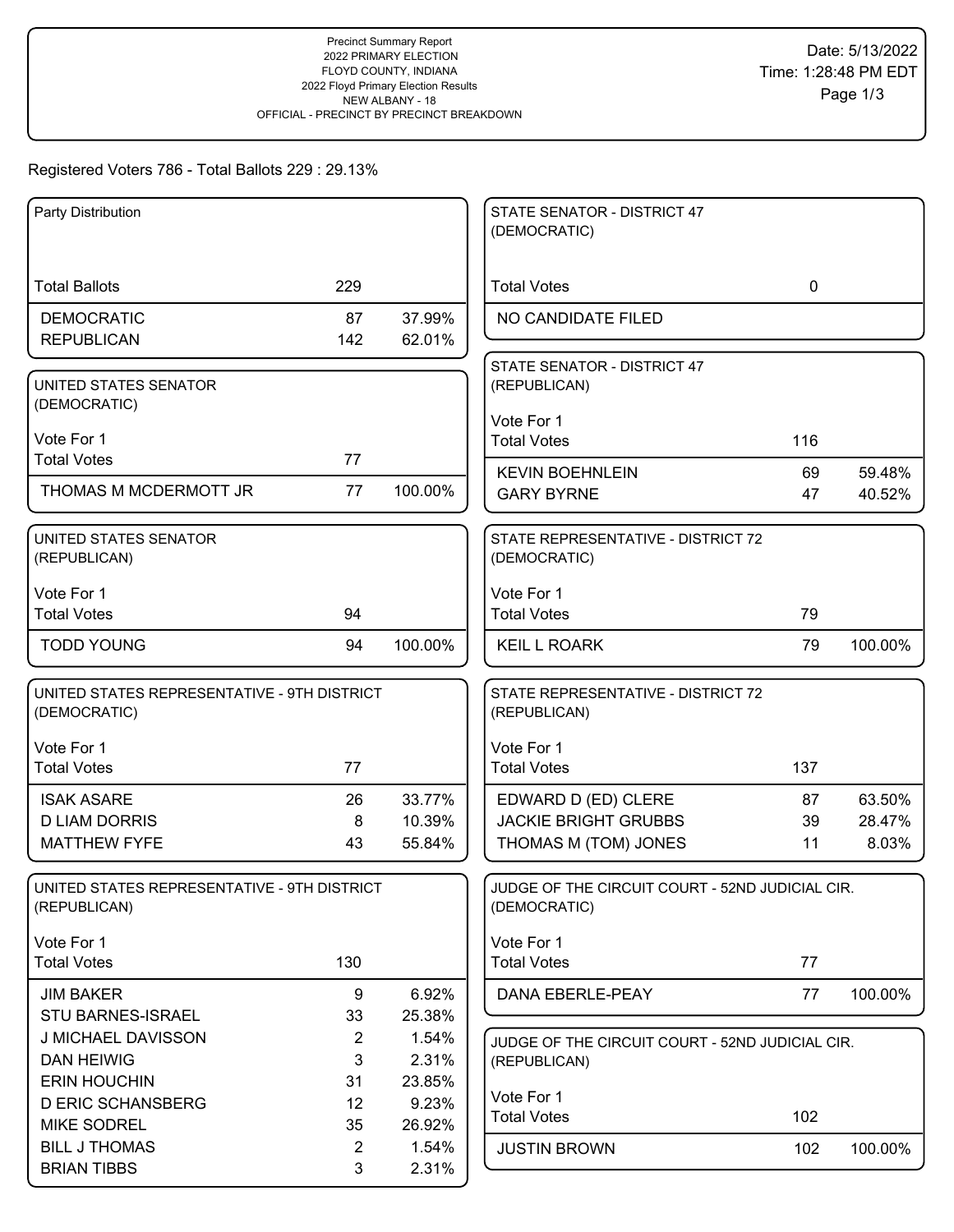# Registered Voters 786 - Total Ballots 229 : 29.13%

| PROSECUTING ATTORNEY<br>(DEMOCRATIC)       |             |         | <b>COUNTY SHERIFF</b><br>(DEMOCRATIC)        |          |                  |
|--------------------------------------------|-------------|---------|----------------------------------------------|----------|------------------|
|                                            |             |         |                                              |          |                  |
| <b>Total Votes</b>                         | $\mathbf 0$ |         | Vote For 1<br><b>Total Votes</b>             | 84       |                  |
| NO CANDIDATE FILED                         |             |         | <b>DARRELL W MILLS</b>                       | 84       | 100.00%          |
| PROSECUTING ATTORNEY<br>(REPUBLICAN)       |             |         | <b>COUNTY SHERIFF</b><br>(REPUBLICAN)        |          |                  |
| Vote For 1<br><b>Total Votes</b>           | 101         |         | Vote For 1<br><b>Total Votes</b>             | 138      |                  |
| <b>CHRIS LANE</b>                          | 101         | 100.00% | <b>STEVE BUSH</b><br><b>SAM SARKISIAN</b>    | 69<br>69 | 50.00%<br>50.00% |
| <b>CIRCUIT COURT CLERK</b><br>(DEMOCRATIC) |             |         | <b>COUNTY ASSESSOR</b><br>(DEMOCRATIC)       |          |                  |
| <b>Total Votes</b>                         | $\mathbf 0$ |         | Vote For 1<br><b>Total Votes</b>             | 79       |                  |
| NO CANDIDATE FILED                         |             |         | <b>PATRICIA TRISH BADGER</b>                 | 79       | 100.00%          |
| <b>CIRCUIT COURT CLERK</b><br>(REPUBLICAN) |             |         | -BYRD                                        |          |                  |
| Vote For 1                                 |             |         | <b>COUNTY ASSESSOR</b><br>(REPUBLICAN)       |          |                  |
| <b>Total Votes</b>                         | 103         |         | Vote For 1                                   |          |                  |
| <b>DANITA BURKS</b>                        | 103         | 100.00% | <b>Total Votes</b>                           | 107      |                  |
| <b>COUNTY AUDITOR</b>                      |             |         | <b>CHRIS DONES</b><br><b>JAMES W SINKS</b>   | 27<br>22 | 25.23%<br>20.56% |
| (DEMOCRATIC)                               |             |         | <b>TERRY L WATSON</b>                        | 58       | 54.21%           |
| <b>Total Votes</b>                         | 0           |         | COUNTY COMMISSIONER - DISTRICT 1             |          |                  |
| NO CANDIDATE FILED                         |             |         | (DEMOCRATIC)                                 |          |                  |
|                                            |             |         | Vote For 1<br><b>Total Votes</b>             | 70       |                  |
| <b>COUNTY AUDITOR</b><br>(REPUBLICAN)      |             |         |                                              |          |                  |
|                                            |             |         | <b>TYLER P GAINES</b><br><b>CHUCK SIMONS</b> | 39<br>31 | 55.71%<br>44.29% |
| Vote For 1<br><b>Total Votes</b>           | 103         |         |                                              |          |                  |
| AMANDA M PAHMEIER                          | 30          | 29.13%  |                                              |          |                  |
| <b>DIANA M TOPPING</b>                     | 73          | 70.87%  |                                              |          |                  |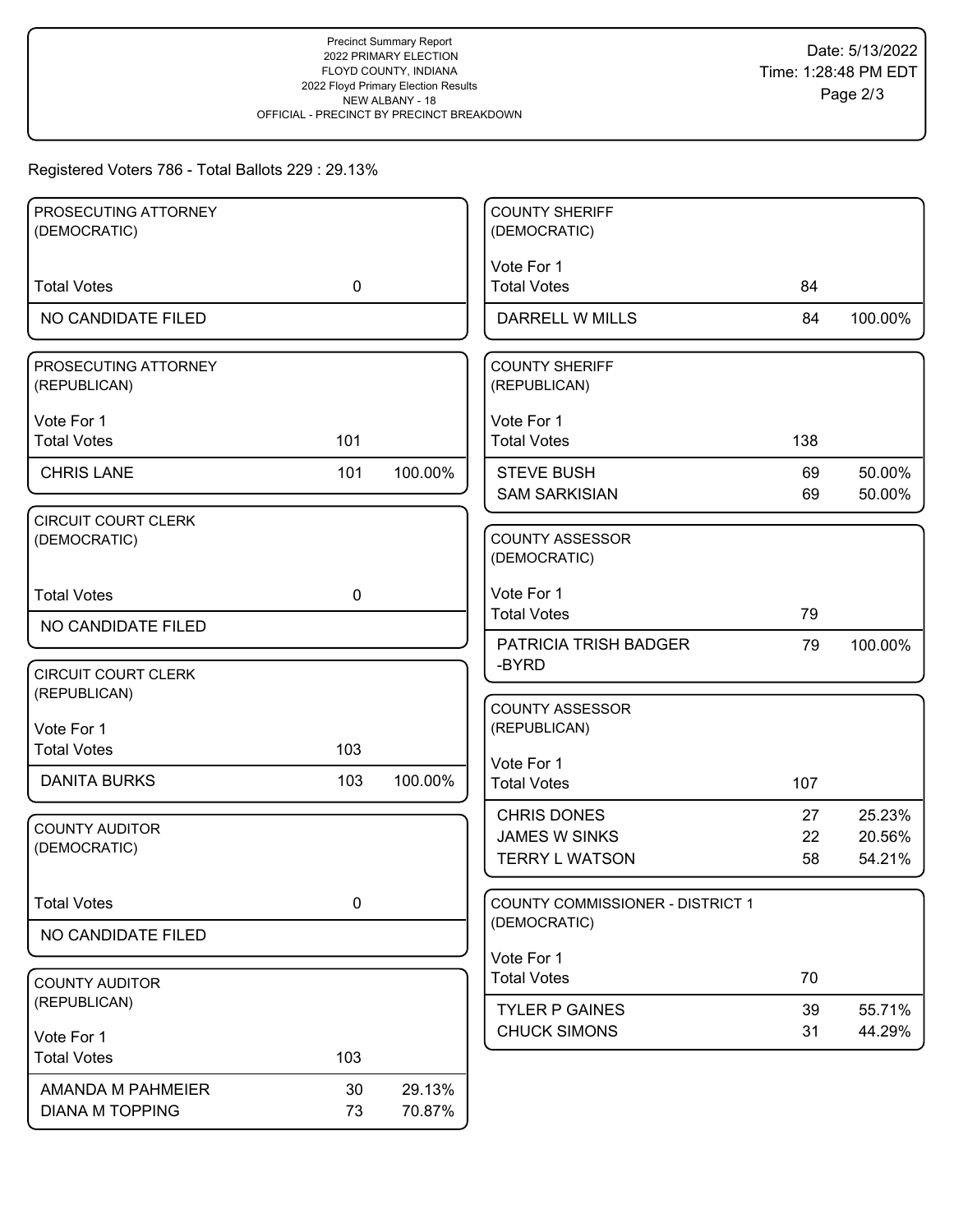# Registered Voters 786 - Total Ballots 229 : 29.13%

| <b>COUNTY COMMISSIONER - DISTRICT 1</b><br>(REPUBLICAN)   |     |         | NEW ALBANY TWP. BOARD MEMBER<br>(REPUBLICAN)                        |          |                 |
|-----------------------------------------------------------|-----|---------|---------------------------------------------------------------------|----------|-----------------|
|                                                           |     |         |                                                                     |          |                 |
| Vote For 1                                                |     |         | Vote For 3                                                          |          |                 |
| <b>Total Votes</b>                                        | 138 |         | <b>Total Votes</b>                                                  | 235      |                 |
| <b>SHAWN CARRUTHERS</b>                                   | 44  | 31.88%  | <b>ANN CARRUTHERS</b>                                               | 80       | 34.04%          |
| AL KNABLE                                                 | 94  | 68.12%  | <b>BOB HORNUNG</b>                                                  | 89       | 37.87%          |
|                                                           |     |         | <b>VICTORIA SANCHEZ</b>                                             | 66       | 28.09%          |
| <b>COUNTY COUNCIL MEMBER - DISTRICT 1</b><br>(DEMOCRATIC) |     |         | REP STATE CONVENTION DELEGATE - FLOYD CO., AT LARGE<br>(REPUBLICAN) |          |                 |
| Vote For 1                                                |     |         |                                                                     |          |                 |
| <b>Total Votes</b>                                        | 79  |         | Vote For 10                                                         |          |                 |
| <b>TONY TORAN</b>                                         | 79  | 100.00% | <b>Total Votes</b>                                                  | 536      |                 |
|                                                           |     |         | DALE M BAGSHAW                                                      | 42       | 7.84%           |
| <b>COUNTY COUNCIL MEMBER - DISTRICT 1</b>                 |     |         | <b>SHARON G BAGSHAW</b>                                             | 31       | 5.78%           |
| (REPUBLICAN)                                              |     |         | <b>SHAWN CARRUTHERS</b>                                             | 67       | 12.50%          |
| Vote For 1                                                |     |         | EDWARD D (ED) CLERE<br><b>DOUG DRAKE</b>                            | 93<br>25 | 17.35%<br>4.66% |
| <b>Total Votes</b>                                        | 91  |         | <b>LOIS HERTOG</b>                                                  | 24       | 4.48%           |
| <b>CHARLIE MOON</b>                                       | 91  | 100.00% | <b>JAMES A KANNING</b>                                              | 43       | 8.02%           |
|                                                           |     |         | <b>ANNIE KIRCHNER</b>                                               | 37       | 6.90%           |
|                                                           |     |         | <b>MATT MILLIES</b>                                                 | 24       | 4.48%           |
| NEW ALBANY TWP. TRUSTEE<br>(DEMOCRATIC)                   |     |         | <b>LINDA K MOHNEY</b>                                               | 21       | 3.92%           |
|                                                           |     |         | <b>CARL PEARCY</b>                                                  | 40       | 7.46%           |
| Vote For 1                                                |     |         | <b>ROY SCOTT</b>                                                    | 14       | 2.61%           |
| <b>Total Votes</b>                                        | 79  |         | ANDREW B TAKAMI                                                     | 30       | 5.60%           |
| <b>DAVID BREWER</b>                                       | 79  | 100.00% | <b>JOSH JT TURNER</b>                                               | 45       | 8.40%           |
| NEW ALBANY TWP. TRUSTEE                                   |     |         |                                                                     |          |                 |
| (REPUBLICAN)                                              |     |         |                                                                     |          |                 |
| Vote For 1                                                |     |         |                                                                     |          |                 |
| <b>Total Votes</b>                                        | 90  |         |                                                                     |          |                 |
| <b>D M BAGSHAW</b>                                        | 90  | 100.00% |                                                                     |          |                 |
| NEW ALBANY TWP. BOARD MEMBER<br>(DEMOCRATIC)              |     |         |                                                                     |          |                 |
| Vote For 3                                                |     |         |                                                                     |          |                 |
| <b>Total Votes</b>                                        | 188 |         |                                                                     |          |                 |
| <b>STEVEN WILLIAM BONIFER</b>                             | 52  | 27.66%  |                                                                     |          |                 |
| <b>RICK COCHRAN</b>                                       | 59  | 31.38%  |                                                                     |          |                 |
| <b>MAX GOSMAN</b>                                         | 39  | 20.74%  |                                                                     |          |                 |
| <b>CEDDRIKA L PORTER</b>                                  | 38  | 20.21%  |                                                                     |          |                 |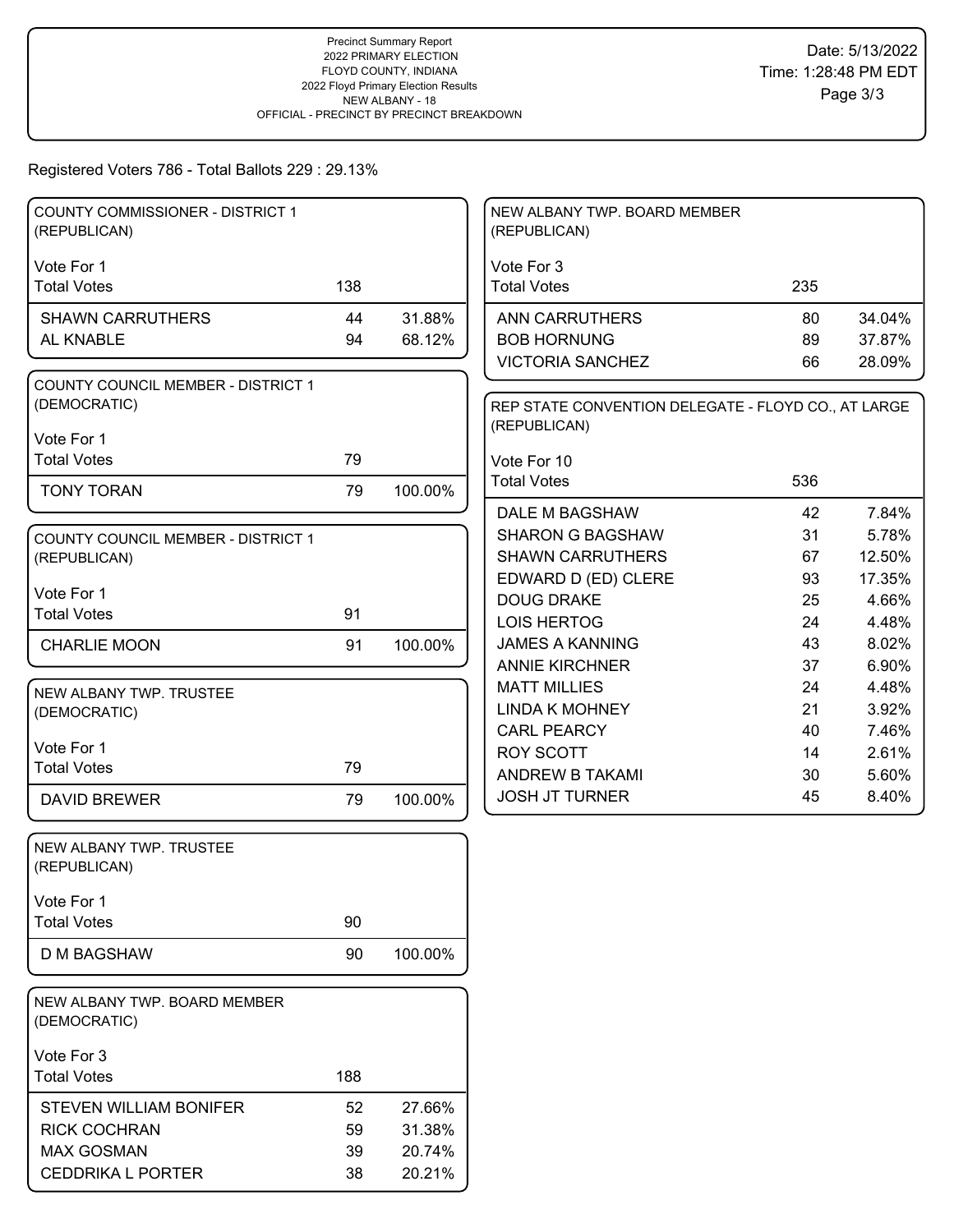## Registered Voters 871 - Total Ballots 147 : 16.88%

| Party Distribution                           |             |                 | STATE SENATOR - DISTRICT 47                                     |             |         |
|----------------------------------------------|-------------|-----------------|-----------------------------------------------------------------|-------------|---------|
|                                              |             |                 | (DEMOCRATIC)                                                    |             |         |
|                                              |             |                 |                                                                 |             |         |
| <b>Total Ballots</b>                         | 147         |                 | <b>Total Votes</b>                                              | $\mathbf 0$ |         |
| <b>DEMOCRATIC</b>                            | 60          | 40.82%          | NO CANDIDATE FILED                                              |             |         |
| <b>REPUBLICAN</b>                            | 87          | 59.18%          |                                                                 |             |         |
| UNITED STATES SENATOR                        |             |                 | STATE SENATOR - DISTRICT 47<br>(REPUBLICAN)                     |             |         |
| (DEMOCRATIC)                                 |             |                 |                                                                 |             |         |
| Vote For 1                                   |             |                 | Vote For 1                                                      |             |         |
| <b>Total Votes</b>                           | 51          |                 | <b>Total Votes</b>                                              | 81          |         |
| THOMAS M MCDERMOTT JR                        | 51          | 100.00%         | <b>KEVIN BOEHNLEIN</b>                                          | 42          | 51.85%  |
|                                              |             |                 | <b>GARY BYRNE</b>                                               | 39          | 48.15%  |
| UNITED STATES SENATOR                        |             |                 | STATE REPRESENTATIVE - DISTRICT 72                              |             |         |
| (REPUBLICAN)                                 |             |                 | (DEMOCRATIC)                                                    |             |         |
| Vote For 1                                   |             |                 | Vote For 1                                                      |             |         |
| <b>Total Votes</b>                           | 72          |                 | <b>Total Votes</b>                                              | 54          |         |
| <b>TODD YOUNG</b>                            | 72          | 100.00%         | <b>KEIL L ROARK</b>                                             | 54          | 100.00% |
|                                              |             |                 |                                                                 |             |         |
| UNITED STATES REPRESENTATIVE - 9TH DISTRICT  |             |                 | STATE REPRESENTATIVE - DISTRICT 72                              |             |         |
| (DEMOCRATIC)                                 |             |                 | (REPUBLICAN)                                                    |             |         |
| Vote For 1                                   |             |                 | Vote For 1                                                      |             |         |
| <b>Total Votes</b>                           | 55          |                 | <b>Total Votes</b>                                              | 85          |         |
| <b>ISAK ASARE</b>                            | 9           | 16.36%          | EDWARD D (ED) CLERE                                             | 45          | 52.94%  |
| <b>D LIAM DORRIS</b>                         | 5           | 9.09%           | <b>JACKIE BRIGHT GRUBBS</b>                                     | 27          | 31.76%  |
| <b>MATTHEW FYFE</b>                          | 41          | 74.55%          | THOMAS M (TOM) JONES                                            | 13          | 15.29%  |
| UNITED STATES REPRESENTATIVE - 9TH DISTRICT  |             |                 | JUDGE OF THE CIRCUIT COURT - 52ND JUDICIAL CIR.                 |             |         |
| (REPUBLICAN)                                 |             |                 | (DEMOCRATIC)                                                    |             |         |
|                                              |             |                 |                                                                 |             |         |
| Vote For 1<br><b>Total Votes</b>             | 82          |                 | Vote For 1<br><b>Total Votes</b>                                | 56          |         |
|                                              |             |                 |                                                                 |             |         |
| <b>JIM BAKER</b><br><b>STU BARNES-ISRAEL</b> | 8<br>16     | 9.76%<br>19.51% | DANA EBERLE-PEAY                                                | 56          | 100.00% |
| J MICHAEL DAVISSON                           | 0           | 0%              |                                                                 |             |         |
| <b>DAN HEIWIG</b>                            | 0           | 0%              | JUDGE OF THE CIRCUIT COURT - 52ND JUDICIAL CIR.<br>(REPUBLICAN) |             |         |
| <b>ERIN HOUCHIN</b>                          | 21          | 25.61%          |                                                                 |             |         |
| <b>D ERIC SCHANSBERG</b>                     | 6           | 7.32%           | Vote For 1                                                      |             |         |
| <b>MIKE SODREL</b>                           | 30          | 36.59%          | <b>Total Votes</b>                                              | 75          |         |
| <b>BILL J THOMAS</b>                         | 1           | 1.22%           | <b>JUSTIN BROWN</b>                                             | 75          | 100.00% |
| <b>BRIAN TIBBS</b>                           | $\mathbf 0$ | 0%              |                                                                 |             |         |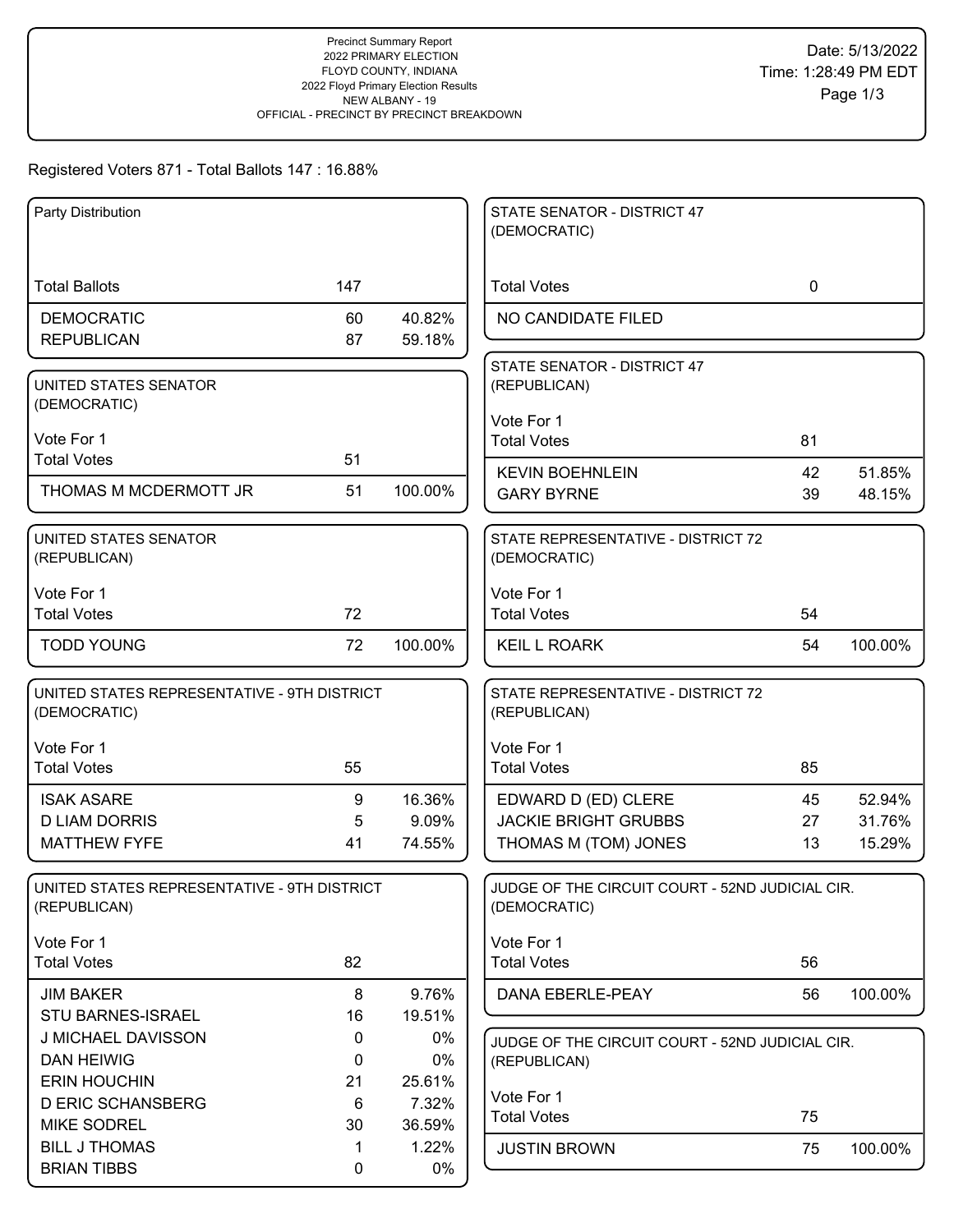## Registered Voters 871 - Total Ballots 147 : 16.88%

| PROSECUTING ATTORNEY                       |             |         | <b>COUNTY SHERIFF</b>            |    |         |
|--------------------------------------------|-------------|---------|----------------------------------|----|---------|
| (DEMOCRATIC)                               |             |         | (DEMOCRATIC)                     |    |         |
|                                            |             |         |                                  |    |         |
|                                            |             |         | Vote For 1                       |    |         |
| <b>Total Votes</b>                         | $\mathbf 0$ |         | <b>Total Votes</b>               | 54 |         |
| NO CANDIDATE FILED                         |             |         | DARRELL W MILLS                  | 54 | 100.00% |
| PROSECUTING ATTORNEY                       |             |         | <b>COUNTY SHERIFF</b>            |    |         |
| (REPUBLICAN)                               |             |         | (REPUBLICAN)                     |    |         |
|                                            |             |         |                                  |    |         |
| Vote For 1                                 |             |         | Vote For 1                       |    |         |
| <b>Total Votes</b>                         | 77          |         | <b>Total Votes</b>               | 83 |         |
| <b>CHRIS LANE</b>                          | 77          | 100.00% | <b>STEVE BUSH</b>                | 49 | 59.04%  |
|                                            |             |         | <b>SAM SARKISIAN</b>             | 34 | 40.96%  |
| <b>CIRCUIT COURT CLERK</b>                 |             |         |                                  |    |         |
| (DEMOCRATIC)                               |             |         | <b>COUNTY ASSESSOR</b>           |    |         |
|                                            |             |         | (DEMOCRATIC)                     |    |         |
| <b>Total Votes</b>                         | $\mathbf 0$ |         | Vote For 1                       |    |         |
|                                            |             |         | <b>Total Votes</b>               | 54 |         |
| NO CANDIDATE FILED                         |             |         | PATRICIA TRISH BADGER            | 54 | 100.00% |
|                                            |             |         | -BYRD                            |    |         |
| <b>CIRCUIT COURT CLERK</b><br>(REPUBLICAN) |             |         |                                  |    |         |
|                                            |             |         | <b>COUNTY ASSESSOR</b>           |    |         |
| Vote For 1                                 |             |         | (REPUBLICAN)                     |    |         |
| <b>Total Votes</b>                         | 74          |         | Vote For 1                       |    |         |
| <b>DANITA BURKS</b>                        | 74          | 100.00% | <b>Total Votes</b>               | 71 |         |
|                                            |             |         |                                  |    |         |
| <b>COUNTY AUDITOR</b>                      |             |         | <b>CHRIS DONES</b>               | 23 | 32.39%  |
| (DEMOCRATIC)                               |             |         | <b>JAMES W SINKS</b>             | 17 | 23.94%  |
|                                            |             |         | <b>TERRY L WATSON</b>            | 31 | 43.66%  |
| <b>Total Votes</b>                         | $\pmb{0}$   |         | COUNTY COMMISSIONER - DISTRICT 1 |    |         |
|                                            |             |         | (DEMOCRATIC)                     |    |         |
| NO CANDIDATE FILED                         |             |         |                                  |    |         |
|                                            |             |         | Vote For 1<br><b>Total Votes</b> | 56 |         |
| <b>COUNTY AUDITOR</b><br>(REPUBLICAN)      |             |         |                                  |    |         |
|                                            |             |         | <b>TYLER P GAINES</b>            | 29 | 51.79%  |
| Vote For 1                                 |             |         | <b>CHUCK SIMONS</b>              | 27 | 48.21%  |
| <b>Total Votes</b>                         | 69          |         |                                  |    |         |
| AMANDA M PAHMEIER                          | 25          | 36.23%  |                                  |    |         |
| <b>DIANA M TOPPING</b>                     | 44          | 63.77%  |                                  |    |         |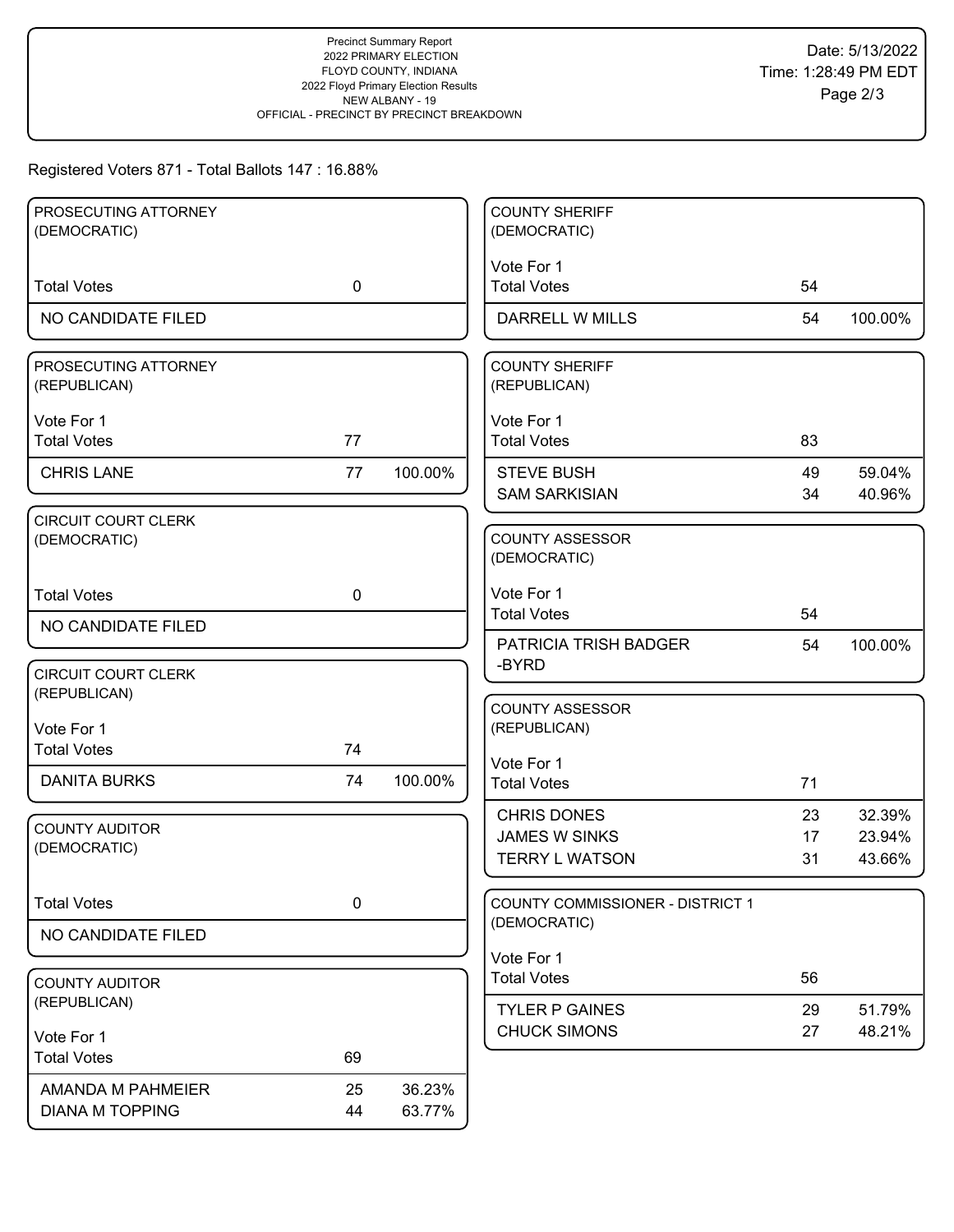## Registered Voters 871 - Total Ballots 147 : 16.88%

| <b>COUNTY COMMISSIONER - DISTRICT 1</b><br>(REPUBLICAN)   |    |         | NEW ALBANY TWP. BOARD MEMBER<br>(DEMOCRATIC)        |          |                |
|-----------------------------------------------------------|----|---------|-----------------------------------------------------|----------|----------------|
|                                                           |    |         |                                                     |          |                |
| Vote For 1<br><b>Total Votes</b>                          | 82 |         | Vote For 3<br><b>Total Votes</b>                    | 145      |                |
|                                                           |    |         |                                                     |          |                |
| <b>SHAWN CARRUTHERS</b>                                   | 28 | 34.15%  | <b>STEVEN WILLIAM BONIFER</b>                       | 44       | 30.34%         |
| AL KNABLE                                                 | 54 | 65.85%  | <b>RICK COCHRAN</b>                                 | 46       | 31.72%         |
|                                                           |    |         | <b>MAX GOSMAN</b>                                   | 26       | 17.93%         |
| <b>COUNTY COUNCIL MEMBER - DISTRICT 2</b><br>(DEMOCRATIC) |    |         | <b>CEDDRIKA L PORTER</b>                            | 29       | 20.00%         |
| Vote For 1                                                |    |         | NEW ALBANY TWP. BOARD MEMBER                        |          |                |
| <b>Total Votes</b>                                        | 54 |         | (REPUBLICAN)                                        |          |                |
|                                                           |    |         | Vote For 3                                          |          |                |
| <b>DANIEL HARRIS</b>                                      | 54 | 100.00% | <b>Total Votes</b>                                  | 150      |                |
|                                                           |    |         |                                                     |          |                |
| <b>COUNTY COUNCIL MEMBER - DISTRICT 2</b>                 |    |         | <b>ANN CARRUTHERS</b>                               | 55       | 36.67%         |
| (REPUBLICAN)                                              |    |         | <b>BOB HORNUNG</b>                                  | 54       | 36.00%         |
| Vote For 1                                                |    |         | <b>VICTORIA SANCHEZ</b>                             | 41       | 27.33%         |
| <b>Total Votes</b>                                        | 76 |         |                                                     |          |                |
|                                                           |    |         | REP STATE CONVENTION DELEGATE - FLOYD CO., AT LARGE |          |                |
| <b>JIM FREIBERGER</b>                                     | 48 | 63.16%  | (REPUBLICAN)                                        |          |                |
| <b>ADAM ROBERTS</b>                                       | 28 | 36.84%  | Vote For 10                                         |          |                |
|                                                           |    |         | <b>Total Votes</b>                                  | 411      |                |
| NEW ALBANY TWP. TRUSTEE                                   |    |         |                                                     |          |                |
| (DEMOCRATIC)                                              |    |         | DALE M BAGSHAW                                      | 39       | 9.49%          |
| Vote For 1                                                |    |         | <b>SHARON G BAGSHAW</b>                             | 30       | 7.30%          |
| <b>Total Votes</b>                                        | 54 |         | <b>SHAWN CARRUTHERS</b>                             | 41       | 9.98%          |
|                                                           |    |         | EDWARD D (ED) CLERE                                 | 54       | 13.14%         |
| <b>DAVID BREWER</b>                                       | 54 | 100.00% | <b>DOUG DRAKE</b>                                   | 28       | 6.81%          |
|                                                           |    |         | <b>LOIS HERTOG</b>                                  | 24       | 5.84%          |
| NEW ALBANY TWP. TRUSTEE                                   |    |         | <b>JAMES A KANNING</b>                              | 33       | 8.03%          |
| (REPUBLICAN)                                              |    |         | <b>ANNIE KIRCHNER</b>                               | 26       | 6.33%          |
| Vote For 1                                                |    |         | <b>MATT MILLIES</b>                                 | 25       | 6.08%          |
| <b>Total Votes</b>                                        | 71 |         | <b>LINDA K MOHNEY</b>                               | 14       | 3.41%          |
|                                                           |    |         | <b>CARL PEARCY</b>                                  | 30       | 7.30%          |
|                                                           |    |         |                                                     |          |                |
| <b>D M BAGSHAW</b>                                        | 71 | 100.00% | <b>ROY SCOTT</b>                                    | 20       | 4.87%          |
|                                                           |    |         | ANDREW B TAKAMI<br><b>JOSH JT TURNER</b>            | 14<br>33 | 3.41%<br>8.03% |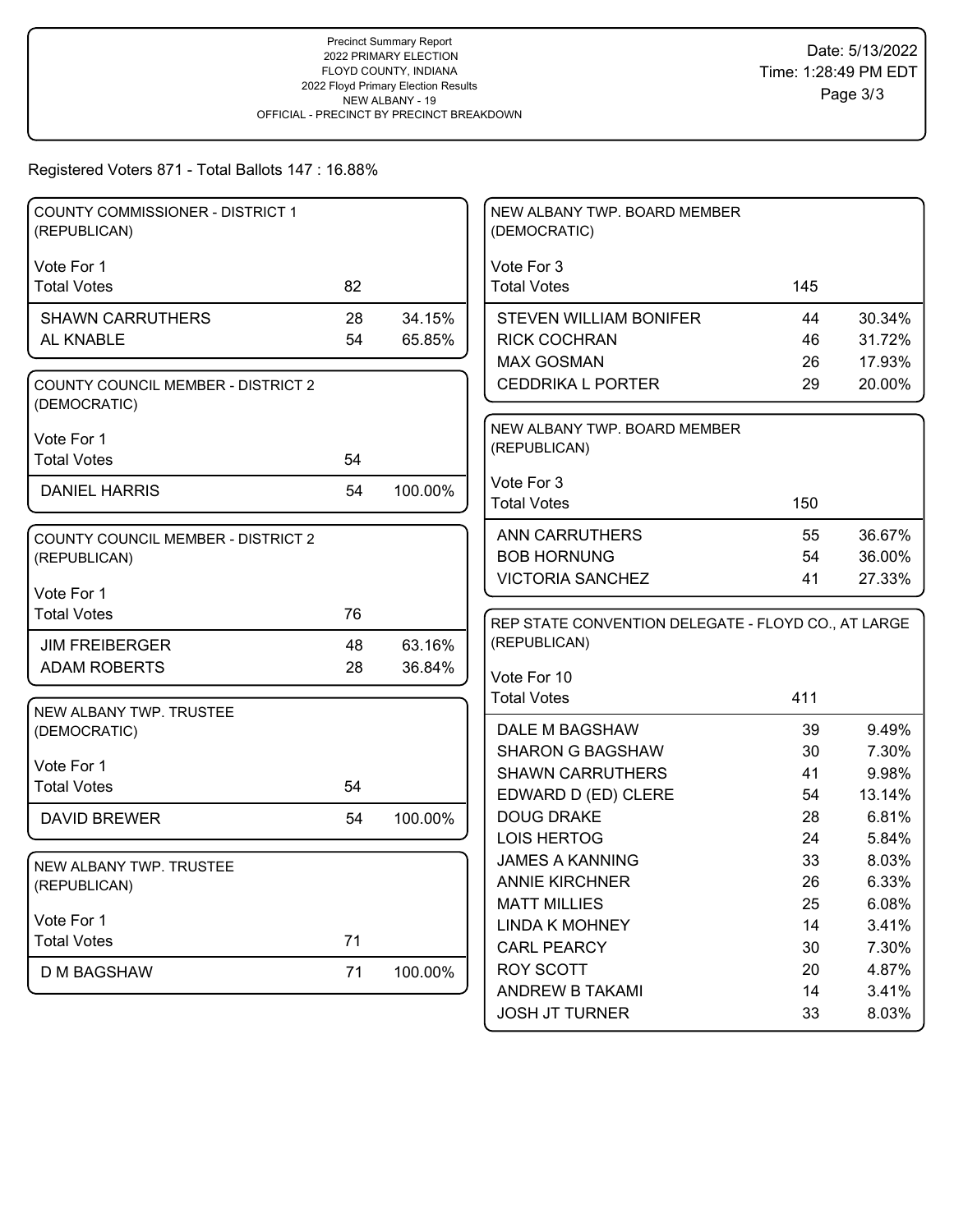## Registered Voters 1,260 - Total Ballots 172 : 13.65%

| Party Distribution                          |                |         | STATE SENATOR - DISTRICT 47<br>(DEMOCRATIC)     |             |         |
|---------------------------------------------|----------------|---------|-------------------------------------------------|-------------|---------|
|                                             |                |         |                                                 |             |         |
|                                             |                |         |                                                 |             |         |
| <b>Total Ballots</b>                        | 172            |         | <b>Total Votes</b>                              | $\mathbf 0$ |         |
| <b>DEMOCRATIC</b>                           | 66             | 38.37%  | NO CANDIDATE FILED                              |             |         |
| <b>REPUBLICAN</b>                           | 106            | 61.63%  |                                                 |             |         |
|                                             |                |         | STATE SENATOR - DISTRICT 47                     |             |         |
| UNITED STATES SENATOR                       |                |         | (REPUBLICAN)                                    |             |         |
| (DEMOCRATIC)                                |                |         | Vote For 1                                      |             |         |
| Vote For 1                                  |                |         | <b>Total Votes</b>                              | 90          |         |
| <b>Total Votes</b>                          | 53             |         |                                                 |             |         |
|                                             |                |         | <b>KEVIN BOEHNLEIN</b>                          | 58          | 64.44%  |
| THOMAS M MCDERMOTT JR                       | 53             | 100.00% | <b>GARY BYRNE</b>                               | 32          | 35.56%  |
| UNITED STATES SENATOR                       |                |         | STATE REPRESENTATIVE - DISTRICT 72              |             |         |
| (REPUBLICAN)                                |                |         | (DEMOCRATIC)                                    |             |         |
|                                             |                |         |                                                 |             |         |
| Vote For 1                                  |                |         | Vote For 1                                      |             |         |
| <b>Total Votes</b>                          | 81             |         | <b>Total Votes</b>                              | 63          |         |
| <b>TODD YOUNG</b>                           | 81             | 100.00% | <b>KEIL L ROARK</b>                             | 63          | 100.00% |
|                                             |                |         |                                                 |             |         |
| UNITED STATES REPRESENTATIVE - 9TH DISTRICT |                |         | STATE REPRESENTATIVE - DISTRICT 72              |             |         |
| (DEMOCRATIC)                                |                |         | (REPUBLICAN)                                    |             |         |
| Vote For 1                                  |                |         | Vote For 1                                      |             |         |
| <b>Total Votes</b>                          | 56             |         | <b>Total Votes</b>                              | 102         |         |
| <b>ISAK ASARE</b>                           | 17             | 30.36%  | EDWARD D (ED) CLERE                             | 56          | 54.90%  |
| <b>D LIAM DORRIS</b>                        | 5              | 8.93%   | <b>JACKIE BRIGHT GRUBBS</b>                     | 32          | 31.37%  |
| <b>MATTHEW FYFE</b>                         | 34             | 60.71%  | THOMAS M (TOM) JONES                            | 14          | 13.73%  |
|                                             |                |         |                                                 |             |         |
| UNITED STATES REPRESENTATIVE - 9TH DISTRICT |                |         | JUDGE OF THE CIRCUIT COURT - 52ND JUDICIAL CIR. |             |         |
| (REPUBLICAN)                                |                |         | (DEMOCRATIC)                                    |             |         |
|                                             |                |         |                                                 |             |         |
| Vote For 1                                  |                |         | Vote For 1                                      |             |         |
| <b>Total Votes</b>                          | 98             |         | <b>Total Votes</b>                              | 65          |         |
| <b>JIM BAKER</b>                            | 6              | 6.12%   | DANA EBERLE-PEAY                                | 65          | 100.00% |
| STU BARNES-ISRAEL                           | 8              | 8.16%   |                                                 |             |         |
| J MICHAEL DAVISSON                          | 0              | 0%      | JUDGE OF THE CIRCUIT COURT - 52ND JUDICIAL CIR. |             |         |
| <b>DAN HEIWIG</b>                           | 0              | 0%      | (REPUBLICAN)                                    |             |         |
| <b>ERIN HOUCHIN</b>                         | 35             | 35.71%  | Vote For 1                                      |             |         |
| <b>D ERIC SCHANSBERG</b>                    | 6              | 6.12%   | <b>Total Votes</b>                              | 92          |         |
| <b>MIKE SODREL</b>                          | 37             | 37.76%  |                                                 |             |         |
| <b>BILL J THOMAS</b>                        | $\overline{2}$ | 2.04%   | <b>JUSTIN BROWN</b>                             | 92          | 100.00% |
| <b>BRIAN TIBBS</b>                          | 4              | 4.08%   |                                                 |             |         |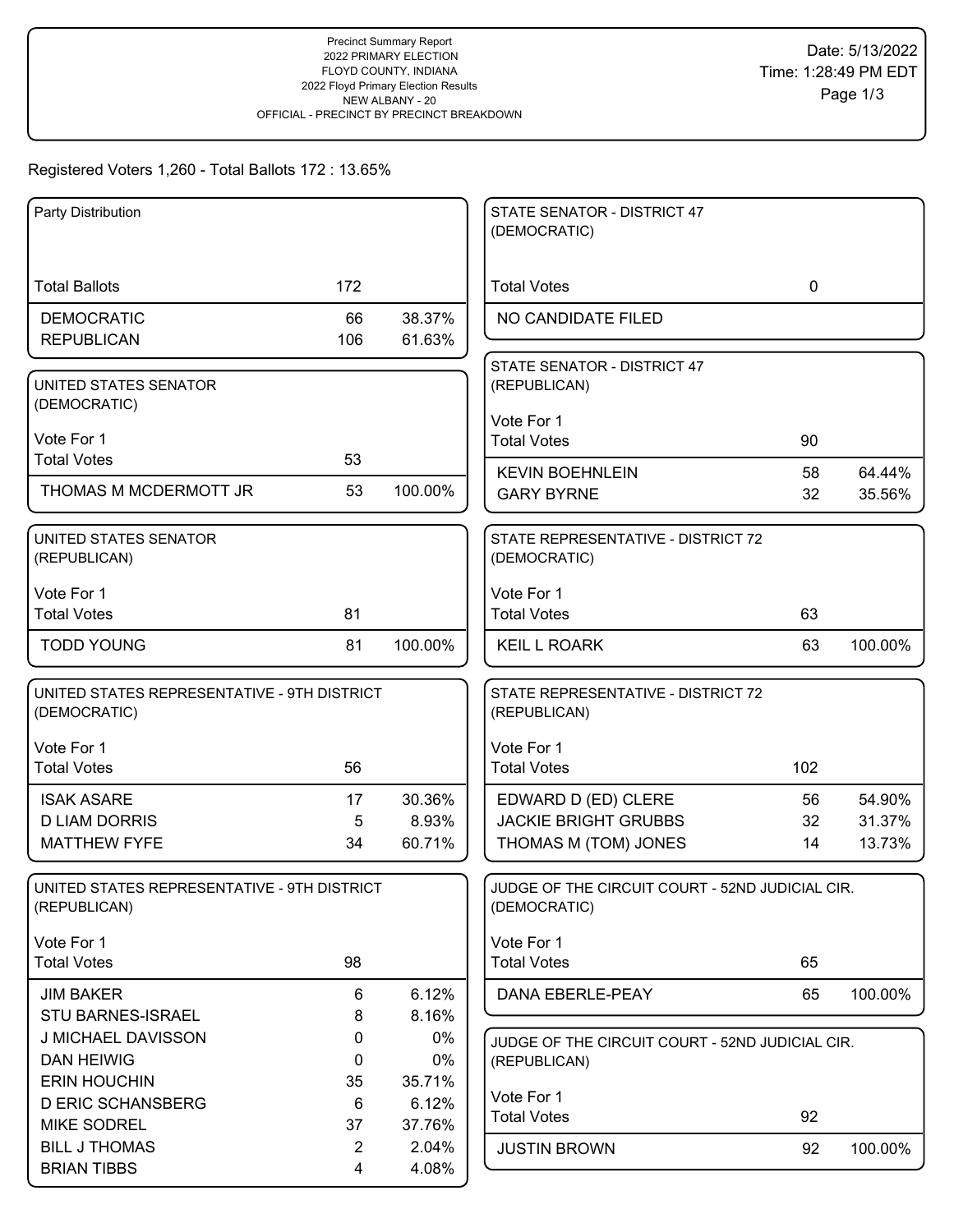## Registered Voters 1,260 - Total Ballots 172 : 13.65%

| PROSECUTING ATTORNEY                       |             |         | <b>COUNTY SHERIFF</b>                                   |          |                  |
|--------------------------------------------|-------------|---------|---------------------------------------------------------|----------|------------------|
| (DEMOCRATIC)                               |             |         | (DEMOCRATIC)                                            |          |                  |
| <b>Total Votes</b>                         | $\mathbf 0$ |         | Vote For 1<br><b>Total Votes</b>                        | 62       |                  |
| NO CANDIDATE FILED                         |             |         | DARRELL W MILLS                                         | 62       | 100.00%          |
|                                            |             |         |                                                         |          |                  |
| PROSECUTING ATTORNEY<br>(REPUBLICAN)       |             |         | <b>COUNTY SHERIFF</b><br>(REPUBLICAN)                   |          |                  |
| Vote For 1                                 |             |         | Vote For 1                                              |          |                  |
| <b>Total Votes</b>                         | 91          |         | <b>Total Votes</b>                                      | 101      |                  |
| <b>CHRIS LANE</b>                          | 91          | 100.00% | <b>STEVE BUSH</b>                                       | 60       | 59.41%           |
|                                            |             |         | <b>SAM SARKISIAN</b>                                    | 41       | 40.59%           |
| <b>CIRCUIT COURT CLERK</b><br>(DEMOCRATIC) |             |         | <b>COUNTY ASSESSOR</b><br>(DEMOCRATIC)                  |          |                  |
| <b>Total Votes</b>                         | $\mathbf 0$ |         | Vote For 1                                              |          |                  |
| NO CANDIDATE FILED                         |             |         | <b>Total Votes</b>                                      | 57       |                  |
|                                            |             |         | <b>PATRICIA TRISH BADGER</b>                            | 57       | 100.00%          |
| <b>CIRCUIT COURT CLERK</b><br>(REPUBLICAN) |             |         | -BYRD                                                   |          |                  |
| Vote For 1                                 |             |         | <b>COUNTY ASSESSOR</b><br>(REPUBLICAN)                  |          |                  |
| <b>Total Votes</b>                         | 90          |         | Vote For 1                                              |          |                  |
| <b>DANITA BURKS</b>                        | 90          | 100.00% | <b>Total Votes</b>                                      | 91       |                  |
|                                            |             |         | <b>CHRIS DONES</b>                                      | 29       | 31.87%           |
| <b>COUNTY AUDITOR</b><br>(DEMOCRATIC)      |             |         | <b>JAMES W SINKS</b>                                    | 13       | 14.29%           |
|                                            |             |         | <b>TERRY L WATSON</b>                                   | 49       | 53.85%           |
| <b>Total Votes</b>                         | $\pmb{0}$   |         | <b>COUNTY COMMISSIONER - DISTRICT 1</b><br>(DEMOCRATIC) |          |                  |
| NO CANDIDATE FILED                         |             |         |                                                         |          |                  |
|                                            |             |         | Vote For 1<br><b>Total Votes</b>                        | 59       |                  |
| <b>COUNTY AUDITOR</b><br>(REPUBLICAN)      |             |         |                                                         |          |                  |
|                                            |             |         | <b>TYLER P GAINES</b><br><b>CHUCK SIMONS</b>            | 36<br>23 | 61.02%<br>38.98% |
| Vote For 1<br><b>Total Votes</b>           | 88          |         |                                                         |          |                  |
| AMANDA M PAHMEIER                          | 46          | 52.27%  |                                                         |          |                  |
| <b>DIANA M TOPPING</b>                     | 42          | 47.73%  |                                                         |          |                  |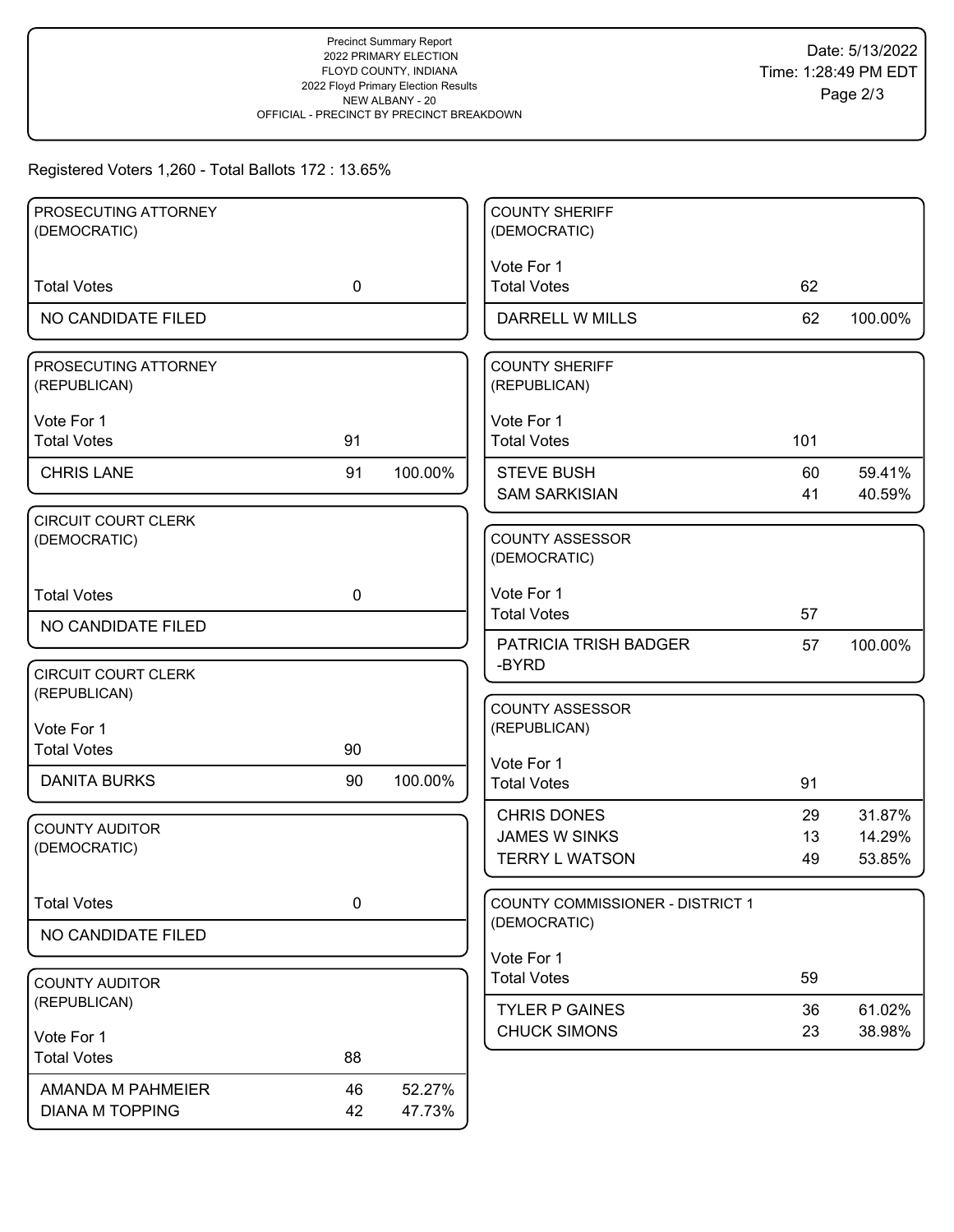Registered Voters 1,260 - Total Ballots 172 : 13.65%

| <b>COUNTY COMMISSIONER - DISTRICT 1</b><br>(REPUBLICAN) |    |         | NEW ALBANY TWP. BOARD MEMBER<br>(DEMOCRATIC)         |          |                |
|---------------------------------------------------------|----|---------|------------------------------------------------------|----------|----------------|
| Vote For 1                                              |    |         | Vote For 3                                           |          |                |
| <b>Total Votes</b>                                      | 98 |         | <b>Total Votes</b>                                   | 145      |                |
|                                                         | 32 | 32.65%  |                                                      | 44       | 30.34%         |
| <b>SHAWN CARRUTHERS</b><br>AL KNABLE                    | 66 | 67.35%  | <b>STEVEN WILLIAM BONIFER</b><br><b>RICK COCHRAN</b> | 37       | 25.52%         |
|                                                         |    |         | <b>MAX GOSMAN</b>                                    | 32       | 22.07%         |
| <b>COUNTY COUNCIL MEMBER - DISTRICT 2</b>               |    |         | <b>CEDDRIKA L PORTER</b>                             | 32       | 22.07%         |
| (DEMOCRATIC)                                            |    |         |                                                      |          |                |
| Vote For 1                                              |    |         | NEW ALBANY TWP. BOARD MEMBER<br>(REPUBLICAN)         |          |                |
| <b>Total Votes</b>                                      | 56 |         |                                                      |          |                |
| <b>DANIEL HARRIS</b>                                    | 56 | 100.00% | Vote For 3                                           |          |                |
|                                                         |    |         | <b>Total Votes</b>                                   | 186      |                |
| <b>COUNTY COUNCIL MEMBER - DISTRICT 2</b>               |    |         | <b>ANN CARRUTHERS</b>                                | 68       | 36.56%         |
| (REPUBLICAN)                                            |    |         | <b>BOB HORNUNG</b>                                   | 71       | 38.17%         |
|                                                         |    |         | <b>VICTORIA SANCHEZ</b>                              | 47       | 25.27%         |
| Vote For 1                                              |    |         |                                                      |          |                |
| <b>Total Votes</b>                                      | 96 |         |                                                      |          |                |
|                                                         |    |         | REP STATE CONVENTION DELEGATE - FLOYD CO., AT LARGE  |          |                |
| <b>JIM FREIBERGER</b>                                   | 70 | 72.92%  | (REPUBLICAN)                                         |          |                |
| <b>ADAM ROBERTS</b>                                     | 26 | 27.08%  |                                                      |          |                |
|                                                         |    |         | Vote For 10                                          |          |                |
| NEW ALBANY TWP. TRUSTEE                                 |    |         | <b>Total Votes</b>                                   | 533      |                |
| (DEMOCRATIC)                                            |    |         | DALE M BAGSHAW                                       | 45       | 8.44%          |
|                                                         |    |         | <b>SHARON G BAGSHAW</b>                              | 33       | 6.19%          |
| Vote For 1                                              |    |         | <b>SHAWN CARRUTHERS</b>                              | 53       | 9.94%          |
| <b>Total Votes</b>                                      | 61 |         | EDWARD D (ED) CLERE                                  | 56       | 10.51%         |
| <b>DAVID BREWER</b>                                     | 61 | 100.00% | <b>DOUG DRAKE</b>                                    | 32       | 6.00%          |
|                                                         |    |         | <b>LOIS HERTOG</b>                                   | 33       | 6.19%          |
| NEW ALBANY TWP. TRUSTEE                                 |    |         | <b>JAMES A KANNING</b>                               | 44       | 8.26%          |
| (REPUBLICAN)                                            |    |         | <b>ANNIE KIRCHNER</b>                                | 42       | 7.88%          |
|                                                         |    |         | <b>MATT MILLIES</b>                                  | 35       | 6.57%          |
| Vote For 1                                              |    |         | <b>LINDA K MOHNEY</b>                                | 28       | 5.25%          |
| <b>Total Votes</b>                                      | 87 |         | <b>CARL PEARCY</b>                                   | 38       | 7.13%          |
| <b>D M BAGSHAW</b>                                      | 87 | 100.00% | <b>ROY SCOTT</b>                                     | 29       | 5.44%          |
|                                                         |    |         | ANDREW B TAKAMI<br><b>JOSH JT TURNER</b>             | 21<br>44 | 3.94%<br>8.26% |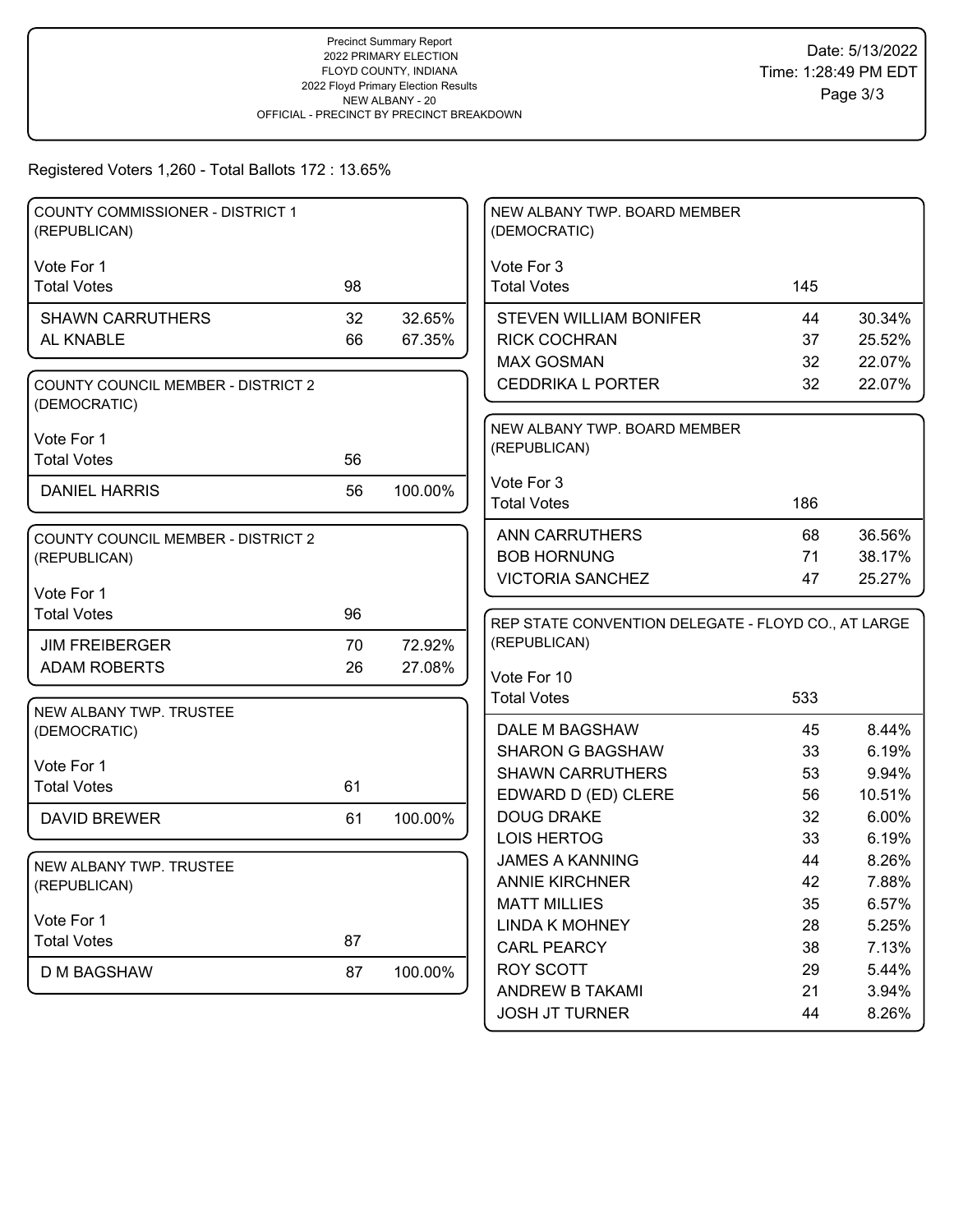# Registered Voters 1,011 - Total Ballots 78 : 7.72%

| Party Distribution                                          |                |                 | STATE SENATOR - DISTRICT 47                                     |             |                  |
|-------------------------------------------------------------|----------------|-----------------|-----------------------------------------------------------------|-------------|------------------|
|                                                             |                |                 | (DEMOCRATIC)                                                    |             |                  |
| <b>Total Ballots</b>                                        | 78             |                 | <b>Total Votes</b>                                              | $\mathbf 0$ |                  |
| <b>DEMOCRATIC</b>                                           | 35             | 44.87%          | NO CANDIDATE FILED                                              |             |                  |
| <b>REPUBLICAN</b>                                           | 43             | 55.13%          |                                                                 |             |                  |
| UNITED STATES SENATOR                                       |                |                 | STATE SENATOR - DISTRICT 47<br>(REPUBLICAN)                     |             |                  |
| (DEMOCRATIC)                                                |                |                 |                                                                 |             |                  |
| Vote For 1                                                  |                |                 | Vote For 1<br><b>Total Votes</b>                                | 39          |                  |
| <b>Total Votes</b>                                          | 33             |                 |                                                                 |             |                  |
| THOMAS M MCDERMOTT JR                                       | 33             | 100.00%         | <b>KEVIN BOEHNLEIN</b><br><b>GARY BYRNE</b>                     | 19<br>20    | 48.72%<br>51.28% |
|                                                             |                |                 |                                                                 |             |                  |
| UNITED STATES SENATOR<br>(REPUBLICAN)                       |                |                 | STATE REPRESENTATIVE - DISTRICT 72<br>(DEMOCRATIC)              |             |                  |
| Vote For 1                                                  |                |                 | Vote For 1                                                      |             |                  |
| <b>Total Votes</b>                                          | 33             |                 | <b>Total Votes</b>                                              | 33          |                  |
| <b>TODD YOUNG</b>                                           | 33             | 100.00%         | <b>KEIL L ROARK</b>                                             | 33          | 100.00%          |
| UNITED STATES REPRESENTATIVE - 9TH DISTRICT<br>(DEMOCRATIC) |                |                 | STATE REPRESENTATIVE - DISTRICT 72<br>(REPUBLICAN)              |             |                  |
| Vote For 1                                                  |                |                 | Vote For 1                                                      |             |                  |
| <b>Total Votes</b>                                          | 29             |                 | <b>Total Votes</b>                                              | 41          |                  |
| <b>ISAK ASARE</b>                                           | 6              | 20.69%          | EDWARD D (ED) CLERE                                             | 20          | 48.78%           |
| <b>D LIAM DORRIS</b>                                        | $\overline{7}$ | 24.14%          | <b>JACKIE BRIGHT GRUBBS</b>                                     | 10          | 24.39%           |
| <b>MATTHEW FYFE</b>                                         | 16             | 55.17%          | THOMAS M (TOM) JONES                                            | 11          | 26.83%           |
| UNITED STATES REPRESENTATIVE - 9TH DISTRICT<br>(REPUBLICAN) |                |                 | JUDGE OF THE CIRCUIT COURT - 52ND JUDICIAL CIR.<br>(DEMOCRATIC) |             |                  |
| Vote For 1                                                  |                |                 | Vote For 1                                                      |             |                  |
| <b>Total Votes</b>                                          | 41             |                 | <b>Total Votes</b>                                              | 31          |                  |
| <b>JIM BAKER</b>                                            | 6              | 14.63%          | DANA EBERLE-PEAY                                                | 31          | 100.00%          |
| <b>STU BARNES-ISRAEL</b>                                    | 9              | 21.95%          |                                                                 |             |                  |
| J MICHAEL DAVISSON                                          | 0              | $0\%$           | JUDGE OF THE CIRCUIT COURT - 52ND JUDICIAL CIR.                 |             |                  |
| <b>DAN HEIWIG</b>                                           | 0              | 0%              | (REPUBLICAN)                                                    |             |                  |
| <b>ERIN HOUCHIN</b><br><b>D ERIC SCHANSBERG</b>             | 9<br>4         | 21.95%<br>9.76% | Vote For 1                                                      |             |                  |
| <b>MIKE SODREL</b>                                          | 12             | 29.27%          | <b>Total Votes</b>                                              | 36          |                  |
| <b>BILL J THOMAS</b>                                        | $\mathbf 0$    | $0\%$           | <b>JUSTIN BROWN</b>                                             | 36          | 100.00%          |
| <b>BRIAN TIBBS</b>                                          | 1              | 2.44%           |                                                                 |             |                  |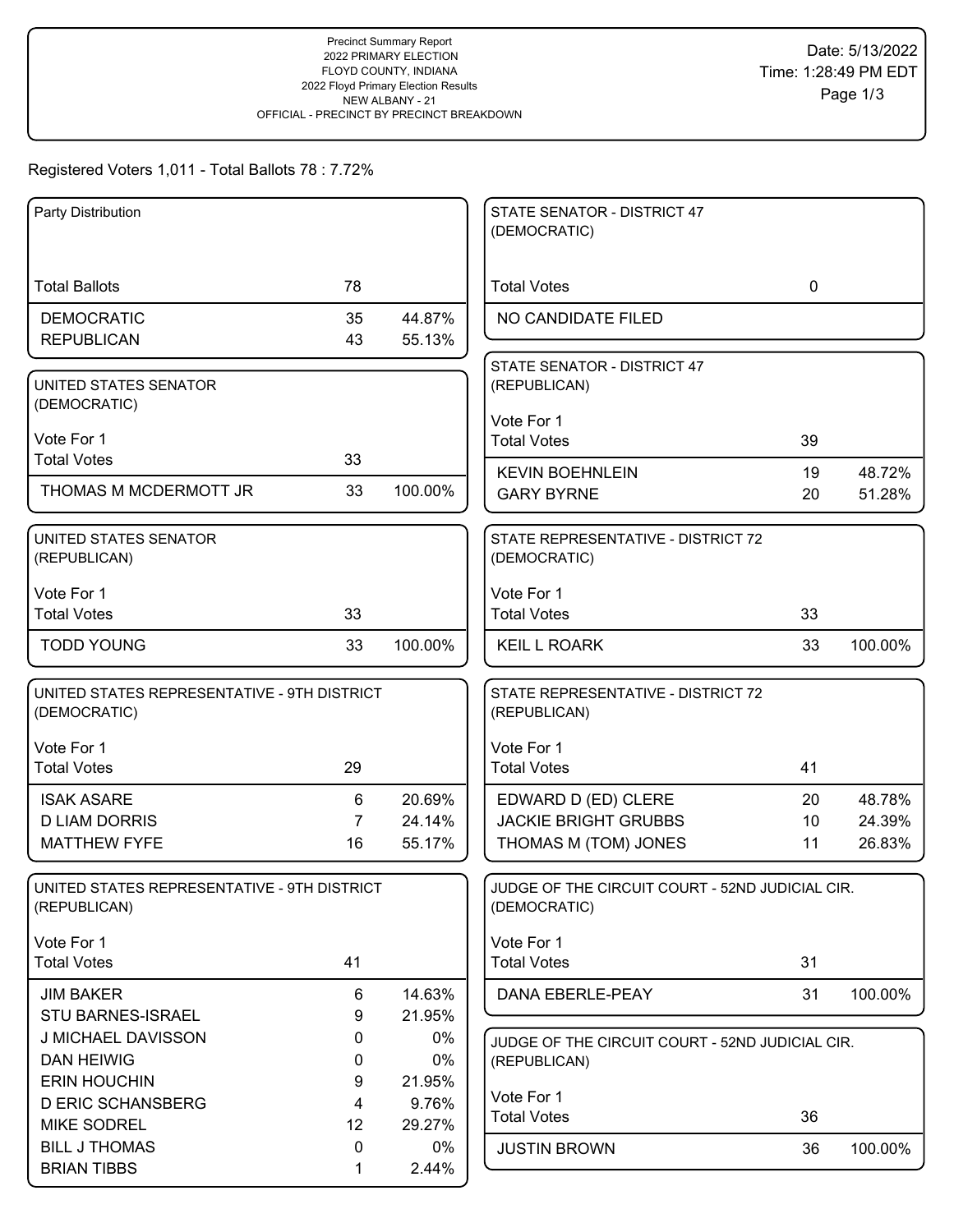# Registered Voters 1,011 - Total Ballots 78 : 7.72%

| PROSECUTING ATTORNEY                       |             |         | <b>COUNTY SHERIFF</b>                         |          |                  |
|--------------------------------------------|-------------|---------|-----------------------------------------------|----------|------------------|
| (DEMOCRATIC)                               |             |         | (DEMOCRATIC)                                  |          |                  |
|                                            |             |         | Vote For 1                                    |          |                  |
| <b>Total Votes</b>                         | $\mathbf 0$ |         | <b>Total Votes</b>                            | 31       |                  |
| NO CANDIDATE FILED                         |             |         | DARRELL W MILLS                               | 31       | 100.00%          |
| PROSECUTING ATTORNEY<br>(REPUBLICAN)       |             |         | <b>COUNTY SHERIFF</b><br>(REPUBLICAN)         |          |                  |
| Vote For 1                                 |             |         | Vote For 1                                    |          |                  |
| <b>Total Votes</b>                         | 35          |         | <b>Total Votes</b>                            | 42       |                  |
| <b>CHRIS LANE</b>                          | 35          | 100.00% | <b>STEVE BUSH</b>                             | 19       | 45.24%           |
|                                            |             |         | <b>SAM SARKISIAN</b>                          | 23       | 54.76%           |
| <b>CIRCUIT COURT CLERK</b><br>(DEMOCRATIC) |             |         | <b>COUNTY ASSESSOR</b><br>(DEMOCRATIC)        |          |                  |
| <b>Total Votes</b>                         | $\mathbf 0$ |         | Vote For 1                                    |          |                  |
| NO CANDIDATE FILED                         |             |         | <b>Total Votes</b>                            | 30       |                  |
|                                            |             |         | <b>PATRICIA TRISH BADGER</b>                  | 30       | 100.00%          |
| <b>CIRCUIT COURT CLERK</b><br>(REPUBLICAN) |             |         | -BYRD                                         |          |                  |
| Vote For 1                                 |             |         | <b>COUNTY ASSESSOR</b><br>(REPUBLICAN)        |          |                  |
| <b>Total Votes</b>                         | 35          |         |                                               |          |                  |
| <b>DANITA BURKS</b>                        | 35          | 100.00% | Vote For 1<br><b>Total Votes</b>              | 36       |                  |
|                                            |             |         |                                               |          |                  |
| <b>COUNTY AUDITOR</b>                      |             |         | <b>CHRIS DONES</b>                            | 9        | 25.00%           |
| (DEMOCRATIC)                               |             |         | <b>JAMES W SINKS</b><br><b>TERRY L WATSON</b> | 12<br>15 | 33.33%<br>41.67% |
|                                            |             |         |                                               |          |                  |
| <b>Total Votes</b>                         | 0           |         | COUNTY COMMISSIONER - DISTRICT 1              |          |                  |
| NO CANDIDATE FILED                         |             |         | (DEMOCRATIC)                                  |          |                  |
|                                            |             |         | Vote For 1                                    |          |                  |
| <b>COUNTY AUDITOR</b>                      |             |         | <b>Total Votes</b>                            | 30       |                  |
| (REPUBLICAN)                               |             |         | <b>TYLER P GAINES</b>                         | 19       | 63.33%           |
| Vote For 1                                 |             |         | <b>CHUCK SIMONS</b>                           | 11       | 36.67%           |
| <b>Total Votes</b>                         | 36          |         |                                               |          |                  |
| <b>AMANDA M PAHMEIER</b>                   | 14          | 38.89%  |                                               |          |                  |
| <b>DIANA M TOPPING</b>                     | 22          | 61.11%  |                                               |          |                  |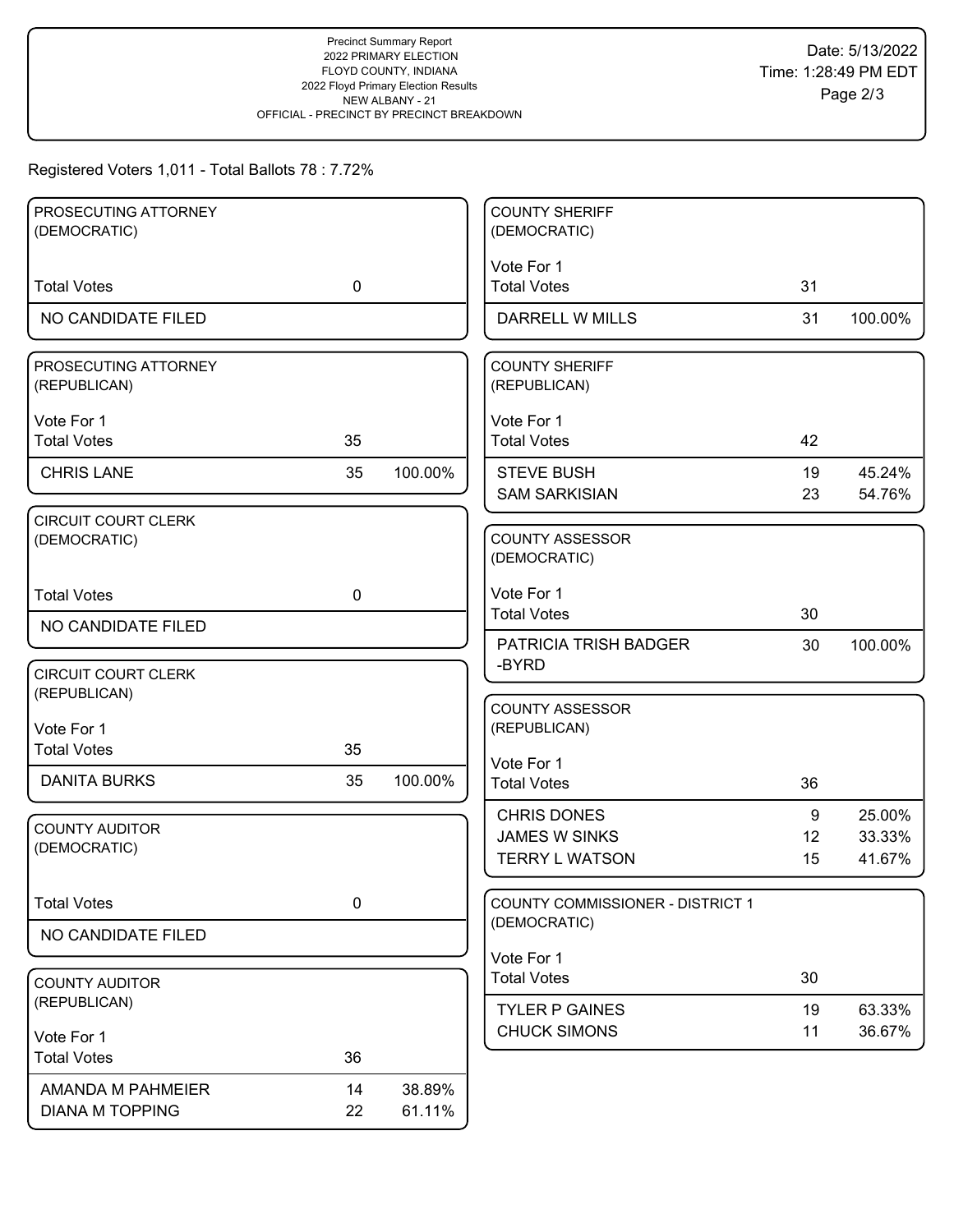#### Registered Voters 1,011 - Total Ballots 78 : 7.72%

| <b>COUNTY COMMISSIONER - DISTRICT 1</b><br>(REPUBLICAN)   |    |         | NEW ALBANY TWP. BOARD MEMBER<br>(REPUBLICAN)                        |                |                 |
|-----------------------------------------------------------|----|---------|---------------------------------------------------------------------|----------------|-----------------|
|                                                           |    |         |                                                                     |                |                 |
| Vote For 1<br><b>Total Votes</b>                          | 40 |         | Vote For 3<br><b>Total Votes</b>                                    | 79             |                 |
| <b>SHAWN CARRUTHERS</b>                                   | 18 | 45.00%  | <b>ANN CARRUTHERS</b>                                               | 24             | 30.38%          |
| AL KNABLE                                                 | 22 | 55.00%  | <b>BOB HORNUNG</b>                                                  | 33             | 41.77%          |
|                                                           |    |         | <b>VICTORIA SANCHEZ</b>                                             | 22             | 27.85%          |
| <b>COUNTY COUNCIL MEMBER - DISTRICT 1</b><br>(DEMOCRATIC) |    |         | REP STATE CONVENTION DELEGATE - FLOYD CO., AT LARGE<br>(REPUBLICAN) |                |                 |
| Vote For 1                                                |    |         |                                                                     |                |                 |
| <b>Total Votes</b>                                        | 31 |         | Vote For 10                                                         |                |                 |
| <b>TONY TORAN</b>                                         | 31 | 100.00% | <b>Total Votes</b><br><b>DALE M BAGSHAW</b>                         | 170            |                 |
|                                                           |    |         | <b>SHARON G BAGSHAW</b>                                             | 17<br>8        | 10.00%<br>4.71% |
| <b>COUNTY COUNCIL MEMBER - DISTRICT 1</b>                 |    |         | <b>SHAWN CARRUTHERS</b>                                             | 18             | 10.59%          |
| (REPUBLICAN)                                              |    |         | EDWARD D (ED) CLERE                                                 | 25             | 14.71%          |
| Vote For 1                                                |    |         | <b>DOUG DRAKE</b>                                                   | 11             | 6.47%           |
| <b>Total Votes</b>                                        | 31 |         | <b>LOIS HERTOG</b>                                                  | 6              | 3.53%           |
| <b>CHARLIE MOON</b>                                       | 31 | 100.00% | <b>JAMES A KANNING</b>                                              | $\overline{7}$ | 4.12%           |
|                                                           |    |         | <b>ANNIE KIRCHNER</b>                                               | 12             | 7.06%           |
|                                                           |    |         | <b>MATT MILLIES</b>                                                 | 6              | 3.53%           |
| NEW ALBANY TWP. TRUSTEE                                   |    |         | <b>LINDA K MOHNEY</b>                                               | 11             | 6.47%           |
| (DEMOCRATIC)                                              |    |         | <b>CARL PEARCY</b>                                                  | 8              | 4.71%           |
| Vote For 1                                                |    |         | <b>ROY SCOTT</b>                                                    | 10             | 5.88%           |
| <b>Total Votes</b>                                        | 32 |         | ANDREW B TAKAMI                                                     | 13             | 7.65%           |
| <b>DAVID BREWER</b>                                       | 32 | 100.00% | <b>JOSH JT TURNER</b>                                               | 18             | 10.59%          |
| NEW ALBANY TWP. TRUSTEE<br>(REPUBLICAN)                   |    |         |                                                                     |                |                 |
|                                                           |    |         |                                                                     |                |                 |
| Vote For 1                                                |    |         |                                                                     |                |                 |
| <b>Total Votes</b>                                        | 35 |         |                                                                     |                |                 |
| <b>D M BAGSHAW</b>                                        | 35 | 100.00% |                                                                     |                |                 |
| NEW ALBANY TWP. BOARD MEMBER<br>(DEMOCRATIC)              |    |         |                                                                     |                |                 |
| Vote For 3                                                |    |         |                                                                     |                |                 |
| <b>Total Votes</b>                                        | 62 |         |                                                                     |                |                 |
| STEVEN WILLIAM BONIFER                                    | 14 | 22.58%  |                                                                     |                |                 |
| <b>RICK COCHRAN</b>                                       | 23 | 37.10%  |                                                                     |                |                 |
| <b>MAX GOSMAN</b>                                         | 11 | 17.74%  |                                                                     |                |                 |
| <b>CEDDRIKA L PORTER</b>                                  | 14 | 22.58%  |                                                                     |                |                 |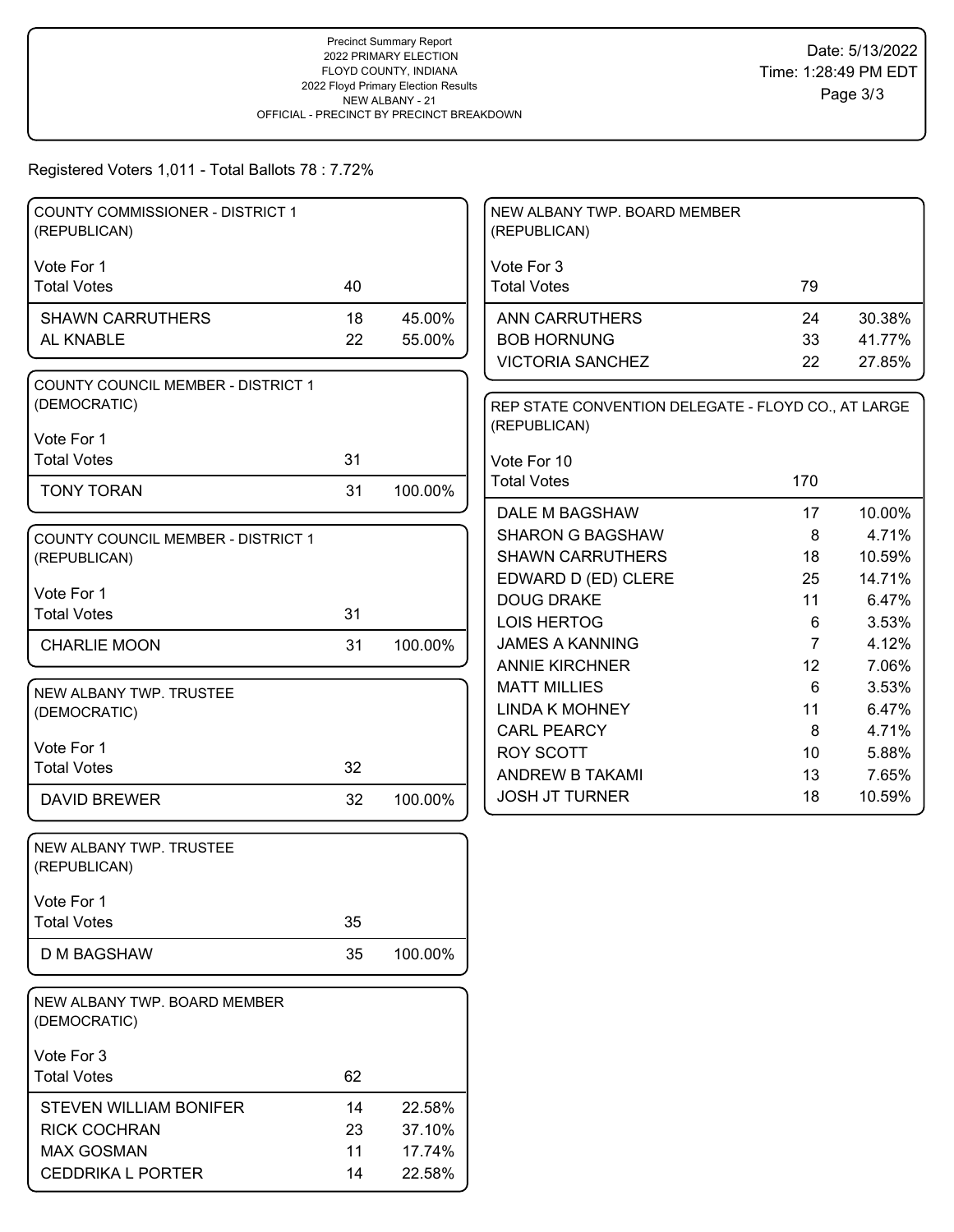#### Registered Voters 999 - Total Ballots 105 : 10.51%

| Party Distribution                                          |                     |                  | STATE SENATOR - DISTRICT 47<br>(DEMOCRATIC)                     |             |                  |
|-------------------------------------------------------------|---------------------|------------------|-----------------------------------------------------------------|-------------|------------------|
|                                                             |                     |                  |                                                                 |             |                  |
| <b>Total Ballots</b>                                        | 105                 |                  | <b>Total Votes</b>                                              | $\mathbf 0$ |                  |
| <b>DEMOCRATIC</b>                                           | 49                  | 46.67%           | NO CANDIDATE FILED                                              |             |                  |
| <b>REPUBLICAN</b>                                           | 56                  | 53.33%           |                                                                 |             |                  |
| UNITED STATES SENATOR                                       |                     |                  | STATE SENATOR - DISTRICT 47<br>(REPUBLICAN)                     |             |                  |
| (DEMOCRATIC)                                                |                     |                  |                                                                 |             |                  |
| Vote For 1                                                  |                     |                  | Vote For 1<br><b>Total Votes</b>                                | 51          |                  |
| <b>Total Votes</b>                                          | 40                  |                  |                                                                 |             |                  |
| THOMAS M MCDERMOTT JR                                       | 40                  | 100.00%          | <b>KEVIN BOEHNLEIN</b><br><b>GARY BYRNE</b>                     | 25<br>26    | 49.02%           |
|                                                             |                     |                  |                                                                 |             | 50.98%           |
| <b>UNITED STATES SENATOR</b><br>(REPUBLICAN)                |                     |                  | STATE REPRESENTATIVE - DISTRICT 72<br>(DEMOCRATIC)              |             |                  |
|                                                             |                     |                  |                                                                 |             |                  |
| Vote For 1                                                  |                     |                  | Vote For 1                                                      |             |                  |
| <b>Total Votes</b>                                          | 42                  |                  | <b>Total Votes</b>                                              | 43          |                  |
| <b>TODD YOUNG</b>                                           | 42                  | 100.00%          | <b>KEIL L ROARK</b>                                             | 43          | 100.00%          |
| UNITED STATES REPRESENTATIVE - 9TH DISTRICT<br>(DEMOCRATIC) |                     |                  | STATE REPRESENTATIVE - DISTRICT 72<br>(REPUBLICAN)              |             |                  |
|                                                             |                     |                  |                                                                 |             |                  |
| Vote For 1<br><b>Total Votes</b>                            | 47                  |                  | Vote For 1                                                      | 54          |                  |
|                                                             |                     |                  | <b>Total Votes</b>                                              |             |                  |
| <b>ISAK ASARE</b>                                           | 5                   | 10.64%           | EDWARD D (ED) CLERE                                             | 19          | 35.19%           |
| <b>D LIAM DORRIS</b><br><b>MATTHEW FYFE</b>                 | 10<br>32            | 21.28%<br>68.09% | <b>JACKIE BRIGHT GRUBBS</b><br>THOMAS M (TOM) JONES             | 28<br>7     | 51.85%<br>12.96% |
|                                                             |                     |                  |                                                                 |             |                  |
| UNITED STATES REPRESENTATIVE - 9TH DISTRICT<br>(REPUBLICAN) |                     |                  | JUDGE OF THE CIRCUIT COURT - 52ND JUDICIAL CIR.<br>(DEMOCRATIC) |             |                  |
|                                                             |                     |                  |                                                                 |             |                  |
| Vote For 1                                                  |                     |                  | Vote For 1                                                      |             |                  |
| <b>Total Votes</b>                                          | 55                  |                  | <b>Total Votes</b>                                              | 45          |                  |
| <b>JIM BAKER</b>                                            | 6                   | 10.91%           | DANA EBERLE-PEAY                                                | 45          | 100.00%          |
| STU BARNES-ISRAEL                                           | 13                  | 23.64%           |                                                                 |             |                  |
| J MICHAEL DAVISSON                                          | 0<br>$\overline{2}$ | $0\%$            | JUDGE OF THE CIRCUIT COURT - 52ND JUDICIAL CIR.                 |             |                  |
| <b>DAN HEIWIG</b><br><b>ERIN HOUCHIN</b>                    | 8                   | 3.64%<br>14.55%  | (REPUBLICAN)                                                    |             |                  |
| <b>D ERIC SCHANSBERG</b>                                    | 4                   | 7.27%            | Vote For 1                                                      |             |                  |
| <b>MIKE SODREL</b>                                          | 20                  | 36.36%           | <b>Total Votes</b>                                              | 45          |                  |
| <b>BILL J THOMAS</b>                                        | 0                   | 0%               | <b>JUSTIN BROWN</b>                                             | 45          | 100.00%          |
| <b>BRIAN TIBBS</b>                                          | $\overline{2}$      | 3.64%            |                                                                 |             |                  |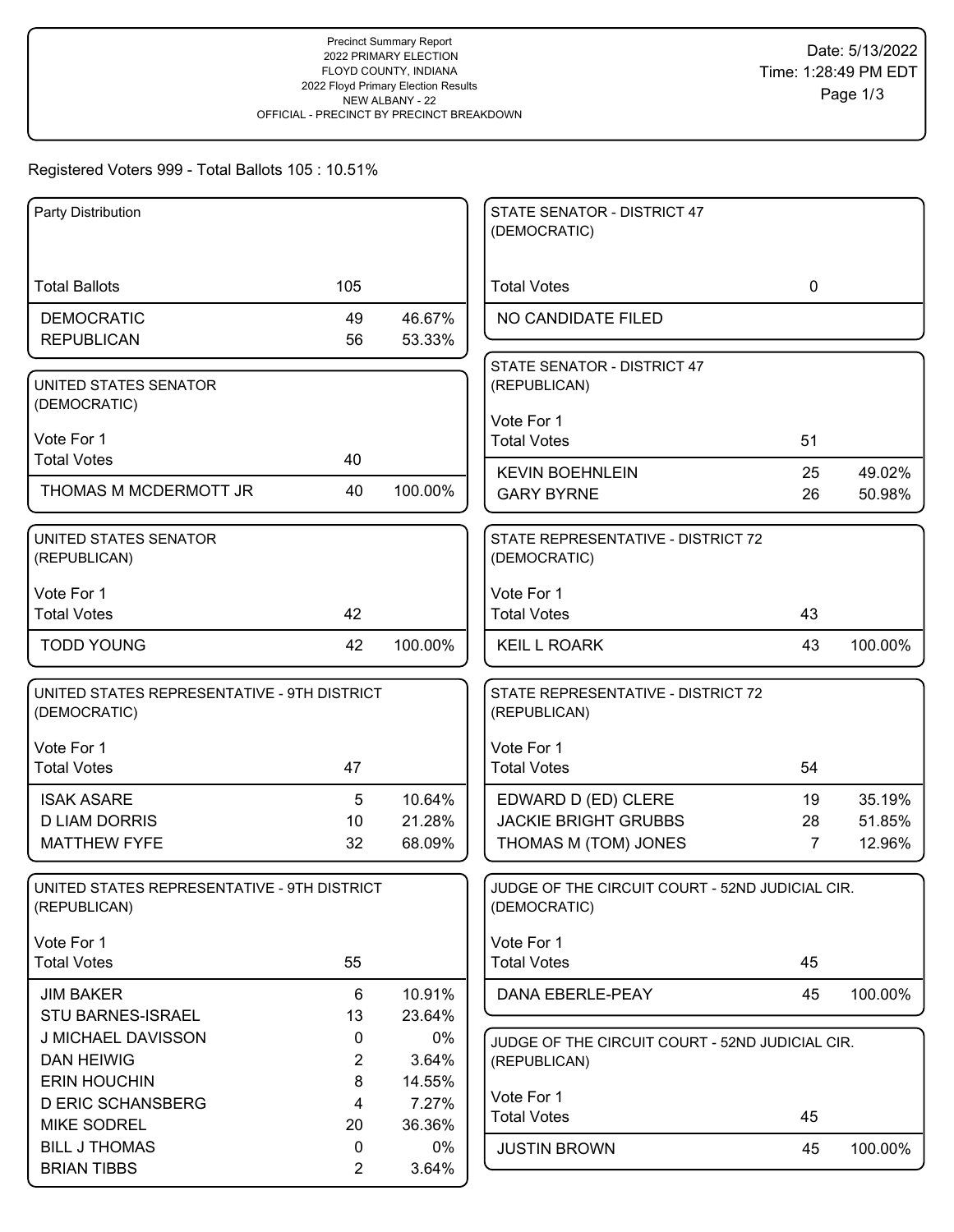# Registered Voters 999 - Total Ballots 105 : 10.51%

| PROSECUTING ATTORNEY                       |             |         | <b>COUNTY SHERIFF</b>                   |    |         |
|--------------------------------------------|-------------|---------|-----------------------------------------|----|---------|
| (DEMOCRATIC)                               |             |         | (DEMOCRATIC)                            |    |         |
| <b>Total Votes</b>                         | $\mathbf 0$ |         | Vote For 1<br><b>Total Votes</b>        | 45 |         |
|                                            |             |         |                                         |    |         |
| NO CANDIDATE FILED                         |             |         | DARRELL W MILLS                         | 45 | 100.00% |
| PROSECUTING ATTORNEY<br>(REPUBLICAN)       |             |         | <b>COUNTY SHERIFF</b><br>(REPUBLICAN)   |    |         |
| Vote For 1                                 |             |         | Vote For 1                              |    |         |
| <b>Total Votes</b>                         | 45          |         | <b>Total Votes</b>                      | 53 |         |
| <b>CHRIS LANE</b>                          | 45          | 100.00% | <b>STEVE BUSH</b>                       | 32 | 60.38%  |
|                                            |             |         | <b>SAM SARKISIAN</b>                    | 21 | 39.62%  |
| <b>CIRCUIT COURT CLERK</b><br>(DEMOCRATIC) |             |         | <b>COUNTY ASSESSOR</b><br>(DEMOCRATIC)  |    |         |
| <b>Total Votes</b>                         | $\mathbf 0$ |         | Vote For 1                              |    |         |
| NO CANDIDATE FILED                         |             |         | <b>Total Votes</b>                      | 44 |         |
|                                            |             |         | PATRICIA TRISH BADGER                   | 44 | 100.00% |
| <b>CIRCUIT COURT CLERK</b>                 |             |         | -BYRD                                   |    |         |
| (REPUBLICAN)                               |             |         | <b>COUNTY ASSESSOR</b>                  |    |         |
| Vote For 1                                 |             |         | (REPUBLICAN)                            |    |         |
| <b>Total Votes</b>                         | 49          |         | Vote For 1                              |    |         |
| <b>DANITA BURKS</b>                        | 49          | 100.00% | <b>Total Votes</b>                      | 45 |         |
|                                            |             |         | <b>CHRIS DONES</b>                      | 8  | 17.78%  |
| <b>COUNTY AUDITOR</b><br>(DEMOCRATIC)      |             |         | <b>JAMES W SINKS</b>                    | 12 | 26.67%  |
|                                            |             |         | <b>TERRY L WATSON</b>                   | 25 | 55.56%  |
| <b>Total Votes</b>                         | $\pmb{0}$   |         | <b>COUNTY COMMISSIONER - DISTRICT 1</b> |    |         |
| NO CANDIDATE FILED                         |             |         | (DEMOCRATIC)                            |    |         |
|                                            |             |         | Vote For 1                              |    |         |
| <b>COUNTY AUDITOR</b>                      |             |         | <b>Total Votes</b>                      | 45 |         |
| (REPUBLICAN)                               |             |         | <b>TYLER P GAINES</b>                   | 25 | 55.56%  |
| Vote For 1                                 |             |         | <b>CHUCK SIMONS</b>                     | 20 | 44.44%  |
| <b>Total Votes</b>                         | 50          |         |                                         |    |         |
| AMANDA M PAHMEIER                          | 19          | 38.00%  |                                         |    |         |
| <b>DIANA M TOPPING</b>                     | 31          | 62.00%  |                                         |    |         |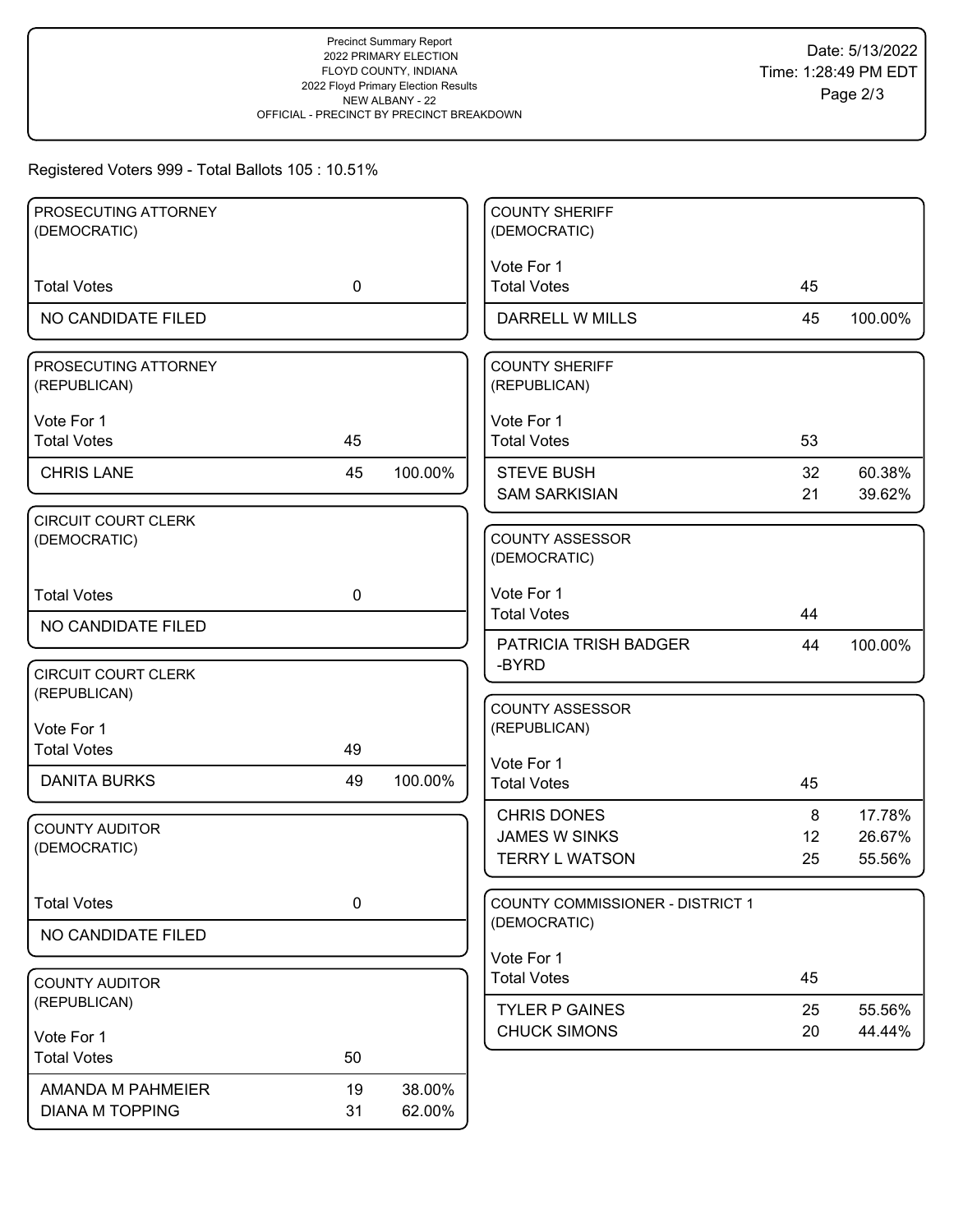# Registered Voters 999 - Total Ballots 105 : 10.51%

| COUNTY COMMISSIONER - DISTRICT 1<br>(REPUBLICAN)          |    |         | NEW ALBANY TWP. BOARD MEMBER<br>(DEMOCRATIC)        |          |                  |
|-----------------------------------------------------------|----|---------|-----------------------------------------------------|----------|------------------|
| Vote For 1                                                |    |         | Vote For 3                                          |          |                  |
| <b>Total Votes</b>                                        | 52 |         | <b>Total Votes</b>                                  | 122      |                  |
|                                                           |    |         |                                                     |          |                  |
| <b>SHAWN CARRUTHERS</b>                                   | 14 | 26.92%  | <b>STEVEN WILLIAM BONIFER</b>                       | 34       | 27.87%           |
| AL KNABLE                                                 | 38 | 73.08%  | <b>RICK COCHRAN</b>                                 | 39       | 31.97%           |
|                                                           |    |         | <b>MAX GOSMAN</b><br><b>CEDDRIKA L PORTER</b>       | 22<br>27 | 18.03%<br>22.13% |
| <b>COUNTY COUNCIL MEMBER - DISTRICT 2</b><br>(DEMOCRATIC) |    |         |                                                     |          |                  |
|                                                           |    |         | NEW ALBANY TWP. BOARD MEMBER                        |          |                  |
| Vote For 1<br><b>Total Votes</b>                          | 45 |         | (REPUBLICAN)                                        |          |                  |
|                                                           |    |         | Vote For 3                                          |          |                  |
| <b>DANIEL HARRIS</b>                                      | 45 | 100.00% | <b>Total Votes</b>                                  | 98       |                  |
|                                                           |    |         |                                                     |          |                  |
| <b>COUNTY COUNCIL MEMBER - DISTRICT 2</b>                 |    |         | <b>ANN CARRUTHERS</b>                               | 32       | 32.65%           |
| (REPUBLICAN)                                              |    |         | <b>BOB HORNUNG</b>                                  | 40       | 40.82%           |
| Vote For 1                                                |    |         | <b>VICTORIA SANCHEZ</b>                             | 26       | 26.53%           |
| <b>Total Votes</b>                                        | 51 |         |                                                     |          |                  |
|                                                           |    |         | REP STATE CONVENTION DELEGATE - FLOYD CO., AT LARGE |          |                  |
| <b>JIM FREIBERGER</b>                                     | 36 | 70.59%  | (REPUBLICAN)                                        |          |                  |
| <b>ADAM ROBERTS</b>                                       | 15 | 29.41%  | Vote For 10                                         |          |                  |
|                                                           |    |         | <b>Total Votes</b>                                  | 279      |                  |
| NEW ALBANY TWP. TRUSTEE<br>(DEMOCRATIC)                   |    |         | DALE M BAGSHAW                                      | 25       | 8.96%            |
|                                                           |    |         | <b>SHARON G BAGSHAW</b>                             | 21       | 7.53%            |
| Vote For 1                                                |    |         | <b>SHAWN CARRUTHERS</b>                             | 21       | 7.53%            |
| <b>Total Votes</b>                                        | 44 |         | EDWARD D (ED) CLERE                                 | 31       | 11.11%           |
| <b>DAVID BREWER</b>                                       | 44 | 100.00% | <b>DOUG DRAKE</b>                                   | 20       | 7.17%            |
|                                                           |    |         | <b>LOIS HERTOG</b>                                  | 22       | 7.89%            |
| NEW ALBANY TWP. TRUSTEE                                   |    |         | <b>JAMES A KANNING</b>                              | 18       | 6.45%            |
| (REPUBLICAN)                                              |    |         | <b>ANNIE KIRCHNER</b>                               | 23       | 8.24%            |
|                                                           |    |         | <b>MATT MILLIES</b>                                 | 18       | 6.45%            |
| Vote For 1                                                |    |         | <b>LINDA K MOHNEY</b>                               | 19       | 6.81%            |
| <b>Total Votes</b>                                        | 45 |         | <b>CARL PEARCY</b>                                  | 15       | 5.38%            |
| <b>D M BAGSHAW</b>                                        | 45 | 100.00% | <b>ROY SCOTT</b>                                    | 17       | 6.09%            |
|                                                           |    |         | ANDREW B TAKAMI                                     | 11       | 3.94%            |
|                                                           |    |         | <b>JOSH JT TURNER</b>                               | 18       | 6.45%            |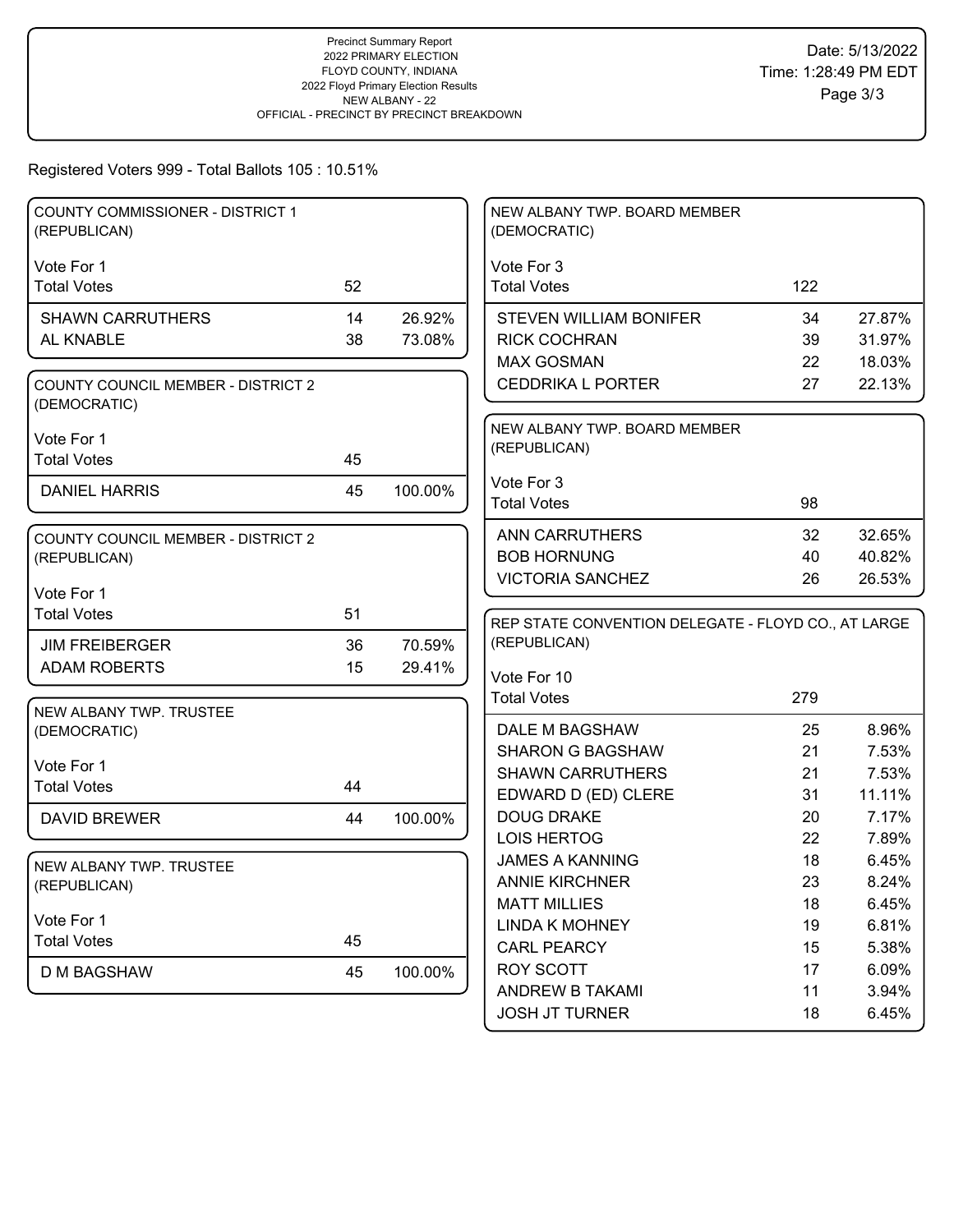### Registered Voters 1,152 - Total Ballots 120 : 10.42%

| Party Distribution                                          |                |         | STATE SENATOR - DISTRICT 47                        |             |         |
|-------------------------------------------------------------|----------------|---------|----------------------------------------------------|-------------|---------|
|                                                             |                |         | (DEMOCRATIC)                                       |             |         |
|                                                             |                |         |                                                    |             |         |
| <b>Total Ballots</b>                                        | 120            |         | <b>Total Votes</b>                                 | $\mathbf 0$ |         |
| <b>DEMOCRATIC</b>                                           | 58             | 48.33%  | NO CANDIDATE FILED                                 |             |         |
| <b>REPUBLICAN</b>                                           | 62             | 51.67%  |                                                    |             |         |
|                                                             |                |         | STATE SENATOR - DISTRICT 47                        |             |         |
| UNITED STATES SENATOR                                       |                |         | (REPUBLICAN)                                       |             |         |
| (DEMOCRATIC)                                                |                |         | Vote For 1                                         |             |         |
| Vote For 1                                                  |                |         | <b>Total Votes</b>                                 | 54          |         |
| <b>Total Votes</b>                                          | 49             |         | <b>KEVIN BOEHNLEIN</b>                             | 29          | 53.70%  |
| THOMAS M MCDERMOTT JR                                       | 49             | 100.00% | <b>GARY BYRNE</b>                                  | 25          | 46.30%  |
|                                                             |                |         |                                                    |             |         |
| UNITED STATES SENATOR                                       |                |         | STATE REPRESENTATIVE - DISTRICT 72                 |             |         |
| (REPUBLICAN)                                                |                |         | (DEMOCRATIC)                                       |             |         |
| Vote For 1                                                  |                |         | Vote For 1                                         |             |         |
| <b>Total Votes</b>                                          | 48             |         | <b>Total Votes</b>                                 | 53          |         |
|                                                             |                |         |                                                    |             |         |
| <b>TODD YOUNG</b>                                           | 48             | 100.00% | <b>KEIL L ROARK</b>                                | 53          | 100.00% |
|                                                             |                |         |                                                    |             |         |
| UNITED STATES REPRESENTATIVE - 9TH DISTRICT<br>(DEMOCRATIC) |                |         | STATE REPRESENTATIVE - DISTRICT 72<br>(REPUBLICAN) |             |         |
|                                                             |                |         |                                                    |             |         |
| Vote For 1                                                  |                |         | Vote For 1                                         |             |         |
| <b>Total Votes</b>                                          | 49             |         | <b>Total Votes</b>                                 | 60          |         |
| <b>ISAK ASARE</b>                                           | 9              | 18.37%  | EDWARD D (ED) CLERE                                | 35          | 58.33%  |
| <b>D LIAM DORRIS</b>                                        | 11             | 22.45%  | <b>JACKIE BRIGHT GRUBBS</b>                        | 23          | 38.33%  |
| <b>MATTHEW FYFE</b>                                         | 29             | 59.18%  | THOMAS M (TOM) JONES                               | 2           | 3.33%   |
|                                                             |                |         |                                                    |             |         |
| UNITED STATES REPRESENTATIVE - 9TH DISTRICT                 |                |         | JUDGE OF THE CIRCUIT COURT - 52ND JUDICIAL CIR.    |             |         |
| (REPUBLICAN)                                                |                |         | (DEMOCRATIC)                                       |             |         |
| Vote For 1                                                  |                |         | Vote For 1                                         |             |         |
| <b>Total Votes</b>                                          | 57             |         | <b>Total Votes</b>                                 | 51          |         |
| <b>JIM BAKER</b>                                            | $\mathbf 1$    | 1.75%   | DANA EBERLE-PEAY                                   | 51          | 100.00% |
| STU BARNES-ISRAEL                                           | 4              | 7.02%   |                                                    |             |         |
| J MICHAEL DAVISSON                                          | 1              | 1.75%   | JUDGE OF THE CIRCUIT COURT - 52ND JUDICIAL CIR.    |             |         |
| <b>DAN HEIWIG</b>                                           | 1              | 1.75%   | (REPUBLICAN)                                       |             |         |
| <b>ERIN HOUCHIN</b>                                         | 22             | 38.60%  |                                                    |             |         |
| <b>D ERIC SCHANSBERG</b>                                    | $\overline{2}$ | 3.51%   | Vote For 1                                         |             |         |
| <b>MIKE SODREL</b>                                          | 25             | 43.86%  | <b>Total Votes</b>                                 | 52          |         |
| <b>BILL J THOMAS</b>                                        | 0              | $0\%$   | <b>JUSTIN BROWN</b>                                | 52          | 100.00% |
| <b>BRIAN TIBBS</b>                                          | 1              | 1.75%   |                                                    |             |         |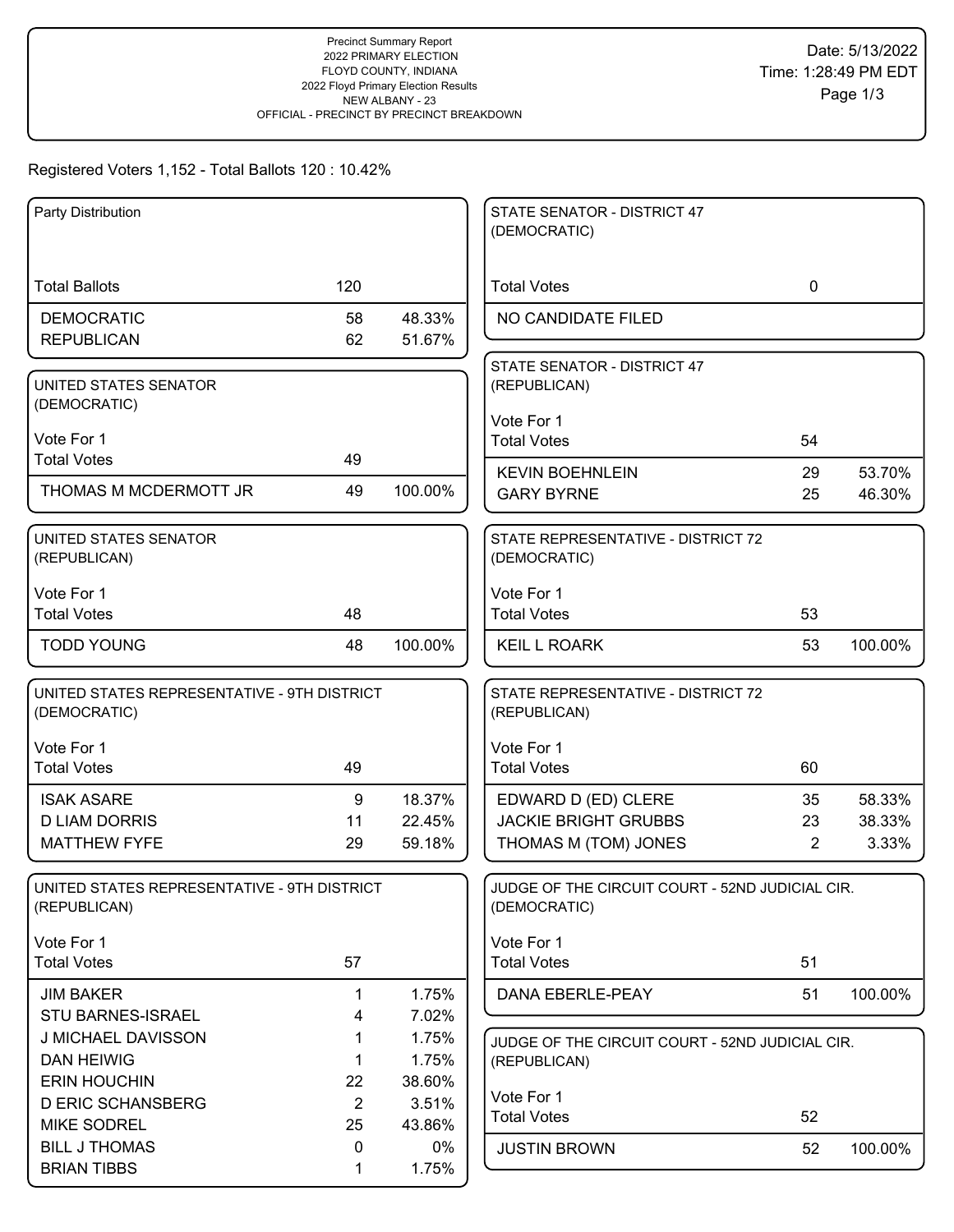### Registered Voters 1,152 - Total Ballots 120 : 10.42%

| PROSECUTING ATTORNEY       |             |         | <b>COUNTY SHERIFF</b>                            |    |         |
|----------------------------|-------------|---------|--------------------------------------------------|----|---------|
| (DEMOCRATIC)               |             |         | (DEMOCRATIC)                                     |    |         |
|                            |             |         |                                                  |    |         |
|                            |             |         | Vote For 1                                       |    |         |
| <b>Total Votes</b>         | $\mathbf 0$ |         | <b>Total Votes</b>                               | 52 |         |
| NO CANDIDATE FILED         |             |         | DARRELL W MILLS                                  | 52 | 100.00% |
| PROSECUTING ATTORNEY       |             |         | <b>COUNTY SHERIFF</b>                            |    |         |
| (REPUBLICAN)               |             |         | (REPUBLICAN)                                     |    |         |
|                            |             |         |                                                  |    |         |
| Vote For 1                 |             |         | Vote For 1                                       |    |         |
| <b>Total Votes</b>         | 44          |         | <b>Total Votes</b>                               | 61 |         |
| <b>CHRIS LANE</b>          | 44          | 100.00% | <b>STEVE BUSH</b>                                | 26 | 42.62%  |
|                            |             |         | <b>SAM SARKISIAN</b>                             | 35 | 57.38%  |
| <b>CIRCUIT COURT CLERK</b> |             |         |                                                  |    |         |
| (DEMOCRATIC)               |             |         | <b>COUNTY ASSESSOR</b>                           |    |         |
|                            |             |         | (DEMOCRATIC)                                     |    |         |
|                            |             |         |                                                  |    |         |
| <b>Total Votes</b>         | 0           |         | Vote For 1                                       |    |         |
| NO CANDIDATE FILED         |             |         | <b>Total Votes</b>                               | 46 |         |
|                            |             |         | <b>PATRICIA TRISH BADGER</b>                     | 46 | 100.00% |
| <b>CIRCUIT COURT CLERK</b> |             |         | -BYRD                                            |    |         |
| (REPUBLICAN)               |             |         |                                                  |    |         |
|                            |             |         | <b>COUNTY ASSESSOR</b>                           |    |         |
| Vote For 1                 |             |         | (REPUBLICAN)                                     |    |         |
| <b>Total Votes</b>         | 48          |         | Vote For 1                                       |    |         |
| <b>DANITA BURKS</b>        | 48          | 100.00% | <b>Total Votes</b>                               | 51 |         |
|                            |             |         |                                                  |    |         |
| <b>COUNTY AUDITOR</b>      |             |         | <b>CHRIS DONES</b>                               | 11 | 21.57%  |
| (DEMOCRATIC)               |             |         | <b>JAMES W SINKS</b>                             | 15 | 29.41%  |
|                            |             |         | <b>TERRY L WATSON</b>                            | 25 | 49.02%  |
|                            |             |         |                                                  |    |         |
| <b>Total Votes</b>         | $\pmb{0}$   |         | COUNTY COMMISSIONER - DISTRICT 1<br>(DEMOCRATIC) |    |         |
| NO CANDIDATE FILED         |             |         |                                                  |    |         |
|                            |             |         | Vote For 1                                       |    |         |
| <b>COUNTY AUDITOR</b>      |             |         | <b>Total Votes</b>                               | 48 |         |
| (REPUBLICAN)               |             |         | <b>TYLER P GAINES</b>                            | 29 | 60.42%  |
|                            |             |         | <b>CHUCK SIMONS</b>                              | 19 | 39.58%  |
| Vote For 1                 |             |         |                                                  |    |         |
| <b>Total Votes</b>         | 53          |         |                                                  |    |         |
| AMANDA M PAHMEIER          | 24          | 45.28%  |                                                  |    |         |
| <b>DIANA M TOPPING</b>     | 29          | 54.72%  |                                                  |    |         |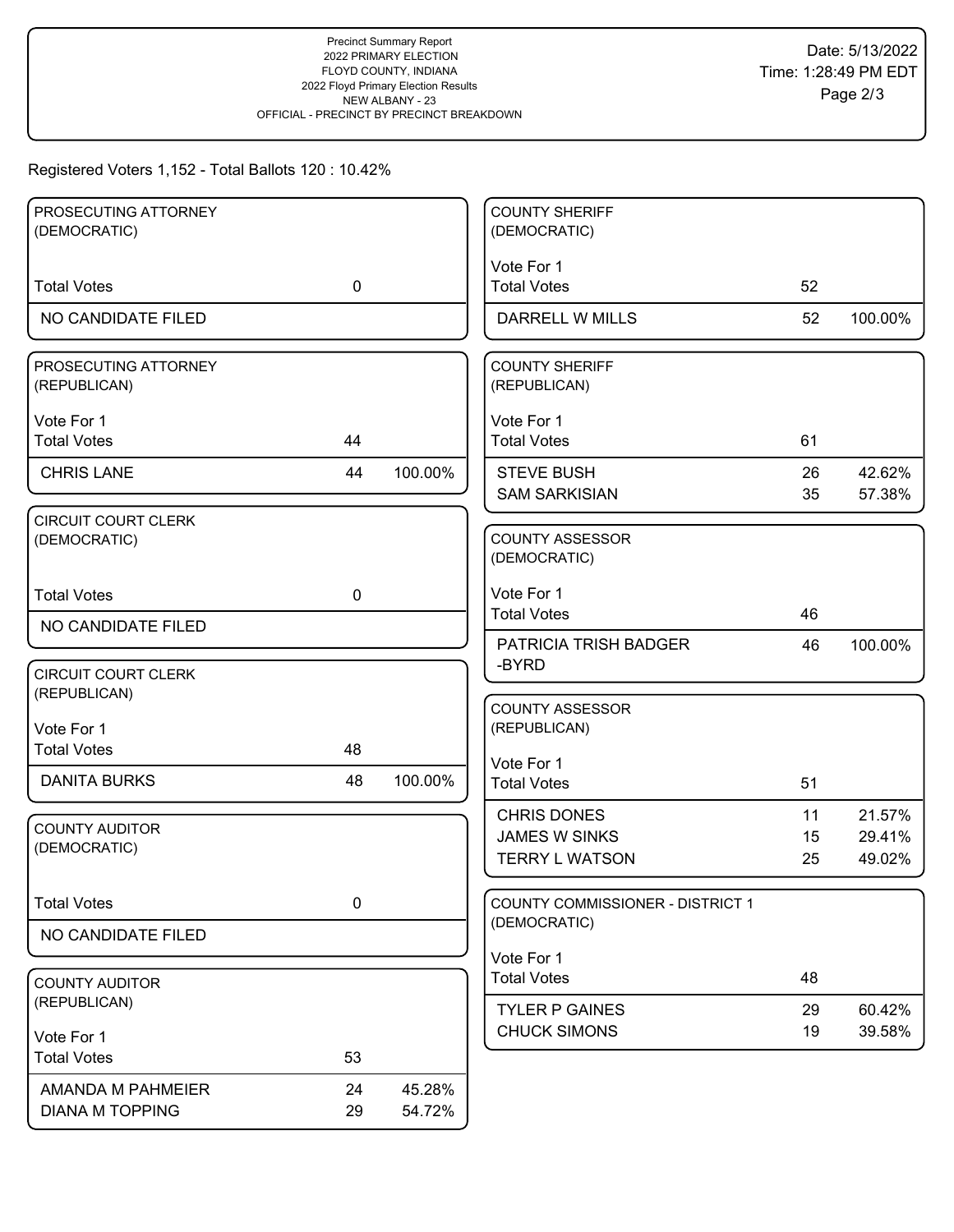Registered Voters 1,152 - Total Ballots 120 : 10.42%

| Vote For 1<br>Vote For 3<br><b>Total Votes</b><br>60<br><b>Total Votes</b><br>85<br>24<br>40.00%<br>31.76%<br><b>SHAWN CARRUTHERS</b><br><b>ANN CARRUTHERS</b><br>27<br>36<br>60.00%<br><b>BOB HORNUNG</b><br>42.35%<br>AL KNABLE<br>36<br><b>VICTORIA SANCHEZ</b><br>22<br>25.88%<br><b>COUNTY COUNCIL MEMBER - DISTRICT 1</b><br>(DEMOCRATIC)<br>REP STATE CONVENTION DELEGATE - FLOYD CO., AT LARGE<br>(REPUBLICAN)<br>Vote For 1<br><b>Total Votes</b><br>50<br>Vote For 10<br><b>Total Votes</b><br>286<br>50<br><b>TONY TORAN</b><br>100.00%<br>DALE M BAGSHAW<br>28<br>9.79%<br><b>SHARON G BAGSHAW</b><br>20<br>6.99%<br>COUNTY COUNCIL MEMBER - DISTRICT 1<br>10.49%<br><b>SHAWN CARRUTHERS</b><br>30<br>(REPUBLICAN)<br>EDWARD D (ED) CLERE<br>36<br>12.59%<br>Vote For 1<br><b>DOUG DRAKE</b><br>6.29%<br>18<br><b>Total Votes</b><br>48<br><b>LOIS HERTOG</b><br>5.59%<br>16<br><b>JAMES A KANNING</b><br>17<br>5.94%<br>100.00%<br><b>CHARLIE MOON</b><br>48<br><b>ANNIE KIRCHNER</b><br>21<br>7.34%<br>4.90%<br><b>MATT MILLIES</b><br>14<br>NEW ALBANY TWP. TRUSTEE<br><b>LINDA K MOHNEY</b><br>5.24%<br>15<br>(DEMOCRATIC)<br><b>CARL PEARCY</b><br>8.39%<br>24<br>Vote For 1<br><b>ROY SCOTT</b><br>10<br>3.50%<br><b>Total Votes</b><br>50<br>ANDREW B TAKAMI<br>11<br>3.85%<br><b>JOSH JT TURNER</b><br>26<br>9.09%<br><b>DAVID BREWER</b><br>50<br>100.00%<br>NEW ALBANY TWP. TRUSTEE<br>(REPUBLICAN)<br>Vote For 1<br>46<br><b>Total Votes</b><br><b>D M BAGSHAW</b><br>46<br>100.00%<br>NEW ALBANY TWP. BOARD MEMBER<br>(DEMOCRATIC)<br>Vote For 3<br>113<br><b>Total Votes</b><br>28<br><b>STEVEN WILLIAM BONIFER</b><br>24.78%<br><b>RICK COCHRAN</b><br>38<br>33.63%<br><b>MAX GOSMAN</b><br>22<br>19.47% | <b>COUNTY COMMISSIONER - DISTRICT 1</b><br>(REPUBLICAN) |    |        | NEW ALBANY TWP. BOARD MEMBER<br>(REPUBLICAN) |  |
|------------------------------------------------------------------------------------------------------------------------------------------------------------------------------------------------------------------------------------------------------------------------------------------------------------------------------------------------------------------------------------------------------------------------------------------------------------------------------------------------------------------------------------------------------------------------------------------------------------------------------------------------------------------------------------------------------------------------------------------------------------------------------------------------------------------------------------------------------------------------------------------------------------------------------------------------------------------------------------------------------------------------------------------------------------------------------------------------------------------------------------------------------------------------------------------------------------------------------------------------------------------------------------------------------------------------------------------------------------------------------------------------------------------------------------------------------------------------------------------------------------------------------------------------------------------------------------------------------------------------------------------------------------------------------------------------------------------------------------|---------------------------------------------------------|----|--------|----------------------------------------------|--|
|                                                                                                                                                                                                                                                                                                                                                                                                                                                                                                                                                                                                                                                                                                                                                                                                                                                                                                                                                                                                                                                                                                                                                                                                                                                                                                                                                                                                                                                                                                                                                                                                                                                                                                                                    |                                                         |    |        |                                              |  |
|                                                                                                                                                                                                                                                                                                                                                                                                                                                                                                                                                                                                                                                                                                                                                                                                                                                                                                                                                                                                                                                                                                                                                                                                                                                                                                                                                                                                                                                                                                                                                                                                                                                                                                                                    |                                                         |    |        |                                              |  |
|                                                                                                                                                                                                                                                                                                                                                                                                                                                                                                                                                                                                                                                                                                                                                                                                                                                                                                                                                                                                                                                                                                                                                                                                                                                                                                                                                                                                                                                                                                                                                                                                                                                                                                                                    |                                                         |    |        |                                              |  |
|                                                                                                                                                                                                                                                                                                                                                                                                                                                                                                                                                                                                                                                                                                                                                                                                                                                                                                                                                                                                                                                                                                                                                                                                                                                                                                                                                                                                                                                                                                                                                                                                                                                                                                                                    |                                                         |    |        |                                              |  |
|                                                                                                                                                                                                                                                                                                                                                                                                                                                                                                                                                                                                                                                                                                                                                                                                                                                                                                                                                                                                                                                                                                                                                                                                                                                                                                                                                                                                                                                                                                                                                                                                                                                                                                                                    |                                                         |    |        |                                              |  |
|                                                                                                                                                                                                                                                                                                                                                                                                                                                                                                                                                                                                                                                                                                                                                                                                                                                                                                                                                                                                                                                                                                                                                                                                                                                                                                                                                                                                                                                                                                                                                                                                                                                                                                                                    |                                                         |    |        |                                              |  |
|                                                                                                                                                                                                                                                                                                                                                                                                                                                                                                                                                                                                                                                                                                                                                                                                                                                                                                                                                                                                                                                                                                                                                                                                                                                                                                                                                                                                                                                                                                                                                                                                                                                                                                                                    |                                                         |    |        |                                              |  |
|                                                                                                                                                                                                                                                                                                                                                                                                                                                                                                                                                                                                                                                                                                                                                                                                                                                                                                                                                                                                                                                                                                                                                                                                                                                                                                                                                                                                                                                                                                                                                                                                                                                                                                                                    |                                                         |    |        |                                              |  |
|                                                                                                                                                                                                                                                                                                                                                                                                                                                                                                                                                                                                                                                                                                                                                                                                                                                                                                                                                                                                                                                                                                                                                                                                                                                                                                                                                                                                                                                                                                                                                                                                                                                                                                                                    |                                                         |    |        |                                              |  |
|                                                                                                                                                                                                                                                                                                                                                                                                                                                                                                                                                                                                                                                                                                                                                                                                                                                                                                                                                                                                                                                                                                                                                                                                                                                                                                                                                                                                                                                                                                                                                                                                                                                                                                                                    |                                                         |    |        |                                              |  |
|                                                                                                                                                                                                                                                                                                                                                                                                                                                                                                                                                                                                                                                                                                                                                                                                                                                                                                                                                                                                                                                                                                                                                                                                                                                                                                                                                                                                                                                                                                                                                                                                                                                                                                                                    |                                                         |    |        |                                              |  |
|                                                                                                                                                                                                                                                                                                                                                                                                                                                                                                                                                                                                                                                                                                                                                                                                                                                                                                                                                                                                                                                                                                                                                                                                                                                                                                                                                                                                                                                                                                                                                                                                                                                                                                                                    |                                                         |    |        |                                              |  |
|                                                                                                                                                                                                                                                                                                                                                                                                                                                                                                                                                                                                                                                                                                                                                                                                                                                                                                                                                                                                                                                                                                                                                                                                                                                                                                                                                                                                                                                                                                                                                                                                                                                                                                                                    |                                                         |    |        |                                              |  |
|                                                                                                                                                                                                                                                                                                                                                                                                                                                                                                                                                                                                                                                                                                                                                                                                                                                                                                                                                                                                                                                                                                                                                                                                                                                                                                                                                                                                                                                                                                                                                                                                                                                                                                                                    |                                                         |    |        |                                              |  |
|                                                                                                                                                                                                                                                                                                                                                                                                                                                                                                                                                                                                                                                                                                                                                                                                                                                                                                                                                                                                                                                                                                                                                                                                                                                                                                                                                                                                                                                                                                                                                                                                                                                                                                                                    |                                                         |    |        |                                              |  |
|                                                                                                                                                                                                                                                                                                                                                                                                                                                                                                                                                                                                                                                                                                                                                                                                                                                                                                                                                                                                                                                                                                                                                                                                                                                                                                                                                                                                                                                                                                                                                                                                                                                                                                                                    |                                                         |    |        |                                              |  |
|                                                                                                                                                                                                                                                                                                                                                                                                                                                                                                                                                                                                                                                                                                                                                                                                                                                                                                                                                                                                                                                                                                                                                                                                                                                                                                                                                                                                                                                                                                                                                                                                                                                                                                                                    |                                                         |    |        |                                              |  |
|                                                                                                                                                                                                                                                                                                                                                                                                                                                                                                                                                                                                                                                                                                                                                                                                                                                                                                                                                                                                                                                                                                                                                                                                                                                                                                                                                                                                                                                                                                                                                                                                                                                                                                                                    |                                                         |    |        |                                              |  |
|                                                                                                                                                                                                                                                                                                                                                                                                                                                                                                                                                                                                                                                                                                                                                                                                                                                                                                                                                                                                                                                                                                                                                                                                                                                                                                                                                                                                                                                                                                                                                                                                                                                                                                                                    |                                                         |    |        |                                              |  |
|                                                                                                                                                                                                                                                                                                                                                                                                                                                                                                                                                                                                                                                                                                                                                                                                                                                                                                                                                                                                                                                                                                                                                                                                                                                                                                                                                                                                                                                                                                                                                                                                                                                                                                                                    |                                                         |    |        |                                              |  |
|                                                                                                                                                                                                                                                                                                                                                                                                                                                                                                                                                                                                                                                                                                                                                                                                                                                                                                                                                                                                                                                                                                                                                                                                                                                                                                                                                                                                                                                                                                                                                                                                                                                                                                                                    |                                                         |    |        |                                              |  |
|                                                                                                                                                                                                                                                                                                                                                                                                                                                                                                                                                                                                                                                                                                                                                                                                                                                                                                                                                                                                                                                                                                                                                                                                                                                                                                                                                                                                                                                                                                                                                                                                                                                                                                                                    |                                                         |    |        |                                              |  |
|                                                                                                                                                                                                                                                                                                                                                                                                                                                                                                                                                                                                                                                                                                                                                                                                                                                                                                                                                                                                                                                                                                                                                                                                                                                                                                                                                                                                                                                                                                                                                                                                                                                                                                                                    |                                                         |    |        |                                              |  |
|                                                                                                                                                                                                                                                                                                                                                                                                                                                                                                                                                                                                                                                                                                                                                                                                                                                                                                                                                                                                                                                                                                                                                                                                                                                                                                                                                                                                                                                                                                                                                                                                                                                                                                                                    |                                                         |    |        |                                              |  |
|                                                                                                                                                                                                                                                                                                                                                                                                                                                                                                                                                                                                                                                                                                                                                                                                                                                                                                                                                                                                                                                                                                                                                                                                                                                                                                                                                                                                                                                                                                                                                                                                                                                                                                                                    |                                                         |    |        |                                              |  |
|                                                                                                                                                                                                                                                                                                                                                                                                                                                                                                                                                                                                                                                                                                                                                                                                                                                                                                                                                                                                                                                                                                                                                                                                                                                                                                                                                                                                                                                                                                                                                                                                                                                                                                                                    |                                                         |    |        |                                              |  |
|                                                                                                                                                                                                                                                                                                                                                                                                                                                                                                                                                                                                                                                                                                                                                                                                                                                                                                                                                                                                                                                                                                                                                                                                                                                                                                                                                                                                                                                                                                                                                                                                                                                                                                                                    |                                                         |    |        |                                              |  |
|                                                                                                                                                                                                                                                                                                                                                                                                                                                                                                                                                                                                                                                                                                                                                                                                                                                                                                                                                                                                                                                                                                                                                                                                                                                                                                                                                                                                                                                                                                                                                                                                                                                                                                                                    |                                                         |    |        |                                              |  |
|                                                                                                                                                                                                                                                                                                                                                                                                                                                                                                                                                                                                                                                                                                                                                                                                                                                                                                                                                                                                                                                                                                                                                                                                                                                                                                                                                                                                                                                                                                                                                                                                                                                                                                                                    |                                                         |    |        |                                              |  |
|                                                                                                                                                                                                                                                                                                                                                                                                                                                                                                                                                                                                                                                                                                                                                                                                                                                                                                                                                                                                                                                                                                                                                                                                                                                                                                                                                                                                                                                                                                                                                                                                                                                                                                                                    |                                                         |    |        |                                              |  |
|                                                                                                                                                                                                                                                                                                                                                                                                                                                                                                                                                                                                                                                                                                                                                                                                                                                                                                                                                                                                                                                                                                                                                                                                                                                                                                                                                                                                                                                                                                                                                                                                                                                                                                                                    |                                                         |    |        |                                              |  |
|                                                                                                                                                                                                                                                                                                                                                                                                                                                                                                                                                                                                                                                                                                                                                                                                                                                                                                                                                                                                                                                                                                                                                                                                                                                                                                                                                                                                                                                                                                                                                                                                                                                                                                                                    |                                                         |    |        |                                              |  |
|                                                                                                                                                                                                                                                                                                                                                                                                                                                                                                                                                                                                                                                                                                                                                                                                                                                                                                                                                                                                                                                                                                                                                                                                                                                                                                                                                                                                                                                                                                                                                                                                                                                                                                                                    |                                                         |    |        |                                              |  |
|                                                                                                                                                                                                                                                                                                                                                                                                                                                                                                                                                                                                                                                                                                                                                                                                                                                                                                                                                                                                                                                                                                                                                                                                                                                                                                                                                                                                                                                                                                                                                                                                                                                                                                                                    |                                                         |    |        |                                              |  |
|                                                                                                                                                                                                                                                                                                                                                                                                                                                                                                                                                                                                                                                                                                                                                                                                                                                                                                                                                                                                                                                                                                                                                                                                                                                                                                                                                                                                                                                                                                                                                                                                                                                                                                                                    | <b>CEDDRIKA L PORTER</b>                                | 25 | 22.12% |                                              |  |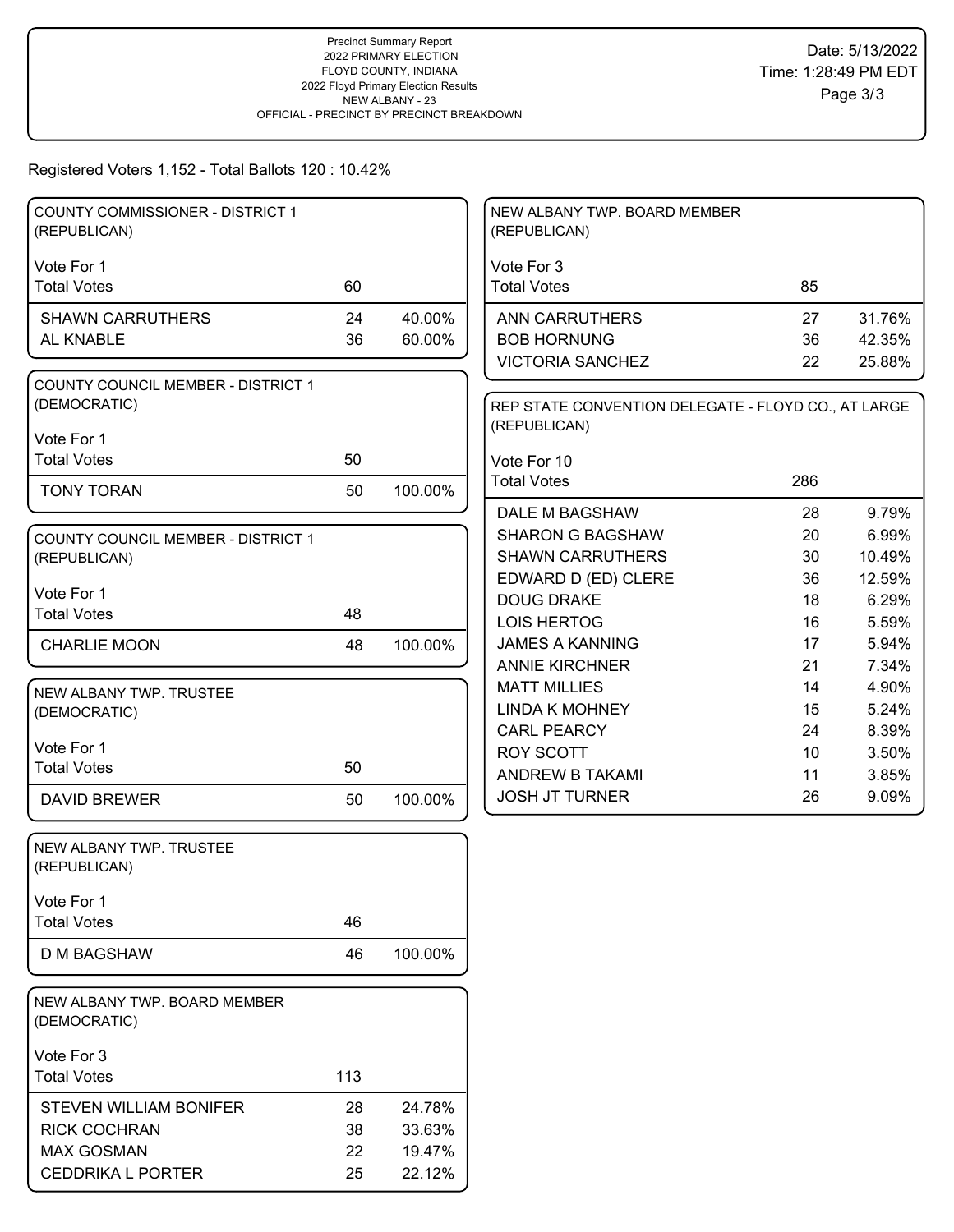## Registered Voters 858 - Total Ballots 72 : 8.39%

| Party Distribution                                          |                      |                 | STATE SENATOR - DISTRICT 47<br>(DEMOCRATIC)                     |                 |         |
|-------------------------------------------------------------|----------------------|-----------------|-----------------------------------------------------------------|-----------------|---------|
| <b>Total Ballots</b>                                        | 72                   |                 | <b>Total Votes</b>                                              | $\mathbf 0$     |         |
| <b>DEMOCRATIC</b>                                           | 29                   | 40.28%          | NO CANDIDATE FILED                                              |                 |         |
| <b>REPUBLICAN</b>                                           | 43                   | 59.72%          |                                                                 |                 |         |
| UNITED STATES SENATOR<br>(DEMOCRATIC)                       |                      |                 | STATE SENATOR - DISTRICT 47<br>(REPUBLICAN)                     |                 |         |
| Vote For 1                                                  |                      |                 | Vote For 1                                                      |                 |         |
| <b>Total Votes</b>                                          | 24                   |                 | <b>Total Votes</b>                                              | 42              |         |
| THOMAS M MCDERMOTT JR                                       | 24                   | 100.00%         | <b>KEVIN BOEHNLEIN</b>                                          | 19              | 45.24%  |
|                                                             |                      |                 | <b>GARY BYRNE</b>                                               | 23              | 54.76%  |
| UNITED STATES SENATOR<br>(REPUBLICAN)                       |                      |                 | STATE REPRESENTATIVE - DISTRICT 72<br>(DEMOCRATIC)              |                 |         |
| Vote For 1                                                  |                      |                 | Vote For 1                                                      |                 |         |
| <b>Total Votes</b>                                          | 34                   |                 | <b>Total Votes</b>                                              | 25              |         |
| <b>TODD YOUNG</b>                                           | 34                   | 100.00%         | <b>KEIL L ROARK</b>                                             | 25              | 100.00% |
| UNITED STATES REPRESENTATIVE - 9TH DISTRICT<br>(DEMOCRATIC) |                      |                 | STATE REPRESENTATIVE - DISTRICT 72<br>(REPUBLICAN)              |                 |         |
| Vote For 1                                                  |                      |                 | Vote For 1                                                      |                 |         |
| <b>Total Votes</b>                                          | 20                   |                 | <b>Total Votes</b>                                              | 42              |         |
| <b>ISAK ASARE</b>                                           | 5                    | 25.00%          | EDWARD D (ED) CLERE                                             | 10 <sup>°</sup> | 23.81%  |
| <b>D LIAM DORRIS</b>                                        | $\overline{7}$       | 35.00%          | <b>JACKIE BRIGHT GRUBBS</b>                                     | 24              | 57.14%  |
| <b>MATTHEW FYFE</b>                                         | 8                    | 40.00%          | THOMAS M (TOM) JONES                                            | 8               | 19.05%  |
| UNITED STATES REPRESENTATIVE - 9TH DISTRICT<br>(REPUBLICAN) |                      |                 | JUDGE OF THE CIRCUIT COURT - 52ND JUDICIAL CIR.<br>(DEMOCRATIC) |                 |         |
| Vote For 1                                                  |                      |                 | Vote For 1                                                      |                 |         |
| <b>Total Votes</b>                                          | 40                   |                 | <b>Total Votes</b>                                              | 26              |         |
| <b>JIM BAKER</b>                                            | 3                    | 7.50%           | DANA EBERLE-PEAY                                                | 26              | 100.00% |
| STU BARNES-ISRAEL                                           | 6                    | 15.00%          |                                                                 |                 |         |
| J MICHAEL DAVISSON                                          | 0                    | 0%              | JUDGE OF THE CIRCUIT COURT - 52ND JUDICIAL CIR.                 |                 |         |
| <b>DAN HEIWIG</b>                                           | $\overline{2}$       | 5.00%           | (REPUBLICAN)                                                    |                 |         |
| <b>ERIN HOUCHIN</b>                                         | 12                   | 30.00%          | Vote For 1                                                      |                 |         |
| <b>D ERIC SCHANSBERG</b><br><b>MIKE SODREL</b>              | $\overline{2}$<br>14 | 5.00%<br>35.00% | <b>Total Votes</b>                                              | 38              |         |
| <b>BILL J THOMAS</b>                                        | 1                    | 2.50%           | <b>JUSTIN BROWN</b>                                             | 38              | 100.00% |
| <b>BRIAN TIBBS</b>                                          | 0                    | 0%              |                                                                 |                 |         |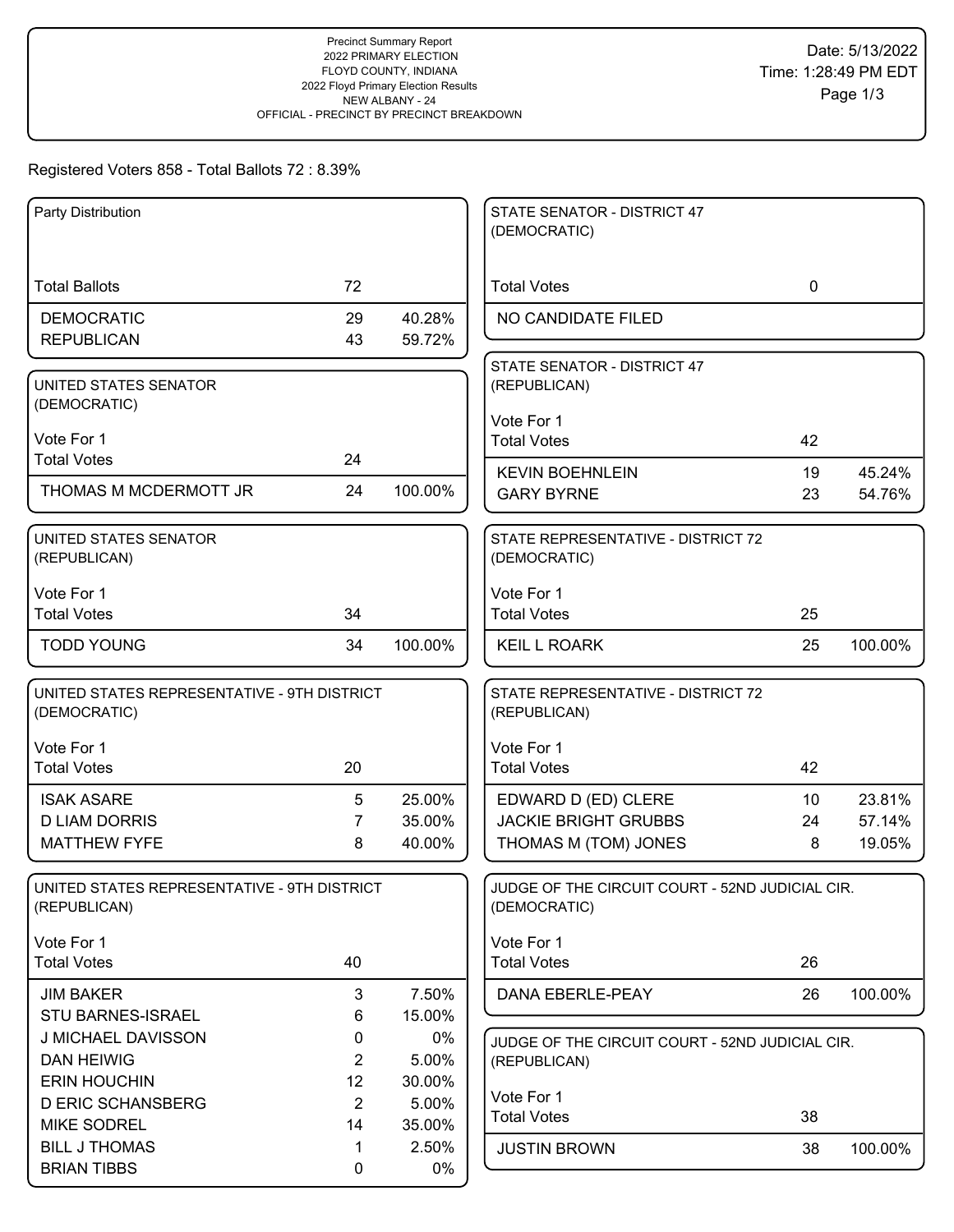# Registered Voters 858 - Total Ballots 72 : 8.39%

| PROSECUTING ATTORNEY                       |             |         | <b>COUNTY SHERIFF</b>                  |    |         |
|--------------------------------------------|-------------|---------|----------------------------------------|----|---------|
| (DEMOCRATIC)                               |             |         | (DEMOCRATIC)                           |    |         |
|                                            |             |         | Vote For 1                             |    |         |
| <b>Total Votes</b>                         | $\mathbf 0$ |         | <b>Total Votes</b>                     | 25 |         |
| NO CANDIDATE FILED                         |             |         | DARRELL W MILLS                        | 25 | 100.00% |
| PROSECUTING ATTORNEY<br>(REPUBLICAN)       |             |         | <b>COUNTY SHERIFF</b><br>(REPUBLICAN)  |    |         |
| Vote For 1                                 |             |         | Vote For 1                             |    |         |
| <b>Total Votes</b>                         | 39          |         | <b>Total Votes</b>                     | 43 |         |
| <b>CHRIS LANE</b>                          | 39          | 100.00% | <b>STEVE BUSH</b>                      | 27 | 62.79%  |
|                                            |             |         | <b>SAM SARKISIAN</b>                   | 16 | 37.21%  |
| <b>CIRCUIT COURT CLERK</b><br>(DEMOCRATIC) |             |         | <b>COUNTY ASSESSOR</b><br>(DEMOCRATIC) |    |         |
| <b>Total Votes</b>                         | $\mathbf 0$ |         | Vote For 1                             |    |         |
| NO CANDIDATE FILED                         |             |         | <b>Total Votes</b>                     | 27 |         |
|                                            |             |         | PATRICIA TRISH BADGER<br>-BYRD         | 27 | 100.00% |
| <b>CIRCUIT COURT CLERK</b>                 |             |         |                                        |    |         |
| (REPUBLICAN)                               |             |         | <b>COUNTY ASSESSOR</b>                 |    |         |
| Vote For 1                                 |             |         | (REPUBLICAN)                           |    |         |
| <b>Total Votes</b>                         | 38          |         | Vote For 1                             |    |         |
| <b>DANITA BURKS</b>                        | 38          | 100.00% | <b>Total Votes</b>                     | 40 |         |
|                                            |             |         | <b>CHRIS DONES</b>                     | 13 | 32.50%  |
| <b>COUNTY AUDITOR</b><br>(DEMOCRATIC)      |             |         | <b>JAMES W SINKS</b>                   | 11 | 27.50%  |
|                                            |             |         | <b>TERRY L WATSON</b>                  | 16 | 40.00%  |
| <b>Total Votes</b>                         | $\pmb{0}$   |         | COUNTY COMMISSIONER - DISTRICT 1       |    |         |
| NO CANDIDATE FILED                         |             |         | (DEMOCRATIC)                           |    |         |
|                                            |             |         | Vote For 1                             |    |         |
| <b>COUNTY AUDITOR</b>                      |             |         | <b>Total Votes</b>                     | 22 |         |
| (REPUBLICAN)                               |             |         | <b>TYLER P GAINES</b>                  | 10 | 45.45%  |
| Vote For 1                                 |             |         | <b>CHUCK SIMONS</b>                    | 12 | 54.55%  |
| <b>Total Votes</b>                         | 40          |         |                                        |    |         |
| AMANDA M PAHMEIER                          | 17          | 42.50%  |                                        |    |         |
| <b>DIANA M TOPPING</b>                     | 23          | 57.50%  |                                        |    |         |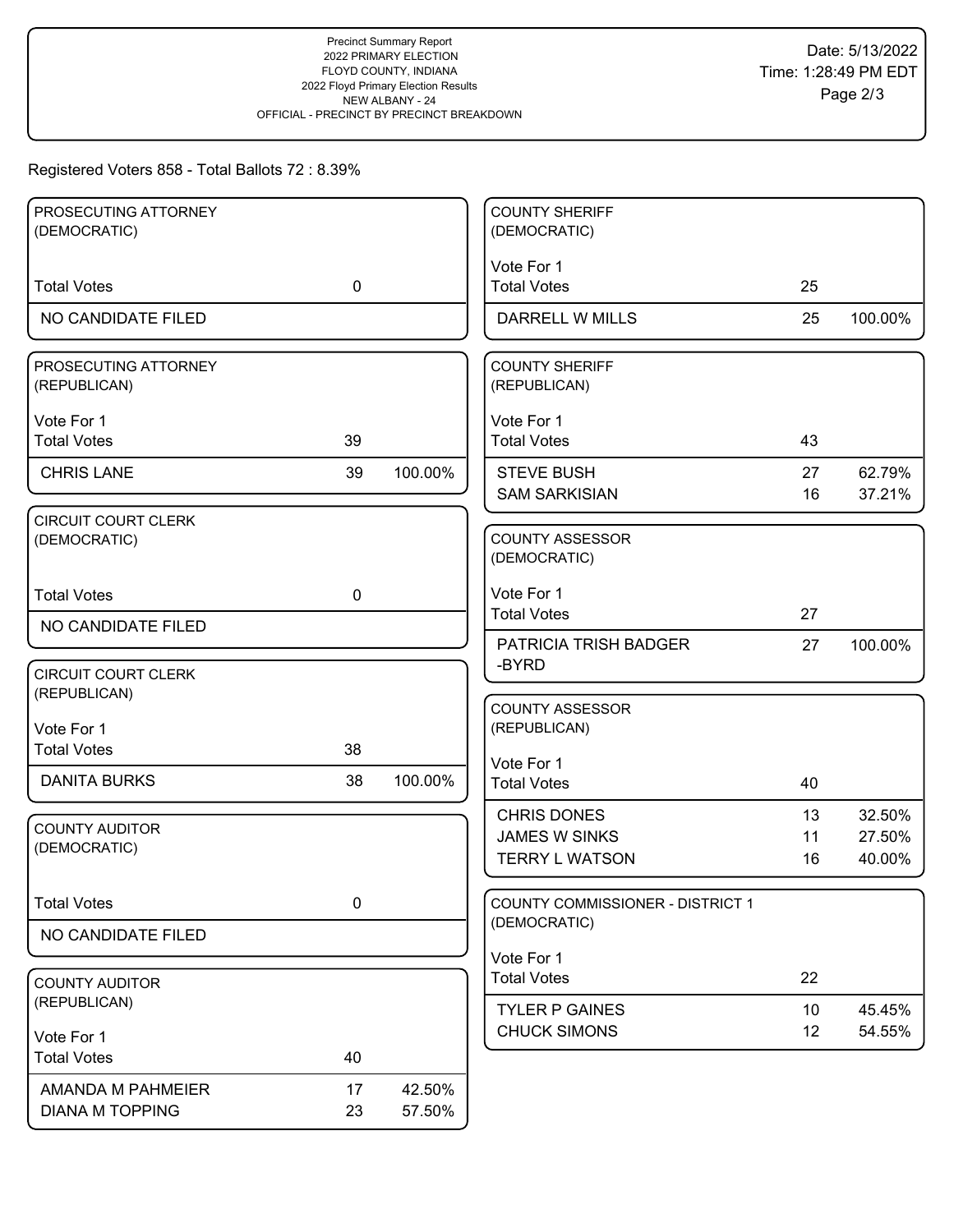#### Registered Voters 858 - Total Ballots 72 : 8.39%

| <b>COUNTY COMMISSIONER - DISTRICT 1</b><br>(REPUBLICAN)   |    |         | NEW ALBANY TWP. BOARD MEMBER<br>(REPUBLICAN)                        |                   |        |
|-----------------------------------------------------------|----|---------|---------------------------------------------------------------------|-------------------|--------|
| Vote For 1                                                |    |         | Vote For 3                                                          |                   |        |
| <b>Total Votes</b>                                        | 43 |         | <b>Total Votes</b>                                                  | 82                |        |
| <b>SHAWN CARRUTHERS</b>                                   | 18 | 41.86%  | <b>ANN CARRUTHERS</b>                                               | 28                | 34.15% |
| AL KNABLE                                                 | 25 | 58.14%  | <b>BOB HORNUNG</b>                                                  | 32                | 39.02% |
|                                                           |    |         | <b>VICTORIA SANCHEZ</b>                                             | 22                | 26.83% |
| <b>COUNTY COUNCIL MEMBER - DISTRICT 1</b><br>(DEMOCRATIC) |    |         | REP STATE CONVENTION DELEGATE - FLOYD CO., AT LARGE<br>(REPUBLICAN) |                   |        |
| Vote For 1                                                |    |         |                                                                     |                   |        |
| <b>Total Votes</b>                                        | 24 |         | Vote For 10                                                         |                   |        |
| <b>TONY TORAN</b>                                         | 24 | 100.00% | <b>Total Votes</b>                                                  | 265               |        |
|                                                           |    |         | DALE M BAGSHAW                                                      | 29                | 10.94% |
| <b>COUNTY COUNCIL MEMBER - DISTRICT 1</b>                 |    |         | <b>SHARON G BAGSHAW</b>                                             | 20                | 7.55%  |
| (REPUBLICAN)                                              |    |         | <b>SHAWN CARRUTHERS</b>                                             | 25                | 9.43%  |
| Vote For 1                                                |    |         | EDWARD D (ED) CLERE                                                 | 26                | 9.81%  |
| <b>Total Votes</b>                                        | 38 |         | <b>DOUG DRAKE</b>                                                   | 16                | 6.04%  |
|                                                           |    |         | <b>LOIS HERTOG</b>                                                  | 20                | 7.55%  |
| <b>CHARLIE MOON</b>                                       | 38 | 100.00% | <b>JAMES A KANNING</b>                                              | 17                | 6.42%  |
|                                                           |    |         | <b>ANNIE KIRCHNER</b>                                               | 22                | 8.30%  |
| NEW ALBANY TWP. TRUSTEE                                   |    |         | <b>MATT MILLIES</b>                                                 | 16                | 6.04%  |
| (DEMOCRATIC)                                              |    |         | <b>LINDA K MOHNEY</b>                                               | 14                | 5.28%  |
| Vote For 1                                                |    |         | <b>CARL PEARCY</b>                                                  | $12 \overline{ }$ | 4.53%  |
| <b>Total Votes</b>                                        | 25 |         | <b>ROY SCOTT</b>                                                    | 11                | 4.15%  |
|                                                           |    |         | ANDREW B TAKAMI                                                     | 13                | 4.91%  |
| <b>DAVID BREWER</b>                                       | 25 | 100.00% | <b>JOSH JT TURNER</b>                                               | 24                | 9.06%  |
| NEW ALBANY TWP. TRUSTEE<br>(REPUBLICAN)                   |    |         |                                                                     |                   |        |
| Vote For 1                                                |    |         |                                                                     |                   |        |
| <b>Total Votes</b>                                        | 38 |         |                                                                     |                   |        |
| <b>D M BAGSHAW</b>                                        | 38 | 100.00% |                                                                     |                   |        |
| NEW ALBANY TWP. BOARD MEMBER<br>(DEMOCRATIC)              |    |         |                                                                     |                   |        |
| Vote For 3                                                |    |         |                                                                     |                   |        |
| <b>Total Votes</b>                                        | 57 |         |                                                                     |                   |        |
| STEVEN WILLIAM BONIFER                                    | 13 | 22.81%  |                                                                     |                   |        |
| <b>RICK COCHRAN</b>                                       |    |         |                                                                     |                   |        |
|                                                           | 21 | 36.84%  |                                                                     |                   |        |
| <b>MAX GOSMAN</b>                                         | 10 | 17.54%  |                                                                     |                   |        |
| <b>CEDDRIKA L PORTER</b>                                  | 13 | 22.81%  |                                                                     |                   |        |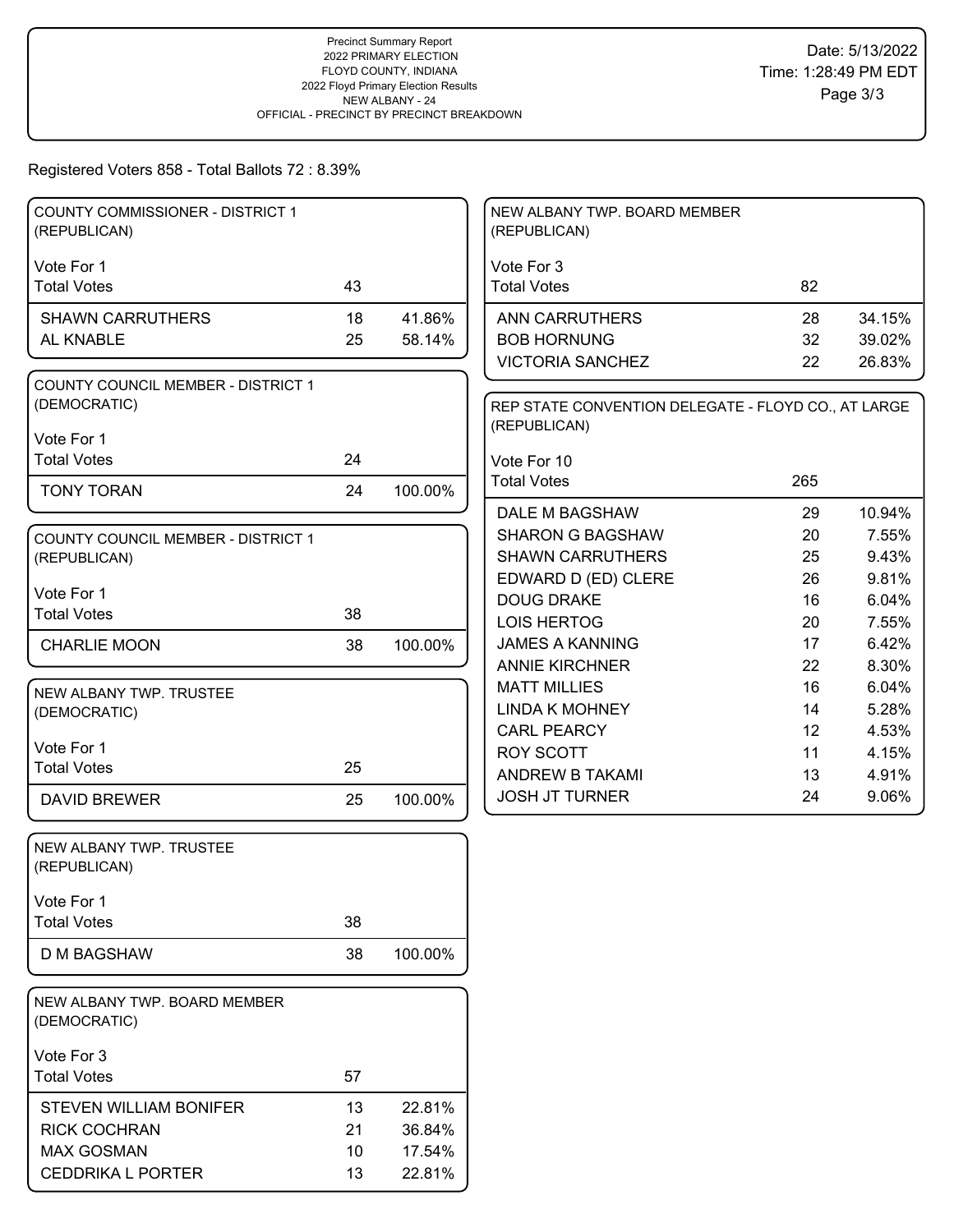### Registered Voters 655 - Total Ballots 32 : 4.89%

| Party Distribution                          |                |         | STATE SENATOR - DISTRICT 47<br>(DEMOCRATIC)     |                |         |
|---------------------------------------------|----------------|---------|-------------------------------------------------|----------------|---------|
|                                             |                |         |                                                 |                |         |
|                                             |                |         |                                                 |                |         |
| <b>Total Ballots</b>                        | 32             |         | <b>Total Votes</b>                              | $\mathbf 0$    |         |
| <b>DEMOCRATIC</b>                           | 13             | 40.62%  | NO CANDIDATE FILED                              |                |         |
| <b>REPUBLICAN</b>                           | 19             | 59.38%  |                                                 |                |         |
|                                             |                |         | STATE SENATOR - DISTRICT 47                     |                |         |
| UNITED STATES SENATOR                       |                |         | (REPUBLICAN)                                    |                |         |
| (DEMOCRATIC)                                |                |         | Vote For 1                                      |                |         |
| Vote For 1                                  |                |         | <b>Total Votes</b>                              | 16             |         |
| <b>Total Votes</b>                          | 11             |         |                                                 |                |         |
|                                             |                |         | <b>KEVIN BOEHNLEIN</b>                          | 5              | 31.25%  |
| THOMAS M MCDERMOTT JR                       | 11             | 100.00% | <b>GARY BYRNE</b>                               | 11             | 68.75%  |
| UNITED STATES SENATOR                       |                |         | STATE REPRESENTATIVE - DISTRICT 72              |                |         |
| (REPUBLICAN)                                |                |         | (DEMOCRATIC)                                    |                |         |
|                                             |                |         |                                                 |                |         |
| Vote For 1                                  |                |         | Vote For 1                                      |                |         |
| <b>Total Votes</b>                          | 10             |         | <b>Total Votes</b>                              | 12             |         |
| <b>TODD YOUNG</b>                           | 10             | 100.00% | <b>KEIL L ROARK</b>                             | 12             | 100.00% |
|                                             |                |         |                                                 |                |         |
| UNITED STATES REPRESENTATIVE - 9TH DISTRICT |                |         | STATE REPRESENTATIVE - DISTRICT 72              |                |         |
| (DEMOCRATIC)                                |                |         | (REPUBLICAN)                                    |                |         |
| Vote For 1                                  |                |         | Vote For 1                                      |                |         |
| <b>Total Votes</b>                          | 11             |         | <b>Total Votes</b>                              | 14             |         |
| <b>ISAK ASARE</b>                           | 8              | 72.73%  | EDWARD D (ED) CLERE                             | 7              | 50.00%  |
| <b>D LIAM DORRIS</b>                        | 0              | 0%      | <b>JACKIE BRIGHT GRUBBS</b>                     | $\overline{7}$ | 50.00%  |
| <b>MATTHEW FYFE</b>                         | 3              | 27.27%  | THOMAS M (TOM) JONES                            | 0              | 0%      |
|                                             |                |         |                                                 |                |         |
| UNITED STATES REPRESENTATIVE - 9TH DISTRICT |                |         | JUDGE OF THE CIRCUIT COURT - 52ND JUDICIAL CIR. |                |         |
| (REPUBLICAN)                                |                |         | (DEMOCRATIC)                                    |                |         |
| Vote For 1                                  |                |         | Vote For 1                                      |                |         |
| <b>Total Votes</b>                          | 19             |         | <b>Total Votes</b>                              | 12             |         |
| <b>JIM BAKER</b>                            | 1              | 5.26%   | DANA EBERLE-PEAY                                | 12             | 100.00% |
| <b>STU BARNES-ISRAEL</b>                    | $\overline{2}$ | 10.53%  |                                                 |                |         |
| J MICHAEL DAVISSON                          | $\mathbf 1$    | 5.26%   | JUDGE OF THE CIRCUIT COURT - 52ND JUDICIAL CIR. |                |         |
| <b>DAN HEIWIG</b>                           | 0              | 0%      | (REPUBLICAN)                                    |                |         |
| <b>ERIN HOUCHIN</b>                         | 5              | 26.32%  |                                                 |                |         |
| <b>D ERIC SCHANSBERG</b>                    | 1              | 5.26%   | Vote For 1                                      |                |         |
| <b>MIKE SODREL</b>                          | 8              | 42.11%  | <b>Total Votes</b>                              | 12             |         |
| <b>BILL J THOMAS</b>                        | 0              | $0\%$   | <b>JUSTIN BROWN</b>                             | 12             | 100.00% |
| <b>BRIAN TIBBS</b>                          | 1              | 5.26%   |                                                 |                |         |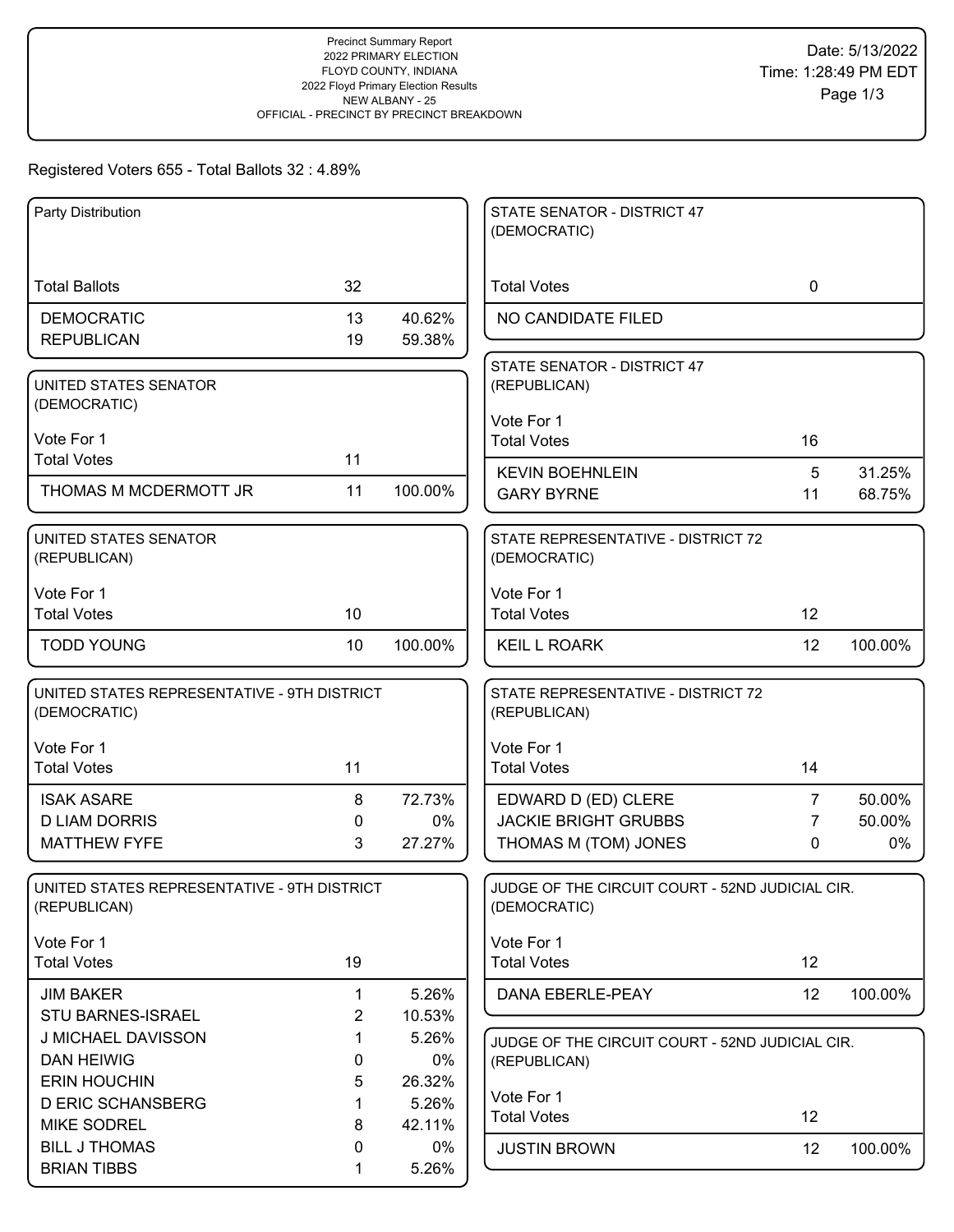# Registered Voters 655 - Total Ballots 32 : 4.89%

| PROSECUTING ATTORNEY                       |             |         | <b>COUNTY SHERIFF</b>                  |             |         |
|--------------------------------------------|-------------|---------|----------------------------------------|-------------|---------|
| (DEMOCRATIC)                               |             |         | (DEMOCRATIC)                           |             |         |
|                                            |             |         | Vote For 1                             |             |         |
| <b>Total Votes</b>                         | $\mathbf 0$ |         | <b>Total Votes</b>                     | 11          |         |
| NO CANDIDATE FILED                         |             |         | <b>DARRELL W MILLS</b>                 | 11          | 100.00% |
| PROSECUTING ATTORNEY<br>(REPUBLICAN)       |             |         | <b>COUNTY SHERIFF</b><br>(REPUBLICAN)  |             |         |
| Vote For 1                                 |             |         | Vote For 1                             |             |         |
| <b>Total Votes</b>                         | 13          |         | <b>Total Votes</b>                     | 16          |         |
| <b>CHRIS LANE</b>                          | 13          | 100.00% | <b>STEVE BUSH</b>                      | 8           | 50.00%  |
|                                            |             |         | <b>SAM SARKISIAN</b>                   | 8           | 50.00%  |
| <b>CIRCUIT COURT CLERK</b><br>(DEMOCRATIC) |             |         | <b>COUNTY ASSESSOR</b><br>(DEMOCRATIC) |             |         |
| <b>Total Votes</b>                         | $\mathbf 0$ |         | Vote For 1                             |             |         |
| NO CANDIDATE FILED                         |             |         | <b>Total Votes</b>                     | 12          |         |
|                                            |             |         | PATRICIA TRISH BADGER<br>-BYRD         | 12          | 100.00% |
| <b>CIRCUIT COURT CLERK</b>                 |             |         |                                        |             |         |
| (REPUBLICAN)                               |             |         | <b>COUNTY ASSESSOR</b>                 |             |         |
| Vote For 1                                 |             |         | (REPUBLICAN)                           |             |         |
| <b>Total Votes</b>                         | 13          |         | Vote For 1                             |             |         |
| <b>DANITA BURKS</b>                        | 13          | 100.00% | <b>Total Votes</b>                     | 12          |         |
|                                            |             |         | <b>CHRIS DONES</b>                     | 0           | 0%      |
| <b>COUNTY AUDITOR</b><br>(DEMOCRATIC)      |             |         | <b>JAMES W SINKS</b>                   | $\mathbf 1$ | 8.33%   |
|                                            |             |         | <b>TERRY L WATSON</b>                  | 11          | 91.67%  |
| <b>Total Votes</b>                         | $\mathbf 0$ |         | COUNTY COMMISSIONER - DISTRICT 1       |             |         |
| NO CANDIDATE FILED                         |             |         | (DEMOCRATIC)                           |             |         |
|                                            |             |         | Vote For 1                             |             |         |
| <b>COUNTY AUDITOR</b>                      |             |         | <b>Total Votes</b>                     | 10          |         |
| (REPUBLICAN)                               |             |         | <b>TYLER P GAINES</b>                  | 5           | 50.00%  |
| Vote For 1                                 |             |         | <b>CHUCK SIMONS</b>                    | 5           | 50.00%  |
| <b>Total Votes</b>                         | 13          |         |                                        |             |         |
| AMANDA M PAHMEIER                          | 4           | 30.77%  |                                        |             |         |
| <b>DIANA M TOPPING</b>                     | 9           | 69.23%  |                                        |             |         |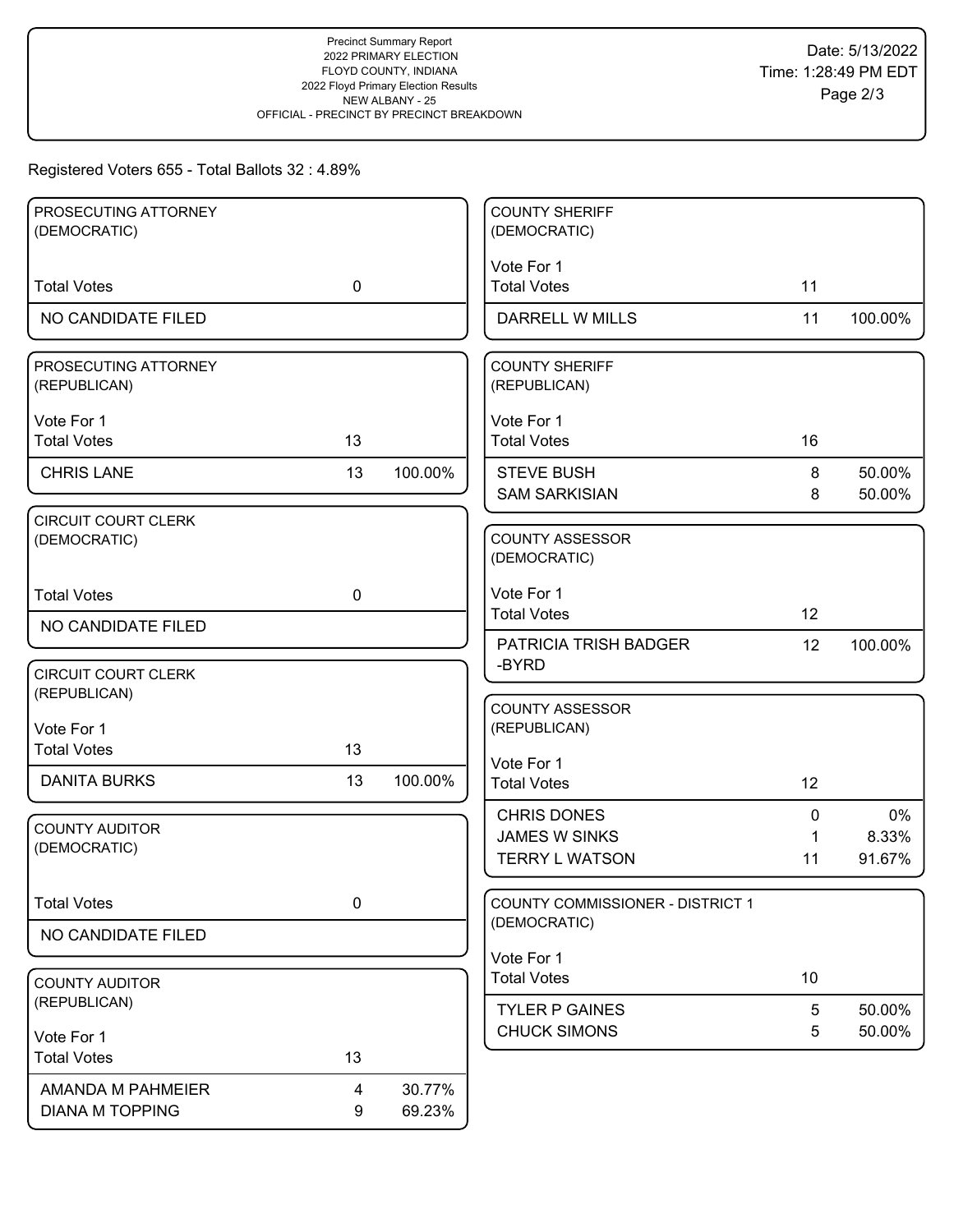## Registered Voters 655 - Total Ballots 32 : 4.89%

| <b>COUNTY COMMISSIONER - DISTRICT 1</b>              |                |                  | NEW ALBANY TWP. BOARD MEMBER                        |                |                |
|------------------------------------------------------|----------------|------------------|-----------------------------------------------------|----------------|----------------|
| (REPUBLICAN)                                         |                |                  | (REPUBLICAN)                                        |                |                |
| Vote For 1                                           |                |                  | Vote For 3                                          |                |                |
| <b>Total Votes</b>                                   | 15             |                  | <b>Total Votes</b>                                  | 26             |                |
| <b>SHAWN CARRUTHERS</b>                              | 8              | 53.33%           | <b>ANN CARRUTHERS</b>                               | 8              | 30.77%         |
| AL KNABLE                                            | $\overline{7}$ | 46.67%           | <b>BOB HORNUNG</b>                                  | 13             | 50.00%         |
|                                                      |                |                  | <b>VICTORIA SANCHEZ</b>                             | 5              | 19.23%         |
| <b>COUNTY COUNCIL MEMBER - DISTRICT 1</b>            |                |                  |                                                     |                |                |
| (DEMOCRATIC)                                         |                |                  | REP STATE CONVENTION DELEGATE - FLOYD CO., AT LARGE |                |                |
| Vote For 1                                           |                |                  | (REPUBLICAN)                                        |                |                |
| <b>Total Votes</b>                                   | 11             |                  | Vote For 10                                         |                |                |
|                                                      |                |                  | <b>Total Votes</b>                                  | 61             |                |
| <b>TONY TORAN</b>                                    | 11             | 100.00%          |                                                     |                |                |
|                                                      |                |                  | DALE M BAGSHAW                                      | $\overline{7}$ | 11.48%         |
| <b>COUNTY COUNCIL MEMBER - DISTRICT 1</b>            |                |                  | <b>SHARON G BAGSHAW</b>                             | 5              | 8.20%          |
| (REPUBLICAN)                                         |                |                  | <b>SHAWN CARRUTHERS</b>                             | 6              | 9.84%          |
| Vote For 1                                           |                |                  | EDWARD D (ED) CLERE                                 | 9              | 14.75%         |
| <b>Total Votes</b>                                   | 11             |                  | <b>DOUG DRAKE</b>                                   | 5              | 8.20%          |
|                                                      |                |                  | <b>LOIS HERTOG</b>                                  | 3              | 4.92%          |
| <b>CHARLIE MOON</b>                                  | 11             | 100.00%          | <b>JAMES A KANNING</b>                              | $\overline{2}$ | 3.28%          |
|                                                      |                |                  | <b>ANNIE KIRCHNER</b><br><b>MATT MILLIES</b>        | 6              | 9.84%<br>4.92% |
| NEW ALBANY TWP. TRUSTEE                              |                |                  | <b>LINDA K MOHNEY</b>                               | 3<br>1         | 1.64%          |
| (DEMOCRATIC)                                         |                |                  | <b>CARL PEARCY</b>                                  | 3              | 4.92%          |
| Vote For 1                                           |                |                  | <b>ROY SCOTT</b>                                    | 1.             | 1.64%          |
| <b>Total Votes</b>                                   | 11             |                  | ANDREW B TAKAMI                                     | 3              | 4.92%          |
| <b>DAVID BREWER</b>                                  | 11             | 100.00%          | <b>JOSH JT TURNER</b>                               | $\overline{7}$ | 11.48%         |
|                                                      |                |                  |                                                     |                |                |
| NEW ALBANY TWP. TRUSTEE                              |                |                  |                                                     |                |                |
| (REPUBLICAN)                                         |                |                  |                                                     |                |                |
|                                                      |                |                  |                                                     |                |                |
| Vote For 1                                           |                |                  |                                                     |                |                |
| <b>Total Votes</b>                                   | 10             |                  |                                                     |                |                |
| D M BAGSHAW                                          | 10             | 100.00%          |                                                     |                |                |
|                                                      |                |                  |                                                     |                |                |
| NEW ALBANY TWP. BOARD MEMBER                         |                |                  |                                                     |                |                |
| (DEMOCRATIC)                                         |                |                  |                                                     |                |                |
| Vote For 3                                           |                |                  |                                                     |                |                |
| <b>Total Votes</b>                                   | 23             |                  |                                                     |                |                |
|                                                      |                |                  |                                                     |                |                |
| <b>STEVEN WILLIAM BONIFER</b><br><b>RICK COCHRAN</b> | 6              | 26.09%<br>34.78% |                                                     |                |                |
| <b>MAX GOSMAN</b>                                    | 8<br>4         | 17.39%           |                                                     |                |                |
| CEDDRIKA L PORTER                                    |                |                  |                                                     |                |                |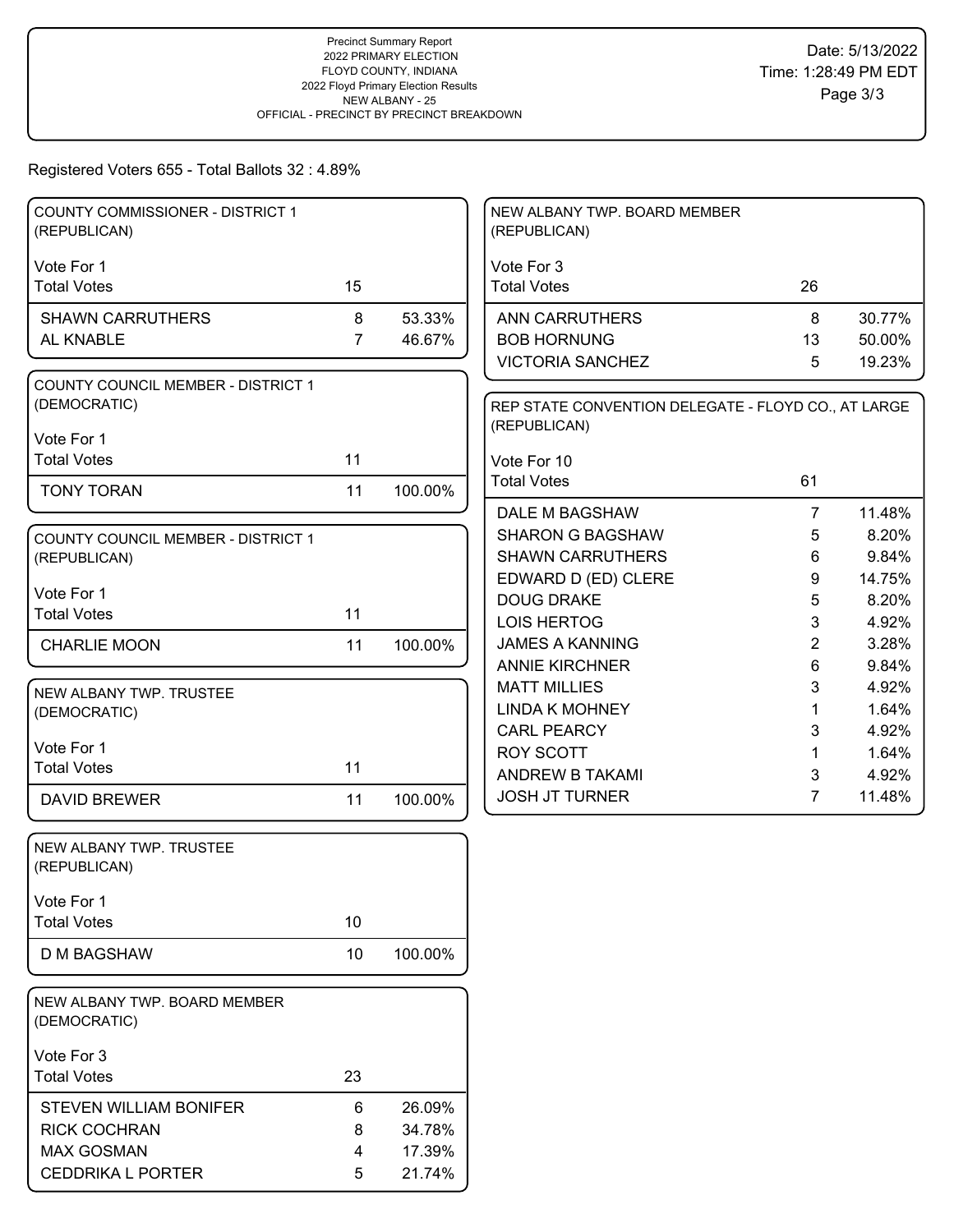### Registered Voters 1,080 - Total Ballots 129 : 11.94%

| Party Distribution                          |          |                  | STATE SENATOR - DISTRICT 47                     |             |         |
|---------------------------------------------|----------|------------------|-------------------------------------------------|-------------|---------|
|                                             |          |                  | (DEMOCRATIC)                                    |             |         |
| <b>Total Ballots</b>                        | 129      |                  | <b>Total Votes</b>                              | $\mathbf 0$ |         |
|                                             |          |                  |                                                 |             |         |
| <b>DEMOCRATIC</b><br><b>REPUBLICAN</b>      | 47<br>82 | 36.43%<br>63.57% | NO CANDIDATE FILED                              |             |         |
|                                             |          |                  |                                                 |             |         |
| UNITED STATES SENATOR                       |          |                  | STATE SENATOR - DISTRICT 47<br>(REPUBLICAN)     |             |         |
| (DEMOCRATIC)                                |          |                  |                                                 |             |         |
|                                             |          |                  | Vote For 1                                      |             |         |
| Vote For 1<br><b>Total Votes</b>            | 43       |                  | <b>Total Votes</b>                              | 75          |         |
|                                             |          |                  | <b>KEVIN BOEHNLEIN</b>                          | 44          | 58.67%  |
| THOMAS M MCDERMOTT JR                       | 43       | 100.00%          | <b>GARY BYRNE</b>                               | 31          | 41.33%  |
| <b>UNITED STATES SENATOR</b>                |          |                  | STATE REPRESENTATIVE - DISTRICT 72              |             |         |
| (REPUBLICAN)                                |          |                  | (DEMOCRATIC)                                    |             |         |
| Vote For 1                                  |          |                  | Vote For 1                                      |             |         |
| <b>Total Votes</b>                          | 68       |                  | <b>Total Votes</b>                              | 42          |         |
| <b>TODD YOUNG</b>                           | 68       | 100.00%          | <b>KEIL L ROARK</b>                             | 42          | 100.00% |
| UNITED STATES REPRESENTATIVE - 9TH DISTRICT |          |                  | STATE REPRESENTATIVE - DISTRICT 72              |             |         |
| (DEMOCRATIC)                                |          |                  | (REPUBLICAN)                                    |             |         |
| Vote For 1                                  |          |                  | Vote For 1                                      |             |         |
| <b>Total Votes</b>                          | 38       |                  | <b>Total Votes</b>                              | 80          |         |
| <b>ISAK ASARE</b>                           | 10       | 26.32%           | EDWARD D (ED) CLERE                             | 51          | 63.75%  |
| <b>D LIAM DORRIS</b>                        | 4        | 10.53%           | <b>JACKIE BRIGHT GRUBBS</b>                     | 21          | 26.25%  |
| <b>MATTHEW FYFE</b>                         | 24       | 63.16%           | THOMAS M (TOM) JONES                            | 8           | 10.00%  |
| UNITED STATES REPRESENTATIVE - 9TH DISTRICT |          |                  | JUDGE OF THE CIRCUIT COURT - 52ND JUDICIAL CIR. |             |         |
| (REPUBLICAN)                                |          |                  | (DEMOCRATIC)                                    |             |         |
| Vote For 1                                  |          |                  | Vote For 1                                      |             |         |
| <b>Total Votes</b>                          | 79       |                  | <b>Total Votes</b>                              | 45          |         |
| <b>JIM BAKER</b>                            | 5        | 6.33%            | DANA EBERLE-PEAY                                | 45          | 100.00% |
| <b>STU BARNES-ISRAEL</b>                    | 9        | 11.39%           |                                                 |             |         |
| J MICHAEL DAVISSON                          | 1        | 1.27%            | JUDGE OF THE CIRCUIT COURT - 52ND JUDICIAL CIR. |             |         |
| <b>DAN HEIWIG</b>                           | 0        | 0%               | (REPUBLICAN)                                    |             |         |
| <b>ERIN HOUCHIN</b>                         | 35       | 44.30%           | Vote For 1                                      |             |         |
| <b>D ERIC SCHANSBERG</b>                    | 4        | 5.06%            | <b>Total Votes</b>                              | 71          |         |
| <b>MIKE SODREL</b>                          | 22       | 27.85%           |                                                 |             |         |
| <b>BILL J THOMAS</b>                        | 0        | 0%               | <b>JUSTIN BROWN</b>                             | 71          | 100.00% |
| <b>BRIAN TIBBS</b>                          | 3        | 3.80%            |                                                 |             |         |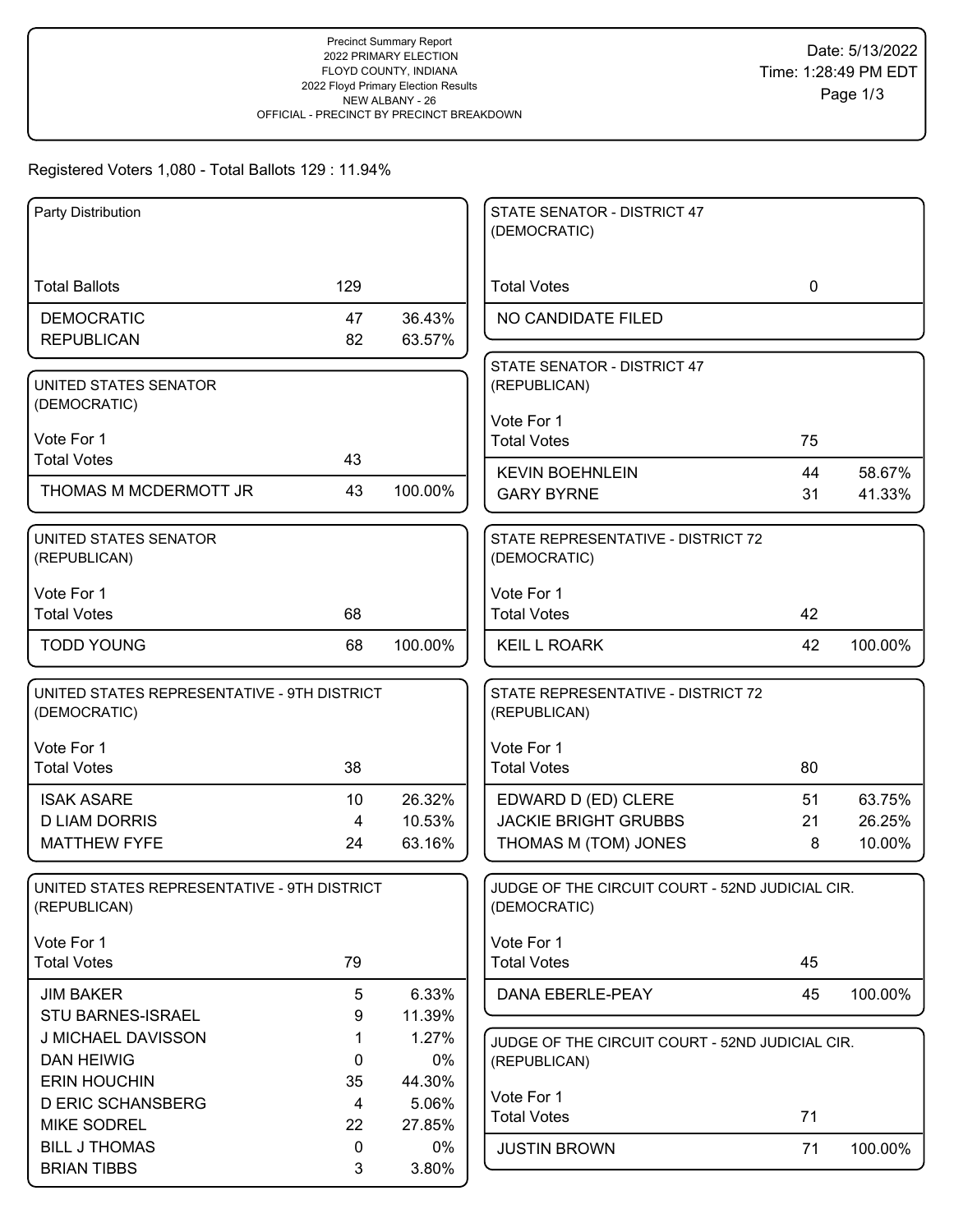### Registered Voters 1,080 - Total Ballots 129 : 11.94%

| PROSECUTING ATTORNEY                  |             |         | <b>COUNTY SHERIFF</b>                 |    |         |
|---------------------------------------|-------------|---------|---------------------------------------|----|---------|
| (DEMOCRATIC)                          |             |         | (DEMOCRATIC)                          |    |         |
|                                       |             |         |                                       |    |         |
|                                       |             |         | Vote For 1                            |    |         |
| <b>Total Votes</b>                    | $\mathbf 0$ |         | <b>Total Votes</b>                    | 42 |         |
| NO CANDIDATE FILED                    |             |         | DARRELL W MILLS                       | 42 | 100.00% |
| PROSECUTING ATTORNEY                  |             |         | <b>COUNTY SHERIFF</b>                 |    |         |
| (REPUBLICAN)                          |             |         | (REPUBLICAN)                          |    |         |
|                                       |             |         |                                       |    |         |
| Vote For 1                            |             |         | Vote For 1                            |    |         |
| <b>Total Votes</b>                    | 74          |         | <b>Total Votes</b>                    | 80 |         |
| <b>CHRIS LANE</b>                     | 74          | 100.00% | <b>STEVE BUSH</b>                     | 50 | 62.50%  |
|                                       |             |         | <b>SAM SARKISIAN</b>                  | 30 | 37.50%  |
| <b>CIRCUIT COURT CLERK</b>            |             |         |                                       |    |         |
| (DEMOCRATIC)                          |             |         | <b>COUNTY ASSESSOR</b>                |    |         |
|                                       |             |         | (DEMOCRATIC)                          |    |         |
| <b>Total Votes</b>                    | $\mathbf 0$ |         | Vote For 1                            |    |         |
|                                       |             |         | <b>Total Votes</b>                    | 41 |         |
| NO CANDIDATE FILED                    |             |         |                                       |    |         |
|                                       |             |         | <b>PATRICIA TRISH BADGER</b><br>-BYRD | 41 | 100.00% |
| <b>CIRCUIT COURT CLERK</b>            |             |         |                                       |    |         |
| (REPUBLICAN)                          |             |         | <b>COUNTY ASSESSOR</b>                |    |         |
| Vote For 1                            |             |         | (REPUBLICAN)                          |    |         |
| <b>Total Votes</b>                    | 72          |         |                                       |    |         |
| <b>DANITA BURKS</b>                   | 72          | 100.00% | Vote For 1                            |    |         |
|                                       |             |         | <b>Total Votes</b>                    | 74 |         |
|                                       |             |         | <b>CHRIS DONES</b>                    | 22 | 29.73%  |
| <b>COUNTY AUDITOR</b><br>(DEMOCRATIC) |             |         | <b>JAMES W SINKS</b>                  | 18 | 24.32%  |
|                                       |             |         | <b>TERRY L WATSON</b>                 | 34 | 45.95%  |
|                                       |             |         |                                       |    |         |
| <b>Total Votes</b>                    | $\pmb{0}$   |         | COUNTY COMMISSIONER - DISTRICT 1      |    |         |
| NO CANDIDATE FILED                    |             |         | (DEMOCRATIC)                          |    |         |
|                                       |             |         | Vote For 1                            |    |         |
| <b>COUNTY AUDITOR</b>                 |             |         | <b>Total Votes</b>                    | 44 |         |
| (REPUBLICAN)                          |             |         |                                       |    |         |
|                                       |             |         | <b>TYLER P GAINES</b>                 | 24 | 54.55%  |
| Vote For 1                            |             |         | <b>CHUCK SIMONS</b>                   | 20 | 45.45%  |
| <b>Total Votes</b>                    | 71          |         |                                       |    |         |
| AMANDA M PAHMEIER                     | 24          | 33.80%  |                                       |    |         |
| <b>DIANA M TOPPING</b>                | 47          | 66.20%  |                                       |    |         |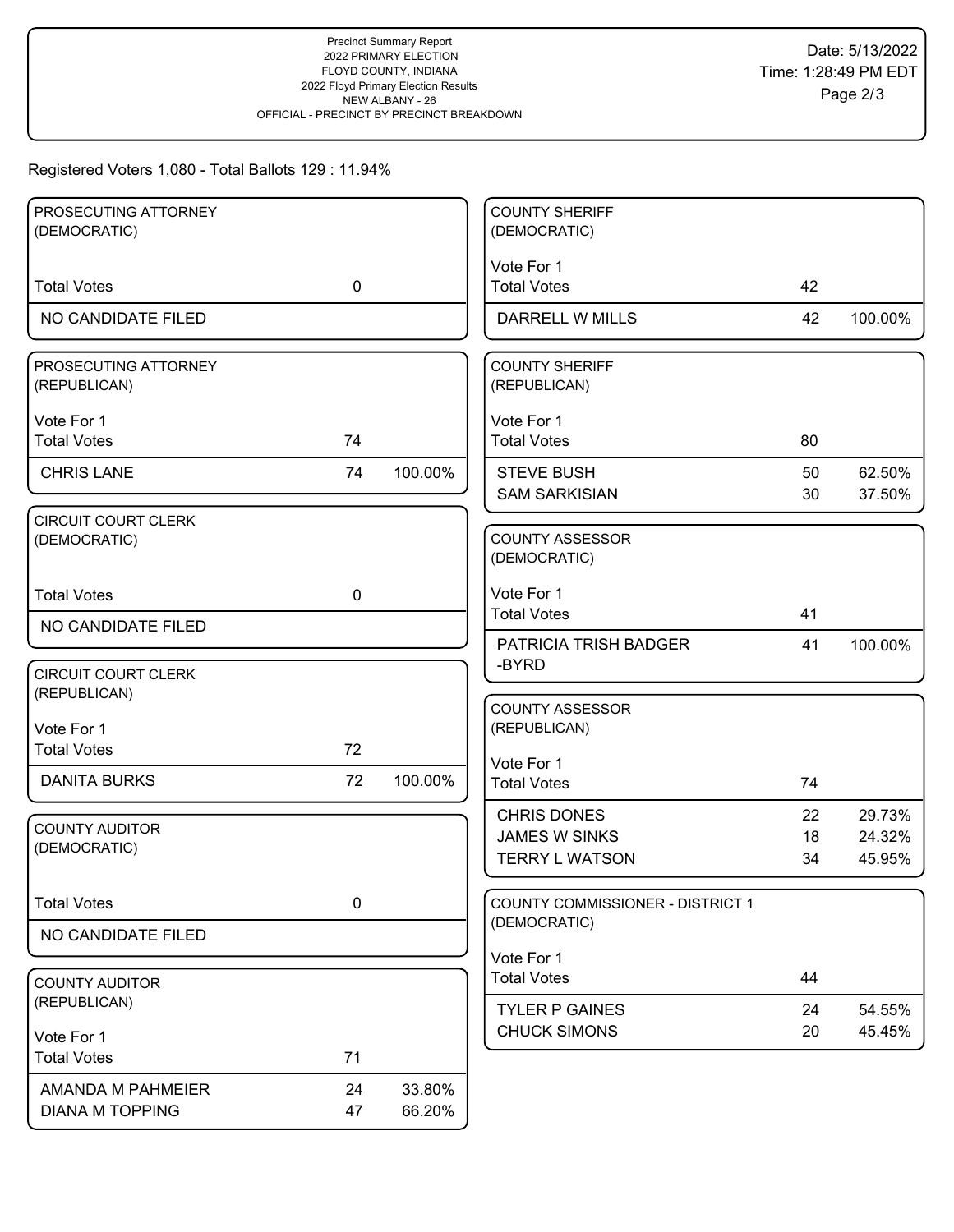Registered Voters 1,080 - Total Ballots 129 : 11.94%

| <b>COUNTY COMMISSIONER - DISTRICT 1</b><br>(REPUBLICAN)   |    |         | NEW ALBANY TWP. BOARD MEMBER<br>(DEMOCRATIC)        |     |        |
|-----------------------------------------------------------|----|---------|-----------------------------------------------------|-----|--------|
|                                                           |    |         |                                                     |     |        |
| Vote For 1                                                |    |         | Vote For 3                                          |     |        |
| <b>Total Votes</b>                                        | 77 |         | <b>Total Votes</b>                                  | 101 |        |
| <b>SHAWN CARRUTHERS</b>                                   | 18 | 23.38%  | <b>STEVEN WILLIAM BONIFER</b>                       | 33  | 32.67% |
| AL KNABLE                                                 | 59 | 76.62%  | <b>RICK COCHRAN</b>                                 | 30  | 29.70% |
|                                                           |    |         | <b>MAX GOSMAN</b>                                   | 19  | 18.81% |
| <b>COUNTY COUNCIL MEMBER - DISTRICT 3</b><br>(DEMOCRATIC) |    |         | <b>CEDDRIKA L PORTER</b>                            | 19  | 18.81% |
|                                                           |    |         | NEW ALBANY TWP. BOARD MEMBER                        |     |        |
| Vote For 1                                                |    |         | (REPUBLICAN)                                        |     |        |
| <b>Total Votes</b>                                        | 41 |         |                                                     |     |        |
| <b>BRIAN A BREWER</b>                                     | 41 | 100.00% | Vote For 3                                          |     |        |
|                                                           |    |         | <b>Total Votes</b>                                  | 136 |        |
| COUNTY COUNCIL MEMBER - DISTRICT 3                        |    |         | <b>ANN CARRUTHERS</b>                               | 52  | 38.24% |
| (REPUBLICAN)                                              |    |         | <b>BOB HORNUNG</b>                                  | 49  | 36.03% |
|                                                           |    |         | <b>VICTORIA SANCHEZ</b>                             | 35  | 25.74% |
| Vote For 1                                                |    |         |                                                     |     |        |
| <b>Total Votes</b>                                        | 71 |         |                                                     |     |        |
|                                                           |    |         | REP STATE CONVENTION DELEGATE - FLOYD CO., AT LARGE |     |        |
| <b>DANNY SHORT</b>                                        | 42 | 59.15%  | (REPUBLICAN)                                        |     |        |
| <b>BRIAN WEBB</b>                                         | 29 | 40.85%  |                                                     |     |        |
|                                                           |    |         | Vote For 10                                         |     |        |
| NEW ALBANY TWP. TRUSTEE                                   |    |         | <b>Total Votes</b>                                  | 396 |        |
| (DEMOCRATIC)                                              |    |         | DALE M BAGSHAW                                      | 37  | 9.34%  |
|                                                           |    |         | <b>SHARON G BAGSHAW</b>                             | 27  | 6.82%  |
| Vote For 1                                                |    |         | <b>SHAWN CARRUTHERS</b>                             | 36  | 9.09%  |
| <b>Total Votes</b>                                        | 44 |         | EDWARD D (ED) CLERE                                 | 55  | 13.89% |
| <b>DAVID BREWER</b>                                       | 44 | 100.00% | <b>DOUG DRAKE</b>                                   | 24  | 6.06%  |
|                                                           |    |         | <b>LOIS HERTOG</b>                                  | 17  | 4.29%  |
| NEW ALBANY TWP. TRUSTEE                                   |    |         | <b>JAMES A KANNING</b>                              | 24  | 6.06%  |
| (REPUBLICAN)                                              |    |         | <b>ANNIE KIRCHNER</b>                               | 28  | 7.07%  |
|                                                           |    |         | <b>MATT MILLIES</b>                                 | 23  | 5.81%  |
| Vote For 1                                                |    |         | <b>LINDA K MOHNEY</b>                               | 19  | 4.80%  |
| <b>Total Votes</b>                                        | 69 |         | <b>CARL PEARCY</b>                                  | 22  | 5.56%  |
| D M BAGSHAW                                               | 69 | 100.00% | ROY SCOTT                                           | 20  | 5.05%  |
|                                                           |    |         | ANDREW B TAKAMI<br><b>JOSH JT TURNER</b>            | 11  | 2.78%  |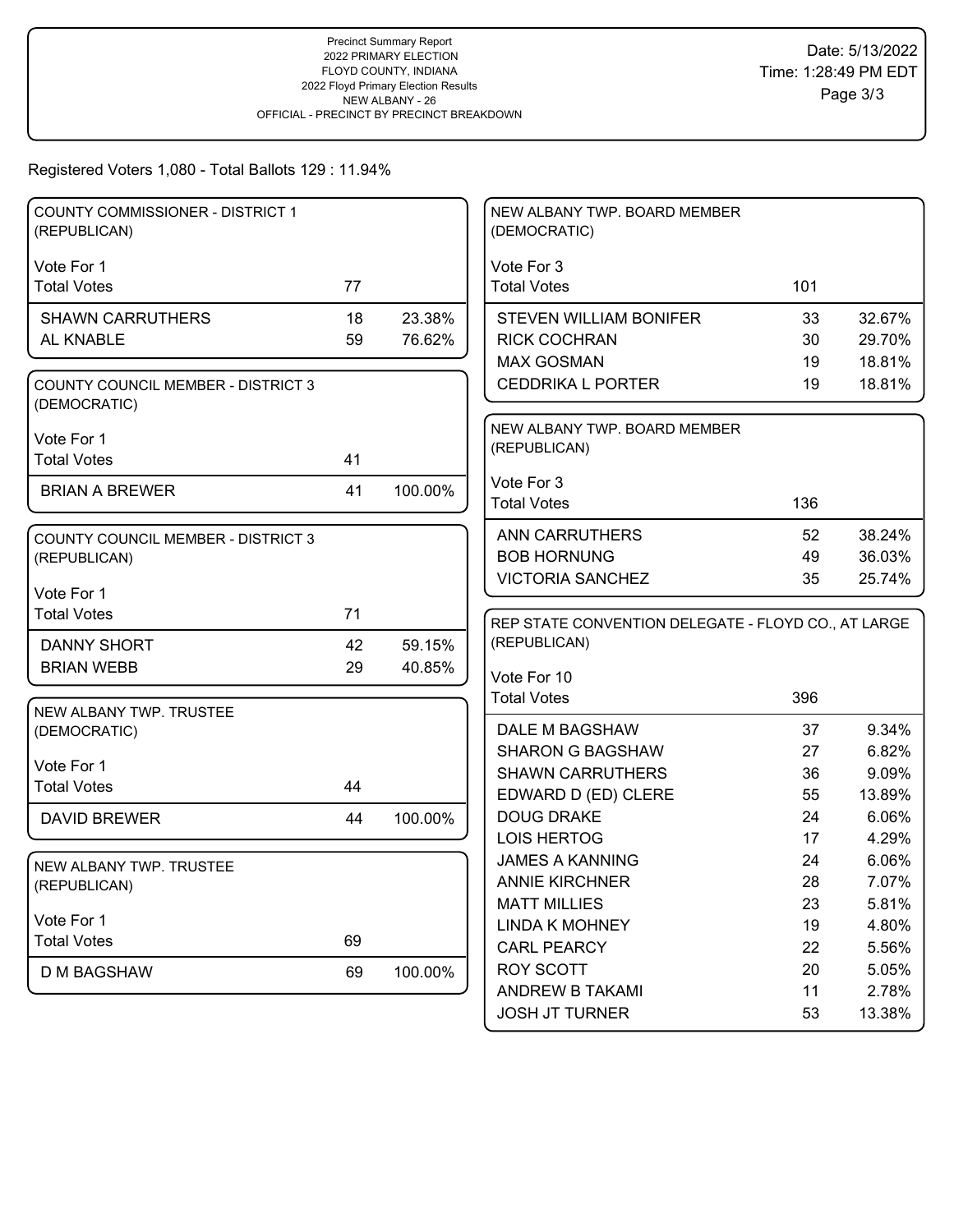# Registered Voters 978 - Total Ballots 99 : 10.12%

| Party Distribution                          |                |         | STATE SENATOR - DISTRICT 47                     |    |         |
|---------------------------------------------|----------------|---------|-------------------------------------------------|----|---------|
|                                             |                |         | (DEMOCRATIC)                                    |    |         |
|                                             |                |         |                                                 |    |         |
| <b>Total Ballots</b>                        | 99             |         | <b>Total Votes</b>                              | 0  |         |
| <b>DEMOCRATIC</b>                           | 28             | 28.28%  | NO CANDIDATE FILED                              |    |         |
| <b>REPUBLICAN</b>                           | 71             | 71.72%  |                                                 |    |         |
|                                             |                |         | STATE SENATOR - DISTRICT 47                     |    |         |
| UNITED STATES SENATOR<br>(DEMOCRATIC)       |                |         | (REPUBLICAN)                                    |    |         |
|                                             |                |         | Vote For 1                                      |    |         |
| Vote For 1                                  |                |         | <b>Total Votes</b>                              | 65 |         |
| <b>Total Votes</b>                          | 22             |         | <b>KEVIN BOEHNLEIN</b>                          | 47 | 72.31%  |
| THOMAS M MCDERMOTT JR                       | 22             | 100.00% | <b>GARY BYRNE</b>                               | 18 | 27.69%  |
|                                             |                |         |                                                 |    |         |
| UNITED STATES SENATOR                       |                |         | STATE REPRESENTATIVE - DISTRICT 72              |    |         |
| (REPUBLICAN)                                |                |         | (DEMOCRATIC)                                    |    |         |
| Vote For 1                                  |                |         | Vote For 1                                      |    |         |
| <b>Total Votes</b>                          | 54             |         | <b>Total Votes</b>                              | 27 |         |
| <b>TODD YOUNG</b>                           | 54             | 100.00% | <b>KEIL L ROARK</b>                             | 27 | 100.00% |
|                                             |                |         |                                                 |    |         |
| UNITED STATES REPRESENTATIVE - 9TH DISTRICT |                |         | STATE REPRESENTATIVE - DISTRICT 72              |    |         |
| (DEMOCRATIC)                                |                |         | (REPUBLICAN)                                    |    |         |
| Vote For 1                                  |                |         | Vote For 1                                      |    |         |
| <b>Total Votes</b>                          | 27             |         | <b>Total Votes</b>                              | 69 |         |
| <b>ISAK ASARE</b>                           | 6              | 22.22%  | EDWARD D (ED) CLERE                             | 39 | 56.52%  |
| <b>D LIAM DORRIS</b>                        | $\overline{7}$ | 25.93%  | <b>JACKIE BRIGHT GRUBBS</b>                     | 17 | 24.64%  |
| <b>MATTHEW FYFE</b>                         | 14             | 51.85%  | THOMAS M (TOM) JONES                            | 13 | 18.84%  |
|                                             |                |         |                                                 |    |         |
| UNITED STATES REPRESENTATIVE - 9TH DISTRICT |                |         | JUDGE OF THE CIRCUIT COURT - 52ND JUDICIAL CIR. |    |         |
| (REPUBLICAN)                                |                |         | (DEMOCRATIC)                                    |    |         |
| Vote For 1                                  |                |         | Vote For 1                                      |    |         |
| <b>Total Votes</b>                          | 66             |         | <b>Total Votes</b>                              | 25 |         |
| <b>JIM BAKER</b>                            | $\overline{2}$ | 3.03%   | DANA EBERLE-PEAY                                | 25 | 100.00% |
| STU BARNES-ISRAEL                           | 10             | 15.15%  |                                                 |    |         |
| J MICHAEL DAVISSON                          | $\mathbf 0$    | $0\%$   | JUDGE OF THE CIRCUIT COURT - 52ND JUDICIAL CIR. |    |         |
| <b>DAN HEIWIG</b>                           | 0              | 0%      | (REPUBLICAN)                                    |    |         |
| <b>ERIN HOUCHIN</b>                         | 15             | 22.73%  |                                                 |    |         |
| <b>D ERIC SCHANSBERG</b>                    | 5              | 7.58%   | Vote For 1                                      |    |         |
| <b>MIKE SODREL</b>                          | 33             | 50.00%  | <b>Total Votes</b>                              | 53 |         |
| <b>BILL J THOMAS</b>                        | 0              | $0\%$   | <b>JUSTIN BROWN</b>                             | 53 | 100.00% |
| <b>BRIAN TIBBS</b>                          | 1              | 1.52%   |                                                 |    |         |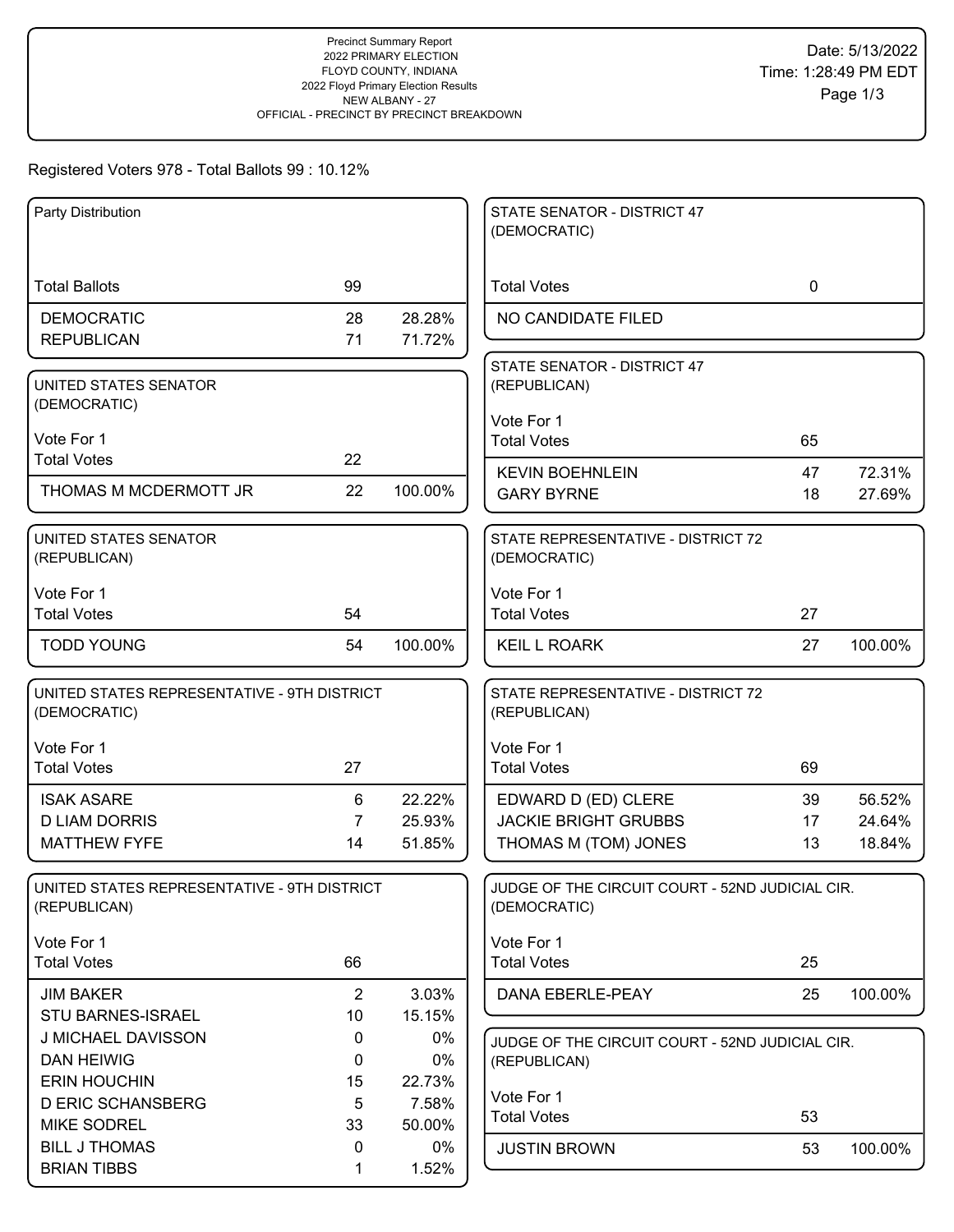# Registered Voters 978 - Total Ballots 99 : 10.12%

| PROSECUTING ATTORNEY<br>(DEMOCRATIC)       |             |         | <b>COUNTY SHERIFF</b><br>(DEMOCRATIC)                               |                |                            |
|--------------------------------------------|-------------|---------|---------------------------------------------------------------------|----------------|----------------------------|
|                                            |             |         |                                                                     |                |                            |
| <b>Total Votes</b>                         | $\mathbf 0$ |         | Vote For 1<br><b>Total Votes</b>                                    | 24             |                            |
| NO CANDIDATE FILED                         |             |         | DARRELL W MILLS                                                     | 24             | 100.00%                    |
| PROSECUTING ATTORNEY<br>(REPUBLICAN)       |             |         | <b>COUNTY SHERIFF</b><br>(REPUBLICAN)                               |                |                            |
| Vote For 1<br><b>Total Votes</b>           | 57          |         | Vote For 1<br><b>Total Votes</b>                                    | 71             |                            |
| <b>CHRIS LANE</b>                          | 57          | 100.00% | <b>STEVE BUSH</b><br><b>SAM SARKISIAN</b>                           | 42<br>29       | 59.15%<br>40.85%           |
| <b>CIRCUIT COURT CLERK</b><br>(DEMOCRATIC) |             |         | <b>COUNTY ASSESSOR</b><br>(DEMOCRATIC)                              |                |                            |
| <b>Total Votes</b>                         | $\mathbf 0$ |         | Vote For 1<br><b>Total Votes</b>                                    | 25             |                            |
| NO CANDIDATE FILED                         |             |         | PATRICIA TRISH BADGER                                               | 25             | 100.00%                    |
| <b>CIRCUIT COURT CLERK</b><br>(REPUBLICAN) |             |         | -BYRD                                                               |                |                            |
| Vote For 1<br><b>Total Votes</b>           | 56          |         | <b>COUNTY ASSESSOR</b><br>(REPUBLICAN)                              |                |                            |
| <b>DANITA BURKS</b>                        | 56          | 100.00% | Vote For 1<br><b>Total Votes</b>                                    | 57             |                            |
| <b>COUNTY AUDITOR</b><br>(DEMOCRATIC)      |             |         | <b>CHRIS DONES</b><br><b>JAMES W SINKS</b><br><b>TERRY L WATSON</b> | 18<br>15<br>24 | 31.58%<br>26.32%<br>42.11% |
| <b>Total Votes</b>                         | 0           |         | <b>COUNTY COMMISSIONER - DISTRICT 1</b>                             |                |                            |
| NO CANDIDATE FILED                         |             |         | (DEMOCRATIC)                                                        |                |                            |
| <b>COUNTY AUDITOR</b>                      |             |         | Vote For 1<br><b>Total Votes</b>                                    | 26             |                            |
| (REPUBLICAN)                               |             |         | <b>TYLER P GAINES</b>                                               | 12             | 46.15%                     |
| Vote For 1<br><b>Total Votes</b>           | 54          |         | <b>CHUCK SIMONS</b>                                                 | 14             | 53.85%                     |
| AMANDA M PAHMEIER                          | 22          | 40.74%  |                                                                     |                |                            |
| <b>DIANA M TOPPING</b>                     | 32          | 59.26%  |                                                                     |                |                            |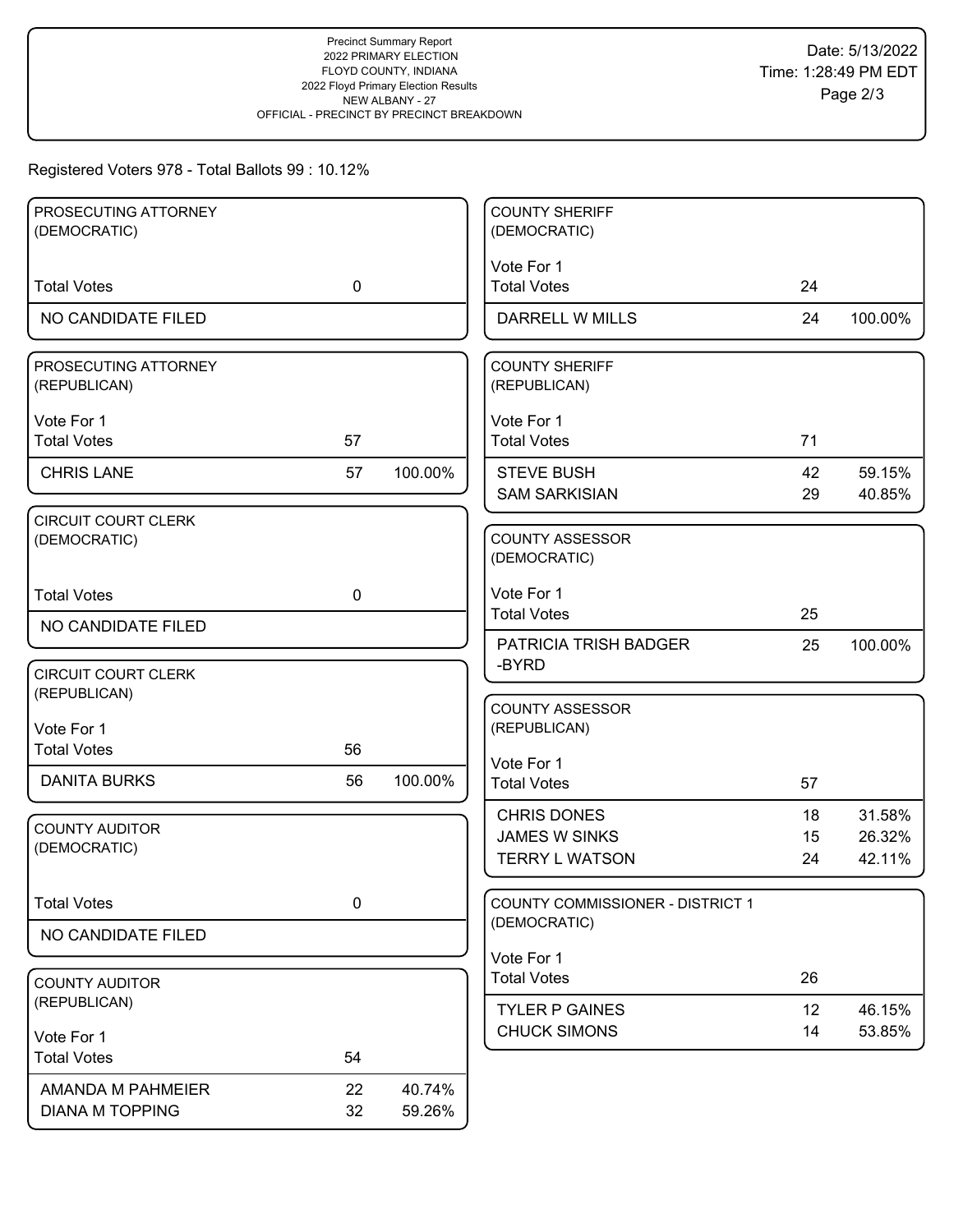# Registered Voters 978 - Total Ballots 99 : 10.12%

| <b>COUNTY COMMISSIONER - DISTRICT 1</b><br>(REPUBLICAN)   |    |         | NEW ALBANY TWP. BOARD MEMBER<br>(DEMOCRATIC)        |          |                |
|-----------------------------------------------------------|----|---------|-----------------------------------------------------|----------|----------------|
|                                                           |    |         |                                                     |          |                |
| Vote For 1<br><b>Total Votes</b>                          | 68 |         | Vote For 3<br><b>Total Votes</b>                    | 64       |                |
|                                                           |    |         |                                                     |          |                |
| <b>SHAWN CARRUTHERS</b>                                   | 19 | 27.94%  | <b>STEVEN WILLIAM BONIFER</b>                       | 17       | 26.56%         |
| AL KNABLE                                                 | 49 | 72.06%  | <b>RICK COCHRAN</b>                                 | 19       | 29.69%         |
|                                                           |    |         | <b>MAX GOSMAN</b>                                   | 14       | 21.88%         |
| <b>COUNTY COUNCIL MEMBER - DISTRICT 3</b><br>(DEMOCRATIC) |    |         | <b>CEDDRIKA L PORTER</b>                            | 14       | 21.88%         |
| Vote For 1                                                |    |         | NEW ALBANY TWP. BOARD MEMBER                        |          |                |
| <b>Total Votes</b>                                        | 25 |         | (REPUBLICAN)                                        |          |                |
|                                                           |    |         | Vote For 3                                          |          |                |
| <b>BRIAN A BREWER</b>                                     | 25 | 100.00% | <b>Total Votes</b>                                  | 114      |                |
|                                                           |    |         |                                                     |          |                |
| <b>COUNTY COUNCIL MEMBER - DISTRICT 3</b>                 |    |         | <b>ANN CARRUTHERS</b>                               | 41       | 35.96%         |
| (REPUBLICAN)                                              |    |         | <b>BOB HORNUNG</b>                                  | 44       | 38.60%         |
| Vote For 1                                                |    |         | <b>VICTORIA SANCHEZ</b>                             | 29       | 25.44%         |
| <b>Total Votes</b>                                        | 59 |         |                                                     |          |                |
|                                                           |    |         | REP STATE CONVENTION DELEGATE - FLOYD CO., AT LARGE |          |                |
| <b>DANNY SHORT</b>                                        | 30 |         | (REPUBLICAN)                                        |          |                |
|                                                           |    | 50.85%  |                                                     |          |                |
| <b>BRIAN WEBB</b>                                         | 29 | 49.15%  | Vote For 10                                         |          |                |
|                                                           |    |         | <b>Total Votes</b>                                  | 348      |                |
| NEW ALBANY TWP. TRUSTEE                                   |    |         |                                                     |          |                |
| (DEMOCRATIC)                                              |    |         | DALE M BAGSHAW                                      | 30       | 8.62%          |
| Vote For 1                                                |    |         | <b>SHARON G BAGSHAW</b>                             | 26       | 7.47%          |
| <b>Total Votes</b>                                        | 26 |         | <b>SHAWN CARRUTHERS</b>                             | 37       | 10.63%         |
|                                                           |    |         | EDWARD D (ED) CLERE                                 | 43       | 12.36%         |
| <b>DAVID BREWER</b>                                       | 26 | 100.00% | <b>DOUG DRAKE</b>                                   | 20       | 5.75%          |
|                                                           |    |         | <b>LOIS HERTOG</b>                                  | 17       | 4.89%          |
| NEW ALBANY TWP. TRUSTEE                                   |    |         | <b>JAMES A KANNING</b>                              | 30       | 8.62%          |
| (REPUBLICAN)                                              |    |         | <b>ANNIE KIRCHNER</b>                               | 22       | 6.32%          |
|                                                           |    |         | <b>MATT MILLIES</b>                                 | 15       | 4.31%          |
| Vote For 1<br><b>Total Votes</b>                          | 51 |         | <b>LINDA K MOHNEY</b>                               | 23       | 6.61%          |
|                                                           |    |         | <b>CARL PEARCY</b>                                  | 25       | 7.18%          |
| <b>D M BAGSHAW</b>                                        | 51 | 100.00% | ROY SCOTT                                           | 12       | 3.45%          |
|                                                           |    |         | ANDREW B TAKAMI<br><b>JOSH JT TURNER</b>            | 20<br>28 | 5.75%<br>8.05% |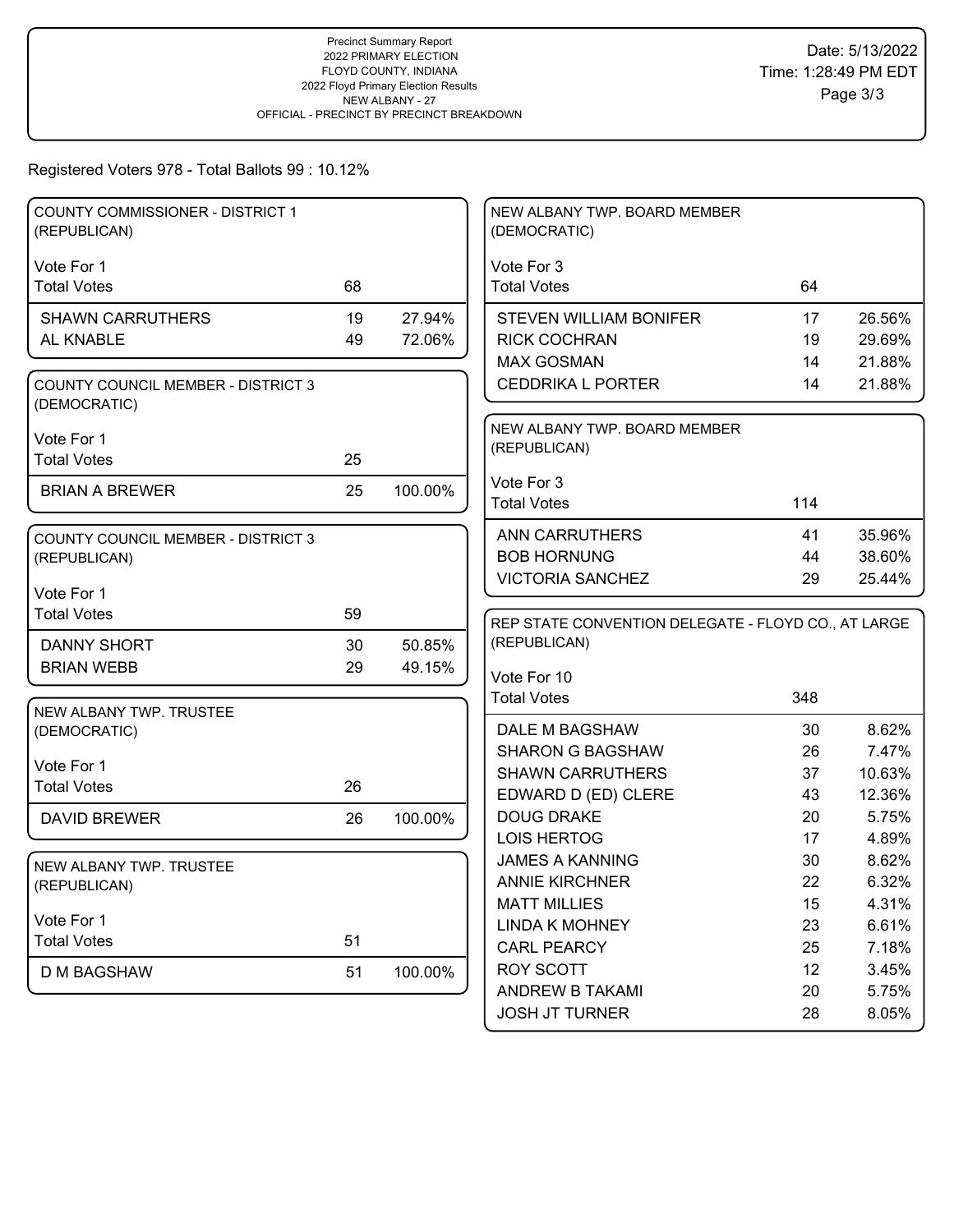## Registered Voters 1,072 - Total Ballots 234 : 21.83%

| Party Distribution                                          |         |                  | <b>STATE SENATOR - DISTRICT 45</b><br>(DEMOCRATIC) |     |         |
|-------------------------------------------------------------|---------|------------------|----------------------------------------------------|-----|---------|
|                                                             |         |                  | Vote For 1                                         |     |         |
| <b>Total Ballots</b>                                        | 234     |                  | <b>Total Votes</b>                                 | 58  |         |
| <b>DEMOCRATIC</b>                                           | 64      | 27.35%           | <b>NICK MARSHALL</b>                               | 58  | 100.00% |
| <b>REPUBLICAN</b>                                           | 170     | 72.65%           |                                                    |     |         |
|                                                             |         |                  | <b>STATE SENATOR - DISTRICT 45</b>                 |     |         |
| UNITED STATES SENATOR<br>(DEMOCRATIC)                       |         |                  | (REPUBLICAN)                                       |     |         |
|                                                             |         |                  | Vote For 1                                         |     |         |
| Vote For 1                                                  |         |                  | <b>Total Votes</b>                                 | 115 |         |
| <b>Total Votes</b>                                          | 55      |                  | <b>CHRIS GARTEN</b>                                | 115 | 100.00% |
| THOMAS M MCDERMOTT JR                                       | 55      | 100.00%          |                                                    |     |         |
|                                                             |         |                  | STATE REPRESENTATIVE - DISTRICT 72                 |     |         |
| UNITED STATES SENATOR<br>(REPUBLICAN)                       |         |                  | (DEMOCRATIC)                                       |     |         |
|                                                             |         |                  | Vote For 1                                         |     |         |
| Vote For 1                                                  |         |                  | <b>Total Votes</b>                                 | 59  |         |
| <b>Total Votes</b>                                          | 132     |                  | <b>KEIL L ROARK</b>                                | 59  | 100.00% |
| <b>TODD YOUNG</b>                                           | 132     | 100.00%          |                                                    |     |         |
|                                                             |         |                  | STATE REPRESENTATIVE - DISTRICT 72                 |     |         |
| UNITED STATES REPRESENTATIVE - 9TH DISTRICT<br>(DEMOCRATIC) |         |                  | (REPUBLICAN)                                       |     |         |
|                                                             |         |                  | Vote For 1                                         |     |         |
| Vote For 1<br><b>Total Votes</b>                            | 61      |                  | <b>Total Votes</b>                                 | 163 |         |
|                                                             |         |                  | EDWARD D (ED) CLERE                                | 90  | 55.21%  |
| <b>ISAK ASARE</b><br><b>D LIAM DORRIS</b>                   | 14      | 22.95%           | <b>JACKIE BRIGHT GRUBBS</b>                        | 53  | 32.52%  |
| <b>MATTHEW FYFE</b>                                         | 8<br>39 | 13.11%<br>63.93% | THOMAS M (TOM) JONES                               | 20  | 12.27%  |
|                                                             |         |                  | JUDGE OF THE CIRCUIT COURT - 52ND JUDICIAL CIR.    |     |         |
| UNITED STATES REPRESENTATIVE - 9TH DISTRICT                 |         |                  | (DEMOCRATIC)                                       |     |         |
| (REPUBLICAN)                                                |         |                  | Vote For 1                                         |     |         |
| Vote For 1                                                  |         |                  | <b>Total Votes</b>                                 | 59  |         |
| <b>Total Votes</b>                                          | 159     |                  | DANA EBERLE-PEAY                                   | 59  | 100.00% |
| <b>JIM BAKER</b>                                            | 15      | 9.43%            |                                                    |     |         |
| STU BARNES-ISRAEL                                           | 27      | 16.98%           | JUDGE OF THE CIRCUIT COURT - 52ND JUDICIAL CIR.    |     |         |
| J MICHAEL DAVISSON                                          | 0       | 0%               | (REPUBLICAN)                                       |     |         |
| <b>DAN HEIWIG</b>                                           | 3       | 1.89%            |                                                    |     |         |
| <b>ERIN HOUCHIN</b><br><b>D ERIC SCHANSBERG</b>             | 53<br>8 | 33.33%           | Vote For 1<br><b>Total Votes</b>                   | 136 |         |
| <b>MIKE SODREL</b>                                          | 48      | 5.03%<br>30.19%  |                                                    |     |         |
| <b>BILL J THOMAS</b>                                        | 1.      | 0.63%            | <b>JUSTIN BROWN</b>                                | 136 | 100.00% |
| <b>BRIAN TIBBS</b>                                          | 4       | 2.52%            |                                                    |     |         |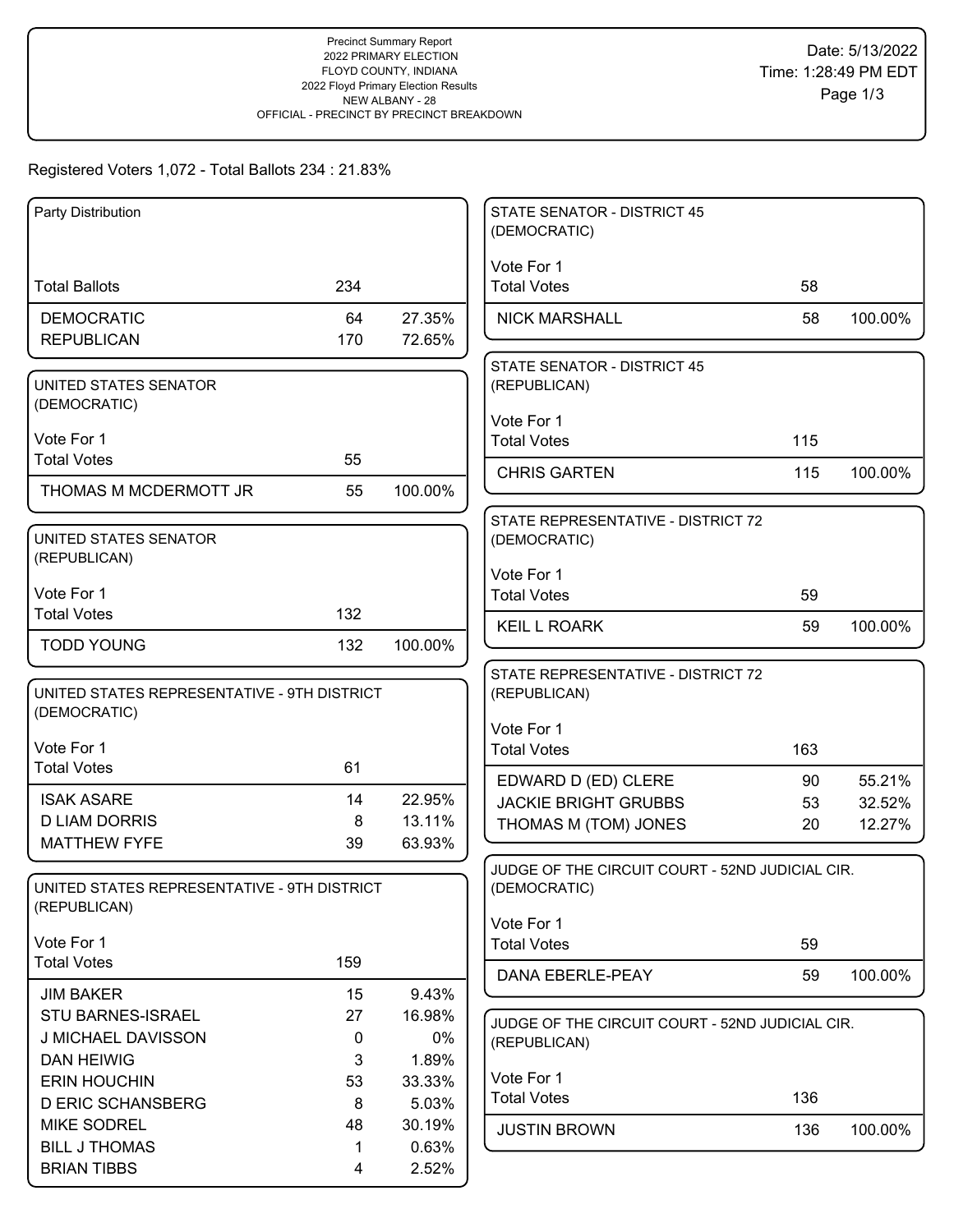## Registered Voters 1,072 - Total Ballots 234 : 21.83%

| 60 |                                    |
|----|------------------------------------|
| 60 | 100.00%                            |
|    |                                    |
|    |                                    |
|    |                                    |
|    |                                    |
|    |                                    |
| 99 | 60.37%                             |
|    | 39.63%                             |
|    |                                    |
|    |                                    |
|    |                                    |
|    |                                    |
|    |                                    |
| 58 | 100.00%                            |
|    |                                    |
|    |                                    |
|    |                                    |
|    |                                    |
|    |                                    |
|    |                                    |
| 42 | 30.43%                             |
| 43 | 31.16%                             |
|    | 38.41%                             |
|    |                                    |
|    |                                    |
|    |                                    |
|    |                                    |
|    |                                    |
| 34 | 58.62%                             |
|    |                                    |
| 24 | 41.38%                             |
|    |                                    |
|    |                                    |
|    | 164<br>65<br>58<br>138<br>53<br>58 |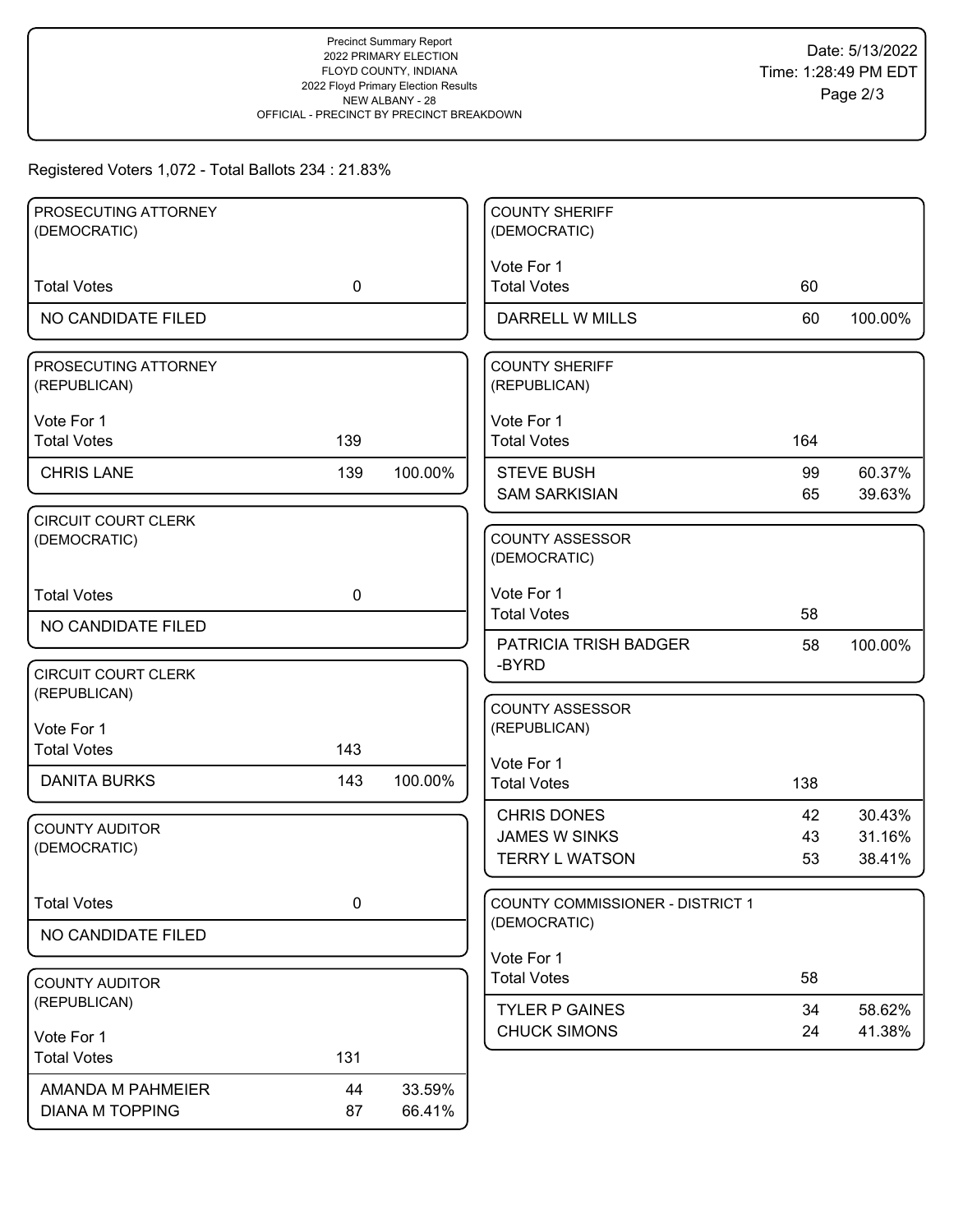# Registered Voters 1,072 - Total Ballots 234 : 21.83%

| COUNTY COMMISSIONER - DISTRICT 1<br>(REPUBLICAN)          |     |         | NEW ALBANY TWP. BOARD MEMBER<br>(DEMOCRATIC)                        |           |                  |
|-----------------------------------------------------------|-----|---------|---------------------------------------------------------------------|-----------|------------------|
| Vote For 1                                                |     |         | Vote For 3                                                          |           |                  |
| <b>Total Votes</b>                                        | 159 |         | <b>Total Votes</b>                                                  | 152       |                  |
|                                                           |     |         |                                                                     |           |                  |
| <b>SHAWN CARRUTHERS</b>                                   | 55  | 34.59%  | <b>STEVEN WILLIAM BONIFER</b>                                       | 47        | 30.92%           |
| AL KNABLE                                                 | 104 | 65.41%  | <b>RICK COCHRAN</b>                                                 | 47        | 30.92%           |
|                                                           |     |         | <b>MAX GOSMAN</b>                                                   | 25        | 16.45%           |
| <b>COUNTY COUNCIL MEMBER - DISTRICT 3</b><br>(DEMOCRATIC) |     |         | <b>CEDDRIKA L PORTER</b>                                            | 33        | 21.71%           |
| Vote For 1                                                |     |         | NEW ALBANY TWP. BOARD MEMBER                                        |           |                  |
| <b>Total Votes</b>                                        | 58  |         | (REPUBLICAN)                                                        |           |                  |
|                                                           |     |         | Vote For 3                                                          |           |                  |
| <b>BRIAN A BREWER</b>                                     | 58  | 100.00% | <b>Total Votes</b>                                                  | 307       |                  |
|                                                           |     |         |                                                                     |           |                  |
| <b>COUNTY COUNCIL MEMBER - DISTRICT 3</b>                 |     |         | <b>ANN CARRUTHERS</b>                                               | 103       | 33.55%           |
| (REPUBLICAN)                                              |     |         | <b>BOB HORNUNG</b>                                                  | 116       | 37.79%           |
| Vote For 1                                                |     |         | <b>VICTORIA SANCHEZ</b>                                             | 88        | 28.66%           |
| <b>Total Votes</b>                                        | 135 |         |                                                                     |           |                  |
|                                                           |     | 58.52%  | REP STATE CONVENTION DELEGATE - FLOYD CO., AT LARGE<br>(REPUBLICAN) |           |                  |
| DANNY SHORT<br><b>BRIAN WEBB</b>                          | 79  |         |                                                                     |           |                  |
|                                                           |     |         |                                                                     |           |                  |
|                                                           | 56  | 41.48%  | Vote For 10                                                         |           |                  |
|                                                           |     |         | <b>Total Votes</b>                                                  | 833       |                  |
| NEW ALBANY TWP. TRUSTEE                                   |     |         |                                                                     |           |                  |
| (DEMOCRATIC)                                              |     |         | DALE M BAGSHAW                                                      | 72        | 8.64%            |
| Vote For 1                                                |     |         | <b>SHARON G BAGSHAW</b>                                             | 45        | 5.40%            |
| <b>Total Votes</b>                                        | 58  |         | <b>SHAWN CARRUTHERS</b>                                             | 88<br>109 | 10.56%<br>13.09% |
|                                                           | 58  |         | EDWARD D (ED) CLERE<br><b>DOUG DRAKE</b>                            | 40        | 4.80%            |
| <b>DAVID BREWER</b>                                       |     | 100.00% | <b>LOIS HERTOG</b>                                                  | 47        | 5.64%            |
|                                                           |     |         | <b>JAMES A KANNING</b>                                              | 69        | 8.28%            |
| NEW ALBANY TWP. TRUSTEE                                   |     |         | <b>ANNIE KIRCHNER</b>                                               | 70        | 8.40%            |
| (REPUBLICAN)                                              |     |         | <b>MATT MILLIES</b>                                                 | 46        | 5.52%            |
| Vote For 1                                                |     |         | <b>LINDA K MOHNEY</b>                                               | 35        | 4.20%            |
| <b>Total Votes</b>                                        | 134 |         | <b>CARL PEARCY</b>                                                  | 63        | 7.56%            |
| <b>D M BAGSHAW</b>                                        | 134 | 100.00% | <b>ROY SCOTT</b>                                                    | 31        | 3.72%            |
|                                                           |     |         | <b>ANDREW B TAKAMI</b>                                              | 39        | 4.68%            |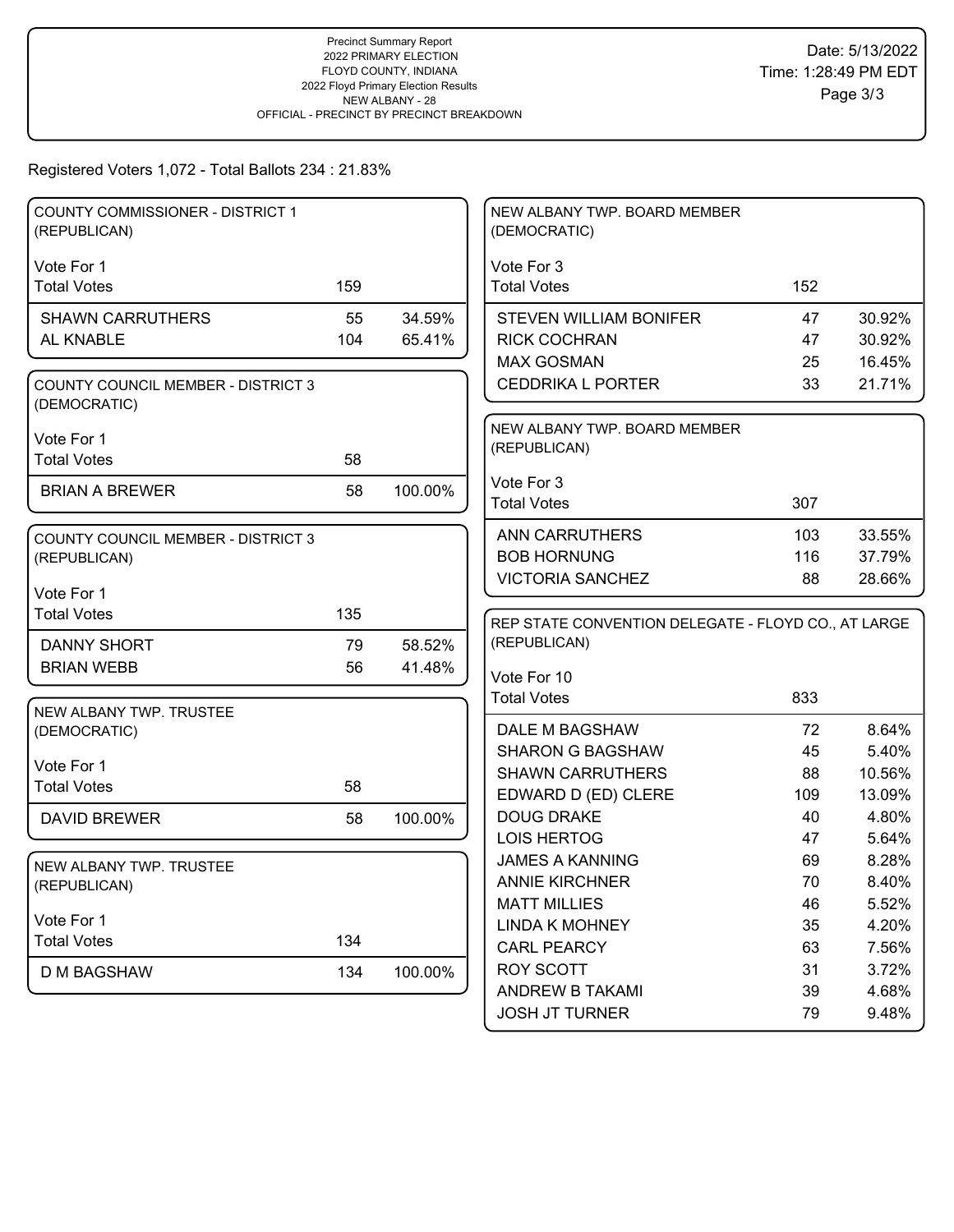### Registered Voters 1,115 - Total Ballots 141 : 12.65%

| Party Distribution                                          |                |         | STATE SENATOR - DISTRICT 47<br>(DEMOCRATIC)        |             |         |
|-------------------------------------------------------------|----------------|---------|----------------------------------------------------|-------------|---------|
|                                                             |                |         |                                                    |             |         |
| <b>Total Ballots</b>                                        | 141            |         | <b>Total Votes</b>                                 | $\mathbf 0$ |         |
| <b>DEMOCRATIC</b>                                           | 57             | 40.43%  | NO CANDIDATE FILED                                 |             |         |
| <b>REPUBLICAN</b>                                           | 84             | 59.57%  |                                                    |             |         |
| UNITED STATES SENATOR                                       |                |         | STATE SENATOR - DISTRICT 47<br>(REPUBLICAN)        |             |         |
| (DEMOCRATIC)                                                |                |         |                                                    |             |         |
| Vote For 1                                                  |                |         | Vote For 1                                         |             |         |
| <b>Total Votes</b>                                          | 46             |         | <b>Total Votes</b>                                 | 79          |         |
| THOMAS M MCDERMOTT JR                                       | 46             | 100.00% | <b>KEVIN BOEHNLEIN</b>                             | 36          | 45.57%  |
|                                                             |                |         | <b>GARY BYRNE</b>                                  | 43          | 54.43%  |
| UNITED STATES SENATOR                                       |                |         | STATE REPRESENTATIVE - DISTRICT 72                 |             |         |
| (REPUBLICAN)                                                |                |         | (DEMOCRATIC)                                       |             |         |
| Vote For 1                                                  |                |         | Vote For 1                                         |             |         |
| <b>Total Votes</b>                                          | 62             |         | <b>Total Votes</b>                                 | 49          |         |
| <b>TODD YOUNG</b>                                           | 62             | 100.00% | <b>KEIL L ROARK</b>                                | 49          | 100.00% |
|                                                             |                |         |                                                    |             |         |
| UNITED STATES REPRESENTATIVE - 9TH DISTRICT<br>(DEMOCRATIC) |                |         | STATE REPRESENTATIVE - DISTRICT 72<br>(REPUBLICAN) |             |         |
|                                                             |                |         |                                                    |             |         |
| Vote For 1                                                  |                |         | Vote For 1                                         |             |         |
| <b>Total Votes</b>                                          | 49             |         | <b>Total Votes</b>                                 | 77          |         |
| <b>ISAK ASARE</b>                                           | 10             | 20.41%  | EDWARD D (ED) CLERE                                | 35          | 45.45%  |
| <b>D LIAM DORRIS</b>                                        | 9              | 18.37%  | <b>JACKIE BRIGHT GRUBBS</b>                        | 34          | 44.16%  |
| <b>MATTHEW FYFE</b>                                         | 30             | 61.22%  | THOMAS M (TOM) JONES                               | 8           | 10.39%  |
| UNITED STATES REPRESENTATIVE - 9TH DISTRICT                 |                |         | JUDGE OF THE CIRCUIT COURT - 52ND JUDICIAL CIR.    |             |         |
| (REPUBLICAN)                                                |                |         | (DEMOCRATIC)                                       |             |         |
| Vote For 1                                                  |                |         | Vote For 1                                         |             |         |
| <b>Total Votes</b>                                          | 82             |         | <b>Total Votes</b>                                 | 52          |         |
| <b>JIM BAKER</b>                                            | 3              | 3.66%   | DANA EBERLE-PEAY                                   | 52          | 100.00% |
| STU BARNES-ISRAEL                                           | 20             | 24.39%  |                                                    |             |         |
| J MICHAEL DAVISSON                                          | 0              | 0%      | JUDGE OF THE CIRCUIT COURT - 52ND JUDICIAL CIR.    |             |         |
| <b>DAN HEIWIG</b>                                           | 3              | 3.66%   | (REPUBLICAN)                                       |             |         |
| <b>ERIN HOUCHIN</b>                                         | 28             | 34.15%  |                                                    |             |         |
| <b>D ERIC SCHANSBERG</b>                                    | $\overline{2}$ | 2.44%   | Vote For 1<br><b>Total Votes</b>                   | 72          |         |
| <b>MIKE SODREL</b>                                          | 24             | 29.27%  |                                                    |             |         |
| <b>BILL J THOMAS</b>                                        | 0              | 0%      | <b>JUSTIN BROWN</b>                                | 72          | 100.00% |
| <b>BRIAN TIBBS</b>                                          | $\overline{2}$ | 2.44%   |                                                    |             |         |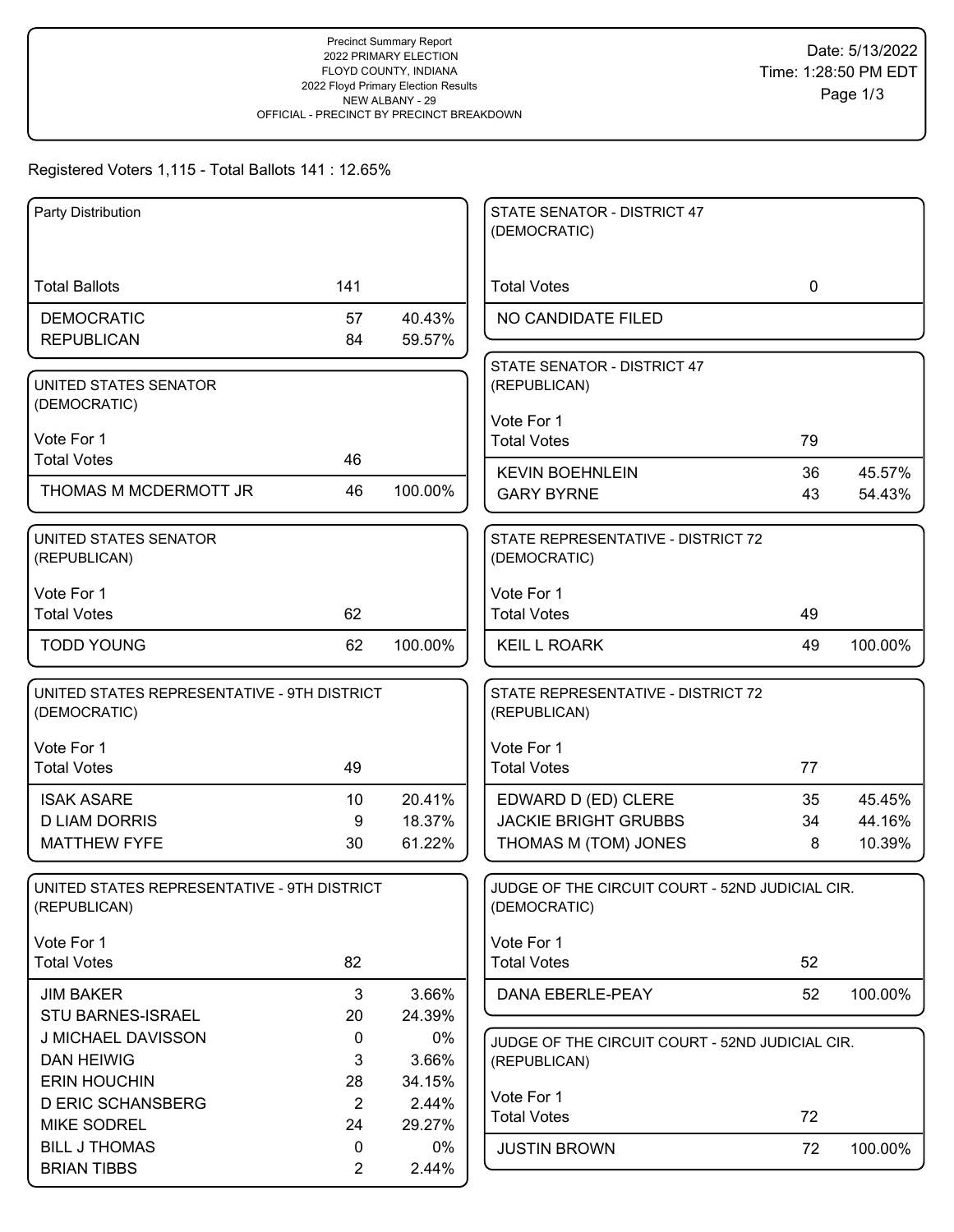### Registered Voters 1,115 - Total Ballots 141 : 12.65%

| PROSECUTING ATTORNEY                       |             |         | <b>COUNTY SHERIFF</b>                  |    |         |
|--------------------------------------------|-------------|---------|----------------------------------------|----|---------|
| (DEMOCRATIC)                               |             |         | (DEMOCRATIC)                           |    |         |
| <b>Total Votes</b>                         | $\mathbf 0$ |         | Vote For 1<br><b>Total Votes</b>       | 52 |         |
|                                            |             |         |                                        |    |         |
| NO CANDIDATE FILED                         |             |         | <b>DARRELL W MILLS</b>                 | 52 | 100.00% |
| PROSECUTING ATTORNEY<br>(REPUBLICAN)       |             |         | <b>COUNTY SHERIFF</b><br>(REPUBLICAN)  |    |         |
| Vote For 1                                 |             |         | Vote For 1                             |    |         |
| <b>Total Votes</b>                         | 72          |         | <b>Total Votes</b>                     | 81 |         |
| <b>CHRIS LANE</b>                          | 72          | 100.00% | <b>STEVE BUSH</b>                      | 39 | 48.15%  |
|                                            |             |         | <b>SAM SARKISIAN</b>                   | 42 | 51.85%  |
| <b>CIRCUIT COURT CLERK</b><br>(DEMOCRATIC) |             |         | <b>COUNTY ASSESSOR</b><br>(DEMOCRATIC) |    |         |
| <b>Total Votes</b>                         | $\mathbf 0$ |         | Vote For 1                             |    |         |
| NO CANDIDATE FILED                         |             |         | <b>Total Votes</b>                     | 50 |         |
|                                            |             |         | PATRICIA TRISH BADGER                  | 50 | 100.00% |
| <b>CIRCUIT COURT CLERK</b>                 |             |         | -BYRD                                  |    |         |
| (REPUBLICAN)                               |             |         | <b>COUNTY ASSESSOR</b>                 |    |         |
| Vote For 1                                 |             |         | (REPUBLICAN)                           |    |         |
| <b>Total Votes</b>                         | 74          |         | Vote For 1                             |    |         |
| <b>DANITA BURKS</b>                        | 74          | 100.00% | <b>Total Votes</b>                     | 74 |         |
| <b>COUNTY AUDITOR</b>                      |             |         | <b>CHRIS DONES</b>                     | 23 | 31.08%  |
| (DEMOCRATIC)                               |             |         | <b>JAMES W SINKS</b>                   | 12 | 16.22%  |
|                                            |             |         | <b>TERRY L WATSON</b>                  | 39 | 52.70%  |
| <b>Total Votes</b>                         | 0           |         | COUNTY COMMISSIONER - DISTRICT 1       |    |         |
| NO CANDIDATE FILED                         |             |         | (DEMOCRATIC)                           |    |         |
|                                            |             |         | Vote For 1                             |    |         |
| <b>COUNTY AUDITOR</b>                      |             |         | <b>Total Votes</b>                     | 51 |         |
| (REPUBLICAN)                               |             |         | <b>TYLER P GAINES</b>                  | 27 | 52.94%  |
| Vote For 1                                 |             |         | <b>CHUCK SIMONS</b>                    | 24 | 47.06%  |
| <b>Total Votes</b>                         | 72          |         |                                        |    |         |
| AMANDA M PAHMEIER                          | 36          | 50.00%  |                                        |    |         |
| <b>DIANA M TOPPING</b>                     | 36          | 50.00%  |                                        |    |         |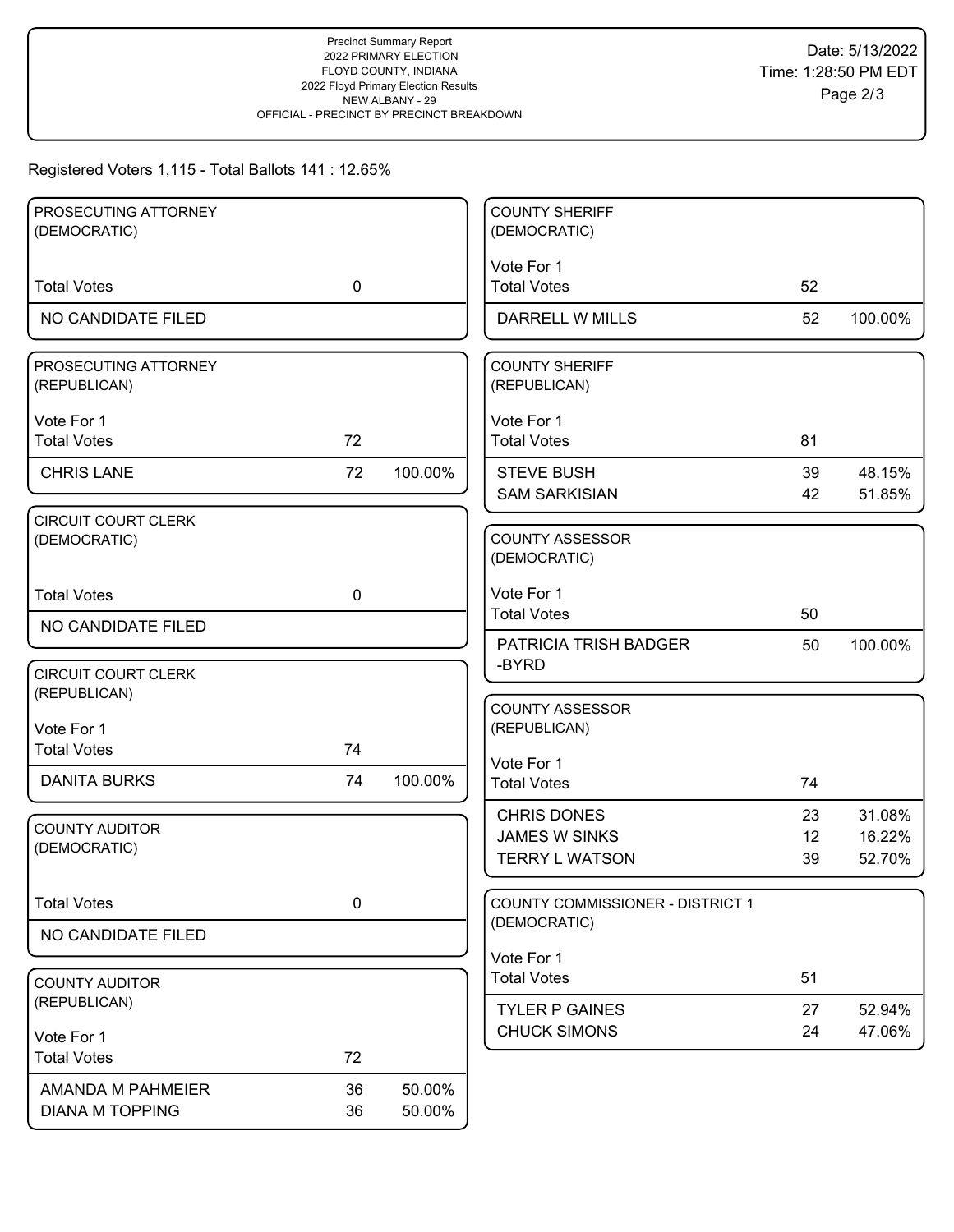Registered Voters 1,115 - Total Ballots 141 : 12.65%

| <b>COUNTY COMMISSIONER - DISTRICT 1</b><br>(REPUBLICAN)   |    |         | NEW ALBANY TWP. BOARD MEMBER<br>(DEMOCRATIC)        |          |                |
|-----------------------------------------------------------|----|---------|-----------------------------------------------------|----------|----------------|
|                                                           |    |         |                                                     |          |                |
| Vote For 1<br><b>Total Votes</b>                          | 80 |         | Vote For 3<br><b>Total Votes</b>                    | 116      |                |
|                                                           |    |         |                                                     |          |                |
| <b>SHAWN CARRUTHERS</b>                                   | 24 | 30.00%  | <b>STEVEN WILLIAM BONIFER</b>                       | 34       | 29.31%         |
| AL KNABLE                                                 | 56 | 70.00%  | <b>RICK COCHRAN</b>                                 | 45       | 38.79%         |
|                                                           |    |         | <b>MAX GOSMAN</b>                                   | 21       | 18.10%         |
| <b>COUNTY COUNCIL MEMBER - DISTRICT 2</b><br>(DEMOCRATIC) |    |         | <b>CEDDRIKA L PORTER</b>                            | 16       | 13.79%         |
| Vote For 1                                                |    |         | NEW ALBANY TWP. BOARD MEMBER                        |          |                |
| <b>Total Votes</b>                                        | 47 |         | (REPUBLICAN)                                        |          |                |
|                                                           |    |         | Vote For 3                                          |          |                |
| <b>DANIEL HARRIS</b>                                      | 47 | 100.00% | <b>Total Votes</b>                                  | 150      |                |
|                                                           |    |         |                                                     |          |                |
| <b>COUNTY COUNCIL MEMBER - DISTRICT 2</b>                 |    |         | <b>ANN CARRUTHERS</b>                               | 52       | 34.67%         |
| (REPUBLICAN)                                              |    |         | <b>BOB HORNUNG</b>                                  | 57       | 38.00%         |
| Vote For 1                                                |    |         | <b>VICTORIA SANCHEZ</b>                             | 41       | 27.33%         |
| <b>Total Votes</b>                                        | 79 |         |                                                     |          |                |
|                                                           |    |         | REP STATE CONVENTION DELEGATE - FLOYD CO., AT LARGE |          |                |
|                                                           |    |         |                                                     |          |                |
| <b>JIM FREIBERGER</b>                                     | 49 | 62.03%  | (REPUBLICAN)                                        |          |                |
| <b>ADAM ROBERTS</b>                                       | 30 | 37.97%  |                                                     |          |                |
|                                                           |    |         | Vote For 10<br><b>Total Votes</b>                   | 378      |                |
| NEW ALBANY TWP. TRUSTEE                                   |    |         |                                                     |          |                |
| (DEMOCRATIC)                                              |    |         | DALE M BAGSHAW                                      | 36       | 9.52%          |
|                                                           |    |         | <b>SHARON G BAGSHAW</b>                             | 32       | 8.47%          |
| Vote For 1                                                |    |         | <b>SHAWN CARRUTHERS</b>                             | 40       | 10.58%         |
| <b>Total Votes</b>                                        | 49 |         | EDWARD D (ED) CLERE                                 | 42       | 11.11%         |
| <b>DAVID BREWER</b>                                       | 49 | 100.00% | <b>DOUG DRAKE</b>                                   | 19       | 5.03%          |
|                                                           |    |         | <b>LOIS HERTOG</b>                                  | 18       | 4.76%          |
| NEW ALBANY TWP. TRUSTEE                                   |    |         | <b>JAMES A KANNING</b>                              | 28       | 7.41%          |
| (REPUBLICAN)                                              |    |         | <b>ANNIE KIRCHNER</b>                               | 30       | 7.94%          |
|                                                           |    |         | <b>MATT MILLIES</b>                                 | 25       | 6.61%          |
| Vote For 1                                                |    |         | <b>LINDA K MOHNEY</b>                               | 19       | 5.03%          |
| <b>Total Votes</b>                                        | 69 |         | <b>CARL PEARCY</b>                                  | 26       | 6.88%          |
| D M BAGSHAW                                               | 69 | 100.00% | <b>ROY SCOTT</b>                                    | 11       | 2.91%          |
|                                                           |    |         | ANDREW B TAKAMI<br><b>JOSH JT TURNER</b>            | 16<br>36 | 4.23%<br>9.52% |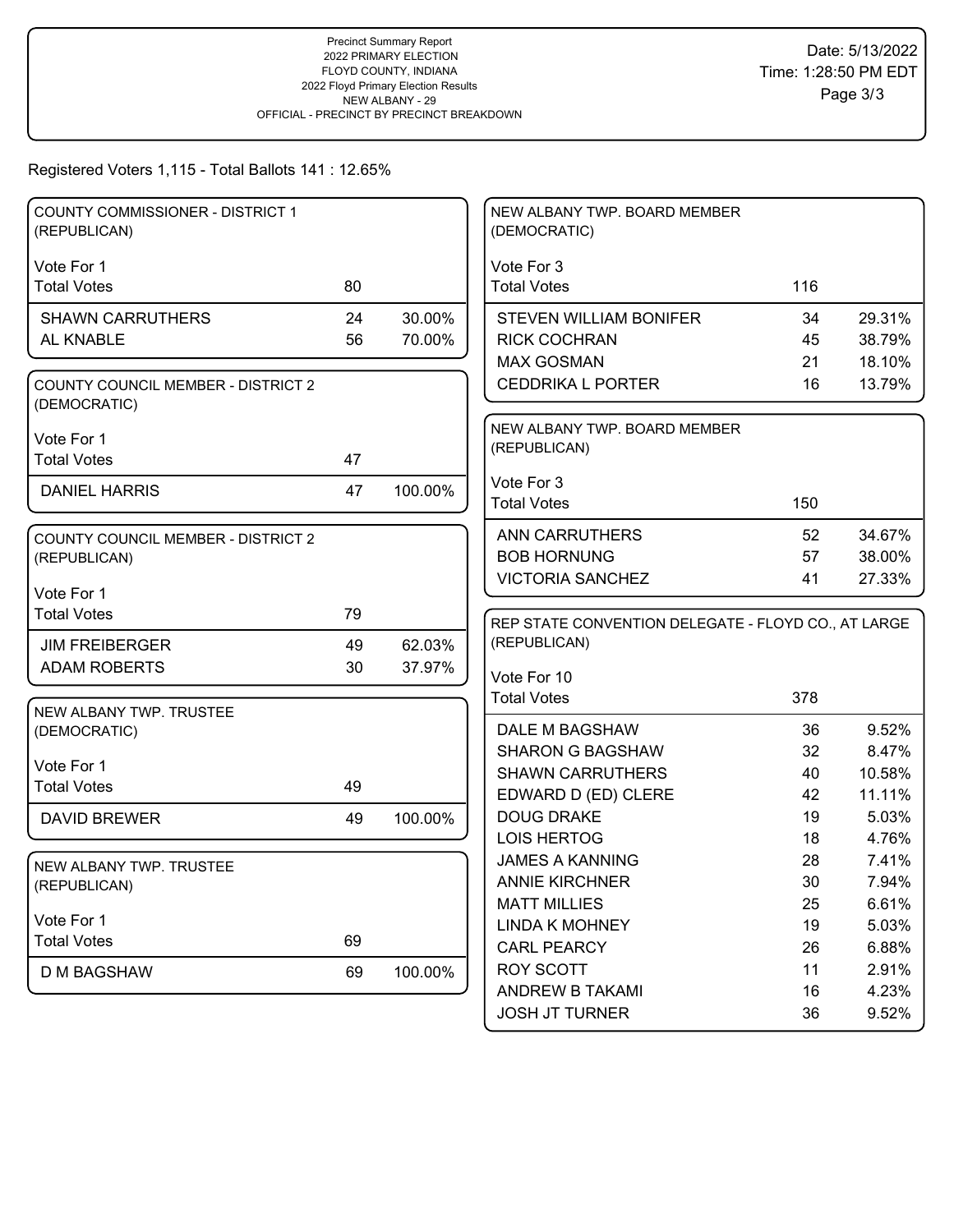## Registered Voters 879 - Total Ballots 197 : 22.41%

| Party Distribution                                          |                      |                 | STATE SENATOR - DISTRICT 47<br>(DEMOCRATIC)                     |          |                  |
|-------------------------------------------------------------|----------------------|-----------------|-----------------------------------------------------------------|----------|------------------|
|                                                             |                      |                 |                                                                 |          |                  |
| <b>Total Ballots</b>                                        | 197                  |                 | <b>Total Votes</b>                                              | 0        |                  |
| <b>DEMOCRATIC</b>                                           | 47                   | 23.86%          | NO CANDIDATE FILED                                              |          |                  |
| <b>REPUBLICAN</b>                                           | 150                  | 76.14%          |                                                                 |          |                  |
| UNITED STATES SENATOR                                       |                      |                 | STATE SENATOR - DISTRICT 47<br>(REPUBLICAN)                     |          |                  |
| (DEMOCRATIC)                                                |                      |                 |                                                                 |          |                  |
| Vote For 1                                                  |                      |                 | Vote For 1<br><b>Total Votes</b>                                | 133      |                  |
| <b>Total Votes</b>                                          | 43                   |                 |                                                                 |          |                  |
| THOMAS M MCDERMOTT JR                                       | 43                   | 100.00%         | <b>KEVIN BOEHNLEIN</b><br><b>GARY BYRNE</b>                     | 72<br>61 | 54.14%<br>45.86% |
|                                                             |                      |                 |                                                                 |          |                  |
| UNITED STATES SENATOR<br>(REPUBLICAN)                       |                      |                 | STATE REPRESENTATIVE - DISTRICT 72<br>(DEMOCRATIC)              |          |                  |
| Vote For 1                                                  |                      |                 | Vote For 1                                                      |          |                  |
| <b>Total Votes</b>                                          | 108                  |                 | <b>Total Votes</b>                                              | 43       |                  |
| <b>TODD YOUNG</b>                                           | 108                  | 100.00%         | <b>KEIL L ROARK</b>                                             | 43       | 100.00%          |
| UNITED STATES REPRESENTATIVE - 9TH DISTRICT<br>(DEMOCRATIC) |                      |                 | STATE REPRESENTATIVE - DISTRICT 72<br>(REPUBLICAN)              |          |                  |
| Vote For 1                                                  |                      |                 | Vote For 1                                                      |          |                  |
| <b>Total Votes</b>                                          | 42                   |                 | <b>Total Votes</b>                                              | 141      |                  |
| <b>ISAK ASARE</b>                                           | $\overline{7}$       | 16.67%          | EDWARD D (ED) CLERE                                             | 76       | 53.90%           |
| <b>D LIAM DORRIS</b>                                        | $\overline{7}$       | 16.67%          | <b>JACKIE BRIGHT GRUBBS</b>                                     | 45       | 31.91%           |
| <b>MATTHEW FYFE</b>                                         | 28                   | 66.67%          | THOMAS M (TOM) JONES                                            | 20       | 14.18%           |
| UNITED STATES REPRESENTATIVE - 9TH DISTRICT<br>(REPUBLICAN) |                      |                 | JUDGE OF THE CIRCUIT COURT - 52ND JUDICIAL CIR.<br>(DEMOCRATIC) |          |                  |
| Vote For 1                                                  |                      |                 | Vote For 1                                                      |          |                  |
| <b>Total Votes</b>                                          | 141                  |                 | <b>Total Votes</b>                                              | 44       |                  |
| <b>JIM BAKER</b>                                            | 6                    | 4.26%           | DANA EBERLE-PEAY                                                | 44       | 100.00%          |
| <b>STU BARNES-ISRAEL</b>                                    | 33                   | 23.40%          |                                                                 |          |                  |
| J MICHAEL DAVISSON                                          | 0                    | $0\%$           | JUDGE OF THE CIRCUIT COURT - 52ND JUDICIAL CIR.                 |          |                  |
| <b>DAN HEIWIG</b><br><b>ERIN HOUCHIN</b>                    | $\overline{2}$<br>42 | 1.42%           | (REPUBLICAN)                                                    |          |                  |
| <b>D ERIC SCHANSBERG</b>                                    | 4                    | 29.79%<br>2.84% | Vote For 1                                                      |          |                  |
| <b>MIKE SODREL</b>                                          | 45                   | 31.91%          | <b>Total Votes</b>                                              | 120      |                  |
| <b>BILL J THOMAS</b>                                        | $\overline{2}$       | 1.42%           | <b>JUSTIN BROWN</b>                                             | 120      | 100.00%          |
| <b>BRIAN TIBBS</b>                                          | $\overline{7}$       | 4.96%           |                                                                 |          |                  |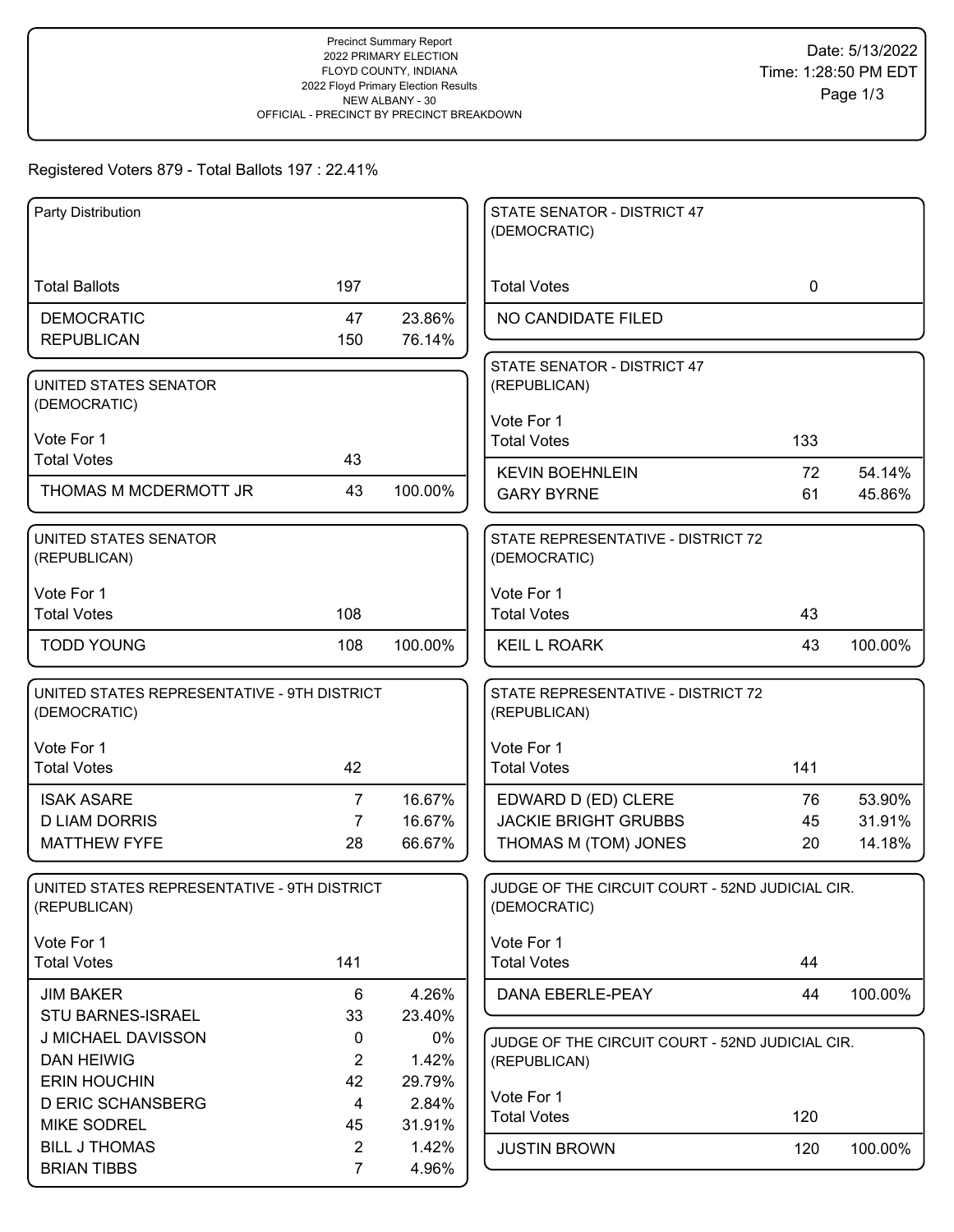# Registered Voters 879 - Total Ballots 197 : 22.41%

| PROSECUTING ATTORNEY                       |             |         | <b>COUNTY SHERIFF</b>                         |          |                  |
|--------------------------------------------|-------------|---------|-----------------------------------------------|----------|------------------|
| (DEMOCRATIC)                               |             |         | (DEMOCRATIC)                                  |          |                  |
|                                            |             |         | Vote For 1                                    |          |                  |
| <b>Total Votes</b>                         | $\mathbf 0$ |         | <b>Total Votes</b>                            | 42       |                  |
| NO CANDIDATE FILED                         |             |         | DARRELL W MILLS                               | 42       | 100.00%          |
| PROSECUTING ATTORNEY                       |             |         | <b>COUNTY SHERIFF</b>                         |          |                  |
| (REPUBLICAN)                               |             |         | (REPUBLICAN)                                  |          |                  |
| Vote For 1                                 |             |         | Vote For 1                                    |          |                  |
| <b>Total Votes</b>                         | 122         |         | <b>Total Votes</b>                            | 145      |                  |
| <b>CHRIS LANE</b>                          | 122         | 100.00% | <b>STEVE BUSH</b>                             | 60       | 41.38%           |
|                                            |             |         | <b>SAM SARKISIAN</b>                          | 85       | 58.62%           |
| <b>CIRCUIT COURT CLERK</b>                 |             |         |                                               |          |                  |
| (DEMOCRATIC)                               |             |         | <b>COUNTY ASSESSOR</b><br>(DEMOCRATIC)        |          |                  |
|                                            |             |         |                                               |          |                  |
| <b>Total Votes</b>                         | $\mathbf 0$ |         | Vote For 1<br><b>Total Votes</b>              | 38       |                  |
| NO CANDIDATE FILED                         |             |         | PATRICIA TRISH BADGER                         |          |                  |
|                                            |             |         | -BYRD                                         | 38       | 100.00%          |
| <b>CIRCUIT COURT CLERK</b><br>(REPUBLICAN) |             |         |                                               |          |                  |
|                                            |             |         | <b>COUNTY ASSESSOR</b>                        |          |                  |
| Vote For 1<br><b>Total Votes</b>           | 123         |         | (REPUBLICAN)                                  |          |                  |
|                                            |             |         | Vote For 1                                    |          |                  |
| <b>DANITA BURKS</b>                        | 123         | 100.00% | <b>Total Votes</b>                            | 112      |                  |
| <b>COUNTY AUDITOR</b>                      |             |         | <b>CHRIS DONES</b>                            | 36       | 32.14%           |
| (DEMOCRATIC)                               |             |         | <b>JAMES W SINKS</b><br><b>TERRY L WATSON</b> | 21<br>55 | 18.75%<br>49.11% |
|                                            |             |         |                                               |          |                  |
| <b>Total Votes</b>                         | 0           |         | <b>COUNTY COMMISSIONER - DISTRICT 1</b>       |          |                  |
| NO CANDIDATE FILED                         |             |         | (DEMOCRATIC)                                  |          |                  |
|                                            |             |         | Vote For 1                                    |          |                  |
| <b>COUNTY AUDITOR</b>                      |             |         | <b>Total Votes</b>                            | 42       |                  |
| (REPUBLICAN)                               |             |         | <b>TYLER P GAINES</b>                         | 23       | 54.76%           |
| Vote For 1                                 |             |         | <b>CHUCK SIMONS</b>                           | 19       | 45.24%           |
| <b>Total Votes</b>                         | 117         |         |                                               |          |                  |
| AMANDA M PAHMEIER                          | 40          | 34.19%  |                                               |          |                  |
| <b>DIANA M TOPPING</b>                     | 77          | 65.81%  |                                               |          |                  |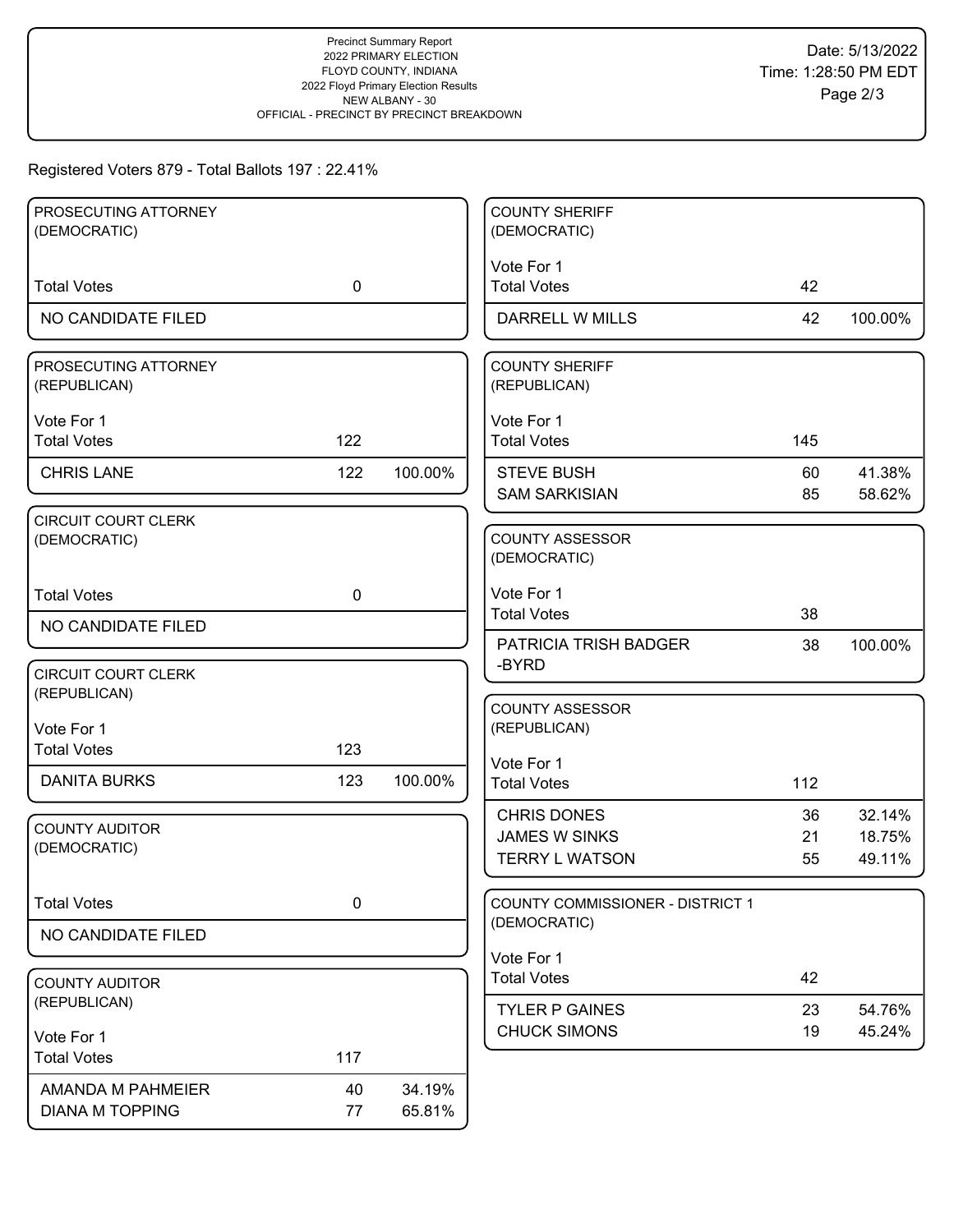# Registered Voters 879 - Total Ballots 197 : 22.41%

| Vote For 1<br>Vote For 3<br><b>Total Votes</b><br>139<br><b>Total Votes</b><br>106<br><b>SHAWN CARRUTHERS</b><br>48<br>34.53%<br><b>STEVEN WILLIAM BONIFER</b><br>30<br>28.30%<br>AL KNABLE<br>91<br>65.47%<br><b>RICK COCHRAN</b><br>29.25%<br>31<br><b>MAX GOSMAN</b><br>23.58%<br>25<br><b>CEDDRIKA L PORTER</b><br>20<br>18.87%<br><b>COUNTY COUNCIL MEMBER - DISTRICT 2</b> |
|----------------------------------------------------------------------------------------------------------------------------------------------------------------------------------------------------------------------------------------------------------------------------------------------------------------------------------------------------------------------------------|
|                                                                                                                                                                                                                                                                                                                                                                                  |
|                                                                                                                                                                                                                                                                                                                                                                                  |
|                                                                                                                                                                                                                                                                                                                                                                                  |
|                                                                                                                                                                                                                                                                                                                                                                                  |
|                                                                                                                                                                                                                                                                                                                                                                                  |
|                                                                                                                                                                                                                                                                                                                                                                                  |
| (DEMOCRATIC)                                                                                                                                                                                                                                                                                                                                                                     |
| NEW ALBANY TWP. BOARD MEMBER<br>Vote For 1                                                                                                                                                                                                                                                                                                                                       |
| (REPUBLICAN)<br><b>Total Votes</b><br>39                                                                                                                                                                                                                                                                                                                                         |
| Vote For 3                                                                                                                                                                                                                                                                                                                                                                       |
| 39<br>100.00%<br><b>DANIEL HARRIS</b><br><b>Total Votes</b><br>225                                                                                                                                                                                                                                                                                                               |
|                                                                                                                                                                                                                                                                                                                                                                                  |
| 39.11%<br><b>ANN CARRUTHERS</b><br>88<br><b>COUNTY COUNCIL MEMBER - DISTRICT 2</b>                                                                                                                                                                                                                                                                                               |
| <b>BOB HORNUNG</b><br>34.22%<br>77<br>(REPUBLICAN)                                                                                                                                                                                                                                                                                                                               |
| <b>VICTORIA SANCHEZ</b><br>60<br>26.67%<br>Vote For 1                                                                                                                                                                                                                                                                                                                            |
| <b>Total Votes</b><br>135                                                                                                                                                                                                                                                                                                                                                        |
| REP STATE CONVENTION DELEGATE - FLOYD CO., AT LARGE                                                                                                                                                                                                                                                                                                                              |
| (REPUBLICAN)<br>91<br><b>JIM FREIBERGER</b><br>67.41%                                                                                                                                                                                                                                                                                                                            |
| <b>ADAM ROBERTS</b><br>32.59%<br>44<br>Vote For 10                                                                                                                                                                                                                                                                                                                               |
| <b>Total Votes</b><br>620                                                                                                                                                                                                                                                                                                                                                        |
| NEW ALBANY TWP. TRUSTEE<br>DALE M BAGSHAW<br>9.03%                                                                                                                                                                                                                                                                                                                               |
| 56<br>(DEMOCRATIC)<br><b>SHARON G BAGSHAW</b><br>37<br>5.97%                                                                                                                                                                                                                                                                                                                     |
| Vote For 1<br><b>SHAWN CARRUTHERS</b><br>12.10%<br>75                                                                                                                                                                                                                                                                                                                            |
| <b>Total Votes</b><br>44<br>EDWARD D (ED) CLERE<br>93<br>15.00%                                                                                                                                                                                                                                                                                                                  |
| <b>DOUG DRAKE</b><br>34<br>5.48%<br>100.00%<br><b>DAVID BREWER</b><br>44                                                                                                                                                                                                                                                                                                         |
| <b>LOIS HERTOG</b><br>5.48%<br>34                                                                                                                                                                                                                                                                                                                                                |
| <b>JAMES A KANNING</b><br>6.61%<br>41                                                                                                                                                                                                                                                                                                                                            |
| NEW ALBANY TWP. TRUSTEE<br><b>ANNIE KIRCHNER</b><br>7.10%<br>44                                                                                                                                                                                                                                                                                                                  |
| (REPUBLICAN)<br><b>MATT MILLIES</b><br>4.84%<br>30                                                                                                                                                                                                                                                                                                                               |
| Vote For 1<br><b>LINDA K MOHNEY</b><br>3.87%<br>24                                                                                                                                                                                                                                                                                                                               |
| 115<br><b>Total Votes</b><br><b>CARL PEARCY</b><br>7.10%<br>44                                                                                                                                                                                                                                                                                                                   |
| <b>ROY SCOTT</b><br>4.03%<br>25<br><b>D M BAGSHAW</b><br>115<br>100.00%                                                                                                                                                                                                                                                                                                          |
| <b>ANDREW B TAKAMI</b><br>5.65%<br>35                                                                                                                                                                                                                                                                                                                                            |
| <b>JOSH JT TURNER</b><br>48<br>7.74%                                                                                                                                                                                                                                                                                                                                             |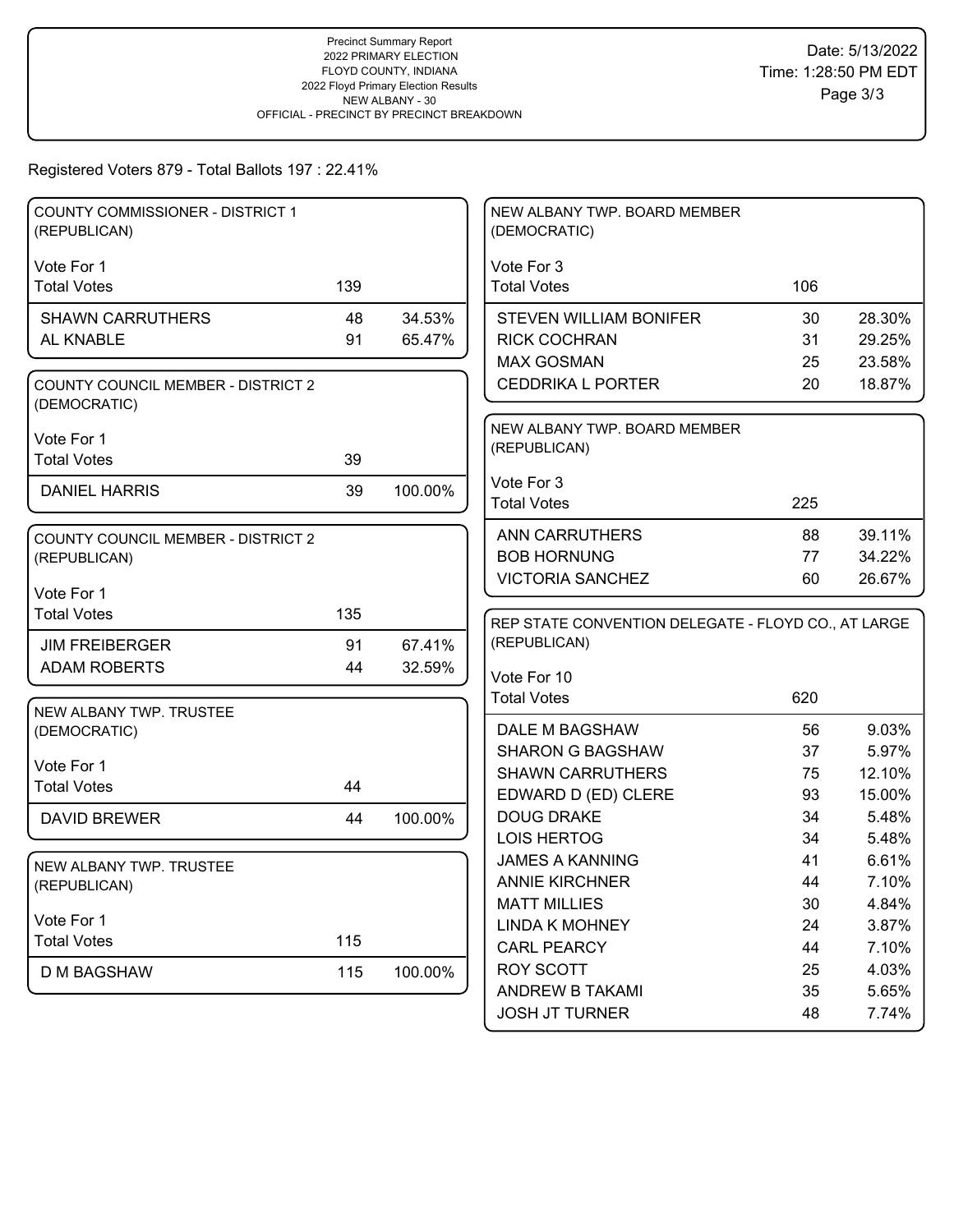### Registered Voters 1,346 - Total Ballots 277 : 20.58%

| Party Distribution                                          |           |                  | STATE SENATOR - DISTRICT 47<br>(DEMOCRATIC)                     |             |                  |
|-------------------------------------------------------------|-----------|------------------|-----------------------------------------------------------------|-------------|------------------|
| <b>Total Ballots</b>                                        | 277       |                  | <b>Total Votes</b>                                              | $\mathbf 0$ |                  |
| <b>DEMOCRATIC</b><br><b>REPUBLICAN</b>                      | 62<br>215 | 22.38%<br>77.62% | NO CANDIDATE FILED                                              |             |                  |
| UNITED STATES SENATOR<br>(DEMOCRATIC)                       |           |                  | STATE SENATOR - DISTRICT 47<br>(REPUBLICAN)                     |             |                  |
| Vote For 1<br><b>Total Votes</b>                            | 51        |                  | Vote For 1<br><b>Total Votes</b>                                | 196         |                  |
| THOMAS M MCDERMOTT JR                                       | 51        | 100.00%          | <b>KEVIN BOEHNLEIN</b><br><b>GARY BYRNE</b>                     | 145<br>51   | 73.98%<br>26.02% |
| UNITED STATES SENATOR<br>(REPUBLICAN)                       |           |                  | STATE REPRESENTATIVE - DISTRICT 72<br>(DEMOCRATIC)              |             |                  |
| Vote For 1<br><b>Total Votes</b>                            | 168       |                  | Vote For 1<br><b>Total Votes</b>                                | 55          |                  |
| <b>TODD YOUNG</b>                                           | 168       | 100.00%          | <b>KEIL L ROARK</b>                                             | 55          | 100.00%          |
| UNITED STATES REPRESENTATIVE - 9TH DISTRICT<br>(DEMOCRATIC) |           |                  | STATE REPRESENTATIVE - DISTRICT 72<br>(REPUBLICAN)              |             |                  |
| Vote For 1<br><b>Total Votes</b>                            | 52        |                  | Vote For 1<br><b>Total Votes</b>                                | 210         |                  |
| <b>ISAK ASARE</b>                                           | 7         | 13.46%           | EDWARD D (ED) CLERE                                             | 107         | 50.95%           |
| <b>D LIAM DORRIS</b>                                        | 10        | 19.23%           | <b>JACKIE BRIGHT GRUBBS</b>                                     | 51          | 24.29%           |
| <b>MATTHEW FYFE</b>                                         | 35        | 67.31%           | THOMAS M (TOM) JONES                                            | 52          | 24.76%           |
| UNITED STATES REPRESENTATIVE - 9TH DISTRICT<br>(REPUBLICAN) |           |                  | JUDGE OF THE CIRCUIT COURT - 52ND JUDICIAL CIR.<br>(DEMOCRATIC) |             |                  |
| Vote For 1<br><b>Total Votes</b>                            | 208       |                  | Vote For 1<br><b>Total Votes</b>                                | 53          |                  |
| <b>JIM BAKER</b>                                            | 24        | 11.54%           | DANA EBERLE-PEAY                                                | 53          | 100.00%          |
| STU BARNES-ISRAEL                                           | 25        | 12.02%           |                                                                 |             |                  |
| J MICHAEL DAVISSON                                          | 1         | 0.48%            | JUDGE OF THE CIRCUIT COURT - 52ND JUDICIAL CIR.                 |             |                  |
| <b>DAN HEIWIG</b>                                           | 4         | 1.92%            | (REPUBLICAN)                                                    |             |                  |
| <b>ERIN HOUCHIN</b><br><b>D ERIC SCHANSBERG</b>             | 64<br>12  | 30.77%<br>5.77%  | Vote For 1                                                      |             |                  |
| <b>MIKE SODREL</b>                                          | 75        | 36.06%           | <b>Total Votes</b>                                              | 166         |                  |
| <b>BILL J THOMAS</b>                                        | 0         | 0%               | <b>JUSTIN BROWN</b>                                             | 166         | 100.00%          |
| <b>BRIAN TIBBS</b>                                          | 3         | 1.44%            |                                                                 |             |                  |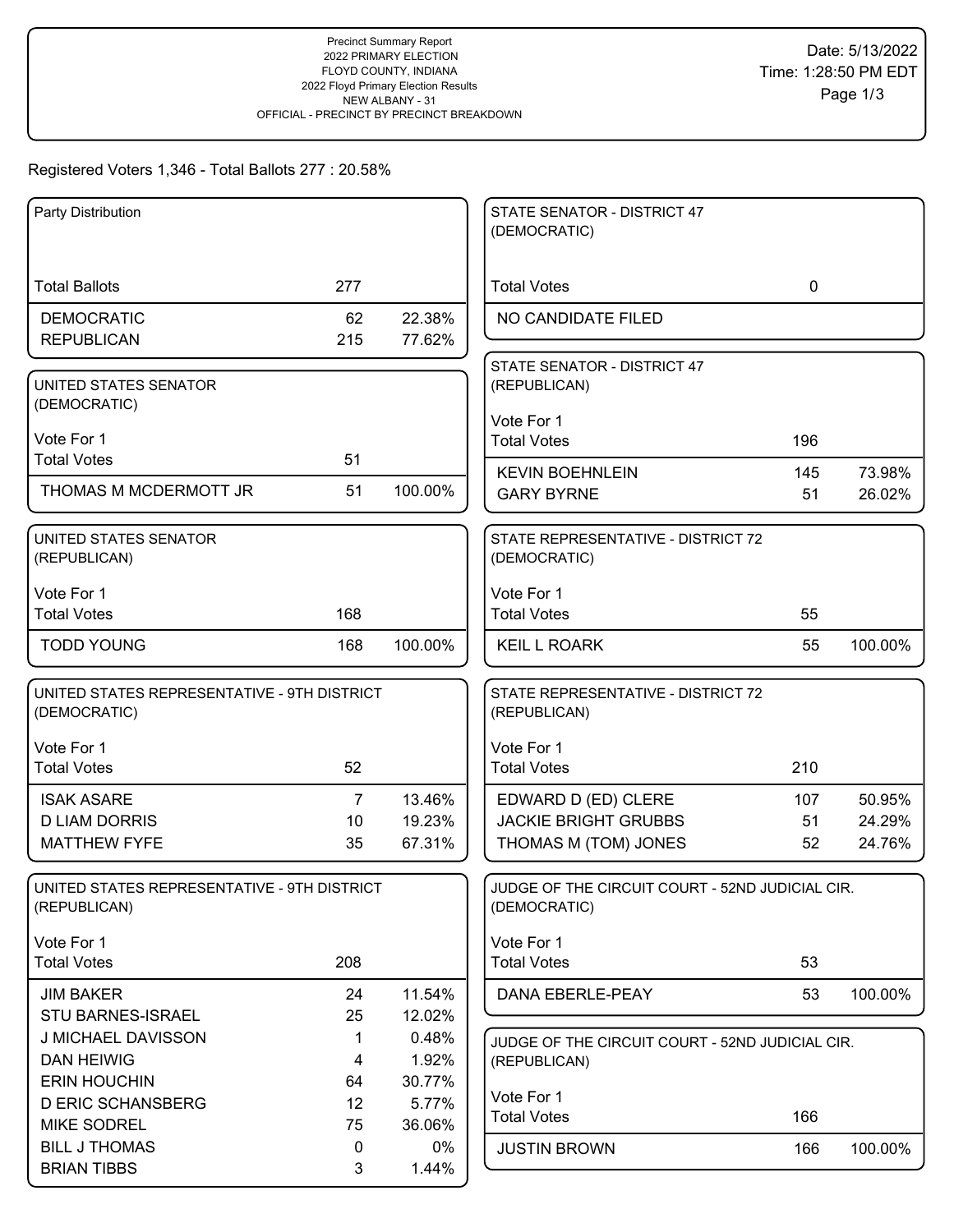### Registered Voters 1,346 - Total Ballots 277 : 20.58%

| PROSECUTING ATTORNEY                       |             |         | <b>COUNTY SHERIFF</b>                  |     |         |
|--------------------------------------------|-------------|---------|----------------------------------------|-----|---------|
| (DEMOCRATIC)                               |             |         | (DEMOCRATIC)                           |     |         |
| <b>Total Votes</b>                         | $\mathbf 0$ |         | Vote For 1<br><b>Total Votes</b>       | 59  |         |
|                                            |             |         |                                        |     |         |
| NO CANDIDATE FILED                         |             |         | <b>DARRELL W MILLS</b>                 | 59  | 100.00% |
| PROSECUTING ATTORNEY<br>(REPUBLICAN)       |             |         | <b>COUNTY SHERIFF</b><br>(REPUBLICAN)  |     |         |
| Vote For 1                                 |             |         | Vote For 1                             |     |         |
| <b>Total Votes</b>                         | 165         |         | <b>Total Votes</b>                     | 207 |         |
| <b>CHRIS LANE</b>                          | 165         | 100.00% | <b>STEVE BUSH</b>                      | 117 | 56.52%  |
|                                            |             |         | <b>SAM SARKISIAN</b>                   | 90  | 43.48%  |
| <b>CIRCUIT COURT CLERK</b><br>(DEMOCRATIC) |             |         | <b>COUNTY ASSESSOR</b><br>(DEMOCRATIC) |     |         |
| <b>Total Votes</b>                         | $\mathbf 0$ |         | Vote For 1                             |     |         |
| NO CANDIDATE FILED                         |             |         | <b>Total Votes</b>                     | 58  |         |
|                                            |             |         | <b>PATRICIA TRISH BADGER</b><br>-BYRD  | 58  | 100.00% |
| <b>CIRCUIT COURT CLERK</b>                 |             |         |                                        |     |         |
| (REPUBLICAN)                               |             |         | <b>COUNTY ASSESSOR</b>                 |     |         |
| Vote For 1                                 |             |         | (REPUBLICAN)                           |     |         |
| <b>Total Votes</b>                         | 165         |         | Vote For 1                             |     |         |
| <b>DANITA BURKS</b>                        | 165         | 100.00% | <b>Total Votes</b>                     | 163 |         |
|                                            |             |         | <b>CHRIS DONES</b>                     | 53  | 32.52%  |
| <b>COUNTY AUDITOR</b><br>(DEMOCRATIC)      |             |         | <b>JAMES W SINKS</b>                   | 36  | 22.09%  |
|                                            |             |         | <b>TERRY L WATSON</b>                  | 74  | 45.40%  |
| <b>Total Votes</b>                         | 0           |         | COUNTY COMMISSIONER - DISTRICT 1       |     |         |
| NO CANDIDATE FILED                         |             |         | (DEMOCRATIC)                           |     |         |
|                                            |             |         | Vote For 1                             |     |         |
| <b>COUNTY AUDITOR</b>                      |             |         | <b>Total Votes</b>                     | 56  |         |
| (REPUBLICAN)                               |             |         | <b>TYLER P GAINES</b>                  | 25  | 44.64%  |
| Vote For 1                                 |             |         | <b>CHUCK SIMONS</b>                    | 31  | 55.36%  |
| <b>Total Votes</b>                         | 154         |         |                                        |     |         |
| AMANDA M PAHMEIER                          | 67          | 43.51%  |                                        |     |         |
| <b>DIANA M TOPPING</b>                     | 87          | 56.49%  |                                        |     |         |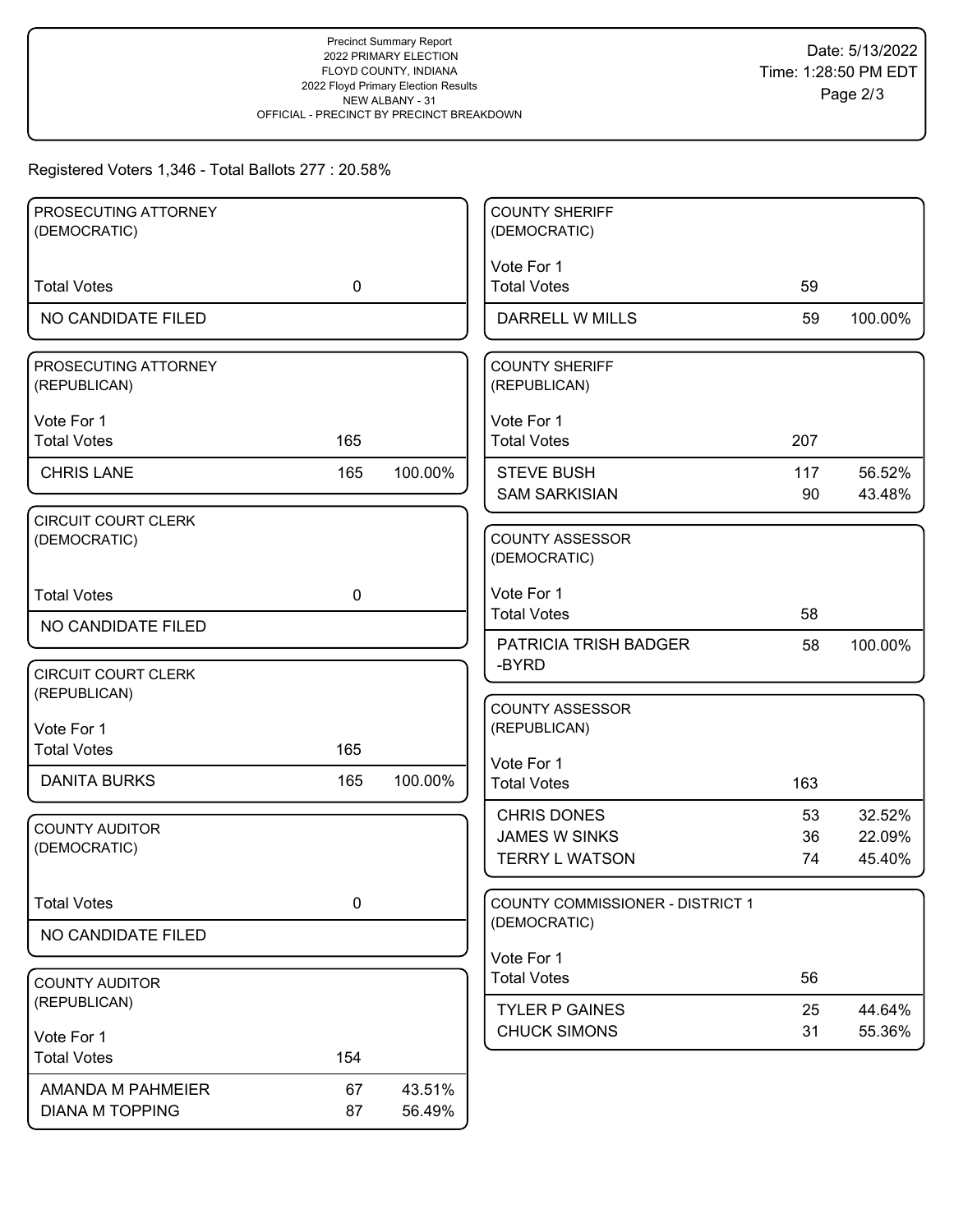## Registered Voters 1,346 - Total Ballots 277 : 20.58%

| <b>COUNTY COMMISSIONER - DISTRICT 1</b><br>(REPUBLICAN)   |     |         | NEW ALBANY TWP. BOARD MEMBER<br>(DEMOCRATIC)        |          |                |
|-----------------------------------------------------------|-----|---------|-----------------------------------------------------|----------|----------------|
|                                                           |     |         |                                                     |          |                |
| Vote For 1<br><b>Total Votes</b>                          | 199 |         | Vote For 3<br><b>Total Votes</b>                    | 141      |                |
|                                                           |     |         |                                                     |          |                |
| <b>SHAWN CARRUTHERS</b>                                   | 79  | 39.70%  | <b>STEVEN WILLIAM BONIFER</b>                       | 44       | 31.21%         |
| AL KNABLE                                                 | 120 | 60.30%  | <b>RICK COCHRAN</b>                                 | 45       | 31.91%         |
|                                                           |     |         | <b>MAX GOSMAN</b>                                   | 30       | 21.28%         |
| <b>COUNTY COUNCIL MEMBER - DISTRICT 2</b><br>(DEMOCRATIC) |     |         | <b>CEDDRIKA L PORTER</b>                            | 22       | 15.60%         |
|                                                           |     |         | NEW ALBANY TWP. BOARD MEMBER                        |          |                |
| Vote For 1<br><b>Total Votes</b>                          | 53  |         | (REPUBLICAN)                                        |          |                |
|                                                           |     |         |                                                     |          |                |
| <b>DANIEL HARRIS</b>                                      | 53  | 100.00% | Vote For 3<br><b>Total Votes</b>                    | 337      |                |
|                                                           |     |         |                                                     |          |                |
| <b>COUNTY COUNCIL MEMBER - DISTRICT 2</b>                 |     |         | <b>ANN CARRUTHERS</b>                               | 124      | 36.80%         |
| (REPUBLICAN)                                              |     |         | <b>BOB HORNUNG</b>                                  | 126      | 37.39%         |
|                                                           |     |         | <b>VICTORIA SANCHEZ</b>                             | 87       | 25.82%         |
| Vote For 1<br><b>Total Votes</b>                          | 199 |         |                                                     |          |                |
|                                                           |     |         | REP STATE CONVENTION DELEGATE - FLOYD CO., AT LARGE |          |                |
| <b>JIM FREIBERGER</b>                                     | 116 | 58.29%  | (REPUBLICAN)                                        |          |                |
| <b>ADAM ROBERTS</b>                                       | 83  | 41.71%  | Vote For 10                                         |          |                |
|                                                           |     |         | <b>Total Votes</b>                                  | 871      |                |
| NEW ALBANY TWP. TRUSTEE                                   |     |         |                                                     |          |                |
| (DEMOCRATIC)                                              |     |         | DALE M BAGSHAW                                      | 80       | 9.18%          |
| Vote For 1                                                |     |         | <b>SHARON G BAGSHAW</b>                             | 55       | 6.31%          |
| <b>Total Votes</b>                                        | 56  |         | <b>SHAWN CARRUTHERS</b>                             | 107      | 12.28%         |
|                                                           |     |         |                                                     |          |                |
| <b>DAVID BREWER</b>                                       |     |         | EDWARD D (ED) CLERE                                 | 127      | 14.58%         |
|                                                           | 56  | 100.00% | <b>DOUG DRAKE</b>                                   | 47       | 5.40%          |
|                                                           |     |         | <b>LOIS HERTOG</b>                                  | 40       | 4.59%          |
| NEW ALBANY TWP. TRUSTEE                                   |     |         | <b>JAMES A KANNING</b>                              | 68       | 7.81%          |
| (REPUBLICAN)                                              |     |         | <b>ANNIE KIRCHNER</b>                               | 67       | 7.69%          |
|                                                           |     |         | <b>MATT MILLIES</b>                                 | 44       | 5.05%          |
| Vote For 1                                                |     |         | <b>LINDA K MOHNEY</b>                               | 30       | 3.44%          |
| <b>Total Votes</b>                                        | 149 |         | <b>CARL PEARCY</b>                                  | 60       | 6.89%          |
| <b>D M BAGSHAW</b>                                        | 149 | 100.00% | ROY SCOTT                                           | 31       | 3.56%          |
|                                                           |     |         | <b>ANDREW B TAKAMI</b><br><b>JOSH JT TURNER</b>     | 63<br>52 | 7.23%<br>5.97% |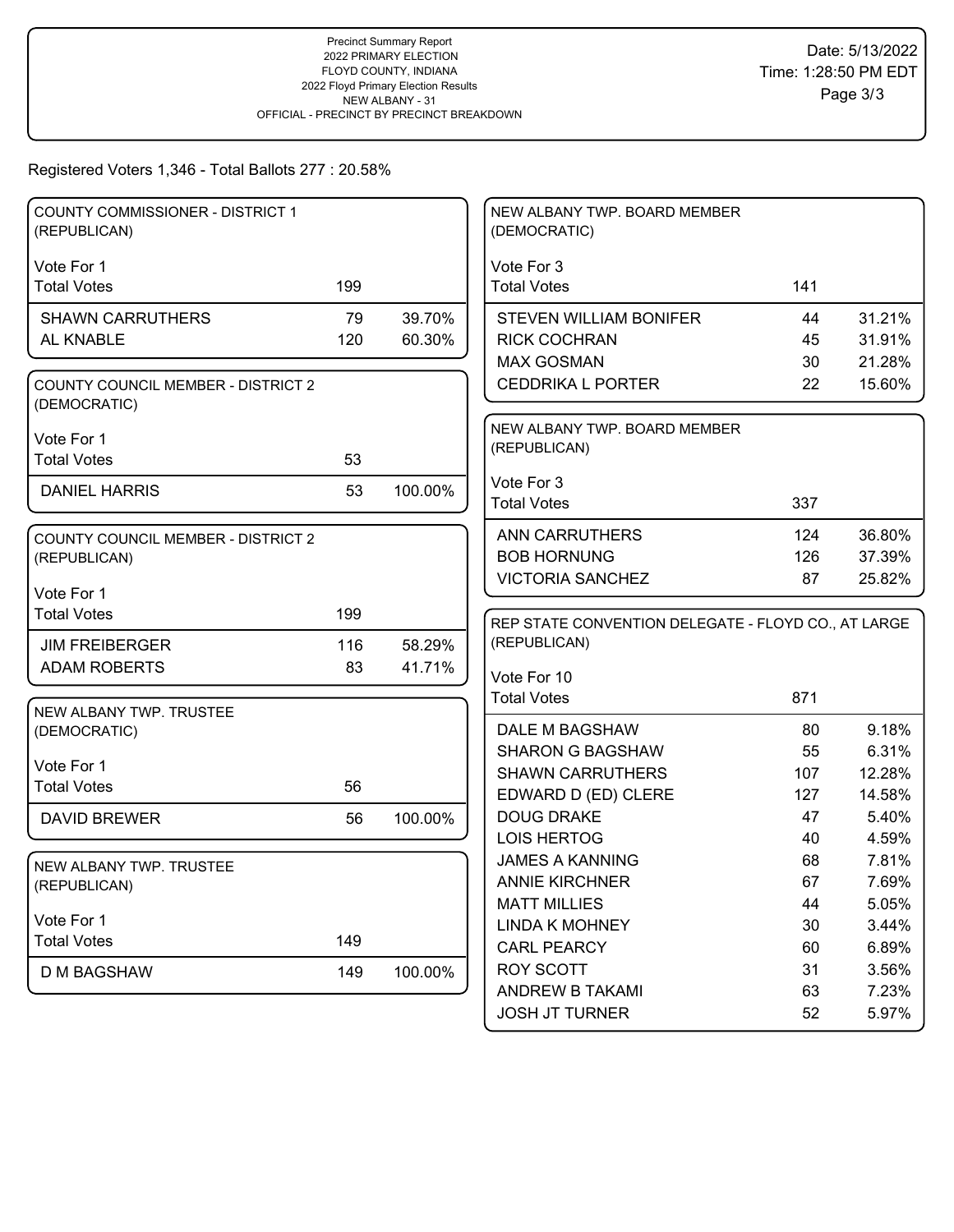### Registered Voters 934 - Total Ballots 137 : 14.67%

| Party Distribution                                          |         |              | <b>STATE SENATOR - DISTRICT 45</b><br>(DEMOCRATIC) |          |                  |
|-------------------------------------------------------------|---------|--------------|----------------------------------------------------|----------|------------------|
|                                                             |         |              | Vote For 1                                         |          |                  |
| <b>Total Ballots</b>                                        | 137     |              | <b>Total Votes</b>                                 | 26       |                  |
| <b>DEMOCRATIC</b>                                           | 27      | 19.71%       | <b>NICK MARSHALL</b>                               | 26       | 100.00%          |
| <b>REPUBLICAN</b>                                           | 110     | 80.29%       |                                                    |          |                  |
|                                                             |         |              | <b>STATE SENATOR - DISTRICT 45</b>                 |          |                  |
| UNITED STATES SENATOR<br>(DEMOCRATIC)                       |         |              | (REPUBLICAN)                                       |          |                  |
|                                                             |         |              | Vote For 1                                         |          |                  |
| Vote For 1<br><b>Total Votes</b>                            | 25      |              | <b>Total Votes</b>                                 | 81       |                  |
|                                                             |         |              | <b>CHRIS GARTEN</b>                                | 81       | 100.00%          |
| THOMAS M MCDERMOTT JR                                       | 25      | 100.00%      |                                                    |          |                  |
| UNITED STATES SENATOR                                       |         |              | STATE REPRESENTATIVE - DISTRICT 72<br>(DEMOCRATIC) |          |                  |
| (REPUBLICAN)                                                |         |              |                                                    |          |                  |
| Vote For 1                                                  |         |              | Vote For 1                                         |          |                  |
| <b>Total Votes</b>                                          | 83      |              | <b>Total Votes</b>                                 | 27       |                  |
| <b>TODD YOUNG</b>                                           | 83      | 100.00%      | <b>KEIL L ROARK</b>                                | 27       | 100.00%          |
|                                                             |         |              |                                                    |          |                  |
| UNITED STATES REPRESENTATIVE - 9TH DISTRICT                 |         |              | STATE REPRESENTATIVE - DISTRICT 72<br>(REPUBLICAN) |          |                  |
| (DEMOCRATIC)                                                |         |              |                                                    |          |                  |
| Vote For 1                                                  |         |              | Vote For 1<br><b>Total Votes</b>                   | 106      |                  |
| <b>Total Votes</b>                                          | 26      |              |                                                    |          |                  |
| <b>ISAK ASARE</b>                                           | 11      | 42.31%       | EDWARD D (ED) CLERE<br><b>JACKIE BRIGHT GRUBBS</b> | 54<br>30 | 50.94%<br>28.30% |
| <b>D LIAM DORRIS</b>                                        | 1       | 3.85%        | THOMAS M (TOM) JONES                               | 22       | 20.75%           |
| <b>MATTHEW FYFE</b>                                         | 14      | 53.85%       |                                                    |          |                  |
|                                                             |         |              | JUDGE OF THE CIRCUIT COURT - 52ND JUDICIAL CIR.    |          |                  |
| UNITED STATES REPRESENTATIVE - 9TH DISTRICT<br>(REPUBLICAN) |         |              | (DEMOCRATIC)                                       |          |                  |
|                                                             |         |              | Vote For 1                                         |          |                  |
| Vote For 1                                                  |         |              | <b>Total Votes</b>                                 | 27       |                  |
| <b>Total Votes</b>                                          | 108     |              | DANA EBERLE-PEAY                                   | 27       | 100.00%          |
| <b>JIM BAKER</b>                                            | 9       | 8.33%        |                                                    |          |                  |
| <b>STU BARNES-ISRAEL</b><br>J MICHAEL DAVISSON              | 18<br>0 | 16.67%<br>0% | JUDGE OF THE CIRCUIT COURT - 52ND JUDICIAL CIR.    |          |                  |
| <b>DAN HEIWIG</b>                                           | 4       | 3.70%        | (REPUBLICAN)                                       |          |                  |
| <b>ERIN HOUCHIN</b>                                         | 28      | 25.93%       | Vote For 1                                         |          |                  |
| <b>D ERIC SCHANSBERG</b>                                    | 11      | 10.19%       | <b>Total Votes</b>                                 | 90       |                  |
| <b>MIKE SODREL</b>                                          | 36      | 33.33%       | <b>JUSTIN BROWN</b>                                | 90       | 100.00%          |
| <b>BILL J THOMAS</b>                                        | 1       | 0.93%        |                                                    |          |                  |
| <b>BRIAN TIBBS</b>                                          | 1       | 0.93%        |                                                    |          |                  |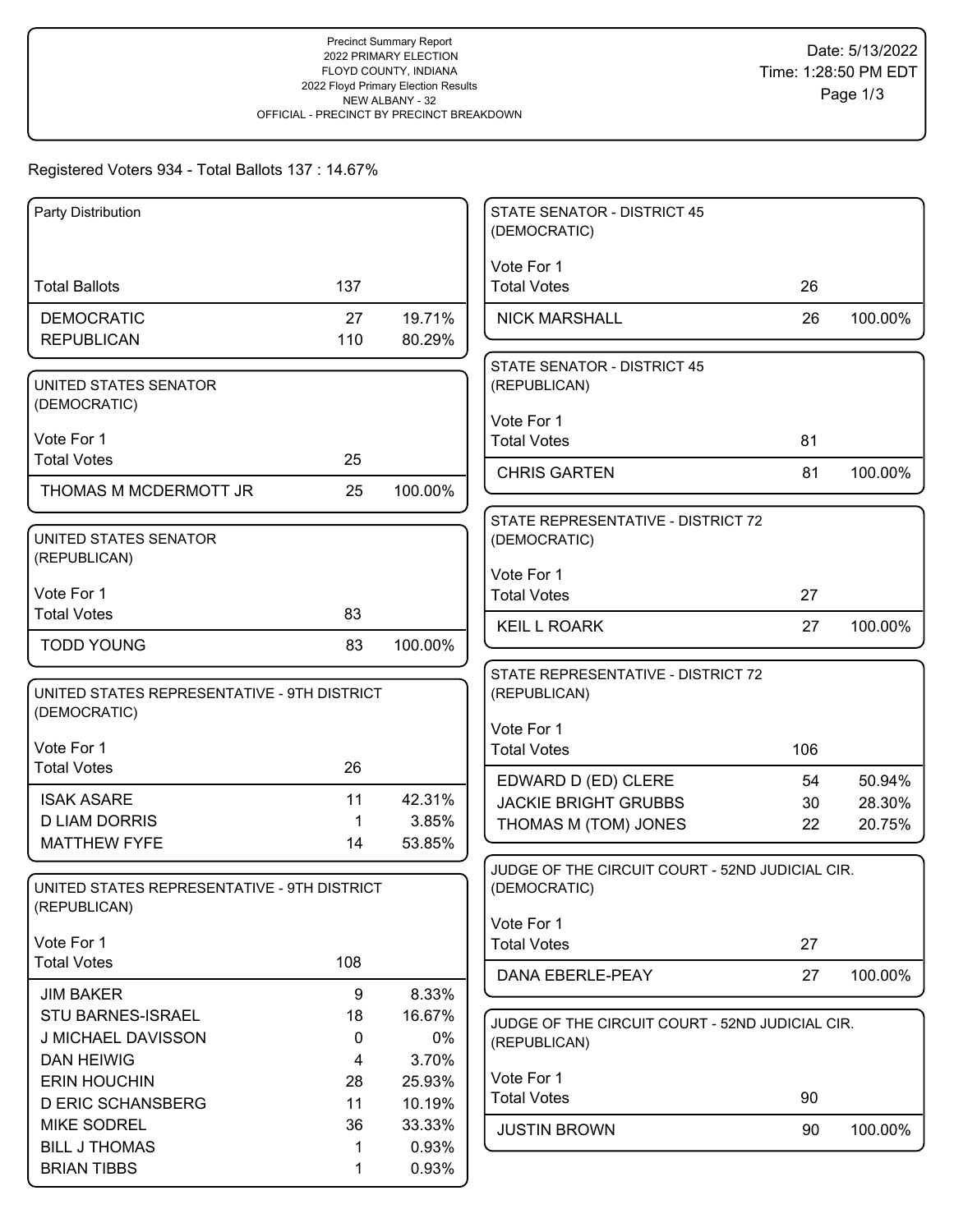### Registered Voters 934 - Total Ballots 137 : 14.67%

| PROSECUTING ATTORNEY<br>(DEMOCRATIC)       |             |         | <b>COUNTY SHERIFF</b><br>(DEMOCRATIC)                   |          |                  |
|--------------------------------------------|-------------|---------|---------------------------------------------------------|----------|------------------|
|                                            |             |         |                                                         |          |                  |
| <b>Total Votes</b>                         | $\mathbf 0$ |         | Vote For 1<br><b>Total Votes</b>                        | 26       |                  |
| NO CANDIDATE FILED                         |             |         | <b>DARRELL W MILLS</b>                                  | 26       | 100.00%          |
| PROSECUTING ATTORNEY<br>(REPUBLICAN)       |             |         | <b>COUNTY SHERIFF</b><br>(REPUBLICAN)                   |          |                  |
| Vote For 1<br><b>Total Votes</b>           | 93          |         | Vote For 1<br><b>Total Votes</b>                        | 104      |                  |
| <b>CHRIS LANE</b>                          | 93          | 100.00% | <b>STEVE BUSH</b><br><b>SAM SARKISIAN</b>               | 62<br>42 | 59.62%<br>40.38% |
| <b>CIRCUIT COURT CLERK</b><br>(DEMOCRATIC) |             |         | <b>COUNTY ASSESSOR</b><br>(DEMOCRATIC)                  |          |                  |
| <b>Total Votes</b>                         | $\mathbf 0$ |         | Vote For 1<br><b>Total Votes</b>                        | 26       |                  |
| NO CANDIDATE FILED                         |             |         | <b>PATRICIA TRISH BADGER</b>                            | 26       | 100.00%          |
| <b>CIRCUIT COURT CLERK</b><br>(REPUBLICAN) |             |         | -BYRD                                                   |          |                  |
| Vote For 1                                 |             |         | <b>COUNTY ASSESSOR</b><br>(REPUBLICAN)                  |          |                  |
| <b>Total Votes</b>                         | 90          |         | Vote For 1                                              |          |                  |
| <b>DANITA BURKS</b>                        | 90          | 100.00% | <b>Total Votes</b>                                      | 81       |                  |
| <b>COUNTY AUDITOR</b>                      |             |         | <b>CHRIS DONES</b>                                      | 25       | 30.86%           |
| (DEMOCRATIC)                               |             |         | <b>JAMES W SINKS</b>                                    | 17       | 20.99%           |
|                                            |             |         | <b>TERRY L WATSON</b>                                   | 39       | 48.15%           |
| <b>Total Votes</b>                         | 0           |         | <b>COUNTY COMMISSIONER - DISTRICT 1</b><br>(DEMOCRATIC) |          |                  |
| NO CANDIDATE FILED                         |             |         |                                                         |          |                  |
|                                            |             |         | Vote For 1<br><b>Total Votes</b>                        | 24       |                  |
| <b>COUNTY AUDITOR</b><br>(REPUBLICAN)      |             |         |                                                         |          |                  |
|                                            |             |         | <b>TYLER P GAINES</b><br><b>CHUCK SIMONS</b>            | 15<br>9  | 62.50%<br>37.50% |
| Vote For 1<br><b>Total Votes</b>           | 82          |         |                                                         |          |                  |
| AMANDA M PAHMEIER                          | 30          | 36.59%  |                                                         |          |                  |
|                                            |             |         |                                                         |          |                  |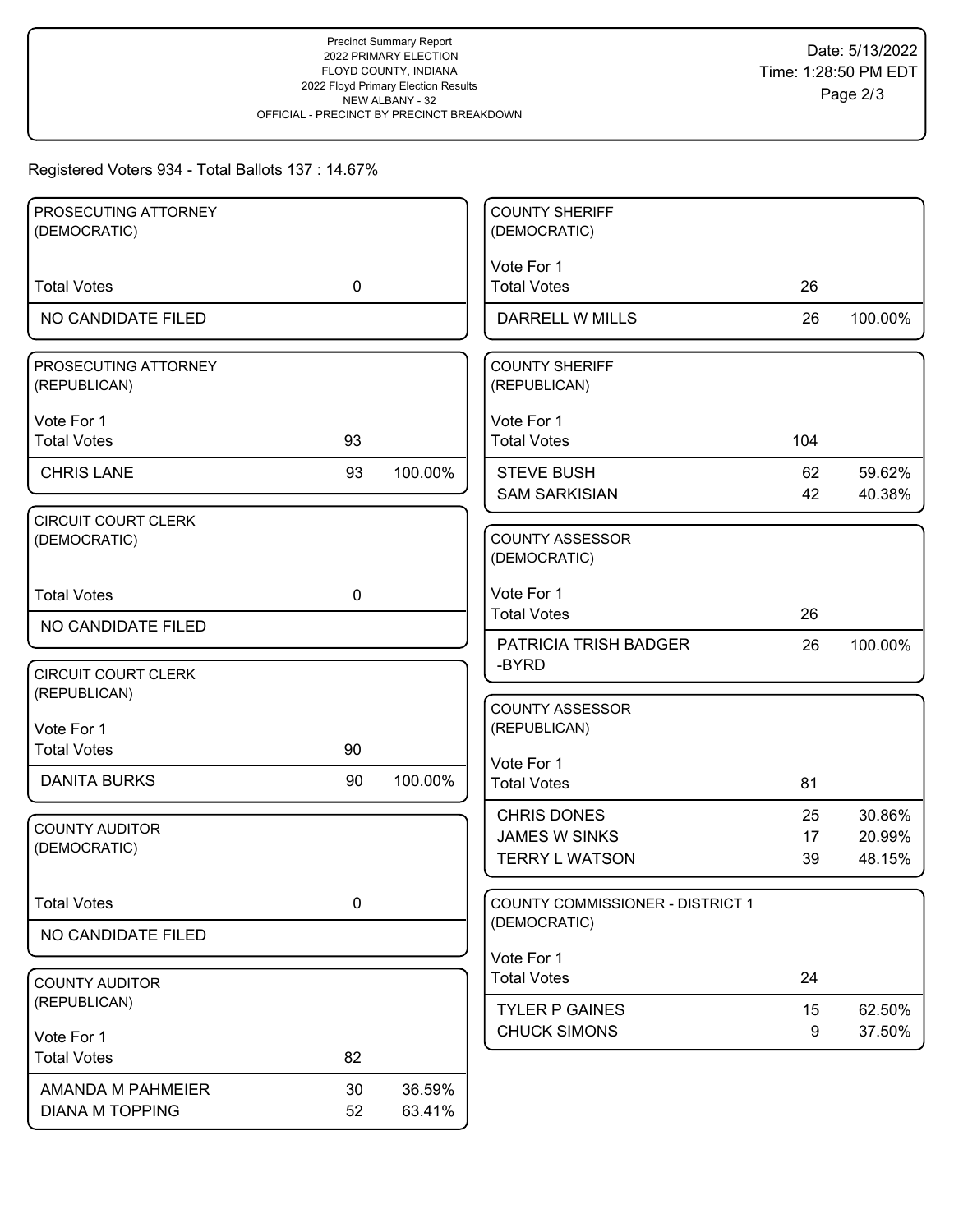## Registered Voters 934 - Total Ballots 137 : 14.67%

| <b>COUNTY COMMISSIONER - DISTRICT 1</b><br>(REPUBLICAN)   |     |         | NEW ALBANY TWP. BOARD MEMBER<br>(DEMOCRATIC)        |     |        |
|-----------------------------------------------------------|-----|---------|-----------------------------------------------------|-----|--------|
|                                                           |     |         |                                                     |     |        |
| Vote For 1<br><b>Total Votes</b>                          | 107 |         | Vote For 3<br><b>Total Votes</b>                    | 59  |        |
|                                                           |     |         |                                                     |     |        |
| <b>SHAWN CARRUTHERS</b>                                   | 36  | 33.64%  | <b>STEVEN WILLIAM BONIFER</b>                       | 14  | 23.73% |
| AL KNABLE                                                 | 71  | 66.36%  | <b>RICK COCHRAN</b>                                 | 19  | 32.20% |
|                                                           |     |         | <b>MAX GOSMAN</b>                                   | 11  | 18.64% |
| <b>COUNTY COUNCIL MEMBER - DISTRICT 3</b><br>(DEMOCRATIC) |     |         | <b>CEDDRIKA L PORTER</b>                            | 15  | 25.42% |
|                                                           |     |         | NEW ALBANY TWP. BOARD MEMBER                        |     |        |
| Vote For 1<br><b>Total Votes</b>                          | 26  |         | (REPUBLICAN)                                        |     |        |
|                                                           |     |         |                                                     |     |        |
| <b>BRIAN A BREWER</b>                                     | 26  | 100.00% | Vote For 3<br><b>Total Votes</b>                    | 185 |        |
|                                                           |     |         |                                                     |     |        |
| <b>COUNTY COUNCIL MEMBER - DISTRICT 3</b>                 |     |         | <b>ANN CARRUTHERS</b>                               | 71  | 38.38% |
| (REPUBLICAN)                                              |     |         | <b>BOB HORNUNG</b>                                  | 60  | 32.43% |
|                                                           |     |         | <b>VICTORIA SANCHEZ</b>                             | 54  | 29.19% |
| Vote For 1<br><b>Total Votes</b>                          | 87  |         |                                                     |     |        |
|                                                           |     |         | REP STATE CONVENTION DELEGATE - FLOYD CO., AT LARGE |     |        |
| <b>DANNY SHORT</b>                                        | 46  | 52.87%  | (REPUBLICAN)                                        |     |        |
| <b>BRIAN WEBB</b>                                         | 41  | 47.13%  | Vote For 10                                         |     |        |
|                                                           |     |         | <b>Total Votes</b>                                  | 521 |        |
| NEW ALBANY TWP. TRUSTEE                                   |     |         |                                                     |     |        |
| (DEMOCRATIC)                                              |     |         |                                                     |     |        |
|                                                           |     |         | DALE M BAGSHAW                                      | 43  | 8.25%  |
|                                                           |     |         | <b>SHARON G BAGSHAW</b>                             | 35  | 6.72%  |
| Vote For 1                                                |     |         | <b>SHAWN CARRUTHERS</b>                             | 55  | 10.56% |
| <b>Total Votes</b>                                        | 26  |         | EDWARD D (ED) CLERE                                 | 69  | 13.24% |
| <b>DAVID BREWER</b>                                       | 26  | 100.00% | <b>DOUG DRAKE</b>                                   | 31  | 5.95%  |
|                                                           |     |         | <b>LOIS HERTOG</b>                                  | 31  | 5.95%  |
| NEW ALBANY TWP. TRUSTEE                                   |     |         | <b>JAMES A KANNING</b>                              | 35  | 6.72%  |
| (REPUBLICAN)                                              |     |         | <b>ANNIE KIRCHNER</b>                               | 51  | 9.79%  |
|                                                           |     |         | <b>MATT MILLIES</b>                                 | 30  | 5.76%  |
| Vote For 1                                                |     |         | <b>LINDA K MOHNEY</b>                               | 20  | 3.84%  |
| <b>Total Votes</b>                                        | 87  |         | <b>CARL PEARCY</b>                                  | 29  | 5.57%  |
| <b>D M BAGSHAW</b>                                        | 87  | 100.00% | <b>ROY SCOTT</b>                                    | 20  | 3.84%  |
|                                                           |     |         | <b>ANDREW B TAKAMI</b>                              | 35  | 6.72%  |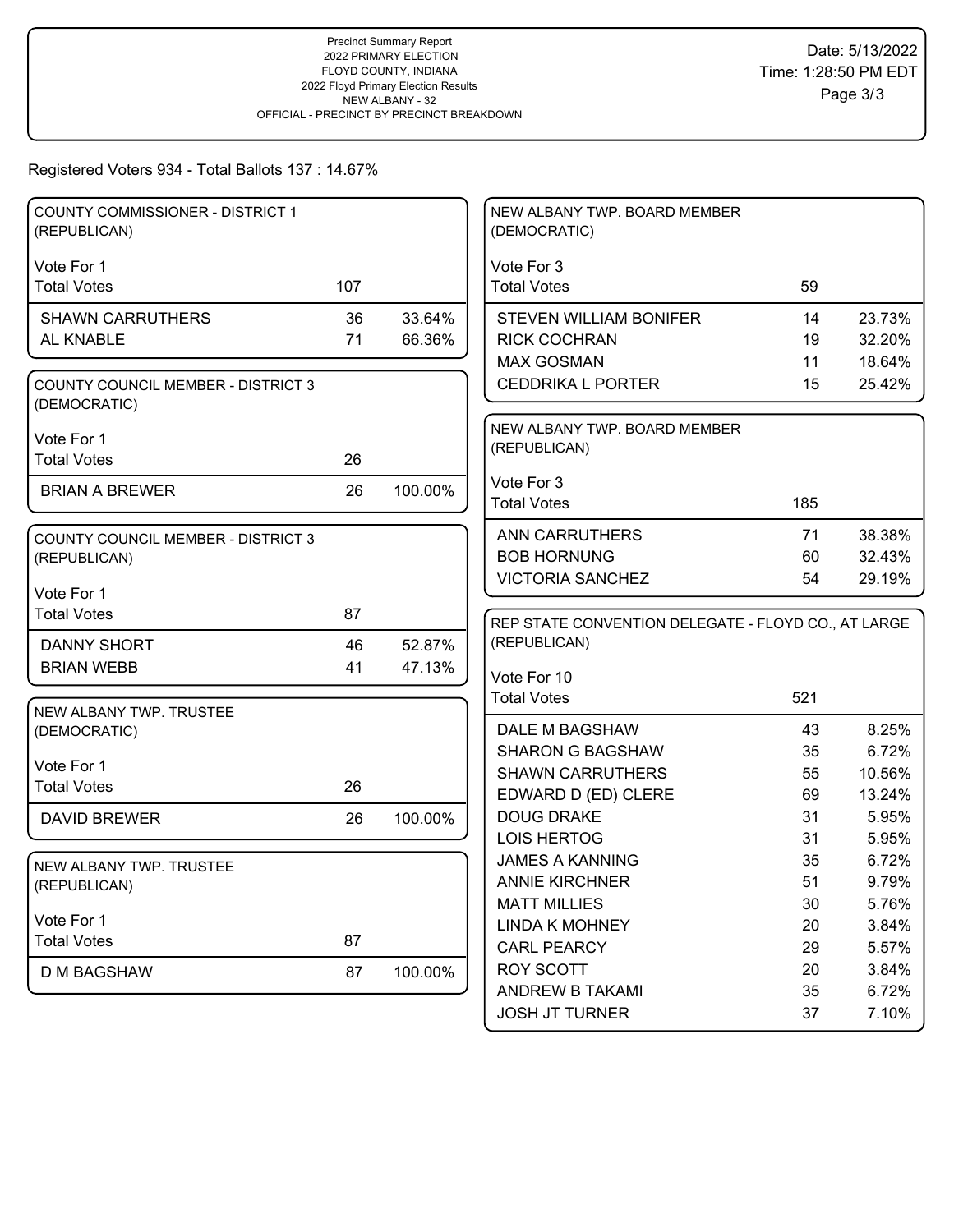# Registered Voters 824 - Total Ballots 146 : 17.72%

| Party Distribution                          |                |         | STATE SENATOR - DISTRICT 47                     |             |         |
|---------------------------------------------|----------------|---------|-------------------------------------------------|-------------|---------|
|                                             |                |         | (DEMOCRATIC)                                    |             |         |
|                                             |                |         |                                                 |             |         |
| <b>Total Ballots</b>                        | 146            |         | <b>Total Votes</b>                              | $\mathbf 0$ |         |
| <b>DEMOCRATIC</b>                           | 36             | 24.66%  | NO CANDIDATE FILED                              |             |         |
| <b>REPUBLICAN</b>                           | 110            | 75.34%  |                                                 |             |         |
|                                             |                |         | STATE SENATOR - DISTRICT 47                     |             |         |
| UNITED STATES SENATOR                       |                |         | (REPUBLICAN)                                    |             |         |
| (DEMOCRATIC)                                |                |         |                                                 |             |         |
|                                             |                |         | Vote For 1                                      |             |         |
| Vote For 1                                  |                |         | <b>Total Votes</b>                              | 99          |         |
| <b>Total Votes</b>                          | 27             |         | <b>KEVIN BOEHNLEIN</b>                          | 62          | 62.63%  |
| THOMAS M MCDERMOTT JR                       | 27             | 100.00% | <b>GARY BYRNE</b>                               | 37          | 37.37%  |
|                                             |                |         |                                                 |             |         |
| UNITED STATES SENATOR                       |                |         | STATE REPRESENTATIVE - DISTRICT 72              |             |         |
| (REPUBLICAN)                                |                |         | (DEMOCRATIC)                                    |             |         |
|                                             |                |         |                                                 |             |         |
| Vote For 1                                  |                |         | Vote For 1                                      |             |         |
| <b>Total Votes</b>                          | 81             |         | <b>Total Votes</b>                              | 33          |         |
| <b>TODD YOUNG</b>                           | 81             | 100.00% | <b>KEIL L ROARK</b>                             | 33          | 100.00% |
|                                             |                |         |                                                 |             |         |
| UNITED STATES REPRESENTATIVE - 9TH DISTRICT |                |         | STATE REPRESENTATIVE - DISTRICT 72              |             |         |
| (DEMOCRATIC)                                |                |         | (REPUBLICAN)                                    |             |         |
|                                             |                |         |                                                 |             |         |
| Vote For 1                                  |                |         | Vote For 1                                      |             |         |
| <b>Total Votes</b>                          | 31             |         | <b>Total Votes</b>                              | 108         |         |
| <b>ISAK ASARE</b>                           | 4              | 12.90%  | EDWARD D (ED) CLERE                             | 47          | 43.52%  |
| <b>D LIAM DORRIS</b>                        | 3              | 9.68%   | <b>JACKIE BRIGHT GRUBBS</b>                     | 51          | 47.22%  |
| <b>MATTHEW FYFE</b>                         | 24             | 77.42%  | THOMAS M (TOM) JONES                            | 10          | 9.26%   |
|                                             |                |         |                                                 |             |         |
| UNITED STATES REPRESENTATIVE - 9TH DISTRICT |                |         | JUDGE OF THE CIRCUIT COURT - 52ND JUDICIAL CIR. |             |         |
| (REPUBLICAN)                                |                |         | (DEMOCRATIC)                                    |             |         |
|                                             |                |         |                                                 |             |         |
| Vote For 1<br><b>Total Votes</b>            | 107            |         | Vote For 1<br><b>Total Votes</b>                | 34          |         |
|                                             |                |         |                                                 |             |         |
| <b>JIM BAKER</b>                            | 8              | 7.48%   | DANA EBERLE-PEAY                                | 34          | 100.00% |
| STU BARNES-ISRAEL                           | 14             | 13.08%  |                                                 |             |         |
| J MICHAEL DAVISSON                          | $\overline{2}$ | 1.87%   | JUDGE OF THE CIRCUIT COURT - 52ND JUDICIAL CIR. |             |         |
| <b>DAN HEIWIG</b>                           | 3              | 2.80%   | (REPUBLICAN)                                    |             |         |
| <b>ERIN HOUCHIN</b>                         | 34             | 31.78%  |                                                 |             |         |
| <b>D ERIC SCHANSBERG</b>                    | 5              | 4.67%   | Vote For 1<br><b>Total Votes</b>                |             |         |
| <b>MIKE SODREL</b>                          | 37             | 34.58%  |                                                 | 91          |         |
| <b>BILL J THOMAS</b>                        | 3              | 2.80%   | <b>JUSTIN BROWN</b>                             | 91          | 100.00% |
| <b>BRIAN TIBBS</b>                          | 1              | 0.93%   |                                                 |             |         |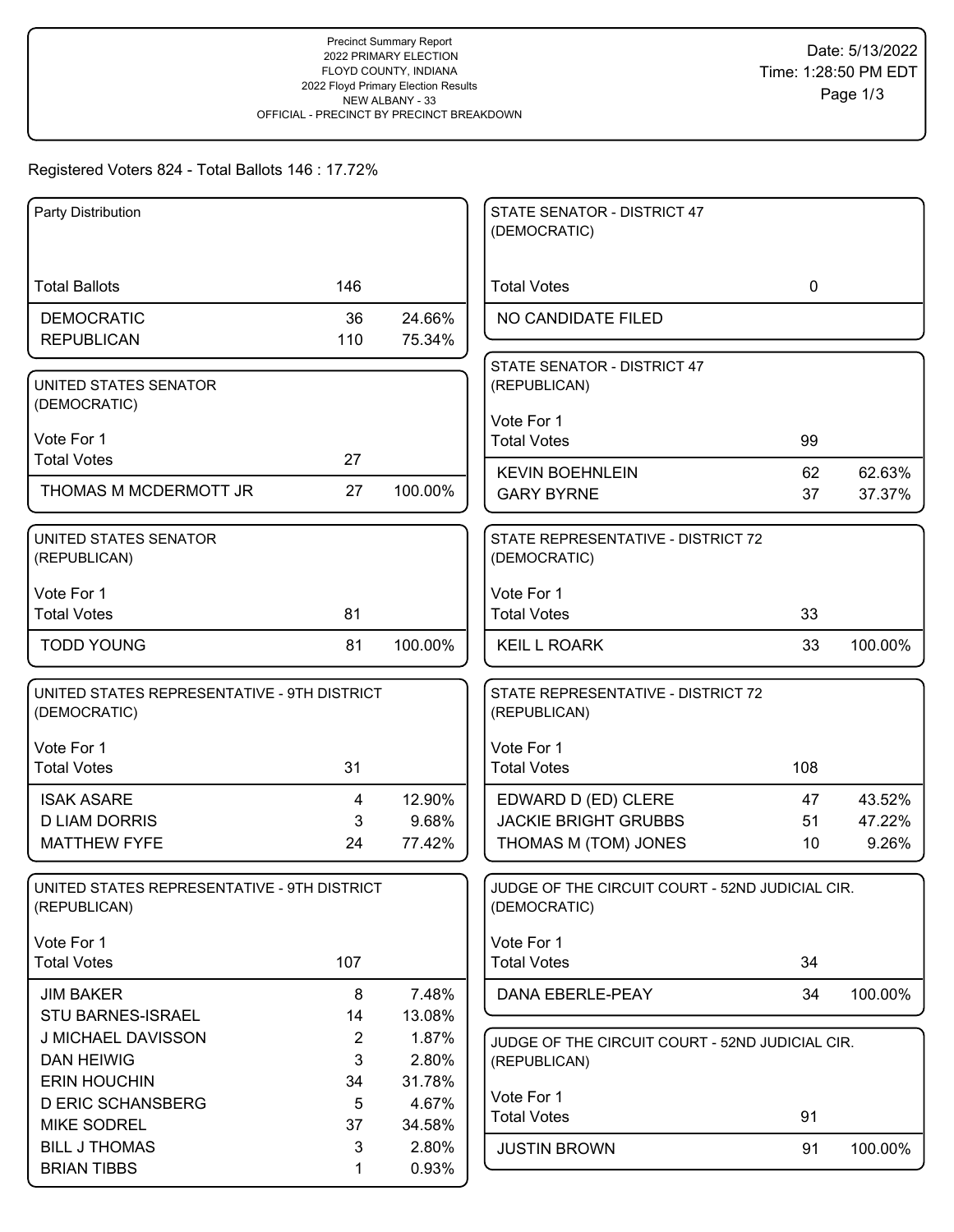# Registered Voters 824 - Total Ballots 146 : 17.72%

| PROSECUTING ATTORNEY                       |             |         | <b>COUNTY SHERIFF</b>                  |                 |         |
|--------------------------------------------|-------------|---------|----------------------------------------|-----------------|---------|
| (DEMOCRATIC)                               |             |         | (DEMOCRATIC)                           |                 |         |
|                                            |             |         | Vote For 1                             |                 |         |
| <b>Total Votes</b>                         | $\mathbf 0$ |         | <b>Total Votes</b>                     | 32              |         |
| NO CANDIDATE FILED                         |             |         | DARRELL W MILLS                        | 32              | 100.00% |
| PROSECUTING ATTORNEY<br>(REPUBLICAN)       |             |         | <b>COUNTY SHERIFF</b><br>(REPUBLICAN)  |                 |         |
| Vote For 1                                 |             |         | Vote For 1                             |                 |         |
| <b>Total Votes</b>                         | 88          |         | <b>Total Votes</b>                     | 107             |         |
| <b>CHRIS LANE</b>                          | 88          | 100.00% | <b>STEVE BUSH</b>                      | 51              | 47.66%  |
|                                            |             |         | <b>SAM SARKISIAN</b>                   | 56              | 52.34%  |
| <b>CIRCUIT COURT CLERK</b><br>(DEMOCRATIC) |             |         | <b>COUNTY ASSESSOR</b><br>(DEMOCRATIC) |                 |         |
| <b>Total Votes</b>                         | $\mathbf 0$ |         | Vote For 1                             |                 |         |
| NO CANDIDATE FILED                         |             |         | <b>Total Votes</b>                     | 29              |         |
|                                            |             |         | PATRICIA TRISH BADGER                  | 29              | 100.00% |
| <b>CIRCUIT COURT CLERK</b>                 |             |         | -BYRD                                  |                 |         |
| (REPUBLICAN)                               |             |         | <b>COUNTY ASSESSOR</b>                 |                 |         |
| Vote For 1                                 |             |         | (REPUBLICAN)                           |                 |         |
| <b>Total Votes</b>                         | 88          |         | Vote For 1                             |                 |         |
| <b>DANITA BURKS</b>                        | 88          | 100.00% | <b>Total Votes</b>                     | 92              |         |
| <b>COUNTY AUDITOR</b>                      |             |         | <b>CHRIS DONES</b>                     | 12 <sup>2</sup> | 13.04%  |
| (DEMOCRATIC)                               |             |         | <b>JAMES W SINKS</b>                   | 25              | 27.17%  |
|                                            |             |         | <b>TERRY L WATSON</b>                  | 55              | 59.78%  |
| <b>Total Votes</b>                         | $\mathbf 0$ |         | COUNTY COMMISSIONER - DISTRICT 1       |                 |         |
| NO CANDIDATE FILED                         |             |         | (DEMOCRATIC)                           |                 |         |
|                                            |             |         | Vote For 1                             |                 |         |
| <b>COUNTY AUDITOR</b>                      |             |         | <b>Total Votes</b>                     | 33              |         |
| (REPUBLICAN)                               |             |         | <b>TYLER P GAINES</b>                  | 13              | 39.39%  |
| Vote For 1                                 |             |         | <b>CHUCK SIMONS</b>                    | 20              | 60.61%  |
| <b>Total Votes</b>                         | 92          |         |                                        |                 |         |
| AMANDA M PAHMEIER                          | 26          | 28.26%  |                                        |                 |         |
| <b>DIANA M TOPPING</b>                     | 66          | 71.74%  |                                        |                 |         |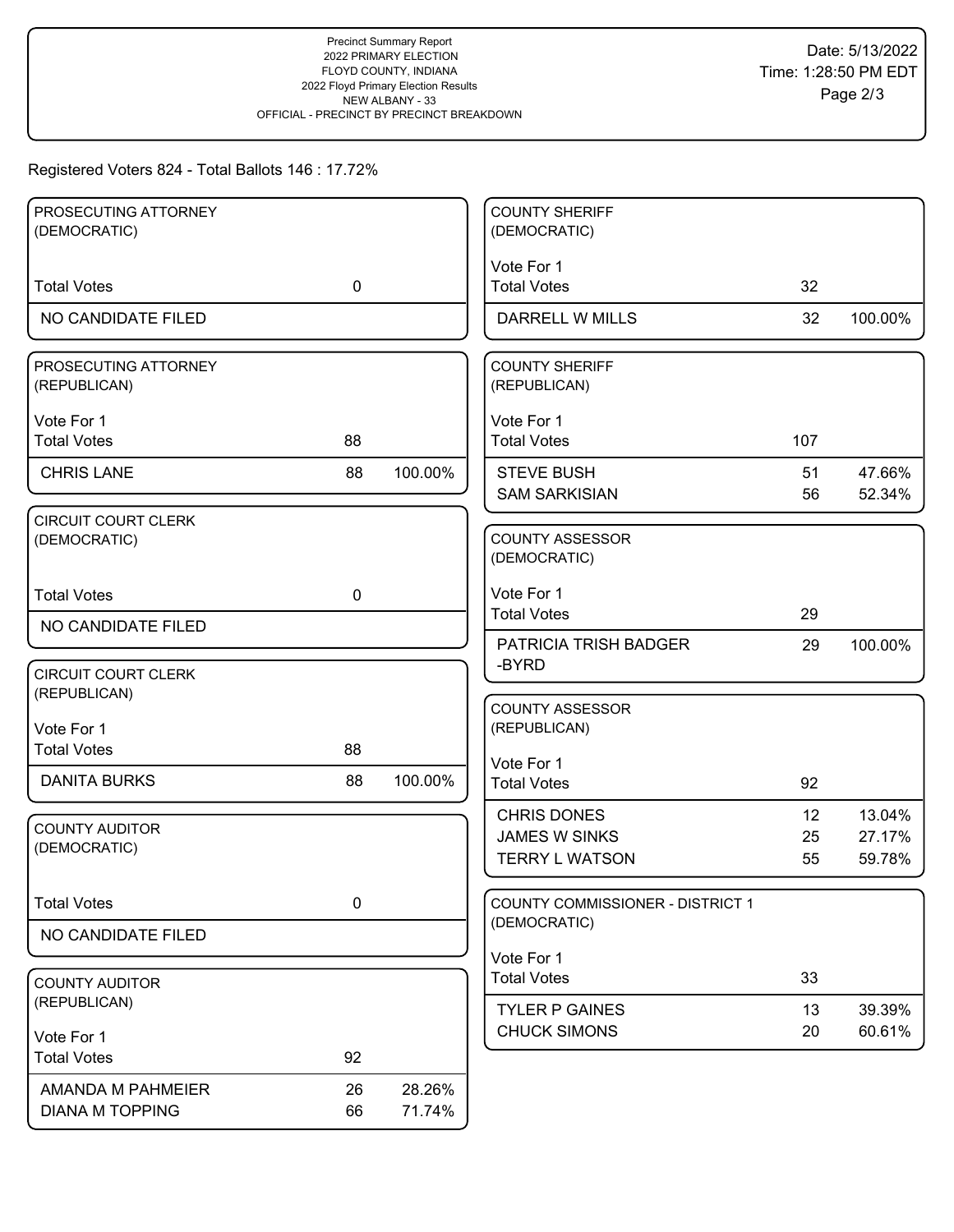# Registered Voters 824 - Total Ballots 146 : 17.72%

| <b>COUNTY COMMISSIONER - DISTRICT 1</b><br>(REPUBLICAN)   |     |         | NEW ALBANY TWP. BOARD MEMBER<br>(REPUBLICAN)                        |          |                 |
|-----------------------------------------------------------|-----|---------|---------------------------------------------------------------------|----------|-----------------|
|                                                           |     |         |                                                                     |          |                 |
| Vote For 1<br><b>Total Votes</b>                          | 107 |         | Vote For 3<br><b>Total Votes</b>                                    | 173      |                 |
| <b>SHAWN CARRUTHERS</b>                                   | 32  | 29.91%  | <b>ANN CARRUTHERS</b>                                               | 55       | 31.79%          |
| AL KNABLE                                                 | 75  | 70.09%  | <b>BOB HORNUNG</b>                                                  | 73       | 42.20%          |
|                                                           |     |         | <b>VICTORIA SANCHEZ</b>                                             | 45       | 26.01%          |
| <b>COUNTY COUNCIL MEMBER - DISTRICT 1</b><br>(DEMOCRATIC) |     |         | REP STATE CONVENTION DELEGATE - FLOYD CO., AT LARGE<br>(REPUBLICAN) |          |                 |
| Vote For 1                                                |     |         |                                                                     |          |                 |
| <b>Total Votes</b>                                        | 31  |         | Vote For 10                                                         |          |                 |
| <b>TONY TORAN</b>                                         | 31  | 100.00% | <b>Total Votes</b>                                                  | 473      |                 |
|                                                           |     |         | <b>DALE M BAGSHAW</b>                                               | 43       | 9.09%           |
| <b>COUNTY COUNCIL MEMBER - DISTRICT 1</b>                 |     |         | <b>SHARON G BAGSHAW</b>                                             | 32       | 6.77%           |
| (REPUBLICAN)                                              |     |         | <b>SHAWN CARRUTHERS</b>                                             | 46       | 9.73%           |
| Vote For 1                                                |     |         | EDWARD D (ED) CLERE                                                 | 64       | 13.53%          |
| <b>Total Votes</b>                                        | 89  |         | <b>DOUG DRAKE</b>                                                   | 25       | 5.29%           |
|                                                           |     |         | <b>LOIS HERTOG</b>                                                  | 28       | 5.92%           |
| <b>CHARLIE MOON</b>                                       | 89  | 100.00% | <b>JAMES A KANNING</b>                                              | 32       | 6.77%           |
|                                                           |     |         | <b>ANNIE KIRCHNER</b>                                               | 36       | 7.61%           |
| NEW ALBANY TWP. TRUSTEE                                   |     |         | <b>MATT MILLIES</b>                                                 | 19       | 4.02%           |
| (DEMOCRATIC)                                              |     |         | <b>LINDA K MOHNEY</b>                                               | 21       | 4.44%           |
| Vote For 1                                                |     |         | <b>CARL PEARCY</b>                                                  | 38       | 8.03%           |
| <b>Total Votes</b>                                        | 32  |         | <b>ROY SCOTT</b><br>ANDREW B TAKAMI                                 | 21<br>19 | 4.44%           |
|                                                           |     |         | <b>JOSH JT TURNER</b>                                               | 49       | 4.02%<br>10.36% |
| <b>DAVID BREWER</b>                                       | 32  | 100.00% |                                                                     |          |                 |
| NEW ALBANY TWP. TRUSTEE<br>(REPUBLICAN)                   |     |         |                                                                     |          |                 |
| Vote For 1                                                |     |         |                                                                     |          |                 |
| <b>Total Votes</b>                                        | 89  |         |                                                                     |          |                 |
| <b>D M BAGSHAW</b>                                        | 89  | 100.00% |                                                                     |          |                 |
| NEW ALBANY TWP. BOARD MEMBER<br>(DEMOCRATIC)              |     |         |                                                                     |          |                 |
| Vote For 3                                                |     |         |                                                                     |          |                 |
| <b>Total Votes</b>                                        | 77  |         |                                                                     |          |                 |
| STEVEN WILLIAM BONIFER                                    | 19  | 24.68%  |                                                                     |          |                 |
| <b>RICK COCHRAN</b>                                       | 27  | 35.06%  |                                                                     |          |                 |
| <b>MAX GOSMAN</b>                                         | 16  | 20.78%  |                                                                     |          |                 |
| <b>CEDDRIKA L PORTER</b>                                  | 15  | 19.48%  |                                                                     |          |                 |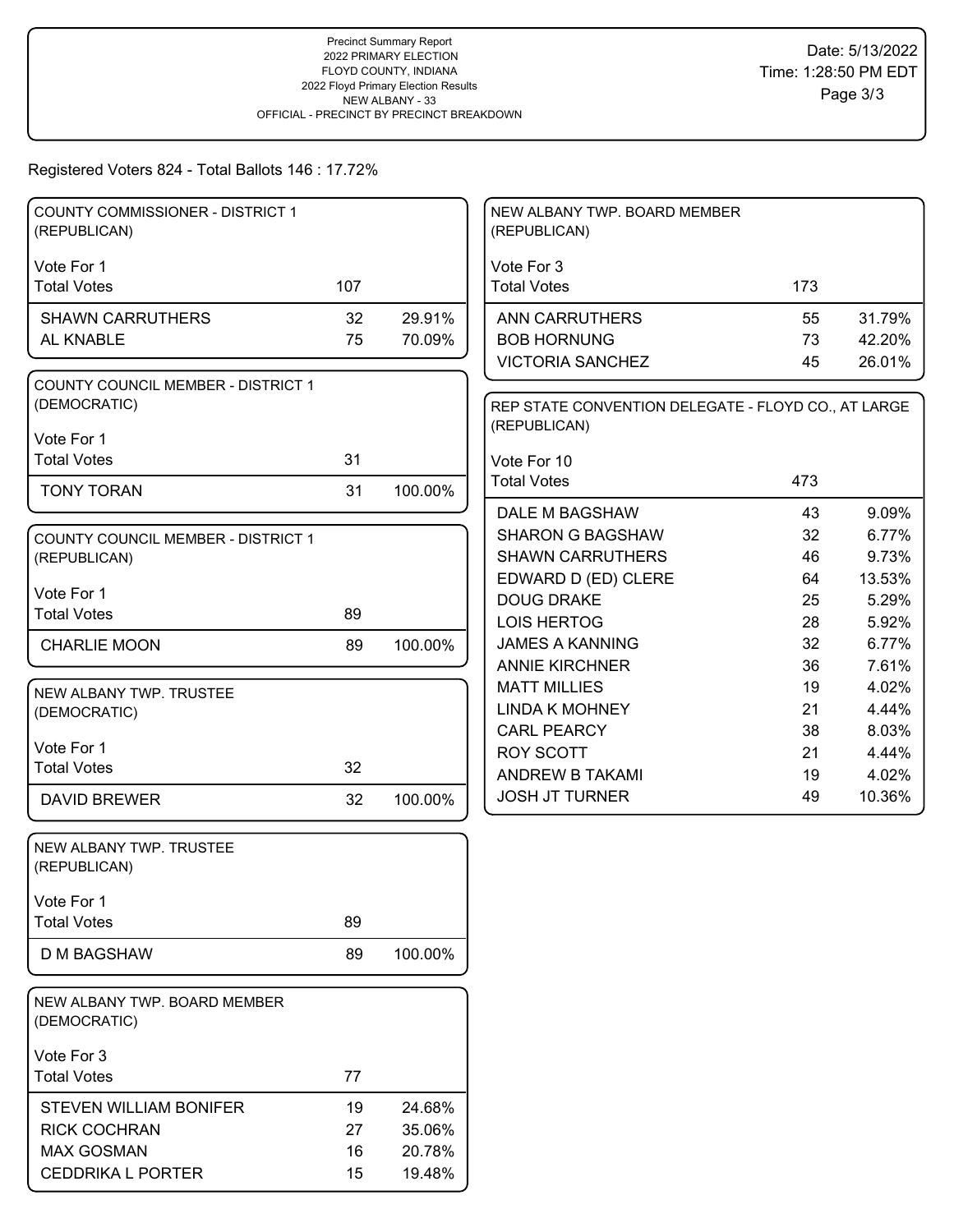# Registered Voters 972 - Total Ballots 206 : 21.19%

| Party Distribution                                          |         |                 | <b>STATE SENATOR - DISTRICT 45</b><br>(DEMOCRATIC) |     |         |
|-------------------------------------------------------------|---------|-----------------|----------------------------------------------------|-----|---------|
|                                                             |         |                 | Vote For 1                                         |     |         |
| <b>Total Ballots</b>                                        | 206     |                 | <b>Total Votes</b>                                 | 44  |         |
| <b>DEMOCRATIC</b>                                           | 49      | 23.79%          | <b>NICK MARSHALL</b>                               | 44  | 100.00% |
| <b>REPUBLICAN</b>                                           | 157     | 76.21%          |                                                    |     |         |
|                                                             |         |                 | <b>STATE SENATOR - DISTRICT 45</b>                 |     |         |
| UNITED STATES SENATOR<br>(DEMOCRATIC)                       |         |                 | (REPUBLICAN)                                       |     |         |
|                                                             |         |                 | Vote For 1                                         |     |         |
| Vote For 1                                                  |         |                 | <b>Total Votes</b>                                 | 123 |         |
| <b>Total Votes</b>                                          | 44      |                 | <b>CHRIS GARTEN</b>                                | 123 | 100.00% |
| THOMAS M MCDERMOTT JR                                       | 44      | 100.00%         |                                                    |     |         |
|                                                             |         |                 | STATE REPRESENTATIVE - DISTRICT 72                 |     |         |
| UNITED STATES SENATOR                                       |         |                 | (DEMOCRATIC)                                       |     |         |
| (REPUBLICAN)                                                |         |                 | Vote For 1                                         |     |         |
| Vote For 1                                                  |         |                 | <b>Total Votes</b>                                 | 44  |         |
| <b>Total Votes</b>                                          | 127     |                 | <b>KEIL L ROARK</b>                                | 44  | 100.00% |
| <b>TODD YOUNG</b>                                           | 127     | 100.00%         |                                                    |     |         |
|                                                             |         |                 | STATE REPRESENTATIVE - DISTRICT 72                 |     |         |
| UNITED STATES REPRESENTATIVE - 9TH DISTRICT                 |         |                 | (REPUBLICAN)                                       |     |         |
| (DEMOCRATIC)                                                |         |                 | Vote For 1                                         |     |         |
| Vote For 1                                                  |         |                 | <b>Total Votes</b>                                 | 154 |         |
| <b>Total Votes</b>                                          | 44      |                 | EDWARD D (ED) CLERE                                | 67  | 43.51%  |
| <b>ISAK ASARE</b>                                           | 5       | 11.36%          | <b>JACKIE BRIGHT GRUBBS</b>                        | 61  | 39.61%  |
| <b>D LIAM DORRIS</b>                                        | 9       | 20.45%          | THOMAS M (TOM) JONES                               | 26  | 16.88%  |
| <b>MATTHEW FYFE</b>                                         | 30      | 68.18%          |                                                    |     |         |
|                                                             |         |                 | JUDGE OF THE CIRCUIT COURT - 52ND JUDICIAL CIR.    |     |         |
| UNITED STATES REPRESENTATIVE - 9TH DISTRICT<br>(REPUBLICAN) |         |                 | (DEMOCRATIC)                                       |     |         |
|                                                             |         |                 | Vote For 1                                         |     |         |
| Vote For 1                                                  |         |                 | <b>Total Votes</b>                                 | 46  |         |
| <b>Total Votes</b>                                          | 153     |                 | DANA EBERLE-PEAY                                   | 46  | 100.00% |
| <b>JIM BAKER</b>                                            | 12      | 7.84%           |                                                    |     |         |
| STU BARNES-ISRAEL                                           | 16      | 10.46%          | JUDGE OF THE CIRCUIT COURT - 52ND JUDICIAL CIR.    |     |         |
| J MICHAEL DAVISSON                                          |         | 0.65%           | (REPUBLICAN)                                       |     |         |
| <b>DAN HEIWIG</b>                                           | 1       | 0.65%           | Vote For 1                                         |     |         |
| <b>ERIN HOUCHIN</b><br><b>D ERIC SCHANSBERG</b>             | 38<br>6 | 24.84%<br>3.92% | <b>Total Votes</b>                                 | 132 |         |
| <b>MIKE SODREL</b>                                          | 76      | 49.67%          |                                                    |     |         |
| <b>BILL J THOMAS</b>                                        | 0       | $0\%$           | <b>JUSTIN BROWN</b>                                | 132 | 100.00% |
| <b>BRIAN TIBBS</b>                                          | 3       | 1.96%           |                                                    |     |         |
|                                                             |         |                 |                                                    |     |         |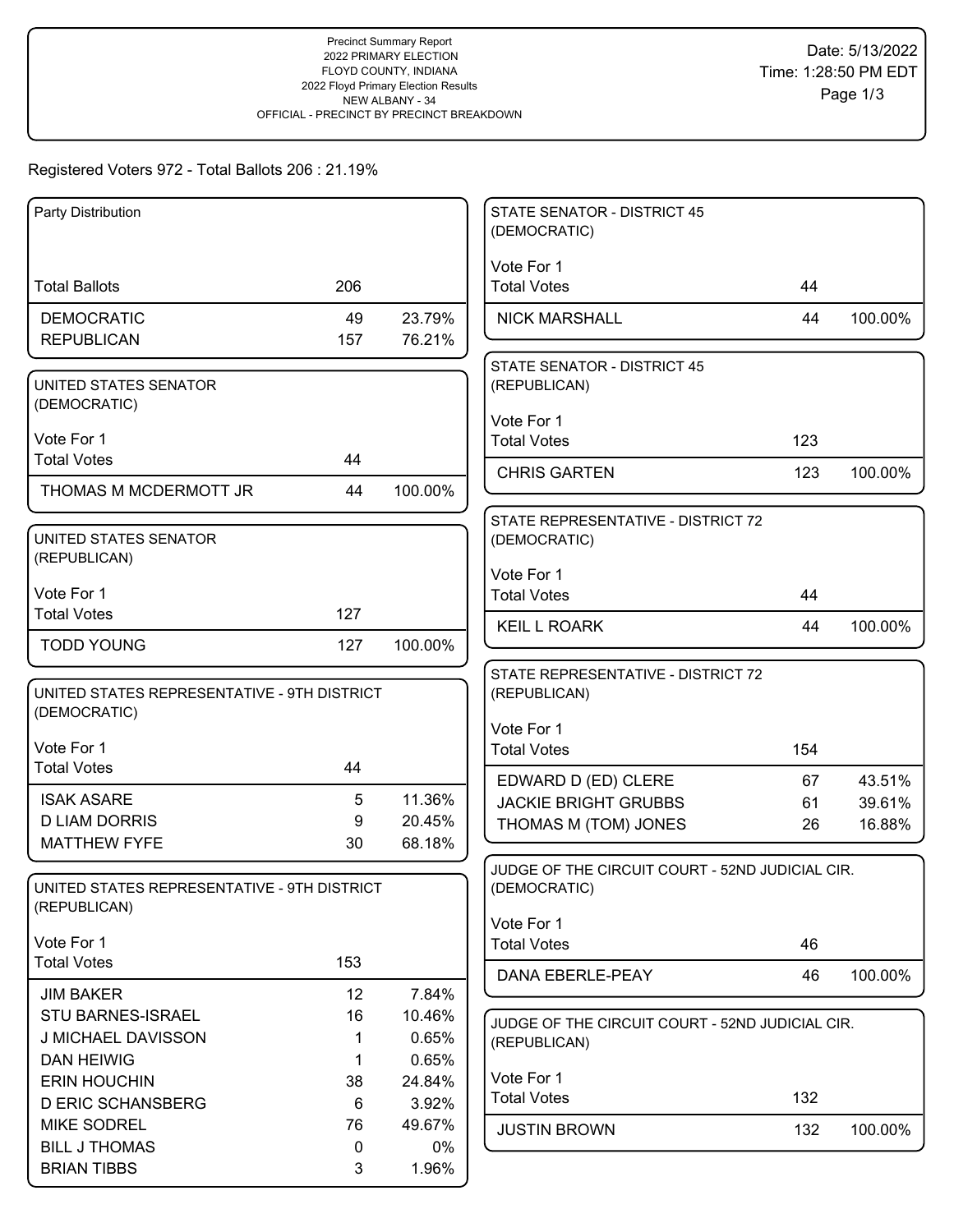# Registered Voters 972 - Total Ballots 206 : 21.19%

| PROSECUTING ATTORNEY                       |             |         | <b>COUNTY SHERIFF</b>            |          |                  |
|--------------------------------------------|-------------|---------|----------------------------------|----------|------------------|
| (DEMOCRATIC)                               |             |         | (DEMOCRATIC)                     |          |                  |
|                                            |             |         | Vote For 1                       |          |                  |
| <b>Total Votes</b>                         | $\mathbf 0$ |         | <b>Total Votes</b>               | 46       |                  |
| NO CANDIDATE FILED                         |             |         | <b>DARRELL W MILLS</b>           | 46       | 100.00%          |
| PROSECUTING ATTORNEY                       |             |         | <b>COUNTY SHERIFF</b>            |          |                  |
| (REPUBLICAN)                               |             |         | (REPUBLICAN)                     |          |                  |
|                                            |             |         |                                  |          |                  |
| Vote For 1<br><b>Total Votes</b>           | 137         |         | Vote For 1<br><b>Total Votes</b> | 148      |                  |
|                                            |             |         |                                  |          |                  |
| <b>CHRIS LANE</b>                          | 137         | 100.00% | <b>STEVE BUSH</b>                | 92       | 62.16%           |
|                                            |             |         | <b>SAM SARKISIAN</b>             | 56       | 37.84%           |
| <b>CIRCUIT COURT CLERK</b><br>(DEMOCRATIC) |             |         | <b>COUNTY ASSESSOR</b>           |          |                  |
|                                            |             |         | (DEMOCRATIC)                     |          |                  |
|                                            |             |         |                                  |          |                  |
| <b>Total Votes</b>                         | $\mathbf 0$ |         | Vote For 1<br><b>Total Votes</b> | 45       |                  |
| NO CANDIDATE FILED                         |             |         |                                  |          |                  |
|                                            |             |         | PATRICIA TRISH BADGER            | 45       | 100.00%          |
| <b>CIRCUIT COURT CLERK</b>                 |             |         | -BYRD                            |          |                  |
| (REPUBLICAN)                               |             |         | <b>COUNTY ASSESSOR</b>           |          |                  |
| Vote For 1                                 |             |         | (REPUBLICAN)                     |          |                  |
| <b>Total Votes</b>                         | 132         |         |                                  |          |                  |
| <b>DANITA BURKS</b>                        | 132         | 100.00% | Vote For 1<br><b>Total Votes</b> | 131      |                  |
|                                            |             |         |                                  |          |                  |
| <b>COUNTY AUDITOR</b>                      |             |         | <b>CHRIS DONES</b>               | 58       | 44.27%           |
| (DEMOCRATIC)                               |             |         | <b>JAMES W SINKS</b>             | 20<br>53 | 15.27%<br>40.46% |
|                                            |             |         | <b>TERRY L WATSON</b>            |          |                  |
| <b>Total Votes</b>                         | 0           |         | COUNTY COMMISSIONER - DISTRICT 1 |          |                  |
|                                            |             |         | (DEMOCRATIC)                     |          |                  |
| NO CANDIDATE FILED                         |             |         |                                  |          |                  |
|                                            |             |         | Vote For 1<br><b>Total Votes</b> | 45       |                  |
| <b>COUNTY AUDITOR</b><br>(REPUBLICAN)      |             |         |                                  |          |                  |
|                                            |             |         | <b>TYLER P GAINES</b>            | 24       | 53.33%           |
| Vote For 1                                 |             |         | <b>CHUCK SIMONS</b>              | 21       | 46.67%           |
| <b>Total Votes</b>                         | 124         |         |                                  |          |                  |
| AMANDA M PAHMEIER                          | 31          | 25.00%  |                                  |          |                  |
| <b>DIANA M TOPPING</b>                     | 93          | 75.00%  |                                  |          |                  |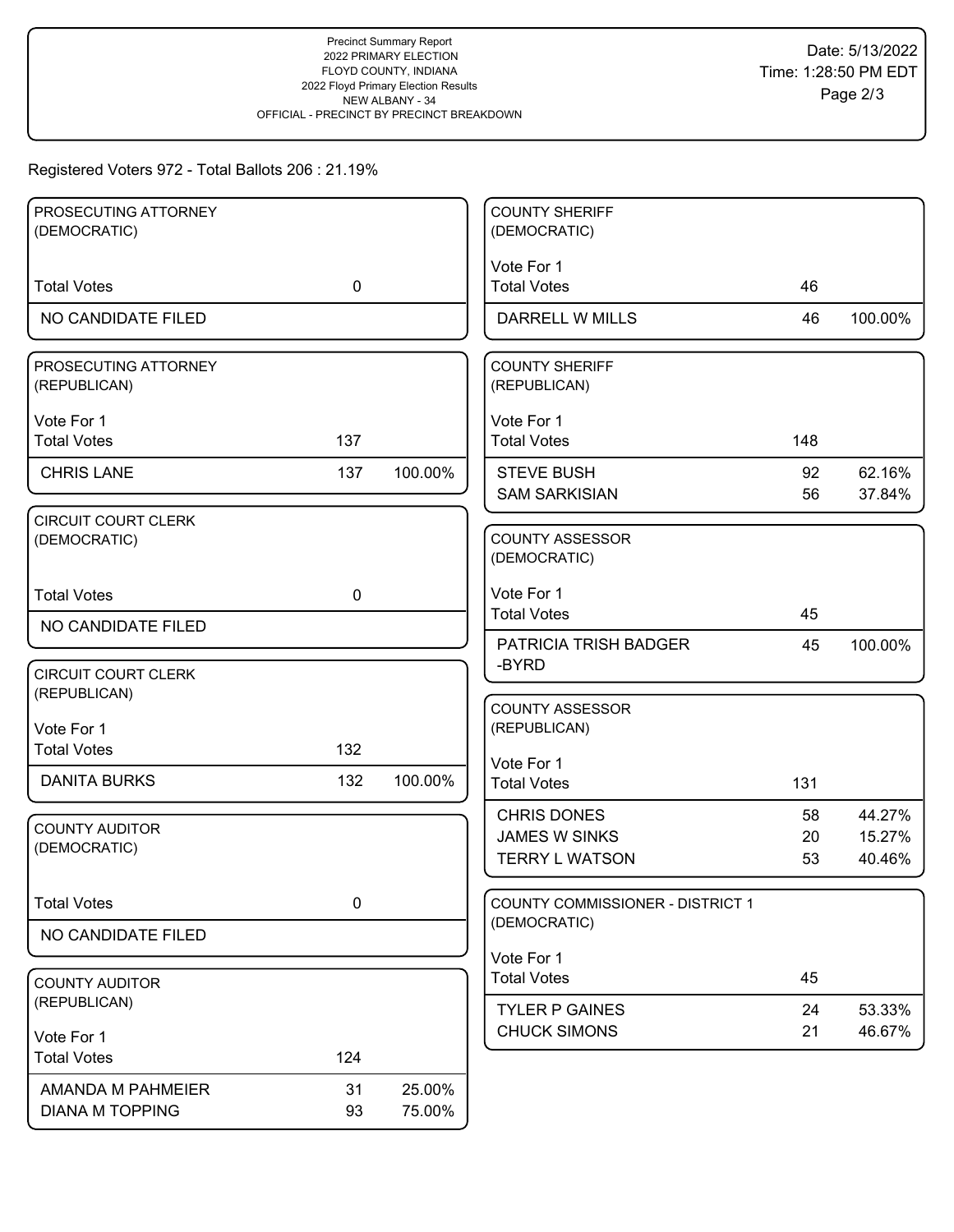# Registered Voters 972 - Total Ballots 206 : 21.19%

| COUNTY COMMISSIONER - DISTRICT 1<br>(REPUBLICAN)          |     |         | NEW ALBANY TWP. BOARD MEMBER<br>(DEMOCRATIC)        |     |        |
|-----------------------------------------------------------|-----|---------|-----------------------------------------------------|-----|--------|
|                                                           |     |         |                                                     |     |        |
| Vote For 1<br><b>Total Votes</b>                          | 147 |         | Vote For 3<br><b>Total Votes</b>                    | 112 |        |
|                                                           |     |         |                                                     |     |        |
| <b>SHAWN CARRUTHERS</b>                                   | 64  | 43.54%  | <b>STEVEN WILLIAM BONIFER</b>                       | 33  | 29.46% |
| AL KNABLE                                                 | 83  | 56.46%  | <b>RICK COCHRAN</b>                                 | 38  | 33.93% |
|                                                           |     |         | <b>MAX GOSMAN</b>                                   | 20  | 17.86% |
| <b>COUNTY COUNCIL MEMBER - DISTRICT 3</b><br>(DEMOCRATIC) |     |         | <b>CEDDRIKA L PORTER</b>                            | 21  | 18.75% |
|                                                           |     |         | NEW ALBANY TWP. BOARD MEMBER                        |     |        |
| Vote For 1<br><b>Total Votes</b>                          | 43  |         | (REPUBLICAN)                                        |     |        |
|                                                           |     |         |                                                     |     |        |
| <b>BRIAN A BREWER</b>                                     | 43  | 100.00% | Vote For 3<br><b>Total Votes</b>                    | 259 |        |
|                                                           |     |         |                                                     |     |        |
| <b>COUNTY COUNCIL MEMBER - DISTRICT 3</b>                 |     |         | <b>ANN CARRUTHERS</b>                               | 92  | 35.52% |
| (REPUBLICAN)                                              |     |         | <b>BOB HORNUNG</b>                                  | 94  | 36.29% |
|                                                           |     |         | <b>VICTORIA SANCHEZ</b>                             | 73  | 28.19% |
| Vote For 1<br><b>Total Votes</b>                          | 136 |         |                                                     |     |        |
|                                                           |     |         | REP STATE CONVENTION DELEGATE - FLOYD CO., AT LARGE |     |        |
| <b>DANNY SHORT</b>                                        | 84  | 61.76%  | (REPUBLICAN)                                        |     |        |
| <b>BRIAN WEBB</b>                                         | 52  | 38.24%  | Vote For 10                                         |     |        |
|                                                           |     |         | <b>Total Votes</b>                                  | 806 |        |
| NEW ALBANY TWP. TRUSTEE                                   |     |         |                                                     |     |        |
| (DEMOCRATIC)                                              |     |         |                                                     |     |        |
|                                                           |     |         | DALE M BAGSHAW                                      | 66  | 8.19%  |
|                                                           |     |         | <b>SHARON G BAGSHAW</b>                             | 70  | 8.68%  |
| Vote For 1                                                |     |         | <b>SHAWN CARRUTHERS</b>                             | 89  | 11.04% |
| <b>Total Votes</b>                                        | 48  |         | EDWARD D (ED) CLERE                                 | 85  | 10.55% |
| <b>DAVID BREWER</b>                                       | 48  | 100.00% | <b>DOUG DRAKE</b>                                   | 46  | 5.71%  |
|                                                           |     |         | <b>LOIS HERTOG</b>                                  | 56  | 6.95%  |
| NEW ALBANY TWP. TRUSTEE                                   |     |         | <b>JAMES A KANNING</b>                              | 61  | 7.57%  |
| (REPUBLICAN)                                              |     |         | <b>ANNIE KIRCHNER</b>                               | 76  | 9.43%  |
|                                                           |     |         | <b>MATT MILLIES</b>                                 | 33  | 4.09%  |
| Vote For 1                                                |     |         | <b>LINDA K MOHNEY</b>                               | 46  | 5.71%  |
| <b>Total Votes</b>                                        | 123 |         | <b>CARL PEARCY</b>                                  | 45  | 5.58%  |
| <b>D M BAGSHAW</b>                                        | 123 | 100.00% | <b>ROY SCOTT</b>                                    | 34  | 4.22%  |
|                                                           |     |         | ANDREW B TAKAMI                                     | 42  | 5.21%  |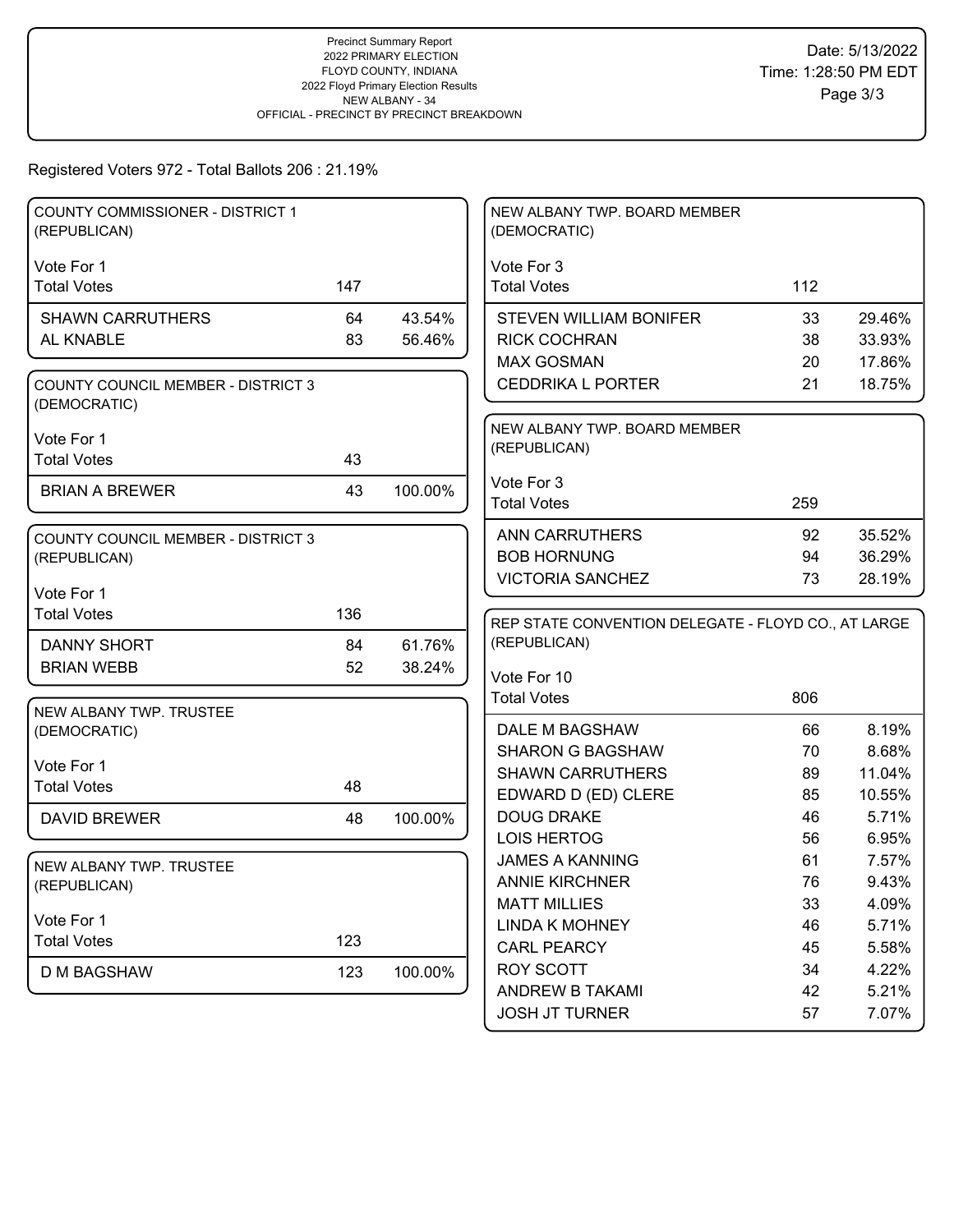## Registered Voters 1,402 - Total Ballots 181 : 12.91%

| Party Distribution                                          |             |                 | STATE SENATOR - DISTRICT 45<br>(DEMOCRATIC)     |     |         |
|-------------------------------------------------------------|-------------|-----------------|-------------------------------------------------|-----|---------|
|                                                             |             |                 | Vote For 1                                      |     |         |
| <b>Total Ballots</b>                                        | 181         |                 | <b>Total Votes</b>                              | 53  |         |
| <b>DEMOCRATIC</b>                                           | 59          | 32.60%          | <b>NICK MARSHALL</b>                            | 53  | 100.00% |
| <b>REPUBLICAN</b>                                           | 122         | 67.40%          |                                                 |     |         |
|                                                             |             |                 | STATE SENATOR - DISTRICT 45                     |     |         |
| UNITED STATES SENATOR<br>(DEMOCRATIC)                       |             |                 | (REPUBLICAN)                                    |     |         |
|                                                             |             |                 | Vote For 1                                      |     |         |
| Vote For 1                                                  |             |                 | <b>Total Votes</b>                              | 96  |         |
| <b>Total Votes</b>                                          | 52          |                 | <b>CHRIS GARTEN</b>                             | 96  | 100.00% |
| THOMAS M MCDERMOTT JR                                       | 52          | 100.00%         |                                                 |     |         |
|                                                             |             |                 | STATE REPRESENTATIVE - DISTRICT 72              |     |         |
| <b>UNITED STATES SENATOR</b><br>(REPUBLICAN)                |             |                 | (DEMOCRATIC)                                    |     |         |
|                                                             |             |                 | Vote For 1                                      |     |         |
| Vote For 1                                                  |             |                 | <b>Total Votes</b>                              | 54  |         |
| <b>Total Votes</b>                                          | 103         |                 | <b>KEIL L ROARK</b>                             | 54  | 100.00% |
| <b>TODD YOUNG</b>                                           | 103         | 100.00%         |                                                 |     |         |
|                                                             |             |                 | STATE REPRESENTATIVE - DISTRICT 72              |     |         |
| UNITED STATES REPRESENTATIVE - 9TH DISTRICT<br>(DEMOCRATIC) |             |                 | (REPUBLICAN)                                    |     |         |
|                                                             |             |                 | Vote For 1                                      |     |         |
| Vote For 1                                                  |             |                 | <b>Total Votes</b>                              | 116 |         |
| <b>Total Votes</b>                                          | 54          |                 | EDWARD D (ED) CLERE                             | 50  | 43.10%  |
| <b>ISAK ASARE</b>                                           | 11          | 20.37%          | <b>JACKIE BRIGHT GRUBBS</b>                     | 50  | 43.10%  |
| <b>D LIAM DORRIS</b><br><b>MATTHEW FYFE</b>                 | 6           | 11.11%          | THOMAS M (TOM) JONES                            | 16  | 13.79%  |
|                                                             | 37          | 68.52%          | JUDGE OF THE CIRCUIT COURT - 52ND JUDICIAL CIR. |     |         |
| UNITED STATES REPRESENTATIVE - 9TH DISTRICT                 |             |                 | (DEMOCRATIC)                                    |     |         |
| (REPUBLICAN)                                                |             |                 |                                                 |     |         |
| Vote For 1                                                  |             |                 | Vote For 1<br><b>Total Votes</b>                | 57  |         |
| <b>Total Votes</b>                                          | 111         |                 |                                                 |     |         |
| <b>JIM BAKER</b>                                            | 17          | 15.32%          | DANA EBERLE-PEAY                                | 57  | 100.00% |
| STU BARNES-ISRAEL                                           | 17          | 15.32%          | JUDGE OF THE CIRCUIT COURT - 52ND JUDICIAL CIR. |     |         |
| J MICHAEL DAVISSON                                          | 0           | 0%              | (REPUBLICAN)                                    |     |         |
| <b>DAN HEIWIG</b>                                           | 1           | 0.90%           |                                                 |     |         |
| <b>ERIN HOUCHIN</b>                                         | 29          | 26.13%          | Vote For 1                                      | 104 |         |
| <b>D ERIC SCHANSBERG</b>                                    | 3           | 2.70%           | <b>Total Votes</b>                              |     |         |
| <b>MIKE SODREL</b><br><b>BILL J THOMAS</b>                  | 43<br>1     | 38.74%<br>0.90% | <b>JUSTIN BROWN</b>                             | 104 | 100.00% |
| <b>BRIAN TIBBS</b>                                          | $\mathbf 0$ | 0%              |                                                 |     |         |
|                                                             |             |                 |                                                 |     |         |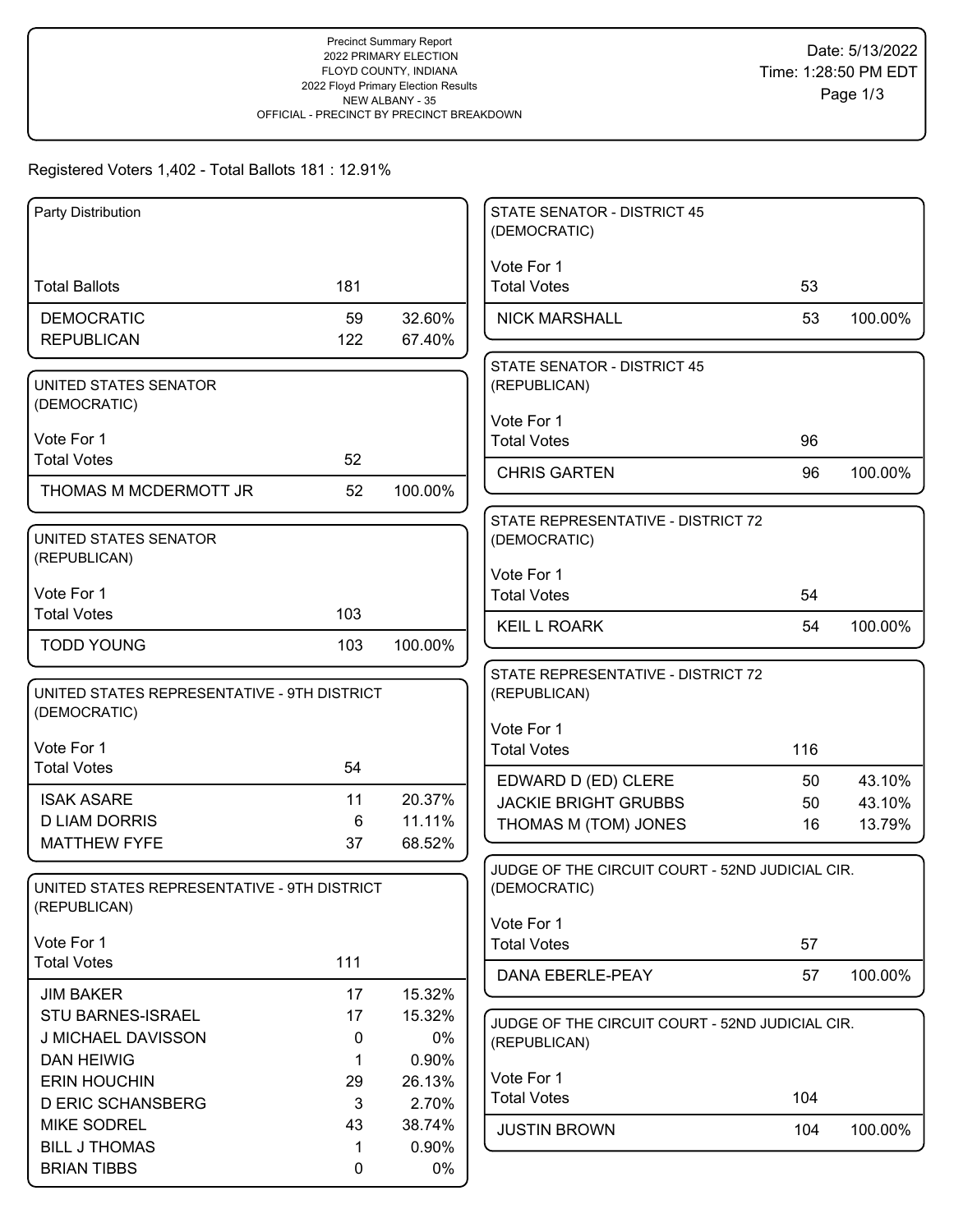## Registered Voters 1,402 - Total Ballots 181 : 12.91%

| PROSECUTING ATTORNEY       |             |         | <b>COUNTY SHERIFF</b>                        |     |         |
|----------------------------|-------------|---------|----------------------------------------------|-----|---------|
| (DEMOCRATIC)               |             |         | (DEMOCRATIC)                                 |     |         |
|                            |             |         | Vote For 1                                   |     |         |
| <b>Total Votes</b>         | $\mathbf 0$ |         | <b>Total Votes</b>                           | 54  |         |
|                            |             |         |                                              |     |         |
| NO CANDIDATE FILED         |             |         | DARRELL W MILLS                              | 54  | 100.00% |
| PROSECUTING ATTORNEY       |             |         | <b>COUNTY SHERIFF</b>                        |     |         |
| (REPUBLICAN)               |             |         | (REPUBLICAN)                                 |     |         |
|                            |             |         |                                              |     |         |
| Vote For 1                 |             |         | Vote For 1                                   |     |         |
| <b>Total Votes</b>         | 100         |         | <b>Total Votes</b>                           | 119 |         |
| <b>CHRIS LANE</b>          | 100         | 100.00% | <b>STEVE BUSH</b>                            | 69  | 57.98%  |
|                            |             |         | <b>SAM SARKISIAN</b>                         | 50  | 42.02%  |
| <b>CIRCUIT COURT CLERK</b> |             |         |                                              |     |         |
| (DEMOCRATIC)               |             |         | <b>COUNTY ASSESSOR</b>                       |     |         |
|                            |             |         | (DEMOCRATIC)                                 |     |         |
|                            |             |         |                                              |     |         |
| <b>Total Votes</b>         | $\mathbf 0$ |         | Vote For 1                                   |     |         |
| NO CANDIDATE FILED         |             |         | <b>Total Votes</b>                           | 57  |         |
|                            |             |         | PATRICIA TRISH BADGER                        | 57  | 100.00% |
| <b>CIRCUIT COURT CLERK</b> |             |         | -BYRD                                        |     |         |
| (REPUBLICAN)               |             |         |                                              |     |         |
|                            |             |         | <b>COUNTY ASSESSOR</b>                       |     |         |
| Vote For 1                 |             |         | (REPUBLICAN)                                 |     |         |
| <b>Total Votes</b>         | 97          |         | Vote For 1                                   |     |         |
| <b>DANITA BURKS</b>        | 97          | 100.00% | <b>Total Votes</b>                           | 101 |         |
|                            |             |         |                                              |     |         |
| <b>COUNTY AUDITOR</b>      |             |         | <b>CHRIS DONES</b>                           | 28  | 27.72%  |
| (DEMOCRATIC)               |             |         | <b>JAMES W SINKS</b>                         | 23  | 22.77%  |
|                            |             |         | <b>TERRY L WATSON</b>                        | 50  | 49.50%  |
|                            |             |         |                                              |     |         |
| <b>Total Votes</b>         | 0           |         | <b>COUNTY COMMISSIONER - DISTRICT 1</b>      |     |         |
| NO CANDIDATE FILED         |             |         | (DEMOCRATIC)                                 |     |         |
|                            |             |         | Vote For 1                                   |     |         |
| <b>COUNTY AUDITOR</b>      |             |         | <b>Total Votes</b>                           | 56  |         |
| (REPUBLICAN)               |             |         |                                              |     |         |
|                            |             |         | <b>TYLER P GAINES</b><br><b>CHUCK SIMONS</b> | 35  | 62.50%  |
| Vote For 1                 |             |         |                                              | 21  | 37.50%  |
| <b>Total Votes</b>         | 99          |         |                                              |     |         |
| AMANDA M PAHMEIER          | 36          | 36.36%  |                                              |     |         |
| <b>DIANA M TOPPING</b>     | 63          | 63.64%  |                                              |     |         |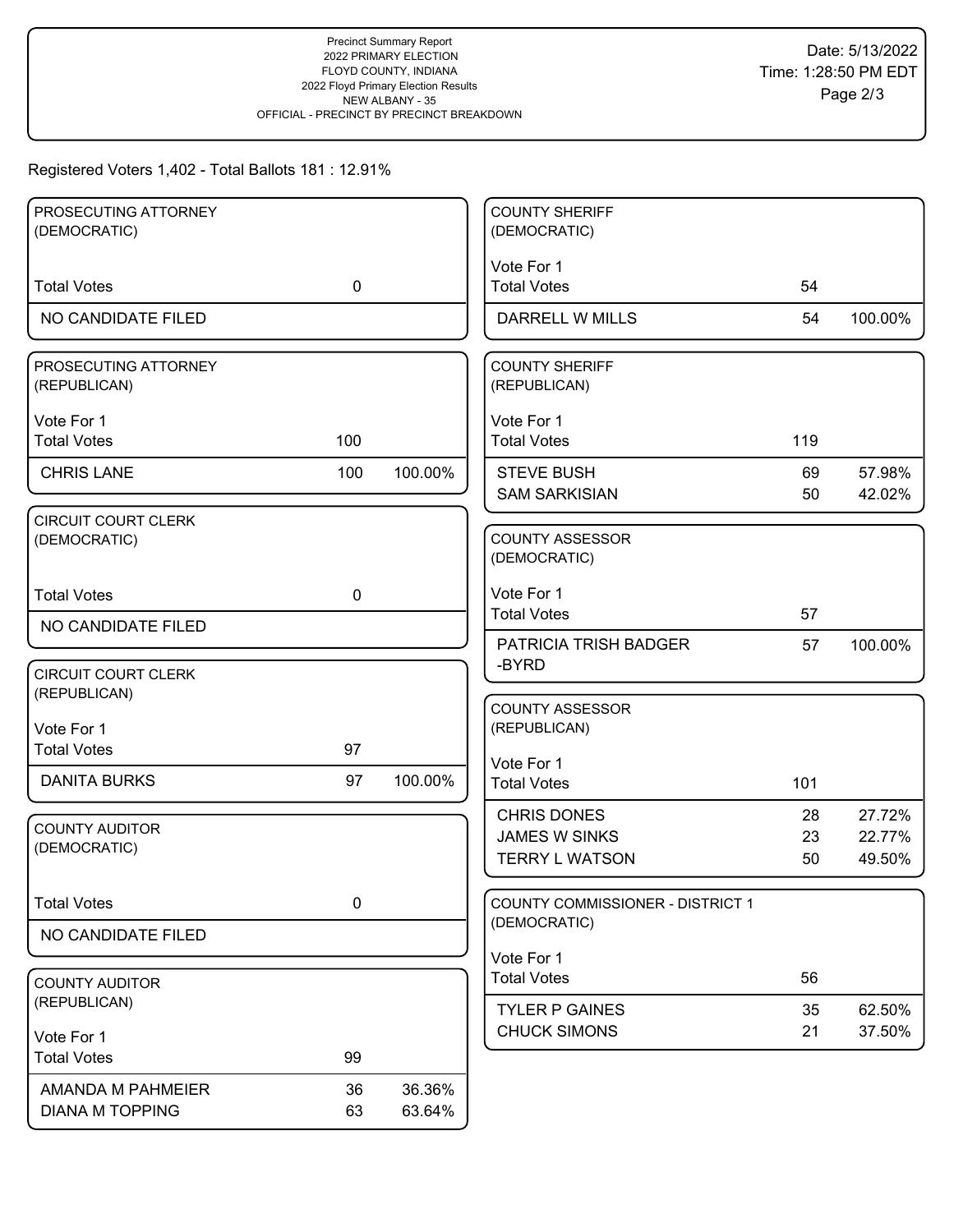Registered Voters 1,402 - Total Ballots 181 : 12.91%

| <b>COUNTY COMMISSIONER - DISTRICT 1</b><br>(REPUBLICAN)   |     |         | NEW ALBANY TWP. BOARD MEMBER<br>(DEMOCRATIC)        |          |                |
|-----------------------------------------------------------|-----|---------|-----------------------------------------------------|----------|----------------|
| Vote For 1                                                |     |         | Vote For 3                                          |          |                |
| <b>Total Votes</b>                                        | 114 |         | <b>Total Votes</b>                                  | 143      |                |
| <b>SHAWN CARRUTHERS</b>                                   | 34  | 29.82%  | <b>STEVEN WILLIAM BONIFER</b>                       | 46       | 32.17%         |
| AL KNABLE                                                 | 80  | 70.18%  | <b>RICK COCHRAN</b>                                 | 43       | 30.07%         |
|                                                           |     |         | <b>MAX GOSMAN</b>                                   | 22       | 15.38%         |
| <b>COUNTY COUNCIL MEMBER - DISTRICT 3</b><br>(DEMOCRATIC) |     |         | <b>CEDDRIKA L PORTER</b>                            | 32       | 22.38%         |
|                                                           |     |         | NEW ALBANY TWP. BOARD MEMBER                        |          |                |
| Vote For 1                                                |     |         | (REPUBLICAN)                                        |          |                |
| <b>Total Votes</b>                                        | 55  |         |                                                     |          |                |
| <b>BRIAN A BREWER</b>                                     | 55  | 100.00% | Vote For 3                                          |          |                |
|                                                           |     |         | <b>Total Votes</b>                                  | 197      |                |
| <b>COUNTY COUNCIL MEMBER - DISTRICT 3</b>                 |     |         | <b>ANN CARRUTHERS</b>                               | 67       | 34.01%         |
| (REPUBLICAN)                                              |     |         | <b>BOB HORNUNG</b>                                  | 76       | 38.58%         |
|                                                           |     |         | <b>VICTORIA SANCHEZ</b>                             | 54       | 27.41%         |
| Vote For 1                                                |     |         |                                                     |          |                |
| <b>Total Votes</b>                                        | 101 |         | REP STATE CONVENTION DELEGATE - FLOYD CO., AT LARGE |          |                |
|                                                           |     |         |                                                     |          |                |
| <b>DANNY SHORT</b>                                        | 55  | 54.46%  | (REPUBLICAN)                                        |          |                |
| <b>BRIAN WEBB</b>                                         | 46  | 45.54%  |                                                     |          |                |
|                                                           |     |         | Vote For 10                                         |          |                |
| NEW ALBANY TWP. TRUSTEE                                   |     |         | <b>Total Votes</b>                                  | 603      |                |
| (DEMOCRATIC)                                              |     |         | DALE M BAGSHAW                                      | 48       | 7.96%          |
|                                                           |     |         | <b>SHARON G BAGSHAW</b>                             | 41       | 6.80%          |
| Vote For 1                                                |     |         | <b>SHAWN CARRUTHERS</b>                             | 55       | 9.12%          |
| <b>Total Votes</b>                                        | 54  |         | EDWARD D (ED) CLERE                                 | 70       | 11.61%         |
| <b>DAVID BREWER</b>                                       | 54  | 100.00% | <b>DOUG DRAKE</b>                                   | 31       | 5.14%          |
|                                                           |     |         | <b>LOIS HERTOG</b>                                  | 35       | 5.80%          |
| NEW ALBANY TWP. TRUSTEE                                   |     |         | <b>JAMES A KANNING</b>                              | 49       | 8.13%          |
| (REPUBLICAN)                                              |     |         | <b>ANNIE KIRCHNER</b>                               | 54       | 8.96%          |
|                                                           |     |         | <b>MATT MILLIES</b>                                 | 32       | 5.31%          |
| Vote For 1                                                |     |         | <b>LINDA K MOHNEY</b>                               | 35       | 5.80%          |
| <b>Total Votes</b>                                        | 94  |         | <b>CARL PEARCY</b>                                  | 30       | 4.98%          |
| <b>D M BAGSHAW</b>                                        | 94  | 100.00% | ROY SCOTT                                           | 35       | 5.80%          |
|                                                           |     |         | ANDREW B TAKAMI<br><b>JOSH JT TURNER</b>            | 30<br>58 | 4.98%<br>9.62% |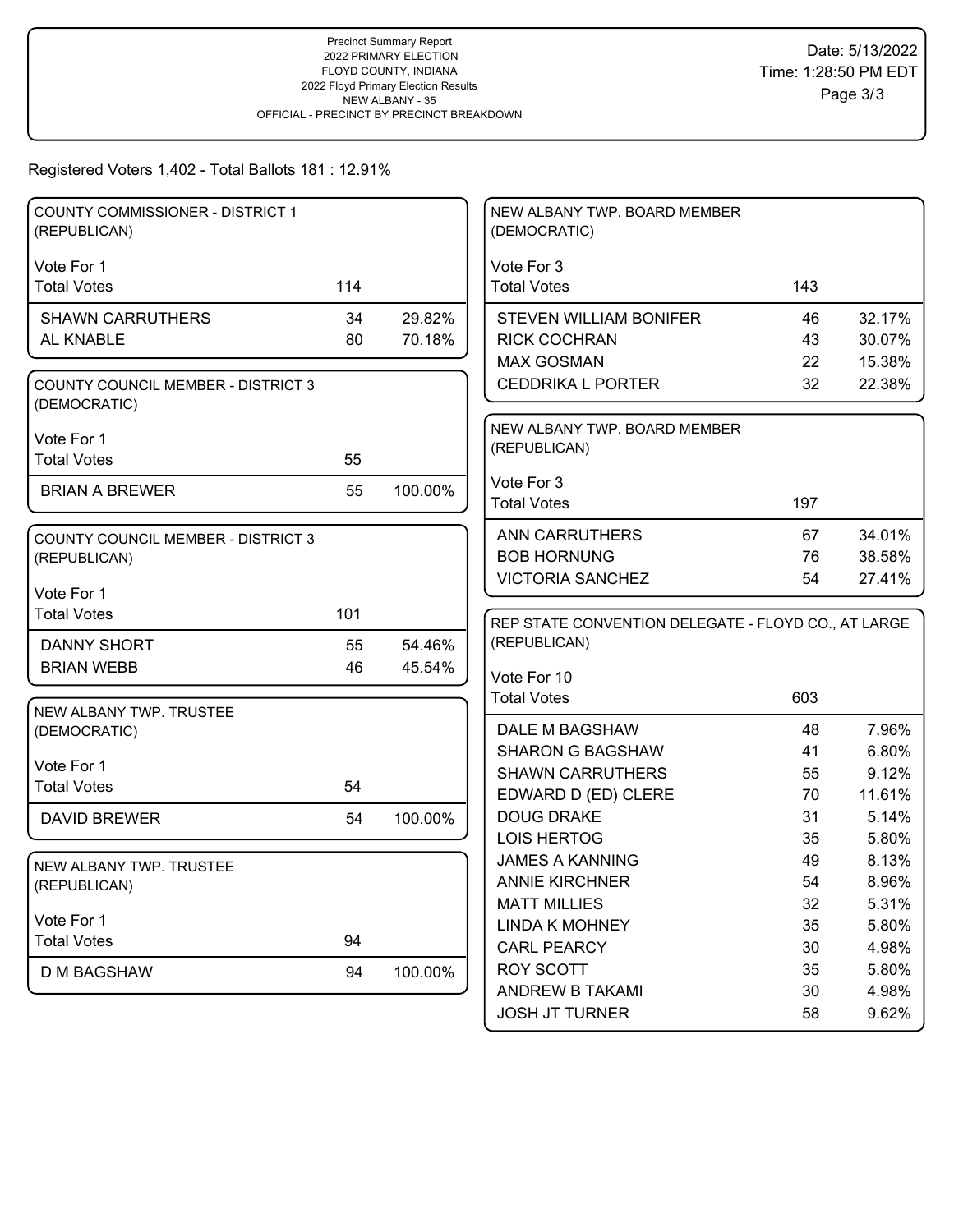# Registered Voters 1,059 - Total Ballots 159 : 15.01%

| Party Distribution                                          |                |                 | <b>STATE SENATOR - DISTRICT 45</b><br>(DEMOCRATIC) |     |         |
|-------------------------------------------------------------|----------------|-----------------|----------------------------------------------------|-----|---------|
|                                                             |                |                 | Vote For 1                                         |     |         |
| <b>Total Ballots</b>                                        | 159            |                 | <b>Total Votes</b>                                 | 30  |         |
| <b>DEMOCRATIC</b>                                           | 35             | 22.01%          | <b>NICK MARSHALL</b>                               | 30  | 100.00% |
| <b>REPUBLICAN</b>                                           | 124            | 77.99%          |                                                    |     |         |
|                                                             |                |                 | <b>STATE SENATOR - DISTRICT 45</b>                 |     |         |
| UNITED STATES SENATOR<br>(DEMOCRATIC)                       |                |                 | (REPUBLICAN)                                       |     |         |
|                                                             |                |                 | Vote For 1                                         |     |         |
| Vote For 1                                                  |                |                 | <b>Total Votes</b>                                 | 89  |         |
| <b>Total Votes</b>                                          | 27             |                 | <b>CHRIS GARTEN</b>                                | 89  | 100.00% |
| THOMAS M MCDERMOTT JR                                       | 27             | 100.00%         |                                                    |     |         |
|                                                             |                |                 | STATE REPRESENTATIVE - DISTRICT 72                 |     |         |
| UNITED STATES SENATOR<br>(REPUBLICAN)                       |                |                 | (DEMOCRATIC)                                       |     |         |
|                                                             |                |                 | Vote For 1                                         |     |         |
| Vote For 1                                                  |                |                 | <b>Total Votes</b>                                 | 29  |         |
| <b>Total Votes</b>                                          | 92             |                 | <b>KEIL L ROARK</b>                                | 29  | 100.00% |
| <b>TODD YOUNG</b>                                           | 92             | 100.00%         |                                                    |     |         |
|                                                             |                |                 | STATE REPRESENTATIVE - DISTRICT 72                 |     |         |
| UNITED STATES REPRESENTATIVE - 9TH DISTRICT<br>(DEMOCRATIC) |                |                 | (REPUBLICAN)                                       |     |         |
|                                                             |                |                 | Vote For 1                                         |     |         |
| Vote For 1                                                  |                |                 | <b>Total Votes</b>                                 | 117 |         |
| <b>Total Votes</b>                                          | 31             |                 | EDWARD D (ED) CLERE                                | 59  | 50.43%  |
| <b>ISAK ASARE</b>                                           | 9              | 29.03%          | <b>JACKIE BRIGHT GRUBBS</b>                        | 41  | 35.04%  |
| <b>D LIAM DORRIS</b>                                        | $\overline{7}$ | 22.58%          | THOMAS M (TOM) JONES                               | 17  | 14.53%  |
| <b>MATTHEW FYFE</b>                                         | 15             | 48.39%          |                                                    |     |         |
|                                                             |                |                 | JUDGE OF THE CIRCUIT COURT - 52ND JUDICIAL CIR.    |     |         |
| UNITED STATES REPRESENTATIVE - 9TH DISTRICT<br>(REPUBLICAN) |                |                 | (DEMOCRATIC)                                       |     |         |
|                                                             |                |                 | Vote For 1                                         |     |         |
| Vote For 1                                                  |                |                 | <b>Total Votes</b>                                 | 32  |         |
| <b>Total Votes</b>                                          | 120            |                 | DANA EBERLE-PEAY                                   | 32  | 100.00% |
| <b>JIM BAKER</b>                                            | 12             | 10.00%          |                                                    |     |         |
| STU BARNES-ISRAEL                                           | 15             | 12.50%          | JUDGE OF THE CIRCUIT COURT - 52ND JUDICIAL CIR.    |     |         |
| J MICHAEL DAVISSON                                          | 0              | $0\%$           | (REPUBLICAN)                                       |     |         |
| <b>DAN HEIWIG</b><br><b>ERIN HOUCHIN</b>                    | 3              | 2.50%           | Vote For 1                                         |     |         |
| <b>D ERIC SCHANSBERG</b>                                    | 40<br>11       | 33.33%<br>9.17% | <b>Total Votes</b>                                 | 100 |         |
| <b>MIKE SODREL</b>                                          | 38             | 31.67%          |                                                    |     |         |
| <b>BILL J THOMAS</b>                                        | 0              | $0\%$           | <b>JUSTIN BROWN</b>                                | 100 | 100.00% |
| <b>BRIAN TIBBS</b>                                          | 1              | 0.83%           |                                                    |     |         |
|                                                             |                |                 |                                                    |     |         |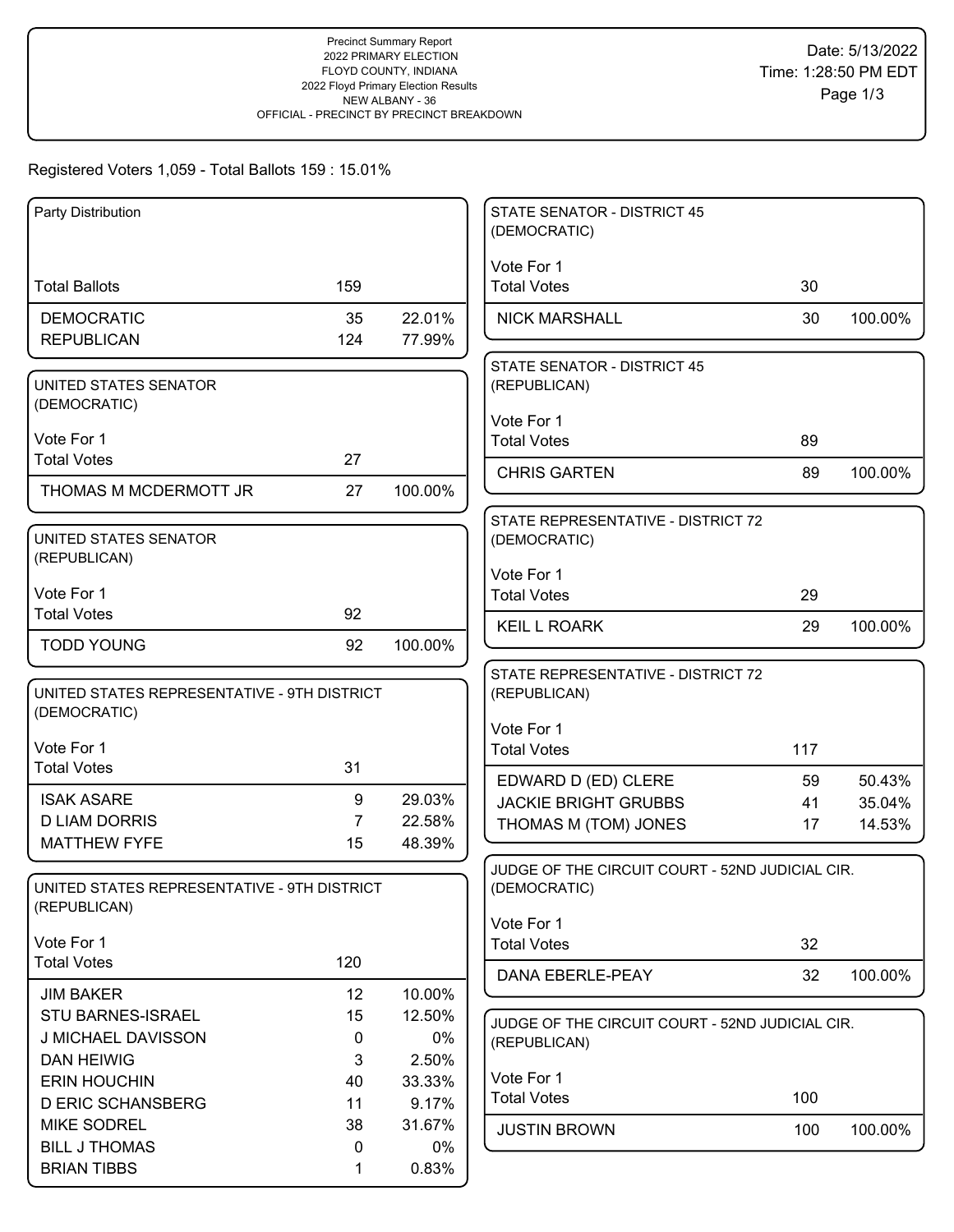## Registered Voters 1,059 - Total Ballots 159 : 15.01%

| PROSECUTING ATTORNEY<br>(DEMOCRATIC)       |             |         | <b>COUNTY SHERIFF</b><br>(DEMOCRATIC)   |     |         |
|--------------------------------------------|-------------|---------|-----------------------------------------|-----|---------|
|                                            |             |         |                                         |     |         |
| <b>Total Votes</b>                         | $\mathbf 0$ |         | Vote For 1<br><b>Total Votes</b>        | 33  |         |
| NO CANDIDATE FILED                         |             |         | <b>DARRELL W MILLS</b>                  | 33  | 100.00% |
|                                            |             |         |                                         |     |         |
| PROSECUTING ATTORNEY<br>(REPUBLICAN)       |             |         | <b>COUNTY SHERIFF</b><br>(REPUBLICAN)   |     |         |
| Vote For 1                                 |             |         | Vote For 1                              |     |         |
| <b>Total Votes</b>                         | 101         |         | <b>Total Votes</b>                      | 116 |         |
| <b>CHRIS LANE</b>                          | 101         | 100.00% | <b>STEVE BUSH</b>                       | 68  | 58.62%  |
|                                            |             |         | <b>SAM SARKISIAN</b>                    | 48  | 41.38%  |
| <b>CIRCUIT COURT CLERK</b><br>(DEMOCRATIC) |             |         | <b>COUNTY ASSESSOR</b><br>(DEMOCRATIC)  |     |         |
| <b>Total Votes</b>                         | $\mathbf 0$ |         | Vote For 1                              |     |         |
| NO CANDIDATE FILED                         |             |         | <b>Total Votes</b>                      | 30  |         |
|                                            |             |         | PATRICIA TRISH BADGER<br>-BYRD          | 30  | 100.00% |
| <b>CIRCUIT COURT CLERK</b>                 |             |         |                                         |     |         |
| (REPUBLICAN)                               |             |         | <b>COUNTY ASSESSOR</b>                  |     |         |
| Vote For 1                                 |             |         | (REPUBLICAN)                            |     |         |
| <b>Total Votes</b>                         | 104         |         | Vote For 1                              |     |         |
| <b>DANITA BURKS</b>                        | 104         | 100.00% | <b>Total Votes</b>                      | 103 |         |
| <b>COUNTY AUDITOR</b>                      |             |         | <b>CHRIS DONES</b>                      | 30  | 29.13%  |
| (DEMOCRATIC)                               |             |         | <b>JAMES W SINKS</b>                    | 23  | 22.33%  |
|                                            |             |         | <b>TERRY L WATSON</b>                   | 50  | 48.54%  |
| <b>Total Votes</b>                         | $\pmb{0}$   |         | <b>COUNTY COMMISSIONER - DISTRICT 1</b> |     |         |
| NO CANDIDATE FILED                         |             |         | (DEMOCRATIC)                            |     |         |
|                                            |             |         | Vote For 1                              |     |         |
| <b>COUNTY AUDITOR</b>                      |             |         | <b>Total Votes</b>                      | 25  |         |
| (REPUBLICAN)                               |             |         | <b>TYLER P GAINES</b>                   | 13  | 52.00%  |
| Vote For 1                                 |             |         | <b>CHUCK SIMONS</b>                     | 12  | 48.00%  |
| <b>Total Votes</b>                         | 97          |         |                                         |     |         |
| AMANDA M PAHMEIER                          | 33          | 34.02%  |                                         |     |         |
| <b>DIANA M TOPPING</b>                     | 64          | 65.98%  |                                         |     |         |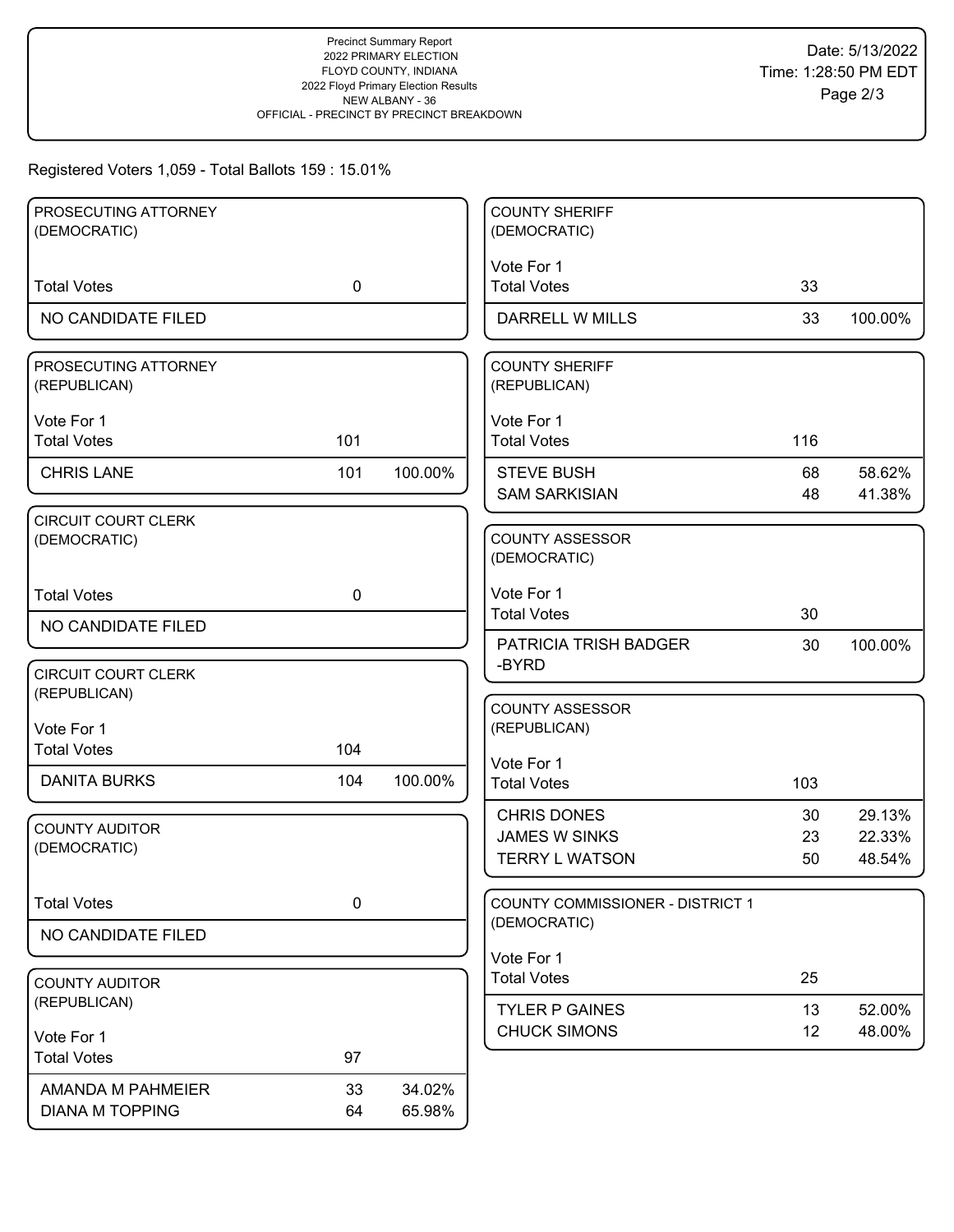# Registered Voters 1,059 - Total Ballots 159 : 15.01%

| Vote For 3<br>Vote For 1<br><b>Total Votes</b><br>113<br><b>Total Votes</b><br>66<br><b>SHAWN CARRUTHERS</b><br>49<br>43.36%<br><b>STEVEN WILLIAM BONIFER</b><br>25.76%<br>17<br>AL KNABLE<br>64<br>56.64%<br>30.30%<br><b>RICK COCHRAN</b><br>20<br><b>MAX GOSMAN</b><br>15<br>22.73%<br><b>CEDDRIKA L PORTER</b><br>14<br>21.21%<br><b>COUNTY COUNCIL MEMBER - DISTRICT 3</b><br>(DEMOCRATIC)<br>NEW ALBANY TWP. BOARD MEMBER<br>Vote For 1<br>(REPUBLICAN)<br><b>Total Votes</b><br>32<br>Vote For 3<br>32<br>100.00%<br><b>BRIAN A BREWER</b><br><b>Total Votes</b><br>195<br>37.44%<br>ANN CARRUTHERS<br>73<br><b>COUNTY COUNCIL MEMBER - DISTRICT 3</b><br><b>BOB HORNUNG</b><br>35.90%<br>70<br>(REPUBLICAN)<br><b>VICTORIA SANCHEZ</b><br>52<br>26.67%<br>Vote For 1<br><b>Total Votes</b><br>103<br>REP STATE CONVENTION DELEGATE - FLOYD CO., AT LARGE | <b>COUNTY COMMISSIONER - DISTRICT 1</b><br>(REPUBLICAN) |  | NEW ALBANY TWP. BOARD MEMBER<br>(DEMOCRATIC) |  |
|------------------------------------------------------------------------------------------------------------------------------------------------------------------------------------------------------------------------------------------------------------------------------------------------------------------------------------------------------------------------------------------------------------------------------------------------------------------------------------------------------------------------------------------------------------------------------------------------------------------------------------------------------------------------------------------------------------------------------------------------------------------------------------------------------------------------------------------------------------------|---------------------------------------------------------|--|----------------------------------------------|--|
|                                                                                                                                                                                                                                                                                                                                                                                                                                                                                                                                                                                                                                                                                                                                                                                                                                                                  |                                                         |  |                                              |  |
|                                                                                                                                                                                                                                                                                                                                                                                                                                                                                                                                                                                                                                                                                                                                                                                                                                                                  |                                                         |  |                                              |  |
|                                                                                                                                                                                                                                                                                                                                                                                                                                                                                                                                                                                                                                                                                                                                                                                                                                                                  |                                                         |  |                                              |  |
|                                                                                                                                                                                                                                                                                                                                                                                                                                                                                                                                                                                                                                                                                                                                                                                                                                                                  |                                                         |  |                                              |  |
|                                                                                                                                                                                                                                                                                                                                                                                                                                                                                                                                                                                                                                                                                                                                                                                                                                                                  |                                                         |  |                                              |  |
|                                                                                                                                                                                                                                                                                                                                                                                                                                                                                                                                                                                                                                                                                                                                                                                                                                                                  |                                                         |  |                                              |  |
|                                                                                                                                                                                                                                                                                                                                                                                                                                                                                                                                                                                                                                                                                                                                                                                                                                                                  |                                                         |  |                                              |  |
|                                                                                                                                                                                                                                                                                                                                                                                                                                                                                                                                                                                                                                                                                                                                                                                                                                                                  |                                                         |  |                                              |  |
|                                                                                                                                                                                                                                                                                                                                                                                                                                                                                                                                                                                                                                                                                                                                                                                                                                                                  |                                                         |  |                                              |  |
|                                                                                                                                                                                                                                                                                                                                                                                                                                                                                                                                                                                                                                                                                                                                                                                                                                                                  |                                                         |  |                                              |  |
|                                                                                                                                                                                                                                                                                                                                                                                                                                                                                                                                                                                                                                                                                                                                                                                                                                                                  |                                                         |  |                                              |  |
|                                                                                                                                                                                                                                                                                                                                                                                                                                                                                                                                                                                                                                                                                                                                                                                                                                                                  |                                                         |  |                                              |  |
|                                                                                                                                                                                                                                                                                                                                                                                                                                                                                                                                                                                                                                                                                                                                                                                                                                                                  |                                                         |  |                                              |  |
|                                                                                                                                                                                                                                                                                                                                                                                                                                                                                                                                                                                                                                                                                                                                                                                                                                                                  |                                                         |  |                                              |  |
|                                                                                                                                                                                                                                                                                                                                                                                                                                                                                                                                                                                                                                                                                                                                                                                                                                                                  |                                                         |  |                                              |  |
|                                                                                                                                                                                                                                                                                                                                                                                                                                                                                                                                                                                                                                                                                                                                                                                                                                                                  |                                                         |  |                                              |  |
|                                                                                                                                                                                                                                                                                                                                                                                                                                                                                                                                                                                                                                                                                                                                                                                                                                                                  |                                                         |  |                                              |  |
| (REPUBLICAN)<br>48.54%<br><b>DANNY SHORT</b><br>50                                                                                                                                                                                                                                                                                                                                                                                                                                                                                                                                                                                                                                                                                                                                                                                                               |                                                         |  |                                              |  |
| <b>BRIAN WEBB</b><br>53<br>51.46%<br>Vote For 10                                                                                                                                                                                                                                                                                                                                                                                                                                                                                                                                                                                                                                                                                                                                                                                                                 |                                                         |  |                                              |  |
| <b>Total Votes</b><br>583                                                                                                                                                                                                                                                                                                                                                                                                                                                                                                                                                                                                                                                                                                                                                                                                                                        |                                                         |  |                                              |  |
| NEW ALBANY TWP. TRUSTEE                                                                                                                                                                                                                                                                                                                                                                                                                                                                                                                                                                                                                                                                                                                                                                                                                                          |                                                         |  |                                              |  |
| 7.38%<br>DALE M BAGSHAW<br>43<br>(DEMOCRATIC)<br><b>SHARON G BAGSHAW</b><br>7.03%<br>41                                                                                                                                                                                                                                                                                                                                                                                                                                                                                                                                                                                                                                                                                                                                                                          |                                                         |  |                                              |  |
| Vote For 1<br><b>SHAWN CARRUTHERS</b><br>10.81%                                                                                                                                                                                                                                                                                                                                                                                                                                                                                                                                                                                                                                                                                                                                                                                                                  |                                                         |  |                                              |  |
| 63<br><b>Total Votes</b><br>27<br>EDWARD D (ED) CLERE<br>12.69%<br>74                                                                                                                                                                                                                                                                                                                                                                                                                                                                                                                                                                                                                                                                                                                                                                                            |                                                         |  |                                              |  |
| <b>DOUG DRAKE</b><br>6.52%<br>38                                                                                                                                                                                                                                                                                                                                                                                                                                                                                                                                                                                                                                                                                                                                                                                                                                 |                                                         |  |                                              |  |
| <b>DAVID BREWER</b><br>100.00%<br>27<br><b>LOIS HERTOG</b><br>5.15%<br>30                                                                                                                                                                                                                                                                                                                                                                                                                                                                                                                                                                                                                                                                                                                                                                                        |                                                         |  |                                              |  |
| <b>JAMES A KANNING</b><br>8.23%<br>48                                                                                                                                                                                                                                                                                                                                                                                                                                                                                                                                                                                                                                                                                                                                                                                                                            |                                                         |  |                                              |  |
| NEW ALBANY TWP. TRUSTEE<br><b>ANNIE KIRCHNER</b><br>48<br>8.23%                                                                                                                                                                                                                                                                                                                                                                                                                                                                                                                                                                                                                                                                                                                                                                                                  |                                                         |  |                                              |  |
| (REPUBLICAN)<br>4.97%<br><b>MATT MILLIES</b><br>29                                                                                                                                                                                                                                                                                                                                                                                                                                                                                                                                                                                                                                                                                                                                                                                                               |                                                         |  |                                              |  |
| Vote For 1<br><b>LINDA K MOHNEY</b><br>4.46%<br>26                                                                                                                                                                                                                                                                                                                                                                                                                                                                                                                                                                                                                                                                                                                                                                                                               |                                                         |  |                                              |  |
| 94<br><b>Total Votes</b><br>8.06%<br><b>CARL PEARCY</b><br>47                                                                                                                                                                                                                                                                                                                                                                                                                                                                                                                                                                                                                                                                                                                                                                                                    |                                                         |  |                                              |  |
| <b>ROY SCOTT</b><br>3.60%<br>21                                                                                                                                                                                                                                                                                                                                                                                                                                                                                                                                                                                                                                                                                                                                                                                                                                  |                                                         |  |                                              |  |
| <b>D M BAGSHAW</b><br>94<br>100.00%<br>ANDREW B TAKAMI<br>4.12%<br>24                                                                                                                                                                                                                                                                                                                                                                                                                                                                                                                                                                                                                                                                                                                                                                                            |                                                         |  |                                              |  |
| <b>JOSH JT TURNER</b><br>51<br>8.75%                                                                                                                                                                                                                                                                                                                                                                                                                                                                                                                                                                                                                                                                                                                                                                                                                             |                                                         |  |                                              |  |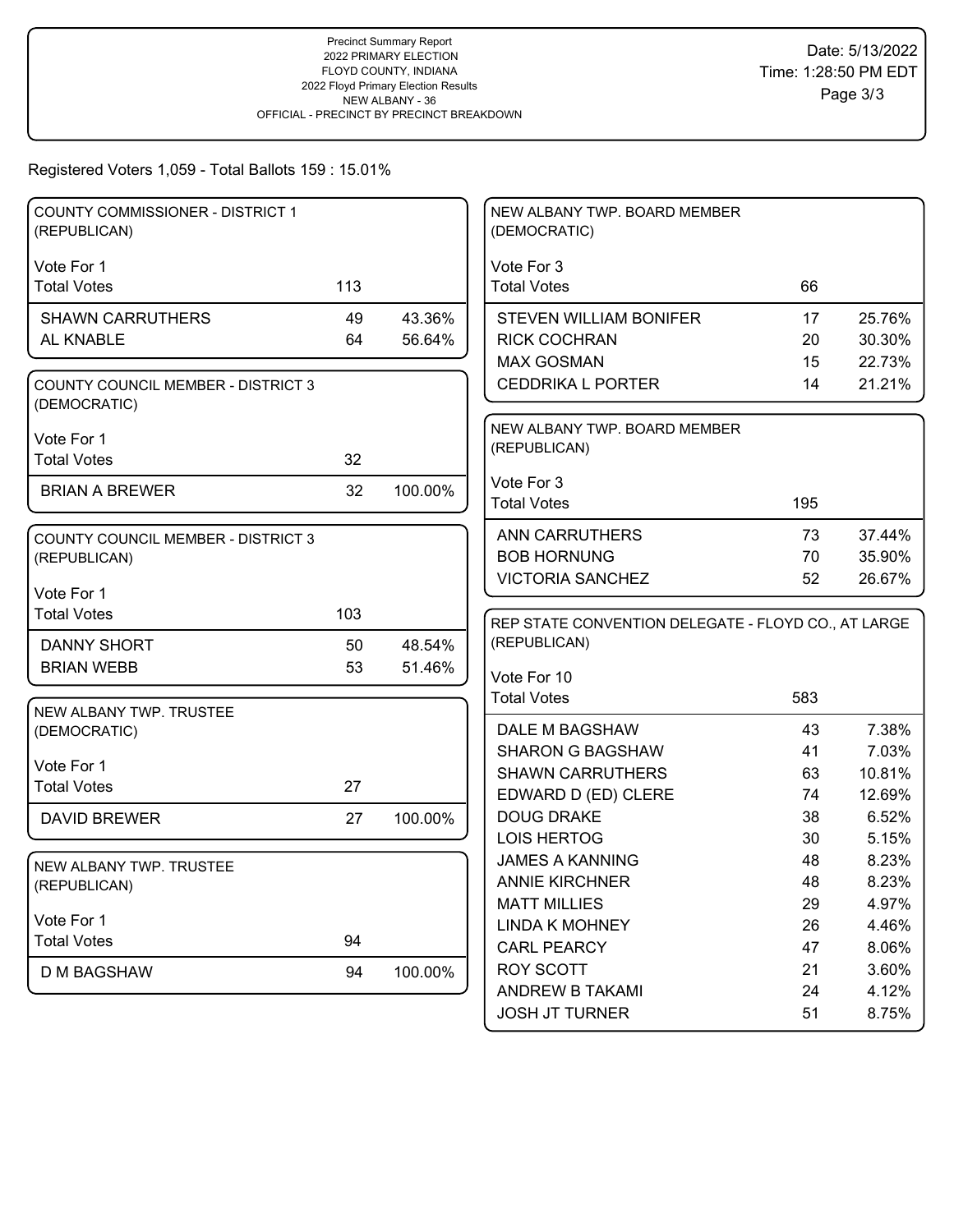# Registered Voters 952 - Total Ballots 162 : 17.02%

| Party Distribution                                          |          |                  | <b>STATE SENATOR - DISTRICT 45</b><br>(DEMOCRATIC)              |    |         |
|-------------------------------------------------------------|----------|------------------|-----------------------------------------------------------------|----|---------|
|                                                             |          |                  | Vote For 1                                                      |    |         |
| <b>Total Ballots</b>                                        | 162      |                  | <b>Total Votes</b>                                              | 60 |         |
| <b>DEMOCRATIC</b>                                           | 65       | 40.12%           | <b>NICK MARSHALL</b>                                            | 60 | 100.00% |
| <b>REPUBLICAN</b>                                           | 97       | 59.88%           |                                                                 |    |         |
| UNITED STATES SENATOR                                       |          |                  | <b>STATE SENATOR - DISTRICT 45</b><br>(REPUBLICAN)              |    |         |
| (DEMOCRATIC)                                                |          |                  |                                                                 |    |         |
| Vote For 1                                                  |          |                  | Vote For 1<br><b>Total Votes</b>                                | 75 |         |
| <b>Total Votes</b>                                          | 60       |                  |                                                                 |    |         |
| THOMAS M MCDERMOTT JR                                       | 60       | 100.00%          | <b>CHRIS GARTEN</b>                                             | 75 | 100.00% |
|                                                             |          |                  | STATE REPRESENTATIVE - DISTRICT 72                              |    |         |
| UNITED STATES SENATOR                                       |          |                  | (DEMOCRATIC)                                                    |    |         |
| (REPUBLICAN)                                                |          |                  | Vote For 1                                                      |    |         |
| Vote For 1                                                  |          |                  | <b>Total Votes</b>                                              | 58 |         |
| <b>Total Votes</b>                                          | 80       |                  | <b>KEIL L ROARK</b>                                             | 58 | 100.00% |
| <b>TODD YOUNG</b>                                           | 80       | 100.00%          |                                                                 |    |         |
|                                                             |          |                  | STATE REPRESENTATIVE - DISTRICT 72                              |    |         |
| UNITED STATES REPRESENTATIVE - 9TH DISTRICT<br>(DEMOCRATIC) |          |                  | (REPUBLICAN)                                                    |    |         |
|                                                             |          |                  | Vote For 1                                                      |    |         |
| Vote For 1                                                  |          |                  | <b>Total Votes</b>                                              | 95 |         |
| <b>Total Votes</b>                                          | 62       |                  | EDWARD D (ED) CLERE                                             | 45 | 47.37%  |
| <b>ISAK ASARE</b>                                           | 13       | 20.97%           | <b>JACKIE BRIGHT GRUBBS</b>                                     | 40 | 42.11%  |
| <b>D LIAM DORRIS</b>                                        | 8        | 12.90%           | THOMAS M (TOM) JONES                                            | 10 | 10.53%  |
| <b>MATTHEW FYFE</b>                                         | 41       | 66.13%           |                                                                 |    |         |
| UNITED STATES REPRESENTATIVE - 9TH DISTRICT                 |          |                  | JUDGE OF THE CIRCUIT COURT - 52ND JUDICIAL CIR.<br>(DEMOCRATIC) |    |         |
| (REPUBLICAN)                                                |          |                  | Vote For 1                                                      |    |         |
| Vote For 1                                                  |          |                  | <b>Total Votes</b>                                              | 63 |         |
| <b>Total Votes</b>                                          | 95       |                  | DANA EBERLE-PEAY                                                | 63 | 100.00% |
| <b>JIM BAKER</b>                                            | 11       | 11.58%           |                                                                 |    |         |
| STU BARNES-ISRAEL                                           | 15       | 15.79%           | JUDGE OF THE CIRCUIT COURT - 52ND JUDICIAL CIR.                 |    |         |
| J MICHAEL DAVISSON                                          | 0        | 0%               | (REPUBLICAN)                                                    |    |         |
| <b>DAN HEIWIG</b>                                           | 0        | 0%               | Vote For 1                                                      |    |         |
| <b>ERIN HOUCHIN</b><br><b>D ERIC SCHANSBERG</b>             | 23<br>10 | 24.21%<br>10.53% | <b>Total Votes</b>                                              | 83 |         |
| <b>MIKE SODREL</b>                                          | 30       | 31.58%           | <b>JUSTIN BROWN</b>                                             | 83 | 100.00% |
| <b>BILL J THOMAS</b>                                        | 1        | 1.05%            |                                                                 |    |         |
| <b>BRIAN TIBBS</b>                                          | 5        | 5.26%            |                                                                 |    |         |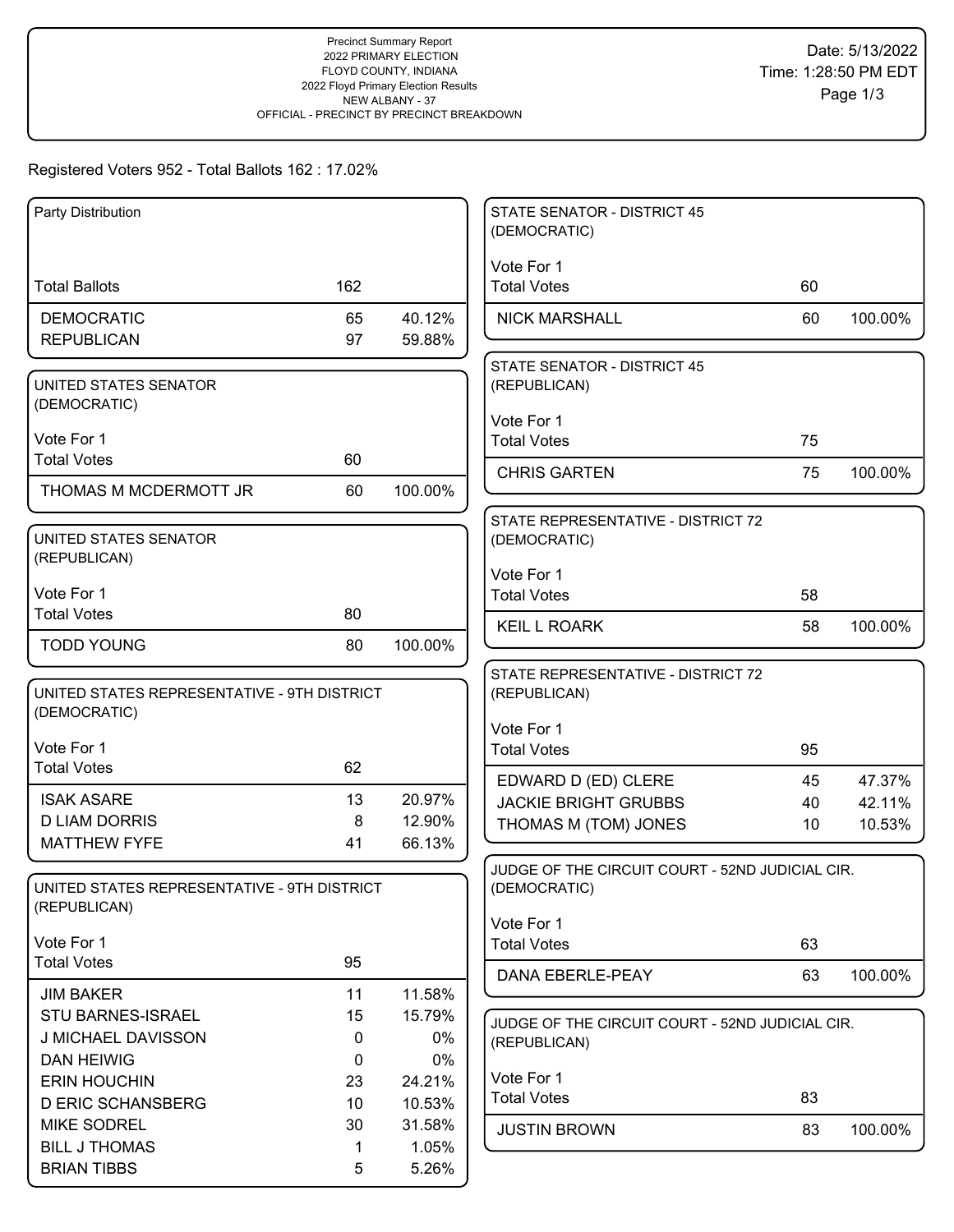# Registered Voters 952 - Total Ballots 162 : 17.02%

| PROSECUTING ATTORNEY                  |             |         | <b>COUNTY SHERIFF</b>                     |          |                  |
|---------------------------------------|-------------|---------|-------------------------------------------|----------|------------------|
| (DEMOCRATIC)                          |             |         | (DEMOCRATIC)                              |          |                  |
|                                       |             |         | Vote For 1                                |          |                  |
| <b>Total Votes</b>                    | $\mathbf 0$ |         | <b>Total Votes</b>                        | 62       |                  |
| NO CANDIDATE FILED                    |             |         | DARRELL W MILLS                           | 62       | 100.00%          |
| PROSECUTING ATTORNEY                  |             |         | <b>COUNTY SHERIFF</b>                     |          |                  |
| (REPUBLICAN)                          |             |         | (REPUBLICAN)                              |          |                  |
| Vote For 1                            |             |         | Vote For 1                                |          |                  |
| <b>Total Votes</b>                    | 87          |         | <b>Total Votes</b>                        | 92       |                  |
|                                       |             |         |                                           |          |                  |
| <b>CHRIS LANE</b>                     | 87          | 100.00% | <b>STEVE BUSH</b><br><b>SAM SARKISIAN</b> | 54<br>38 | 58.70%<br>41.30% |
| <b>CIRCUIT COURT CLERK</b>            |             |         |                                           |          |                  |
| (DEMOCRATIC)                          |             |         | COUNTY ASSESSOR                           |          |                  |
|                                       |             |         | (DEMOCRATIC)                              |          |                  |
| <b>Total Votes</b>                    | $\mathbf 0$ |         | Vote For 1                                |          |                  |
|                                       |             |         | <b>Total Votes</b>                        | 58       |                  |
| NO CANDIDATE FILED                    |             |         | PATRICIA TRISH BADGER                     | 58       | 100.00%          |
| <b>CIRCUIT COURT CLERK</b>            |             |         | -BYRD                                     |          |                  |
| (REPUBLICAN)                          |             |         |                                           |          |                  |
|                                       |             |         | <b>COUNTY ASSESSOR</b>                    |          |                  |
| Vote For 1<br><b>Total Votes</b>      | 86          |         | (REPUBLICAN)                              |          |                  |
|                                       |             |         | Vote For 1                                |          |                  |
| <b>DANITA BURKS</b>                   | 86          | 100.00% | <b>Total Votes</b>                        | 75       |                  |
|                                       |             |         | <b>CHRIS DONES</b>                        | 37       | 49.33%           |
| <b>COUNTY AUDITOR</b><br>(DEMOCRATIC) |             |         | <b>JAMES W SINKS</b>                      | 11       | 14.67%           |
|                                       |             |         | <b>TERRY L WATSON</b>                     | 27       | 36.00%           |
| <b>Total Votes</b>                    | 0           |         | COUNTY COMMISSIONER - DISTRICT 1          |          |                  |
|                                       |             |         | (DEMOCRATIC)                              |          |                  |
| NO CANDIDATE FILED                    |             |         |                                           |          |                  |
|                                       |             |         | Vote For 1<br><b>Total Votes</b>          | 61       |                  |
| <b>COUNTY AUDITOR</b><br>(REPUBLICAN) |             |         |                                           |          |                  |
|                                       |             |         | <b>TYLER P GAINES</b>                     | 32       | 52.46%           |
| Vote For 1                            |             |         | <b>CHUCK SIMONS</b>                       | 29       | 47.54%           |
| <b>Total Votes</b>                    | 74          |         |                                           |          |                  |
| AMANDA M PAHMEIER                     | 26          | 35.14%  |                                           |          |                  |
| <b>DIANA M TOPPING</b>                | 48          | 64.86%  |                                           |          |                  |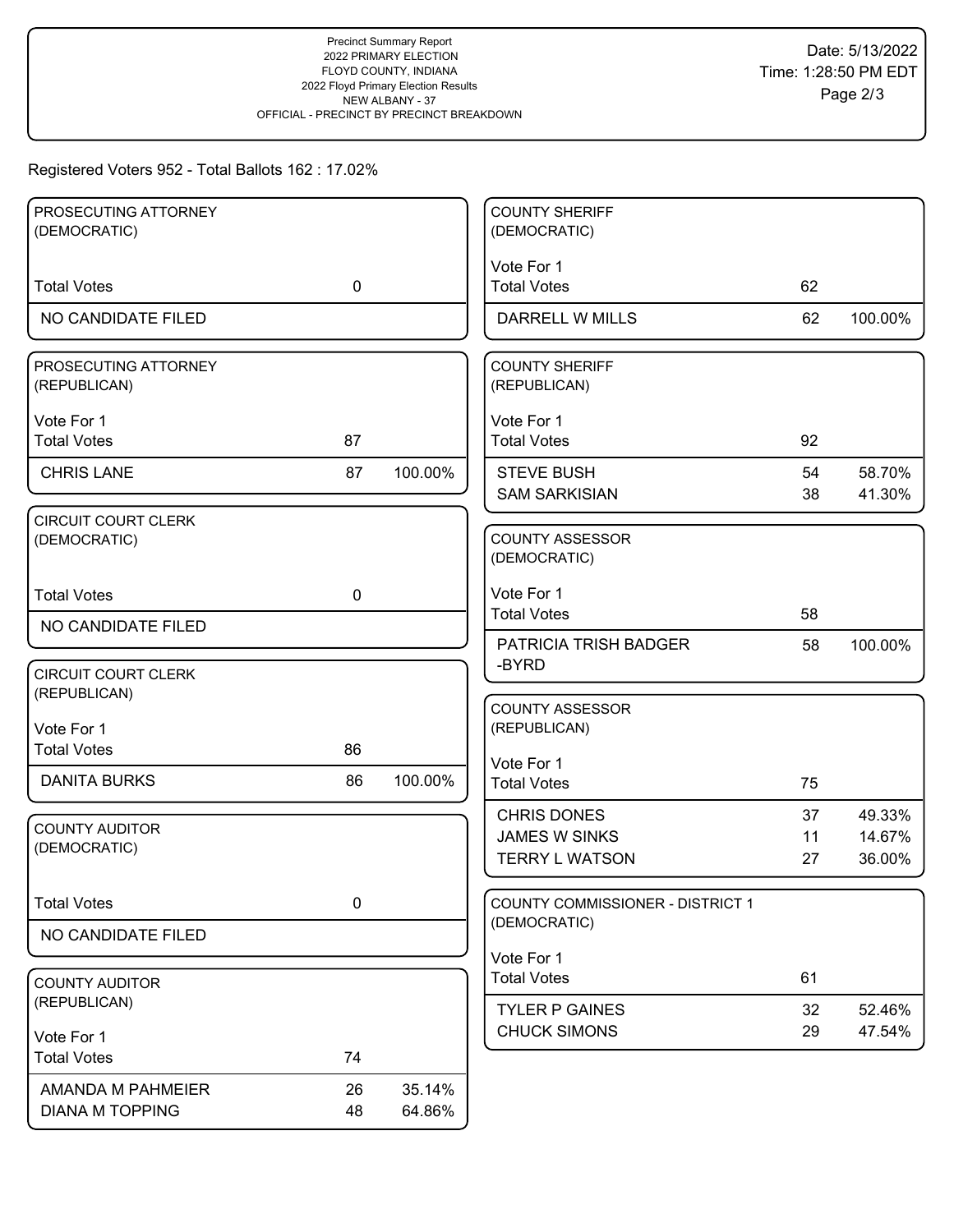# Registered Voters 952 - Total Ballots 162 : 17.02%

| <b>COUNTY COMMISSIONER - DISTRICT 1</b><br>(REPUBLICAN)   |    |         | NEW ALBANY TWP. BOARD MEMBER<br>(DEMOCRATIC)        |          |                |
|-----------------------------------------------------------|----|---------|-----------------------------------------------------|----------|----------------|
|                                                           |    |         |                                                     |          |                |
| Vote For 1<br><b>Total Votes</b>                          | 90 |         | Vote For 3<br><b>Total Votes</b>                    | 161      |                |
|                                                           |    |         |                                                     |          |                |
| <b>SHAWN CARRUTHERS</b>                                   | 37 | 41.11%  | <b>STEVEN WILLIAM BONIFER</b>                       | 49       | 30.43%         |
| AL KNABLE                                                 | 53 | 58.89%  | <b>RICK COCHRAN</b>                                 | 46       | 28.57%         |
|                                                           |    |         | <b>MAX GOSMAN</b>                                   | 29       | 18.01%         |
| <b>COUNTY COUNCIL MEMBER - DISTRICT 3</b><br>(DEMOCRATIC) |    |         | <b>CEDDRIKA L PORTER</b>                            | 37       | 22.98%         |
| Vote For 1                                                |    |         | NEW ALBANY TWP. BOARD MEMBER                        |          |                |
| <b>Total Votes</b>                                        | 64 |         | (REPUBLICAN)                                        |          |                |
|                                                           |    |         | Vote For 3                                          |          |                |
| <b>BRIAN A BREWER</b>                                     | 64 | 100.00% | <b>Total Votes</b>                                  | 171      |                |
|                                                           |    |         | <b>ANN CARRUTHERS</b>                               | 56       | 32.75%         |
| <b>COUNTY COUNCIL MEMBER - DISTRICT 3</b><br>(REPUBLICAN) |    |         | <b>BOB HORNUNG</b>                                  | 68       | 39.77%         |
|                                                           |    |         | <b>VICTORIA SANCHEZ</b>                             | 47       | 27.49%         |
| Vote For 1                                                |    |         |                                                     |          |                |
| <b>Total Votes</b>                                        | 82 |         | REP STATE CONVENTION DELEGATE - FLOYD CO., AT LARGE |          |                |
| <b>DANNY SHORT</b>                                        | 55 | 67.07%  | (REPUBLICAN)                                        |          |                |
| <b>BRIAN WEBB</b>                                         | 27 | 32.93%  |                                                     |          |                |
|                                                           |    |         | Vote For 10<br><b>Total Votes</b>                   | 454      |                |
| NEW ALBANY TWP. TRUSTEE                                   |    |         |                                                     |          |                |
| (DEMOCRATIC)                                              |    |         | DALE M BAGSHAW                                      | 39       | 8.59%          |
| Vote For 1                                                |    |         | <b>SHARON G BAGSHAW</b>                             | 28       | 6.17%          |
| <b>Total Votes</b>                                        | 63 |         | <b>SHAWN CARRUTHERS</b>                             | 42       | 9.25%          |
|                                                           |    |         | EDWARD D (ED) CLERE                                 | 53       | 11.67%         |
| <b>DAVID BREWER</b>                                       | 63 | 100.00% | <b>DOUG DRAKE</b>                                   | 30       | 6.61%          |
|                                                           |    |         | <b>LOIS HERTOG</b>                                  | 24       | 5.29%          |
| NEW ALBANY TWP. TRUSTEE                                   |    |         | <b>JAMES A KANNING</b>                              | 36       | 7.93%          |
| (REPUBLICAN)                                              |    |         | <b>ANNIE KIRCHNER</b>                               | 39       | 8.59%          |
| Vote For 1                                                |    |         | <b>MATT MILLIES</b>                                 | 20       | 4.41%          |
| <b>Total Votes</b>                                        | 79 |         | <b>LINDA K MOHNEY</b>                               | 22       | 4.85%          |
|                                                           |    |         | <b>CARL PEARCY</b>                                  | 33       | 7.27%          |
| <b>D M BAGSHAW</b>                                        |    |         |                                                     |          |                |
|                                                           | 79 | 100.00% | <b>ROY SCOTT</b>                                    | 24       | 5.29%          |
|                                                           |    |         | ANDREW B TAKAMI<br><b>JOSH JT TURNER</b>            | 29<br>35 | 6.39%<br>7.71% |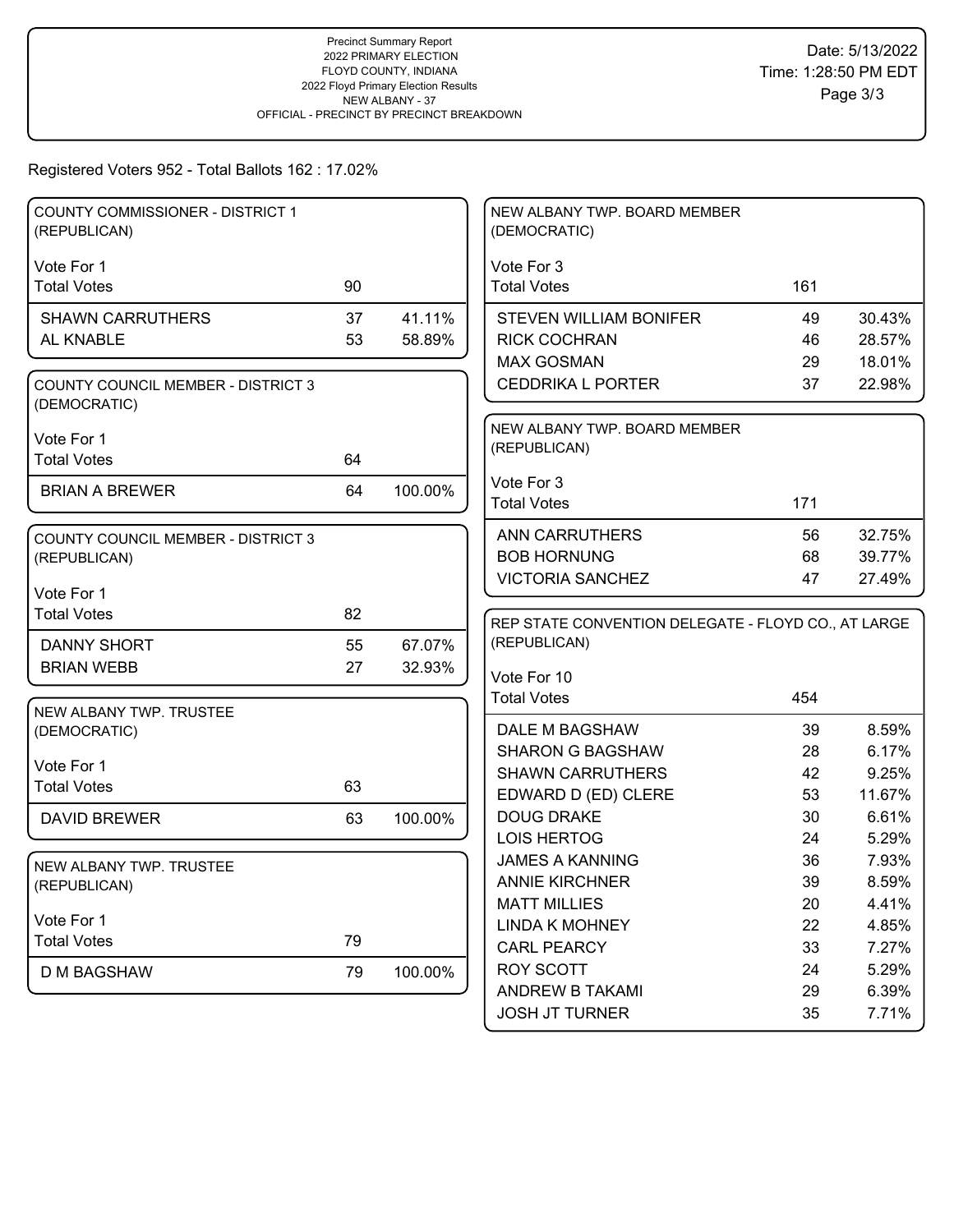### Registered Voters 1,101 - Total Ballots 187 : 16.98%

| Party Distribution                          |                |                 | <b>STATE SENATOR - DISTRICT 45</b><br>(DEMOCRATIC) |     |         |
|---------------------------------------------|----------------|-----------------|----------------------------------------------------|-----|---------|
|                                             |                |                 | Vote For 1                                         |     |         |
| <b>Total Ballots</b>                        | 187            |                 | <b>Total Votes</b>                                 | 41  |         |
| <b>DEMOCRATIC</b>                           | 45             | 24.06%          | <b>NICK MARSHALL</b>                               | 41  | 100.00% |
| <b>REPUBLICAN</b>                           | 142            | 75.94%          |                                                    |     |         |
|                                             |                |                 | <b>STATE SENATOR - DISTRICT 45</b>                 |     |         |
| UNITED STATES SENATOR<br>(DEMOCRATIC)       |                |                 | (REPUBLICAN)                                       |     |         |
|                                             |                |                 | Vote For 1                                         |     |         |
| Vote For 1                                  |                |                 | <b>Total Votes</b>                                 | 107 |         |
| <b>Total Votes</b>                          | 39             |                 | <b>CHRIS GARTEN</b>                                | 107 | 100.00% |
| THOMAS M MCDERMOTT JR                       | 39             | 100.00%         |                                                    |     |         |
|                                             |                |                 | STATE REPRESENTATIVE - DISTRICT 72                 |     |         |
| UNITED STATES SENATOR<br>(REPUBLICAN)       |                |                 | (DEMOCRATIC)                                       |     |         |
|                                             |                |                 | Vote For 1                                         |     |         |
| Vote For 1<br><b>Total Votes</b>            | 115            |                 | <b>Total Votes</b>                                 | 39  |         |
|                                             |                |                 | <b>KEIL L ROARK</b>                                | 39  | 100.00% |
| <b>TODD YOUNG</b>                           | 115            | 100.00%         |                                                    |     |         |
| UNITED STATES REPRESENTATIVE - 9TH DISTRICT |                |                 | STATE REPRESENTATIVE - DISTRICT 72                 |     |         |
| (DEMOCRATIC)                                |                |                 | (REPUBLICAN)                                       |     |         |
|                                             |                |                 | Vote For 1                                         |     |         |
| Vote For 1<br><b>Total Votes</b>            | 37             |                 | <b>Total Votes</b>                                 | 136 |         |
|                                             |                |                 | EDWARD D (ED) CLERE                                | 68  | 50.00%  |
| <b>ISAK ASARE</b><br><b>D LIAM DORRIS</b>   | 16             | 43.24%<br>8.11% | <b>JACKIE BRIGHT GRUBBS</b>                        | 53  | 38.97%  |
| <b>MATTHEW FYFE</b>                         | 3<br>18        | 48.65%          | THOMAS M (TOM) JONES                               | 15  | 11.03%  |
|                                             |                |                 | JUDGE OF THE CIRCUIT COURT - 52ND JUDICIAL CIR.    |     |         |
| UNITED STATES REPRESENTATIVE - 9TH DISTRICT |                |                 | (DEMOCRATIC)                                       |     |         |
| (REPUBLICAN)                                |                |                 | Vote For 1                                         |     |         |
| Vote For 1                                  |                |                 | <b>Total Votes</b>                                 | 41  |         |
| <b>Total Votes</b>                          | 137            |                 | DANA EBERLE-PEAY                                   | 41  | 100.00% |
| <b>JIM BAKER</b>                            | 10             | 7.30%           |                                                    |     |         |
| STU BARNES-ISRAEL                           | 23             | 16.79%          | JUDGE OF THE CIRCUIT COURT - 52ND JUDICIAL CIR.    |     |         |
| J MICHAEL DAVISSON                          | 0              | 0%              | (REPUBLICAN)                                       |     |         |
| <b>DAN HEIWIG</b>                           | 1              | 0.73%           |                                                    |     |         |
| <b>ERIN HOUCHIN</b>                         | 28             | 20.44%          | Vote For 1<br><b>Total Votes</b>                   | 112 |         |
| <b>D ERIC SCHANSBERG</b>                    | 18             | 13.14%          |                                                    |     |         |
| <b>MIKE SODREL</b><br><b>BILL J THOMAS</b>  | 54<br>1        | 39.42%<br>0.73% | <b>JUSTIN BROWN</b>                                | 112 | 100.00% |
| <b>BRIAN TIBBS</b>                          | $\overline{2}$ | 1.46%           |                                                    |     |         |
|                                             |                |                 |                                                    |     |         |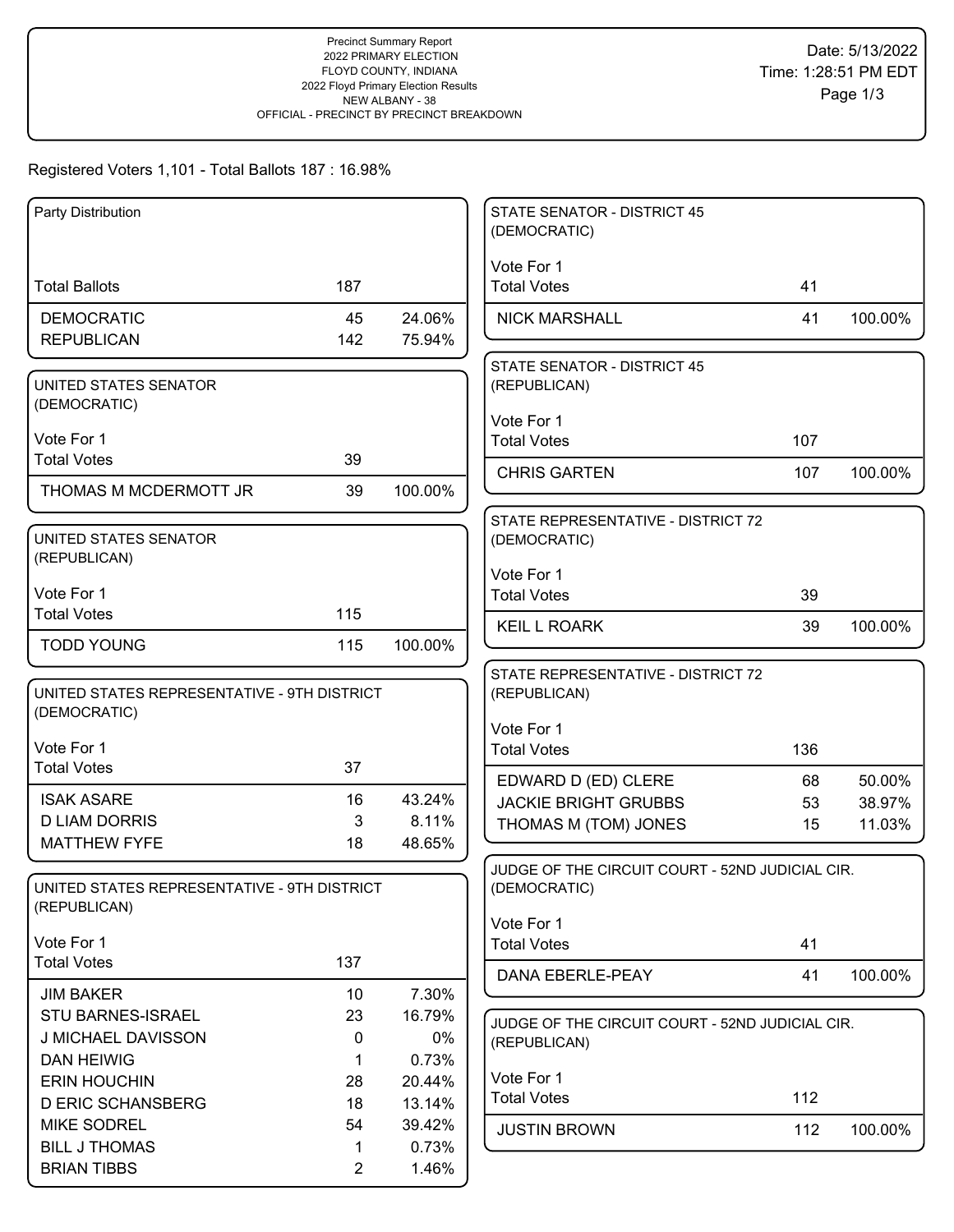### Registered Voters 1,101 - Total Ballots 187 : 16.98%

| PROSECUTING ATTORNEY       |             |         | <b>COUNTY SHERIFF</b>            |     |         |
|----------------------------|-------------|---------|----------------------------------|-----|---------|
| (DEMOCRATIC)               |             |         | (DEMOCRATIC)                     |     |         |
|                            |             |         |                                  |     |         |
|                            |             |         | Vote For 1                       |     |         |
| <b>Total Votes</b>         | $\mathbf 0$ |         | <b>Total Votes</b>               | 40  |         |
| NO CANDIDATE FILED         |             |         | DARRELL W MILLS                  | 40  | 100.00% |
|                            |             |         |                                  |     |         |
| PROSECUTING ATTORNEY       |             |         | <b>COUNTY SHERIFF</b>            |     |         |
| (REPUBLICAN)               |             |         | (REPUBLICAN)                     |     |         |
| Vote For 1                 |             |         | Vote For 1                       |     |         |
| <b>Total Votes</b>         | 116         |         | <b>Total Votes</b>               | 140 |         |
|                            |             |         |                                  |     |         |
| <b>CHRIS LANE</b>          | 116         | 100.00% | <b>STEVE BUSH</b>                | 73  | 52.14%  |
|                            |             |         | <b>SAM SARKISIAN</b>             | 67  | 47.86%  |
| <b>CIRCUIT COURT CLERK</b> |             |         |                                  |     |         |
| (DEMOCRATIC)               |             |         | <b>COUNTY ASSESSOR</b>           |     |         |
|                            |             |         | (DEMOCRATIC)                     |     |         |
|                            |             |         |                                  |     |         |
| <b>Total Votes</b>         | 0           |         | Vote For 1                       |     |         |
| NO CANDIDATE FILED         |             |         | <b>Total Votes</b>               | 39  |         |
|                            |             |         | <b>PATRICIA TRISH BADGER</b>     | 39  | 100.00% |
|                            |             |         | -BYRD                            |     |         |
| <b>CIRCUIT COURT CLERK</b> |             |         |                                  |     |         |
| (REPUBLICAN)               |             |         | <b>COUNTY ASSESSOR</b>           |     |         |
| Vote For 1                 |             |         | (REPUBLICAN)                     |     |         |
| <b>Total Votes</b>         | 112         |         |                                  |     |         |
|                            |             |         | Vote For 1                       |     |         |
| <b>DANITA BURKS</b>        | 112         | 100.00% | <b>Total Votes</b>               | 119 |         |
|                            |             |         | <b>CHRIS DONES</b>               | 45  | 37.82%  |
| <b>COUNTY AUDITOR</b>      |             |         | <b>JAMES W SINKS</b>             | 14  | 11.76%  |
| (DEMOCRATIC)               |             |         | <b>TERRY L WATSON</b>            | 60  | 50.42%  |
|                            |             |         |                                  |     |         |
|                            |             |         |                                  |     |         |
| <b>Total Votes</b>         | $\pmb{0}$   |         | COUNTY COMMISSIONER - DISTRICT 1 |     |         |
| NO CANDIDATE FILED         |             |         | (DEMOCRATIC)                     |     |         |
|                            |             |         | Vote For 1                       |     |         |
| <b>COUNTY AUDITOR</b>      |             |         | <b>Total Votes</b>               | 37  |         |
| (REPUBLICAN)               |             |         |                                  |     |         |
|                            |             |         | <b>TYLER P GAINES</b>            | 22  | 59.46%  |
| Vote For 1                 |             |         | <b>CHUCK SIMONS</b>              | 15  | 40.54%  |
| <b>Total Votes</b>         | 116         |         |                                  |     |         |
|                            |             |         |                                  |     |         |
| AMANDA M PAHMEIER          | 45          | 38.79%  |                                  |     |         |
| <b>DIANA M TOPPING</b>     | 71          | 61.21%  |                                  |     |         |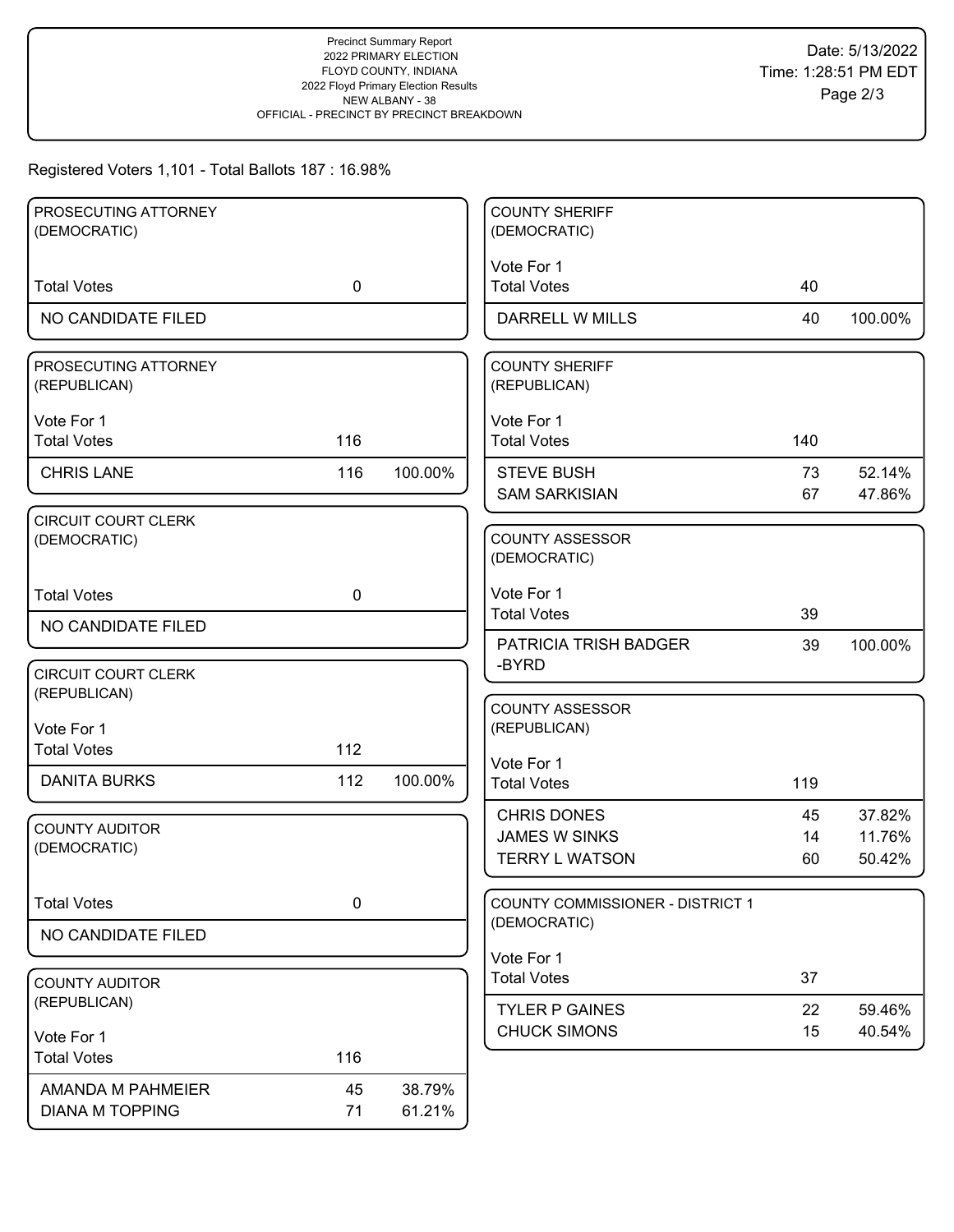#### Registered Voters 1,101 - Total Ballots 187 : 16.98%

| <b>COUNTY COMMISSIONER - DISTRICT 1</b><br>(REPUBLICAN)   |     |         | NEW ALBANY TWP. BOARD MEMBER<br>(DEMOCRATIC)                        |          |                |
|-----------------------------------------------------------|-----|---------|---------------------------------------------------------------------|----------|----------------|
|                                                           |     |         |                                                                     |          |                |
| Vote For 1<br><b>Total Votes</b>                          | 135 |         | Vote For 3<br><b>Total Votes</b>                                    | 109      |                |
|                                                           |     |         |                                                                     |          |                |
| <b>SHAWN CARRUTHERS</b>                                   | 50  | 37.04%  | <b>STEVEN WILLIAM BONIFER</b>                                       | 32       | 29.36%         |
| AL KNABLE                                                 | 85  | 62.96%  | <b>RICK COCHRAN</b>                                                 | 27       | 24.77%         |
|                                                           |     |         | <b>MAX GOSMAN</b>                                                   | 24       | 22.02%         |
| <b>COUNTY COUNCIL MEMBER - DISTRICT 3</b><br>(DEMOCRATIC) |     |         | <b>CEDDRIKA L PORTER</b>                                            | 26       | 23.85%         |
| Vote For 1                                                |     |         | NEW ALBANY TWP. BOARD MEMBER                                        |          |                |
| <b>Total Votes</b>                                        | 41  |         | (REPUBLICAN)                                                        |          |                |
|                                                           |     |         | Vote For 3                                                          |          |                |
| <b>BRIAN A BREWER</b>                                     | 41  | 100.00% | <b>Total Votes</b>                                                  | 247      |                |
|                                                           |     |         |                                                                     |          |                |
| <b>COUNTY COUNCIL MEMBER - DISTRICT 3</b>                 |     |         | <b>ANN CARRUTHERS</b>                                               | 88       | 35.63%         |
| (REPUBLICAN)                                              |     |         | <b>BOB HORNUNG</b>                                                  | 91       | 36.84%         |
| Vote For 1                                                |     |         | <b>VICTORIA SANCHEZ</b>                                             | 68       | 27.53%         |
| <b>Total Votes</b>                                        | 127 |         |                                                                     |          |                |
|                                                           |     |         | REP STATE CONVENTION DELEGATE - FLOYD CO., AT LARGE<br>(REPUBLICAN) |          |                |
| <b>DANNY SHORT</b>                                        | 72  | 56.69%  |                                                                     |          |                |
| <b>BRIAN WEBB</b>                                         | 55  | 43.31%  | Vote For 10                                                         |          |                |
|                                                           |     |         | <b>Total Votes</b>                                                  | 679      |                |
| NEW ALBANY TWP. TRUSTEE<br>(DEMOCRATIC)                   |     |         | DALE M BAGSHAW                                                      | 55       | 8.10%          |
|                                                           |     |         | <b>SHARON G BAGSHAW</b>                                             | 44       | 6.48%          |
| Vote For 1                                                |     |         | <b>SHAWN CARRUTHERS</b>                                             | 77       | 11.34%         |
| <b>Total Votes</b>                                        | 41  |         | EDWARD D (ED) CLERE                                                 | 85       | 12.52%         |
| <b>DAVID BREWER</b>                                       | 41  | 100.00% | <b>DOUG DRAKE</b>                                                   | 37       | 5.45%          |
|                                                           |     |         | <b>LOIS HERTOG</b>                                                  | 43       | 6.33%          |
|                                                           |     |         |                                                                     |          |                |
| NEW ALBANY TWP. TRUSTEE<br>(REPUBLICAN)                   |     |         |                                                                     |          |                |
|                                                           |     |         | <b>JAMES A KANNING</b>                                              | 50       | 7.36%          |
|                                                           |     |         | <b>ANNIE KIRCHNER</b><br><b>MATT MILLIES</b>                        | 63       | 9.28%          |
| Vote For 1                                                |     |         | <b>LINDA K MOHNEY</b>                                               | 34       | 5.01%          |
| <b>Total Votes</b>                                        | 107 |         | <b>CARL PEARCY</b>                                                  | 47<br>33 | 6.92%          |
|                                                           |     |         |                                                                     |          | 4.86%          |
| <b>D M BAGSHAW</b>                                        | 107 | 100.00% | <b>ROY SCOTT</b><br>ANDREW B TAKAMI                                 | 30<br>38 | 4.42%<br>5.60% |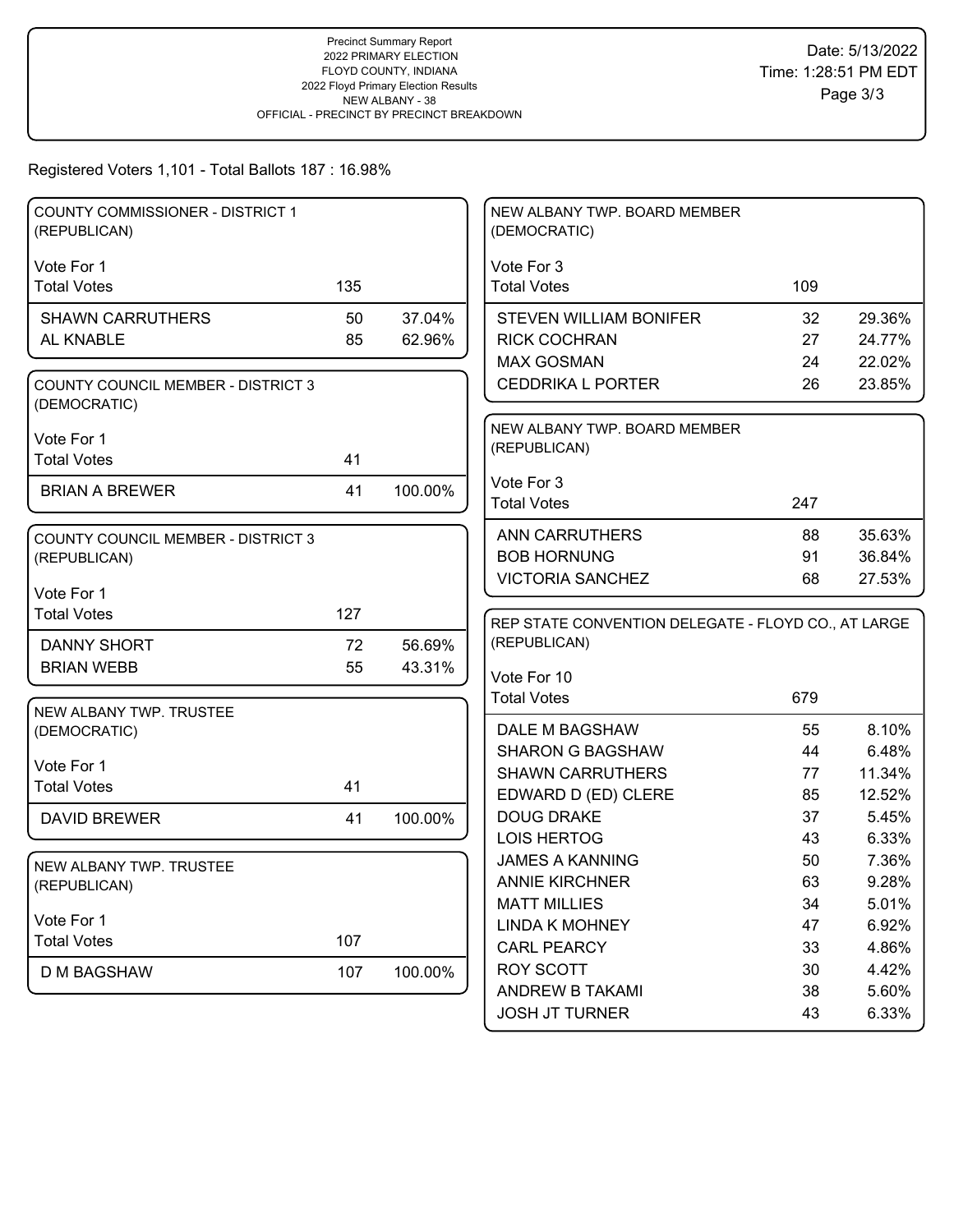# Registered Voters 1,053 - Total Ballots 224 : 21.27%

| Party Distribution                                          |          |                  | <b>STATE SENATOR - DISTRICT 45</b><br>(DEMOCRATIC)              |     |         |
|-------------------------------------------------------------|----------|------------------|-----------------------------------------------------------------|-----|---------|
|                                                             |          |                  | Vote For 1                                                      |     |         |
| <b>Total Ballots</b>                                        | 224      |                  | <b>Total Votes</b>                                              | 37  |         |
| <b>DEMOCRATIC</b>                                           | 45       | 20.09%           | <b>NICK MARSHALL</b>                                            | 37  | 100.00% |
| <b>REPUBLICAN</b>                                           | 179      | 79.91%           |                                                                 |     |         |
|                                                             |          |                  | <b>STATE SENATOR - DISTRICT 45</b>                              |     |         |
| UNITED STATES SENATOR<br>(DEMOCRATIC)                       |          |                  | (REPUBLICAN)                                                    |     |         |
|                                                             |          |                  | Vote For 1                                                      |     |         |
| Vote For 1                                                  |          |                  | <b>Total Votes</b>                                              | 129 |         |
| <b>Total Votes</b>                                          | 38       |                  | <b>CHRIS GARTEN</b>                                             | 129 | 100.00% |
| THOMAS M MCDERMOTT JR                                       | 38       | 100.00%          |                                                                 |     |         |
|                                                             |          |                  | STATE REPRESENTATIVE - DISTRICT 72                              |     |         |
| UNITED STATES SENATOR<br>(REPUBLICAN)                       |          |                  | (DEMOCRATIC)                                                    |     |         |
|                                                             |          |                  | Vote For 1                                                      |     |         |
| Vote For 1                                                  |          |                  | <b>Total Votes</b>                                              | 37  |         |
| <b>Total Votes</b>                                          | 138      |                  | <b>KEIL L ROARK</b>                                             | 37  | 100.00% |
| <b>TODD YOUNG</b>                                           | 138      | 100.00%          |                                                                 |     |         |
|                                                             |          |                  | STATE REPRESENTATIVE - DISTRICT 72                              |     |         |
| UNITED STATES REPRESENTATIVE - 9TH DISTRICT<br>(DEMOCRATIC) |          |                  | (REPUBLICAN)                                                    |     |         |
|                                                             |          |                  | Vote For 1                                                      |     |         |
| Vote For 1<br><b>Total Votes</b>                            | 42       |                  | <b>Total Votes</b>                                              | 172 |         |
|                                                             |          |                  | EDWARD D (ED) CLERE                                             | 81  | 47.09%  |
| <b>ISAK ASARE</b>                                           | 15       | 35.71%           | <b>JACKIE BRIGHT GRUBBS</b>                                     | 57  | 33.14%  |
| <b>D LIAM DORRIS</b><br><b>MATTHEW FYFE</b>                 | 10<br>17 | 23.81%<br>40.48% | THOMAS M (TOM) JONES                                            | 34  | 19.77%  |
|                                                             |          |                  | JUDGE OF THE CIRCUIT COURT - 52ND JUDICIAL CIR.                 |     |         |
| UNITED STATES REPRESENTATIVE - 9TH DISTRICT                 |          |                  | (DEMOCRATIC)                                                    |     |         |
| (REPUBLICAN)                                                |          |                  |                                                                 |     |         |
| Vote For 1                                                  |          |                  | Vote For 1<br><b>Total Votes</b>                                | 41  |         |
| <b>Total Votes</b>                                          | 172      |                  |                                                                 |     |         |
| <b>JIM BAKER</b>                                            | 14       | 8.14%            | DANA EBERLE-PEAY                                                | 41  | 100.00% |
| STU BARNES-ISRAEL                                           | 21       | 12.21%           |                                                                 |     |         |
| J MICHAEL DAVISSON                                          | 4        | 2.33%            | JUDGE OF THE CIRCUIT COURT - 52ND JUDICIAL CIR.<br>(REPUBLICAN) |     |         |
| <b>DAN HEIWIG</b>                                           | 1        | 0.58%            |                                                                 |     |         |
| <b>ERIN HOUCHIN</b>                                         | 62       | 36.05%           | Vote For 1                                                      |     |         |
| <b>D ERIC SCHANSBERG</b>                                    | 11       | 6.40%            | <b>Total Votes</b>                                              | 145 |         |
| <b>MIKE SODREL</b>                                          | 54       | 31.40%           | <b>JUSTIN BROWN</b>                                             | 145 | 100.00% |
| <b>BILL J THOMAS</b><br><b>BRIAN TIBBS</b>                  | 4        | 0.58%<br>2.33%   |                                                                 |     |         |
|                                                             |          |                  |                                                                 |     |         |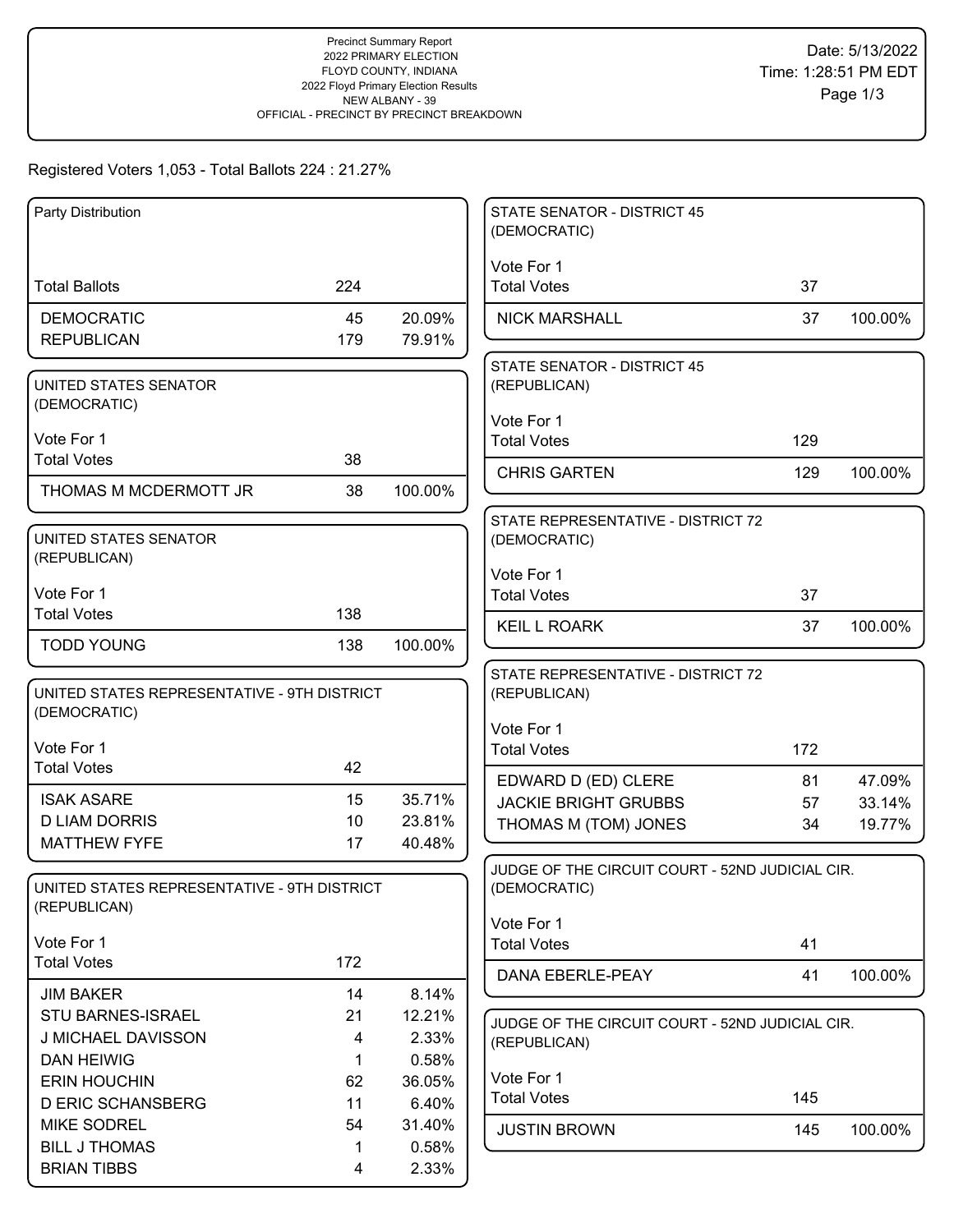# Registered Voters 1,053 - Total Ballots 224 : 21.27%

| <b>COUNTY SHERIFF</b>                   |                                                                                                                                                                                                                                                                                                                                                                                                   |
|-----------------------------------------|---------------------------------------------------------------------------------------------------------------------------------------------------------------------------------------------------------------------------------------------------------------------------------------------------------------------------------------------------------------------------------------------------|
| (DEMOCRATIC)                            |                                                                                                                                                                                                                                                                                                                                                                                                   |
|                                         |                                                                                                                                                                                                                                                                                                                                                                                                   |
| <b>Total Votes</b><br>38                |                                                                                                                                                                                                                                                                                                                                                                                                   |
| <b>DARRELL W MILLS</b><br>38<br>100.00% |                                                                                                                                                                                                                                                                                                                                                                                                   |
|                                         |                                                                                                                                                                                                                                                                                                                                                                                                   |
|                                         |                                                                                                                                                                                                                                                                                                                                                                                                   |
|                                         |                                                                                                                                                                                                                                                                                                                                                                                                   |
|                                         |                                                                                                                                                                                                                                                                                                                                                                                                   |
|                                         |                                                                                                                                                                                                                                                                                                                                                                                                   |
| <b>STEVE BUSH</b><br>86                 | 49.43%                                                                                                                                                                                                                                                                                                                                                                                            |
|                                         | 50.57%                                                                                                                                                                                                                                                                                                                                                                                            |
|                                         |                                                                                                                                                                                                                                                                                                                                                                                                   |
|                                         |                                                                                                                                                                                                                                                                                                                                                                                                   |
|                                         |                                                                                                                                                                                                                                                                                                                                                                                                   |
| Vote For 1                              |                                                                                                                                                                                                                                                                                                                                                                                                   |
|                                         |                                                                                                                                                                                                                                                                                                                                                                                                   |
| PATRICIA TRISH BADGER<br>35<br>100.00%  |                                                                                                                                                                                                                                                                                                                                                                                                   |
|                                         |                                                                                                                                                                                                                                                                                                                                                                                                   |
|                                         |                                                                                                                                                                                                                                                                                                                                                                                                   |
|                                         |                                                                                                                                                                                                                                                                                                                                                                                                   |
|                                         |                                                                                                                                                                                                                                                                                                                                                                                                   |
| Vote For 1                              |                                                                                                                                                                                                                                                                                                                                                                                                   |
|                                         |                                                                                                                                                                                                                                                                                                                                                                                                   |
| <b>CHRIS DONES</b><br>50                | 32.89%                                                                                                                                                                                                                                                                                                                                                                                            |
| <b>JAMES W SINKS</b><br>36              | 23.68%                                                                                                                                                                                                                                                                                                                                                                                            |
|                                         | 43.42%                                                                                                                                                                                                                                                                                                                                                                                            |
|                                         |                                                                                                                                                                                                                                                                                                                                                                                                   |
|                                         |                                                                                                                                                                                                                                                                                                                                                                                                   |
|                                         |                                                                                                                                                                                                                                                                                                                                                                                                   |
| Vote For 1                              |                                                                                                                                                                                                                                                                                                                                                                                                   |
|                                         |                                                                                                                                                                                                                                                                                                                                                                                                   |
| <b>TYLER P GAINES</b><br>21             | 52.50%                                                                                                                                                                                                                                                                                                                                                                                            |
| <b>CHUCK SIMONS</b><br>19               | 47.50%                                                                                                                                                                                                                                                                                                                                                                                            |
|                                         |                                                                                                                                                                                                                                                                                                                                                                                                   |
|                                         |                                                                                                                                                                                                                                                                                                                                                                                                   |
|                                         |                                                                                                                                                                                                                                                                                                                                                                                                   |
|                                         | Vote For 1<br><b>COUNTY SHERIFF</b><br>(REPUBLICAN)<br>Vote For 1<br><b>Total Votes</b><br>174<br><b>SAM SARKISIAN</b><br>88<br><b>COUNTY ASSESSOR</b><br>(DEMOCRATIC)<br><b>Total Votes</b><br>35<br>-BYRD<br><b>COUNTY ASSESSOR</b><br>(REPUBLICAN)<br><b>Total Votes</b><br>152<br><b>TERRY L WATSON</b><br>66<br>COUNTY COMMISSIONER - DISTRICT 1<br>(DEMOCRATIC)<br><b>Total Votes</b><br>40 |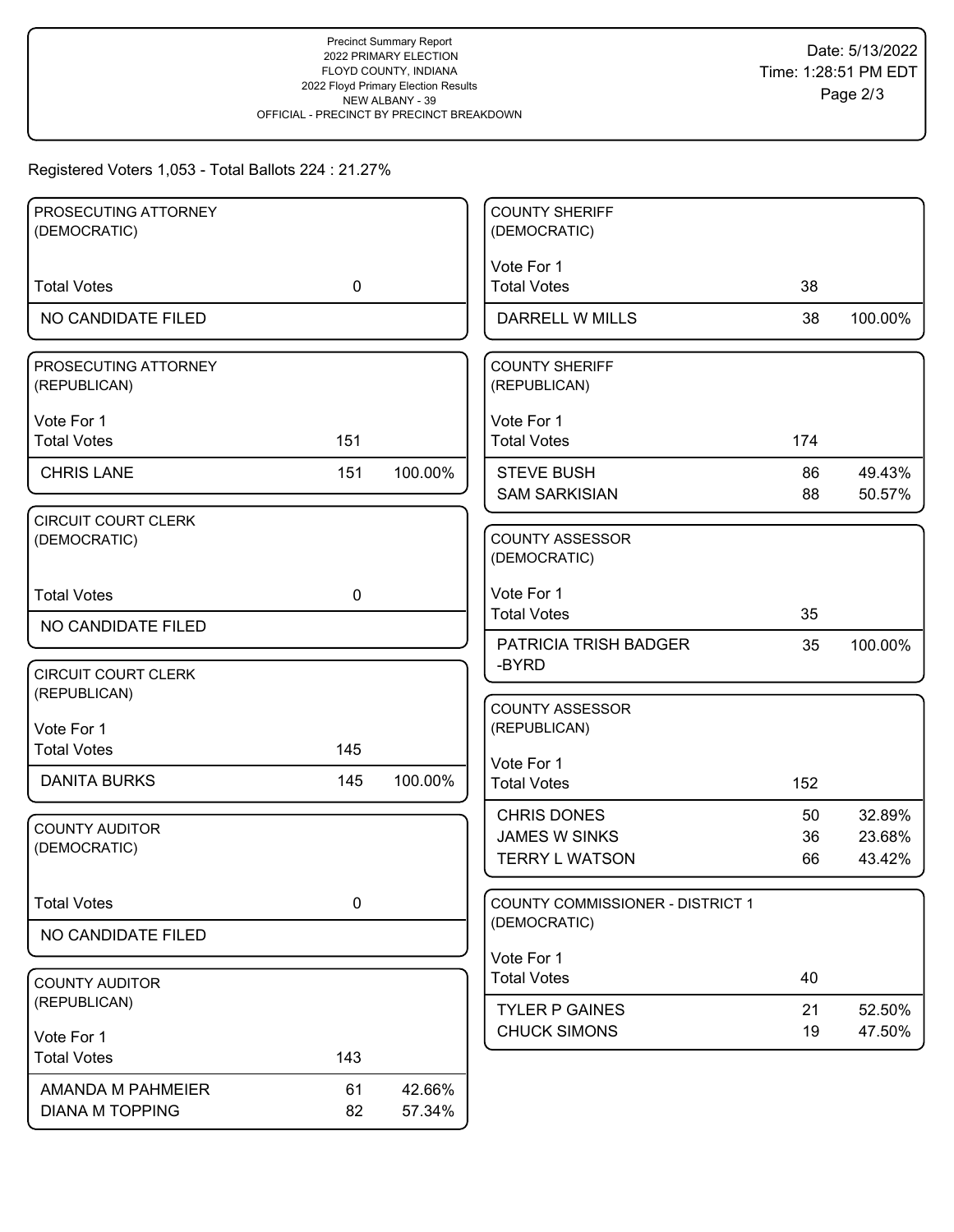## Registered Voters 1,053 - Total Ballots 224 : 21.27%

| COUNTY COMMISSIONER - DISTRICT 1<br>(REPUBLICAN)          |     |         | NEW ALBANY TWP. BOARD MEMBER<br>(DEMOCRATIC)                        |          |                |
|-----------------------------------------------------------|-----|---------|---------------------------------------------------------------------|----------|----------------|
| Vote For 1                                                |     |         | Vote For 3                                                          |          |                |
| <b>Total Votes</b>                                        | 172 |         | <b>Total Votes</b>                                                  | 97       |                |
|                                                           |     |         |                                                                     |          |                |
| <b>SHAWN CARRUTHERS</b>                                   | 71  | 41.28%  | <b>STEVEN WILLIAM BONIFER</b>                                       | 23       | 23.71%         |
| AL KNABLE                                                 | 101 | 58.72%  | <b>RICK COCHRAN</b>                                                 | 34       | 35.05%         |
|                                                           |     |         | <b>MAX GOSMAN</b>                                                   | 20       | 20.62%         |
| <b>COUNTY COUNCIL MEMBER - DISTRICT 3</b><br>(DEMOCRATIC) |     |         | <b>CEDDRIKA L PORTER</b>                                            | 20       | 20.62%         |
| Vote For 1                                                |     |         | NEW ALBANY TWP. BOARD MEMBER                                        |          |                |
| <b>Total Votes</b>                                        | 38  |         | (REPUBLICAN)                                                        |          |                |
|                                                           |     |         | Vote For 3                                                          |          |                |
| <b>BRIAN A BREWER</b>                                     | 38  | 100.00% | <b>Total Votes</b>                                                  | 305      |                |
|                                                           |     |         |                                                                     |          |                |
| <b>COUNTY COUNCIL MEMBER - DISTRICT 3</b>                 |     |         | <b>ANN CARRUTHERS</b>                                               | 102      | 33.44%         |
| (REPUBLICAN)                                              |     |         | <b>BOB HORNUNG</b>                                                  | 117      | 38.36%         |
| Vote For 1                                                |     |         | <b>VICTORIA SANCHEZ</b>                                             | 86       | 28.20%         |
| <b>Total Votes</b>                                        | 158 |         |                                                                     |          |                |
|                                                           |     |         | REP STATE CONVENTION DELEGATE - FLOYD CO., AT LARGE<br>(REPUBLICAN) |          |                |
| DANNY SHORT                                               | 96  | 60.76%  |                                                                     |          |                |
| <b>BRIAN WEBB</b>                                         | 62  | 39.24%  | Vote For 10                                                         |          |                |
|                                                           |     |         | <b>Total Votes</b>                                                  | 825      |                |
| NEW ALBANY TWP. TRUSTEE<br>(DEMOCRATIC)                   |     |         | DALE M BAGSHAW                                                      | 70       | 8.48%          |
|                                                           |     |         | <b>SHARON G BAGSHAW</b>                                             | 54       | 6.55%          |
| Vote For 1                                                |     |         |                                                                     |          |                |
| <b>Total Votes</b>                                        |     |         |                                                                     |          |                |
|                                                           | 35  |         | <b>SHAWN CARRUTHERS</b>                                             | 86       | 10.42%         |
|                                                           |     |         | EDWARD D (ED) CLERE                                                 | 109      | 13.21%         |
| <b>DAVID BREWER</b>                                       | 35  | 100.00% | <b>DOUG DRAKE</b>                                                   | 39       | 4.73%          |
|                                                           |     |         | <b>LOIS HERTOG</b>                                                  | 49       | 5.94%          |
| NEW ALBANY TWP. TRUSTEE                                   |     |         | <b>JAMES A KANNING</b>                                              | 65       | 7.88%          |
| (REPUBLICAN)                                              |     |         | <b>ANNIE KIRCHNER</b>                                               | 56       | 6.79%          |
| Vote For 1                                                |     |         | <b>MATT MILLIES</b>                                                 | 40       | 4.85%          |
| <b>Total Votes</b>                                        | 136 |         | <b>LINDA K MOHNEY</b>                                               | 34       | 4.12%          |
|                                                           |     |         | <b>CARL PEARCY</b>                                                  | 61       | 7.39%          |
| <b>D M BAGSHAW</b>                                        | 136 | 100.00% | ROY SCOTT<br>ANDREW B TAKAMI                                        | 36<br>53 | 4.36%<br>6.42% |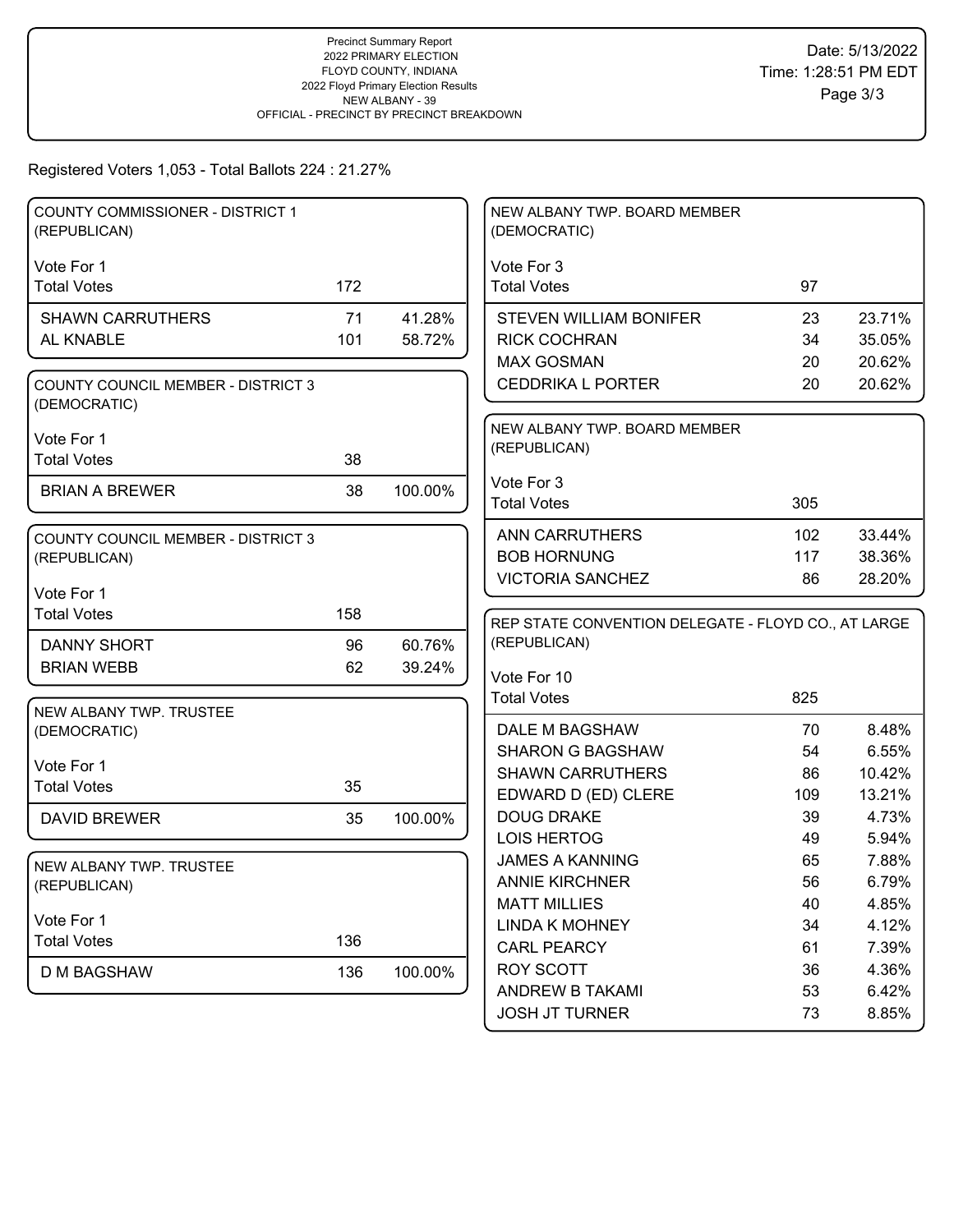# Registered Voters 892 - Total Ballots 181 : 20.29%

| Party Distribution                             |          |                  | <b>STATE SENATOR - DISTRICT 45</b><br>(DEMOCRATIC) |     |         |
|------------------------------------------------|----------|------------------|----------------------------------------------------|-----|---------|
|                                                |          |                  | Vote For 1                                         |     |         |
| <b>Total Ballots</b>                           | 181      |                  | <b>Total Votes</b>                                 | 68  |         |
| <b>DEMOCRATIC</b>                              | 72       | 39.78%           | <b>NICK MARSHALL</b>                               | 68  | 100.00% |
| <b>REPUBLICAN</b>                              | 109      | 60.22%           |                                                    |     |         |
|                                                |          |                  | <b>STATE SENATOR - DISTRICT 45</b>                 |     |         |
| UNITED STATES SENATOR<br>(DEMOCRATIC)          |          |                  | (REPUBLICAN)                                       |     |         |
|                                                |          |                  | Vote For 1                                         |     |         |
| Vote For 1                                     |          |                  | <b>Total Votes</b>                                 | 73  |         |
| <b>Total Votes</b>                             | 67       |                  | <b>CHRIS GARTEN</b>                                | 73  | 100.00% |
| THOMAS M MCDERMOTT JR                          | 67       | 100.00%          |                                                    |     |         |
|                                                |          |                  | STATE REPRESENTATIVE - DISTRICT 72                 |     |         |
| UNITED STATES SENATOR<br>(REPUBLICAN)          |          |                  | (DEMOCRATIC)                                       |     |         |
|                                                |          |                  | Vote For 1                                         |     |         |
| Vote For 1<br><b>Total Votes</b>               | 83       |                  | <b>Total Votes</b>                                 | 65  |         |
|                                                |          |                  | <b>KEIL L ROARK</b>                                | 65  | 100.00% |
| <b>TODD YOUNG</b>                              | 83       | 100.00%          |                                                    |     |         |
| UNITED STATES REPRESENTATIVE - 9TH DISTRICT    |          |                  | STATE REPRESENTATIVE - DISTRICT 72                 |     |         |
| (DEMOCRATIC)                                   |          |                  | (REPUBLICAN)                                       |     |         |
|                                                |          |                  | Vote For 1                                         |     |         |
| Vote For 1<br><b>Total Votes</b>               | 65       |                  | <b>Total Votes</b>                                 | 104 |         |
|                                                |          |                  | EDWARD D (ED) CLERE                                | 56  | 53.85%  |
| <b>ISAK ASARE</b><br><b>D LIAM DORRIS</b>      | 17<br>13 | 26.15%<br>20.00% | <b>JACKIE BRIGHT GRUBBS</b>                        | 34  | 32.69%  |
| <b>MATTHEW FYFE</b>                            | 35       | 53.85%           | THOMAS M (TOM) JONES                               | 14  | 13.46%  |
|                                                |          |                  | JUDGE OF THE CIRCUIT COURT - 52ND JUDICIAL CIR.    |     |         |
| UNITED STATES REPRESENTATIVE - 9TH DISTRICT    |          |                  | (DEMOCRATIC)                                       |     |         |
| (REPUBLICAN)                                   |          |                  | Vote For 1                                         |     |         |
| Vote For 1                                     |          |                  | <b>Total Votes</b>                                 | 71  |         |
| <b>Total Votes</b>                             | 104      |                  | DANA EBERLE-PEAY                                   | 71  | 100.00% |
| <b>JIM BAKER</b>                               | 5        | 4.81%            |                                                    |     |         |
| STU BARNES-ISRAEL                              | 18       | 17.31%           | JUDGE OF THE CIRCUIT COURT - 52ND JUDICIAL CIR.    |     |         |
| J MICHAEL DAVISSON                             | 1        | 0.96%            | (REPUBLICAN)                                       |     |         |
| <b>DAN HEIWIG</b>                              | 0        | 0%               |                                                    |     |         |
| <b>ERIN HOUCHIN</b>                            | 44       | 42.31%           | Vote For 1<br><b>Total Votes</b>                   | 84  |         |
| <b>D ERIC SCHANSBERG</b><br><b>MIKE SODREL</b> | 11<br>23 | 10.58%<br>22.12% |                                                    |     |         |
| <b>BILL J THOMAS</b>                           | 2        | 1.92%            | <b>JUSTIN BROWN</b>                                | 84  | 100.00% |
| <b>BRIAN TIBBS</b>                             | 0        | 0%               |                                                    |     |         |
|                                                |          |                  |                                                    |     |         |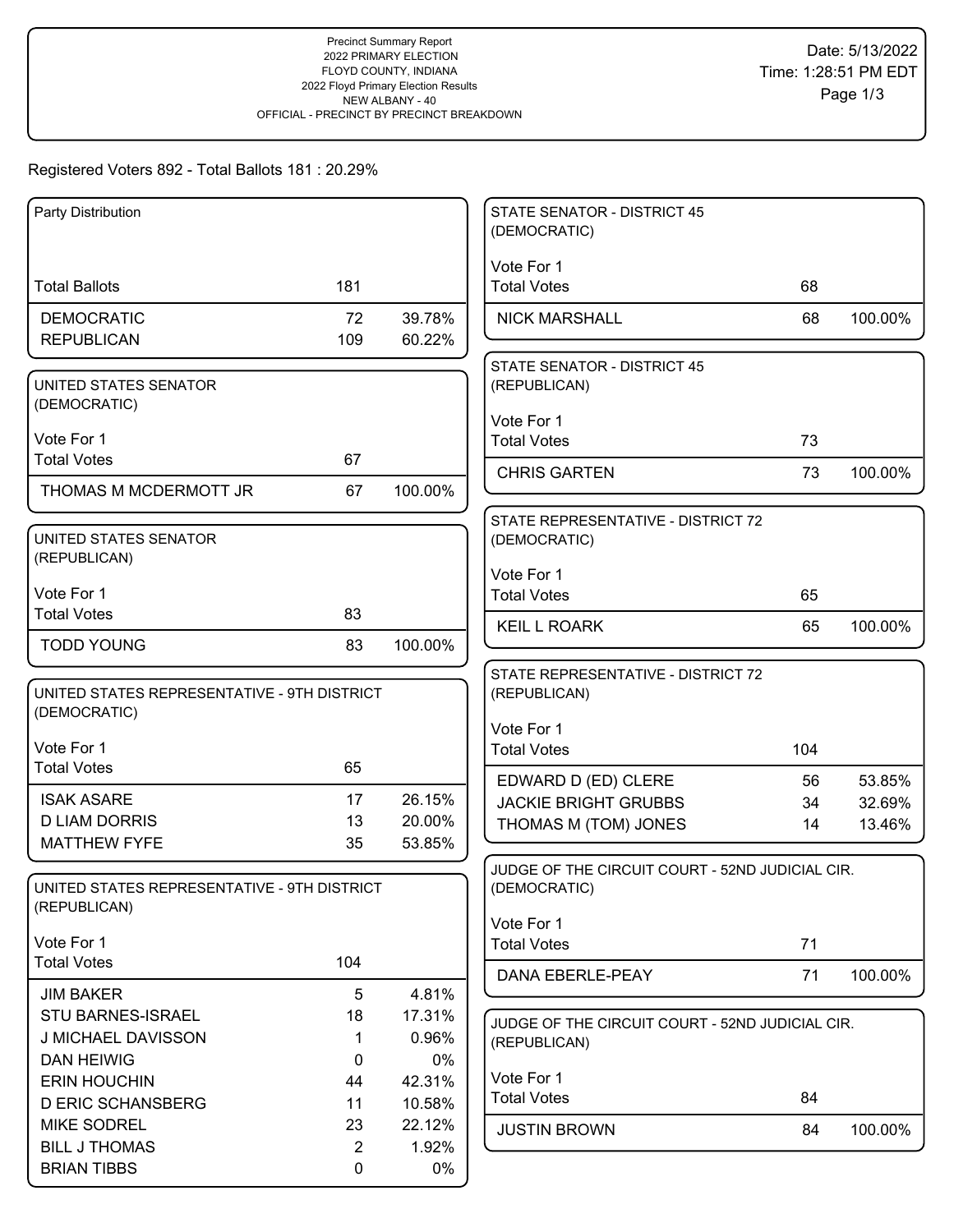# Registered Voters 892 - Total Ballots 181 : 20.29%

| PROSECUTING ATTORNEY<br>(DEMOCRATIC)       |             |         | <b>COUNTY SHERIFF</b><br>(DEMOCRATIC)                               |                |                            |
|--------------------------------------------|-------------|---------|---------------------------------------------------------------------|----------------|----------------------------|
|                                            |             |         |                                                                     |                |                            |
| <b>Total Votes</b>                         | $\mathbf 0$ |         | Vote For 1<br><b>Total Votes</b>                                    | 67             |                            |
| NO CANDIDATE FILED                         |             |         | DARRELL W MILLS                                                     | 67             | 100.00%                    |
| PROSECUTING ATTORNEY<br>(REPUBLICAN)       |             |         | <b>COUNTY SHERIFF</b><br>(REPUBLICAN)                               |                |                            |
| Vote For 1<br><b>Total Votes</b>           | 87          |         | Vote For 1<br><b>Total Votes</b>                                    | 108            |                            |
| <b>CHRIS LANE</b>                          | 87          | 100.00% | <b>STEVE BUSH</b><br><b>SAM SARKISIAN</b>                           | 64<br>44       | 59.26%<br>40.74%           |
| <b>CIRCUIT COURT CLERK</b><br>(DEMOCRATIC) |             |         | <b>COUNTY ASSESSOR</b><br>(DEMOCRATIC)                              |                |                            |
| <b>Total Votes</b>                         | $\mathbf 0$ |         | Vote For 1<br><b>Total Votes</b>                                    | 68             |                            |
| NO CANDIDATE FILED                         |             |         | PATRICIA TRISH BADGER                                               | 68             | 100.00%                    |
| <b>CIRCUIT COURT CLERK</b><br>(REPUBLICAN) |             |         | -BYRD                                                               |                |                            |
| Vote For 1<br><b>Total Votes</b>           | 88          |         | <b>COUNTY ASSESSOR</b><br>(REPUBLICAN)                              |                |                            |
| <b>DANITA BURKS</b>                        | 88          | 100.00% | Vote For 1<br><b>Total Votes</b>                                    | 88             |                            |
| <b>COUNTY AUDITOR</b><br>(DEMOCRATIC)      |             |         | <b>CHRIS DONES</b><br><b>JAMES W SINKS</b><br><b>TERRY L WATSON</b> | 20<br>26<br>42 | 22.73%<br>29.55%<br>47.73% |
| <b>Total Votes</b>                         | $\pmb{0}$   |         | COUNTY COMMISSIONER - DISTRICT 1                                    |                |                            |
| NO CANDIDATE FILED                         |             |         | (DEMOCRATIC)                                                        |                |                            |
| <b>COUNTY AUDITOR</b>                      |             |         | Vote For 1<br><b>Total Votes</b>                                    | 65             |                            |
| (REPUBLICAN)                               |             |         | <b>TYLER P GAINES</b>                                               | 34             | 52.31%                     |
| Vote For 1<br><b>Total Votes</b>           | 89          |         | <b>CHUCK SIMONS</b>                                                 | 31             | 47.69%                     |
| AMANDA M PAHMEIER                          | 30          | 33.71%  |                                                                     |                |                            |
| <b>DIANA M TOPPING</b>                     | 59          | 66.29%  |                                                                     |                |                            |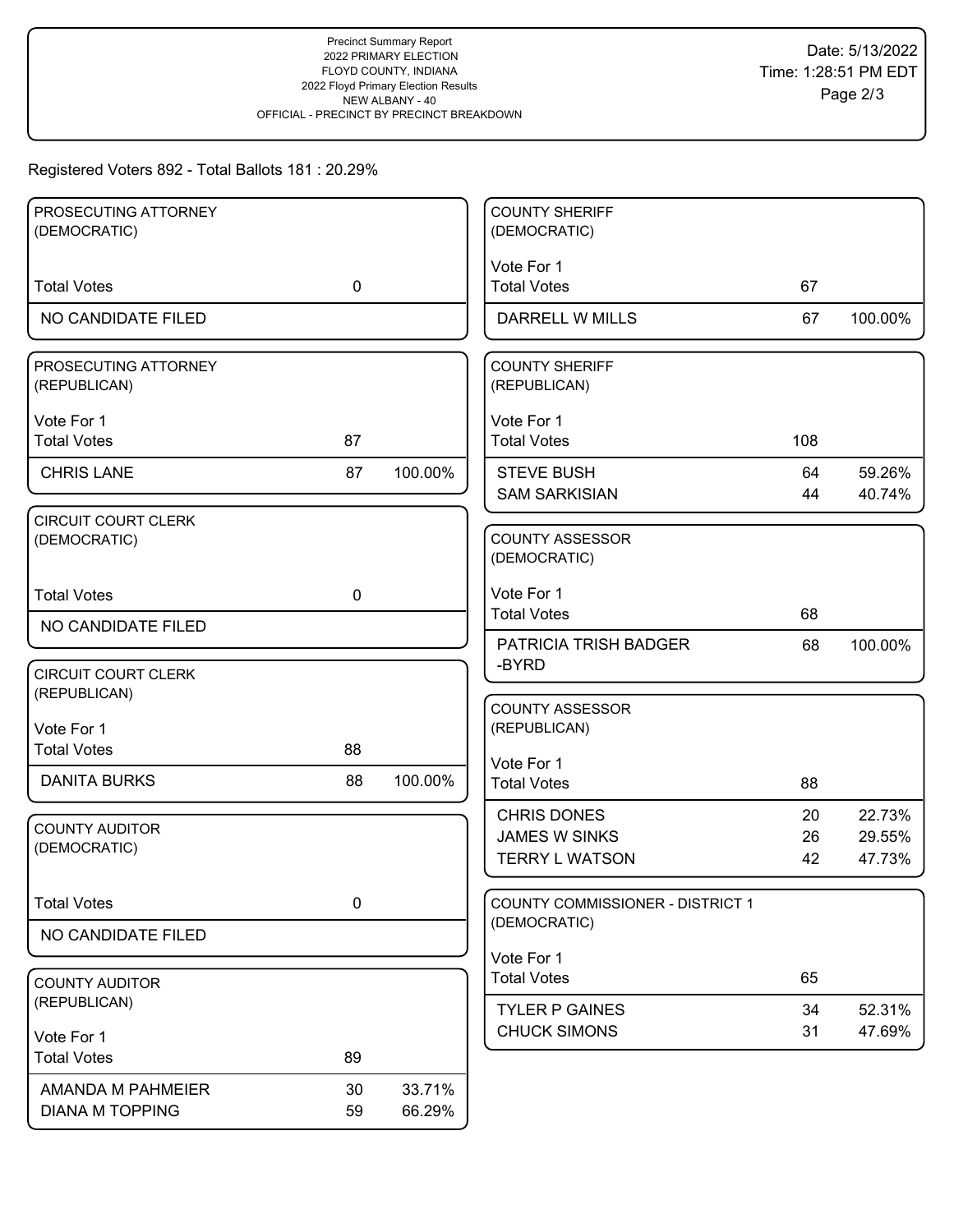# Registered Voters 892 - Total Ballots 181 : 20.29%

| <b>COUNTY COMMISSIONER - DISTRICT 1</b><br>(REPUBLICAN)   |     |         | NEW ALBANY TWP. BOARD MEMBER<br>(DEMOCRATIC)        |          |                |
|-----------------------------------------------------------|-----|---------|-----------------------------------------------------|----------|----------------|
|                                                           |     |         |                                                     |          |                |
| Vote For 1<br><b>Total Votes</b>                          | 103 |         | Vote For 3<br><b>Total Votes</b>                    | 186      |                |
|                                                           |     |         |                                                     |          |                |
| <b>SHAWN CARRUTHERS</b>                                   | 37  | 35.92%  | <b>STEVEN WILLIAM BONIFER</b>                       | 59       | 31.72%         |
| AL KNABLE                                                 | 66  | 64.08%  | <b>RICK COCHRAN</b>                                 | 55       | 29.57%         |
|                                                           |     |         | <b>MAX GOSMAN</b>                                   | 33       | 17.74%         |
| <b>COUNTY COUNCIL MEMBER - DISTRICT 3</b><br>(DEMOCRATIC) |     |         | <b>CEDDRIKA L PORTER</b>                            | 39       | 20.97%         |
| Vote For 1                                                |     |         | NEW ALBANY TWP. BOARD MEMBER                        |          |                |
| <b>Total Votes</b>                                        | 70  |         | (REPUBLICAN)                                        |          |                |
|                                                           |     |         | Vote For 3                                          |          |                |
| <b>BRIAN A BREWER</b>                                     | 70  | 100.00% | <b>Total Votes</b>                                  | 175      |                |
|                                                           |     |         |                                                     |          |                |
| <b>COUNTY COUNCIL MEMBER - DISTRICT 3</b>                 |     |         | <b>ANN CARRUTHERS</b>                               | 64       | 36.57%         |
| (REPUBLICAN)                                              |     |         | <b>BOB HORNUNG</b>                                  | 63       | 36.00%         |
| Vote For 1                                                |     |         | <b>VICTORIA SANCHEZ</b>                             | 48       | 27.43%         |
| <b>Total Votes</b>                                        | 91  |         |                                                     |          |                |
|                                                           |     |         | REP STATE CONVENTION DELEGATE - FLOYD CO., AT LARGE |          |                |
| <b>DANNY SHORT</b>                                        | 54  | 59.34%  | (REPUBLICAN)                                        |          |                |
| <b>BRIAN WEBB</b>                                         | 37  | 40.66%  | Vote For 10                                         |          |                |
|                                                           |     |         | <b>Total Votes</b>                                  | 499      |                |
| NEW ALBANY TWP. TRUSTEE                                   |     |         | DALE M BAGSHAW                                      | 47       | 9.42%          |
| (DEMOCRATIC)                                              |     |         | <b>SHARON G BAGSHAW</b>                             | 32       | 6.41%          |
| Vote For 1                                                |     |         | <b>SHAWN CARRUTHERS</b>                             | 49       | 9.82%          |
| <b>Total Votes</b>                                        | 70  |         | EDWARD D (ED) CLERE                                 | 67       | 13.43%         |
| <b>DAVID BREWER</b>                                       | 70  | 100.00% | <b>DOUG DRAKE</b>                                   | 23       | 4.61%          |
|                                                           |     |         | <b>LOIS HERTOG</b>                                  | 28       | 5.61%          |
|                                                           |     |         | <b>JAMES A KANNING</b>                              | 38       | 7.62%          |
| NEW ALBANY TWP. TRUSTEE<br>(REPUBLICAN)                   |     |         | <b>ANNIE KIRCHNER</b>                               | 40       | 8.02%          |
|                                                           |     |         | <b>MATT MILLIES</b>                                 | 15       | 3.01%          |
| Vote For 1                                                |     |         | <b>LINDA K MOHNEY</b>                               | 25       | 5.01%          |
| <b>Total Votes</b>                                        |     |         |                                                     |          |                |
|                                                           | 76  |         |                                                     |          |                |
|                                                           |     |         | <b>CARL PEARCY</b>                                  | 34       | 6.81%          |
| D M BAGSHAW                                               | 76  | 100.00% | <b>ROY SCOTT</b><br>ANDREW B TAKAMI                 | 18<br>22 | 3.61%<br>4.41% |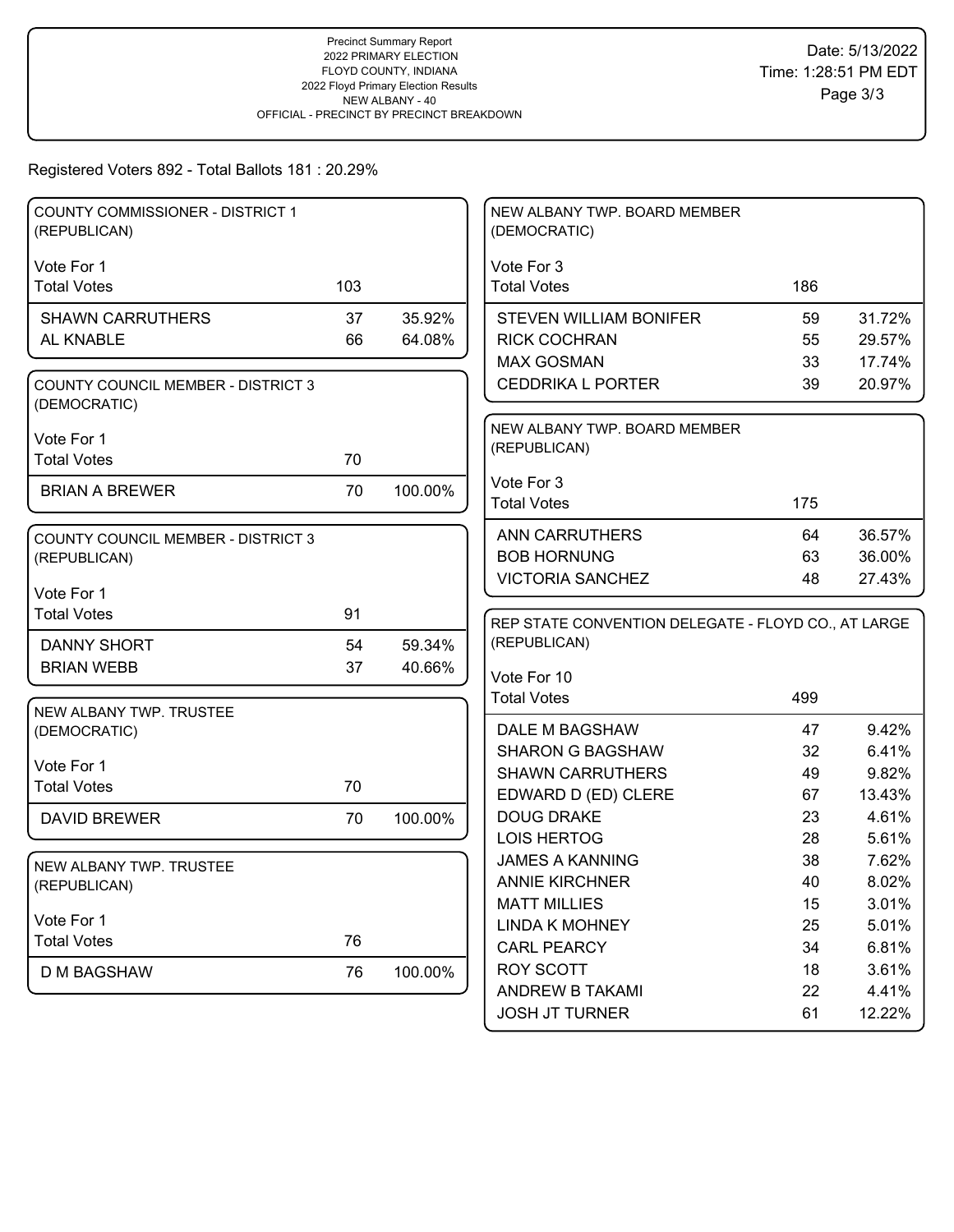### Registered Voters 1,251 - Total Ballots 171 : 13.67%

| Party Distribution                                          |                      |                 | STATE SENATOR - DISTRICT 47<br>(DEMOCRATIC)                     |             |         |
|-------------------------------------------------------------|----------------------|-----------------|-----------------------------------------------------------------|-------------|---------|
|                                                             |                      |                 |                                                                 |             |         |
| <b>Total Ballots</b>                                        | 171                  |                 | <b>Total Votes</b>                                              | $\mathbf 0$ |         |
| <b>DEMOCRATIC</b>                                           | 62                   | 36.26%          | NO CANDIDATE FILED                                              |             |         |
| <b>REPUBLICAN</b>                                           | 109                  | 63.74%          |                                                                 |             |         |
| UNITED STATES SENATOR                                       |                      |                 | STATE SENATOR - DISTRICT 47<br>(REPUBLICAN)                     |             |         |
| (DEMOCRATIC)                                                |                      |                 | Vote For 1                                                      |             |         |
| Vote For 1                                                  |                      |                 | <b>Total Votes</b>                                              | 96          |         |
| <b>Total Votes</b>                                          | 46                   |                 | <b>KEVIN BOEHNLEIN</b>                                          | 51          | 53.12%  |
| THOMAS M MCDERMOTT JR                                       | 46                   | 100.00%         | <b>GARY BYRNE</b>                                               | 45          | 46.88%  |
| UNITED STATES SENATOR<br>(REPUBLICAN)                       |                      |                 | STATE REPRESENTATIVE - DISTRICT 72<br>(DEMOCRATIC)              |             |         |
| Vote For 1                                                  |                      |                 | Vote For 1                                                      |             |         |
| <b>Total Votes</b>                                          | 86                   |                 | <b>Total Votes</b>                                              | 54          |         |
| <b>TODD YOUNG</b>                                           | 86                   | 100.00%         | <b>KEIL L ROARK</b>                                             | 54          | 100.00% |
| UNITED STATES REPRESENTATIVE - 9TH DISTRICT<br>(DEMOCRATIC) |                      |                 | STATE REPRESENTATIVE - DISTRICT 72<br>(REPUBLICAN)              |             |         |
| Vote For 1                                                  |                      |                 | Vote For 1                                                      |             |         |
| <b>Total Votes</b>                                          | 52                   |                 | <b>Total Votes</b>                                              | 103         |         |
| <b>ISAK ASARE</b>                                           | 12                   | 23.08%          | EDWARD D (ED) CLERE                                             | 57          | 55.34%  |
| <b>D LIAM DORRIS</b>                                        | 12                   | 23.08%          | <b>JACKIE BRIGHT GRUBBS</b>                                     | 34          | 33.01%  |
| <b>MATTHEW FYFE</b>                                         | 28                   | 53.85%          | THOMAS M (TOM) JONES                                            | 12          | 11.65%  |
| UNITED STATES REPRESENTATIVE - 9TH DISTRICT<br>(REPUBLICAN) |                      |                 | JUDGE OF THE CIRCUIT COURT - 52ND JUDICIAL CIR.<br>(DEMOCRATIC) |             |         |
| Vote For 1                                                  |                      |                 | Vote For 1                                                      |             |         |
| <b>Total Votes</b>                                          | 104                  |                 | <b>Total Votes</b>                                              | 56          |         |
| <b>JIM BAKER</b>                                            | 12                   | 11.54%          | DANA EBERLE-PEAY                                                | 56          | 100.00% |
| <b>STU BARNES-ISRAEL</b>                                    | 8                    | 7.69%           |                                                                 |             |         |
| J MICHAEL DAVISSON                                          | $\overline{2}$       | 1.92%           | JUDGE OF THE CIRCUIT COURT - 52ND JUDICIAL CIR.                 |             |         |
| <b>DAN HEIWIG</b><br><b>ERIN HOUCHIN</b>                    | $\mathbf 0$          | 0%              | (REPUBLICAN)                                                    |             |         |
| <b>D ERIC SCHANSBERG</b>                                    | 35<br>$\overline{7}$ | 33.65%<br>6.73% | Vote For 1                                                      |             |         |
| <b>MIKE SODREL</b>                                          | 37                   | 35.58%          | <b>Total Votes</b>                                              | 96          |         |
| <b>BILL J THOMAS</b>                                        | $\overline{2}$       | 1.92%           | <b>JUSTIN BROWN</b>                                             | 96          | 100.00% |
| <b>BRIAN TIBBS</b>                                          | 1                    | 0.96%           |                                                                 |             |         |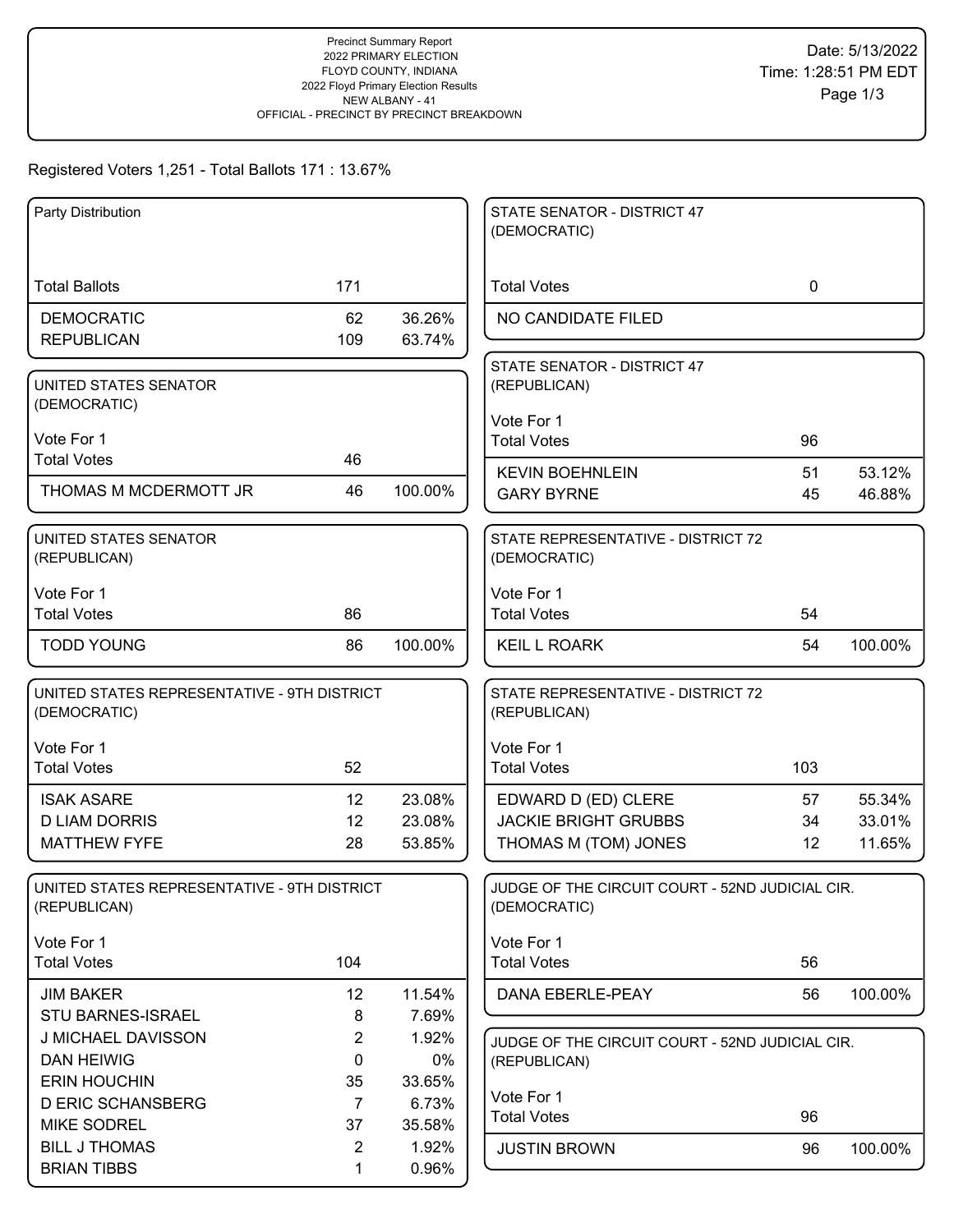### Registered Voters 1,251 - Total Ballots 171 : 13.67%

| PROSECUTING ATTORNEY                       |             |         | <b>COUNTY SHERIFF</b>                        |          |                  |
|--------------------------------------------|-------------|---------|----------------------------------------------|----------|------------------|
| (DEMOCRATIC)                               |             |         | (DEMOCRATIC)                                 |          |                  |
|                                            |             |         | Vote For 1                                   |          |                  |
| <b>Total Votes</b>                         | $\mathbf 0$ |         | <b>Total Votes</b>                           | 59       |                  |
| NO CANDIDATE FILED                         |             |         | DARRELL W MILLS                              | 59       | 100.00%          |
| PROSECUTING ATTORNEY<br>(REPUBLICAN)       |             |         | <b>COUNTY SHERIFF</b><br>(REPUBLICAN)        |          |                  |
| Vote For 1                                 |             |         | Vote For 1                                   |          |                  |
| <b>Total Votes</b>                         | 95          |         | <b>Total Votes</b>                           | 105      |                  |
| <b>CHRIS LANE</b>                          | 95          | 100.00% | <b>STEVE BUSH</b>                            | 66       | 62.86%           |
|                                            |             |         | <b>SAM SARKISIAN</b>                         | 39       | 37.14%           |
| <b>CIRCUIT COURT CLERK</b><br>(DEMOCRATIC) |             |         | <b>COUNTY ASSESSOR</b><br>(DEMOCRATIC)       |          |                  |
| <b>Total Votes</b>                         | $\mathbf 0$ |         | Vote For 1                                   |          |                  |
| NO CANDIDATE FILED                         |             |         | <b>Total Votes</b>                           | 50       |                  |
|                                            |             |         | <b>PATRICIA TRISH BADGER</b>                 | 50       | 100.00%          |
| <b>CIRCUIT COURT CLERK</b><br>(REPUBLICAN) |             |         | -BYRD                                        |          |                  |
| Vote For 1                                 |             |         | <b>COUNTY ASSESSOR</b><br>(REPUBLICAN)       |          |                  |
| <b>Total Votes</b>                         | 95          |         |                                              |          |                  |
| <b>DANITA BURKS</b>                        | 95          | 100.00% | Vote For 1<br><b>Total Votes</b>             | 87       |                  |
|                                            |             |         | <b>CHRIS DONES</b>                           | 36       | 41.38%           |
| <b>COUNTY AUDITOR</b><br>(DEMOCRATIC)      |             |         | <b>JAMES W SINKS</b>                         | 22       | 25.29%           |
|                                            |             |         | <b>TERRY L WATSON</b>                        | 29       | 33.33%           |
| <b>Total Votes</b>                         | $\pmb{0}$   |         | COUNTY COMMISSIONER - DISTRICT 1             |          |                  |
| NO CANDIDATE FILED                         |             |         | (DEMOCRATIC)                                 |          |                  |
|                                            |             |         | Vote For 1<br><b>Total Votes</b>             | 51       |                  |
| <b>COUNTY AUDITOR</b><br>(REPUBLICAN)      |             |         |                                              |          |                  |
|                                            |             |         | <b>TYLER P GAINES</b><br><b>CHUCK SIMONS</b> | 29<br>22 | 56.86%<br>43.14% |
| Vote For 1<br><b>Total Votes</b>           | 84          |         |                                              |          |                  |
|                                            |             |         |                                              |          |                  |
| AMANDA M PAHMEIER                          | 35          | 41.67%  |                                              |          |                  |
| <b>DIANA M TOPPING</b>                     | 49          | 58.33%  |                                              |          |                  |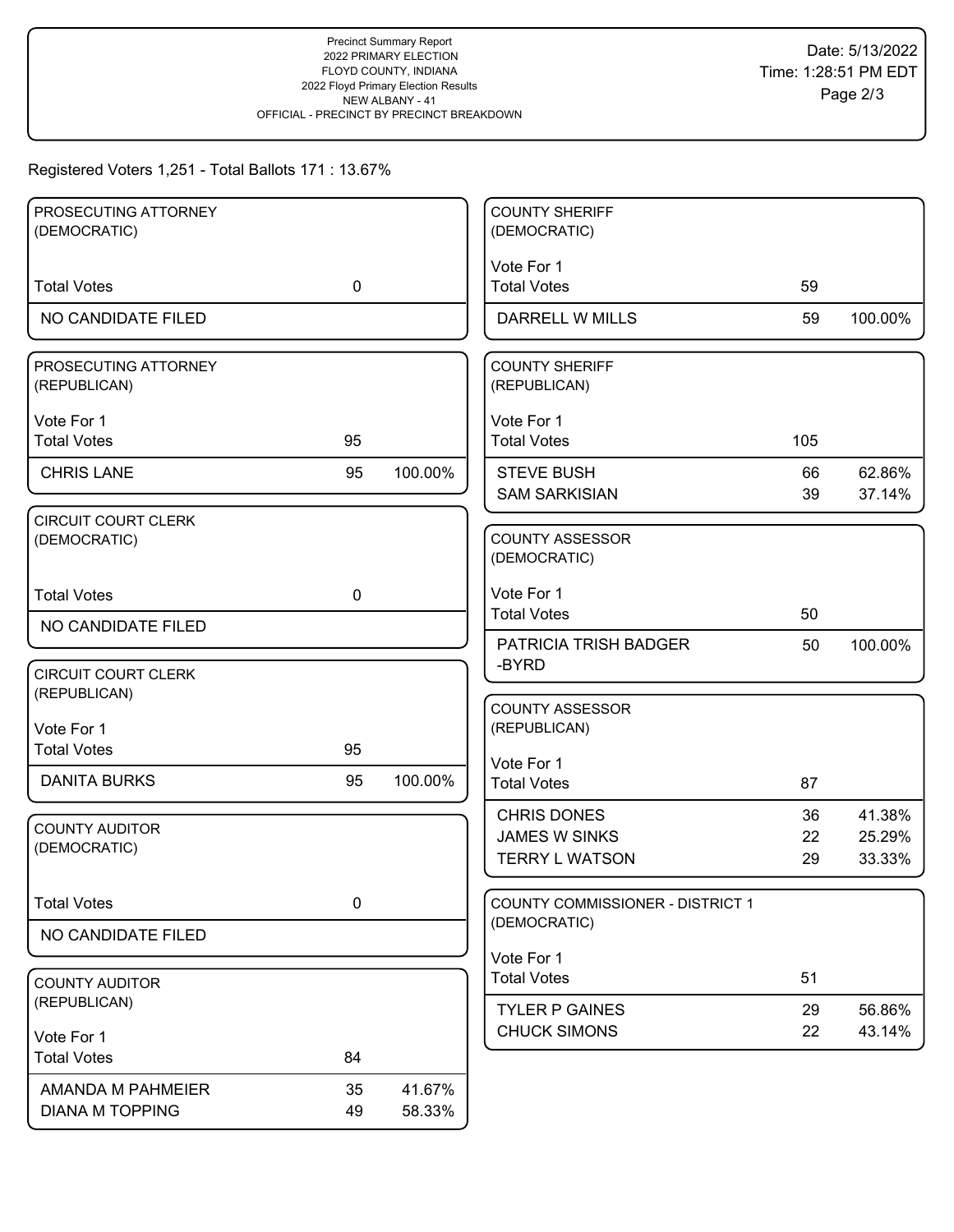Registered Voters 1,251 - Total Ballots 171 : 13.67%

| <b>COUNTY COMMISSIONER - DISTRICT 1</b><br>(REPUBLICAN) |     |         | NEW ALBANY TWP. BOARD MEMBER<br>(DEMOCRATIC)        |     |        |
|---------------------------------------------------------|-----|---------|-----------------------------------------------------|-----|--------|
|                                                         |     |         |                                                     |     |        |
| Vote For 1                                              | 105 |         | Vote For 3                                          |     |        |
| <b>Total Votes</b>                                      |     |         | <b>Total Votes</b>                                  | 125 |        |
| <b>SHAWN CARRUTHERS</b>                                 | 39  | 37.14%  | <b>STEVEN WILLIAM BONIFER</b>                       | 39  | 31.20% |
| AL KNABLE                                               | 66  | 62.86%  | <b>RICK COCHRAN</b>                                 | 39  | 31.20% |
|                                                         |     |         | <b>MAX GOSMAN</b>                                   | 21  | 16.80% |
| COUNTY COUNCIL MEMBER - DISTRICT 2<br>(DEMOCRATIC)      |     |         | <b>CEDDRIKA L PORTER</b>                            | 26  | 20.80% |
|                                                         |     |         | NEW ALBANY TWP. BOARD MEMBER                        |     |        |
| Vote For 1                                              |     |         | (REPUBLICAN)                                        |     |        |
| <b>Total Votes</b>                                      | 49  |         |                                                     |     |        |
| <b>DANIEL HARRIS</b>                                    | 49  | 100.00% | Vote For 3                                          |     |        |
|                                                         |     |         | <b>Total Votes</b>                                  | 167 |        |
| <b>COUNTY COUNCIL MEMBER - DISTRICT 2</b>               |     |         | <b>ANN CARRUTHERS</b>                               | 63  | 37.72% |
| (REPUBLICAN)                                            |     |         | <b>BOB HORNUNG</b>                                  | 60  | 35.93% |
|                                                         |     |         | <b>VICTORIA SANCHEZ</b>                             | 44  | 26.35% |
| Vote For 1                                              |     |         |                                                     |     |        |
| <b>Total Votes</b>                                      | 100 |         | REP STATE CONVENTION DELEGATE - FLOYD CO., AT LARGE |     |        |
|                                                         |     |         |                                                     |     |        |
| <b>JIM FREIBERGER</b>                                   | 56  | 56.00%  | (REPUBLICAN)                                        |     |        |
| <b>ADAM ROBERTS</b>                                     | 44  | 44.00%  |                                                     |     |        |
|                                                         |     |         | Vote For 10                                         |     |        |
| NEW ALBANY TWP. TRUSTEE                                 |     |         | <b>Total Votes</b>                                  | 539 |        |
| (DEMOCRATIC)                                            |     |         | DALE M BAGSHAW                                      | 49  | 9.09%  |
|                                                         |     |         | <b>SHARON G BAGSHAW</b>                             | 37  | 6.86%  |
| Vote For 1                                              |     |         | <b>SHAWN CARRUTHERS</b>                             | 51  | 9.46%  |
| <b>Total Votes</b>                                      | 49  |         | EDWARD D (ED) CLERE                                 | 65  | 12.06% |
| <b>DAVID BREWER</b>                                     | 49  | 100.00% | <b>DOUG DRAKE</b>                                   | 33  | 6.12%  |
|                                                         |     |         | <b>LOIS HERTOG</b>                                  | 33  | 6.12%  |
| NEW ALBANY TWP. TRUSTEE                                 |     |         | <b>JAMES A KANNING</b>                              | 37  | 6.86%  |
| (REPUBLICAN)                                            |     |         | <b>ANNIE KIRCHNER</b>                               | 50  | 9.28%  |
|                                                         |     |         | <b>MATT MILLIES</b>                                 | 29  | 5.38%  |
| Vote For 1                                              |     |         | <b>LINDA K MOHNEY</b>                               | 30  | 5.57%  |
| <b>Total Votes</b>                                      | 90  |         | <b>CARL PEARCY</b>                                  | 37  | 6.86%  |
| D M BAGSHAW                                             | 90  | 100.00% | ROY SCOTT                                           | 27  | 5.01%  |
|                                                         |     |         | ANDREW B TAKAMI                                     | 20  | 3.71%  |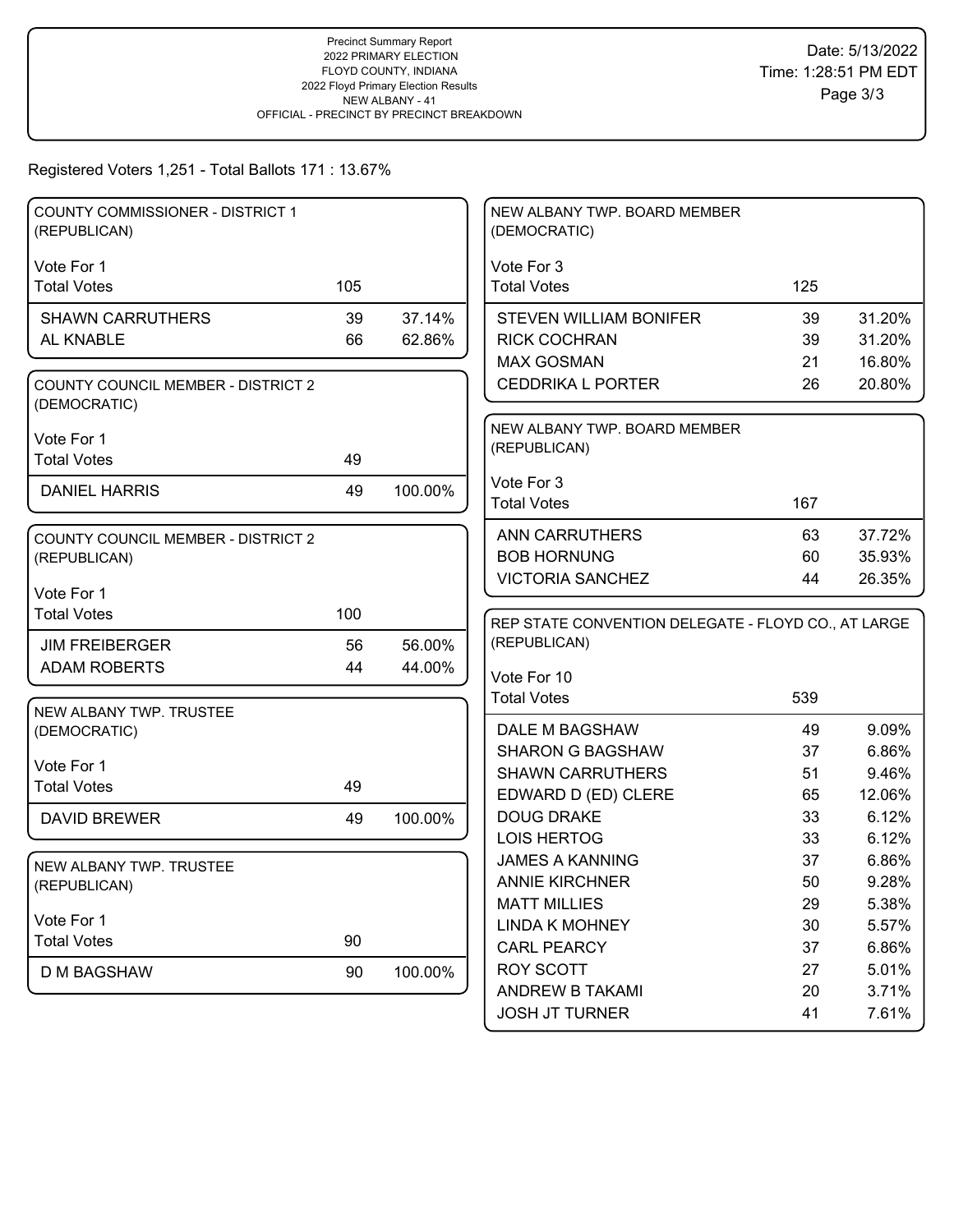## Registered Voters 904 - Total Ballots 198 : 21.90%

| Party Distribution                                          |                    |                 | STATE SENATOR - DISTRICT 47<br>(DEMOCRATIC)        |             |                  |
|-------------------------------------------------------------|--------------------|-----------------|----------------------------------------------------|-------------|------------------|
|                                                             |                    |                 |                                                    |             |                  |
| <b>Total Ballots</b>                                        | 198                |                 | <b>Total Votes</b>                                 | $\mathbf 0$ |                  |
| <b>DEMOCRATIC</b>                                           | 74                 | 37.37%          | NO CANDIDATE FILED                                 |             |                  |
| <b>REPUBLICAN</b>                                           | 124                | 62.63%          |                                                    |             |                  |
| UNITED STATES SENATOR                                       |                    |                 | STATE SENATOR - DISTRICT 47<br>(REPUBLICAN)        |             |                  |
| (DEMOCRATIC)                                                |                    |                 |                                                    |             |                  |
| Vote For 1                                                  |                    |                 | Vote For 1<br><b>Total Votes</b>                   | 111         |                  |
| <b>Total Votes</b>                                          | 61                 |                 |                                                    |             |                  |
| THOMAS M MCDERMOTT JR                                       | 61                 | 100.00%         | <b>KEVIN BOEHNLEIN</b><br><b>GARY BYRNE</b>        | 68<br>43    | 61.26%<br>38.74% |
|                                                             |                    |                 |                                                    |             |                  |
| UNITED STATES SENATOR                                       |                    |                 | STATE REPRESENTATIVE - DISTRICT 72                 |             |                  |
| (REPUBLICAN)                                                |                    |                 | (DEMOCRATIC)                                       |             |                  |
| Vote For 1                                                  |                    |                 | Vote For 1                                         |             |                  |
| <b>Total Votes</b>                                          | 95                 |                 | <b>Total Votes</b>                                 | 67          |                  |
| <b>TODD YOUNG</b>                                           | 95                 | 100.00%         | <b>KEIL L ROARK</b>                                | 67          | 100.00%          |
| UNITED STATES REPRESENTATIVE - 9TH DISTRICT<br>(DEMOCRATIC) |                    |                 | STATE REPRESENTATIVE - DISTRICT 72<br>(REPUBLICAN) |             |                  |
|                                                             |                    |                 |                                                    |             |                  |
| Vote For 1                                                  |                    |                 | Vote For 1                                         |             |                  |
| <b>Total Votes</b>                                          | 65                 |                 | <b>Total Votes</b>                                 | 119         |                  |
| <b>ISAK ASARE</b>                                           | 15                 | 23.08%          | EDWARD D (ED) CLERE                                | 56          | 47.06%           |
| <b>D LIAM DORRIS</b><br><b>MATTHEW FYFE</b>                 | 10<br>40           | 15.38%          | <b>JACKIE BRIGHT GRUBBS</b>                        | 46          | 38.66%           |
|                                                             |                    | 61.54%          | THOMAS M (TOM) JONES                               | 17          | 14.29%           |
| UNITED STATES REPRESENTATIVE - 9TH DISTRICT                 |                    |                 | JUDGE OF THE CIRCUIT COURT - 52ND JUDICIAL CIR.    |             |                  |
| (REPUBLICAN)                                                |                    |                 | (DEMOCRATIC)                                       |             |                  |
| Vote For 1                                                  |                    |                 | Vote For 1                                         |             |                  |
| <b>Total Votes</b>                                          | 112                |                 | <b>Total Votes</b>                                 | 67          |                  |
| <b>JIM BAKER</b>                                            | 18                 | 16.07%          | DANA EBERLE-PEAY                                   | 67          | 100.00%          |
| STU BARNES-ISRAEL                                           | 15                 | 13.39%          |                                                    |             |                  |
| J MICHAEL DAVISSON                                          | 1                  | 0.89%           | JUDGE OF THE CIRCUIT COURT - 52ND JUDICIAL CIR.    |             |                  |
| <b>DAN HEIWIG</b>                                           | 0                  | $0\%$           | (REPUBLICAN)                                       |             |                  |
| <b>ERIN HOUCHIN</b>                                         | 33                 | 29.46%          | Vote For 1                                         |             |                  |
| <b>D ERIC SCHANSBERG</b><br><b>MIKE SODREL</b>              | $\mathbf{3}$<br>39 | 2.68%<br>34.82% | <b>Total Votes</b>                                 | 104         |                  |
| <b>BILL J THOMAS</b>                                        | 0                  | $0\%$           | <b>JUSTIN BROWN</b>                                | 104         | 100.00%          |
| <b>BRIAN TIBBS</b>                                          | 3                  | 2.68%           |                                                    |             |                  |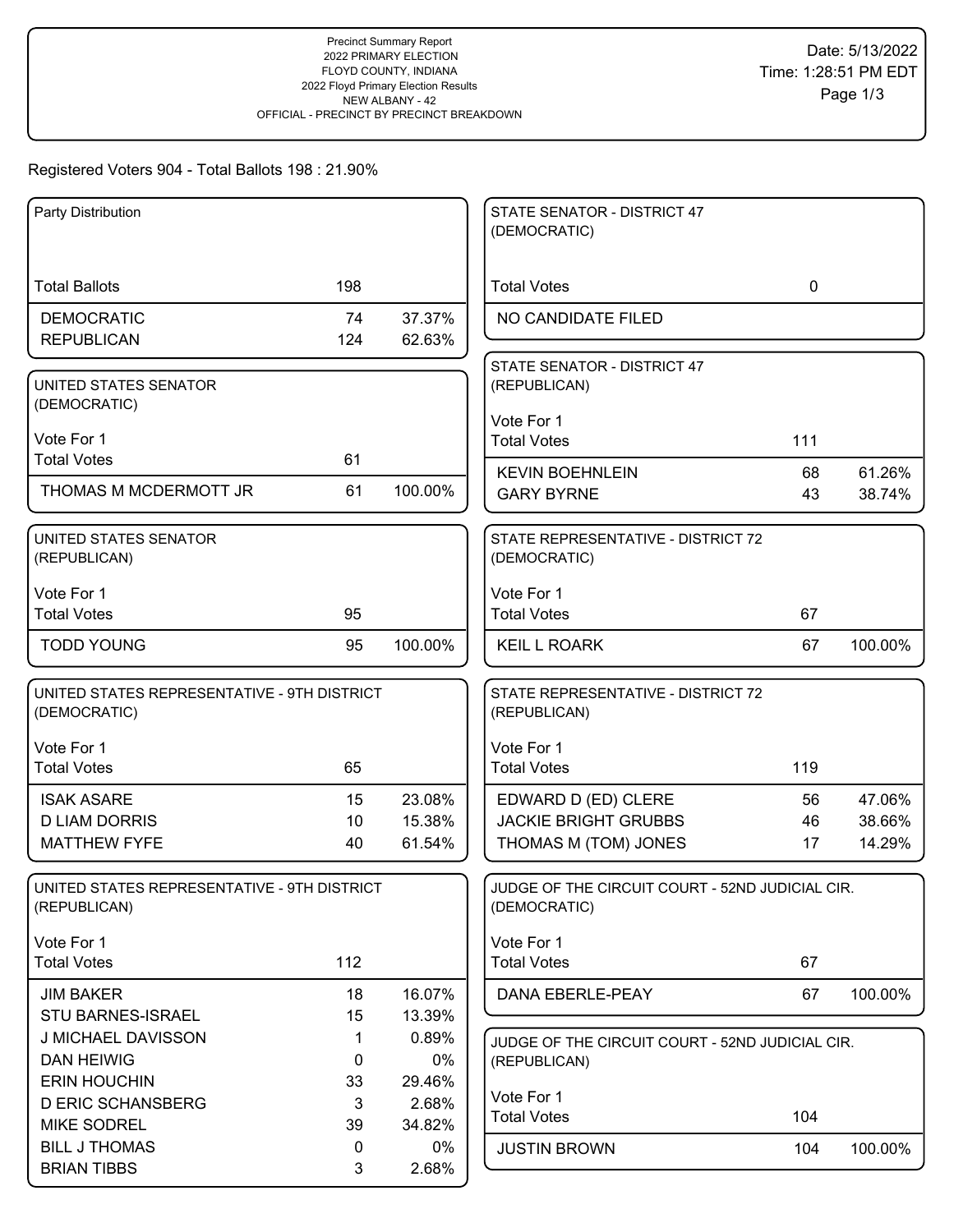# Registered Voters 904 - Total Ballots 198 : 21.90%

| PROSECUTING ATTORNEY<br>(DEMOCRATIC)       |             |         | <b>COUNTY SHERIFF</b><br>(DEMOCRATIC)      |          |                  |
|--------------------------------------------|-------------|---------|--------------------------------------------|----------|------------------|
|                                            |             |         | Vote For 1                                 |          |                  |
| <b>Total Votes</b>                         | $\mathbf 0$ |         | <b>Total Votes</b>                         | 66       |                  |
| NO CANDIDATE FILED                         |             |         | DARRELL W MILLS                            | 66       | 100.00%          |
| PROSECUTING ATTORNEY<br>(REPUBLICAN)       |             |         | <b>COUNTY SHERIFF</b><br>(REPUBLICAN)      |          |                  |
| Vote For 1<br><b>Total Votes</b>           | 101         |         | Vote For 1<br><b>Total Votes</b>           | 123      |                  |
| <b>CHRIS LANE</b>                          | 101         | 100.00% | <b>STEVE BUSH</b><br><b>SAM SARKISIAN</b>  | 72<br>51 | 58.54%<br>41.46% |
| <b>CIRCUIT COURT CLERK</b><br>(DEMOCRATIC) |             |         | <b>COUNTY ASSESSOR</b><br>(DEMOCRATIC)     |          |                  |
| <b>Total Votes</b>                         | $\mathbf 0$ |         | Vote For 1<br><b>Total Votes</b>           | 64       |                  |
| NO CANDIDATE FILED                         |             |         | PATRICIA TRISH BADGER                      | 64       | 100.00%          |
| <b>CIRCUIT COURT CLERK</b><br>(REPUBLICAN) |             |         | -BYRD                                      |          |                  |
| Vote For 1                                 |             |         | <b>COUNTY ASSESSOR</b><br>(REPUBLICAN)     |          |                  |
| <b>Total Votes</b>                         | 100         |         | Vote For 1                                 |          |                  |
| <b>DANITA BURKS</b>                        | 100         | 100.00% | <b>Total Votes</b>                         | 108      |                  |
| <b>COUNTY AUDITOR</b>                      |             |         | <b>CHRIS DONES</b><br><b>JAMES W SINKS</b> | 38<br>13 | 35.19%<br>12.04% |
| (DEMOCRATIC)                               |             |         | <b>TERRY L WATSON</b>                      | 57       | 52.78%           |
| <b>Total Votes</b>                         | $\pmb{0}$   |         | COUNTY COMMISSIONER - DISTRICT 1           |          |                  |
| NO CANDIDATE FILED                         |             |         | (DEMOCRATIC)                               |          |                  |
| <b>COUNTY AUDITOR</b>                      |             |         | Vote For 1<br><b>Total Votes</b>           | 68       |                  |
| (REPUBLICAN)                               |             |         | <b>TYLER P GAINES</b>                      | 32       | 47.06%           |
| Vote For 1                                 |             |         | <b>CHUCK SIMONS</b>                        | 36       | 52.94%           |
| <b>Total Votes</b>                         | 103         |         |                                            |          |                  |
| AMANDA M PAHMEIER                          | 49          | 47.57%  |                                            |          |                  |
| <b>DIANA M TOPPING</b>                     | 54          | 52.43%  |                                            |          |                  |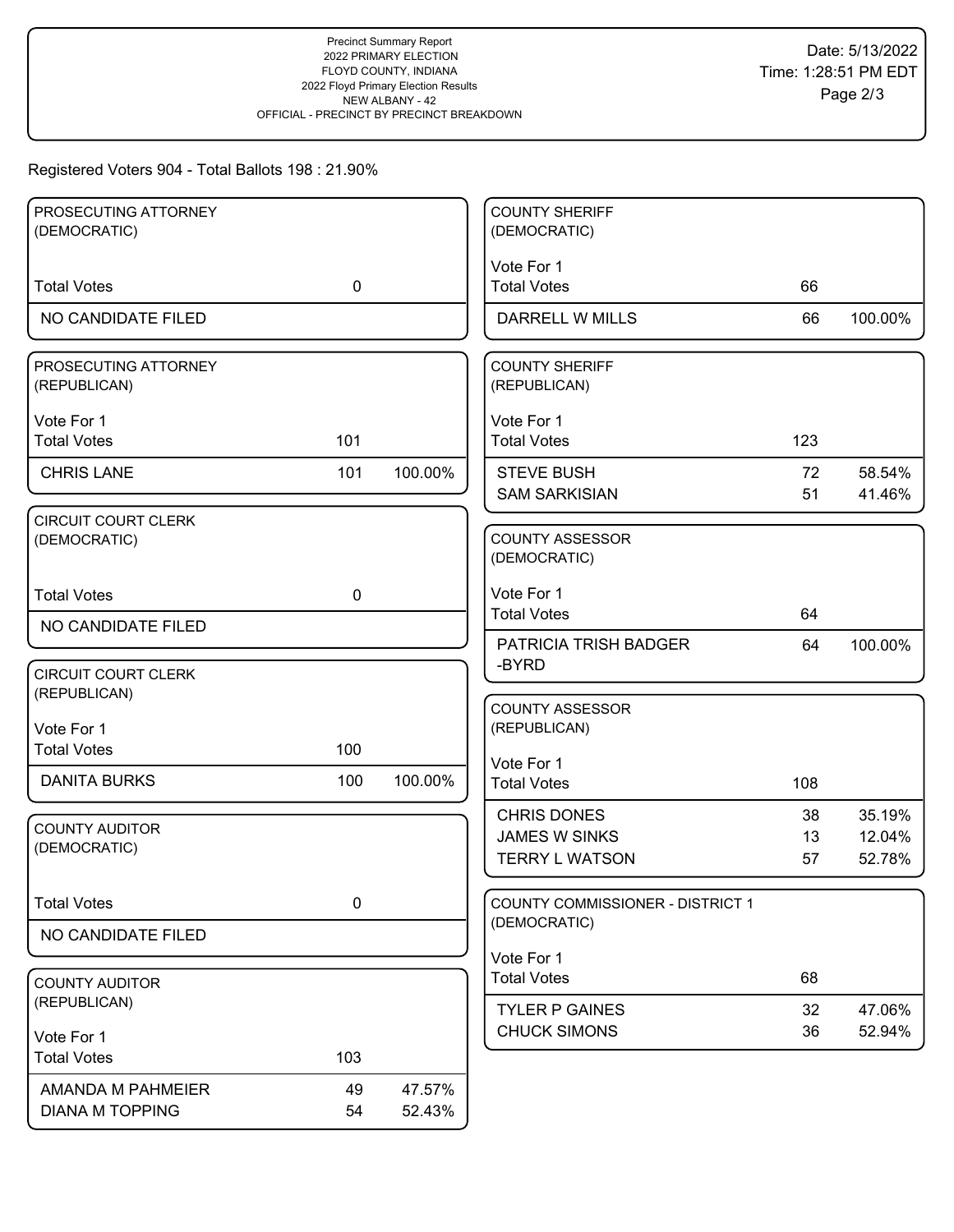# Registered Voters 904 - Total Ballots 198 : 21.90%

| Vote For 1<br>Vote For 3<br><b>Total Votes</b><br>118<br><b>Total Votes</b><br>161<br><b>SHAWN CARRUTHERS</b><br>48<br>40.68%<br><b>STEVEN WILLIAM BONIFER</b><br>49<br>30.43%<br>AL KNABLE<br>70<br>59.32%<br><b>RICK COCHRAN</b><br>34.78%<br>56<br><b>MAX GOSMAN</b><br>16.77%<br>27<br><b>CEDDRIKA L PORTER</b><br>29<br>18.01%<br><b>COUNTY COUNCIL MEMBER - DISTRICT 2</b><br>(DEMOCRATIC)<br>NEW ALBANY TWP. BOARD MEMBER<br>Vote For 1<br>(REPUBLICAN)<br><b>Total Votes</b><br>64<br>Vote For 3<br>100.00%<br><b>DANIEL HARRIS</b><br>64<br><b>Total Votes</b><br>217<br><b>ANN CARRUTHERS</b><br>35.48%<br>77<br>COUNTY COUNCIL MEMBER - DISTRICT 2<br><b>BOB HORNUNG</b><br>38.25%<br>83<br>(REPUBLICAN)<br><b>VICTORIA SANCHEZ</b><br>57<br>26.27%<br>Vote For 1<br><b>Total Votes</b><br>116<br>REP STATE CONVENTION DELEGATE - FLOYD CO., AT LARGE<br>(REPUBLICAN)<br>73<br>62.93%<br><b>JIM FREIBERGER</b><br><b>ADAM ROBERTS</b><br>37.07%<br>43<br>Vote For 10<br><b>Total Votes</b><br>643<br>NEW ALBANY TWP. TRUSTEE<br>7.62%<br>DALE M BAGSHAW<br>49<br>(DEMOCRATIC)<br><b>SHARON G BAGSHAW</b><br>43<br>6.69%<br>Vote For 1<br><b>SHAWN CARRUTHERS</b><br>10.26%<br>66<br><b>Total Votes</b><br>66<br>EDWARD D (ED) CLERE<br>11.82%<br>76<br><b>DOUG DRAKE</b><br>6.38%<br>41<br>100.00%<br><b>DAVID BREWER</b><br>66<br><b>LOIS HERTOG</b><br>6.84%<br>44<br>7.31%<br><b>JAMES A KANNING</b><br>47<br>NEW ALBANY TWP. TRUSTEE<br><b>ANNIE KIRCHNER</b><br>52<br>8.09%<br>(REPUBLICAN)<br><b>MATT MILLIES</b><br>7.15%<br>46<br>Vote For 1<br><b>LINDA K MOHNEY</b><br>5.29%<br>34<br>97<br><b>Total Votes</b><br><b>CARL PEARCY</b><br>6.22%<br>40<br><b>ROY SCOTT</b><br>4.35%<br>28<br><b>D M BAGSHAW</b><br>97<br>100.00%<br>ANDREW B TAKAMI<br>23<br>3.58% | COUNTY COMMISSIONER - DISTRICT 1<br>(REPUBLICAN) |  | NEW ALBANY TWP. BOARD MEMBER<br>(DEMOCRATIC) |  |
|--------------------------------------------------------------------------------------------------------------------------------------------------------------------------------------------------------------------------------------------------------------------------------------------------------------------------------------------------------------------------------------------------------------------------------------------------------------------------------------------------------------------------------------------------------------------------------------------------------------------------------------------------------------------------------------------------------------------------------------------------------------------------------------------------------------------------------------------------------------------------------------------------------------------------------------------------------------------------------------------------------------------------------------------------------------------------------------------------------------------------------------------------------------------------------------------------------------------------------------------------------------------------------------------------------------------------------------------------------------------------------------------------------------------------------------------------------------------------------------------------------------------------------------------------------------------------------------------------------------------------------------------------------------------------------------------------------------------------------------------------------------------------------------|--------------------------------------------------|--|----------------------------------------------|--|
|                                                                                                                                                                                                                                                                                                                                                                                                                                                                                                                                                                                                                                                                                                                                                                                                                                                                                                                                                                                                                                                                                                                                                                                                                                                                                                                                                                                                                                                                                                                                                                                                                                                                                                                                                                                      |                                                  |  |                                              |  |
|                                                                                                                                                                                                                                                                                                                                                                                                                                                                                                                                                                                                                                                                                                                                                                                                                                                                                                                                                                                                                                                                                                                                                                                                                                                                                                                                                                                                                                                                                                                                                                                                                                                                                                                                                                                      |                                                  |  |                                              |  |
|                                                                                                                                                                                                                                                                                                                                                                                                                                                                                                                                                                                                                                                                                                                                                                                                                                                                                                                                                                                                                                                                                                                                                                                                                                                                                                                                                                                                                                                                                                                                                                                                                                                                                                                                                                                      |                                                  |  |                                              |  |
|                                                                                                                                                                                                                                                                                                                                                                                                                                                                                                                                                                                                                                                                                                                                                                                                                                                                                                                                                                                                                                                                                                                                                                                                                                                                                                                                                                                                                                                                                                                                                                                                                                                                                                                                                                                      |                                                  |  |                                              |  |
|                                                                                                                                                                                                                                                                                                                                                                                                                                                                                                                                                                                                                                                                                                                                                                                                                                                                                                                                                                                                                                                                                                                                                                                                                                                                                                                                                                                                                                                                                                                                                                                                                                                                                                                                                                                      |                                                  |  |                                              |  |
|                                                                                                                                                                                                                                                                                                                                                                                                                                                                                                                                                                                                                                                                                                                                                                                                                                                                                                                                                                                                                                                                                                                                                                                                                                                                                                                                                                                                                                                                                                                                                                                                                                                                                                                                                                                      |                                                  |  |                                              |  |
|                                                                                                                                                                                                                                                                                                                                                                                                                                                                                                                                                                                                                                                                                                                                                                                                                                                                                                                                                                                                                                                                                                                                                                                                                                                                                                                                                                                                                                                                                                                                                                                                                                                                                                                                                                                      |                                                  |  |                                              |  |
|                                                                                                                                                                                                                                                                                                                                                                                                                                                                                                                                                                                                                                                                                                                                                                                                                                                                                                                                                                                                                                                                                                                                                                                                                                                                                                                                                                                                                                                                                                                                                                                                                                                                                                                                                                                      |                                                  |  |                                              |  |
|                                                                                                                                                                                                                                                                                                                                                                                                                                                                                                                                                                                                                                                                                                                                                                                                                                                                                                                                                                                                                                                                                                                                                                                                                                                                                                                                                                                                                                                                                                                                                                                                                                                                                                                                                                                      |                                                  |  |                                              |  |
|                                                                                                                                                                                                                                                                                                                                                                                                                                                                                                                                                                                                                                                                                                                                                                                                                                                                                                                                                                                                                                                                                                                                                                                                                                                                                                                                                                                                                                                                                                                                                                                                                                                                                                                                                                                      |                                                  |  |                                              |  |
|                                                                                                                                                                                                                                                                                                                                                                                                                                                                                                                                                                                                                                                                                                                                                                                                                                                                                                                                                                                                                                                                                                                                                                                                                                                                                                                                                                                                                                                                                                                                                                                                                                                                                                                                                                                      |                                                  |  |                                              |  |
|                                                                                                                                                                                                                                                                                                                                                                                                                                                                                                                                                                                                                                                                                                                                                                                                                                                                                                                                                                                                                                                                                                                                                                                                                                                                                                                                                                                                                                                                                                                                                                                                                                                                                                                                                                                      |                                                  |  |                                              |  |
|                                                                                                                                                                                                                                                                                                                                                                                                                                                                                                                                                                                                                                                                                                                                                                                                                                                                                                                                                                                                                                                                                                                                                                                                                                                                                                                                                                                                                                                                                                                                                                                                                                                                                                                                                                                      |                                                  |  |                                              |  |
|                                                                                                                                                                                                                                                                                                                                                                                                                                                                                                                                                                                                                                                                                                                                                                                                                                                                                                                                                                                                                                                                                                                                                                                                                                                                                                                                                                                                                                                                                                                                                                                                                                                                                                                                                                                      |                                                  |  |                                              |  |
|                                                                                                                                                                                                                                                                                                                                                                                                                                                                                                                                                                                                                                                                                                                                                                                                                                                                                                                                                                                                                                                                                                                                                                                                                                                                                                                                                                                                                                                                                                                                                                                                                                                                                                                                                                                      |                                                  |  |                                              |  |
|                                                                                                                                                                                                                                                                                                                                                                                                                                                                                                                                                                                                                                                                                                                                                                                                                                                                                                                                                                                                                                                                                                                                                                                                                                                                                                                                                                                                                                                                                                                                                                                                                                                                                                                                                                                      |                                                  |  |                                              |  |
|                                                                                                                                                                                                                                                                                                                                                                                                                                                                                                                                                                                                                                                                                                                                                                                                                                                                                                                                                                                                                                                                                                                                                                                                                                                                                                                                                                                                                                                                                                                                                                                                                                                                                                                                                                                      |                                                  |  |                                              |  |
|                                                                                                                                                                                                                                                                                                                                                                                                                                                                                                                                                                                                                                                                                                                                                                                                                                                                                                                                                                                                                                                                                                                                                                                                                                                                                                                                                                                                                                                                                                                                                                                                                                                                                                                                                                                      |                                                  |  |                                              |  |
|                                                                                                                                                                                                                                                                                                                                                                                                                                                                                                                                                                                                                                                                                                                                                                                                                                                                                                                                                                                                                                                                                                                                                                                                                                                                                                                                                                                                                                                                                                                                                                                                                                                                                                                                                                                      |                                                  |  |                                              |  |
|                                                                                                                                                                                                                                                                                                                                                                                                                                                                                                                                                                                                                                                                                                                                                                                                                                                                                                                                                                                                                                                                                                                                                                                                                                                                                                                                                                                                                                                                                                                                                                                                                                                                                                                                                                                      |                                                  |  |                                              |  |
|                                                                                                                                                                                                                                                                                                                                                                                                                                                                                                                                                                                                                                                                                                                                                                                                                                                                                                                                                                                                                                                                                                                                                                                                                                                                                                                                                                                                                                                                                                                                                                                                                                                                                                                                                                                      |                                                  |  |                                              |  |
|                                                                                                                                                                                                                                                                                                                                                                                                                                                                                                                                                                                                                                                                                                                                                                                                                                                                                                                                                                                                                                                                                                                                                                                                                                                                                                                                                                                                                                                                                                                                                                                                                                                                                                                                                                                      |                                                  |  |                                              |  |
|                                                                                                                                                                                                                                                                                                                                                                                                                                                                                                                                                                                                                                                                                                                                                                                                                                                                                                                                                                                                                                                                                                                                                                                                                                                                                                                                                                                                                                                                                                                                                                                                                                                                                                                                                                                      |                                                  |  |                                              |  |
|                                                                                                                                                                                                                                                                                                                                                                                                                                                                                                                                                                                                                                                                                                                                                                                                                                                                                                                                                                                                                                                                                                                                                                                                                                                                                                                                                                                                                                                                                                                                                                                                                                                                                                                                                                                      |                                                  |  |                                              |  |
|                                                                                                                                                                                                                                                                                                                                                                                                                                                                                                                                                                                                                                                                                                                                                                                                                                                                                                                                                                                                                                                                                                                                                                                                                                                                                                                                                                                                                                                                                                                                                                                                                                                                                                                                                                                      |                                                  |  |                                              |  |
|                                                                                                                                                                                                                                                                                                                                                                                                                                                                                                                                                                                                                                                                                                                                                                                                                                                                                                                                                                                                                                                                                                                                                                                                                                                                                                                                                                                                                                                                                                                                                                                                                                                                                                                                                                                      |                                                  |  |                                              |  |
|                                                                                                                                                                                                                                                                                                                                                                                                                                                                                                                                                                                                                                                                                                                                                                                                                                                                                                                                                                                                                                                                                                                                                                                                                                                                                                                                                                                                                                                                                                                                                                                                                                                                                                                                                                                      |                                                  |  |                                              |  |
|                                                                                                                                                                                                                                                                                                                                                                                                                                                                                                                                                                                                                                                                                                                                                                                                                                                                                                                                                                                                                                                                                                                                                                                                                                                                                                                                                                                                                                                                                                                                                                                                                                                                                                                                                                                      |                                                  |  |                                              |  |
|                                                                                                                                                                                                                                                                                                                                                                                                                                                                                                                                                                                                                                                                                                                                                                                                                                                                                                                                                                                                                                                                                                                                                                                                                                                                                                                                                                                                                                                                                                                                                                                                                                                                                                                                                                                      |                                                  |  |                                              |  |
|                                                                                                                                                                                                                                                                                                                                                                                                                                                                                                                                                                                                                                                                                                                                                                                                                                                                                                                                                                                                                                                                                                                                                                                                                                                                                                                                                                                                                                                                                                                                                                                                                                                                                                                                                                                      |                                                  |  |                                              |  |
|                                                                                                                                                                                                                                                                                                                                                                                                                                                                                                                                                                                                                                                                                                                                                                                                                                                                                                                                                                                                                                                                                                                                                                                                                                                                                                                                                                                                                                                                                                                                                                                                                                                                                                                                                                                      |                                                  |  |                                              |  |
|                                                                                                                                                                                                                                                                                                                                                                                                                                                                                                                                                                                                                                                                                                                                                                                                                                                                                                                                                                                                                                                                                                                                                                                                                                                                                                                                                                                                                                                                                                                                                                                                                                                                                                                                                                                      |                                                  |  |                                              |  |
|                                                                                                                                                                                                                                                                                                                                                                                                                                                                                                                                                                                                                                                                                                                                                                                                                                                                                                                                                                                                                                                                                                                                                                                                                                                                                                                                                                                                                                                                                                                                                                                                                                                                                                                                                                                      |                                                  |  |                                              |  |
| <b>JOSH JT TURNER</b><br>8.40%<br>54                                                                                                                                                                                                                                                                                                                                                                                                                                                                                                                                                                                                                                                                                                                                                                                                                                                                                                                                                                                                                                                                                                                                                                                                                                                                                                                                                                                                                                                                                                                                                                                                                                                                                                                                                 |                                                  |  |                                              |  |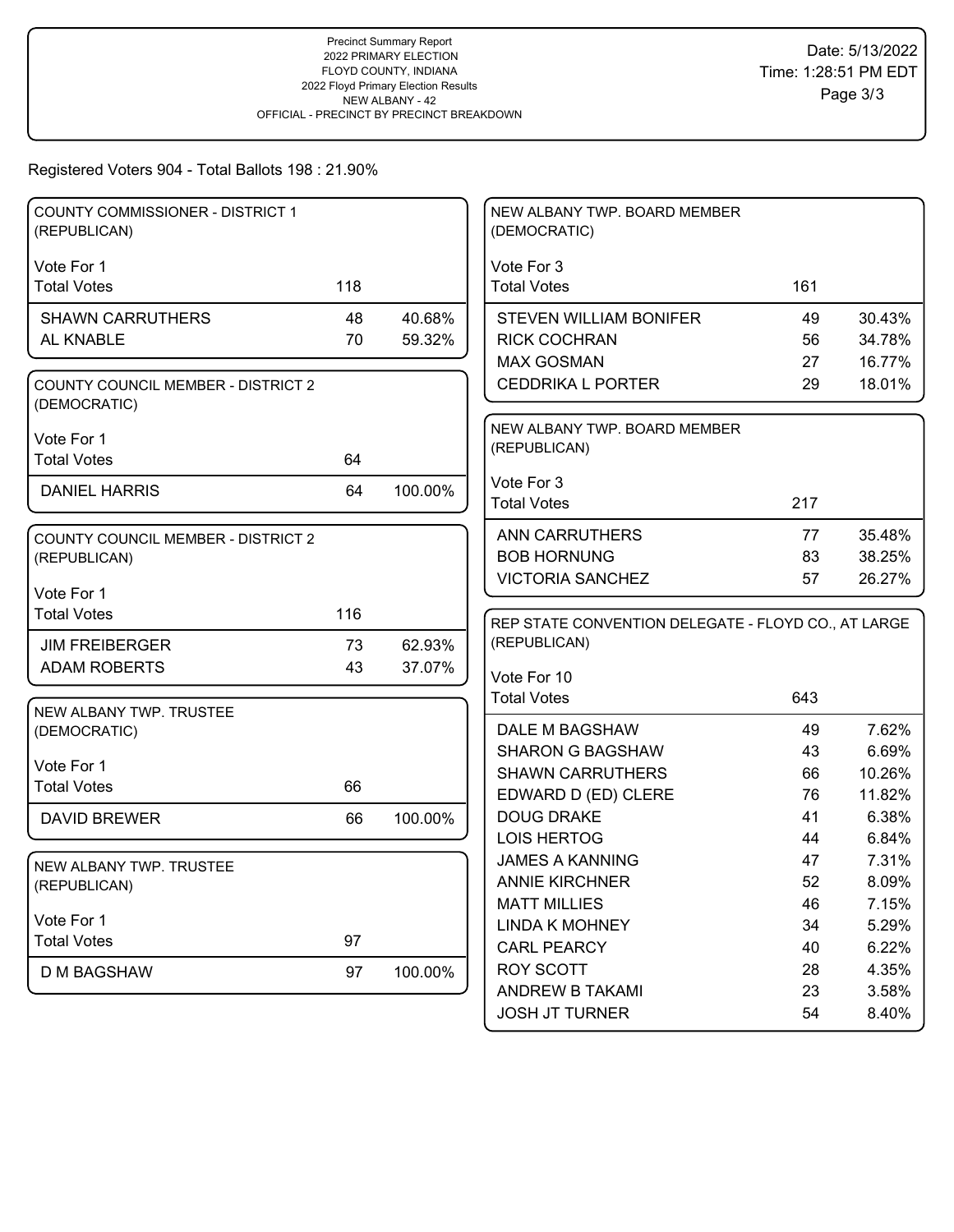# Registered Voters 549 - Total Ballots 120 : 21.86%

| Party Distribution                                          |                      |                 | STATE SENATOR - DISTRICT 47                                     |             |                  |
|-------------------------------------------------------------|----------------------|-----------------|-----------------------------------------------------------------|-------------|------------------|
|                                                             |                      |                 | (DEMOCRATIC)                                                    |             |                  |
| <b>Total Ballots</b>                                        | 120                  |                 | <b>Total Votes</b>                                              | $\mathbf 0$ |                  |
| <b>DEMOCRATIC</b>                                           | 31                   | 25.83%          | NO CANDIDATE FILED                                              |             |                  |
| <b>REPUBLICAN</b>                                           | 89                   | 74.17%          |                                                                 |             |                  |
| UNITED STATES SENATOR                                       |                      |                 | STATE SENATOR - DISTRICT 47<br>(REPUBLICAN)                     |             |                  |
| (DEMOCRATIC)                                                |                      |                 |                                                                 |             |                  |
| Vote For 1                                                  |                      |                 | Vote For 1<br><b>Total Votes</b>                                | 80          |                  |
| <b>Total Votes</b>                                          | 28                   |                 |                                                                 |             |                  |
| THOMAS M MCDERMOTT JR                                       | 28                   | 100.00%         | <b>KEVIN BOEHNLEIN</b><br><b>GARY BYRNE</b>                     | 58<br>22    | 72.50%<br>27.50% |
|                                                             |                      |                 |                                                                 |             |                  |
| UNITED STATES SENATOR<br>(REPUBLICAN)                       |                      |                 | STATE REPRESENTATIVE - DISTRICT 72<br>(DEMOCRATIC)              |             |                  |
| Vote For 1                                                  |                      |                 | Vote For 1                                                      |             |                  |
| <b>Total Votes</b>                                          | 77                   |                 | <b>Total Votes</b>                                              | 28          |                  |
| <b>TODD YOUNG</b>                                           | 77                   | 100.00%         | <b>KEIL L ROARK</b>                                             | 28          | 100.00%          |
| UNITED STATES REPRESENTATIVE - 9TH DISTRICT<br>(DEMOCRATIC) |                      |                 | STATE REPRESENTATIVE - DISTRICT 72<br>(REPUBLICAN)              |             |                  |
| Vote For 1                                                  |                      |                 | Vote For 1                                                      |             |                  |
| <b>Total Votes</b>                                          | 30                   |                 | <b>Total Votes</b>                                              | 88          |                  |
| <b>ISAK ASARE</b>                                           | 6                    | 20.00%          | EDWARD D (ED) CLERE                                             | 41          | 46.59%           |
| <b>D LIAM DORRIS</b>                                        | 5                    | 16.67%          | <b>JACKIE BRIGHT GRUBBS</b>                                     | 32          | 36.36%           |
| <b>MATTHEW FYFE</b>                                         | 19                   | 63.33%          | THOMAS M (TOM) JONES                                            | 15          | 17.05%           |
| UNITED STATES REPRESENTATIVE - 9TH DISTRICT<br>(REPUBLICAN) |                      |                 | JUDGE OF THE CIRCUIT COURT - 52ND JUDICIAL CIR.<br>(DEMOCRATIC) |             |                  |
| Vote For 1                                                  |                      |                 | Vote For 1                                                      |             |                  |
| <b>Total Votes</b>                                          | 83                   |                 | <b>Total Votes</b>                                              | 25          |                  |
| <b>JIM BAKER</b>                                            | $\boldsymbol{9}$     | 10.84%          | DANA EBERLE-PEAY                                                | 25          | 100.00%          |
| STU BARNES-ISRAEL                                           | 11                   | 13.25%          |                                                                 |             |                  |
| J MICHAEL DAVISSON                                          | 1                    | 1.20%           | JUDGE OF THE CIRCUIT COURT - 52ND JUDICIAL CIR.                 |             |                  |
| <b>DAN HEIWIG</b>                                           | 1                    | 1.20%           | (REPUBLICAN)                                                    |             |                  |
| <b>ERIN HOUCHIN</b><br><b>D ERIC SCHANSBERG</b>             | 33<br>$\overline{2}$ | 39.76%<br>2.41% | Vote For 1                                                      |             |                  |
| <b>MIKE SODREL</b>                                          | 23                   | 27.71%          | <b>Total Votes</b>                                              | 76          |                  |
| <b>BILL J THOMAS</b>                                        | 1                    | 1.20%           | <b>JUSTIN BROWN</b>                                             | 76          | 100.00%          |
| <b>BRIAN TIBBS</b>                                          | $\overline{2}$       | 2.41%           |                                                                 |             |                  |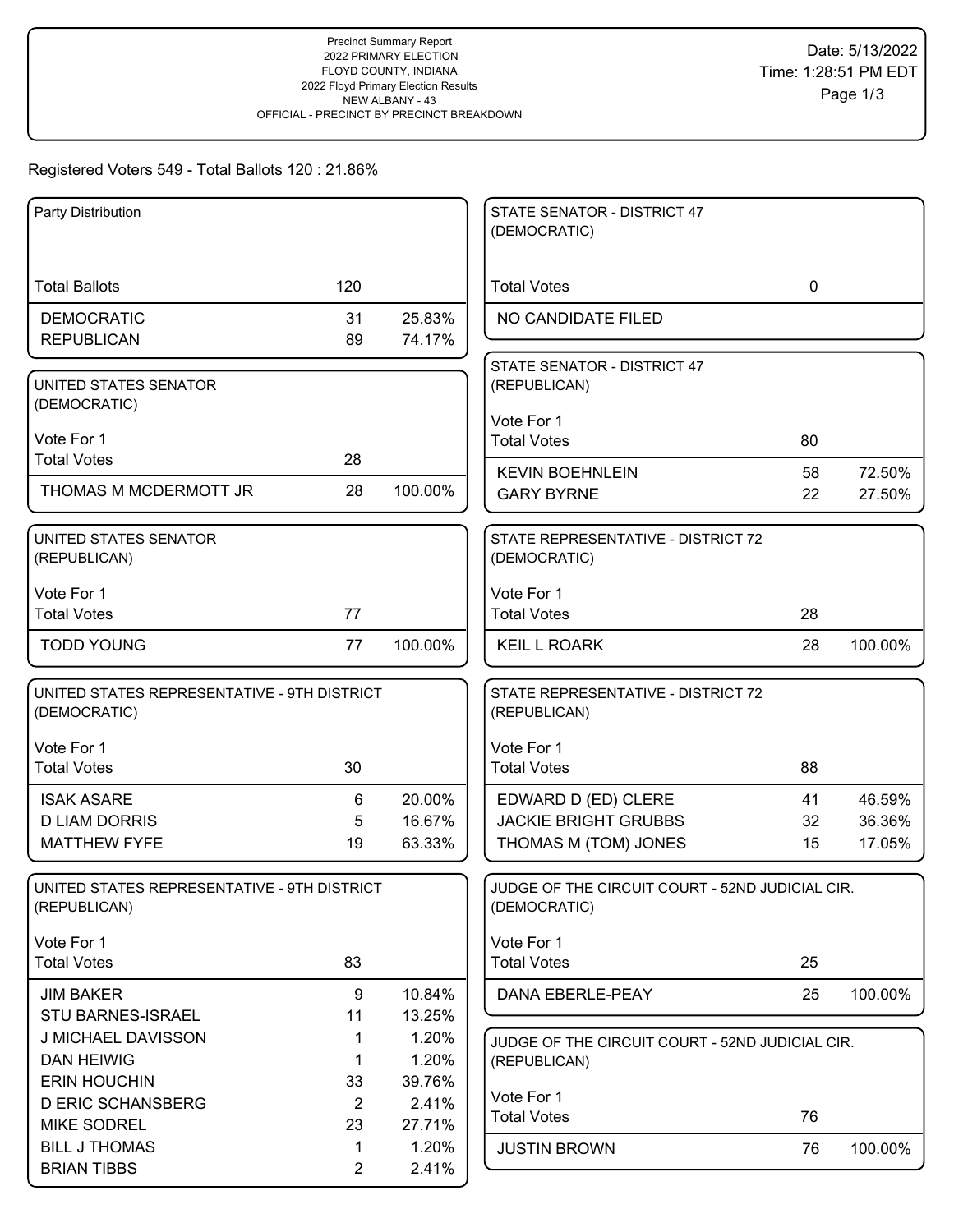# Registered Voters 549 - Total Ballots 120 : 21.86%

| PROSECUTING ATTORNEY<br>(DEMOCRATIC)        |             |                  | <b>COUNTY SHERIFF</b><br>(DEMOCRATIC)                               |                |                            |
|---------------------------------------------|-------------|------------------|---------------------------------------------------------------------|----------------|----------------------------|
|                                             |             |                  |                                                                     |                |                            |
| <b>Total Votes</b>                          | $\mathbf 0$ |                  | Vote For 1<br><b>Total Votes</b>                                    | 28             |                            |
| NO CANDIDATE FILED                          |             |                  | <b>DARRELL W MILLS</b>                                              | 28             | 100.00%                    |
| PROSECUTING ATTORNEY<br>(REPUBLICAN)        |             |                  | <b>COUNTY SHERIFF</b><br>(REPUBLICAN)                               |                |                            |
| Vote For 1<br><b>Total Votes</b>            | 73          |                  | Vote For 1<br><b>Total Votes</b>                                    | 85             |                            |
| <b>CHRIS LANE</b>                           | 73          | 100.00%          | <b>STEVE BUSH</b><br><b>SAM SARKISIAN</b>                           | 40<br>45       | 47.06%<br>52.94%           |
| CIRCUIT COURT CLERK<br>(DEMOCRATIC)         |             |                  | <b>COUNTY ASSESSOR</b><br>(DEMOCRATIC)                              |                |                            |
| <b>Total Votes</b>                          | $\mathbf 0$ |                  | Vote For 1<br><b>Total Votes</b>                                    | 29             |                            |
| NO CANDIDATE FILED                          |             |                  | <b>PATRICIA TRISH BADGER</b>                                        | 29             | 100.00%                    |
| <b>CIRCUIT COURT CLERK</b><br>(REPUBLICAN)  |             |                  | -BYRD                                                               |                |                            |
| Vote For 1<br><b>Total Votes</b>            | 77          |                  | <b>COUNTY ASSESSOR</b><br>(REPUBLICAN)                              |                |                            |
| <b>DANITA BURKS</b>                         | 77          | 100.00%          | Vote For 1<br><b>Total Votes</b>                                    | 76             |                            |
| <b>COUNTY AUDITOR</b><br>(DEMOCRATIC)       |             |                  | <b>CHRIS DONES</b><br><b>JAMES W SINKS</b><br><b>TERRY L WATSON</b> | 20<br>21<br>35 | 26.32%<br>27.63%<br>46.05% |
| <b>Total Votes</b>                          | $\pmb{0}$   |                  | <b>COUNTY COMMISSIONER - DISTRICT 1</b>                             |                |                            |
| NO CANDIDATE FILED                          |             |                  | (DEMOCRATIC)                                                        |                |                            |
| <b>COUNTY AUDITOR</b>                       |             |                  | Vote For 1<br><b>Total Votes</b>                                    | 27             |                            |
| (REPUBLICAN)                                |             |                  | <b>TYLER P GAINES</b>                                               | 15             | 55.56%                     |
| Vote For 1                                  |             |                  | <b>CHUCK SIMONS</b>                                                 | 12             | 44.44%                     |
| <b>Total Votes</b>                          | 73          |                  |                                                                     |                |                            |
| AMANDA M PAHMEIER<br><b>DIANA M TOPPING</b> | 30<br>43    | 41.10%<br>58.90% |                                                                     |                |                            |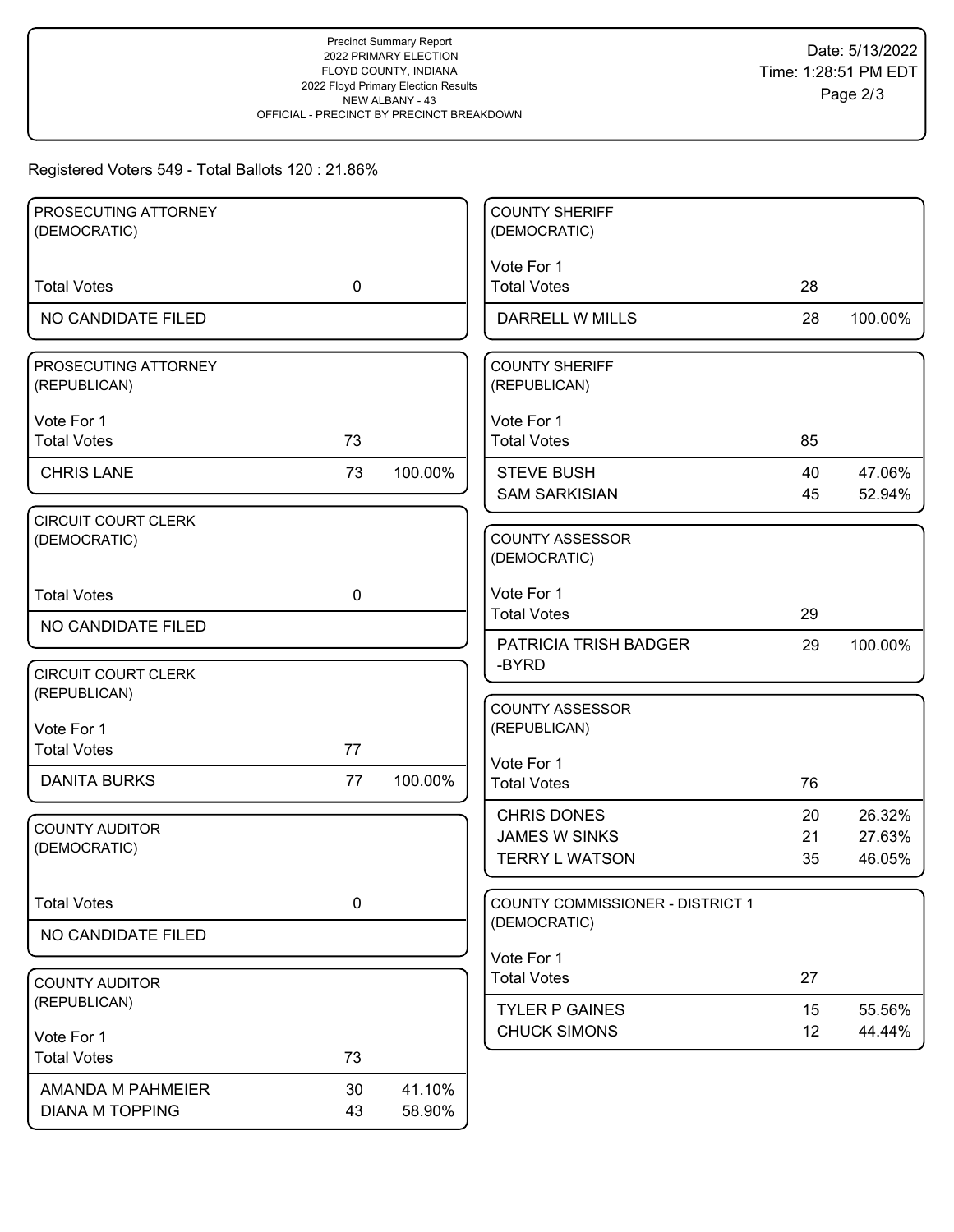# Registered Voters 549 - Total Ballots 120 : 21.86%

| COUNTY COMMISSIONER - DISTRICT 1<br>(REPUBLICAN)          |    |         | NEW ALBANY TWP. BOARD MEMBER<br>(DEMOCRATIC)        |          |                |
|-----------------------------------------------------------|----|---------|-----------------------------------------------------|----------|----------------|
|                                                           |    |         |                                                     |          |                |
| Vote For 1<br><b>Total Votes</b>                          | 86 |         | Vote For 3<br><b>Total Votes</b>                    | 75       |                |
|                                                           |    |         |                                                     |          |                |
| <b>SHAWN CARRUTHERS</b>                                   | 25 | 29.07%  | <b>STEVEN WILLIAM BONIFER</b>                       | 25       | 33.33%         |
| AL KNABLE                                                 | 61 | 70.93%  | <b>RICK COCHRAN</b>                                 | 24       | 32.00%         |
|                                                           |    |         | <b>MAX GOSMAN</b>                                   | 17       | 22.67%         |
| <b>COUNTY COUNCIL MEMBER - DISTRICT 3</b><br>(DEMOCRATIC) |    |         | <b>CEDDRIKA L PORTER</b>                            | 9        | 12.00%         |
|                                                           |    |         | NEW ALBANY TWP. BOARD MEMBER                        |          |                |
| Vote For 1<br><b>Total Votes</b>                          | 29 |         | (REPUBLICAN)                                        |          |                |
|                                                           |    |         | Vote For 3                                          |          |                |
| <b>BRIAN A BREWER</b>                                     | 29 | 100.00% | <b>Total Votes</b>                                  | 162      |                |
|                                                           |    |         |                                                     |          |                |
| <b>COUNTY COUNCIL MEMBER - DISTRICT 3</b>                 |    |         | <b>ANN CARRUTHERS</b>                               | 48       | 29.63%         |
| (REPUBLICAN)                                              |    |         | <b>BOB HORNUNG</b>                                  | 68       | 41.98%         |
| Vote For 1                                                |    |         | <b>VICTORIA SANCHEZ</b>                             | 46       | 28.40%         |
| <b>Total Votes</b>                                        | 75 |         |                                                     |          |                |
|                                                           |    |         | REP STATE CONVENTION DELEGATE - FLOYD CO., AT LARGE |          |                |
| <b>DANNY SHORT</b>                                        | 50 | 66.67%  | (REPUBLICAN)                                        |          |                |
| <b>BRIAN WEBB</b>                                         | 25 | 33.33%  | Vote For 10                                         |          |                |
|                                                           |    |         |                                                     |          |                |
|                                                           |    |         | <b>Total Votes</b>                                  | 447      |                |
| NEW ALBANY TWP. TRUSTEE                                   |    |         |                                                     |          |                |
| (DEMOCRATIC)                                              |    |         | DALE M BAGSHAW                                      | 47       | 10.51%         |
|                                                           |    |         | <b>SHARON G BAGSHAW</b>                             | 40       | 8.95%          |
| Vote For 1<br><b>Total Votes</b>                          | 29 |         | <b>SHAWN CARRUTHERS</b>                             | 43       | 9.62%          |
|                                                           |    |         | EDWARD D (ED) CLERE                                 | 46       | 10.29%         |
| <b>DAVID BREWER</b>                                       | 29 | 100.00% | <b>DOUG DRAKE</b>                                   | 21       | 4.70%          |
|                                                           |    |         | <b>LOIS HERTOG</b>                                  | 30       | 6.71%          |
| NEW ALBANY TWP. TRUSTEE                                   |    |         | <b>JAMES A KANNING</b>                              | 28       | 6.26%          |
| (REPUBLICAN)                                              |    |         | <b>ANNIE KIRCHNER</b>                               | 32       | 7.16%          |
|                                                           |    |         | <b>MATT MILLIES</b>                                 | 26       | 5.82%          |
| Vote For 1                                                |    |         | <b>LINDA K MOHNEY</b>                               | 22       | 4.92%          |
| <b>Total Votes</b>                                        | 73 |         | <b>CARL PEARCY</b>                                  | 29       | 6.49%          |
| <b>D M BAGSHAW</b>                                        | 73 | 100.00% | <b>ROY SCOTT</b>                                    | 17       | 3.80%          |
|                                                           |    |         | ANDREW B TAKAMI<br><b>JOSH JT TURNER</b>            | 24<br>42 | 5.37%<br>9.40% |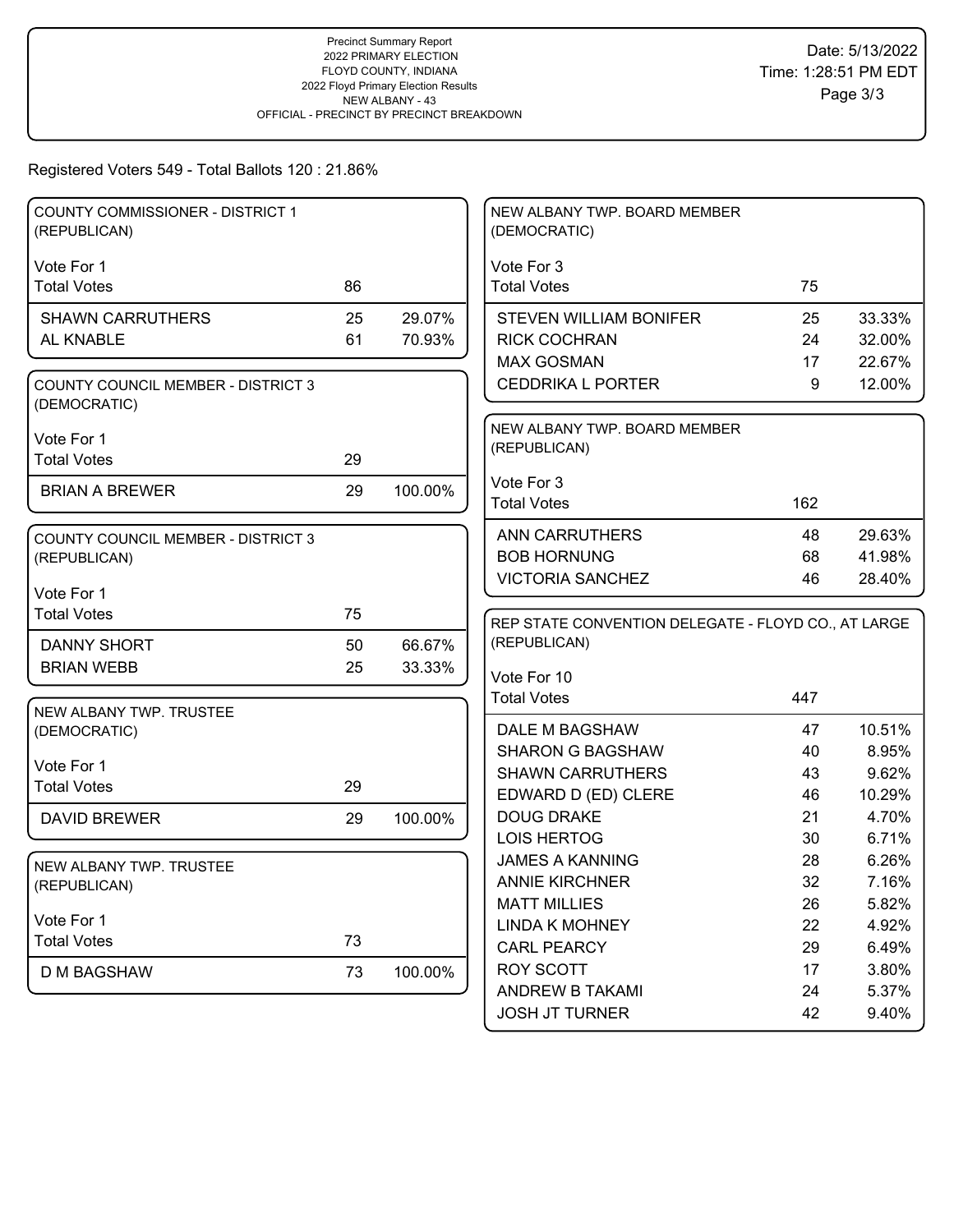## Registered Voters 1,133 - Total Ballots 206 : 18.18%

| Party Distribution                              |                |                 | <b>STATE SENATOR - DISTRICT 45</b><br>(DEMOCRATIC) |     |         |
|-------------------------------------------------|----------------|-----------------|----------------------------------------------------|-----|---------|
|                                                 |                |                 | Vote For 1                                         |     |         |
| <b>Total Ballots</b>                            | 206            |                 | <b>Total Votes</b>                                 | 57  |         |
| <b>DEMOCRATIC</b>                               | 63             | 30.58%          | <b>NICK MARSHALL</b>                               | 57  | 100.00% |
| <b>REPUBLICAN</b>                               | 143            | 69.42%          |                                                    |     |         |
|                                                 |                |                 | <b>STATE SENATOR - DISTRICT 45</b>                 |     |         |
| UNITED STATES SENATOR<br>(DEMOCRATIC)           |                |                 | (REPUBLICAN)                                       |     |         |
|                                                 |                |                 | Vote For 1                                         |     |         |
| Vote For 1                                      | 55             |                 | <b>Total Votes</b>                                 | 94  |         |
| <b>Total Votes</b>                              |                |                 | <b>CHRIS GARTEN</b>                                | 94  | 100.00% |
| THOMAS M MCDERMOTT JR                           | 55             | 100.00%         |                                                    |     |         |
|                                                 |                |                 | STATE REPRESENTATIVE - DISTRICT 72                 |     |         |
| UNITED STATES SENATOR<br>(REPUBLICAN)           |                |                 | (DEMOCRATIC)                                       |     |         |
|                                                 |                |                 | Vote For 1                                         |     |         |
| Vote For 1<br><b>Total Votes</b>                | 114            |                 | <b>Total Votes</b>                                 | 57  |         |
|                                                 |                |                 | <b>KEIL L ROARK</b>                                | 57  | 100.00% |
| <b>TODD YOUNG</b>                               | 114            | 100.00%         |                                                    |     |         |
| UNITED STATES REPRESENTATIVE - 9TH DISTRICT     |                |                 | STATE REPRESENTATIVE - DISTRICT 72<br>(REPUBLICAN) |     |         |
| (DEMOCRATIC)                                    |                |                 |                                                    |     |         |
|                                                 |                |                 | Vote For 1                                         |     |         |
| Vote For 1<br><b>Total Votes</b>                | 61             |                 | <b>Total Votes</b>                                 | 137 |         |
|                                                 |                |                 | EDWARD D (ED) CLERE                                | 77  | 56.20%  |
| <b>ISAK ASARE</b><br><b>D LIAM DORRIS</b>       | 10<br>6        | 16.39%<br>9.84% | <b>JACKIE BRIGHT GRUBBS</b>                        | 33  | 24.09%  |
| <b>MATTHEW FYFE</b>                             | 45             | 73.77%          | THOMAS M (TOM) JONES                               | 27  | 19.71%  |
|                                                 |                |                 | JUDGE OF THE CIRCUIT COURT - 52ND JUDICIAL CIR.    |     |         |
| UNITED STATES REPRESENTATIVE - 9TH DISTRICT     |                |                 | (DEMOCRATIC)                                       |     |         |
| (REPUBLICAN)                                    |                |                 | Vote For 1                                         |     |         |
| Vote For 1                                      |                |                 | <b>Total Votes</b>                                 | 57  |         |
| <b>Total Votes</b>                              | 137            |                 | DANA EBERLE-PEAY                                   | 57  | 100.00% |
| <b>JIM BAKER</b>                                | 12             | 8.76%           |                                                    |     |         |
| STU BARNES-ISRAEL                               | 21             | 15.33%          | JUDGE OF THE CIRCUIT COURT - 52ND JUDICIAL CIR.    |     |         |
| J MICHAEL DAVISSON                              | 2              | 1.46%           | (REPUBLICAN)                                       |     |         |
| <b>DAN HEIWIG</b>                               | 3              | 2.19%           | Vote For 1                                         |     |         |
| <b>ERIN HOUCHIN</b><br><b>D ERIC SCHANSBERG</b> | 43<br>9        | 31.39%<br>6.57% | <b>Total Votes</b>                                 | 112 |         |
| <b>MIKE SODREL</b>                              | 42             | 30.66%          |                                                    |     |         |
| <b>BILL J THOMAS</b>                            | $\overline{2}$ | 1.46%           | <b>JUSTIN BROWN</b>                                | 112 | 100.00% |
| <b>BRIAN TIBBS</b>                              | 3              | 2.19%           |                                                    |     |         |
|                                                 |                |                 |                                                    |     |         |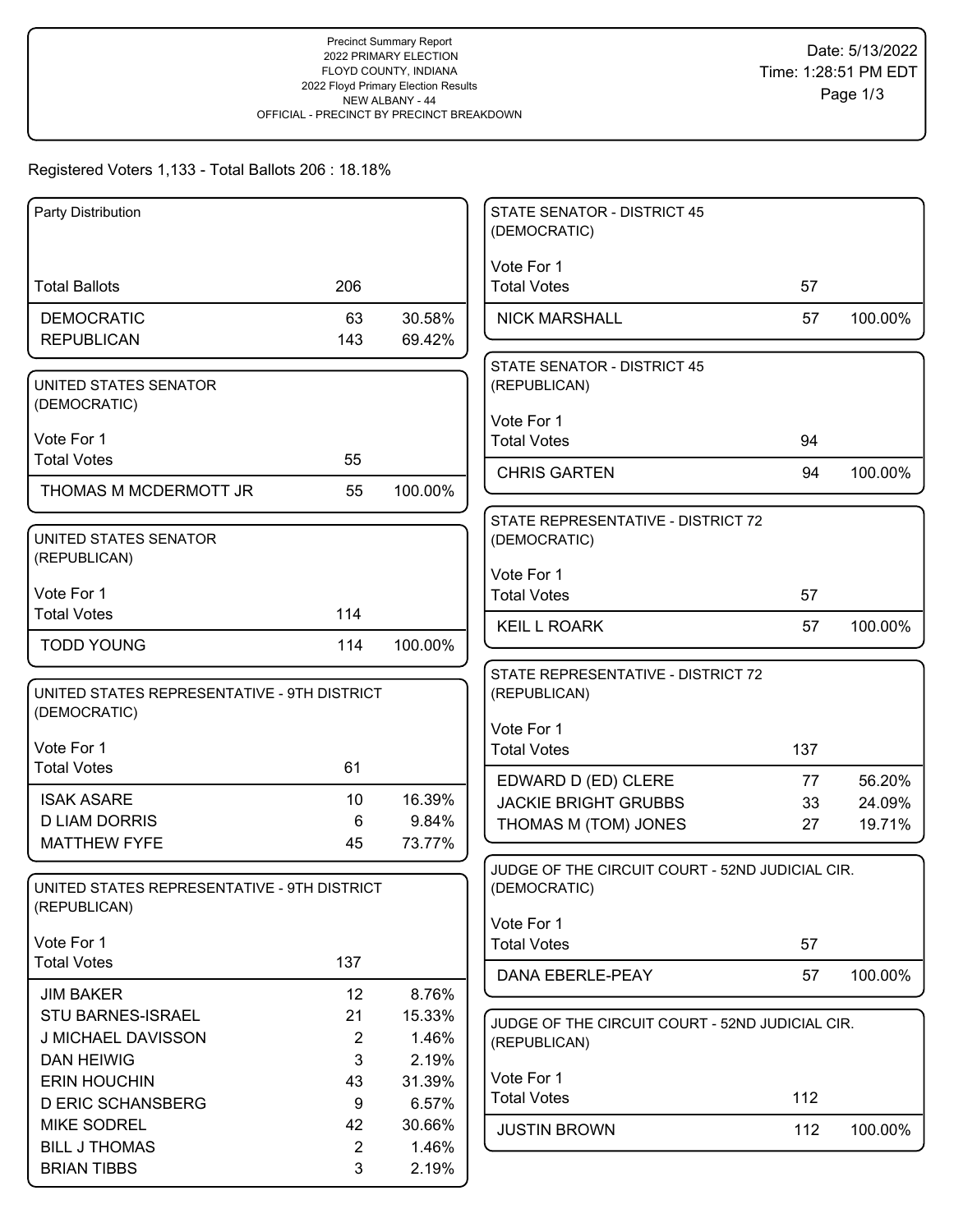### Registered Voters 1,133 - Total Ballots 206 : 18.18%

| PROSECUTING ATTORNEY<br>(DEMOCRATIC)        |             |                  | <b>COUNTY SHERIFF</b><br>(DEMOCRATIC)         |          |                  |
|---------------------------------------------|-------------|------------------|-----------------------------------------------|----------|------------------|
|                                             |             |                  |                                               |          |                  |
| <b>Total Votes</b>                          | $\mathbf 0$ |                  | Vote For 1<br><b>Total Votes</b>              | 56       |                  |
| NO CANDIDATE FILED                          |             |                  | DARRELL W MILLS                               | 56       | 100.00%          |
| PROSECUTING ATTORNEY<br>(REPUBLICAN)        |             |                  | <b>COUNTY SHERIFF</b><br>(REPUBLICAN)         |          |                  |
| Vote For 1<br><b>Total Votes</b>            | 121         |                  | Vote For 1<br><b>Total Votes</b>              | 136      |                  |
| <b>CHRIS LANE</b>                           | 121         | 100.00%          | <b>STEVE BUSH</b><br><b>SAM SARKISIAN</b>     | 95<br>41 | 69.85%<br>30.15% |
| <b>CIRCUIT COURT CLERK</b><br>(DEMOCRATIC)  |             |                  | COUNTY ASSESSOR<br>(DEMOCRATIC)               |          |                  |
| <b>Total Votes</b>                          | $\mathbf 0$ |                  | Vote For 1<br><b>Total Votes</b>              | 54       |                  |
| NO CANDIDATE FILED                          |             |                  | PATRICIA TRISH BADGER                         | 54       | 100.00%          |
| <b>CIRCUIT COURT CLERK</b><br>(REPUBLICAN)  |             |                  | -BYRD                                         |          |                  |
| Vote For 1                                  |             |                  | <b>COUNTY ASSESSOR</b><br>(REPUBLICAN)        |          |                  |
| <b>Total Votes</b>                          | 123         |                  | Vote For 1                                    |          |                  |
| <b>DANITA BURKS</b>                         | 123         | 100.00%          | <b>Total Votes</b>                            | 109      |                  |
| <b>COUNTY AUDITOR</b>                       |             |                  | <b>CHRIS DONES</b>                            | 29       | 26.61%           |
| (DEMOCRATIC)                                |             |                  | <b>JAMES W SINKS</b><br><b>TERRY L WATSON</b> | 28<br>52 | 25.69%<br>47.71% |
| <b>Total Votes</b>                          | 0           |                  | <b>COUNTY COMMISSIONER - DISTRICT 1</b>       |          |                  |
| NO CANDIDATE FILED                          |             |                  | (DEMOCRATIC)                                  |          |                  |
| <b>COUNTY AUDITOR</b>                       |             |                  | Vote For 1<br><b>Total Votes</b>              | 57       |                  |
| (REPUBLICAN)                                |             |                  | <b>TYLER P GAINES</b>                         | 31       | 54.39%           |
| Vote For 1                                  |             |                  | <b>CHUCK SIMONS</b>                           | 26       | 45.61%           |
| <b>Total Votes</b>                          | 105         |                  |                                               |          |                  |
| AMANDA M PAHMEIER<br><b>DIANA M TOPPING</b> | 40<br>65    | 38.10%<br>61.90% |                                               |          |                  |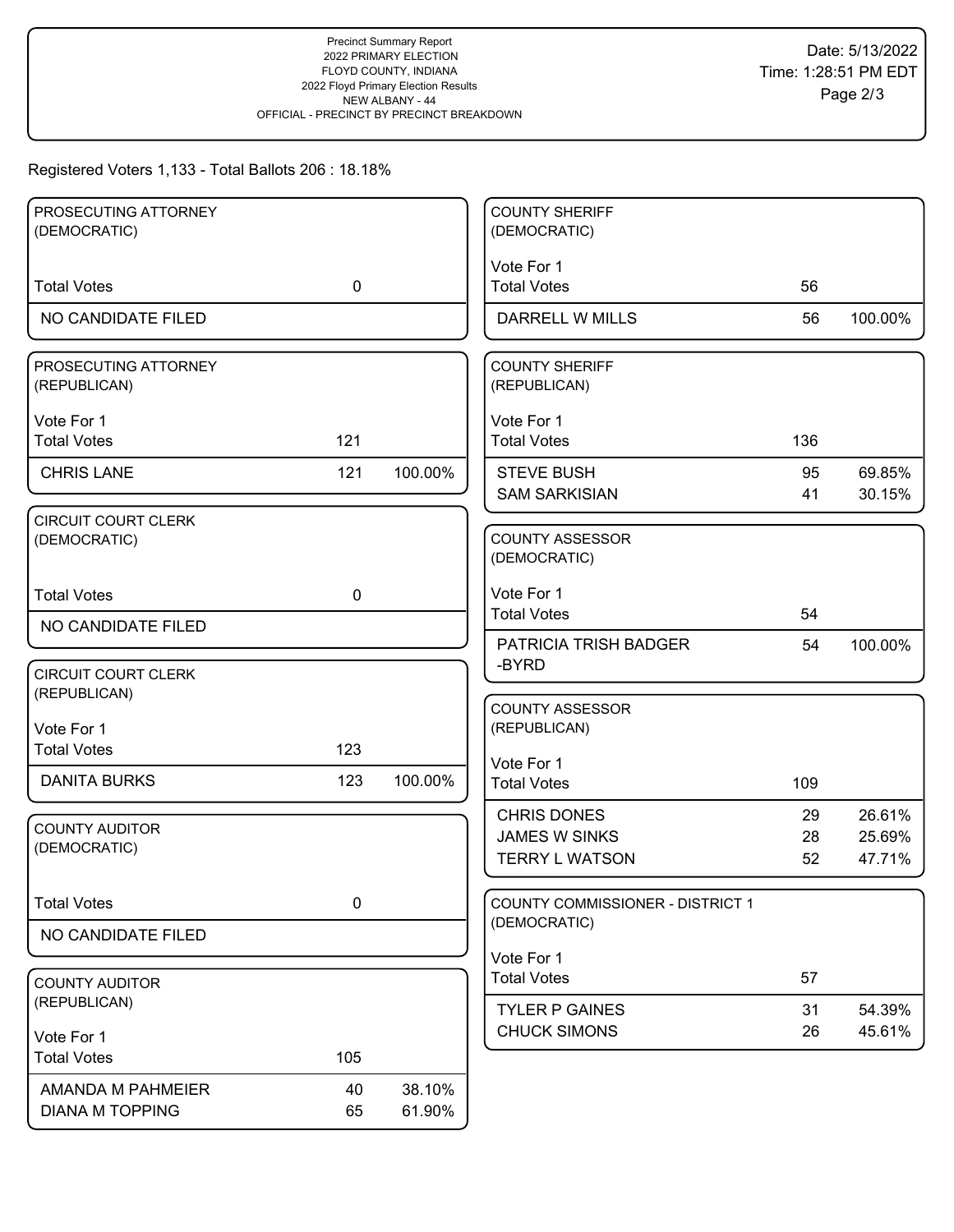## Registered Voters 1,133 - Total Ballots 206 : 18.18%

| COUNTY COMMISSIONER - DISTRICT 1<br>(REPUBLICAN)          |     |         | NEW ALBANY TWP. BOARD MEMBER<br>(DEMOCRATIC)        |          |                  |
|-----------------------------------------------------------|-----|---------|-----------------------------------------------------|----------|------------------|
| Vote For 1                                                |     |         | Vote For 3                                          |          |                  |
| <b>Total Votes</b>                                        | 138 |         | <b>Total Votes</b>                                  | 135      |                  |
|                                                           |     |         |                                                     |          |                  |
| <b>SHAWN CARRUTHERS</b>                                   | 51  | 36.96%  | <b>STEVEN WILLIAM BONIFER</b>                       | 48       | 35.56%           |
| AL KNABLE                                                 | 87  | 63.04%  | <b>RICK COCHRAN</b><br><b>MAX GOSMAN</b>            | 38<br>24 | 28.15%           |
| <b>COUNTY COUNCIL MEMBER - DISTRICT 3</b><br>(DEMOCRATIC) |     |         | <b>CEDDRIKA L PORTER</b>                            | 25       | 17.78%<br>18.52% |
|                                                           |     |         | NEW ALBANY TWP. BOARD MEMBER                        |          |                  |
| Vote For 1                                                |     |         | (REPUBLICAN)                                        |          |                  |
| <b>Total Votes</b>                                        | 58  |         |                                                     |          |                  |
| <b>BRIAN A BREWER</b>                                     | 58  | 100.00% | Vote For 3                                          |          |                  |
|                                                           |     |         | <b>Total Votes</b>                                  | 238      |                  |
| <b>COUNTY COUNCIL MEMBER - DISTRICT 3</b>                 |     |         | <b>ANN CARRUTHERS</b>                               | 85       | 35.71%           |
| (REPUBLICAN)                                              |     |         | <b>BOB HORNUNG</b>                                  | 89       | 37.39%           |
|                                                           |     |         | <b>VICTORIA SANCHEZ</b>                             | 64       | 26.89%           |
| Vote For 1                                                |     |         |                                                     |          |                  |
| <b>Total Votes</b>                                        | 110 |         | REP STATE CONVENTION DELEGATE - FLOYD CO., AT LARGE |          |                  |
| DANNY SHORT                                               | 59  | 53.64%  | (REPUBLICAN)                                        |          |                  |
| <b>BRIAN WEBB</b>                                         | 51  | 46.36%  | Vote For 10                                         |          |                  |
|                                                           |     |         | <b>Total Votes</b>                                  |          |                  |
| NEW ALBANY TWP. TRUSTEE                                   |     |         |                                                     |          |                  |
|                                                           |     |         |                                                     | 617      |                  |
| (DEMOCRATIC)                                              |     |         | DALE M BAGSHAW                                      | 44       | 7.13%            |
|                                                           |     |         | <b>SHARON G BAGSHAW</b>                             | 33       | 5.35%            |
| Vote For 1                                                |     |         | <b>SHAWN CARRUTHERS</b>                             | 83       | 13.45%           |
| <b>Total Votes</b>                                        | 55  |         | EDWARD D (ED) CLERE                                 | 87       | 14.10%           |
| <b>DAVID BREWER</b>                                       | 55  | 100.00% | <b>DOUG DRAKE</b>                                   | 29       | 4.70%            |
|                                                           |     |         | <b>LOIS HERTOG</b>                                  | 35       | 5.67%            |
| NEW ALBANY TWP. TRUSTEE                                   |     |         | <b>JAMES A KANNING</b>                              | 53       | 8.59%            |
| (REPUBLICAN)                                              |     |         | <b>ANNIE KIRCHNER</b>                               | 50       | 8.10%            |
|                                                           |     |         | <b>MATT MILLIES</b>                                 | 27       | 4.38%            |
| Vote For 1                                                |     |         | <b>LINDA K MOHNEY</b>                               | 19       | 3.08%            |
| <b>Total Votes</b>                                        | 99  |         | <b>CARL PEARCY</b>                                  | 37       | 6.00%            |
| <b>D M BAGSHAW</b>                                        | 99  | 100.00% | ROY SCOTT                                           | 21       | 3.40%            |
|                                                           |     |         | <b>ANDREW B TAKAMI</b><br><b>JOSH JT TURNER</b>     | 36<br>63 | 5.83%<br>10.21%  |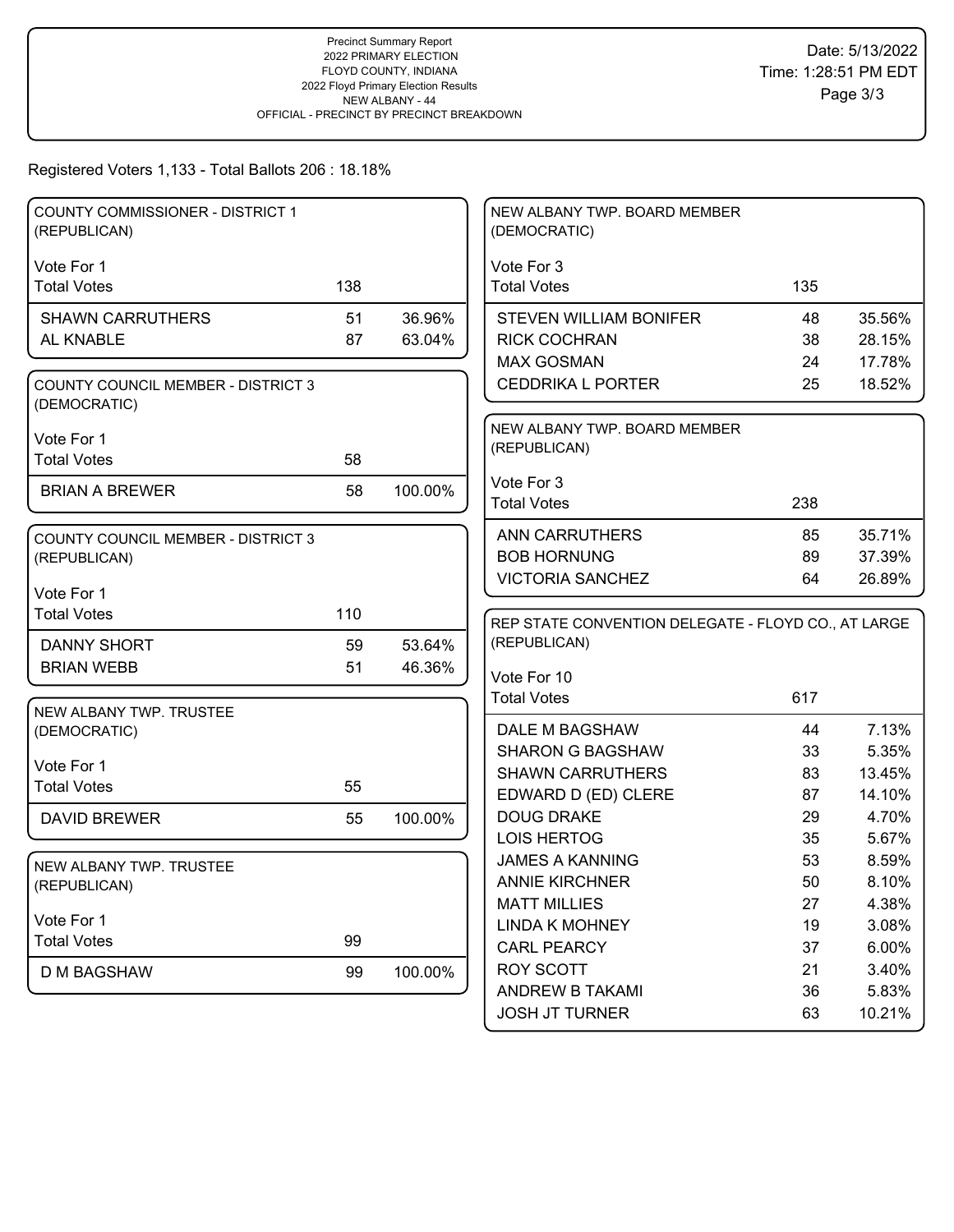# Registered Voters 541 - Total Ballots 110 : 20.33%

| Party Distribution                          |                |                 | <b>STATE SENATOR - DISTRICT 45</b><br>(DEMOCRATIC)              |    |         |
|---------------------------------------------|----------------|-----------------|-----------------------------------------------------------------|----|---------|
|                                             |                |                 | Vote For 1                                                      |    |         |
| <b>Total Ballots</b>                        | 110            |                 | <b>Total Votes</b>                                              | 36 |         |
| <b>DEMOCRATIC</b>                           | 39             | 35.45%          | <b>NICK MARSHALL</b>                                            | 36 | 100.00% |
| <b>REPUBLICAN</b>                           | 71             | 64.55%          |                                                                 |    |         |
| UNITED STATES SENATOR                       |                |                 | <b>STATE SENATOR - DISTRICT 45</b><br>(REPUBLICAN)              |    |         |
| (DEMOCRATIC)                                |                |                 |                                                                 |    |         |
| Vote For 1                                  |                |                 | Vote For 1<br><b>Total Votes</b>                                | 46 |         |
| <b>Total Votes</b>                          | 33             |                 |                                                                 |    |         |
| THOMAS M MCDERMOTT JR                       | 33             | 100.00%         | <b>CHRIS GARTEN</b>                                             | 46 | 100.00% |
|                                             |                |                 | STATE REPRESENTATIVE - DISTRICT 72                              |    |         |
| UNITED STATES SENATOR                       |                |                 | (DEMOCRATIC)                                                    |    |         |
| (REPUBLICAN)                                |                |                 | Vote For 1                                                      |    |         |
| Vote For 1                                  |                |                 | <b>Total Votes</b>                                              | 35 |         |
| <b>Total Votes</b>                          | 53             |                 | <b>KEIL L ROARK</b>                                             | 35 | 100.00% |
| <b>TODD YOUNG</b>                           | 53             | 100.00%         |                                                                 |    |         |
|                                             |                |                 | STATE REPRESENTATIVE - DISTRICT 72                              |    |         |
| UNITED STATES REPRESENTATIVE - 9TH DISTRICT |                |                 | (REPUBLICAN)                                                    |    |         |
| (DEMOCRATIC)                                |                |                 | Vote For 1                                                      |    |         |
| Vote For 1                                  |                |                 | <b>Total Votes</b>                                              | 68 |         |
| <b>Total Votes</b>                          | 37             |                 | EDWARD D (ED) CLERE                                             | 35 | 51.47%  |
| <b>ISAK ASARE</b>                           | 7              | 18.92%          | <b>JACKIE BRIGHT GRUBBS</b>                                     | 21 | 30.88%  |
| <b>D LIAM DORRIS</b>                        | $\overline{7}$ | 18.92%          | THOMAS M (TOM) JONES                                            | 12 | 17.65%  |
| <b>MATTHEW FYFE</b>                         | 23             | 62.16%          |                                                                 |    |         |
| UNITED STATES REPRESENTATIVE - 9TH DISTRICT |                |                 | JUDGE OF THE CIRCUIT COURT - 52ND JUDICIAL CIR.<br>(DEMOCRATIC) |    |         |
| (REPUBLICAN)                                |                |                 |                                                                 |    |         |
| Vote For 1                                  |                |                 | Vote For 1<br><b>Total Votes</b>                                | 38 |         |
| <b>Total Votes</b>                          | 69             |                 |                                                                 |    |         |
| <b>JIM BAKER</b>                            | 5              | 7.25%           | DANA EBERLE-PEAY                                                | 38 | 100.00% |
| STU BARNES-ISRAEL                           | 5              | 7.25%           | JUDGE OF THE CIRCUIT COURT - 52ND JUDICIAL CIR.                 |    |         |
| J MICHAEL DAVISSON                          | 0              | 0%              | (REPUBLICAN)                                                    |    |         |
| <b>DAN HEIWIG</b>                           | 3              | 4.35%           |                                                                 |    |         |
| <b>ERIN HOUCHIN</b>                         | 28             | 40.58%          | Vote For 1<br><b>Total Votes</b>                                | 51 |         |
| <b>D ERIC SCHANSBERG</b>                    | $\overline{2}$ | 2.90%           |                                                                 |    |         |
| <b>MIKE SODREL</b><br><b>BILL J THOMAS</b>  | 26<br>0        | 37.68%<br>$0\%$ | <b>JUSTIN BROWN</b>                                             | 51 | 100.00% |
| <b>BRIAN TIBBS</b>                          | 0              | 0%              |                                                                 |    |         |
|                                             |                |                 |                                                                 |    |         |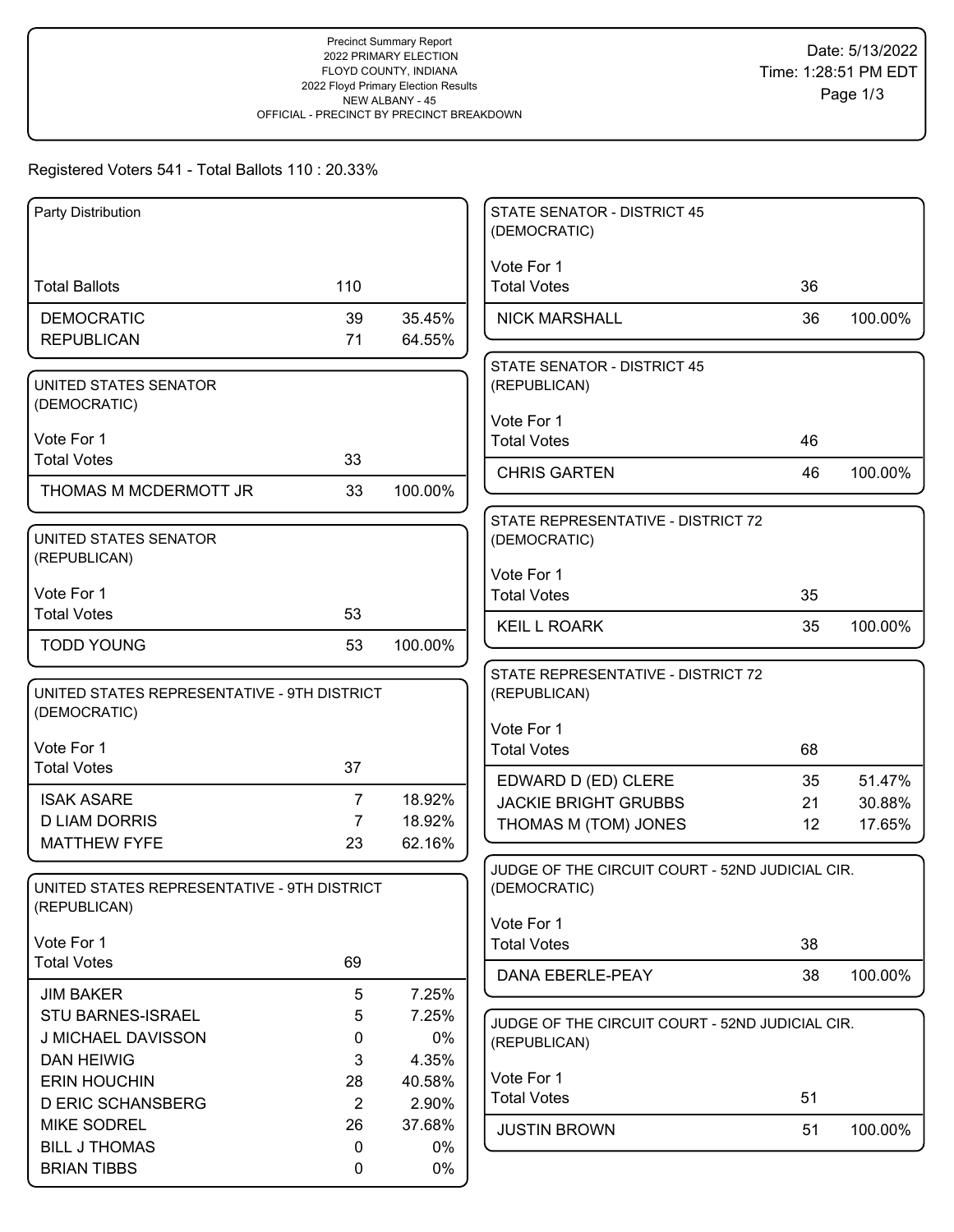# Registered Voters 541 - Total Ballots 110 : 20.33%

| PROSECUTING ATTORNEY<br>(DEMOCRATIC)        |             |                  | <b>COUNTY SHERIFF</b><br>(DEMOCRATIC)                               |                |                            |
|---------------------------------------------|-------------|------------------|---------------------------------------------------------------------|----------------|----------------------------|
|                                             |             |                  |                                                                     |                |                            |
| <b>Total Votes</b>                          | $\mathbf 0$ |                  | Vote For 1<br><b>Total Votes</b>                                    | 37             |                            |
| NO CANDIDATE FILED                          |             |                  | DARRELL W MILLS                                                     | 37             | 100.00%                    |
| PROSECUTING ATTORNEY<br>(REPUBLICAN)        |             |                  | <b>COUNTY SHERIFF</b><br>(REPUBLICAN)                               |                |                            |
| Vote For 1<br><b>Total Votes</b>            | 58          |                  | Vote For 1<br><b>Total Votes</b>                                    | 70             |                            |
| <b>CHRIS LANE</b>                           | 58          | 100.00%          | <b>STEVE BUSH</b><br><b>SAM SARKISIAN</b>                           | 45<br>25       | 64.29%<br>35.71%           |
| <b>CIRCUIT COURT CLERK</b><br>(DEMOCRATIC)  |             |                  | <b>COUNTY ASSESSOR</b><br>(DEMOCRATIC)                              |                |                            |
| <b>Total Votes</b>                          | $\mathbf 0$ |                  | Vote For 1<br><b>Total Votes</b>                                    | 35             |                            |
| NO CANDIDATE FILED                          |             |                  | PATRICIA TRISH BADGER                                               | 35             | 100.00%                    |
| <b>CIRCUIT COURT CLERK</b><br>(REPUBLICAN)  |             |                  | -BYRD                                                               |                |                            |
| Vote For 1<br><b>Total Votes</b>            | 54          |                  | <b>COUNTY ASSESSOR</b><br>(REPUBLICAN)                              |                |                            |
| <b>DANITA BURKS</b>                         | 54          | 100.00%          | Vote For 1<br><b>Total Votes</b>                                    | 61             |                            |
| <b>COUNTY AUDITOR</b><br>(DEMOCRATIC)       |             |                  | <b>CHRIS DONES</b><br><b>JAMES W SINKS</b><br><b>TERRY L WATSON</b> | 20<br>11<br>30 | 32.79%<br>18.03%<br>49.18% |
| <b>Total Votes</b>                          | $\pmb{0}$   |                  | <b>COUNTY COMMISSIONER - DISTRICT 1</b>                             |                |                            |
| NO CANDIDATE FILED                          |             |                  | (DEMOCRATIC)                                                        |                |                            |
| <b>COUNTY AUDITOR</b>                       |             |                  | Vote For 1<br><b>Total Votes</b>                                    | 35             |                            |
| (REPUBLICAN)                                |             |                  | <b>TYLER P GAINES</b>                                               | 17             | 48.57%                     |
| Vote For 1                                  |             |                  | <b>CHUCK SIMONS</b>                                                 | 18             | 51.43%                     |
| <b>Total Votes</b>                          | 56          |                  |                                                                     |                |                            |
| AMANDA M PAHMEIER<br><b>DIANA M TOPPING</b> | 21<br>35    | 37.50%<br>62.50% |                                                                     |                |                            |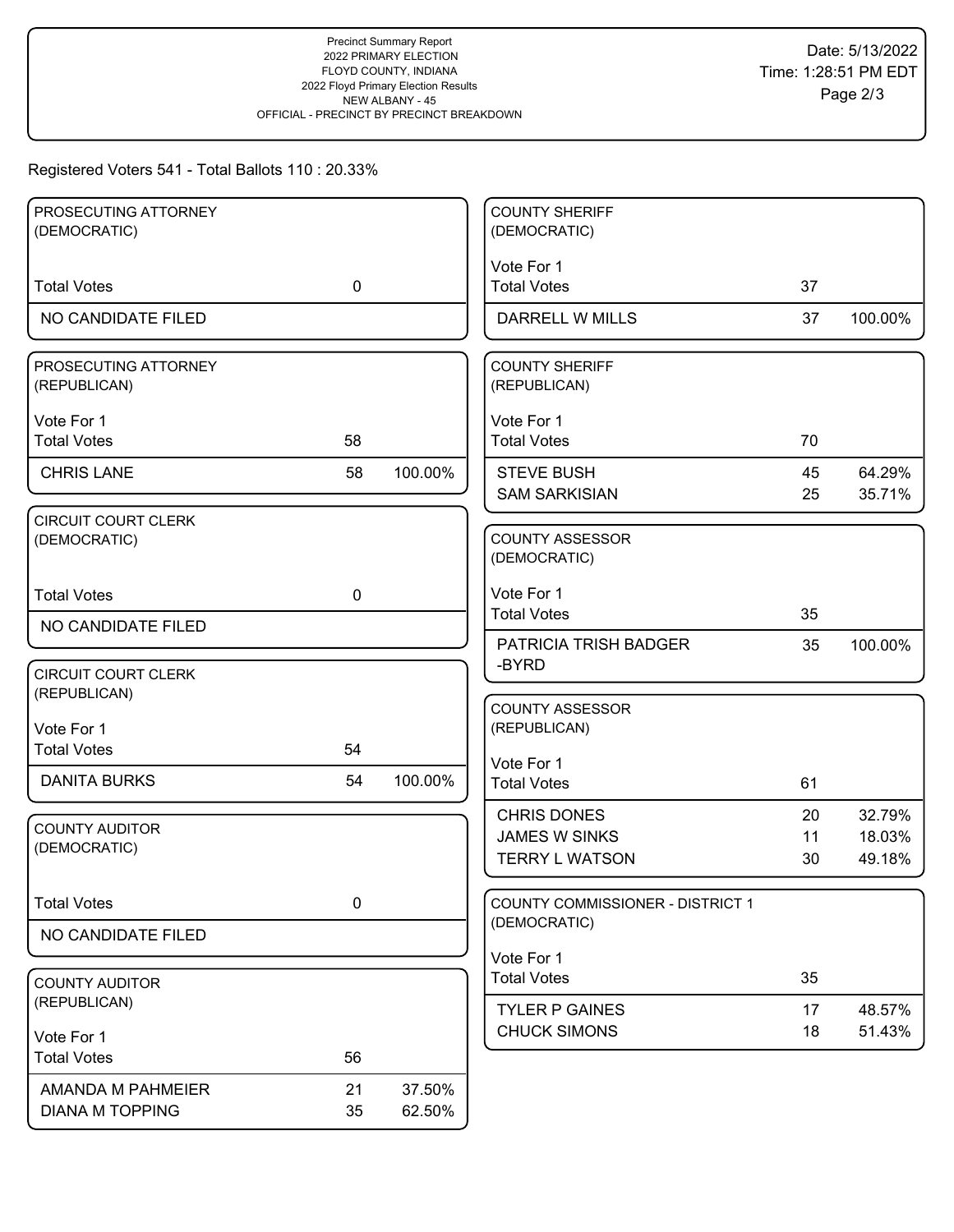# Registered Voters 541 - Total Ballots 110 : 20.33%

| <b>COUNTY COMMISSIONER - DISTRICT 1</b><br>(REPUBLICAN)   |    |         | NEW ALBANY TWP. BOARD MEMBER<br>(DEMOCRATIC)        |     |        |
|-----------------------------------------------------------|----|---------|-----------------------------------------------------|-----|--------|
|                                                           |    |         |                                                     |     |        |
| Vote For 1<br><b>Total Votes</b>                          | 69 |         | Vote For 3<br><b>Total Votes</b>                    | 95  |        |
|                                                           |    |         |                                                     |     |        |
| <b>SHAWN CARRUTHERS</b>                                   | 25 | 36.23%  | <b>STEVEN WILLIAM BONIFER</b>                       | 21  | 22.11% |
| AL KNABLE                                                 | 44 | 63.77%  | <b>RICK COCHRAN</b>                                 | 31  | 32.63% |
|                                                           |    |         | <b>MAX GOSMAN</b>                                   | 25  | 26.32% |
| <b>COUNTY COUNCIL MEMBER - DISTRICT 3</b><br>(DEMOCRATIC) |    |         | <b>CEDDRIKA L PORTER</b>                            | 18  | 18.95% |
|                                                           |    |         | NEW ALBANY TWP. BOARD MEMBER                        |     |        |
| Vote For 1                                                |    |         | (REPUBLICAN)                                        |     |        |
| <b>Total Votes</b>                                        | 38 |         |                                                     |     |        |
| <b>BRIAN A BREWER</b>                                     | 38 | 100.00% | Vote For 3                                          |     |        |
|                                                           |    |         | <b>Total Votes</b>                                  | 110 |        |
| <b>COUNTY COUNCIL MEMBER - DISTRICT 3</b>                 |    |         | <b>ANN CARRUTHERS</b>                               | 31  | 28.18% |
| (REPUBLICAN)                                              |    |         | <b>BOB HORNUNG</b>                                  | 47  | 42.73% |
|                                                           |    |         | <b>VICTORIA SANCHEZ</b>                             | 32  | 29.09% |
| Vote For 1                                                |    |         |                                                     |     |        |
| <b>Total Votes</b>                                        | 62 |         | REP STATE CONVENTION DELEGATE - FLOYD CO., AT LARGE |     |        |
|                                                           |    |         |                                                     |     |        |
| <b>DANNY SHORT</b>                                        | 34 | 54.84%  | (REPUBLICAN)                                        |     |        |
| <b>BRIAN WEBB</b>                                         | 28 | 45.16%  |                                                     |     |        |
|                                                           |    |         | Vote For 10                                         |     |        |
| NEW ALBANY TWP. TRUSTEE                                   |    |         | <b>Total Votes</b>                                  | 321 |        |
| (DEMOCRATIC)                                              |    |         | DALE M BAGSHAW                                      | 29  | 9.03%  |
|                                                           |    |         | <b>SHARON G BAGSHAW</b>                             | 23  | 7.17%  |
| Vote For 1                                                |    |         | <b>SHAWN CARRUTHERS</b>                             | 31  | 9.66%  |
| <b>Total Votes</b>                                        | 36 |         | EDWARD D (ED) CLERE                                 | 47  | 14.64% |
| <b>DAVID BREWER</b>                                       | 36 | 100.00% | <b>DOUG DRAKE</b>                                   | 19  | 5.92%  |
|                                                           |    |         | <b>LOIS HERTOG</b>                                  | 22  | 6.85%  |
|                                                           |    |         | <b>JAMES A KANNING</b>                              | 19  | 5.92%  |
| NEW ALBANY TWP. TRUSTEE                                   |    |         | <b>ANNIE KIRCHNER</b>                               | 28  | 8.72%  |
| (REPUBLICAN)                                              |    |         | <b>MATT MILLIES</b>                                 | 17  | 5.30%  |
| Vote For 1                                                |    |         | <b>LINDA K MOHNEY</b>                               | 16  | 4.98%  |
| <b>Total Votes</b>                                        | 55 |         | <b>CARL PEARCY</b>                                  | 20  | 6.23%  |
|                                                           |    |         | <b>ROY SCOTT</b>                                    | 16  | 4.98%  |
| D M BAGSHAW                                               | 55 | 100.00% | ANDREW B TAKAMI                                     | 9   | 2.80%  |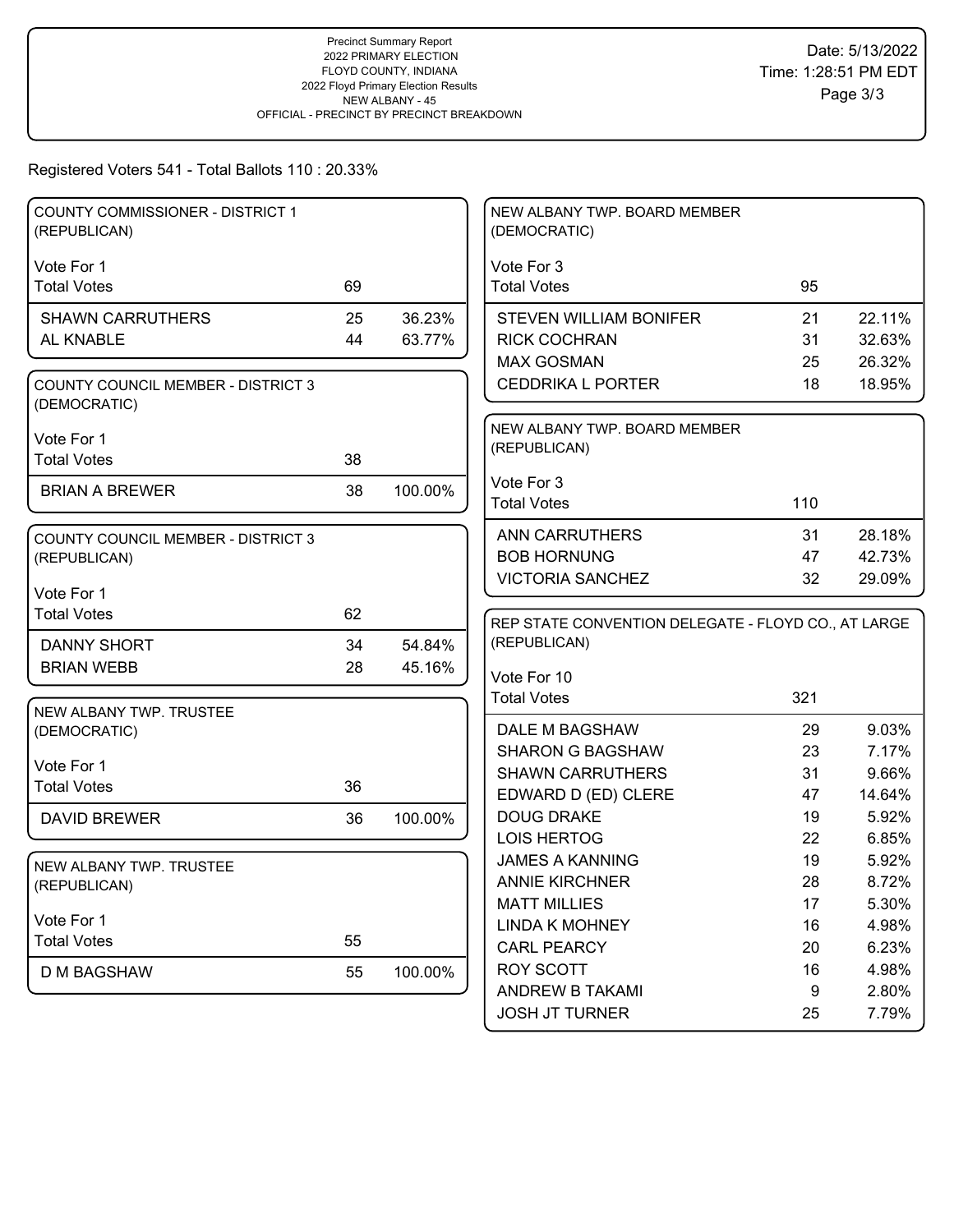# Registered Voters 491 - Total Ballots 81 : 16.50%

| Party Distribution                                          |                |                  | <b>STATE SENATOR - DISTRICT 45</b><br>(DEMOCRATIC) |    |         |
|-------------------------------------------------------------|----------------|------------------|----------------------------------------------------|----|---------|
|                                                             |                |                  | Vote For 1                                         |    |         |
| <b>Total Ballots</b>                                        | 81             |                  | <b>Total Votes</b>                                 | 15 |         |
| <b>DEMOCRATIC</b>                                           | 15             | 18.52%           | <b>NICK MARSHALL</b>                               | 15 | 100.00% |
| <b>REPUBLICAN</b>                                           | 66             | 81.48%           |                                                    |    |         |
| UNITED STATES SENATOR                                       |                |                  | <b>STATE SENATOR - DISTRICT 45</b><br>(REPUBLICAN) |    |         |
| (DEMOCRATIC)                                                |                |                  | Vote For 1                                         |    |         |
| Vote For 1                                                  |                |                  | <b>Total Votes</b>                                 | 51 |         |
| <b>Total Votes</b>                                          | 15             |                  | <b>CHRIS GARTEN</b>                                | 51 | 100.00% |
| THOMAS M MCDERMOTT JR                                       | 15             | 100.00%          |                                                    |    |         |
| UNITED STATES SENATOR                                       |                |                  | STATE REPRESENTATIVE - DISTRICT 72<br>(DEMOCRATIC) |    |         |
| (REPUBLICAN)                                                |                |                  | Vote For 1                                         |    |         |
| Vote For 1                                                  |                |                  | <b>Total Votes</b>                                 | 15 |         |
| <b>Total Votes</b>                                          | 52             |                  | <b>KEIL L ROARK</b>                                | 15 | 100.00% |
| <b>TODD YOUNG</b>                                           | 52             | 100.00%          |                                                    |    |         |
| UNITED STATES REPRESENTATIVE - 9TH DISTRICT                 |                |                  | STATE REPRESENTATIVE - DISTRICT 72                 |    |         |
| (DEMOCRATIC)                                                |                |                  | (REPUBLICAN)                                       |    |         |
|                                                             |                |                  | Vote For 1                                         |    |         |
| Vote For 1<br><b>Total Votes</b>                            | 15             |                  | <b>Total Votes</b>                                 | 64 |         |
|                                                             |                |                  | EDWARD D (ED) CLERE                                | 28 | 43.75%  |
| <b>ISAK ASARE</b><br><b>D LIAM DORRIS</b>                   | 4<br>2         | 26.67%<br>13.33% | <b>JACKIE BRIGHT GRUBBS</b>                        | 19 | 29.69%  |
| <b>MATTHEW FYFE</b>                                         | 9              | 60.00%           | THOMAS M (TOM) JONES                               | 17 | 26.56%  |
|                                                             |                |                  | JUDGE OF THE CIRCUIT COURT - 52ND JUDICIAL CIR.    |    |         |
| UNITED STATES REPRESENTATIVE - 9TH DISTRICT<br>(REPUBLICAN) |                |                  | (DEMOCRATIC)                                       |    |         |
|                                                             |                |                  | Vote For 1                                         |    |         |
| Vote For 1<br><b>Total Votes</b>                            | 64             |                  | <b>Total Votes</b>                                 | 15 |         |
|                                                             |                |                  | DANA EBERLE-PEAY                                   | 15 | 100.00% |
| <b>JIM BAKER</b><br><b>STU BARNES-ISRAEL</b>                | 5<br>4         | 7.81%<br>6.25%   |                                                    |    |         |
| J MICHAEL DAVISSON                                          | 0              | 0%               | JUDGE OF THE CIRCUIT COURT - 52ND JUDICIAL CIR.    |    |         |
| <b>DAN HEIWIG</b>                                           | $\overline{2}$ | 3.12%            | (REPUBLICAN)                                       |    |         |
| <b>ERIN HOUCHIN</b>                                         | 16             | 25.00%           | Vote For 1                                         |    |         |
| <b>D ERIC SCHANSBERG</b>                                    | $\overline{7}$ | 10.94%           | <b>Total Votes</b>                                 | 53 |         |
| <b>MIKE SODREL</b>                                          | 28             | 43.75%           | <b>JUSTIN BROWN</b>                                | 53 | 100.00% |
| <b>BILL J THOMAS</b>                                        | 0              | $0\%$            |                                                    |    |         |
| <b>BRIAN TIBBS</b>                                          | $\overline{2}$ | 3.12%            |                                                    |    |         |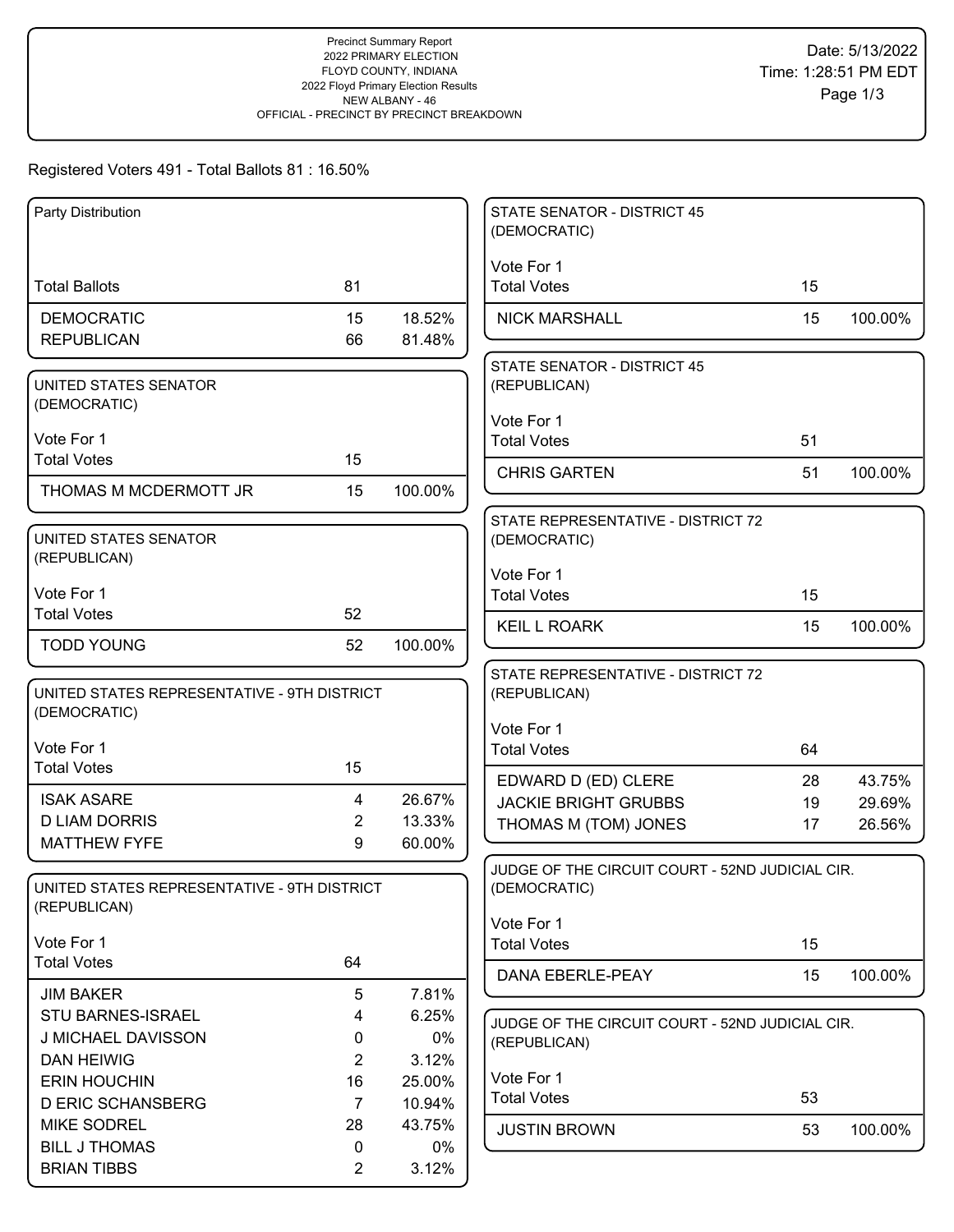## Registered Voters 491 - Total Ballots 81 : 16.50%

| PROSECUTING ATTORNEY       |             |         | <b>COUNTY SHERIFF</b>                      |          |         |
|----------------------------|-------------|---------|--------------------------------------------|----------|---------|
| (DEMOCRATIC)               |             |         | (DEMOCRATIC)                               |          |         |
|                            |             |         | Vote For 1                                 |          |         |
| <b>Total Votes</b>         | $\mathbf 0$ |         | <b>Total Votes</b>                         | 15       |         |
| NO CANDIDATE FILED         |             |         | <b>DARRELL W MILLS</b>                     | 15       | 100.00% |
| PROSECUTING ATTORNEY       |             |         | <b>COUNTY SHERIFF</b>                      |          |         |
| (REPUBLICAN)               |             |         | (REPUBLICAN)                               |          |         |
| Vote For 1                 |             |         | Vote For 1                                 |          |         |
| <b>Total Votes</b>         | 53          |         | <b>Total Votes</b>                         | 63       |         |
| <b>CHRIS LANE</b>          | 53          | 100.00% | <b>STEVE BUSH</b>                          | 42       | 66.67%  |
|                            |             |         | <b>SAM SARKISIAN</b>                       | 21       | 33.33%  |
| <b>CIRCUIT COURT CLERK</b> |             |         |                                            |          |         |
| (DEMOCRATIC)               |             |         | <b>COUNTY ASSESSOR</b>                     |          |         |
|                            |             |         | (DEMOCRATIC)                               |          |         |
| <b>Total Votes</b>         | $\mathbf 0$ |         | Vote For 1                                 |          |         |
| NO CANDIDATE FILED         |             |         | <b>Total Votes</b>                         | 15       |         |
|                            |             |         | PATRICIA TRISH BADGER                      | 15       | 100.00% |
| <b>CIRCUIT COURT CLERK</b> |             |         | -BYRD                                      |          |         |
| (REPUBLICAN)               |             |         | <b>COUNTY ASSESSOR</b>                     |          |         |
| Vote For 1                 |             |         | (REPUBLICAN)                               |          |         |
| <b>Total Votes</b>         | 51          |         | Vote For 1                                 |          |         |
| <b>DANITA BURKS</b>        | 51          | 100.00% | <b>Total Votes</b>                         | 50       |         |
|                            |             |         |                                            |          | 26.00%  |
| <b>COUNTY AUDITOR</b>      |             |         | <b>CHRIS DONES</b><br><b>JAMES W SINKS</b> | 13<br>17 | 34.00%  |
| (DEMOCRATIC)               |             |         | <b>TERRY L WATSON</b>                      | 20       | 40.00%  |
|                            |             |         |                                            |          |         |
| <b>Total Votes</b>         | $\mathbf 0$ |         | <b>COUNTY COMMISSIONER - DISTRICT 1</b>    |          |         |
| NO CANDIDATE FILED         |             |         | (DEMOCRATIC)                               |          |         |
|                            |             |         | Vote For 1                                 |          |         |
| <b>COUNTY AUDITOR</b>      |             |         | <b>Total Votes</b>                         | 14       |         |
| (REPUBLICAN)               |             |         | <b>TYLER P GAINES</b>                      | 5        | 35.71%  |
| Vote For 1                 |             |         | <b>CHUCK SIMONS</b>                        | 9        | 64.29%  |
| <b>Total Votes</b>         | 46          |         |                                            |          |         |
| AMANDA M PAHMEIER          | 18          | 39.13%  |                                            |          |         |
| <b>DIANA M TOPPING</b>     | 28          | 60.87%  |                                            |          |         |